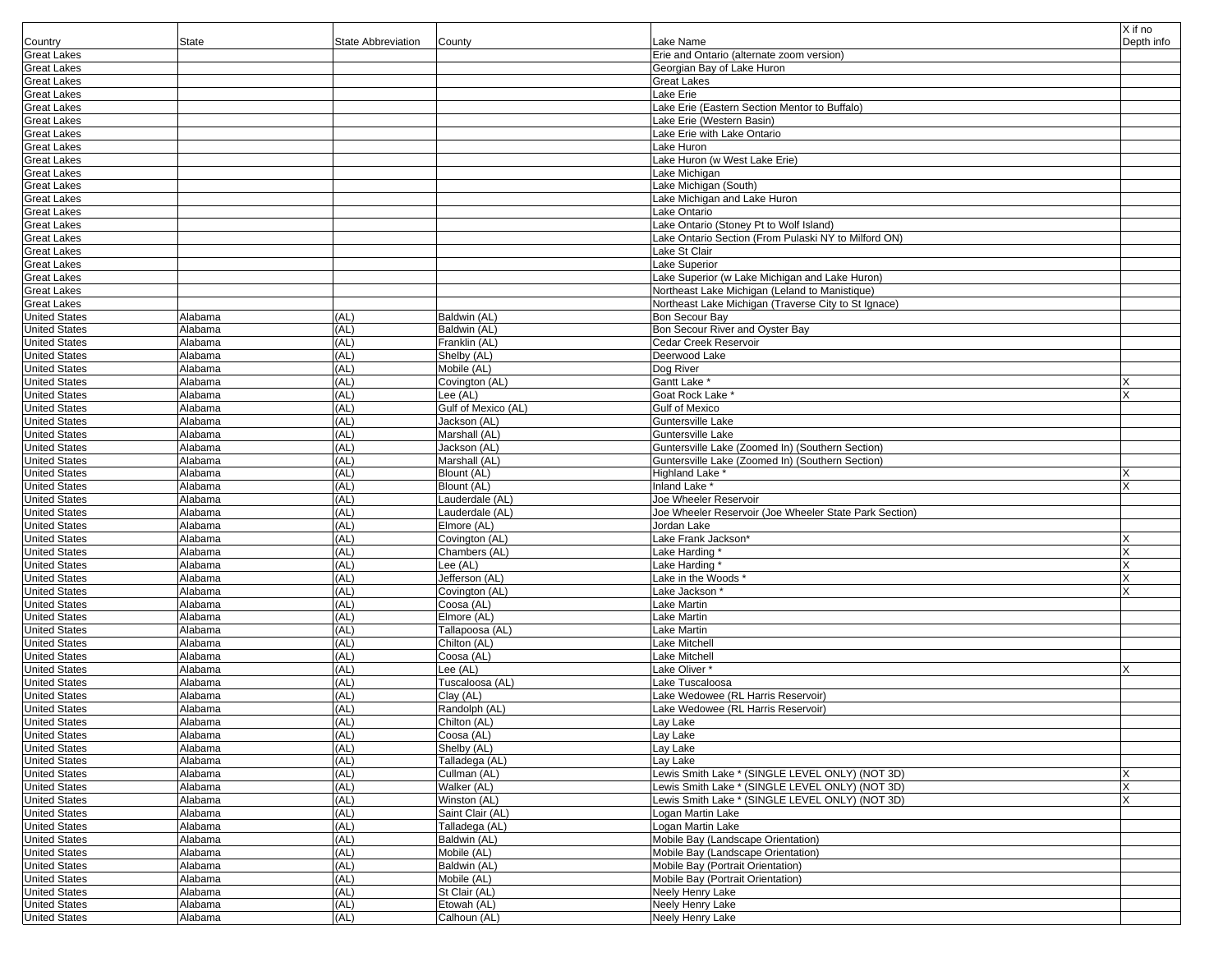| <b>United States</b>                         | Alabama          | (AL)         | Baldwin (AL)                                           | Ono Island                                                    |   |
|----------------------------------------------|------------------|--------------|--------------------------------------------------------|---------------------------------------------------------------|---|
| <b>United States</b>                         | Alabama          | (AL)         | Covington (AL)                                         | Open Pond*                                                    |   |
| <b>United States</b>                         | Alabama          | (AL)         | Baldwin (AL)                                           | Orange Beach                                                  |   |
| <b>United States</b>                         | Alabama          | (AL)         | Baldwin (AL)                                           | Orange Beach East                                             |   |
| <b>United States</b>                         | Alabama          | (AL)         | Baldwin (AL)                                           | Perdido Bay                                                   |   |
| <b>United States</b>                         | Alabama          | (AL)         | Colbert (AL)                                           | Pickwick Lake                                                 |   |
| <b>United States</b>                         | Alabama          | (AL)         | Lauderdale (AL)                                        | Pickwick Lake                                                 |   |
| <b>United States</b>                         | Alabama          | (AL)         | Colbert (AL)                                           | Pickwick Lake (Northern Section Pickwick Dam to Waterloo)     |   |
| <b>United States</b>                         | Alabama          | (AL)         | Lauderdale (AL)                                        | Pickwick Lake (Northern Section Pickwick Dam to Waterloo)     |   |
| <b>United States</b>                         | Alabama          | (AL)         | Walker (AL)                                            | Rattlesnake Lake                                              |   |
| <b>United States</b>                         | Alabama          | (AL)         | Lee (AL)                                               | Saugahatchee Lake '                                           |   |
| <b>United States</b>                         | Alabama          | (AL)         | Baldwin (AL)                                           | <b>Shelby Lakes</b>                                           |   |
| <b>United States</b>                         | Alabama          | (AL)         | Elmore (AL)                                            | Tallapoosa River at Fort Toulouse *                           |   |
| <b>United States</b>                         | Alabama          | (AL)         | Cherokee (AL)                                          | Trotter Cove (on Weiss Lake)                                  |   |
| <b>United States</b>                         | Alabama          | (AL)         | Barbour (AL)                                           | Walter F George Reservoir (Lake Eufaula)                      |   |
| <b>United States</b>                         | Alabama          | (AL)         | Henry (AL)                                             | Walter F George Reservoir (Lake Eufaula)                      |   |
| <b>United States</b>                         | Alabama          | (AL)         | Russell (AL)                                           | Walter F George Reservoir (Lake Eufaula)                      |   |
| <b>United States</b>                         | Alabama          | (AL)         | Baldwin (AL)                                           | Weeks Bay                                                     |   |
| <b>United States</b>                         | Alabama          | (AL)         | Cherokee (AL)                                          | Weiss Lake                                                    |   |
| <b>United States</b>                         | Alabama          | (AL)         | Chambers (AL)                                          | <b>West Point Lake</b>                                        |   |
| <b>United States</b>                         | Alabama          | (AL)         | Wilcox (AL)                                            | William Bill Dannelly *                                       |   |
| <b>United States</b>                         | Alabama          | (AL)         | Lauderdale (AL)                                        | Wilson Lake                                                   |   |
| <b>United States</b>                         | Alabama          | (AL)         | Baldwin (AL)                                           | Wolf Bay                                                      |   |
| <b>United States</b>                         | Alabama          | (AL)         | Baldwin (AL)                                           | Wolf Bay and Perdido Bay                                      |   |
| <b>United States</b>                         | Alaska           | (AK)         | Matanuska-Susitna Borough (AK)                         | Amber Lake*                                                   |   |
| <b>United States</b>                         | Alaska           | (AK)         | Alexander Archipelago (AK)                             | Baranof Island                                                |   |
| <b>United States</b>                         | Alaska           | (AK)         | Baranof Island (AK)                                    | <b>Baranof Island</b>                                         |   |
| <b>United States</b>                         | Alaska           | (AK)         | Matanuska-Susitna Borough (AK)                         | Benka Lake                                                    |   |
| <b>United States</b>                         | Alaska           | (AK)         | Matanuska-Susitna Borough (AK)                         | Big Lake                                                      |   |
| <b>United States</b>                         | Alaska           | (AK)         | Fairbanks North Star Borough (AK)                      | <b>Birch Lake</b>                                             |   |
| <b>United States</b>                         | Alaska           | (AK)         | Bristol Bay (AK)                                       | <b>Bristol Bay</b>                                            |   |
| <b>United States</b>                         | Alaska           | (AK)         | Matanuska-Susitna Borough (AK)                         | Bulchitna Lake *                                              |   |
| <b>United States</b>                         | Alaska           | (AK)         | Matanuska-Susitna Borough (AK)                         | <b>Butterfly Lake *</b>                                       |   |
| <b>United States</b>                         | Alaska           | (AK)         | Matanuska-Susitna Borough (AK)                         | Carpenter Lake                                                |   |
| <b>United States</b>                         | Alaska           | (AK)         | Prince William Sound (AK)                              | Chenaga Island                                                |   |
| <b>United States</b>                         | Alaska           | (AK)         | Matanuska-Susitna Borough (AK)                         | Cheri Lake '                                                  | х |
| <b>United States</b>                         | Alaska           | (AK)         | Ketchikan Gateway Borough (AK)                         | Connell Lake '                                                |   |
| <b>United States</b>                         | Alaska           | (AK)         | Kenai Peninsula Borough (AK)                           | Cook Inlet                                                    |   |
| <b>United States</b>                         | Alaska           | (AK)         | Matanuska-Susitna Borough (AK)                         | Crooked Lake                                                  |   |
| <b>United States</b><br><b>United States</b> | Alaska<br>Alaska | (AK)<br>(AK) | Yukon-Koyukuk Borough (AK)<br>Mansfield Peninsula (AK) | Deadman Lake *<br>Douglas Island and Mansfield Peninsula      |   |
| <b>United States</b>                         | Alaska           | (AK)         | Kosciusko Island (AK)                                  | Edna Bay                                                      |   |
| <b>United States</b>                         | Alaska           | (AK)         | Valdez-Cordova Borough (AK)                            | Eyak Lake                                                     |   |
| <b>United States</b>                         | Alaska           | (AK)         | Matanuska-Susitna Borough (AK)                         | Finger Lake                                                   |   |
| <b>United States</b>                         | Alaska           | (AK)         | Matanuska-Susitna Borough (AK)                         | Florence Lake                                                 |   |
| <b>United States</b>                         | Alaska           | (AK)         | Gulf of Alaska (AK)                                    | Gulf of Alaska                                                |   |
| <b>United States</b>                         | Alaska           | (AK)         | Gulf of Alaska (AK)                                    | Gulf of Alaska (Kodiak Islands Inset)                         |   |
| <b>United States</b>                         | Alaska           | (AK)         | Fairbanks North Star Borough (AK)                      | <b>Harding Lake</b>                                           |   |
| <b>United States</b>                         | Alaska           | (AK)         | Matanuska-Susitna Borough (AK)                         | Horseshoe Lake*                                               |   |
| <b>United States</b>                         | Alaska           | (AK)         | Lake and Peninsula Boroughs (AK)                       | Iliamna Lake                                                  |   |
| <b>United States</b>                         | Alaska           | (AK)         | Matanuska-Susitna Borough (AK)                         | Island Lake and Hess Lake *                                   |   |
| <b>United States</b>                         | Alaska           | (AK)         | Matanuska-Susitna Borough (AK)                         | Jean Lake *                                                   | x |
| <b>United States</b>                         | Alaska           | (AK)         | Kenai Peninsula Borough (AK)                           | Kachemak Bay                                                  |   |
| United States                                | Alaska           | (AK)         | Kodiak Island Borough (AK)                             | Karluk Lake                                                   |   |
| <b>United States</b>                         | Alaska           | (AK)         | Kenai Peninsula Borough (AK)                           | Kenai Fjords                                                  |   |
| <b>United States</b>                         | Alaska           | (AK)         | Kenai Peninsula Borough (AK)                           | Kenai Lake                                                    |   |
| <b>United States</b>                         | Alaska           | (AK)         | Kenai River (AK)                                       | Kenai River (From Kenai to Soldotna)                          |   |
| <b>United States</b>                         | Alaska           | (AK)         | Gulf of Alaska (AK)                                    | Kodiak Island                                                 |   |
| <b>United States</b>                         | Alaska           | (AK)         | Kodiak Island Borough (AK)                             | Kodiak Island                                                 |   |
| <b>United States</b>                         | Alaska           | (AK)         | Kodiak Island Borough (AK)                             | Kodiak Island (extended to show Tugidak and Sitkinak Islands) |   |
| <b>United States</b>                         | Alaska           | (AK)         | Gulf of Alaska (AK)                                    | Kodiak Island (extended to show Tugidak and Sitkinak Islands) |   |
| <b>United States</b>                         | Alaska           | (AK)         | Sitka Borough (AK)                                     | Kruzof Island                                                 |   |
| <b>United States</b>                         | Alaska           | (AK)         | Lake and Peninsula Boroughs (AK)                       | Lake Clark                                                    |   |
| <b>United States</b>                         | Alaska           | (AK)         | Matanuska-Susitna Borough (AK)                         | Lake Louise                                                   |   |
| <b>United States</b>                         | Alaska           | (AK)         | Chichagof Island (AK)                                  | Lisianski Inlet and Yakobi Island                             |   |
| <b>United States</b>                         | Alaska           | (AK)         | Chichagof Island (AK)                                  | Lisianski Inlet and Yakobi Island                             |   |
| <b>United States</b>                         | Alaska           | (AK)         | Municipality of Anchorage (AK)                         | Lower Fire Lake                                               |   |
| <b>United States</b>                         | Alaska           | (AK)         | Katmai National Park (AK)                              | Naknek Lake *                                                 | X |
|                                              |                  |              |                                                        |                                                               |   |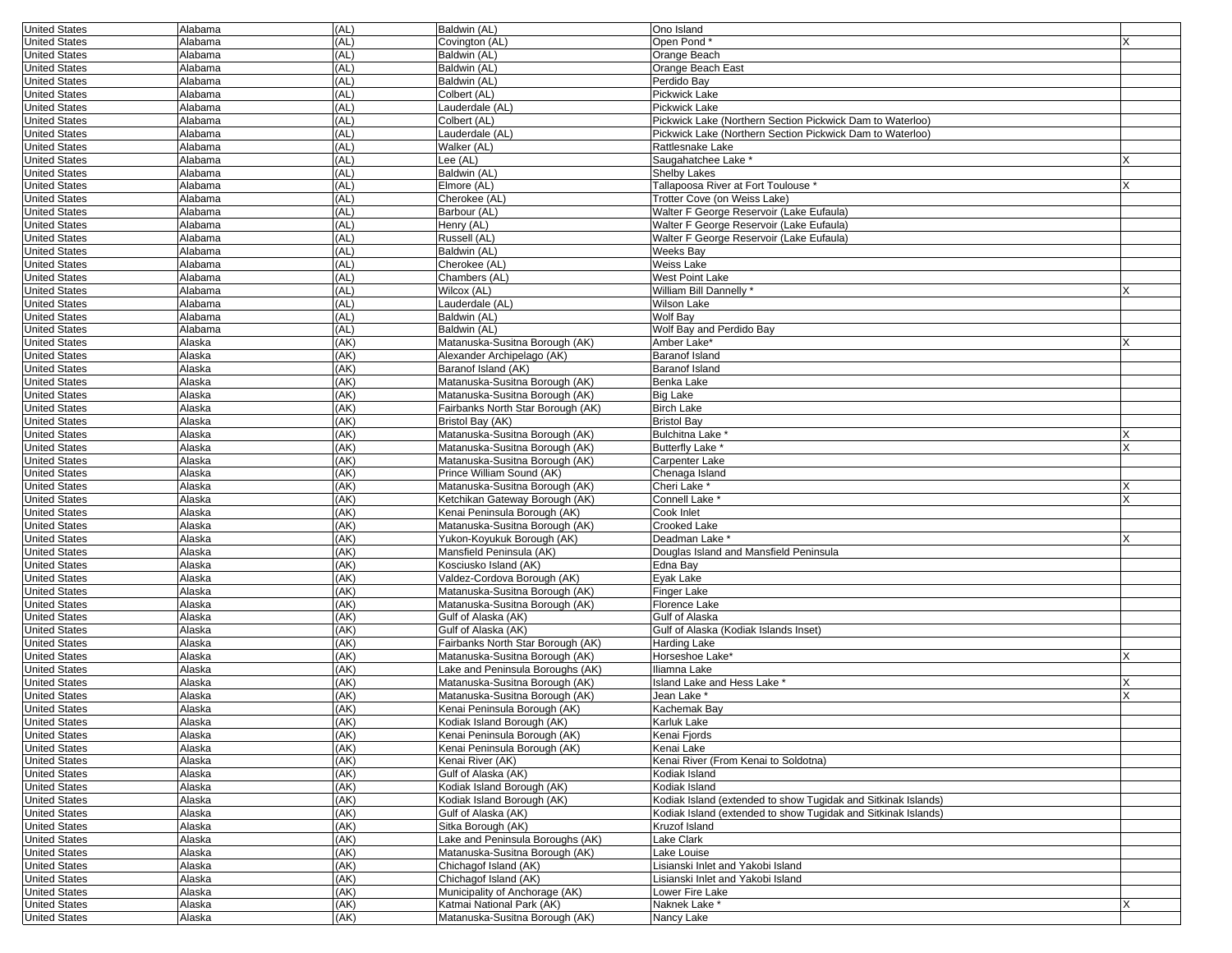| <b>United States</b>                         | Alaska               | (AK)         | Katmai National Park (AK)                                          | Nonvianuk Lake <sup>*</sup>                                | X        |
|----------------------------------------------|----------------------|--------------|--------------------------------------------------------------------|------------------------------------------------------------|----------|
| <b>United States</b>                         | Alaska               | (AK)         | Alexander Archipelago (AK)                                         | Noves Island                                               |          |
| <b>United States</b>                         | Alaska               | (AK)         | Prince of Wales - Outer Ketchikan (AK)                             | Prince Of Wales and Haida Gwai (also Shows Graham Island)  |          |
| <b>United States</b>                         | Alaska               | (AK)         | Prince of Wales - Outer Ketchikan (AK)                             | Prince Of Wales Island Region                              |          |
| <b>United States</b>                         | Alaska               | (AK)         | Wrangell - Petersburg (AK)                                         | Prince Of Wales Island Region                              |          |
| <b>United States</b>                         | Alaska               | (AK)         | Prince William Sound (AK)                                          | <b>Prince William Sound</b>                                |          |
| <b>United States</b>                         | Alaska               | (AK)         | Prince William Sound (AK)                                          | <b>Prince William Sound</b>                                |          |
| <b>United States</b>                         | Alaska               | (AK)         | Matanuska-Susitna Borough (AK)                                     | Reed Lake                                                  |          |
| <b>United States</b>                         | Alaska               | (AK)<br>(AK) | Trapper Creek (AK)                                                 | Sister Lake <sup>*</sup>                                   |          |
| <b>United States</b><br><b>United States</b> | Alaska<br>Alaska     | (AK)         | Sitka Borough (AK)                                                 | Swan Lake<br>The Aleutian Islands                          |          |
| <b>United States</b>                         | Alaska               | (AK)         | Bering Sea - Aleutian Islands (AK)<br>Kenai Peninsula Borough (AK) | Tustumena Lake                                             |          |
| <b>United States</b>                         | Alaska               | (AK)         | Unalakleet (AK)                                                    | Unalakleet River Region                                    |          |
| <b>United States</b>                         | Alaska               | (AK)         | Matanuska-Susitna Borough (AK)                                     | Upper Reed Lake *                                          | x        |
| <b>United States</b>                         | Alaska               | (AK)         | Matanuska-Susitna Borough (AK)                                     | West Beaver Lake *                                         |          |
| <b>United States</b>                         | Alaska               | (AK)         | Valdez Cordova (AK)                                                | Wrangell - St Elias National Park                          |          |
| <b>United States</b>                         | Alaska               | (AK)         | Yakutat (AK)                                                       | Wrangell - St Elias National Park                          |          |
| <b>United States</b>                         | Alaska               | (AK)         | Yakutat (AK)                                                       | <b>Yakutat Bay</b>                                         |          |
| <b>United States</b>                         | Arizona              | (AZ)         | Gila (AZ)                                                          | Apache Lake <sup>®</sup>                                   |          |
| <b>United States</b>                         | Arizona              | (AZ)         | Maricopa (AZ)                                                      | Apache Lake *                                              |          |
| <b>United States</b>                         | Arizona              | (AZ)         | Maricopa (AZ)                                                      | Bartlett Reservoir *                                       |          |
| <b>United States</b>                         | Arizona              | (AZ)         | Apache (AZ)                                                        | Christmas Tree Lake *                                      | $\times$ |
| <b>United States</b>                         | Arizona              | (AZ)         | Apache (AZ)                                                        | Hawley Lake                                                |          |
| <b>United States</b>                         | Arizona              | (AZ)         | Apache (AZ)                                                        | Hawley Lake (with Earl Park Lake)                          |          |
| <b>United States</b>                         | Arizona              | (AZ)         | Coconino (AZ)                                                      | Kaibab Lake <sup>*</sup>                                   |          |
| <b>United States</b>                         | Arizona              | (AZ)         | Mohave (AZ)                                                        | Lake Havasu                                                |          |
| <b>United States</b>                         | Arizona              | (AZ)         | Mohave (AZ)                                                        | Lake Havasu (Southern Section Parker Dam to Havasu Island) |          |
| <b>United States</b>                         | Arizona              | (AZ)         | Mohave (AZ)                                                        | Lake Havasu (Zoomed In)(Landscape)                         |          |
| <b>United States</b>                         | Arizona              | (AZ)         | Mohave (AZ)                                                        | Lake Havasu (Zoomed In)(Portrait)                          |          |
| <b>United States</b>                         | Arizona              | (AZ)         | Mohave (AZ)                                                        | Lake Mead                                                  |          |
| <b>United States</b>                         | Arizona              | (AZ)         | Mohave (AZ)                                                        | Lake Mohave                                                |          |
| <b>United States</b>                         | Arizona              | (AZ)         | Maricopa (AZ)                                                      | Lake Pleasant                                              |          |
| <b>United States</b>                         | Arizona              | (AZ)         | Yavapai (AZ)                                                       | Lake Pleasant                                              |          |
| <b>United States</b>                         | Arizona              | (AZ)         | Coconino (AZ)                                                      | Lake Powell (Dam to Bullfrog)                              |          |
| <b>United States</b>                         | Arizona              | (AZ)         | Coconino (AZ)                                                      | Lake Powell (SINGLE LEVEL ONLY) (NOT 3D) *                 |          |
| <b>United States</b><br><b>United States</b> | Arizona              | (AZ)<br>(AZ) | Coconino (AZ)<br>Coconino (AZ)                                     | Lake Powell (Southern Section)                             |          |
| <b>United States</b>                         | Arizona<br>Arizona   | (AZ)         | Maricopa (AZ)                                                      | Lake Powell (zoom number 2)<br>Lakeside Ski Village *      |          |
| <b>United States</b>                         | Arizona              | (AZ)         | Maricopa (AZ)                                                      | Saguaro Lake                                               |          |
| <b>United States</b>                         | Arizona              | (AZ)         | Apache (AZ)                                                        | Shush Bezahze Lake *                                       |          |
| <b>United States</b>                         | Arizona              | (AZ)         | Coconino (AZ)                                                      | Stoneman Lake                                              |          |
| <b>United States</b>                         | Arizona              | (AZ)         | Gila (AZ)                                                          | <b>Theodore Roosevelt Lake</b>                             |          |
| <b>United States</b>                         | Arizona              | (AZ)         | Maricopa (AZ)                                                      | Theodore Roosevelt Lake                                    |          |
| <b>United States</b>                         | Arizona              | (AZ)         | Yavapai (AZ)                                                       | Upper Goldwater Lake *                                     | x        |
| <b>United States</b>                         | Arizona              | (AZ)         | Coconino (AZ)                                                      | <b>Upper Lake Mary</b>                                     |          |
| <b>United States</b>                         | Arizona              | (AZ)         | Yavapai (AZ)                                                       | Watson Lake                                                |          |
| <b>United States</b>                         | Arizona              | (AZ)         | Yavapai (AZ)                                                       | Willow Creek Reservoir *                                   |          |
| <b>United States</b>                         | Arizona              | (AZ)         | Coconino (AZ)                                                      | Woods Canyon Lake *                                        |          |
| <b>United States</b>                         | Arkansas             | (AR)         | Lee (AR)                                                           | Bear Creek Lake*                                           |          |
| <b>United States</b>                         | Arkansas             | (AR)         | Benton (AR)                                                        | <b>Beaver Lake</b>                                         |          |
| <b>United States</b>                         | Arkansas             | (AR)         | Carroll (AR)                                                       | Beaver Lake                                                |          |
| <b>United States</b>                         | Arkansas             | (AR)         | Washington (AR)                                                    | Beaver Lake                                                |          |
| <b>United States</b>                         | Arkansas             | (AR)         | Baxter (AR)                                                        | Bull Shoals Lake (SINGLE LEVEL ONLY) *                     | Х        |
| <b>United States</b>                         | Arkansas             | (AR)         | Boone (AR)                                                         | Bull Shoals Lake (SINGLE LEVEL ONLY)                       | IX.      |
| <b>United States</b>                         | Arkansas             | (AR)         | Marion (AR)                                                        | Bull Shoals Lake (SINGLE LEVEL ONLY) *                     |          |
| <b>United States</b>                         | Arkansas             | (AR)         | Chicot (AR)                                                        | Chicot Lake                                                |          |
| <b>United States</b>                         | Arkansas             | (AR)         | Clark (AR)                                                         | DeGray Lake                                                |          |
| <b>United States</b>                         | Arkansas             | (AR)         | Hot Spring (AR)                                                    | DeGray Lake                                                |          |
| <b>United States</b>                         | Arkansas             | (AR)         | Izard (AR)                                                         | Diamond Lake *                                             | X        |
| <b>United States</b><br><b>United States</b> | Arkansas<br>Arkansas | (AR)<br>(AR) | Cleburne (AR)<br>Van Buren (AR)                                    | Greers Ferry Lake<br>Greers Ferry Lake                     |          |
| <b>United States</b>                         | Arkansas             | (AR)         | Cleburne (AR)                                                      | Greers Ferry Lake (EASTERN HALF ONLY)                      |          |
| <b>United States</b>                         | Arkansas             | (AR)         | Van Buren (AR)                                                     | Greers Ferry Lake (EASTERN HALF ONLY)                      |          |
| <b>United States</b>                         | Arkansas             | (AR)         | Cleburne (AR)                                                      | Greers Ferry Lake (WESTERN HALF ONLY)                      |          |
| <b>United States</b>                         | Arkansas             | (AR)         | Van Buren (AR)                                                     | Greers Ferry Lake (WESTERN HALF ONLY)                      |          |
| <b>United States</b>                         | Arkansas             | (AR)         | Crittenden (AR)                                                    | Horseshoe Lake *                                           | X        |
| <b>United States</b>                         | Arkansas             | (AR)         | Garland (AR)                                                       | Lake Balboa                                                |          |
| <b>United States</b>                         | Arkansas             | (AR)         | Saline (AR)                                                        | Lake Balboa                                                |          |
| <b>United States</b>                         | Arkansas             | (AR)         | Garland (AR)                                                       | Lake Catherine *                                           | X        |
|                                              |                      |              |                                                                    |                                                            |          |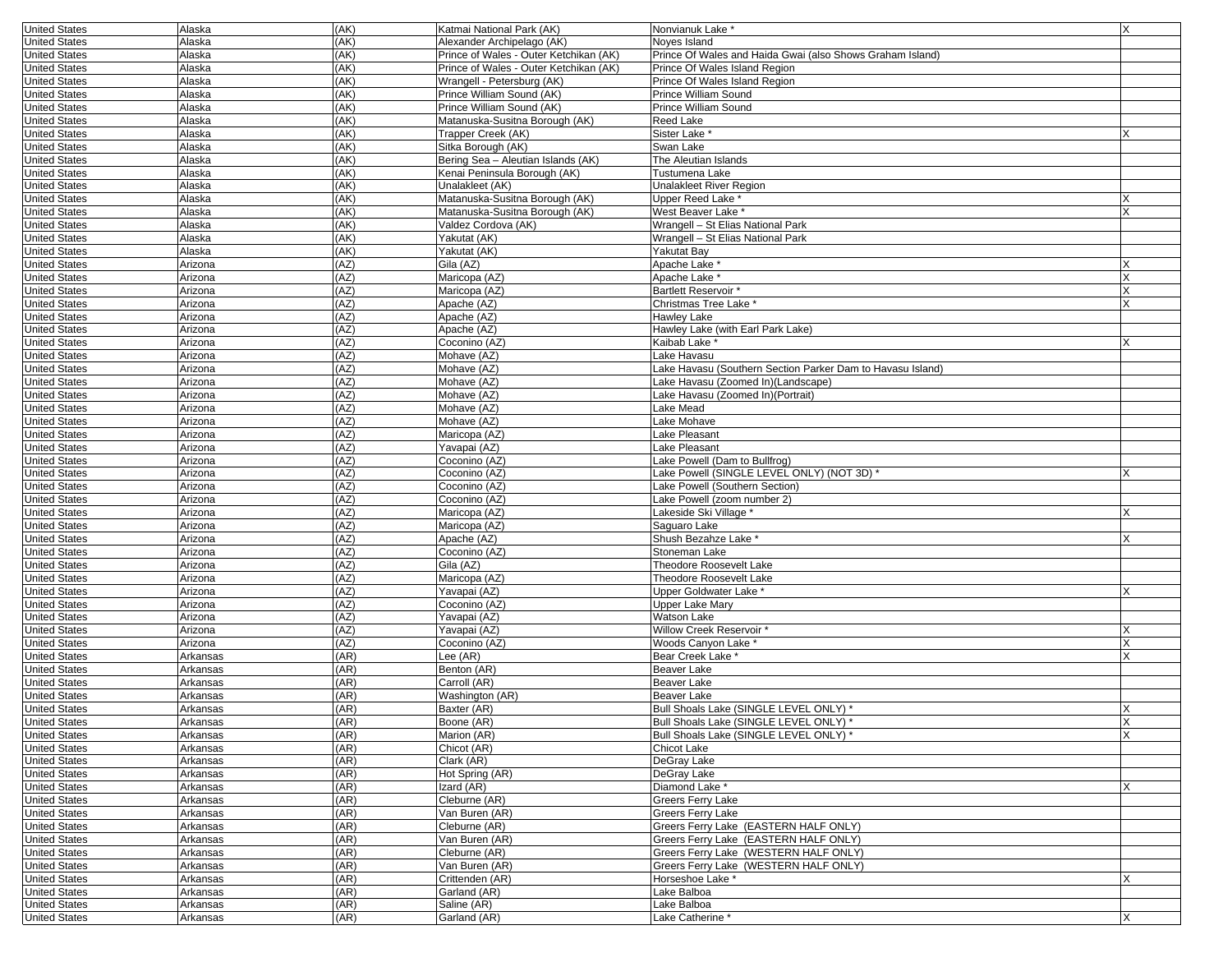| <b>United States</b> | Arkansas   | (AR) | Garland (AR)         | Lake Coronado                                          |   |
|----------------------|------------|------|----------------------|--------------------------------------------------------|---|
| <b>United States</b> | Arkansas   | (AR) | Garland (AR)         | Lake Cortez                                            |   |
| <b>United States</b> | Arkansas   | (AR) | Johnson (AR)         | Lake Dardanelle                                        |   |
| <b>United States</b> | Arkansas   | (AR) | Logan (AR)           | Lake Dardanelle                                        |   |
| <b>United States</b> | Arkansas   | (AR) | Pope (AR)            | Lake Dardanelle                                        |   |
| <b>United States</b> | Arkansas   | (AR) | Yell (AR)            | Lake Dardanelle                                        |   |
| <b>United States</b> | Arkansas   | (AR) | Washington (AR)      | Lake Fayetteville                                      |   |
| <b>United States</b> | Arkansas   | (AR) | Pike (AR)            | Lake Greeson                                           |   |
| <b>United States</b> | Arkansas   | (AR) | Garland (AR)         | Lake Hamilton                                          |   |
| <b>United States</b> | Arkansas   | (AR) | Baxter (AR)          | Lake Norfork                                           |   |
| <b>United States</b> | Arkansas   | (AR) | Fulton (AR)          | Lake Norfork                                           |   |
| <b>United States</b> | Arkansas   | (AR) | Garland (AR)         | Lake Ouachita                                          |   |
| <b>United States</b> | Arkansas   | (AR) | Montgomery (AR)      | Lake Ouachita                                          |   |
| <b>United States</b> | Arkansas   | (AR) | Sharp (AR)           | Lake Thunderbird Cherokee and Sequoyah '               |   |
| <b>United States</b> | Arkansas   | (AR) | Pulaski (AR)         | Lake Willastein '                                      |   |
| <b>United States</b> | Arkansas   | (AR) | Johnson (AR)         | Ludwig Lake <sup>,</sup>                               | X |
| <b>United States</b> | Arkansas   | (AR) | Desha (AR)           | Old River Lake *                                       | X |
| <b>United States</b> | Arkansas   | (AR) | Prairie (AR)         | Peckerwood Lake *                                      |   |
| <b>United States</b> | Arkansas   | (AR) | Logan (AR)           | Six Mile Creek Watershed Lake (Site 12) *              | X |
| <b>United States</b> | Arkansas   | (AR) | Boone (AR)           | Table Rock (Zoomed in Eastern Section and White River) |   |
| <b>United States</b> | Arkansas   | (AR) | Carroll (AR)         | Table Rock (Zoomed in Eastern Section and White River) |   |
| <b>United States</b> | Arkansas   | (AR) | Boone (AR)           | Table Rock Lake                                        |   |
| <b>United States</b> | Arkansas   | (AR) | Carroll (AR)         | Table Rock Lake                                        |   |
| <b>United States</b> | Arkansas   | (AR) | Fulton (AR)          | The Lakes of The Cherokee Village *                    |   |
| <b>United States</b> | Arkansas   | (AR) | Sharp (AR)           | The Lakes of The Cherokee Village *                    |   |
| <b>United States</b> | California | (CA) | Marin (CA)           | Alamere Falls Area                                     |   |
| <b>United States</b> | California | (CA) | Marin (CA)           | Angel Island                                           |   |
| <b>United States</b> | California | (CA) | Plumas (CA)          | Antelope Lake                                          |   |
| <b>United States</b> | California | (CA) | Madera (CA)          | Bass Lake *                                            |   |
| <b>United States</b> | California | (CA) | San Bernardino (CA)  | Big Bear Lake                                          |   |
| <b>United States</b> | California | (CA) | Humboldt (CA)        | Big Lagoon *                                           | X |
| <b>United States</b> | California | (CA) | Monterey (CA)        | <b>Big Sur</b>                                         |   |
| <b>United States</b> | California | (CA) | Madera (CA)          | Black Hawk Lake *                                      | X |
| <b>United States</b> | California | (CA) | Sonoma (CA)          | Bodega Bay (Zoomed In)                                 |   |
| <b>United States</b> | California | (CA) | Pacific Coast (CA)   | Bodega Tomales and Drakes Bays                         |   |
| <b>United States</b> | California | (CA) | Pacific Coast (CA)   | Bodega Tomales and Drakes Bays (ZOOM)                  |   |
| <b>United States</b> | California | (CA) | San Diego (CA)       | <b>Brents Pond*</b>                                    | x |
| <b>United States</b> | California | (CA) | Plumas (CA)          | Bucks Lake *                                           | X |
| <b>United States</b> | California | (CA) | Yuba (CA)            | <b>Bullards Bar Reservoir</b>                          |   |
| <b>United States</b> | California | (CA) | Plumas (CA)          | Butt Valley Reservoir*                                 |   |
| <b>United States</b> | California | (CA) | Santa Clara (CA)     | Calero Reservoir *                                     | X |
| <b>United States</b> | California | (CA) | Pacific Coast (CA)   | California Coast (Morro Bay to Dana Point) (Landscape) |   |
| <b>United States</b> | California | (CA) | Pacific Coast (CA)   | California Coast (San Francisco to Los Angeles)        |   |
| <b>United States</b> | California | (CA) | Placer (CA)          | Camp Far West Reservoir                                |   |
| <b>United States</b> | California | (CA) | Nevada (CA)          | Camp Far West Reservoir                                |   |
| <b>United States</b> | California | (CA) | Yuba (CA)            | Camp Far West Reservoir                                |   |
| <b>United States</b> | California | (CA) | Riverside (CA)       | Canyon Lake                                            |   |
| <b>United States</b> | California | (CA) | Alpine (CA)          | Caples Lake                                            |   |
| <b>United States</b> | California | (CA) | Monterey (CA)        | Carmel By The Sea                                      |   |
| <b>United States</b> | California | (CA) | El Dorado (CA)       | Cascade Lake *                                         |   |
| <b>United States</b> | California | (CA) | Mendocino (CA)       | Caspar Beach                                           |   |
| <b>United States</b> | California | (CA) | San Luis Obispo (CA) | Central Coast (Ragged Point to Morro Bay)              |   |
| <b>United States</b> | California | (CA) | Santa Barbara (CA)   | Channel Islands and Santa Barbara Coast                |   |
| United States        | California | (CA) | Ventura (CA)         | Channel Islands and Santa Barbara Coast                |   |
| <b>United States</b> | California | (CA) | Madera (CA)          | Chittenden Lake And Shirley Creek*                     | X |
| <b>United States</b> | California | (CA) | Lake (CA)            | Clear Lake                                             |   |
| <b>United States</b> | California | (CA) | San Mateo (CA)       | Coast of California (Santa Cruz and San Jose)          |   |
| <b>United States</b> | California | (CA) | Santa Cruz (CA)      | Coast of California (Santa Cruz and San Jose)          |   |
| <b>United States</b> | California | (CA) | Yuba (CA)            | Collins Lake                                           |   |
| <b>United States</b> | California | (CA) | Mono (CA)            | Convict Lake *                                         | X |
| <b>United States</b> | California | (CA) | Fresno (CA)          | Courtright Reservoir                                   |   |
| <b>United States</b> | California | (CA) | Del Norte (CA)       | <b>Crescent City</b>                                   |   |
| <b>United States</b> | California | (CA) | Mono (CA)            | Crowley Lake*                                          | X |
| <b>United States</b> | California | (CA) | Mendocino (CA)       | Cuffeys Cove                                           |   |
| <b>United States</b> | California | (CA) | Orange (CA)          | Dana Point Harbor                                      |   |
| <b>United States</b> | California | (CA) | Contra Costa (CA)    | Discovery Bay                                          |   |
| <b>United States</b> | California | (CA) | Tuolumne (CA)        | Don Pedro Lake                                         |   |
| <b>United States</b> | California | (CA) | Nevada (CA)          | Donner Lake                                            |   |
| <b>United States</b> | California | (CA) | Lassen (CA)          | Eagle Lake                                             |   |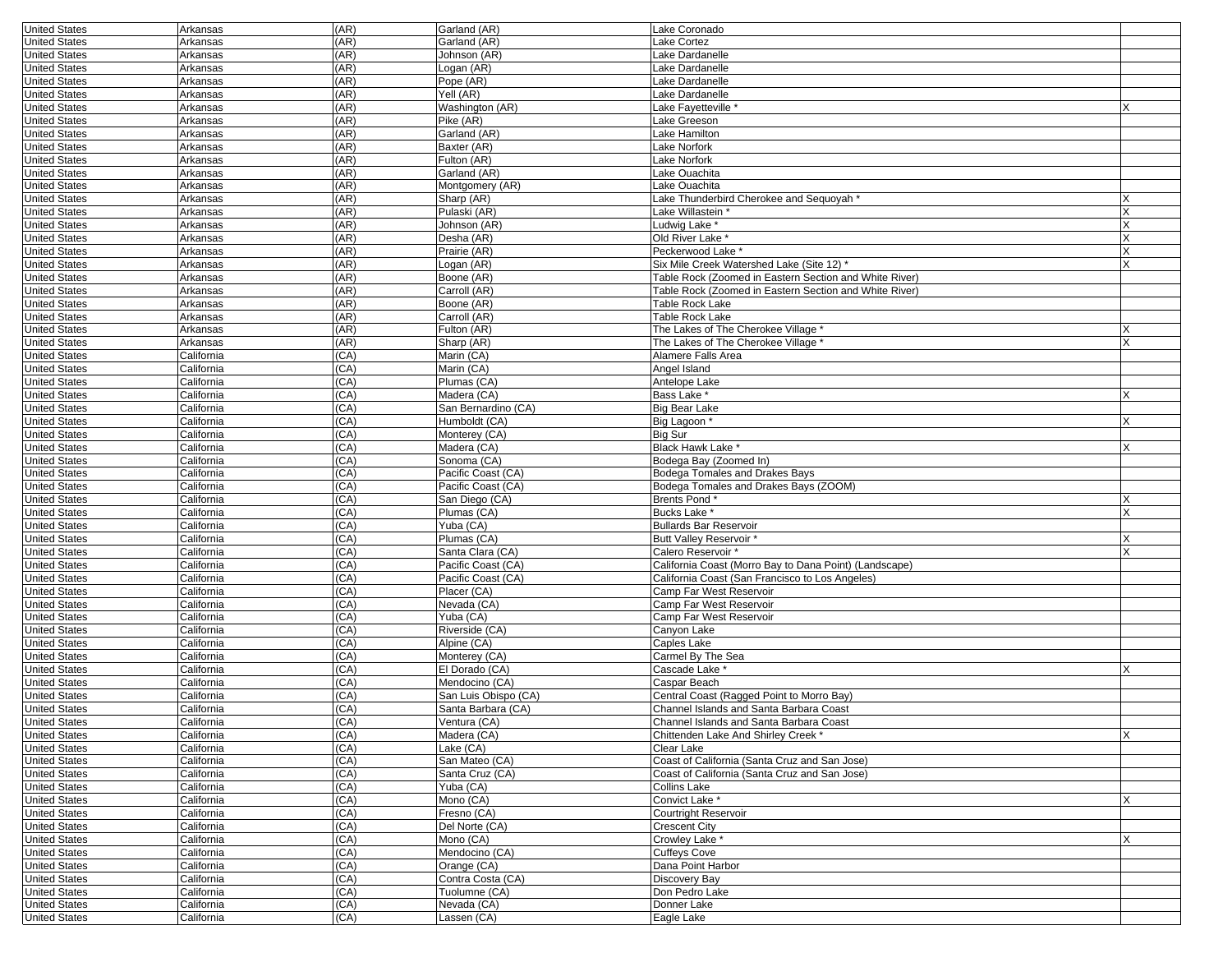| <b>United States</b> | California | (CA) | El Dorado (CA)       | Echo Lake                                                  |   |
|----------------------|------------|------|----------------------|------------------------------------------------------------|---|
| <b>United States</b> | California | (CA) | El Dorado (CA)       | Emerald Bay (of Lake Tahoe)                                |   |
| <b>United States</b> | California | (CA) | Nevada (CA)          | Englebright Lake                                           |   |
| <b>United States</b> | California | (CA) | Yuba (CA)            | Englebright Lake                                           |   |
| <b>United States</b> | California | (CA) | El Dorado (CA)       | Fallen Leaf Lake                                           |   |
| <b>United States</b> | California | (CA) | El Dorado (CA)       | Fallen Leaf, Echo and Aloha Lakes                          |   |
| <b>United States</b> | California | (CA) | El Dorado (CA)       | Folsom Lake                                                |   |
| <b>United States</b> | California | (CA) | Placer (CA)          | Folsom Lake                                                |   |
| <b>United States</b> | California | (CA) | Sacramento (CA)      | Folsom Lake                                                |   |
| <b>United States</b> | California | (CA) | Mendocino (CA)       | Fort Bragg                                                 |   |
| <b>United States</b> | California | (CA) | Sierra (CA)          | Gold Lake <sup>®</sup>                                     | x |
| <b>United States</b> | California | (CA) | Mendocino (CA)       | Gualala Coast (Point Arena to Gualala)                     |   |
| <b>United States</b> | California | (CA) | Pacific Coast (CA)   | Gulf of Santa Catalina (Laguna to Imperial Beach)          |   |
| <b>United States</b> | California | (CA) | San Mateo (CA)       | Half Moon Bay (extends to Tunitas Beach)                   |   |
| <b>United States</b> | California | (CA) | Lake (CA)            | <b>Hidden Valley</b>                                       |   |
| <b>United States</b> | California | (CA) | Humboldt (CA)        | Humboldt Bay (Patricks Point to Mendocino Canyon)          |   |
| <b>United States</b> | California | (CA) | Fresno (CA)          | Hume Lake *                                                | x |
| <b>United States</b> | California | (CA) | Orange (CA)          | Huntington Beach                                           |   |
| <b>United States</b> | California | (CA) | Fresno (CA)          | Huntington Lake                                            |   |
| <b>United States</b> | California | (CA) | El Dorado (CA)       | Ice House Reservoir                                        |   |
| <b>United States</b> | California | (CA) | Placer (CA)          | Ice Lakes (Lakes Serena and Dulzura)                       |   |
| <b>United States</b> | California | (CA) | Sierra (CA)          | Independence Lake <sup>*</sup>                             |   |
| <b>United States</b> | California | (CA) | Nevada (CA)          | Independence Lake '                                        |   |
| <b>United States</b> | California | (CA) | Mono (CA)            | June Lake <sup>*</sup>                                     |   |
| <b>United States</b> | California | (CA) | Lassen (CA)          | Juniper Lake                                               |   |
| <b>United States</b> | California | (CA) | Amador (CA)          | Kirkwood Lake '                                            | X |
| <b>United States</b> | California | (CA) | San Diego (CA)       | La Jolla Cove and Canyon                                   |   |
| <b>United States</b> | California | (CA) | Orange (CA)          | Laguna Beach                                               |   |
| <b>United States</b> | California | (CA) | Plumas (CA)          | Lake Almanor                                               |   |
| <b>United States</b> | California | (CA) | Alpine (CA)          | Lake Alpine*                                               |   |
| <b>United States</b> | California | (CA) | San Bernardino (CA)  | Lake Arrowhead                                             |   |
| <b>United States</b> | California | (CA) | Napa (CA)            | Lake Berryessa                                             |   |
| <b>United States</b> | California | (CA) | Shasta (CA)          | Lake Britton *                                             | Х |
| <b>United States</b> | California | (CA) | Santa Barbara (CA)   | Lake Cachuma                                               |   |
| <b>United States</b> | California | (CA) | Amador (CA)          | Lake Camanche                                              |   |
| <b>United States</b> | California | (CA) | Calaveras (CA)       | Lake Camanche                                              |   |
| <b>United States</b> | California | (CA) | San Joaquin (CA)     | Lake Camanche                                              |   |
| <b>United States</b> | California | (CA) | Ventura (CA)         | Lake Casitas                                               |   |
| <b>United States</b> | California | (CA) | Placer (CA)          | Lake Clementine *                                          |   |
| <b>United States</b> | California | (CA) | Riverside (CA)       | Lake Elsinore <sup>*</sup>                                 |   |
| <b>United States</b> | California | (CA) | Mono (CA)            | Lake George                                                | x |
| <b>United States</b> | California | (CA) | San Bernardino (CA)  | Lake Gregory                                               |   |
| <b>United States</b> | California | (CA) | San Bernardino (CA)  | Lake Havasu                                                |   |
| <b>United States</b> | California | (CA) | San Bernardino (CA)  | Lake Havasu (Southern Section Parker Dam to Havasu Island) |   |
| <b>United States</b> | California | (CA) | San Bernardino (CA)  | Lake Havasu (Zoomed In)                                    |   |
| <b>United States</b> | California | (CA) | San Diego (CA)       | Lake Hodges                                                |   |
| <b>United States</b> | California | (CA) | Kern (CA)            | Lake Isabella                                              |   |
| <b>United States</b> | California | (CA) | Marin (CA)           | Lake Lagunitas *                                           | Х |
| <b>United States</b> | California | (CA) | Mono (CA)            | Lake Mary *                                                | X |
| <b>United States</b> | California | (CA) | Mariposa (CA)        | Lake McClure                                               |   |
| <b>United States</b> | California | (CA) | Mendocino (CA)       | Lake Mendocino                                             |   |
| <b>United States</b> | California | (CA) | Alameda (CA)         | Lake Merritt                                               |   |
| <b>United States</b> | California | (CA) | San Luis Obispo (CA) | Lake Nacimiento                                            |   |
| United States        | California | (CA) | Nevada (CA)          | Lake of the Pines                                          |   |
| <b>United States</b> | California | (CA) | Butte (CA)           | Lake Oroville                                              |   |
| <b>United States</b> | California | (CA) | Lake (CA)            | Lake Pillsbury*                                            | X |
| <b>United States</b> | California | (CA) | Siskiyou (CA)        | Lake Shastina                                              |   |
| <b>United States</b> | California | (CA) | Sonoma (CA)          | Lake Sonoma                                                |   |
| <b>United States</b> | California | (CA) | El Dorado (CA)       | Lake Tahoe                                                 |   |
| <b>United States</b> | California | (CA) | Placer (CA)          | Lake Tahoe                                                 |   |
| <b>United States</b> | California | (CA) | Mono (CA)            | Lake Topaz                                                 |   |
| <b>United States</b> | California | (CA) | Nevada (CA)          | Lake Wildwood*                                             | X |
| <b>United States</b> | California | (CA) | Mondocino (CA)       | Leonard Lake *                                             | X |
| <b>United States</b> | California | (CA) | Plumas (CA)          | Little Grass Valley Lake *                                 | X |
| <b>United States</b> | California | (CA) | Pacific Coast (CA)   | Los Angeles Coast (San Clemente to Malibu)                 |   |
| <b>United States</b> | California | (CA) | Lake (CA)            | Lower Blue Lake                                            |   |
| <b>United States</b> | California | (CA) | Sierra (CA)          | Lower Sardine Lake *                                       | X |
| <b>United States</b> | California | (CA) | Los Angeles (CA)     | Malibou Lake                                               |   |
| <b>United States</b> | California | (CA) | Mono (CA)            | Mammoth Lakes*                                             | X |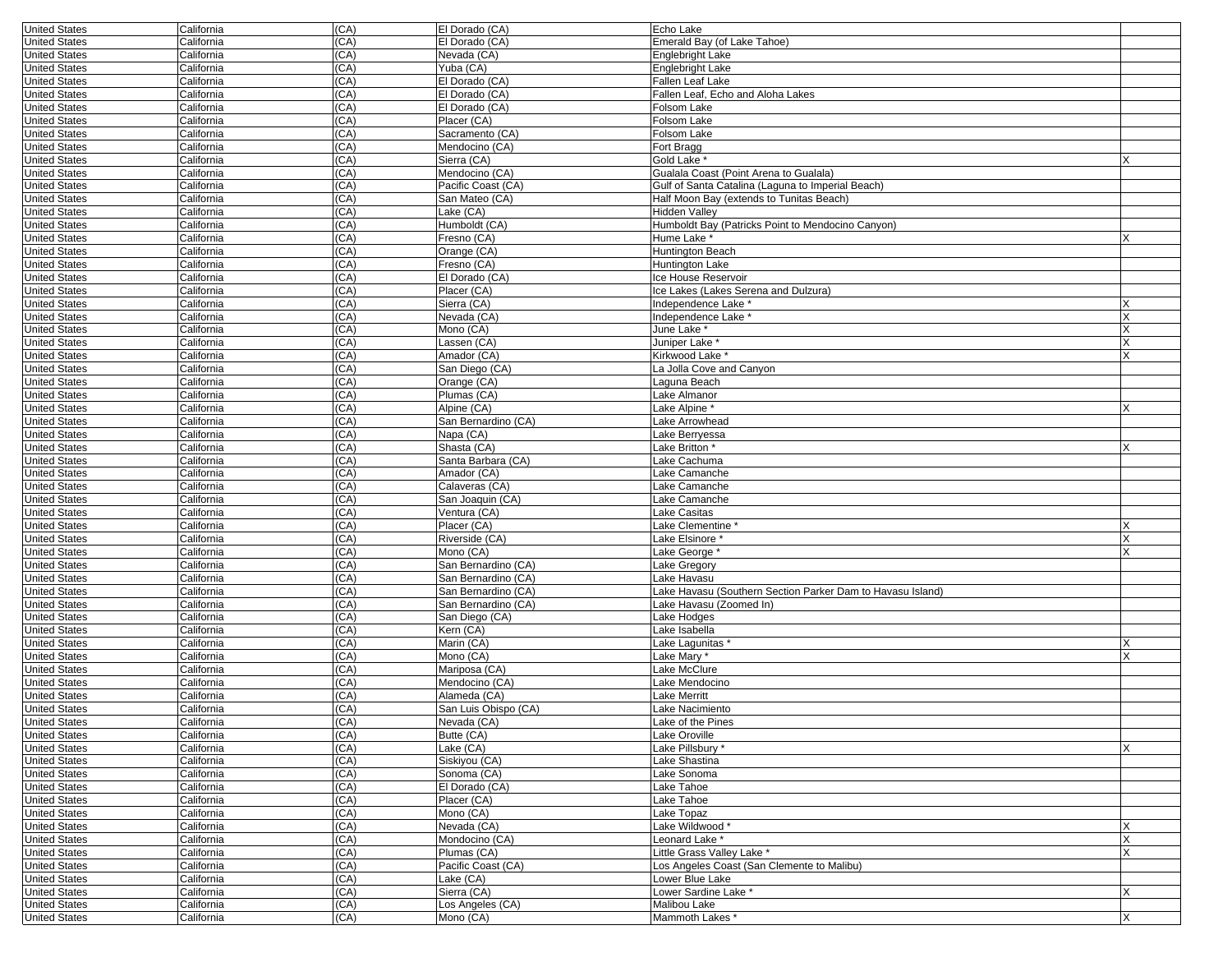| <b>United States</b>                         | California               | (CA)         | Los Angeles (CA)                     | Manhattan Beach                                                              |   |
|----------------------------------------------|--------------------------|--------------|--------------------------------------|------------------------------------------------------------------------------|---|
| <b>United States</b>                         | California               | (CA)         | Venice Beach (CA)                    | Marina Del Rey                                                               |   |
| <b>United States</b>                         | California               | (CA)         | Siskiyou (CA)                        | Medicine Lake                                                                |   |
| <b>United States</b>                         | California               | (CA)         | Fresno (CA)                          | Millerton Lake                                                               |   |
| <b>United States</b>                         | California               | (CA)         | Madera (CA)                          | <b>Millerton Lake</b>                                                        |   |
| <b>United States</b>                         | California               | (CA)         | Mono (CA)                            | Mono Lake                                                                    |   |
| <b>United States</b>                         | California               | (CA)         | Monterey (CA)                        | Monterey Bay                                                                 |   |
| <b>United States</b>                         | California               | (CA)         | Santa Cruz (CA)                      | Monterey Bay                                                                 |   |
| <b>United States</b>                         | California               | (CA)         | San Luis Obispo (CA)                 | Morro Bay                                                                    |   |
| <b>United States</b>                         | California               | (CA)         | Long Beach (CA)                      | Naples, California                                                           |   |
| <b>United States</b>                         | California               | (CA)         | Calaveras (CA)                       | New Hogan Lake                                                               |   |
| <b>United States</b>                         | California               | (CA)         | Calaveras (CA)                       | New Melones Lake                                                             |   |
| <b>United States</b>                         | California               | (CA)         | Tuolumne (CA)                        | New Melones Lake                                                             |   |
| <b>United States</b>                         | California               | (CA)         | Orange (CA)                          | Newport Beach                                                                |   |
| <b>United States</b>                         | California               | (CA)         | Pacific Coast (CA)                   | Pacific Coast (Goleta to San Clemente)                                       |   |
| <b>United States</b>                         | California               | (CA)         | Butte (CA)                           | Packer Lake *                                                                |   |
| <b>United States</b>                         | California               | (CA)         | Butte (CA)                           | Paradise Lake *                                                              |   |
| <b>United States</b>                         | California               | (CA)         | Del Norte (CA)                       | Pelican Bay (Brookings to Crescent City)                                     |   |
| <b>United States</b>                         | California               | (CA)         | Butte (CA)                           | Philbrook Reservoir *                                                        |   |
| <b>United States</b>                         | California               | (CA)         | Fresno (CA)                          | <b>Pine Flat Reservoir</b>                                                   |   |
| <b>United States</b>                         | California               | (CA)         | Tuolumne (CA)                        | Pine Mountain Lake                                                           |   |
| <b>United States</b>                         | California               | (CA)         | Tuolumne (CA)                        | <b>Pinecrest Lake</b>                                                        |   |
| <b>United States</b>                         | California               | (CA)         | Ventura (CA)                         | Port of Hueneme                                                              |   |
| <b>United States</b>                         | California               | (CA)         | Nevada (CA)                          | Prosser Creek Reservoir                                                      |   |
| <b>United States</b>                         | California               | (CA)         | Nevada (CA)                          | Rollins Lake                                                                 |   |
| <b>United States</b>                         | California               | (CA)         | Placer (CA)                          | <b>Rollins Lake</b>                                                          |   |
| <b>United States</b>                         | California               | (CA)         | Sonoma (CA)                          | Russian River (a very short section at intersection of 116 and Redwood Dr) * |   |
| <b>United States</b>                         | California               | (CA)         | Trinity (CA)                         | Ruth Lake*                                                                   |   |
| <b>United States</b>                         | California               | (CA)         | Contra Costa (CA)<br>Sacramento (CA) | Sacramento Delta (SINGLE LAYER ONLY) (NOT 3D) *                              |   |
| <b>United States</b>                         | California               | (CA)         |                                      | Sacramento Delta (SINGLE LAYER ONLY) (NOT 3D)                                |   |
| <b>United States</b><br><b>United States</b> | California               | (CA)         | Solano (CA)                          | Sacramento Delta (SINGLE LAYER ONLY) (NOT 3D)                                |   |
|                                              | California               | (CA)<br>(CA) | Imperial (CA)                        | Salton Sea                                                                   |   |
| <b>United States</b>                         | California               | (CA)         | Riverside (CA)                       | Salton Sea                                                                   |   |
| <b>United States</b>                         | California<br>California | (CA)         | San Diego (CA)<br>Pacific Coast (CA) | San Diego Bay<br>San Diego Coast                                             |   |
| <b>United States</b><br><b>United States</b> | California               | (CA)         | San Diego (CA)                       | San Diego County Coast (Camp Pendleton South to Imperial Beach)              |   |
|                                              |                          | (CA)         | Pacific Coast (CA)                   | San Diego Region (University City to Mexico Border)                          |   |
| <b>United States</b><br><b>United States</b> | California<br>California | (CA)         | Pacific Coast (CA)                   | San Francisco Bay (Landscape Orientation)                                    |   |
| <b>United States</b>                         | California               | (CA)         | San Francisco (CA)                   | San Francisco Bay (Landscape Orientation)                                    |   |
| <b>United States</b>                         | California               | (CA)         | Pacific Coast (CA)                   | San Francisco Bay (Portrait Orientation)                                     |   |
| <b>United States</b>                         | California               | (CA)         | San Francisco (CA)                   | San Francisco Bay (Portrait Orientation)                                     |   |
| <b>United States</b>                         | California               | (CA)         | Pacific Coast (CA)                   | San Francisco Peninsula (San Rafael to Monterey)                             |   |
| <b>United States</b>                         | California               | (CA)         | San Francisco (CA)                   | San Francisco Peninsula (San Rafael to Monterey)                             |   |
| <b>United States</b>                         | California               | (CA)         | Pacific Coast (CA)                   | San Pablo Bay                                                                |   |
| <b>United States</b>                         | California               | (CA)         | Santa Barbara (CA)                   | Santa Barbara Coast (Goleta to Carpinteria)                                  |   |
| <b>United States</b>                         | California               | (CA)         | Los Angeles (CA)                     | Santa Catalina Island                                                        |   |
| <b>United States</b>                         | California               | (CA)         | Santa Cruz (CA)                      | Santa Cruz                                                                   |   |
| <b>United States</b>                         | California               | (CA)         | Los Angeles (CA)                     | Santa Monica Bay                                                             |   |
| <b>United States</b>                         | California               | (CA)         | Sonoma (CA)                          | Sea Ranch                                                                    |   |
| <b>United States</b>                         | California               | (CA)         | Orange (CA)                          | Seal Beach                                                                   |   |
| <b>United States</b>                         | California               | (CA)         | Placer (CA)                          | Serene Lakes (Lakes Serena and Dulzura)                                      |   |
| <b>United States</b>                         | California               | (CA)         | Shasta (CA)                          | Shasta Lake                                                                  |   |
| <b>United States</b>                         | California               | (CA)         | Fresno (CA)                          | Shaver Lake                                                                  |   |
| United States                                | California               | (CA)         | Humboldt (CA)                        | Shelter Cove                                                                 |   |
| <b>United States</b>                         | California               | (CA)         | Amador (CA)                          | Silver and Caples Lakes                                                      |   |
| <b>United States</b>                         | California               | (CA)         | Amador (CA)                          | Silver Lake *                                                                |   |
| <b>United States</b>                         | California               | (CA)         | Mono (CA)                            | Silver Lake*                                                                 |   |
| <b>United States</b>                         | California               | (CA)         | Lassen (CA)                          | Silver Lake*                                                                 |   |
| <b>United States</b>                         | California               | (CA)         | Siskiyou (CA)                        | Siskiyou Lake                                                                |   |
| <b>United States</b>                         | California               | (CA)         | Riverside (CA)                       | Skinner Reservoir                                                            |   |
| <b>United States</b>                         | California               | (CA)         | Humboldt (CA)                        | The Lost Coast                                                               |   |
| <b>United States</b>                         | California               | (CA)         | Amador (CA)                          | Tiger Creek Reservoir*                                                       |   |
| <b>United States</b>                         | California               | (CA)         | Humboldt (CA)                        | <b>Trinidad Bay</b>                                                          |   |
| <b>United States</b>                         | California               | (CA)         | Trinity (CA)                         | Trinity Lake *                                                               |   |
| <b>United States</b>                         | California               | (CA)         | Calaveras (CA)                       | Tulloch Reservoir*                                                           |   |
| <b>United States</b>                         | California               | (CA)         | Tuolumne (CA)                        | Tulloch Reservoir*                                                           |   |
| <b>United States</b>                         | California               | (CA)         | Tuolumne (CA)                        | Twain Harte Lake *                                                           |   |
| <b>United States</b>                         | California               | (CA)         | Mono (CA)                            | Twin Lakes (Near Bridgeport) *                                               | X |
| <b>United States</b>                         | California               | (CA)         | Mono (CA)                            | Twin Lakes (Near Mammoth) *                                                  |   |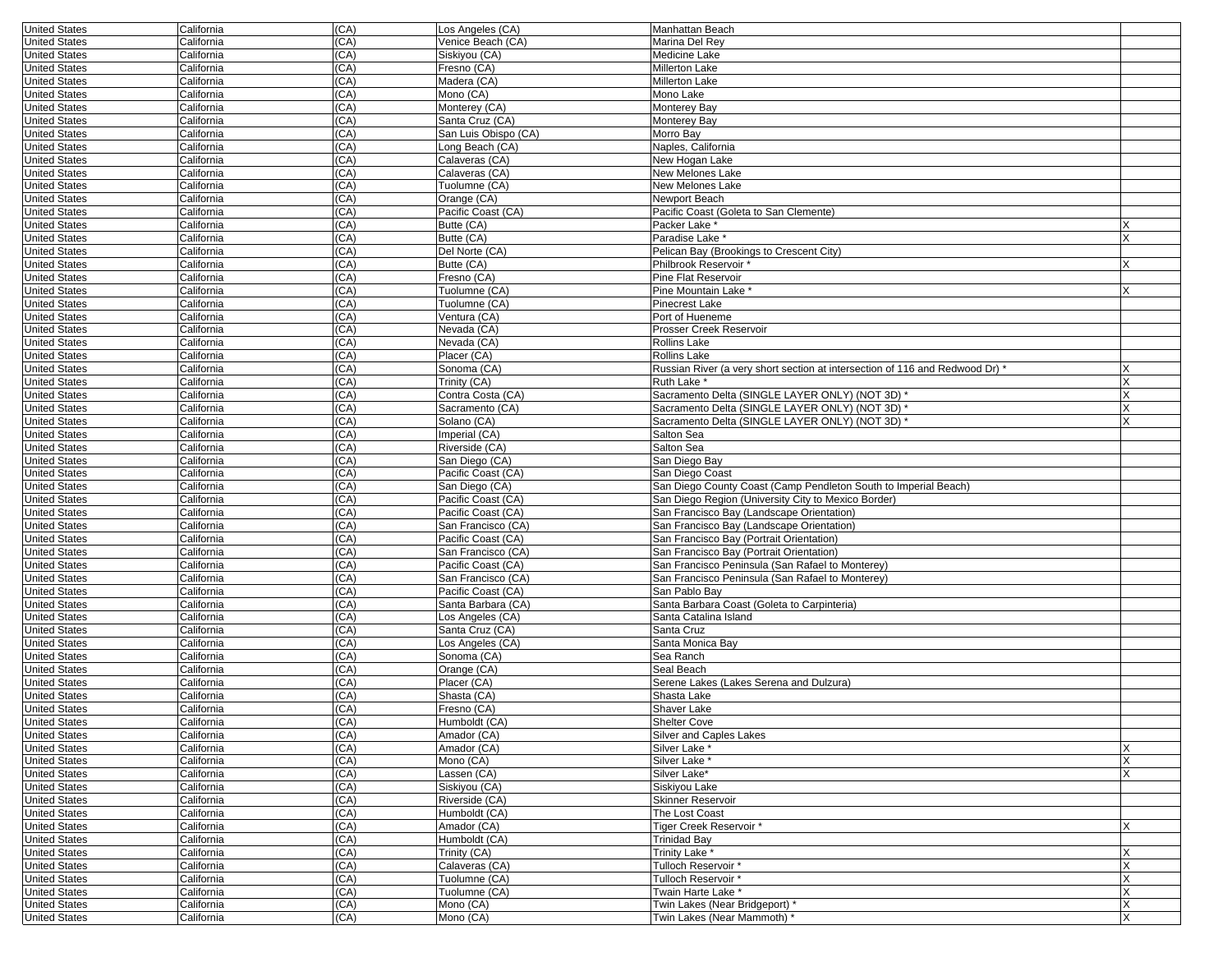| <b>United States</b> | California  | (CA)            | Lake (CA)        | Upper and Lower Blue Lakes                                 |   |
|----------------------|-------------|-----------------|------------------|------------------------------------------------------------|---|
| <b>United States</b> | California  | (CA)            | Sierra (CA)      | Upper and Lower Sardine Lakes *                            |   |
| <b>United States</b> | California  | (CA)            | Sierra (CA)      | Upper Salmon Lake                                          |   |
| <b>United States</b> | California  | (CA)            | Los Angeles (CA) | Westlake Lake *                                            |   |
| <b>United States</b> | California  | (CA)            | Monterey (CA)    | <b>Whalers Cove on Point Lobos</b>                         |   |
| <b>United States</b> | California  | (CA)            | Shasta (CA)      | Whiskeytown Lake                                           |   |
| <b>United States</b> | California  | (CA)            | Fresno (CA)      | Wishon Reservoir                                           |   |
| <b>United States</b> | California  | (CA)            | Alpine (CA)      | Woods Lake *                                               | X |
| <b>United States</b> | California  | (CA)            | El Dorado (CA)   | Wrights Lake                                               |   |
|                      |             |                 | El Dorado (CA)   | Wrights Lake (with Dark and Beauty)                        |   |
| <b>United States</b> | California  | (CA)            |                  |                                                            |   |
| <b>United States</b> | Colorado    | (CO)            | Larimer (CO)     | Bear Lake                                                  | х |
| <b>United States</b> | Colorado    | (CO)            | Jackson (CO)     | Big Creek Lakes*                                           | x |
| <b>United States</b> | Colorado    | (CO)            | Gunnison (CO)    | <b>Blue Mesa Reservoir</b>                                 |   |
| <b>United States</b> | Colorado    | (CO)            | Larimer (CO)     | Boyd Lake                                                  |   |
| <b>United States</b> | Colorado    | (CO)            | Eagle (CO)       | Brady Lake                                                 |   |
| <b>United States</b> | Colorado    | (CO)            | Douglas (CO)     | Cheesman Reservoir *                                       | X |
| <b>United States</b> | Colorado    | (CO)            | Jefferson (CO)   | Cheesman Reservoir *                                       | X |
| <b>United States</b> | Colorado    | (CO)            | Summit (CO)      | Dillon Reservoir                                           |   |
| <b>United States</b> | Colorado    | (CO)            | Larimer (CO)     | Douglas Lake Reservoir 10                                  |   |
| <b>United States</b> | Colorado    | (CO)            | Park (CO)        | Eleven Mile Reservoir                                      |   |
| <b>United States</b> | Colorado    | (CO)            | Jefferson (CO)   | Evergreen Lake *                                           |   |
| <b>United States</b> | Colorado    | (CO)            | Grand (CO)       | Granby Lake                                                |   |
| <b>United States</b> | Colorado    | (CO)            | Grand (CO)       | Grand County Lakes (With Grand Shadow Mountain and Granby) |   |
| <b>United States</b> | Colorado    | (CO)            | Grand (CO)       | Grand Lake                                                 |   |
| <b>United States</b> | Colorado    | (CO)            | Grand (CO)       | Grand Lake and Shadow Mountain Reservoir                   |   |
| <b>United States</b> |             |                 |                  |                                                            |   |
|                      | Colorado    | (CO)            | Lake (CO)        | Home Lake *                                                |   |
| <b>United States</b> | Colorado    | (CO)            | Larimer (CO)     | Horseshoe Lake *                                           | Х |
| <b>United States</b> | Colorado    | (CO)            | Larimer (CO)     | Horsetooth Reservoir *                                     | X |
| <b>United States</b> | Colorado    | (CO)            | Morgan (CO)      | Jackson Reservoir *                                        | X |
| <b>United States</b> | Colorado    | (CO)            | Bent (CO)        | John Martin Reservoir                                      |   |
| <b>United States</b> | Colorado    | (CO)            | Grand (CO)       | Lake Agnes *                                               |   |
| <b>United States</b> | Colorado    | (CO)            | Park (CO)        | Lake George                                                | X |
| <b>United States</b> | Colorado    | (CO)            | Larimer (CO)     | Lake Hiawatha *                                            | X |
| <b>United States</b> | Colorado    | (CO)            | Hinsdale (CO)    | Lake San Cristobal                                         |   |
| <b>United States</b> | Colorado    | (CO)            | Larimer (CO)     | Lawn Lake *                                                |   |
| <b>United States</b> | Colorado    | (CO)            | Larimer (CO)     | Lily Lake <sup>*</sup>                                     | X |
| <b>United States</b> | Colorado    | (CO)            | Larimer (CO)     | Lindenmeier Lake*                                          |   |
| <b>United States</b> | Colorado    | (CO)            | El Paso (CO)     | Monument Lake *                                            |   |
| <b>United States</b> | Colorado    | (CO)            | Archuleta (CO)   | Navajo Reservoir *                                         |   |
| <b>United States</b> | Colorado    | (CO)            | Chaffee (CO)     | North Fork Reservoir *                                     |   |
| <b>United States</b> | Colorado    | (CO)            | Chaffee (CO)     | OHaver Lake '                                              | X |
| <b>United States</b> | Colorado    | (CO)            | El Paso (CO)     | Palmer Lake *                                              | X |
|                      |             | (CO)            |                  |                                                            |   |
| <b>United States</b> | Colorado    |                 | Conejos (CO)     | Platoro Reservoir *                                        | X |
| <b>United States</b> | Colorado    | (CO)            | Rio Grande (CO)  | Poage Lake *                                               |   |
| <b>United States</b> | Colorado    | (CO)            | Pueblo (CO)      | Pueblo Reservoir                                           |   |
| <b>United States</b> | Colorado    | (CO)            | Larimer (CO)     | Red Feather Lakes (Shagwa, Apache, Hiawatha, Ramona) *     | Х |
| <b>United States</b> | Colorado    | (CO)            | Larimer (CO)     | Red Feather Lakes (West and Parvin Lakes)                  | x |
| <b>United States</b> | Colorado    | (CO)            | Summit (CO)      | Ruby Lake                                                  |   |
| <b>United States</b> | Colorado    | (CO)            | La Plata (CO)    | Ruby Lake <sup>*</sup>                                     | X |
| <b>United States</b> | Colorado    | (CO)            | Eagle (CO)       | Ruedi Reservoir                                            |   |
| <b>United States</b> | Colorado    | (CO)            | Pitkin (CO)      | Ruedi Reservoir                                            |   |
| <b>United States</b> | Colorado    | (CO)            | Larimer (CO)     | Ryan Gulch Reservoir and Upper Ryan Gulch Lake *           | x |
| <b>United States</b> | Colorado    | (CO)            | Saquache (CO)    | Silver Creek Lakes *                                       | X |
| United States        | Colorado    | (CO)            | Park (CO)        | Spinney Mountain Reservoir                                 |   |
| <b>United States</b> | Colorado    | (CO)            | Larimer (CO)     | Sprague Lake *                                             | X |
| <b>United States</b> | Colorado    | (CO)            | Routt (CO)       | Stagecoach Reservoir*                                      | X |
| <b>United States</b> | Colorado    | (CO)            | Park (CO)        | Tarryall Reservoir*                                        | X |
| <b>United States</b> | Colorado    | (CO)            | Gunnison (CO)    | Taylor Park Reservoir                                      |   |
| <b>United States</b> | Colorado    | (CO)            | Larimer (CO)     | <b>Timnath Reservoir</b>                                   |   |
|                      |             | (CO)            | Garfield (CO)    | Trappers Lake *                                            | X |
| <b>United States</b> | Colorado    |                 |                  |                                                            |   |
| <b>United States</b> | Colorado    | (CO)            | Lake (CO)        | Turquoise Lake                                             |   |
| <b>United States</b> | Colorado    | (CO)            | La Plata (CO)    | Vallecito Reservoir                                        |   |
| <b>United States</b> | Colorado    | (CO)            | Granby (CO)      | Willow Creek Reservoir *                                   | X |
| <b>United States</b> | Colorado    | $\overline{CO}$ | El Paso (CO)     | Woodmoor Lake *                                            |   |
| <b>United States</b> | Connecticut | (CT)            | Windham (CT)     | Alexander Lake                                             |   |
| <b>United States</b> | Connecticut | (CT)            | New London (CT)  | Amos Lake                                                  |   |
| <b>United States</b> | Connecticut | (CT)            | New London (CT)  | Amston Lake                                                |   |
| <b>United States</b> | Connecticut | (CT)            | Tolland (CT)     | Amston Lake                                                |   |
| <b>United States</b> | Connecticut | (CT)            | Windham (CT)     | Ashford Lake                                               |   |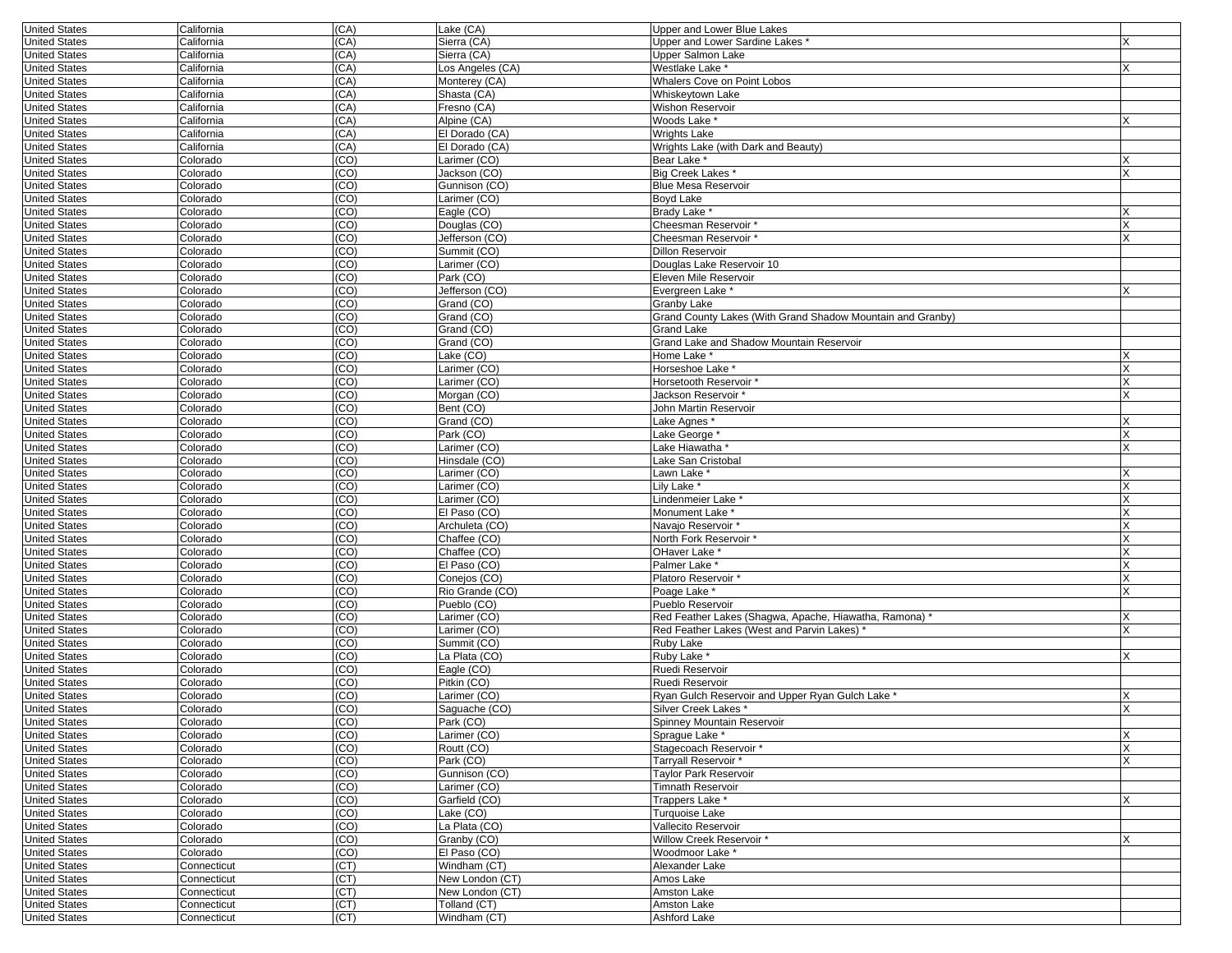| <b>United States</b> | Connecticut | (CT) | Fairfield (CT)                       | <b>Ball Pond</b>                                                  |   |
|----------------------|-------------|------|--------------------------------------|-------------------------------------------------------------------|---|
| <b>United States</b> | Connecticut | (CT) | Litchfield (CT)                      | <b>Bantam Lake</b>                                                |   |
| <b>United States</b> | Connecticut | (CT) | Middlesex (CT)                       | Bashan Lake                                                       |   |
| <b>United States</b> | Connecticut | (CT) | New London (CT)                      | Beach Pond                                                        |   |
| <b>United States</b> | Connecticut | (CT) | Fairfield (CT)                       | Beaver Dam Lake *                                                 |   |
|                      |             |      |                                      |                                                                   |   |
| <b>United States</b> | Connecticut | (CT) | Middlesex (CT)                       | <b>Beseck Lake</b>                                                |   |
| <b>United States</b> | Connecticut | (CT) | Tolland (CT)                         | Bolton Lakes (Upper - Middle - Lower)                             |   |
| <b>United States</b> | Connecticut | (CT) | Fairfield (CT)                       | Candlewood Lake                                                   |   |
| <b>United States</b> | Connecticut | (CT  | Litchfield (CT)                      | Candlewood Lake                                                   |   |
| <b>United States</b> | Connecticut | (CT) | Fairfield (CT)                       | Canoe Brook Lake *                                                |   |
| <b>United States</b> | Connecticut | (CT) | Hartford (CT)                        | Cedar Lake                                                        |   |
|                      |             |      |                                      |                                                                   |   |
| <b>United States</b> | Connecticut | (CT) | New Haven (CT)                       | Cedar Lake                                                        |   |
| <b>United States</b> | Connecticut | (CT) | Middlesex (CT)                       | Clinton Harbor and Westbrook Harbor                               |   |
| <b>United States</b> | Connecticut | (CT) | Tolland (CT)                         | Columbia Lake                                                     |   |
| <b>United States</b> | Connecticut | (CT) | Hartford (CT)                        | Congamond Lakes                                                   |   |
| <b>United States</b> | Connecticut | (CT) | Middlesex (CT)                       | Connecticut River - Coastal Region                                |   |
| <b>United States</b> | Connecticut | (CT) | New London (CT)                      | Connecticut River - Coastal Region                                |   |
| <b>United States</b> | Connecticut | (CT) | New London (CT)                      | Connecticut River Coastal Region (Old Saybrook to Fishers Island) |   |
|                      |             |      |                                      |                                                                   |   |
| <b>United States</b> | Connecticut | (CT  | Middlesex (CT)                       | Crystal Lake                                                      |   |
| <b>United States</b> | Connecticut | (CT) | Tolland (CT)                         | Crystal Lake                                                      |   |
| <b>United States</b> | Connecticut | (CT) | Windham (CT)                         | Crystal Pond                                                      |   |
| <b>United States</b> | Connecticut | (CT) | Litchfield (CT)                      | Doolittle Lake                                                    |   |
| <b>United States</b> | Connecticut | (CT) | New London (CT)                      | <b>Fishers Island Sound</b>                                       |   |
| <b>United States</b> | Connecticut | (CT) | New London (CT)                      | Gardner Lake                                                      |   |
|                      |             | (CT) |                                      |                                                                   |   |
| <b>United States</b> | Connecticut |      | New London (CT)                      | Glasgo Pond                                                       |   |
| <b>United States</b> | Connecticut | (CT) | New London (CT)                      | Groton Long Point                                                 |   |
| <b>United States</b> | Connecticut | (CT) | New Haven (CT)                       | Guilford Harbor                                                   |   |
| <b>United States</b> | Connecticut | (CT) | New London (CT)                      | Hamburg Cove                                                      |   |
| <b>United States</b> | Connecticut | (CT  | Tolland (CT)                         | <b>Hamilton Reservoir</b>                                         |   |
| <b>United States</b> | Connecticut | (CT) | Hartland (CT)                        | Hartland Pond*                                                    |   |
| <b>United States</b> | Connecticut | (CT) | Litchfield (CT)                      | <b>Highland Lake</b>                                              |   |
|                      |             |      |                                      |                                                                   |   |
| <b>United States</b> | Connecticut | (CT) | New Haven (CT)                       | Hitchcock Lake                                                    | x |
| <b>United States</b> | Connecticut | (CT) | Fairfield (CT)                       | Lake Lillinonah                                                   |   |
| <b>United States</b> | Connecticut | (CT) | Litchfield (CT)                      | Lake Lillinonah                                                   |   |
| <b>United States</b> | Connecticut | (CT) | New Haven (CT)                       | Lake Lillinonah                                                   |   |
| <b>United States</b> | Connecticut | (CT) | Middlesex (CT)                       | Lake Pocotopaug                                                   |   |
| <b>United States</b> | Connecticut | (CT) | Litchfield (CT)                      | Lake Quassapaug                                                   |   |
|                      |             |      |                                      |                                                                   |   |
| <b>United States</b> | Connecticut | (CT) | Hartford (CT)                        | Lake Terramuggus                                                  |   |
| <b>United States</b> | Connecticut | (CT) | Litchfield (CT)                      | Lake Waramaug                                                     |   |
| <b>United States</b> | Connecticut | (CT) | Litchfield (CT)                      | Lake Wononskopomuc                                                |   |
| <b>United States</b> | Connecticut | (CT) | Fairfield (CT)                       | Lake Zoar                                                         |   |
| <b>United States</b> | Connecticut | (CT) | $\overline{\mathsf{New}}$ Haven (CT) | Lake Zoar                                                         |   |
| <b>United States</b> | Connecticut | (CT) | New Haven (CT)                       | Linsley Lake                                                      |   |
| <b>United States</b> | Connecticut | (CT) | Windham (CT)                         | Little Pond                                                       |   |
|                      |             | (CT) |                                      |                                                                   |   |
| <b>United States</b> | Connecticut |      | Fairfield (CT)                       | Long Island Sound                                                 |   |
| <b>United States</b> | Connecticut | (CT) | New London (CT)                      | Long Island Sound                                                 |   |
| <b>United States</b> | Connecticut | (CT) | Hartford (CT)                        | Manitook Lake *                                                   |   |
| <b>United States</b> | Connecticut | (CT) | Tolland (CT)                         | Middle Bolton Lake                                                |   |
| <b>United States</b> | Connecticut | (CT) | Middlesex (CT)                       | Moodus Reservoir                                                  |   |
| <b>United States</b> | Connecticut | (CT) | Fairfield (CT)                       | Mouth of the Housatonic River (near Milford)                      |   |
| <b>United States</b> | Connecticut | (CT) | New Haven (CT)                       | Mouth of the Housatonic River (near Milford)                      |   |
|                      |             |      |                                      |                                                                   |   |
| <b>United States</b> | Connecticut | (CT  | New London (CT)                      | Mystic to Quonochonaug Coastal Region                             |   |
| <b>United States</b> | Connecticut | (CT) | Atlantic Coast (CT)                  | New England                                                       |   |
| United States        | Connecticut | (C1) | New Haven (C1)                       | New Haven and Miltord                                             |   |
| <b>United States</b> | Connecticut | (CI) | Litchfield (CT)                      | North Spectacle Pond*                                             | X |
| <b>United States</b> | Connecticut | (CT) | Middlesex (CT)                       | Old Saybrook                                                      |   |
| <b>United States</b> | Connecticut | (CT) | New London (CT)                      | Oxoboxo Lake                                                      |   |
| <b>United States</b> | Connecticut | (CT) | New London (CT)                      | Pachaug Pond                                                      |   |
|                      |             |      | Fairfield (CT)                       | Pinewood Lake *                                                   | X |
| <b>United States</b> | Connecticut | (CT) |                                      |                                                                   |   |
| <b>United States</b> | Connecticut | (CI) | New London (CT)                      | Red Cedar Lake                                                    |   |
| <b>United States</b> | Connecticut | (CT) | Litchfield (CT)                      | Riga Lake and South Pond*                                         | X |
| <b>United States</b> | Connecticut | (CT) | New London (CT)                      | Rogers Lake                                                       |   |
| <b>United States</b> | Connecticut | (CT) | Tolland (CT)                         | Shenipsit Lake                                                    |   |
| <b>United States</b> | Connecticut | (CT) | Litchfield (CT)                      | South Spectacle Pond                                              |   |
| <b>United States</b> | Connecticut | (CT) | New London (CT)                      | Thames River (at New London and Groton)                           |   |
| <b>United States</b> | Connecticut | (CT) | New Haven (CT)                       | Thimble Islands                                                   |   |
|                      |             |      |                                      |                                                                   |   |
| <b>United States</b> | Connecticut | (CT) | Litchfield (CT)                      | Twin Lakes (Washinee and Washining Lakes)                         |   |
| <b>United States</b> | Connecticut | (CT) | Litchfield (CT)                      | Tyler Lake                                                        |   |
| <b>United States</b> | Connecticut | (CT) | Tolland (CT)                         | Wangumbaug Lake                                                   |   |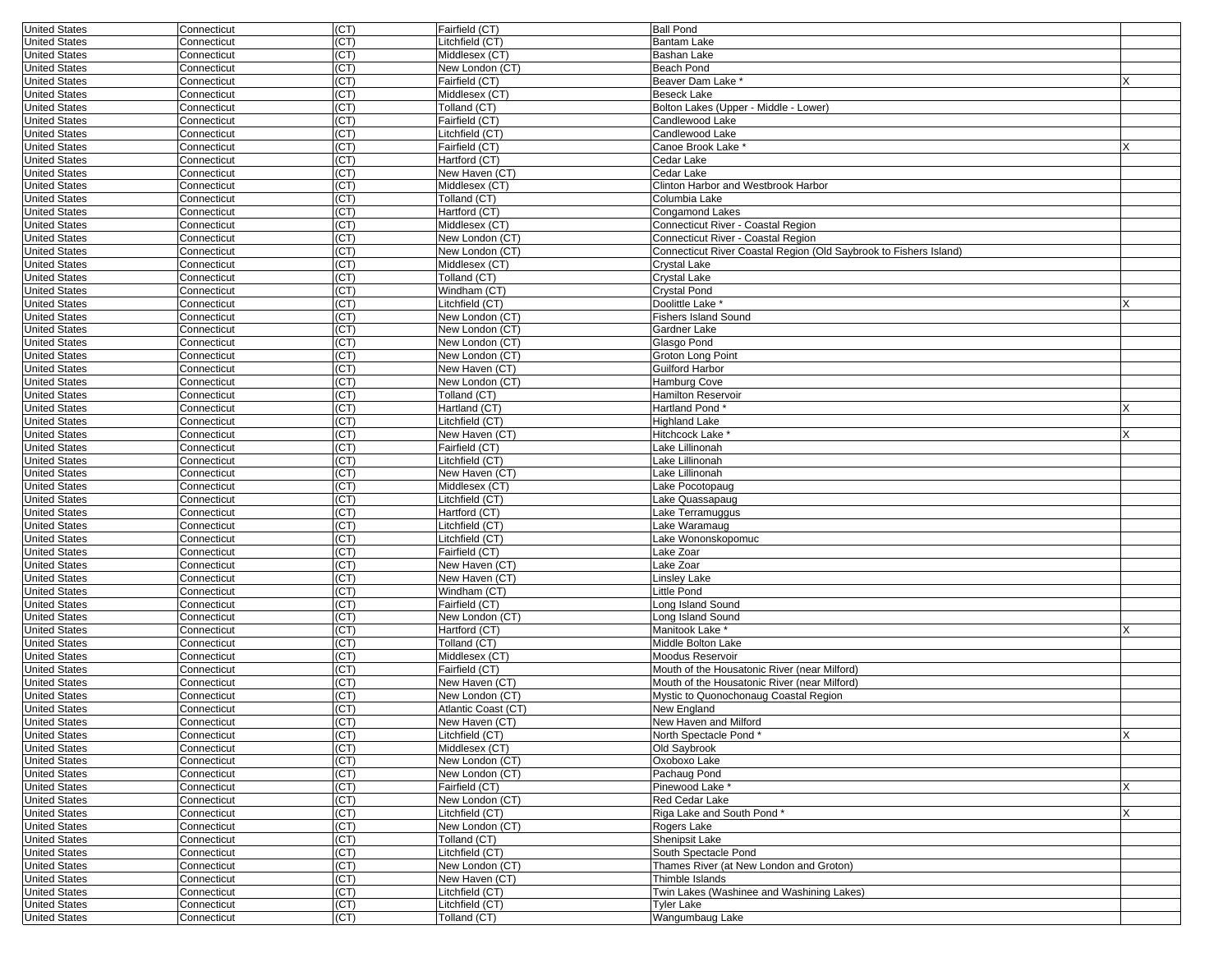| <b>United States</b> | Connecticut    | (CT)  | Litchfield (CT)         | West Hill Pond                                       |   |
|----------------------|----------------|-------|-------------------------|------------------------------------------------------|---|
| <b>United States</b> | Connecticut    | (CT)  | New London (CT)         | Williams Pond                                        |   |
| <b>United States</b> | Connecticut    | (CT)  | Litchfield (CT)         | Wononpakook Lake *                                   |   |
| <b>United States</b> | Connecticut    | (CT)  | Litchfield (CT)         | Wonoscopomuc and Wononpakook Lakes                   |   |
| <b>United States</b> | Connecticut    | (CT)  | Litchfield (CT)         | Woodridge Lake                                       |   |
| <b>United States</b> | Connecticut    | (CT)  | Hartford (CT)           | Woodridge Lake                                       | X |
|                      |                |       |                         |                                                      |   |
| <b>United States</b> | Delaware       | (DE)  | Sussex (DE)             | <b>Bethany Beach</b>                                 |   |
| <b>United States</b> | Delaware       | (DE)  | Delaware Bay (DE)       | Delaware Bav                                         |   |
| <b>United States</b> | Delaware       | (DE)  | New Castle (DE)         | Delaware City (Landscape Orientation)                |   |
| <b>United States</b> | Delaware       | (DE)  | New Castle (DE)         | Delaware City (Portrait Orientation)                 |   |
| <b>United States</b> | Delaware       | (DE)  | Sussex (DE)             | Delaware Coast (Lewes to Fenwick Island)             |   |
| <b>United States</b> | Delaware       | (DE)  | Kent (DE)               | Delmarva Peninsula                                   |   |
| <b>United States</b> | Delaware       | (DE)  | Newcastle (DE)          | Delmarva Peninsula                                   |   |
| <b>United States</b> |                | (DE)  | Sussex (DE)             | Delmarva Peninsula                                   |   |
| <b>United States</b> | Delaware       |       |                         |                                                      |   |
|                      | Delaware       | (DE)  | Delmarva Peninsula (DE) | Delmarva Peninsula                                   |   |
| <b>United States</b> | Delaware       | (DE)  | Sussex (DE)             | Indian River Inlet Area                              |   |
| <b>United States</b> | Delaware       | (DE)  | Sussex (DE)             | Lewes Region                                         |   |
| <b>United States</b> | Delaware       | (DE)  | Sussex (DE)             | Little Assawoman Bay                                 |   |
| <b>United States</b> | Delaware       | (DE)  | Sussex (DE)             | Little Assawoman Bay                                 |   |
| <b>United States</b> | Delaware       | (DE)  | Sussex (DE)             | Ocean City MD                                        |   |
| <b>United States</b> | Delaware       | (DE)  | Sussex (DE)             | Red Mill Pond*                                       | X |
| <b>United States</b> | Delaware       | (DE)  | Sussex (DE)             | Rehoboth Beach                                       |   |
|                      |                |       |                         |                                                      |   |
| <b>United States</b> | Delaware       | (DE)  | New Castle (DE)         | Shallcross Lake *                                    | X |
| <b>United States</b> | Florida        | (FL)  | Hillsborough (FL)       | Alice Lake                                           |   |
| <b>United States</b> | Florida        | (FL)  | Osceola (FL)            | Alligator Chain                                      |   |
| <b>United States</b> | Florida        | (FL)  | Franklin (FL)           | <b>Alligator Harbor</b>                              |   |
| <b>United States</b> | Florida        | (FL)  | Osceola (FL)            | Alligator Lake                                       |   |
| <b>United States</b> | Florida        | (FL)  | Nassau (FL)             | Amelia Island                                        |   |
| <b>United States</b> | Florida        | (FL)  | Manatee (FL)            | Anna Maria Island                                    |   |
| <b>United States</b> | Florida        | (FL)  | Franklin (FL)           | Apalachee Bay                                        |   |
| <b>United States</b> | Florida        | (FL)  | Wakulla (FL)            | Apalachee Bay                                        |   |
|                      |                |       |                         |                                                      |   |
| <b>United States</b> | Florida        | (FL)  | Jefferson (FL)          | Apalachee Bay                                        |   |
| <b>United States</b> | Florida        | (FL)  | Taylor (FL)             | Apalachee Bay                                        |   |
| <b>United States</b> | Florida        | (FL)  | Franklin (FL)           | Apalachicola Bay                                     |   |
| <b>United States</b> | Florida        | (FL)  | Orange (FL)             | Arnold Lake *                                        |   |
| <b>United States</b> | Florida        | (FL)  | Clay (FL)               | Asbury Lake                                          |   |
| <b>United States</b> | Florida        | (FL)  | Polk (FL)               | Banana Lake                                          |   |
| <b>United States</b> | Florida        | (FL)  | Walton (FL)             | Big Redfish *                                        | X |
|                      |                |       |                         |                                                      |   |
| <b>United States</b> | Florida        | (FL)  | Duval (FL)              | <b>Black Hammock Island</b>                          |   |
| <b>United States</b> | Florida        | (FL)  | Lake (FL)               | <b>Blue Lake</b>                                     |   |
| <b>United States</b> | Florida        | (FL)  | Pinellas (FL)           | Boca Ciega Bay and Johns Pass                        |   |
| <b>United States</b> | Florida        | (FL)  | Marathon Key (FL)       | Boot Key Harbor                                      |   |
| <b>United States</b> | Florida        | (FL)  | Walton (FL)             | Brown Lake *                                         | x |
| <b>United States</b> | Florida        | (FL)  | Orange (FL)             | <b>Butler Chain of Lakes</b>                         |   |
| <b>United States</b> | Florida        | (FL)  | Hillsborough (FL)       | Byrd Lake                                            |   |
| <b>United States</b> | Florida        | (FL)  | Polk (FL)               | Canyon Lake *                                        | X |
| <b>United States</b> |                | (FL)  |                         |                                                      |   |
|                      | Florida        |       | Brevard (FL)            | Cape Canaveral                                       |   |
| <b>United States</b> | Florida        | (FL)  | Lee (FL)                | Cape Coral                                           |   |
| <b>United States</b> | Florida        | (FL)  | Charlotte (FL)          | Cape Haze Peninsula                                  |   |
| <b>United States</b> | Florida        | (FL)  | Lee (FL)                | Captiva Island                                       |   |
| <b>United States</b> | Florida        | (FL)  | Sarasota (FL)           | Casey Key                                            |   |
| <b>United States</b> | Florida        | (FL)  | Charlotte (FL)          | <b>Charlotte Harbor</b>                              |   |
| <b>United States</b> | Florida        | (FL)  | Lee (FL)                | <b>Charlotte Harbor</b>                              |   |
| United States        | <b>Florida</b> | (LFL) | Sarasota (FL)           | Charlotte Harbor                                     |   |
| <b>United States</b> | Florida        | (FL)  | Lake (FL)               | Cherry Lake                                          |   |
| <b>United States</b> |                |       | Madison (FL)            |                                                      |   |
|                      | Florida        | (FL)  |                         | Cherry Lake *                                        | X |
| <b>United States</b> | Florida        | (FL)  | Okaloosa (FL)           | Choctowhatchee Bay                                   |   |
| <b>United States</b> | Florida        | (FL)  | Walton (FL)             | Choctowhatchee Bay                                   |   |
| <b>United States</b> | Florida        | (FL)  | Lake (FL)               | <b>Clermont Chain of Lakes</b>                       |   |
| <b>United States</b> | Florida        | (FL)  | Brevard (FL)            | Cocoa Beach                                          |   |
| <b>United States</b> | Florida        | (FL)  | Orange (FL)             | Conway Chain of Lakes (With Jessamine and Holden)    |   |
| <b>United States</b> | Florida        | (FL)  | Orange (FL)             | Conway Chain of Lakes (Without Jessamine and Holden) |   |
| <b>United States</b> | Florida        | (FL)  | Tampa Bay (FL)          | Coquina Key                                          |   |
|                      |                |       |                         |                                                      |   |
| <b>United States</b> | Florida        | (FL)  | Flagler (FL)            | Crescent Lake                                        |   |
| <b>United States</b> | Florida        | (FL)  | Putnam (FL)             | <b>Crescent Lake</b>                                 |   |
| <b>United States</b> | Florida        | (FL)  | Polk (FL)               | Crooked Lake                                         |   |
| <b>United States</b> | Florida        | (FL)  | Citrus (FL)             | Crystal River and Kings Bay                          |   |
| <b>United States</b> | Florida        | (FL)  | Gulf (FL)               | Dead Lakes *                                         | X |
| <b>United States</b> | Florida        | (FL)  | Bay (FL)                | Deer Point Lake                                      |   |
|                      |                |       |                         |                                                      |   |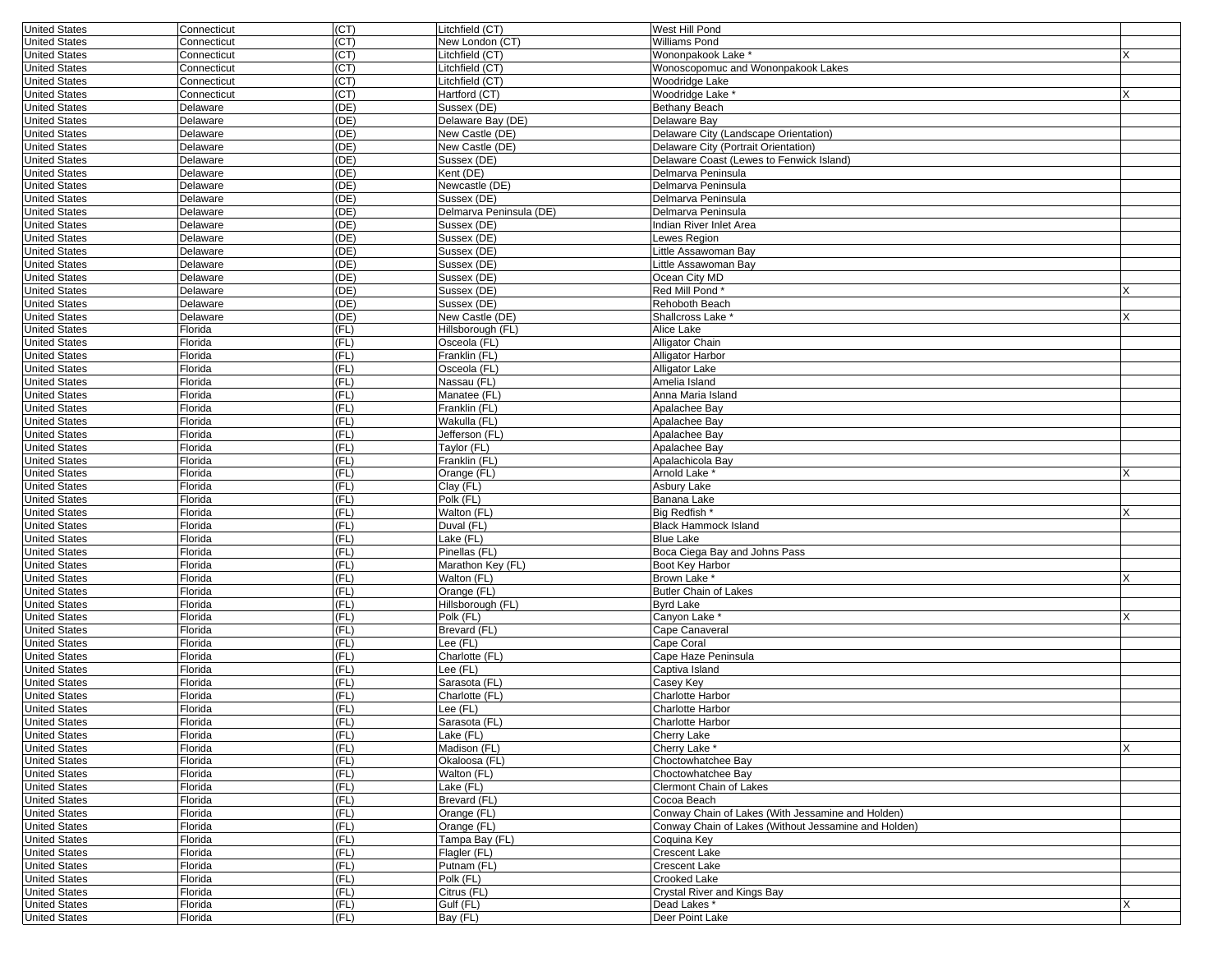| <b>United States</b> | Florida        | (FL) | Okaloosa (FL)       | Destin Harbor                                             |    |
|----------------------|----------------|------|---------------------|-----------------------------------------------------------|----|
| <b>United States</b> | Florida        | (FL) | Clay (FL)           | Doctors Lake                                              |    |
| <b>United States</b> | Florida        | (FL) | Collier (FL)        | Doctors Pass Moorings Bay Hurricane Harbor                |    |
| <b>United States</b> | Florida        | (FL) | Charlotte (FL)      | Don Pedro Island                                          |    |
| <b>United States</b> | Florida        | (FL) | Walton (FL)         | Draper Lake                                               |    |
| <b>United States</b> | Florida        | (FL) | Monroe (FL)         | Duck Key                                                  |    |
| <b>United States</b> | Florida        | (FL) | Pasco (FL)          | East Lake                                                 |    |
| <b>United States</b> | Florida        | (FL) | Walton (FL)         | Eastern Lake                                              |    |
| <b>United States</b> | Florida        | (FL) | ee (FL)             | Estero Island and Fort Myers Beach                        |    |
| <b>United States</b> | Florida        | (FL) | Osceola (FL)        | Fish Lake *                                               |    |
| <b>United States</b> | Florida        | (FL) | Flagler (FL)        | Flagler Beach                                             |    |
| <b>United States</b> | Florida        | (FL) | Pinellas (FL)       | Florida Gulf Coast (Clearwater to Beacon Square)          |    |
| <b>United States</b> | Florida        | (FL) | Pinellas (FL)       | Florida Gulf Coast (Clearwater to St Petersburg)          |    |
| <b>United States</b> | Florida        | (FL) | Collier (FL)        | Florida Gulf Coast (North Fort Myers to Marco Island)     |    |
| <b>United States</b> | Florida        | (FL) | ee (FL)             | Florida Gulf Coast (North Fort Myers to Marco Island)     |    |
| <b>United States</b> | Florida        | (FL) | Pinellas (FL)       | Forest Lakes                                              |    |
| <b>United States</b> | Florida        | (FL) | Broward (FL)        | Fort Lauderdale (Stranahan River Region)                  |    |
| <b>United States</b> | Florida        | (FL) | ee (FL)             | Fort Myers (with Sanibel and Pine Islands)                |    |
| <b>United States</b> | Florida        | (FL) | Saint Lucie (FL)    | Fort Pierce Inlet                                         |    |
| <b>United States</b> | Florida        | (FL) | Charlotte (FL)      | Gasparilla Island                                         |    |
| <b>United States</b> | Florida        | (FL) | Lee (FL)            | Gasparilla Island                                         |    |
| <b>United States</b> | Florida        | (FL) | Putnam (FL)         | Georges Lake                                              |    |
| <b>United States</b> | Florida        | (FL) | Seminole (FL)       | Golden Lake                                               |    |
| <b>United States</b> | Florida        | (FL) | Walton (FL)         | Grayton Beach (and Western Lake)                          |    |
| <b>United States</b> | Florida        | (FL) | Saint Johns (FL)    | Guana Lake                                                |    |
| <b>United States</b> | Florida        | (FL) | Gulf of Mexico (FL) | <b>Gulf of Mexico</b>                                     |    |
| <b>United States</b> | Florida        | (FL) | Pinellas (FL)       | Harbor Lake*                                              |    |
| <b>United States</b> | Florida        | (FL) | Lake (FL)           | Harris Chain of Lakes                                     |    |
| <b>United States</b> | Florida        | (FL) | Marion (FL)         | Harris Chain of Lakes                                     |    |
| <b>United States</b> | Florida        | (FL) | Orange (FL)         | Harris Chain of Lakes                                     |    |
| <b>United States</b> | Florida        | (FL) | Orange (FL)         | Hickorynut Lake                                           |    |
| <b>United States</b> | Florida        | (FL) | Brevard (FL)        | Indian River and Sebastian Inlet                          |    |
| <b>United States</b> | Florida        | (FL) | Indian River (FL)   | Indian River and Sebastian Inlet                          |    |
| <b>United States</b> | Florida        | (FL) | Indian River (FL)   | Indian River Lagoon (Sebastian to Vero Beach)             |    |
| <b>United States</b> | Florida        | (FL) | Marion (FL)         | Island Lake <sup>*</sup>                                  |    |
| <b>United States</b> | Florida        | (FL) | Collier (FL)        | <b>Isles of Collier Preserve</b>                          |    |
| <b>United States</b> | Florida        | (FL) | Lake (FL)           | Johns Lake                                                |    |
| <b>United States</b> | Florida        | (FL) | Orange (FL)         | Johns Lake                                                |    |
| <b>United States</b> | Florida        | (FL) | Palm Beach (FL)     | Jupiter Inlet                                             |    |
| <b>United States</b> | Florida        | (FL) | Monroe (FL)         | Key Largo (Rodriguez Key to Lake Simmons)                 |    |
| <b>United States</b> | Florida        | (FL) | Monroe (FL)         | <b>Key West</b>                                           |    |
| <b>United States</b> | Florida        | (FL) | Hillsborough (FL)   | Keystone Lake                                             |    |
| <b>United States</b> | Florida        | (FL) | Panama City (FL)    | Laguna Beach of Panama City                               |    |
| <b>United States</b> | Florida        | (FL) | Lake (FL)           | Lake Apopka                                               |    |
| <b>United States</b> | Florida        | (FL) | Orange (FL)         | Lake Apopka                                               |    |
| <b>United States</b> | Florida        | (FL) | Polk (FL)           | Lake Ariana                                               |    |
| <b>United States</b> | Florida        | (FL) | Bradford (FL)       | Lake Bedford                                              |    |
| <b>United States</b> | Florida        | (FL) | Seminole (FL)       | Lake Bingham                                              |    |
| <b>United States</b> | Florida        | (FL) | Seminole (FL)       | Lake Brantley                                             |    |
| <b>United States</b> | Florida        | (FL) | Putnam (FL)         | Lake Broward                                              |    |
| <b>United States</b> | Florida        | (FL) | Polk (FL)           | Lake Buffum                                               |    |
| <b>United States</b> | Florida        | (FL) | Orange (FL)         | Lake Cane *                                               |    |
| <b>United States</b> | Florida        | (FL) | Osceola (FL)        | Lake Center                                               |    |
| United States        | <b>Florida</b> | (FL) | Palm Beach (FL)     | Lake Charleston                                           | ΙX |
| <b>United States</b> | Florida        | (FL) | Hillsborough (FL)   | Lake Church (with Echo, Williams, Thorpe, Marlee, Amelia) |    |
| <b>United States</b> | Florida        | (FL) | Highlands (FL)      | Lake Clay                                                 |    |
| <b>United States</b> | Florida        | (FL) | Lee (FL)            | Lake Como*                                                |    |
| <b>United States</b> | Florida        | (FL) | Seminole (FL)       | Lake Concord*                                             | X  |
| <b>United States</b> | Florida        | (FL) | Pasco (FL)          | Lake Conley*                                              |    |
| <b>United States</b> | Florida        | (FL) | Orange (FL)         | Lake Crescent                                             |    |
| <b>United States</b> | Florida        | (FL) | Highlands (FL)      | Lake Damon                                                |    |
| <b>United States</b> | Florida        | (FL) | Lake (FL)           | Lake Dora                                                 |    |
| <b>United States</b> | Florida        | (FL) | Orange (FL)         | Lake Down                                                 |    |
| <b>United States</b> | Florida        | (FL) | Seminole (FL)       | Lake Florida                                              |    |
| <b>United States</b> | Florida        | (FL) | Highlands (FL)      | Lake Francis                                              |    |
| <b>United States</b> | Florida        | (FL) | Marion (FL)         | Lake George                                               |    |
| <b>United States</b> | Florida        | (FL) | Putnam (FL)         | Lake George                                               |    |
| <b>United States</b> | Florida        | (FL) | Volusia (FL)        | Lake George                                               |    |
| <b>United States</b> | Florida        | (FL) | Marion (FL)         | Lake George (Extended North to Welaka)                    |    |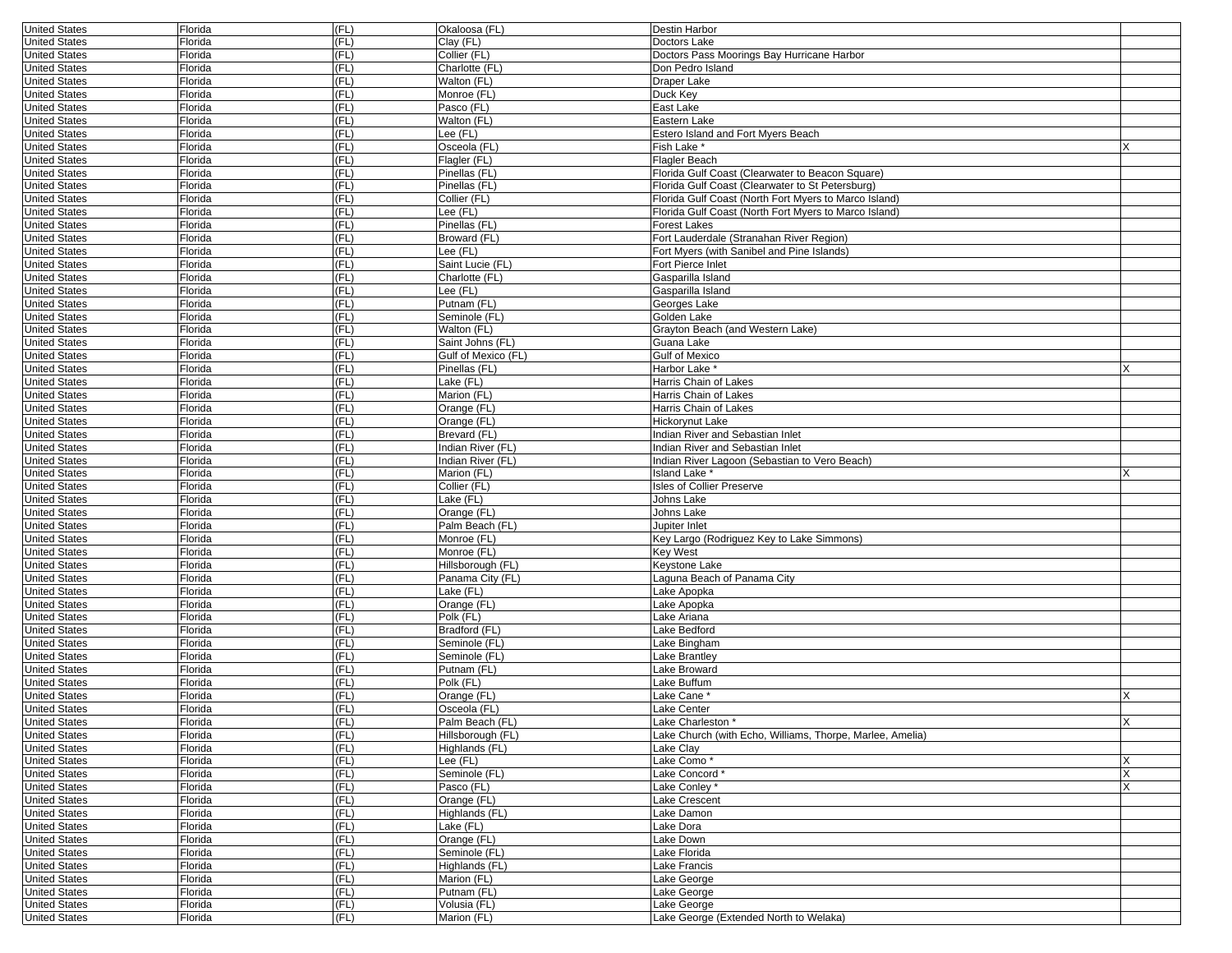| <b>United States</b> | Florida | (FL)   | Putnam (FL)              | Lake George (Extended North to Welaka)               |    |
|----------------------|---------|--------|--------------------------|------------------------------------------------------|----|
| <b>United States</b> | Florida | (FL)   | Volusia (FL)             | Lake George (Extended North to Welaka)               |    |
| <b>United States</b> | Florida | (FL)   | Polk (FL)                | Lake Gibson                                          |    |
| <b>United States</b> | Florida | (FL)   | Hillsborough (FL)        | Lake Grady                                           |    |
| <b>United States</b> | Florida | (FL)   | Lake (FL)                | Lake Griffin                                         |    |
| <b>United States</b> | Florida | (FL)   | _eon (FL)                | Lake Hall                                            |    |
| <b>United States</b> | Florida | (FL)   | Polk (FL)                | Lake Hamilton                                        |    |
| <b>United States</b> | Florida | (FL)   | Orange (FL)              | Lake Hancock                                         |    |
| <b>United States</b> | Florida | (FL)   | Seminole (FL)            | Lake Harney                                          |    |
| <b>United States</b> | Florida | (FL)   | Volusia (FL)             | Lake Harney                                          |    |
| <b>United States</b> | Florida | (FL)   | Lake (FL)                | Lake Harris (With Little Lake Harris)                |    |
| <b>United States</b> | Florida | (FL)   | Lake (FL)                | Lake Harris Chain of Lakes                           |    |
| <b>United States</b> | Florida | (FL)   | Marion (FL)              | Lake Harris Chain of Lakes                           |    |
| <b>United States</b> | Florida | (FL)   | Orange (FL)              | Lake Harris Chain of Lakes                           |    |
| <b>United States</b> | Florida | (FL)   | Orange (FL)              | Lake Hart                                            |    |
| <b>United States</b> | Florida | (FL)   | Polk (FL)                | Lake Hatchineha                                      |    |
| <b>United States</b> | Florida | (FL)   | Polk (FL)                | Lake Henry                                           |    |
| <b>United States</b> | Florida | (FL)   | Hillsborough (FL)        | Lake Hiawatha                                        |    |
| <b>United States</b> | Florida | (FL)   | Pasco (FL)               | Lake Hiawatha                                        |    |
| <b>United States</b> | Florida | (FL)   | Highlands (FL)           | Lake Hill                                            |    |
| <b>United States</b> | Florida | (FL)   | Seminole (FL)            | Lake Howell                                          |    |
| <b>United States</b> | Florida | (FL)   | Highlands (FL)           | Lake Istokpoga                                       |    |
| <b>United States</b> | Florida | (FL)   | Highlands (FL)           | Lake Jackson                                         |    |
| <b>United States</b> | Florida | (FL)   | Leon (FL)                | Lake Jackson                                         |    |
| <b>United States</b> | Florida | (FL)   | Walton (FL)              | Lake Jackson <sup>.</sup>                            |    |
| <b>United States</b> | Florida | (FL)   | Orange (FL)              | Lake Jennie Jewel*                                   |    |
| <b>United States</b> | Florida | (FL)   | Orange (FL)              | Lake Jessamine                                       |    |
| <b>United States</b> | Florida | (FL)   | Seminole (FL)            | Lake Jesup                                           |    |
| <b>United States</b> | Florida | (FL)   | Highlands (FL)           | Lake Josephine                                       |    |
| <b>United States</b> | Florida | (FL)   | Polk (FL)                | Lake Juliana *                                       |    |
| <b>United States</b> | Florida | (FL)   | Highlands (FL)           | Lake June in Winter                                  |    |
| <b>United States</b> | Florida | (FL)   | Marion (FL)              | Lake Kerr and Little Lake Kerr                       |    |
| <b>United States</b> | Florida | (FL)   | Orange (FL)              | Lake Killarney                                       |    |
| <b>United States</b> | Florida | (FL)   | Osceola (FL)             | Lake Kissimmee                                       |    |
| <b>United States</b> | Florida | (FL)   | Polk (FL)                | Lake Kissimmee                                       |    |
| <b>United States</b> | Florida | (FL)   | Osceola (FL)             | Lake Kissimmee and Lake Hatchineha                   |    |
| <b>United States</b> | Florida | (FL)   | Polk (FL)                | Lake Kissimmee and Lake Hatchineha                   |    |
| <b>United States</b> | Florida | (FL)   | Highlands (FL)           | Lake Letta <sup>*</sup>                              |    |
| <b>United States</b> | Florida | (FL)   | Highland (FL)            | Lake Lotela                                          |    |
| <b>United States</b> | Florida | (FL)   | Hillsborough (FL)        | Lake Magdalene                                       |    |
| <b>United States</b> | Florida | (FL)   | Orange (FL)              | Lake Maitland                                        |    |
| <b>United States</b> | Florida | (FL)   | Orange (FL)              | Lake Mary Jane                                       |    |
| <b>United States</b> | Florida | (FL)   | Orange (FL)              | Lake Mary Jess                                       |    |
| <b>United States</b> | Florida | (FL)   | Putnam (FL)              | Lake McMeekin                                        |    |
| <b>United States</b> | Florida | (FL)   | Leon (FL)                | Lake Monkey Business                                 |    |
| <b>United States</b> | Florida | (FL)   | Seminole (FL)            | Lake Monroe                                          |    |
| <b>United States</b> | Florida | (FL)   | Volusia (FL)             | Lake Monroe                                          |    |
| <b>United States</b> | Florida | (FL)   | Glades (FL)              | Lake Okeechobee                                      |    |
| <b>United States</b> | Florida | (FL)   | Hendry (FL)              | Lake Okeechobee                                      |    |
| <b>United States</b> | Florida | (FL)   | Martin (FL)              | Lake Okeechobee                                      |    |
| <b>United States</b> | Florida | (FL)   | Okeechobee (FL)          | Lake Okeechobee                                      |    |
| <b>United States</b> | Florida | (FL)   | Palm Beach (FL)          | Lake Okeechobee                                      |    |
| <b>United States</b> | Florida | (FL)   | Okeechobee Waterway (FL) | Lake Okeechobee Waterway (from Cape Coral to Stuart) |    |
| <b>United States</b> | Florida | I (FL) | Urange (FL)              | Lake Osceola                                         |    |
| <b>United States</b> | Florida | (FL)   | Sumter (FL)              | Lake Panasoffkee                                     |    |
| <b>United States</b> | Florida | (FL)   | Orange (FL)              | Lake Pearl*                                          |    |
| <b>United States</b> | Florida | (FL)   | Polk (FL)                | Lake Pierce *                                        | ΙX |
| <b>United States</b> | Florida | (FL)   | Orange (FL)              | Lake Pineloch                                        |    |
| <b>United States</b> | Florida | (FL)   | Highlands (FL)           | Lake Placid                                          |    |
| <b>United States</b> | Florida | (FL)   | Brevard (FL)             | <b>Lake Poinsett</b>                                 |    |
| <b>United States</b> | Florida | (FL)   | Orange (FL)              | <b>Lake Poinsett</b>                                 |    |
| <b>United States</b> | Florida | (FL)   | Osceola (FL)             | Lake Poinsett                                        |    |
| <b>United States</b> | Florida | (FL)   | Bay (FL)                 | Lake Powell                                          |    |
| <b>United States</b> | Florida | (FL)   | Orange (FL)              | Lake Price *                                         |    |
| <b>United States</b> | Florida | (FL)   | Orange (FL)              | Lake Roper*                                          | X  |
| <b>United States</b> | Florida | (FL)   | Orange (FL)              | Lake Rose*                                           |    |
| <b>United States</b> | Florida | (FL)   | Citrus (FL)              | Lake Rousseau                                        |    |
| <b>United States</b> | Florida | (FL)   | Levy (FL)                | Lake Rousseau                                        |    |
| <b>United States</b> | Florida | (FL)   | Marion (FL)              | Lake Rousseau                                        |    |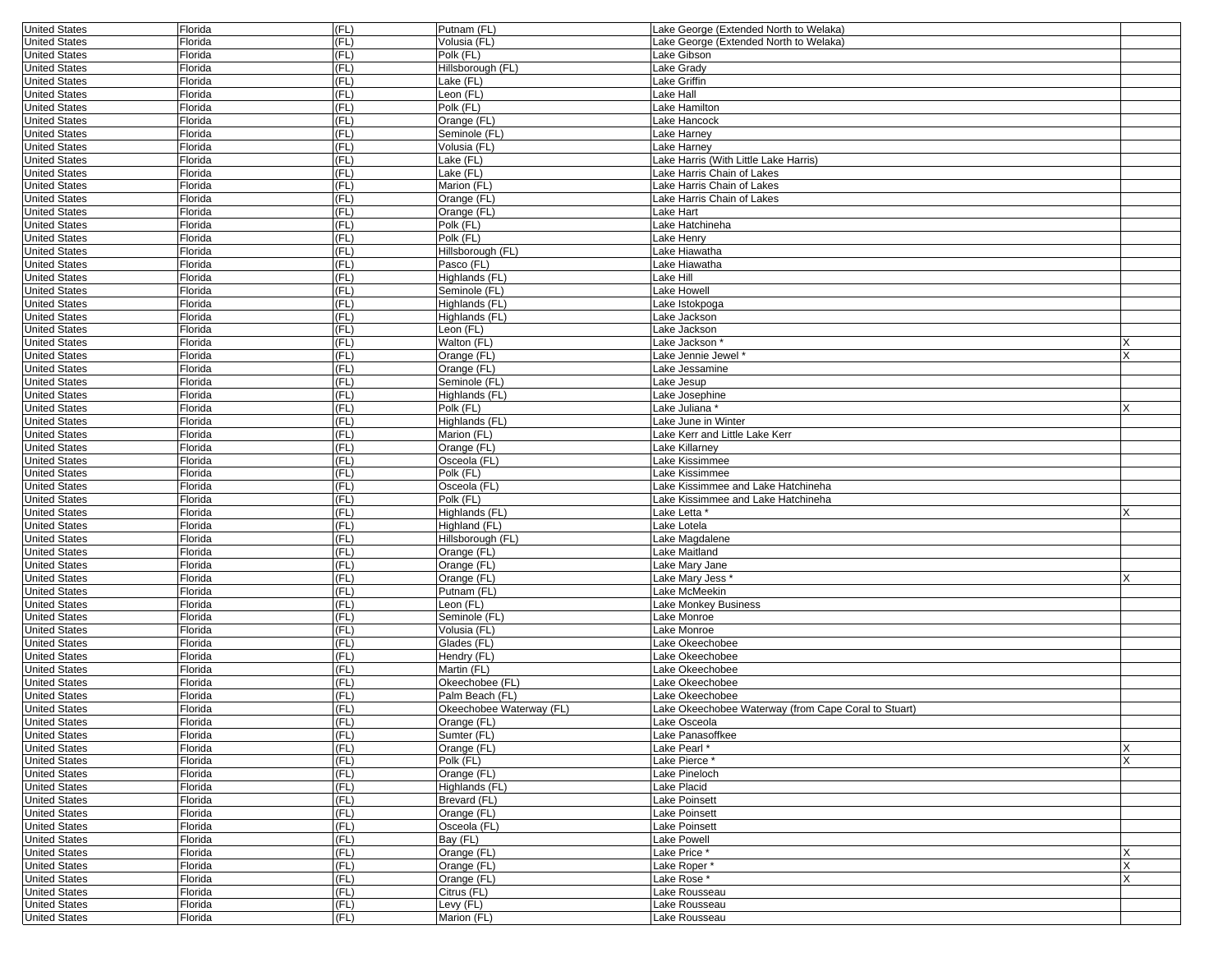| <b>United States</b> | Florida        | (FL) | Orange (FL)               | Lake Sawyer and Little Sawyer                                |   |
|----------------------|----------------|------|---------------------------|--------------------------------------------------------------|---|
| <b>United States</b> | Florida        | (FL) | Highlands (FL)            | Lake Sebring                                                 |   |
| <b>United States</b> | Florida        | (FL) | Jackson (FL)              | Lake Seminole                                                |   |
| <b>United States</b> | Florida        | (FL) | Orange (FL)               | Lake Sherwood*                                               |   |
| <b>United States</b> | Florida        | (FL) | Gadsden (FL)              | Lake Tallavana                                               |   |
| <b>United States</b> | Florida        | (FL) | Gadsden (FL)              | Lake Talquin                                                 |   |
| <b>United States</b> | Florida        | (FL) | Leon (FL)                 | Lake Talquin                                                 |   |
| <b>United States</b> | Florida        | (FL) | Pinellas (FL)             | Lake Tarpon                                                  |   |
| <b>United States</b> | Florida        | (FL) | Hillsborough (FL)         | Lake Taylor *                                                |   |
| <b>United States</b> | Florida        | (FL) | Osceola (FL)              | Lake Tohopekaliga                                            |   |
| <b>United States</b> | Florida        | (FL) | Seminole (FL)             | Lake Tuskawilla (Little Lake Howell)                         |   |
| <b>United States</b> | Florida        | (FL) | Holmes (FL)               | Lake Victor                                                  |   |
| <b>United States</b> | Florida        | (FL) | Orange (FL)               | Lake Virginia                                                |   |
| <b>United States</b> | Florida        | (FL) | Brevard (FL)              | Lake Washington                                              |   |
| <b>United States</b> | Florida        | (FL) | Marion (FL)               | Lake Weir (With Little Lake Weir)                            |   |
| <b>United States</b> | Florida        | (FL) | Polk (FL)                 | Lake Weohyakapka                                             |   |
| <b>United States</b> | Florida        | (FL) | Orange (FL)               | Lake Weston *                                                |   |
| <b>United States</b> | Florida        | (FL) | Volusia (FL)              | Lake Winnemissett                                            | X |
| <b>United States</b> | Florida        | (FL) | Volusia (FL)              | Lakes Dexter and Woodruff                                    |   |
| <b>United States</b> | Florida        | (FL) | Charlotte (FL)            | Little Gasparilla Island                                     |   |
| <b>United States</b> | Florida        | (FL) | Charlotte (FL)            | Little Gasparilla Sound                                      |   |
| <b>United States</b> | Florida        | (FL) | Alachua (FL)              | Lochloosa Lake                                               |   |
| <b>United States</b> | Florida        | (FL) | Manatee (FL)              | Longboat Key                                                 |   |
| <b>United States</b> | Florida        | (FL) | Charlotte (FL)            | Manasota Key and Lemon Bay                                   |   |
| <b>United States</b> | Florida        | (FL) | Collier (FL)              | Marco Island                                                 |   |
| <b>United States</b> | Florida        | (FL) | St Johns (FL)             | Matanzas Inlet                                               |   |
| <b>United States</b> | Florida        | (FL) | Putnam (FL)               | McMeekin Lake                                                |   |
| <b>United States</b> | Florida        | (FL) | Polk (FL)                 | Millsite Lake *                                              |   |
| <b>United States</b> | Florida        | (FL) | Volusia (FL)              | Mosquito Lagoon                                              |   |
| <b>United States</b> | Florida        | (FL) | Brevard (FL)              | Mosquito Lagoon                                              |   |
| <b>United States</b> | Florida        | (FL) | Jacksonville (FL)         | Nassau Sound and the Nassau River                            |   |
| <b>United States</b> | Florida        | (FL) | Volusia (FL)              | New Smyrna Beach                                             |   |
| <b>United States</b> | Florida        | (FL) | Volusia (FL)              | North Lake Talmadge                                          |   |
| <b>United States</b> | Florida        | (FL) | Collier (FL)              | North Naples                                                 |   |
| <b>United States</b> | Florida        | (FL) | Lee (FL)                  | North Naples                                                 |   |
| <b>United States</b> | Florida        | (FL) | Alachua (FL)              | Orange and Lochloosa Lakes                                   |   |
| <b>United States</b> | Florida        | (FL) | Marion (FL)               | Orange and Lochloosa Lakes                                   |   |
| <b>United States</b> | Florida        | (FL) | Marrion (FL)              | Pegram Lake *                                                | X |
| <b>United States</b> | Florida        | (FL) | Escambia (FL)             | Pensacola Bay (Extended)                                     |   |
| <b>United States</b> | Florida        | (FL) | Santa Rosa (FL)           | Pensacola Bay (Extended)                                     |   |
| <b>United States</b> | Florida        | (FL) | Okaloosa (FL)             | Pensacola Bay and Santa Rosa Sound                           |   |
| <b>United States</b> | Florida        | (FL) | Santa Rosa (FL)           | Pensacola Bay and Santa Rosa Sound                           |   |
| <b>United States</b> | Florida        | (FL) | Escambia (FL)             | Perdido Bay                                                  |   |
| <b>United States</b> | Florida        | (FL) | Lee (FL)                  | Pine Island Region                                           |   |
| <b>United States</b> | Florida        | (FL) | Broward (FL)              | Pompano Beach                                                |   |
| <b>United States</b> | Florida        | (FL) | Volusia (FL)              | Ponce Inlet                                                  |   |
| <b>United States</b> | Florida        | (FL) | Saint Johns (FL)          | Ponte Vedra Beach                                            |   |
| <b>United States</b> | Florida        | (FL) | Collier (FL)              | Port of Naples                                               |   |
| <b>United States</b> | Florida        | (FL) | Charlotte (FL)            | Punta Gorda                                                  |   |
| <b>United States</b> | Florida        | (FL) | Charlotte (FL)            | Punta Gorda (Burnt Store Marina Area)                        |   |
| <b>United States</b> | Florida        | (FL) | Hillsborough (FL)         | Rainbow Lake and Little Moon Lake                            |   |
| <b>United States</b> | Florida        | (FL) | Putnam (FL)               | Redwater Lake *                                              | X |
| <b>United States</b> | Florida        | (FL) | Polk (FL)                 | Reedy Lake                                                   |   |
| United States        | <b>Florida</b> | (FL) | Bay (FL)                  | Saint Andrews Bay                                            |   |
| <b>United States</b> | Florida        | (FL) | Jacksonville (FL)         | Saint Johns River (at Jacksonville)                          |   |
| <b>United States</b> | Florida        | (FL) | Martin (FL)               | Saint Lucie River and Inlet                                  |   |
| <b>United States</b> | Florida        | (FL) | Saint Lucie (FL)          | Saint Lucie River and Inlet                                  |   |
| <b>United States</b> | Florida        | (FL) | Lee (FL)                  | Sanibel Island                                               |   |
| <b>United States</b> | Florida        | (FL) | Lee (FL)                  | Sanibel Island and Captiva Island                            |   |
| <b>United States</b> | Florida        | (FL) | Alachua (FL)              | Santa Fe Lake (with Little Santa Fe Lake)                    |   |
| <b>United States</b> | Florida        | (FL) | Bradford (FL)             | Santa Fe Lake (with Little Santa Fe Lake)                    |   |
| <b>United States</b> | Florida        | (FL) | Okaloosa (FL)             | Santa Rosa Sound (alone)                                     |   |
| <b>United States</b> | Florida        | (FL) | Santa Rosa (FL)           | Santa Rosa Sound (alone)                                     |   |
| <b>United States</b> | Florida        | (FL) | Santa Rosa (FL)           | Santa Rosa Sound, Pensacola Bay (ZOOMED IN CLOSE)            |   |
| <b>United States</b> | Florida        | (FL) | Emerald Coast (FL)        | Scenic Highway 30A                                           |   |
| <b>United States</b> | Florida        | (FL) | Sarasota (FL)             | Siesta Key                                                   |   |
| <b>United States</b> | Florida        | (FL) | South Atlantic Coast (FL) | South Atlantic Coast (From Wilmington NC to Jacksonville FL) |   |
| <b>United States</b> | Florida        | (FL) | Clay (FL)                 | St Johns River (St Augustine to Timucuan)                    |   |
| <b>United States</b> | Florida        | (FL) | Duval (FL)                | St Johns River (St Augustine to Timucuan)                    |   |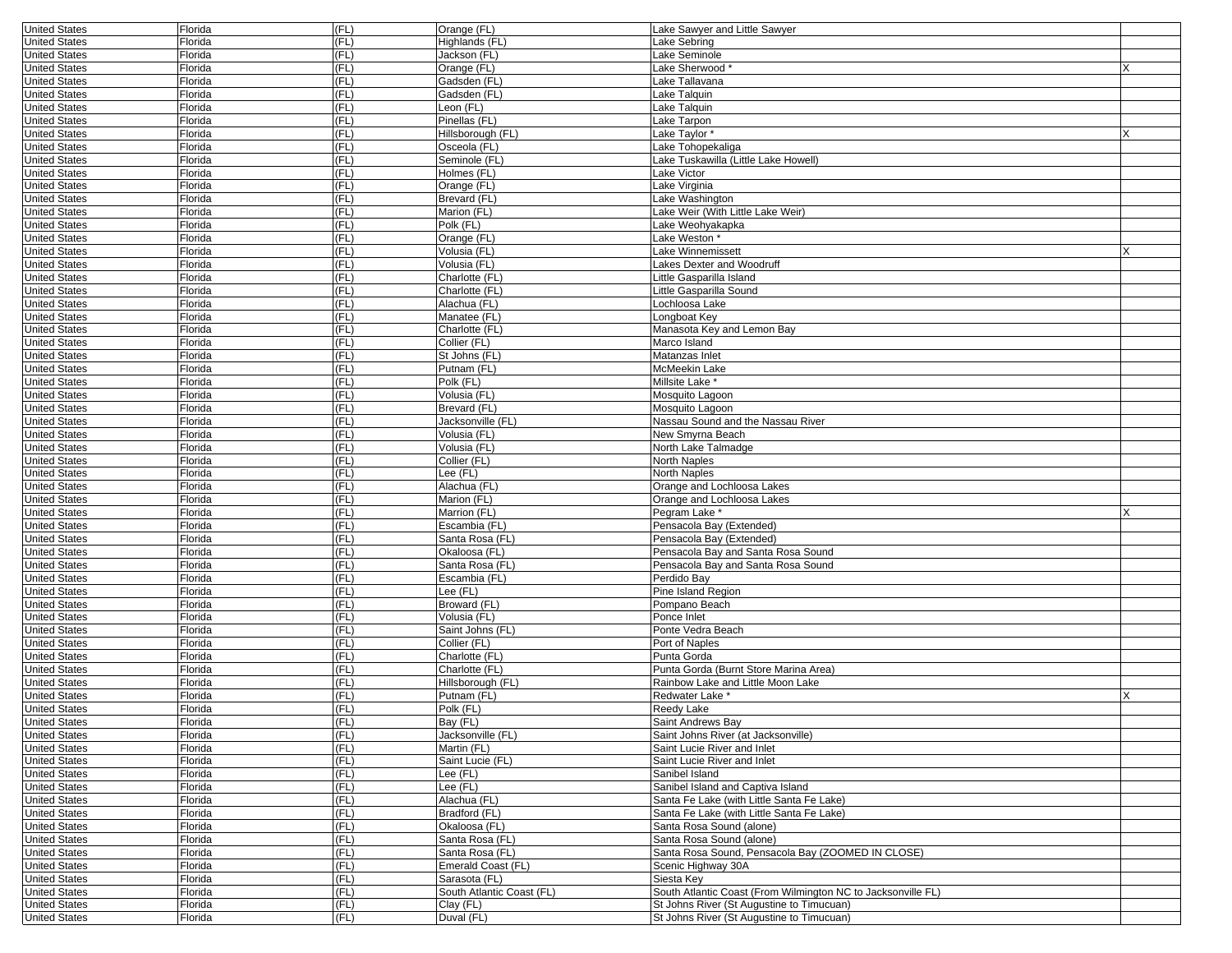| <b>United States</b> | Florida | (FL) | St Johns (FL)                 | St Johns River (St Augustine to Timucuan)              |          |
|----------------------|---------|------|-------------------------------|--------------------------------------------------------|----------|
| <b>United States</b> | Florida | (FL) | Gulf (FL)                     | St Joseph Bay                                          |          |
| <b>United States</b> | Florida | (FL) | Putnam (FL)                   | Swan Lake                                              |          |
| <b>United States</b> | Florida | (FL) | Hillsborough (FL)             | Tampa Bay and Old Tampa Bay                            |          |
| <b>United States</b> | Florida | (FL) | Pinellas (FL)                 | Tampa Bay and Old Tampa Bay                            |          |
| <b>United States</b> | Florida | (FL) | Collier (FL)                  | Ten Thousand Islands                                   |          |
| <b>United States</b> | Florida | (FL) | Monroe (FL)                   | Ten Thousand Islands                                   |          |
| <b>United States</b> | Florida | (FL) | Monroe (FL)                   | The Florida Keys                                       |          |
| <b>United States</b> | Florida | (FL) | Monroe (FL)                   | The Florida Keys (Key West to Bahia Honda Key)         |          |
| <b>United States</b> | Florida | (FL) | Volusia (FL)                  | Theresa Lake *                                         |          |
| <b>United States</b> | Florida | (FL) | Naples (FL)                   | Venetian Bay                                           |          |
| <b>United States</b> | Florida | (FL) | Sarasota (FL)                 | Venice                                                 |          |
| <b>United States</b> | Florida | (FL) | Spring Hill to Cedar Key (FL) | West Florida (From Spring Hill to Cedar Key)           |          |
| <b>United States</b> | Florida | (FL) | Polk (FL)                     | Winter Haven Chain of Lakes                            |          |
| <b>United States</b> | Florida | (FL) | Orange (FL)                   | Winter Park Chain of Lakes (with Minnehaha)            |          |
| <b>United States</b> | Florida | (FL) | Orange (FL)                   | Winter Park Chain of Lakes (without Minnehaha)         |          |
| <b>United States</b> | Florida | (FL) | Escambia (FL)                 | Wolf Bay and Perdido Bay                               |          |
| <b>United States</b> | Florida | (FL) | Pasco (FL)                    | <b>Yellow Lake</b>                                     |          |
| <b>United States</b> | Georgia | (GA) | Gwinnett (GA)                 | Berkeley Lake *                                        |          |
| <b>United States</b> | Georgia | (GA) | Gilmer (GA)                   | Carters Lake                                           |          |
| <b>United States</b> | Georgia | (GA) | Murray (GA)                   | Carters Lake                                           |          |
|                      |         | (GA) |                               | Clarks Hill Lake - J Strom Thurmond Reservoir          |          |
| <b>United States</b> | Georgia |      | Columbia (GA)                 |                                                        |          |
| <b>United States</b> | Georgia | (GA) | Lincoln (GA)                  | Clarks Hill Lake - J Strom Thurmond Reservoir          |          |
| <b>United States</b> | Georgia | (GA) | Chatham (GA)                  | Daufuskie Island and Savannah                          |          |
| <b>United States</b> | Georgia | (GA) | Augusta (GA)                  | Downtown Augusta, Georgia * (single layer)             |          |
| <b>United States</b> | Georgia | (GA) | Dekalb (GA)                   | Glen Emerald Lake *                                    |          |
| <b>United States</b> | Georgia | (GA) | Harris (GA)                   | Goat Rock Lake *                                       | X        |
| <b>United States</b> | Georgia | (GA) | Butts (GA)                    | Jackson Lake <sup>*</sup>                              |          |
| <b>United States</b> | Georgia | (GA) | Jasper (GA)                   | Jackson Lake *                                         |          |
| <b>United States</b> | Georgia | (GA) | Newton (GA)                   | Jackson Lake '                                         |          |
| <b>United States</b> | Georgia | (GA) | Glynn (GA)                    | Jekyll Island                                          |          |
| <b>United States</b> | Georgia | (GA) | Bartow (GA)                   | Lake Allatoona                                         |          |
| <b>United States</b> | Georgia | (GA) | Cherokee (GA)                 | Lake Allatoona                                         |          |
| <b>United States</b> | Georgia | (GA) | Cobb (GA)                     | Lake Allatoona                                         |          |
| <b>United States</b> | Georgia | (GA) | Crisp (GA)                    | Lake Blackshear                                        |          |
| <b>United States</b> | Georgia | (GA) | Dooly (GA)                    | Lake Blackshear                                        |          |
| <b>United States</b> | Georgia | (GA) | Lee (GA)                      | Lake Blackshear                                        |          |
| <b>United States</b> | Georgia | (GA) | Sumter (GA)                   | Lake Blackshear                                        |          |
| <b>United States</b> | Georgia | (GA) | Fannin (GA)                   | Lake Blue Ridge                                        |          |
| <b>United States</b> | Georgia | (GA) | Rabun (GA)                    | Lake Burton                                            |          |
| <b>United States</b> | Georgia | (GA) | Towns (GA)                    | Lake Chatuge                                           |          |
| <b>United States</b> | Georgia | (GA) | Harris (GA)                   | Lake Harding                                           | <b>X</b> |
| <b>United States</b> | Georgia | (GA) | Franklin (GA)                 | Lake Hartwell                                          |          |
| <b>United States</b> | Georgia | (GA) | Hart (GA)                     | Lake Hartwell                                          |          |
| <b>United States</b> | Georgia | (GA) | Stephens (GA)                 | Lake Hartwell                                          |          |
| <b>United States</b> | Georgia | (GA) | Fayette (GA)                  | Lake Horton *                                          |          |
| <b>United States</b> | Georgia | (GA) | Dawson (GA)                   | Lake Lanier                                            |          |
| <b>United States</b> | Georgia | (GA) | Forsyth (GA)                  | Lake Lanier                                            |          |
| <b>United States</b> | Georgia | (GA) | Gwinnett (GA)                 | Lake Lanier                                            |          |
| <b>United States</b> | Georgia | (GA) | Hall (GA)                     | Lake Lanier                                            |          |
| <b>United States</b> | Georgia | (GA) | Hall (GA)                     | Lake Lanier (From HWY 283 Bridge to Wahoo Creek)       |          |
| <b>United States</b> | Georgia | (GA) | Dawson (GA)                   | Lake Lanier (Southern Half)                            |          |
| <b>United States</b> | Georgia | (GA) | Forsyth (GA)                  | Lake Lanier (Southern Half)                            |          |
| <b>United States</b> | eorgia  | (GA) | Gwinnett (GA)                 | Lake Lanier (Southern Half)                            |          |
| <b>United States</b> | Georgia | (GA) | Hall (GA)                     | Lake Lanier (Southern Half)                            |          |
| <b>United States</b> | Georgia | (GA) | Lumpkin (GA)                  | Lake Lanier (Southern Half)                            |          |
| <b>United States</b> | Georgia | (GA) | Union (GA)                    | Lake Nottely                                           |          |
| <b>United States</b> | Georgia | (GA) | Greene (GA)                   | Lake Oconee                                            |          |
| <b>United States</b> | Georgia | (GA) | Hancock (GA)                  | Lake Oconee                                            |          |
| <b>United States</b> | Georgia | (GA) | Morgan (GA)                   | Lake Oconee                                            |          |
| <b>United States</b> | Georgia | (GA) | Putnam (GA)                   | Lake Oconee                                            |          |
| <b>United States</b> | Georgia | (GA) | Greene (GA)                   | Lake Oconee (Southern Half) (Interstate 20 to the Dam) |          |
| <b>United States</b> | Georgia | (GA) | Hancock (GA)                  | Lake Oconee (Southern Half) (Interstate 20 to the Dam) |          |
| <b>United States</b> | Georgia | (GA) | Morgan (GA)                   | Lake Oconee (Southern Half) (Interstate 20 to the Dam) |          |
| <b>United States</b> | Georgia | (GA) | Putnam (GA)                   | Lake Oconee (Southern Half) (Interstate 20 to the Dam) |          |
| <b>United States</b> | Georgia | (GA) | Muscogee (GA)                 | Lake Oliver *                                          | X        |
| <b>United States</b> | Georgia | (GA) | Dawson (GA)                   | Lake Petit*                                            | X        |
| <b>United States</b> | Georgia | (GA) | Pickens (GA)                  | Lake Petit *                                           |          |
| <b>United States</b> | Georgia | (GA) | Rabun (GA)                    | Lake Rabun*                                            |          |
|                      |         |      |                               |                                                        |          |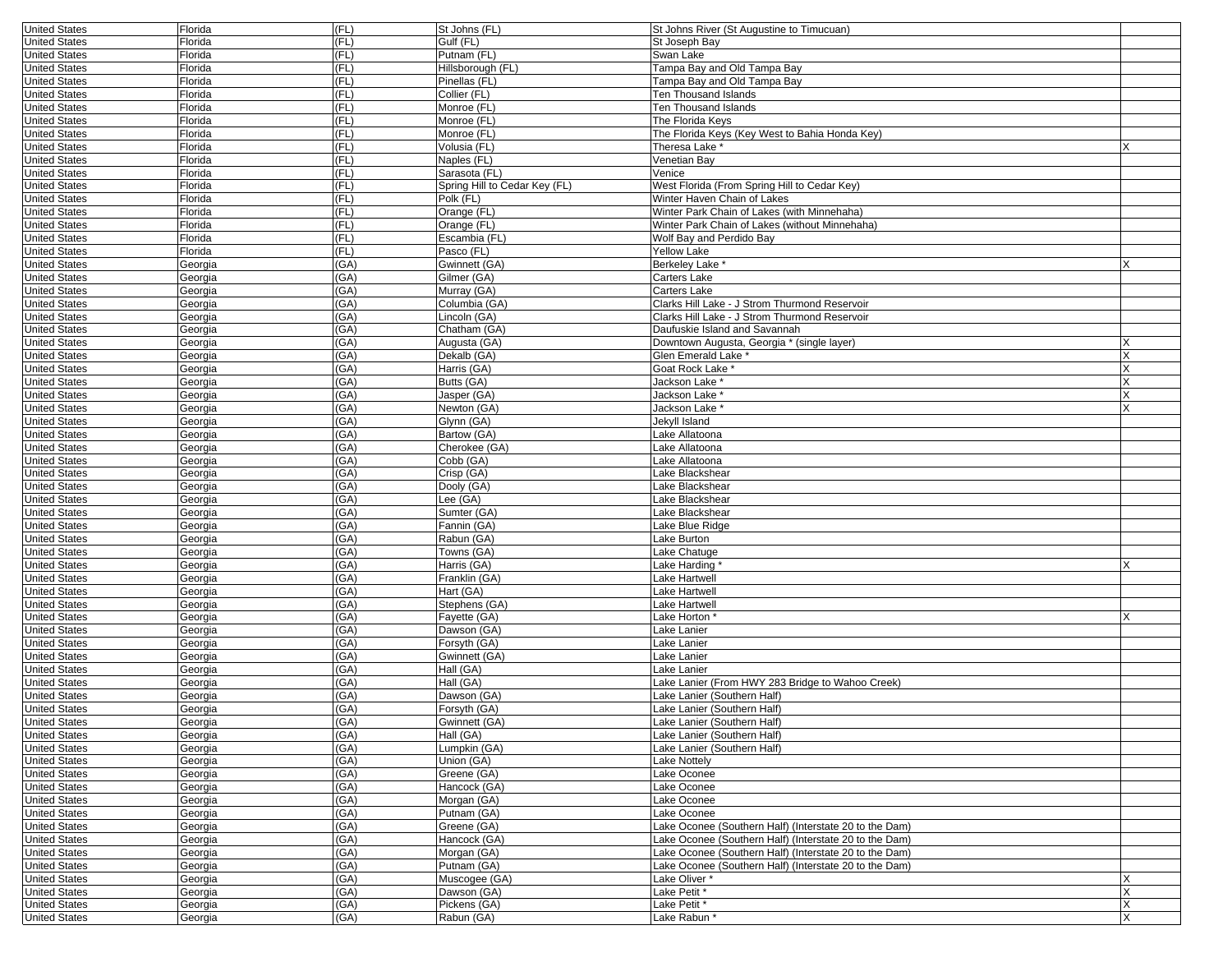| <b>United States</b>                         | Georgia              | (GA)         | Abbeville (GA)                | Lake Richard B Russell                                       |     |
|----------------------------------------------|----------------------|--------------|-------------------------------|--------------------------------------------------------------|-----|
| <b>United States</b>                         | Georgia              | (GA)         | Elbert (GA)                   | Lake Richard B Russell                                       |     |
| <b>United States</b>                         | Georgia              | (GA)         | Rabun (GA)                    | Lake Seed *                                                  |     |
| <b>United States</b>                         | Georgia              | (GA)         | Decatur (GA)                  | Lake Seminole                                                |     |
| <b>United States</b>                         | Georgia              | (GA)         | Seminole (GA)                 | Lake Seminole                                                |     |
| <b>United States</b>                         | Georgia              | (GA)         | Baldwin (GA)                  | Lake Sinclair                                                |     |
| <b>United States</b>                         | Georgia              | (GA)         | Hancock (GA)                  | Lake Sinclair                                                |     |
| <b>United States</b>                         | Georgia              | (GA)         | Putnam (GA)                   | Lake Sinclair                                                |     |
| <b>United States</b>                         | Georgia              | (GA)         | Clayton (GA)                  | Lake Spivey *                                                |     |
| <b>United States</b>                         | Georgia              | (GA)         | Henry (GA)                    | Lake Spivey *                                                |     |
| <b>United States</b>                         | Georgia              | (GA)         | Bibb (GA)                     | Lake Tobesofkee *                                            |     |
| <b>United States</b>                         | Georgia              | (GA)         | Union (GA)                    | Lake Trahlyta *                                              |     |
| <b>United States</b>                         | Georgia              | (GA)         | Fulton (GA)                   | Lake Windward*                                               |     |
| <b>United States</b>                         | Georgia              | (GA)         | Carroll (GA)                  | Lake Woodfin *                                               |     |
| <b>United States</b>                         | Georgia              | (GA)         | Harris (GA)                   | Mountain Creek Lake *                                        |     |
| <b>United States</b>                         | Georgia              | (GA)         | National Wildlife Refuge (GA) | Okefenokee Swamp * (SINGLE LEVEL ONLY)(NOT 3D)               | X   |
| <b>United States</b>                         | Georgia              | (GA)         | Fulton (GA)                   | Rico Lake *                                                  |     |
| <b>United States</b>                         | Georgia              | (GA)         | Glynn (GA)                    | Saint Simons Island                                          |     |
| <b>United States</b>                         | Georgia              | (GA)         | McIntosh (GA)                 | Sapelo Island                                                |     |
| <b>United States</b>                         | Georgia              | (GA)         | Chatham (GA)                  | Savannah and Isle of Hope                                    |     |
| <b>United States</b>                         | Georgia              | (GA)         | Chatham (GA)                  | Savannah River (zoomed)                                      |     |
| <b>United States</b>                         | Georgia              | (GA)         | Glynn (GA)                    | Sea Island                                                   |     |
| <b>United States</b>                         | Georgia              | (GA)         | South Atlantic Coast (GA)     | South Atlantic Coast (From Wilmington NC to Jacksonville FL) |     |
| <b>United States</b>                         | Georgia              | (GA)         | Glynn (GA)                    | The Golden Isles                                             |     |
| <b>United States</b>                         | Georgia              | (GA)         | Chatham (GA)                  | Tybee Island Region                                          |     |
| <b>United States</b>                         | Georgia              | (GA)         | Clay (GA)                     | Walter F George Reservoir (Lake Eufaula)                     |     |
| <b>United States</b>                         | Georgia              | (GA)         | Quitman (GA)                  | Walter F George Reservoir (Lake Eufaula)                     |     |
| <b>United States</b>                         | Georgia              | (GA)         | Stewart (GA)                  | Walter F George Reservoir (Lake Eufaula)                     |     |
| <b>United States</b>                         | Georgia              | (GA)         | Troup (GA)                    | West Point Lake                                              |     |
| <b>United States</b>                         | Georgia              | (GA)         | Habersham (GA)                | Yonah Lake <sup>*</sup>                                      |     |
| <b>United States</b>                         | Georgia              | (GA)         | Stephens (GA)                 | Yonah Lake <sup>*</sup>                                      | X   |
| <b>United States</b>                         | Great Lakes          | (GL)         | Northern Michigan Coast (GL)  | Northeast Lake Michigan (Traverse City to Manistique)        |     |
| <b>United States</b>                         | Hawaii               | (HI)         | Oahu (HI)                     | Haleiwa to Turtle Bay                                        |     |
| <b>United States</b>                         | Hawaii               | (HI)         | Hawaii (HI)                   | Island of Hawaii (Only the Big Island)                       |     |
| <b>United States</b>                         | Hawaii               | (HI)         | Kauai (HI)                    | Kauai Island                                                 |     |
|                                              |                      |              |                               |                                                              |     |
| <b>United States</b>                         | Hawaii               | (HI)         | Maui (HI)                     | Maui Island                                                  |     |
| <b>United States</b>                         | Hawaii               | (HI)         | Maui (HI)                     | Maui Islands (all four Islands of Maui)                      |     |
| <b>United States</b>                         | Hawaii               | (HI)         | Oahu (HI)                     | Oahu Island                                                  |     |
| <b>United States</b>                         | Hawaii               | (HI)         | Hawaii (HI)                   | The Hawaiian Islands                                         |     |
| <b>United States</b>                         | Idaho                | (ID)         | Bear Lake (ID)                | Bear Lake                                                    |     |
| <b>United States</b>                         | Idaho                | (ID)         | Caribou (ID)                  | <b>Blackfoot Reservoir</b>                                   |     |
| <b>United States</b>                         | ldaho                | (ID)         | Bonner (ID)                   | Cocolalla Lake                                               |     |
| <b>United States</b>                         | Idaho                | (ID)         | Clearwater (ID)               | Dworshak Reservoir                                           |     |
| <b>United States</b>                         | Idaho                | (ID)         | Clearwater (ID)               | Dworshak Reservoir (Zoomed In Dam to Dent Bridge)            |     |
| <b>United States</b>                         | Idaho                | (ID)         | Kootenai (ID)                 | Hayden Lake '                                                |     |
| <b>United States</b>                         | Idaho                | (ID)         | Fremont (ID)                  | Henrys Lake                                                  |     |
| <b>United States</b>                         | ldaho                | (ID)         | Fremont (ID)                  | Island Park Reservoir *                                      | x   |
| <b>United States</b>                         | Idaho                | (ID)         | Bonner (IL)                   | Jewel Lake *                                                 |     |
| <b>United States</b>                         | Idaho                | (ID)         | Valley (ID)                   | Lake Cascade                                                 |     |
| <b>United States</b>                         | Idaho                | (ID)         | Kootenai (ID)                 | Lake Coeur dAlene                                            |     |
| <b>United States</b>                         | ldaho                | (ID)         | Bonner (ID)                   | Lake Pend Oreille                                            |     |
| <b>United States</b>                         | ldaho                | (ID)         | Kootenai (ID)                 | Lake Pend Oreille                                            |     |
| <b>United States</b>                         | ldaho                | (ID)         | Ada (ID)                      | Lucky Peak Reservoir *                                       | X   |
| United States                                | ldaho                | (ID)         | BOISE (ID)                    | Lucky Peak Reservoir                                         | ΙX. |
| <b>United States</b>                         | Idaho                | (ID)         | Elmore (ID)                   | Lucky Peak Reservoir*                                        | X   |
| <b>United States</b>                         | Idaho                | (ID)         | Valley (ID)                   | Payette Lake                                                 |     |
| <b>United States</b>                         | Idaho                | (ID)         | Bonner (ID)                   | Priest Lake (Upper and Lower)                                |     |
| <b>United States</b>                         | Idaho                | (ID)         | Custer (ID)                   | Redfish Lake                                                 |     |
| <b>United States</b>                         | ldaho                | (ID)         | Kootenai (ID)                 | Spirit Lake *                                                | X   |
| <b>United States</b>                         | ldaho                | (ID)         | Custer (ID)                   | Stanley Lake                                                 |     |
| <b>United States</b>                         | Idaho                | (ID)         | Kootenai (ID)                 | Twin Lakes                                                   |     |
| <b>United States</b>                         | Idaho                | (ID)         | Franklin (ID)                 | Twin Lakes Reservoir *                                       | Χ   |
| <b>United States</b>                         | Illinois             | (IL)         | Lake (IL)                     | Antioch Lake *                                               | X   |
| <b>United States</b>                         | Illinois             | (IL)         | Jo Daviess (IL)               | Apple Canyon Lake                                            |     |
| <b>United States</b>                         | Illinois             | (IL)         | Lake (IL)                     | Bangs Lake                                                   |     |
| <b>United States</b>                         | Illinois             | (IL)         | Iroquois (IL)                 | Bayles Lake                                                  |     |
| <b>United States</b>                         | Illinois             | (IL)         | Lake (IL)                     | Bluff Lake (With Spring and Petite Lakes)                    |     |
| <b>United States</b><br><b>United States</b> | Illinois<br>Illinois | (IL)<br>(IL) | Lake (IL)<br>Boone (IL)       | <b>Butler Lake</b><br>Candlewick Lake                        |     |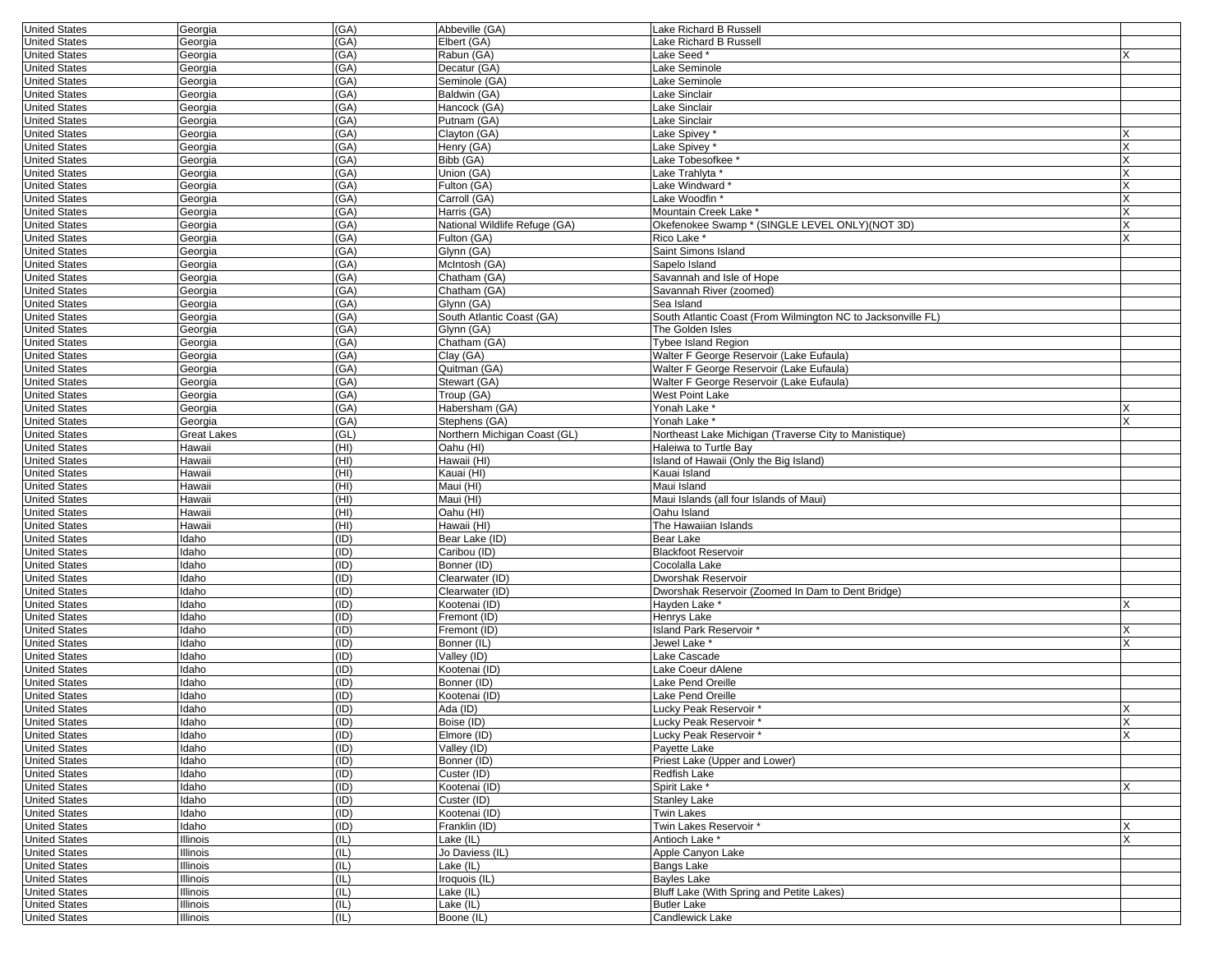| <b>United States</b> | <b>Illinois</b> | (IL) | Bond (IL)        | Carlyle Lake                                       |   |
|----------------------|-----------------|------|------------------|----------------------------------------------------|---|
| <b>United States</b> | Illinois        | (IL) | Clinton (IL)     | Carlyle Lake                                       |   |
| <b>United States</b> | Illinois        | (IL) | Fayette (IL)     | Carlyle Lake                                       |   |
| <b>United States</b> | Illinois        | (IL) | Jackson (IL)     | Cedar Lake                                         |   |
| <b>United States</b> | Illinois        | (IL) | Lake (IL)        | Cedar Lake                                         |   |
| <b>United States</b> | Illinois        | (IL) | Lake (IL)        | Channel Lake (with Lakes Catherine and Marie)      |   |
| <b>United States</b> | Illinois        | (IL) | Chicago (IL)     | Chicago (LANDSCAPE VERSION)                        |   |
| <b>United States</b> | Illinois        | (IL) | Cook (IL)        | Chicago (LANDSCAPE VERSION)                        |   |
|                      |                 |      |                  |                                                    |   |
| <b>United States</b> | Illinois        | (IL) | Chicago (IL)     | Chicago Harbor (at Navy Pier)                      |   |
| <b>United States</b> | Illinois        | (IL) | Cook (IL)        | Chicago Harbor (at Navy Pier)                      |   |
| <b>United States</b> | Illinois        | (IL) | Chicago (IL)     | City of Chicago (Note: Shows More Land than Water) |   |
| <b>United States</b> | Illinois        | (IL) | Cook (IL)        | City of Chicago (Note: Shows More Land than Water) |   |
| <b>United States</b> | Illinois        | (IL) | DeWitt (IL)      | <b>Clinton Lake</b>                                |   |
| <b>United States</b> | Illinois        | (IL) | Grundy (IL)      | Coal City Area Club *                              | x |
| <b>United States</b> | Illinois        | (IL) | Williamson (IL)  | Crab Orchard Lake                                  |   |
| <b>United States</b> | Illinois        | (IL) | Lake (IL)        | Crooked Lake                                       |   |
| <b>United States</b> | Illinois        | (IL) | Lake (IL)        | Cross Lake                                         |   |
|                      |                 |      |                  |                                                    |   |
| <b>United States</b> | Illinois        | (IL) | McHenry (IL)     | Crystal Lake                                       |   |
| <b>United States</b> | Illinois        | (IL) | McLean (IL)      | Dawson Lake                                        |   |
| <b>United States</b> | Illinois        | (IL) | Lake (IL)        | Deep Lake                                          |   |
| <b>United States</b> | Illinois        | (IL) | Lake (IL)        | Diamond Lake                                       |   |
| <b>United States</b> | Illinois        | (IL) | Lake (IL)        | Druce Lake                                         |   |
| <b>United States</b> | Illinois        | (IL) | Lake (IL)        | Duck Lake                                          |   |
| <b>United States</b> | Illinois        | (IL) | Lake (IL)        | Dunns Lake                                         |   |
| <b>United States</b> | Illinois        | (IL) | Lake (IL)        | East and West Loon Lakes                           |   |
| <b>United States</b> | Illinois        | (IL) | Richland (IL)    | East Fork Lake                                     |   |
|                      |                 |      | McLean (IL)      |                                                    |   |
| <b>United States</b> | Illinois        | (IL) |                  | Evergreen Lake                                     |   |
| <b>United States</b> | Illinois        | (IL) | Woodford (IL)    | Evergreen Lake                                     |   |
| <b>United States</b> | Illinois        | (IL) | Lake (IL)        | Fox Lake                                           |   |
| <b>United States</b> | Illinois        | (IL) | Lake (IL)        | Fox Lake and Long Lake                             |   |
| <b>United States</b> | Illinois        | (IL) | Lake (IL)        | Fox River Chain-O-Lakes                            |   |
| <b>United States</b> | Illinois        | (IL) | McHenry (IL)     | Fox River Chain-O-Lakes                            |   |
| <b>United States</b> | Illinois        | (IL) | Mercer (IL)      | $\overline{F}$ vre Lake *                          |   |
| <b>United States</b> | Illinois        | (IL) | Lake (IL)        | Gages Lake                                         |   |
| <b>United States</b> | Illinois        | (IL) | Bond (IL)        | Governor Bond Lake                                 |   |
| <b>United States</b> | Illinois        | (IL) | Calhoun (IL)     | Grafton Harbor Region                              |   |
|                      |                 |      |                  |                                                    |   |
| <b>United States</b> | Illinois        | (IL) | Jersey (IL)      | Grafton Harbor Region                              |   |
| <b>United States</b> | Illinois        | (IL) | Madison (IL)     | Grafton Harbor Region                              |   |
| <b>United States</b> | Illinois        | (IL) | Lake (IL)        | Grass Lake                                         |   |
| <b>United States</b> | Illinois        | (IL) | Lake (IL)        | Grays Lake                                         |   |
| <b>United States</b> | Illinois        | (IL) | Great Lakes (IL) | Great Lakes                                        |   |
| <b>United States</b> | Illinois        | (IL) | Lake (IL)        | <b>Highland Lake</b>                               |   |
| <b>United States</b> | Illinois        | (IL) | Madison (IL)     | Holiday Shores *                                   |   |
| <b>United States</b> | Illinois        | (IL) | Jefferson (IL)   | Jaycee Lake *                                      |   |
| <b>United States</b> | Illinois        | (IL) | Jackson (IL)     | Kinkaid Lake                                       |   |
| <b>United States</b> | Illinois        | (IL) | McLean (IL)      | Lake Bloomington                                   |   |
|                      |                 |      |                  |                                                    |   |
| <b>United States</b> | Illinois        | (IL) | Carroll (IL)     | Lake Carroll                                       |   |
| <b>United States</b> | Illinois        | (IL) | Marion (IL)      | Lake Centralia                                     |   |
| <b>United States</b> | Illinois        | (IL) | Macon (IL)       | Lake Decatur                                       |   |
| <b>United States</b> | Illinois        | (IL) | McHenry (IL)     | Lake Elizabeth                                     |   |
| <b>United States</b> | Illinois        | (IL) | Jo Daviess (IL)  | Lake Galena                                        |   |
| <b>United States</b> | Illinois        | (IL) | LaSalle (IL)     | Lake Holiday                                       |   |
| <b>United States</b> | Illinois        | (IL) | Morgan (IL)      | Lake Jacksonville                                  |   |
| United States        | Illinois        | (IL) | Lake (IL)        | Lake Linden                                        |   |
| <b>United States</b> | Illinois        | (IL) | Montgomery (IL)  | Lake Lou Yaeger                                    |   |
| <b>United States</b> | Illinois        | (IL) | Coles (IL)       | Lake Mattoon                                       |   |
|                      |                 |      |                  |                                                    |   |
| <b>United States</b> | Illinois        | (IL) | Great Lakes (IL) | Lake Michigan                                      |   |
| <b>United States</b> | Illinois        | (IL) | Great Lakes (IL) | Lake Michigan (South)                              |   |
| <b>United States</b> | Illinois        | (IL) | Johnson (IL)     | Lake of Egypt                                      |   |
| <b>United States</b> | Illinois        | (IL) | Williamson (IL)  | Lake of Egypt                                      |   |
| <b>United States</b> | Illinois        | (IL) | Johnson (IL)     | Lake of Egypt (Southwestern Section)               |   |
| <b>United States</b> | Illinois        | (IL) | Williamson (IL)  | Lake of Egypt (Southwestern Section)               |   |
| <b>United States</b> | Illinois        | (IL) | Effingham (IL)   | Lake Sara                                          |   |
| <b>United States</b> | Illinois        | (IL) | $M$ oultrie (IL) | Lake Shelbyville                                   |   |
| <b>United States</b> | Illinois        | (IL) | Shelby (IL)      | Lake Shelbyville                                   |   |
|                      |                 |      |                  |                                                    |   |
| <b>United States</b> | Illinois        | (IL) | Sangamon (IL)    | Lake Springfield                                   |   |
| <b>United States</b> | Illinois        | (IL) | Stephenson (IL)  | Lake Summerset                                     |   |
| <b>United States</b> | Illinois        | (IL) | Winnebego (IL)   | Lake Summerset                                     |   |
| <b>United States</b> | Illinois        | (IL) | Great Lakes (IL) | Lake Superior (w Lake Michigan and Lake Huron)     |   |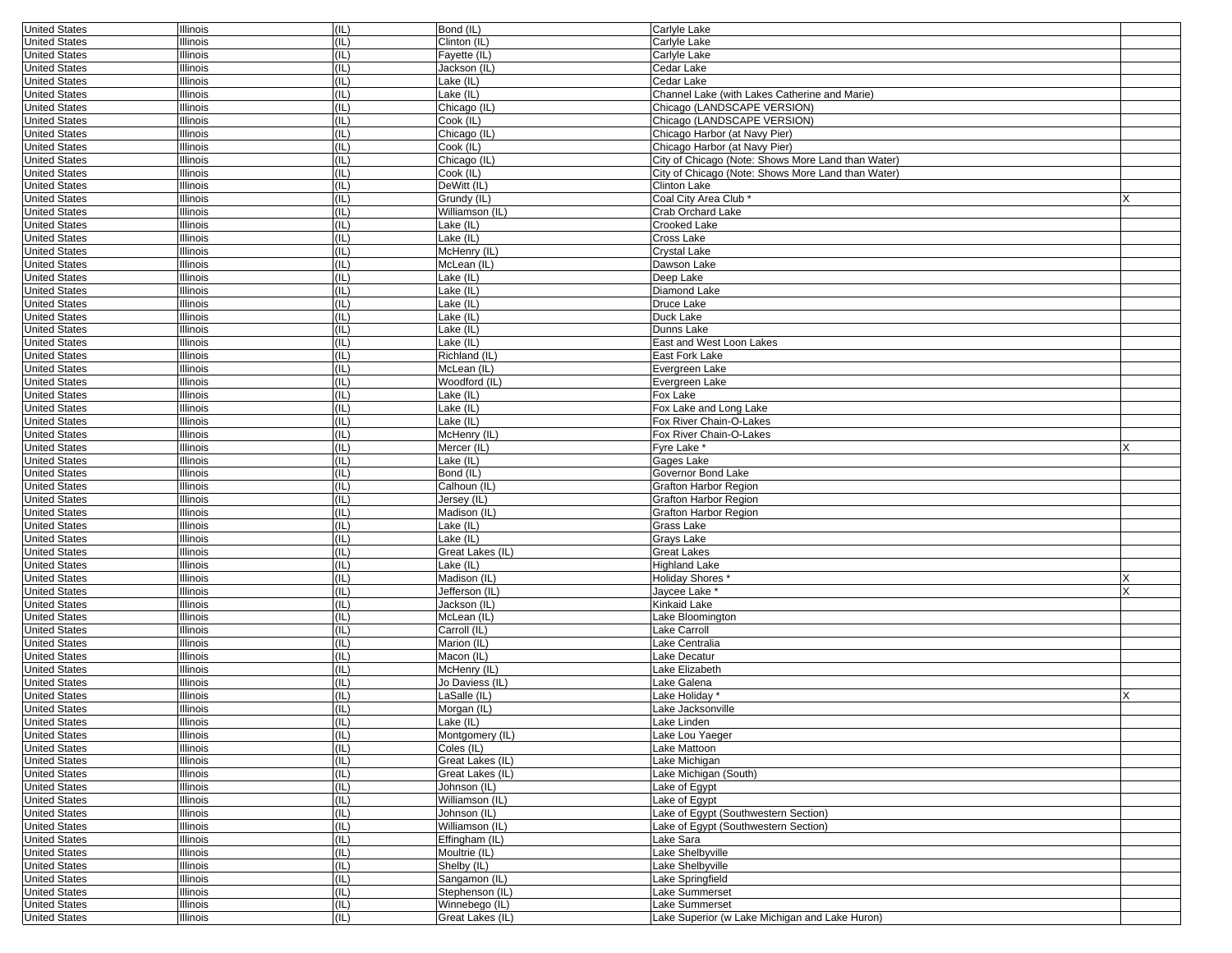| <b>United States</b> | <b>Illinois</b> | (IL) | Putnam (IL)     | Lake Thunderbird                                      |          |
|----------------------|-----------------|------|-----------------|-------------------------------------------------------|----------|
| <b>United States</b> | Illinois        | (IL) | Marshall (IL)   | Lake Wildwood*                                        |          |
| <b>United States</b> | Illinois        | (IL) | Lake (IL)       | Lake Zurich                                           |          |
| <b>United States</b> | Illinois        | (IL) | McHenry (IL)    | Lakes Elizabeth and Mary (Twin Lakes)                 |          |
| <b>United States</b> | Illinois        | (IL) | Grundy (IL)     | Lincoln Lake*                                         |          |
|                      |                 |      |                 |                                                       |          |
| <b>United States</b> | Illinois        | (IL) | Chicago (IL)    | Lincoln Park on Lake Michigan                         |          |
| <b>United States</b> | Illinois        | (IL) | Cook (IL)       | Lincoln Park on Lake Michigan                         |          |
| <b>United States</b> | Illinois        | (IL) | Williamson (IL) | Little Grassy Lake                                    |          |
| <b>United States</b> | Illinois        | (IL) | Warren (IL)     | Little Swan Lake <sup>*</sup>                         |          |
| <b>United States</b> | Illinois        | (IL) | Lake (IL)       | Loch Lomond                                           |          |
|                      |                 | (IL) | Lake (IL)       |                                                       |          |
| <b>United States</b> | Illinois        |      |                 | Long Lake                                             |          |
| <b>United States</b> | Illinois        | (IL) | Lake (IL)       | Loon Lake (east and west)                             |          |
| <b>United States</b> | Illinois        | (IL) | Champaign (IL)  | Maynard Lake *                                        |          |
| <b>United States</b> | Illinois        | (IL) | Jackson (IL)    | Midland Hills Lake *                                  | $\times$ |
| <b>United States</b> | Illinois        | (IL) | Clark (IL)      | Mill Creek Lake                                       |          |
| <b>United States</b> | Illinois        | (IL) | Washington (IL) | Miller Lake * (Near Hwy 64)                           | X        |
|                      |                 |      |                 |                                                       |          |
| <b>United States</b> | Illinois        | (IL) | Hancock (IL)    | Mississippi River (at Fort Madison Nauvoo and Keokuk) |          |
| <b>United States</b> | Illinois        | (IL) | Macoupin (IL)   | Otter Lake                                            |          |
| <b>United States</b> | Illinois        | (IL) | Macoupin (IL)   | Otter Lake                                            |          |
| <b>United States</b> | Illinois        | (IL) | Lake (IL)       | Petite Lake                                           |          |
| <b>United States</b> | Illinois        | (IL) | Lake (IL)       | Pistakee Lake                                         |          |
|                      |                 |      |                 |                                                       |          |
| <b>United States</b> | Illinois        | (IL) | McHenry (IL)    | Pistakee Lake                                         |          |
| <b>United States</b> | Illinois        | (IL) | Lake (IL)       | Redhead Lake                                          |          |
| <b>United States</b> | Illinois        | (IL) | Lake (IL)       | Round Lake                                            |          |
| <b>United States</b> | Illinois        | (IL) | Lake (IL)       | Sand Lake                                             |          |
| <b>United States</b> | Illinois        | (IL) | Knox (IL)       | Spoon Lake                                            |          |
|                      |                 |      |                 |                                                       |          |
| <b>United States</b> | Illinois        | (IL) | Macoupin (IL)   | Sunset Lake                                           |          |
| <b>United States</b> | Illinois        | (IL) | Lake (IL)       | Sylvan Lake                                           |          |
| <b>United States</b> | Illinois        | (IL) | Lake (IL)       | Third and Druce Lakes                                 |          |
| <b>United States</b> | Illinois        | (IL) | Lake (IL)       | Third Lake                                            |          |
| <b>United States</b> | Illinois        | (IL) | Lake (IL)       | <b>Tower Lakes</b>                                    |          |
|                      |                 |      |                 |                                                       |          |
| <b>United States</b> | Illinois        | (IL) | Fayette (IL)    | Vandalia Lake                                         |          |
| <b>United States</b> | Illinois        | (IL) | Lake (IL)       | Waterford Lake                                        |          |
| <b>United States</b> | Illinois        | (IL) | Cook (IL)       | Wolf Lake                                             |          |
| <b>United States</b> | Illinois        | (IL) | McHenry (IL)    | Wonder Lake                                           |          |
| <b>United States</b> | Illinois        | (IL) | Lee (IL)        | Woodhaven Lakes                                       |          |
|                      |                 |      |                 |                                                       |          |
| <b>United States</b> | Illinois        | (IL) | McHenry (IL)    | Woodscreek Lake                                       |          |
| <b>United States</b> | Illinois        | (IL) | Lake (IL)       | Wooster Lake                                          |          |
| <b>United States</b> | Indiana         | (IN) | LaGrange (IN)   | Adams Lake (With Eve Lake)                            |          |
| <b>United States</b> | Indiana         | (IN) | LaGrange (IN)   | Atwood Lake                                           |          |
| <b>United States</b> | Indiana         | (IN) | Steuben (IN)    | <b>Ball Lake</b>                                      |          |
|                      |                 |      |                 |                                                       |          |
| <b>United States</b> | Indiana         | (IN) | Kosciusko (IN)  | <b>Barbee Chain of Lakes</b>                          |          |
| <b>United States</b> | Indiana         | (IN) | Steuben (IN)    | <b>Barton Lake</b>                                    |          |
| <b>United States</b> | ndiana          | (IN) | Starke (IN)     | Bass Lake                                             |          |
| <b>United States</b> | Indiana         | (IN) | Kosciusko (IN)  | Beaver Dam Lake                                       |          |
| <b>United States</b> | Indiana         | (IN) | Steuben (IN)    | <b>Bell Lake</b>                                      |          |
| <b>United States</b> |                 | (IN) |                 |                                                       |          |
|                      | Indiana         |      | Kosciusko (IN)  | Big and Little Chapman Lakes                          |          |
| <b>United States</b> | Indiana         | (IN) | Steuben (IN)    | Big and Little Otter Lake                             |          |
| <b>United States</b> | ndiana          | (IN) | Kosciusko (IN)  | Big Barbee Lake and Kuhn Lake                         |          |
| <b>United States</b> | Indiana         | (IN) | Porter (IN)     | Big Bass Lake *                                       |          |
| <b>United States</b> | Indiana         | (IN) | Noble (IN)      | <b>Big Lake</b>                                       |          |
| <b>United States</b> | Indiana         | (IN) | LaGrange (IN)   | Big Long Lake                                         |          |
|                      |                 |      |                 |                                                       |          |
| <b>United States</b> | Indiana         | (IN) | LaGrange (IN)   | <b>Big Turkey Lake</b>                                |          |
| United States        | Indiana         | (IN) | Steuben (IN)    | Big Turkey Lake                                       |          |
| <b>United States</b> | Indiana         | (IN) | Noble (IN)      | <b>Bixler Lake</b>                                    |          |
| <b>United States</b> | Indiana         | (IN) | Whitley (IN)    | <b>Blue Lake</b>                                      |          |
| <b>United States</b> | Indiana         | (IN) | Kosciusko (IN)  | Boner Lake                                            |          |
|                      |                 |      |                 |                                                       |          |
| <b>United States</b> | Indiana         | (IN) | Franklin (IN)   | Brookville Lake                                       |          |
| <b>United States</b> | Indiana         | (IN) | Union (IN)      | <b>Brookville Lake</b>                                |          |
| <b>United States</b> | Indiana         | (IN) | Owen (IN)       | Cagles Mill Lake (Cataract Lake)                      |          |
| <b>United States</b> | Indiana         | (IN) | Putnam (IN)     | Cagles Mill Lake (Cataract Lake)                      |          |
| <b>United States</b> | Indiana         | (IN) | Lake (IN)       | Cedar Lake                                            |          |
|                      |                 |      |                 |                                                       |          |
| <b>United States</b> | Indiana         | (IN) | Steuben (IN)    | Clear Lake (and Round Lake)                           |          |
| <b>United States</b> | Indiana         | (IN) | LaPorte (IN)    | Clear Lake *                                          | X        |
| <b>United States</b> | Indiana         | (IN) | Porter (IN)     | Clear Lake *                                          | X        |
| <b>United States</b> | Indiana         | (IN) | Marshall (IN)   | Cook and Holem Lakes                                  |          |
| <b>United States</b> | Indiana         | (IN) | Brown (IN)      | Cordry Lake                                           |          |
| <b>United States</b> |                 |      |                 |                                                       |          |
|                      | Indiana         | (IN) | Noble (IN)      | Cree Lake                                             |          |
| <b>United States</b> | Indiana         | (IN) | Steuben (IN)    | Crooked Lake                                          |          |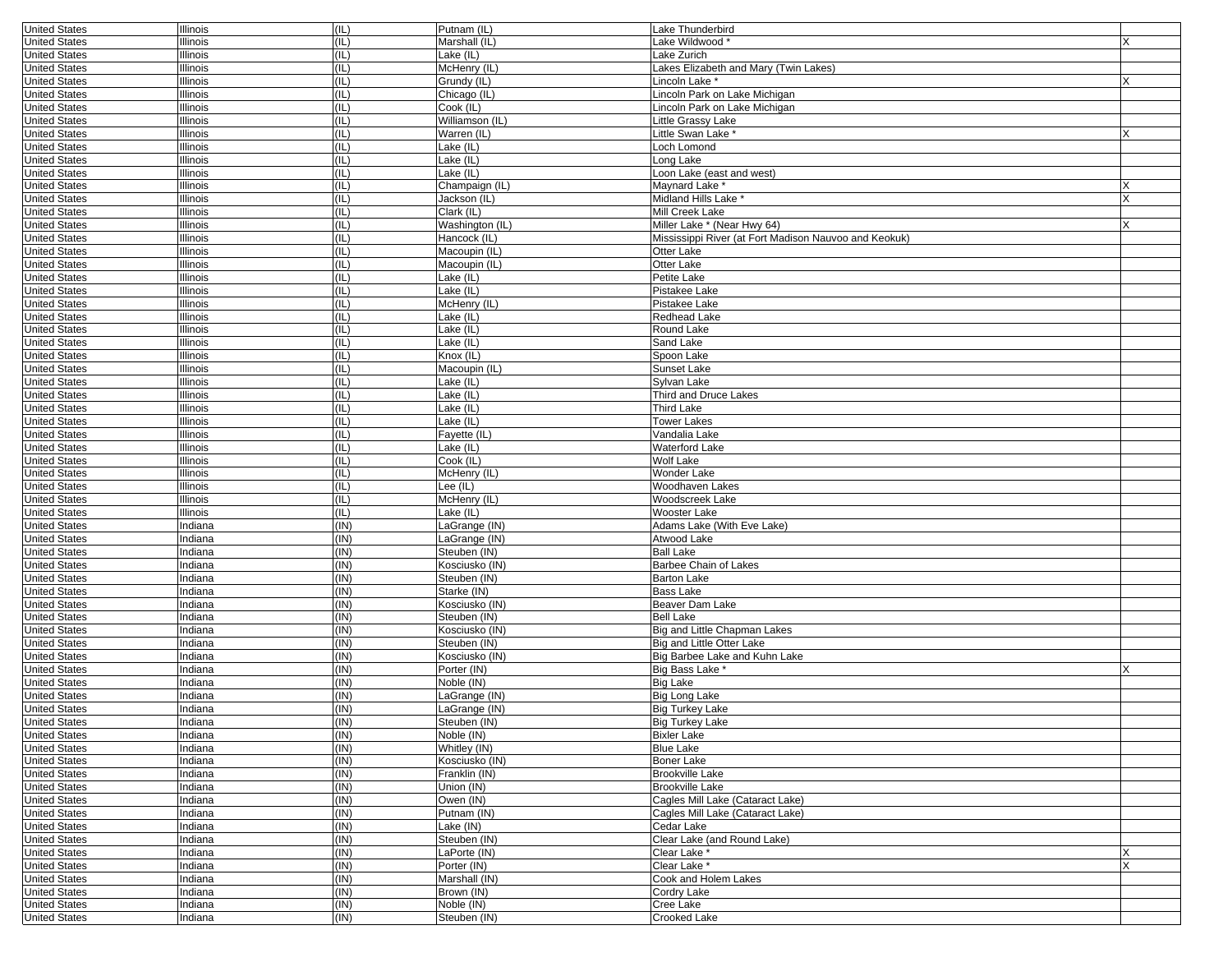| <b>United States</b> | Indiana | (IN) | Whitley (IN)     | <b>Crooked Lake</b>                                             |   |
|----------------------|---------|------|------------------|-----------------------------------------------------------------|---|
| <b>United States</b> | Indiana | (IN) | Noble (IN)       | <b>Crooked Lake</b>                                             |   |
| <b>United States</b> | Indiana | (IN) | LaGrange (IN)    | Dallas Lake                                                     |   |
| <b>United States</b> | Indiana | (IN) | Kosciusko (IN)   | Dewart Lake                                                     |   |
| <b>United States</b> | Indiana | (IN) | Kosciusko (IN)   | Diamond Lake                                                    |   |
|                      |         |      |                  |                                                                 |   |
| <b>United States</b> | Indiana | (IN) | Noble (IN)       | Diamond Lake                                                    |   |
| <b>United States</b> | Indiana | (IN) | Marion (IN)      | Eagle Creek Reservoir                                           |   |
| <b>United States</b> | Indiana | (IN) | LaGrange (IN)    | Fish Lake                                                       |   |
| <b>United States</b> | ndiana  | (IN) | LaGrange (IN)    | Fish Lake (With Stone and Brokesha Lakes)                       |   |
| <b>United States</b> | Indiana | (IN) | Porter (IN)      | Flint Lake                                                      |   |
| <b>United States</b> | Indiana | (IN) | Steuben (IN)     | Fox Lake                                                        |   |
|                      |         |      |                  |                                                                 |   |
| <b>United States</b> | Indiana | (IN) | Vigo (IN)        | French Lake <sup>*</sup>                                        |   |
| <b>United States</b> | Indiana | (IN) | Hamilton (IN)    | Geist Reservoir                                                 |   |
| <b>United States</b> | ndiana  | (IN) | Marion (IN)      | Geist Reservoir                                                 |   |
| <b>United States</b> | Indiana | (IN) | Steuben (IN)     | Golden Lake (With Big Bower Lake)                               |   |
| <b>United States</b> | Indiana | (IN) | Kosciusko (IN)   | Goose Lake                                                      |   |
| <b>United States</b> | Indiana | (IN) | Bartholomew (IN) | <b>Grandview Lake</b>                                           |   |
| <b>United States</b> | Indiana | (IN) | Great Lakes (IN) | Great Lakes                                                     |   |
|                      |         |      |                  |                                                                 |   |
| <b>United States</b> | ndiana  | (IN) | Steuben (IN)     | Green Lake *                                                    |   |
| <b>United States</b> | Indiana | (IN) | Monroe (IN)      | Griffy Reservoir                                                |   |
| <b>United States</b> | Indiana | (IN) | Steuben (IN)     | <b>Hamilton Lake</b>                                            |   |
| <b>United States</b> | Indiana | (IN) | Jefferson (IN)   | Hardy Lake                                                      |   |
| <b>United States</b> | Indiana | (IN) | Scott (IN)       | Hardy Lake                                                      |   |
| <b>United States</b> | ndiana  | (IN) | Bartholomew (IN) | <b>Harrison Lakes</b>                                           |   |
|                      |         | (IN) |                  |                                                                 |   |
| <b>United States</b> | Indiana |      | Elkhart (IN)     | Heaton Lake                                                     |   |
| <b>United States</b> | Indiana | (IN) | Putnam (IN)      | Heritage Lake                                                   |   |
| <b>United States</b> | Indiana | (IN) | Lake (IN)        | Hermits Lake                                                    |   |
| <b>United States</b> | Indiana | (IN) | Dearborn (IN)    | Hidden Valley Lake * (Landscape)                                |   |
| <b>United States</b> | Indiana | (IN) | Dearborn (IN)    | Hidden Valley Lake * (Portrait)                                 |   |
| <b>United States</b> | Indiana | (IN) | Kosciusko (IN)   | Hoffman Lake                                                    |   |
| <b>United States</b> | Indiana | (IN) | Steuben (IN)     | Hogback Lake with Silver Golden Big Bower                       |   |
|                      |         |      |                  |                                                                 |   |
| <b>United States</b> | Indiana | (IN) | LaPorte (IN)     | Hudson Lake                                                     |   |
| <b>United States</b> | Indiana | (IN) | LaGrange (IN)    | Indian Chain of Lakes (Dallas Chain of Lakes)                   |   |
| <b>United States</b> | ndiana  | (IN) | Kosciusko (IN)   | Irish Lake                                                      |   |
| <b>United States</b> | Indiana | (IN) | Steuben (IN)     | Jimmerson Lake                                                  |   |
| <b>United States</b> | Indiana | (IN) | Noble (IN)       | Knapp Lake                                                      |   |
| <b>United States</b> | Indiana | (IN) | Marshall (IN)    | Koontz Lake                                                     |   |
|                      |         |      |                  |                                                                 |   |
| <b>United States</b> | Indiana | (IN) | Starke (IN)      | Koontz Lake                                                     |   |
| <b>United States</b> | ndiana  | (IN) | Jackson (IN)     | Lake and Forest Club Lake *                                     | X |
| <b>United States</b> | ndiana  | (IN) | Carroll (IN)     | Lake Freeman                                                    |   |
| <b>United States</b> | Indiana | (IN) | White (IN)       | Lake Freeman                                                    |   |
| <b>United States</b> | ndiana  | (IN) | Steuben (IN)     | Lake Gage (With Lime Lake)                                      |   |
| <b>United States</b> | ndiana  | (IN) | Steuben (IN)     | Lake George                                                     |   |
| <b>United States</b> | ndiana  | (IN) | Lake (IN)        | Lake Holiday                                                    |   |
|                      |         |      |                  |                                                                 |   |
| <b>United States</b> | ndiana  | (IN) | Montgomery (IN)  | Lake Holiday                                                    |   |
| <b>United States</b> | Indiana | (IN) | Porter (IN)      | Lake Holiday                                                    |   |
| <b>United States</b> | Indiana | (IN) | Morgan (IN)      | Lake Holiday - Painted Hills                                    |   |
| <b>United States</b> | Indiana | (IN) | Morgan (IN)      | Lake Holiday (With Little Nebo Lake*) Painted Hills             |   |
| <b>United States</b> | ndiana  | (IN) | Steuben (IN)     | Lake James                                                      |   |
| <b>United States</b> | ndiana  | (IN) | Steuben (IN)     | Lake James (With Jimmerson Lake)                                |   |
| <b>United States</b> | Indiana | (IN) | Steuben (IN)     | Lake James (With Jimmerson Snow and Big and Little Otter Lakes) |   |
|                      |         |      |                  |                                                                 |   |
| <b>United States</b> | ndiana  | (IN) | Marshall (IN)    | Lake Latonka <sup>,</sup>                                       |   |
| <b>United States</b> | ndiana  | (IN) | Brown (IN)       | Lake Lemon                                                      |   |
| United States        | Indiana | (IN) | Monroe (IN)      | Lake Lemon                                                      |   |
| <b>United States</b> | Indiana | (IN) | Fulton (IN)      | Lake Manitou                                                    |   |
| <b>United States</b> | Indiana | (IN) | Marshall (IN)    | Lake Maxinkuckee                                                |   |
| <b>United States</b> | Indiana | (IN) | Marshall (IN)    | Lake Maxinkuckee (Northern Section)                             |   |
| <b>United States</b> | Indiana | (IN) | Great Lakes (IN) | Lake Michigan                                                   |   |
|                      |         |      | Great Lakes (IN) | Lake Michigan (South)                                           |   |
| <b>United States</b> | Indiana | (IN) |                  |                                                                 |   |
| <b>United States</b> | Indiana | (IN) | Marshall (IN)    | Lake of the Woods                                               |   |
| <b>United States</b> | Indiana | (IN) | LaGrange (IN)    | Lake of the Woods (With McClish Lake)                           |   |
| <b>United States</b> | Indiana | (IN) | Steuben (IN)     | Lake of the Woods (With McClish Lake)                           |   |
| <b>United States</b> | Indiana | (IN) | Kosciusko (IN)   | Lake Papakeechie                                                |   |
| <b>United States</b> | Indiana | (IN) | Steuben (IN)     | Lake Pleasant                                                   |   |
| <b>United States</b> | Indiana | (IN) | Steuben (IN)     | Lake Pleasant (On the border with Michigan)                     |   |
| <b>United States</b> | Indiana | (IN) | Decatur (IN)     | Lake Santee                                                     |   |
|                      |         |      |                  |                                                                 |   |
| <b>United States</b> | Indiana | (IN) | Franklin (IN)    | Lake Santee                                                     |   |
| <b>United States</b> | Indiana | (IN) | White (IN)       | Lake Shafer                                                     |   |
| <b>United States</b> | Indiana | (IN) | Carroll (IN)     | Lake Shafer and Lake Freeman                                    |   |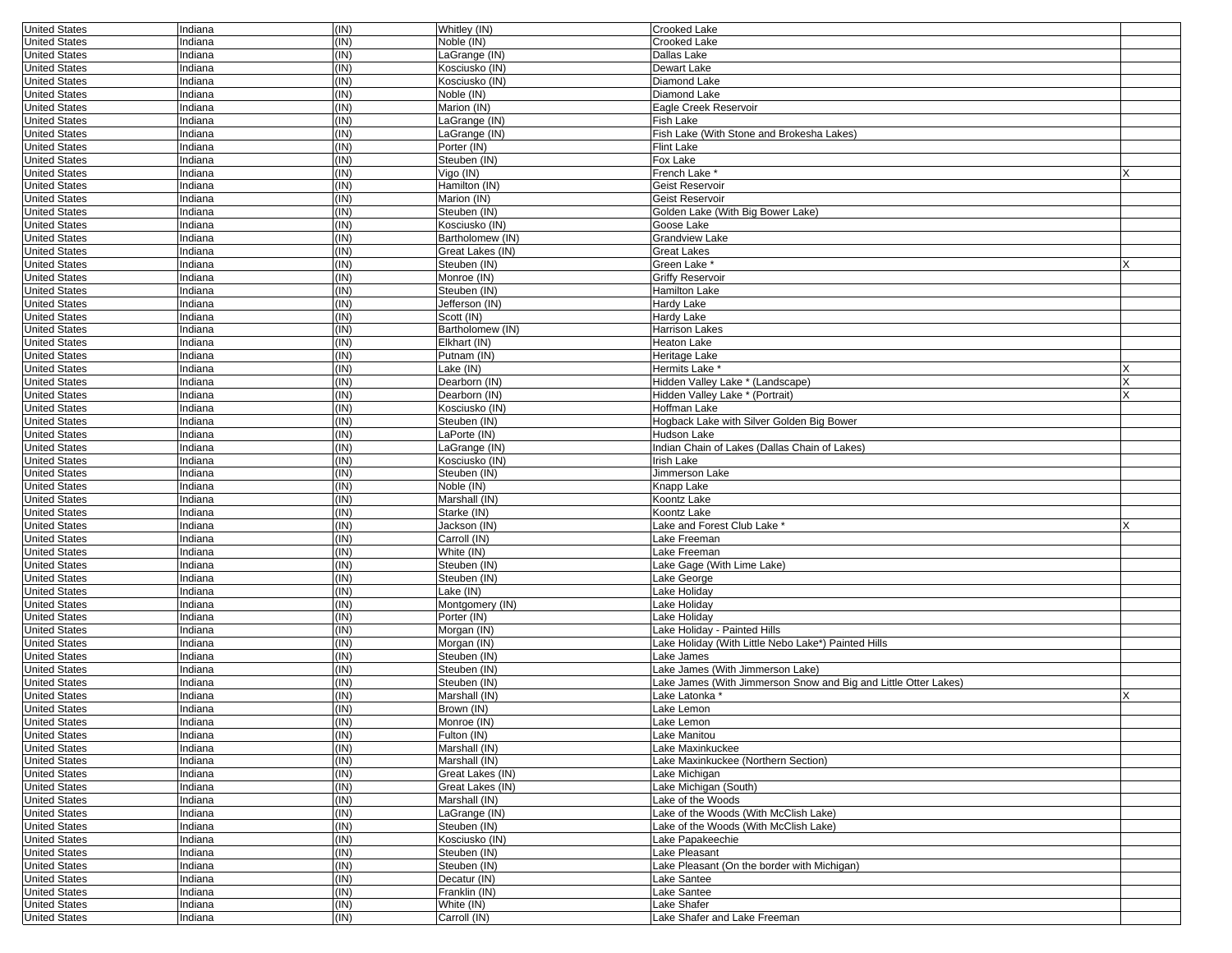| <b>United States</b> | Indiana | (IN) | White (IN)       | Lake Shafer and Lake Freeman                                     |   |
|----------------------|---------|------|------------------|------------------------------------------------------------------|---|
| <b>United States</b> | Indiana | (IN) | Great Lakes (IN) | Lake Superior (w Lake Michigan and Lake Huron)                   |   |
| <b>United States</b> | Indiana | (IN) | Kosciusko (IN)   | Lake Tippecanoe                                                  |   |
| <b>United States</b> | Indiana | (IN) | Kosciusko (IN)   | Lake Tippecanoe With Webster Irish Big Barbee                    |   |
| <b>United States</b> | Indiana | (IN) | Kosciusko (IN)   | Lake Wawasee                                                     |   |
|                      |         |      |                  |                                                                  |   |
| <b>United States</b> | Indiana | (IN) | Kosciusko (IN)   | Lake Wawasee (With Syracuse Lake)                                |   |
| <b>United States</b> | Indiana | (IN) | Johnson (IN)     | Lamb Lake                                                        |   |
| <b>United States</b> | Indiana | (IN) | Marshall (IN)    | Lawrence Lake                                                    |   |
| <b>United States</b> | Indiana | (IN) | Noble (IN)       | Little Long Lake                                                 |   |
| <b>United States</b> | Indiana | (IN) | Steuben (IN)     | Little Long Lake                                                 |   |
| <b>United States</b> | Indiana | (IN) | Steuben (IN)     | Little Otter Lake                                                |   |
|                      |         |      |                  |                                                                  |   |
| <b>United States</b> | Indiana | (IN) | LaGrange (IN)    | Little Turkey Lake                                               |   |
| <b>United States</b> | Indiana | (IN) | Noble (IN)       | Long Lake                                                        |   |
| <b>United States</b> | Indiana | (IN) | Steuben (IN)     | Long Lake                                                        |   |
| <b>United States</b> | Indiana | (IN) | Porter (IN)      | Loomis Lake                                                      |   |
| <b>United States</b> | Indiana | (IN) | Noble (IN)       | Loon Lake                                                        |   |
| <b>United States</b> | Indiana | (IN) | Whitley (IN)     | Loon Lake                                                        |   |
|                      |         |      |                  |                                                                  |   |
| <b>United States</b> | Indiana | (IN) | Wabash (IN)      | Lukens Lake                                                      |   |
| <b>United States</b> | Indiana | (IN) | Bartholomew (IN) | Lutheran Lake <sup>*</sup>                                       |   |
| <b>United States</b> | Indiana | (IN) | LaGrange (IN)    | McClish Lake                                                     |   |
| <b>United States</b> | Indiana | (IN) | Steuben (IN)     | McClish Lake                                                     |   |
| <b>United States</b> | Indiana | (IN) | Noble (IN)       | <b>Millers Lake</b>                                              |   |
|                      |         |      |                  |                                                                  |   |
| <b>United States</b> | Indiana | (IN) | Miami (IN)       | Mississinewa Reservoir                                           |   |
| <b>United States</b> | Indiana | (IN) | Wabash (IN)      | Mississinewa Reservoir                                           |   |
| <b>United States</b> | Indiana | (IN) | Morgan (IN)      | Mitten Pond                                                      |   |
| <b>United States</b> | Indiana | (IN) | Brown (IN)       | Monroe Reservoir                                                 |   |
| <b>United States</b> | Indiana | (IN) | Monroe (IN)      | Monroe Reservoir                                                 |   |
| <b>United States</b> | Indiana | (IN) | Hamilton (IN)    | Morse Reservoir                                                  |   |
|                      |         |      |                  |                                                                  |   |
| <b>United States</b> | Indiana | (IN) | Hamilton (IN)    | Morse Reservoir (Southern Region)                                |   |
| <b>United States</b> | Indiana | (IN) | Marshall (IN)    | Myers Lake                                                       |   |
| <b>United States</b> | Indiana | (IN) | Fulton (IN)      | Nyona Lake                                                       |   |
| <b>United States</b> | Indiana | (IN) | Clark (IN)       | Ohio River (at Louisville KY)                                    |   |
| <b>United States</b> | Indiana | (IN) | LaGrange (IN)    | Oliver Lake                                                      |   |
| <b>United States</b> | Indiana | (IN) | LaGrange (IN)    | Oliver Lake (With Martin and Olin Lakes)                         |   |
|                      |         | (IN) |                  |                                                                  |   |
| <b>United States</b> | Indiana |      | Steuben (IN)     | Otter Lakes (Big and Little Otter Lakes)                         |   |
| <b>United States</b> | Indiana | (IN) | Crawford (IN)    | Patoka Lake                                                      |   |
| <b>United States</b> | Indiana | (IN) | DuBois (IN)      | Patoka Lake                                                      |   |
| <b>United States</b> | Indiana | (IN) | Orange (IN)      | Patoka Lake                                                      |   |
| <b>United States</b> | Indiana | (IN) | LaPorte (IN)     | Pine Lake                                                        |   |
| <b>United States</b> | Indiana | (IN) | LaPorte (IN)     | Pine Lake and Stone Lake                                         |   |
|                      | Indiana | (IN) | Steuben (IN)     | Pleasant Lake (near community of Pleasant Lake)                  |   |
| <b>United States</b> |         |      |                  |                                                                  |   |
| <b>United States</b> | Indiana | (IN) | Delaware (IN)    | Prairie Creek Reservoir                                          |   |
| <b>United States</b> | Indiana | (IN) | LaGrange (IN)    | Pretty Lake                                                      |   |
| <b>United States</b> | Indiana | (IN) | Marshall (IN)    | Pretty Lake                                                      |   |
| <b>United States</b> | Indiana | (IN) | Johnson (IN)     | Princes Lakes*                                                   |   |
| <b>United States</b> | Indiana | (IN) | Parke (IN)       | Raccoon Lake                                                     |   |
|                      |         |      |                  |                                                                  |   |
| <b>United States</b> | Indiana | (IN) | Tippecanoe (IN)  | Raineybrook Lake                                                 |   |
| <b>United States</b> | Indiana | (IN) | Kosciusko (IN)   | <b>Ridinger Lake</b>                                             |   |
| <b>United States</b> | Indiana | (IN) | Fulton (IN)      | Rock Lake                                                        |   |
| <b>United States</b> | Indiana | (IN) | Kosciusko (IN)   | Rock Lake                                                        |   |
| <b>United States</b> | Indiana | (IN) | Parke (IN)       | Rocky Fork Lake *                                                |   |
| <b>United States</b> | Indiana | (IN) | LaGrange (IN)    | <b>Rover Lake</b>                                                |   |
| <b>United States</b> | Indiana | (IN) | Huntington (IN)  | Salamonie Lake                                                   |   |
|                      |         |      |                  |                                                                  |   |
| <b>United States</b> | Indiana | (IN) | Wabash (IN)      | Salamonie Lake                                                   |   |
| <b>United States</b> | Indiana | (IN) | LaPorte (IN)     | Saugany Lake                                                     |   |
| <b>United States</b> | Indiana | (IN) | Kosciusko (IN)   | Sawmill Lake                                                     |   |
| <b>United States</b> | Indiana | (IN) | Bartholomew (IN) | Schaefer Lake *                                                  | x |
| <b>United States</b> | Indiana | (IN) | Kosciusko (IN)   | Sechrist Lake                                                    |   |
| <b>United States</b> |         | (IN) | LaGrange (IN)    | Shipshewana Lake                                                 |   |
|                      | Indiana |      |                  |                                                                  |   |
| <b>United States</b> | Indiana | (IN) | Whitley (IN)     | <b>Shriner Lake</b>                                              |   |
| <b>United States</b> | Indiana | (IN) | Kosciusko (IN)   | Silver Lake                                                      |   |
| <b>United States</b> | Indiana | (IN) | Steuben (IN)     | Silver Lake                                                      |   |
| <b>United States</b> | Indiana | (IN) | Elkhart (IN)     | Simonton Lake                                                    |   |
| <b>United States</b> | Indiana | (IN) | Noble (IN)       | Skinner Lake                                                     |   |
| <b>United States</b> | Indiana | (IN) | Noble (IN)       | <b>Smalley Lake</b>                                              |   |
|                      |         |      |                  |                                                                  |   |
| <b>United States</b> | Indiana | (IN) | Steuben (IN)     | Snow Lake                                                        |   |
| <b>United States</b> | Indiana | (IN) | Brown (IN)       | Somerset Lake *                                                  |   |
| <b>United States</b> | Indiana | (IN) | Bristol (IN)     | St Joseph River (CR 17 to Bristol) * (Single Level Not 3D)       | X |
| <b>United States</b> | Indiana | (IN) | Elkhart (IN)     | St Joseph River * (At Elkhart / From Elkhart Dam to CR17 Bridge) | X |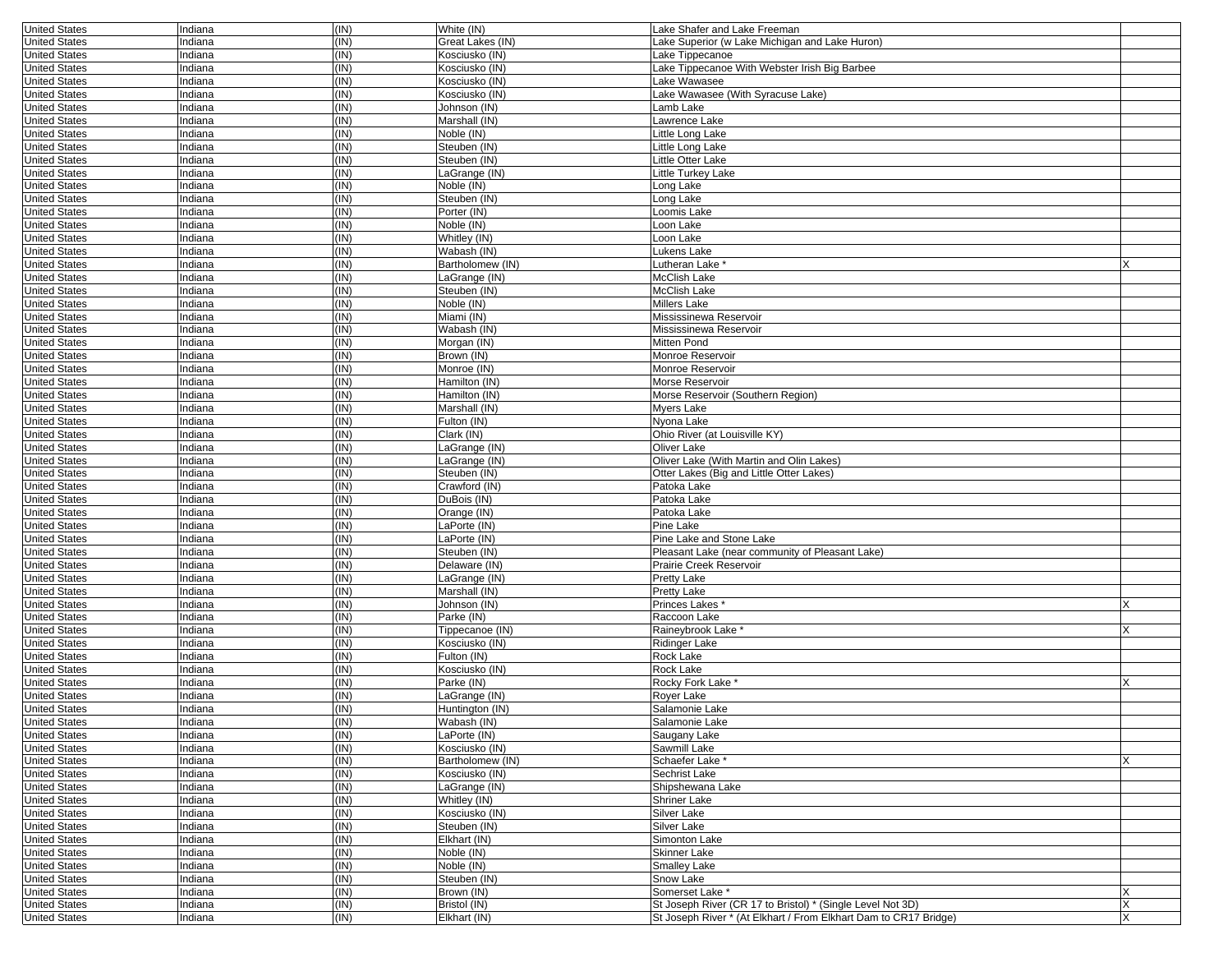| <b>United States</b>                  | Indiana      | (IN)         | Kosciusko (IN)              | Stanton Lake                                                    |   |
|---------------------------------------|--------------|--------------|-----------------------------|-----------------------------------------------------------------|---|
| <b>United States</b>                  | Indiana      | (IN)         | Elkhart (IN)                | <b>Stone Lake</b>                                               |   |
| <b>United States</b>                  | Indiana      | (IN)         | LaGrange (IN)               | Stone Lake                                                      |   |
| <b>United States</b>                  | ndiana       | (IN)         | Brown (IN)                  | Sweetwater Lake                                                 |   |
| <b>United States</b>                  | Indiana      | (IN)         | Brown (IN)                  | Sweetwater Lake (With Cordry Lake)                              |   |
| <b>United States</b>                  | Indiana      | (IN)         | Noble (IN)                  | Sylvan Lake                                                     |   |
| <b>United States</b>                  | Indiana      | (IN)         | Kosciusko (IN)              | Syracuse Lake                                                   |   |
| <b>United States</b>                  | Indiana      | (IN)         | White (IN)                  | Tippecanoe River (Buffalo to County Rd 1000)                    |   |
| <b>United States</b>                  | ndiana       | (IN)         | Carroll (IN)                | Tippecanoe River (Lake Freeman Dam to Indiana State Road 18)    |   |
| <b>United States</b>                  | Indiana      | (IN)         | Whitley (IN)                | Tri-Lakes (Cedar Little Cedar Round and Shriner Lakes)          |   |
| <b>United States</b>                  | Indiana      | (IN)         | Whitley (IN)                | Troy Cedar Lake                                                 |   |
| <b>United States</b>                  | Indiana      | (IN)         | _aGrange (IN)               | Twin Lakes (North and South Twin Lakes)                         |   |
| <b>United States</b>                  | Indiana      | (IN)         | LaPorte (IN)                | Upper and Lower Fish Lakes                                      |   |
|                                       |              |              |                             |                                                                 |   |
| <b>United States</b>                  | ndiana       | (IN)         | Noble (IN)                  | Upper Long Lake                                                 |   |
| <b>United States</b>                  | Indiana      | (IN)         | aGrange (IN)                | Wall Lake                                                       |   |
| <b>United States</b>                  | Indiana      | (IN)         | Kosciusko (IN)              | Waubee Lake                                                     |   |
| <b>United States</b>                  | Indiana      | (IN)         | Kosciusko (IN)              | Webster Lake                                                    |   |
| <b>United States</b>                  | Indiana      | (IN)         | Daviess (IN)                | West Boggs Lake                                                 |   |
| <b>United States</b>                  | ndiana       | (IN)         | Martin (IN)                 | West Boggs Lake                                                 |   |
| <b>United States</b>                  | Indiana      | (IN)         | Noble (IN)                  | West Lakes Chain (Waldron Jones Steinbarger and Tamarack Lakes) |   |
| <b>United States</b>                  | Indiana      | (IN)         | Steuben (IN)                | West Otter Lake                                                 |   |
| <b>United States</b>                  | Indiana      | (IN)         | _aGrange (IN)               | Westler Lake                                                    |   |
| <b>United States</b>                  | ndiana       | (IN)         | Kosciusko (IN)              | Winona Lake                                                     |   |
| <b>United States</b>                  | ndiana       | (IN)         | _aGrange (IN)               | Witmer Lake                                                     |   |
| <b>United States</b>                  | Indiana      | (IN)         | _ake (IN)                   | Wolf Lake                                                       |   |
| <b>United States</b>                  | Indiana      | (IN)         | Kosciusko (IN)              | <b>Yellow Creek Lake</b>                                        |   |
| <b>United States</b>                  | lowa         | (IA)         | Franklin (IA)               | <b>Beeds Lake</b>                                               |   |
| <b>United States</b>                  | lowa         | (IA)         | Sac (IA)                    | <b>Black Hawk Lake</b>                                          |   |
| <b>United States</b>                  | lowa         | (IA)         | Monona (IA)                 | <b>Blue Lake</b>                                                |   |
| <b>United States</b>                  | lowa         | (IA)         | Webster (IA)                | <b>Brushy Creek Lake</b>                                        |   |
| <b>United States</b>                  | lowa         | (IA)         | Cerro Gordo (IA)            | Clear Lake                                                      |   |
| <b>United States</b>                  | lowa         | (IA)         | Johnson (IA)                | Coralville Lake                                                 |   |
|                                       |              | (IA)         |                             |                                                                 |   |
| <b>United States</b>                  | lowa         |              | Delaware (IA)               | Delhi Silver Lake                                               |   |
| <b>United States</b>                  | lowa         | (IA)         | Palo Alto (IA)              | Five Island Lake                                                |   |
| <b>United States</b>                  | lowa         | (IA)         | Delaware (IA)               | Hartwick Lake (Lake Delhi)                                      |   |
| <b>United States</b>                  | lowa         | (IA)         | Poweshiek (IA)              | Holiday Lake <sup>®</sup>                                       |   |
| <b>United States</b>                  | lowa         | (IA)         | Wright (IA)                 | Lake Cornelia                                                   |   |
| <b>United States</b>                  | lowa         | (IA)         | Washington (IA)             | Lake Darling                                                    |   |
| <b>United States</b>                  | lowa         | (IA)         | Delaware (IA)               | Lake Delhi                                                      |   |
| <b>United States</b>                  | lowa         | (IA)         | Story (IA)                  | Lake LaVerne*                                                   |   |
| <b>United States</b>                  | lowa         | (IA)         | Johnson (IA)                | Lake MacBride                                                   |   |
| <b>United States</b>                  | lowa         | (IA)         | Emmet (IA)                  | Lake Okamanpeedan                                               |   |
| <b>United States</b>                  | lowa         | (IA)         | Dickinson (IA)              | Lake Okoboji (East and West WITHOUT Spirit Lake)                |   |
| <b>United States</b>                  | lowa         | (IA)         | Dickinson (IA)              | Lake Okoboji (East)                                             |   |
| <b>United States</b>                  | lowa         | (IA)         | Dickinson (IA)              | Lake Okoboji (West)                                             |   |
| <b>United States</b>                  | lowa         | (IA)         | Guthrie (IA)                | Lake Panorama                                                   |   |
| <b>United States</b>                  | lowa         | (IA)         | Poweshiek (IA)              | Lake Ponderosa                                                  |   |
| <b>United States</b>                  | lowa         | (IA)         | Marion (IA)                 | Lake Red Rock                                                   |   |
| <b>United States</b>                  | owa          | (IA)         | Van Buren (IA)              | Lake Sugema                                                     |   |
| <b>United States</b>                  | lowa         | (IA)         | Allamakee (IA)              | Lake Winneshiek Mississippi River - Pool 9                      |   |
| <b>United States</b>                  | lowa         | (IA)         | Decatur (IA)                | Little River Lake                                               |   |
| <b>United States</b>                  | lowa         | (IA)         | Dickinson (IA)              | Little Spirit Lake                                              |   |
| <b>United States</b>                  | owa          | (IA)         | Pocahontas (IA)             | Lizard Lake                                                     |   |
|                                       |              |              |                             |                                                                 |   |
| United States<br><b>United States</b> | Iowa         | (IA)<br>(IA) | Clay (IA)<br>Palo Alto (IA) | Lost Island Lake<br>Lost Island Lake                            |   |
| <b>United States</b>                  | lowa<br>lowa | (IA)         | Blue Grass (IA)             | Mississippi River (at Blue Grass) *                             | X |
|                                       |              |              |                             |                                                                 |   |
| <b>United States</b>                  | lowa         | (IA)         | Dubuque (IA)                | Mississippi River (at Dubuque) *                                | X |
| <b>United States</b>                  | lowa         | (IA)         | Lee (IA)                    | Mississippi River (at Fort Madison Nauvoo and Keokuk)           |   |
| <b>United States</b>                  | lowa         | (IA)         | Clayton (IA)                | Mississippi River (Guttenberg to Potosi) *                      | X |
| <b>United States</b>                  | lowa         | (IA)         | Dubuque (IA)                | Mississippi River (Guttenberg to Potosi) *                      |   |
| <b>United States</b>                  | lowa         | (IA)         | Dickinson (IA)              | Okoboji Chain of Lakes (East West and Spirit Lake)              |   |
| <b>United States</b>                  | lowa         | (IA)         | Appanoose (IA)              | Rathbun Lake                                                    |   |
| <b>United States</b>                  | lowa         | (IA)         | Winnebago (IA)              | Rice Lake                                                       |   |
| <b>United States</b>                  | lowa         | (IA)         | Jasper (IA)                 | Rock Creek Lake                                                 |   |
| <b>United States</b>                  | lowa         | (IA)         | Polk (IA)                   | Saylorville Lake                                                |   |
| <b>United States</b>                  | lowa         | (IA)         | Polk (IA)                   | Saylorville Lake and Big Creek Lake                             |   |
| <b>United States</b>                  | lowa         | (IA)         | Dickinson (IA)              | Silver Lake                                                     |   |
| <b>United States</b>                  | lowa         | (IA)         | Dickinson (IA)              | Spirit Lake                                                     |   |
| <b>United States</b>                  | lowa         | (IA)         | Buena Vista (IA)            | Storm Lake                                                      |   |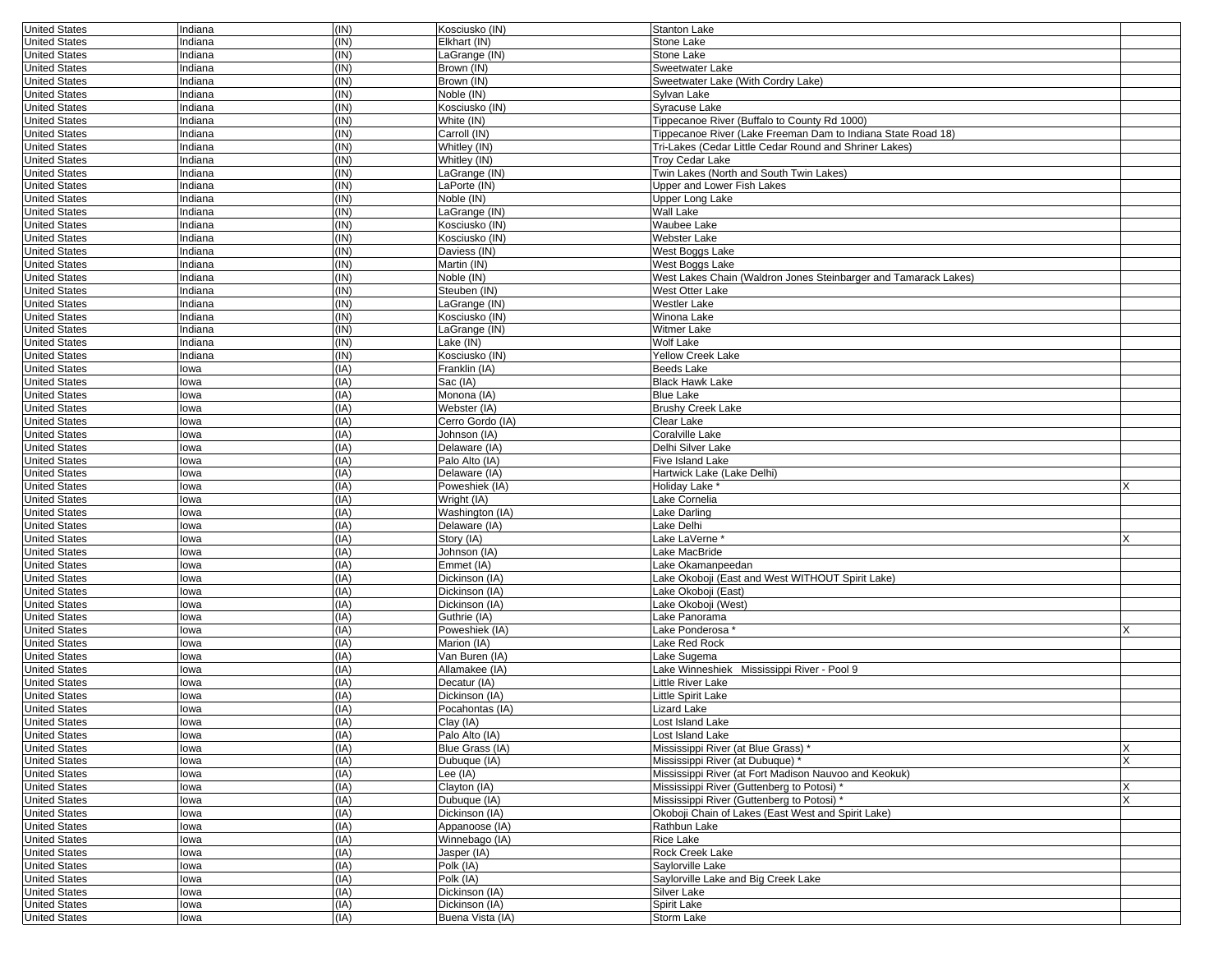| <b>United States</b>                         | lowa                 | (IA)         | Ringgold (IA)               | Sun Valley Lake                                                           |   |
|----------------------------------------------|----------------------|--------------|-----------------------------|---------------------------------------------------------------------------|---|
| <b>United States</b>                         | lowa                 | (IA)         | Calhoun (IA)                | <b>Twin Lakes</b>                                                         |   |
| <b>United States</b>                         | Kansas               | (KS)         | Trego (KS)                  | Cedar Bluff Lake                                                          |   |
| <b>United States</b>                         | Kansas               | (KS)         | Nemaha (KS)                 | Centralia City Lake                                                       |   |
| <b>United States</b>                         | Kansas               | (KS)         | Kingman (KS)                | Cheney Reservoir                                                          |   |
| <b>United States</b>                         | Kansas               | (KS)         | Reno (KS)                   | <b>Cheney Reservoir</b>                                                   |   |
| <b>United States</b>                         | Kansas               | (KS)         | Sedgwick (KS)               | Cheney Reservoir                                                          |   |
| <b>United States</b>                         | Kansas               | (KS)         | Douglas (KS)                | Clinton Lake                                                              |   |
| <b>United States</b>                         | Kansas               | (KS)         | Morris (KS)                 | Council Grove City Lake * (The Smaller One)                               |   |
| <b>United States</b>                         | Kansas               | (KS)         | Morris (KS)                 | Council Grove Lake                                                        |   |
| <b>United States</b>                         | Kansas               | (KS)         | Butler (KS)                 | El Dorado Reservoir                                                       |   |
| <b>United States</b>                         | Kansas               | (KS)         | Greenwood (KS)              | Fall River Lake                                                           |   |
| <b>United States</b>                         | Kansas               | (KS)         | Johnson (KS)                | Gardner Lake                                                              |   |
| <b>United States</b>                         | Kansas               | (KS)         | Ellsworth (KS)              | Kanopolis Lake                                                            |   |
| <b>United States</b>                         | Kansas               | (KS)         | Phillips (KS)               | Kirwin Reservoir                                                          |   |
| <b>United States</b>                         | Kansas               | (KS)         | Pottawatomie (KS)           | Lake Elbo '                                                               |   |
| <b>United States</b>                         | Kansas               | (KS)         | Bourbon (KS)                | Lake Fort Scott                                                           |   |
| <b>United States</b>                         | Kansas               | (KS)         | Chase (KS)                  | Lake Kahola                                                               |   |
| <b>United States</b>                         | Kansas               | (KS)         | Morris (KS)                 | Lake Kahola                                                               |   |
| <b>United States</b>                         | Kansas               | (KS)         | Johnson (KS)                | Lake Quivira                                                              |   |
| <b>United States</b>                         | Kansas               | (KS)         | Wyandotte (KS)              | Lake Quivira                                                              |   |
| <b>United States</b>                         | Kansas               | (KS)         | Shawnee (KS)                | Lake Shawnee                                                              |   |
| <b>United States</b>                         | Kansas               | (KS)         | Shawnee (KS)                | Lake Sherwood*                                                            |   |
| <b>United States</b>                         | Kansas               | (KS)         | Wabaunsee (KS)              | Lake Wabaunsee                                                            |   |
| <b>United States</b>                         | Kansas               | (KS)         | Douglas (KS)                | Lone Star Lake *                                                          |   |
| <b>United States</b>                         | Kansas               | (KS)         | Jewell (KS)                 | Lovewell Reservoir                                                        |   |
| <b>United States</b>                         | Kansas               | (KS)         | Marion (KS)                 | <b>Marion Reservoir</b>                                                   |   |
| <b>United States</b>                         | Kansas               | (KS)         | Osage (KS)                  | Melvern Lake                                                              |   |
| <b>United States</b>                         | Kansas               | (KS)         | Clay (KS)                   | Milford Lake <sup>®</sup>                                                 |   |
| <b>United States</b>                         | Kansas               | (KS)         | Geary (KS)                  | Milford Lake *                                                            |   |
| <b>United States</b>                         | Kansas               | (KS)         | Jefferson (KS)              | Perry Lake                                                                |   |
| <b>United States</b>                         | Kansas               | (KS)         | Osage (KS)                  | Pomona Lake                                                               |   |
| <b>United States</b>                         | Kansas               | (KS)         | Greenwood (KS)              | Toronto Lake                                                              |   |
| <b>United States</b>                         | Kansas               | (KS)         | Woodson (KS)                | Toronto Lake                                                              |   |
| <b>United States</b>                         | Kansas               | (KS)         | Pottawatomie (KS)           | Tuttle Creek Lake                                                         |   |
| <b>United States</b>                         | Kansas               | (KS)         | Riley (KS)                  | Tuttle Creek Lake                                                         |   |
| <b>United States</b>                         | Kansas               | (KS)         | Mitchell (KS)               | Waconda Lake                                                              |   |
| <b>United States</b>                         | Kansas               | (KS)         | Lincoln (KS)                | Wilson Lake                                                               |   |
| <b>United States</b>                         | Kansas               | (KS)         | Russell (KS)                | Wilson Lake                                                               |   |
| <b>United States</b>                         | Kentucky             | (KY)         | Allen (KY)                  | Barren River Lake                                                         |   |
| <b>United States</b>                         | Kentucky             | (KY)         | Barren (KY)                 | Barren River Lake                                                         |   |
| <b>United States</b>                         | Kentucky             | (KY)         | Bath (KY)                   | Cave Run Lake                                                             |   |
| <b>United States</b>                         | Kentucky             | (KY)         | Menifee (KY)                | Cave Run Lake                                                             |   |
| <b>United States</b>                         | Kentucky             | (KY)         | Morgan (KY)                 | Cave Run Lake                                                             |   |
| <b>United States</b>                         | Kentucky             | (KY)         | Rowan (KY)                  | Cave Run Lake                                                             |   |
| <b>United States</b>                         | Kentucky             | (KY)         | Clinton (KY)                | Dale Hollow Lake                                                          |   |
| <b>United States</b>                         | Kentucky             | (KY)         | Cumberland (KY)             | Dale Hollow Lake                                                          |   |
| <b>United States</b>                         | Kentucky             | (KY)         | Owen (KY)                   | Elk Lake <sup>*</sup>                                                     | X |
| <b>United States</b>                         | Kentucky             | (KY)         | Carter (KY)                 | Grayson Lake                                                              |   |
| <b>United States</b>                         | Kentucky             | (KY)         | Elliott (KY)                | Grayson Lake                                                              |   |
| <b>United States</b>                         | Kentucky             | (KY)         | Adair (KY)                  | Green River Lake                                                          |   |
| <b>United States</b>                         | Kentucky             | (KY)         | Taylor (KY)                 | Green River Lake                                                          |   |
| <b>United States</b>                         | Kentucky             | (KY)         | Shelby (KY)                 | Guist Creek Lake                                                          |   |
| <b>United States</b>                         | Kentucky             | (KY)         | Boyle (KY)                  | Herrington Lake                                                           |   |
| <b>United States</b>                         | Kentucky             | (KY)         | Garrard (KY)                | Herrington Lake                                                           |   |
| <b>United States</b>                         | Kentucky             | (KY)         | Mercer (KY)                 | Herrington Lake                                                           |   |
| <b>United States</b>                         | Kentucky             | (KY)         | Calloway (KY)               | Kentucky Lake (Northern Section From Tennessee Border to Calvert City KY) |   |
| <b>United States</b>                         | Kentucky             | (KY)         | Livingston (KY)             | Kentucky Lake (Northern Section From Tennessee Border to Calvert City KY) |   |
| <b>United States</b>                         | Kentucky             | (KY)         | Lyon (KY)                   | Kentucky Lake (Northern Section From Tennessee Border to Calvert City KY) |   |
| <b>United States</b><br><b>United States</b> | Kentucky             | (KY)<br>(KY) | Marshall (KY)<br>Trigg (KY) | Kentucky Lake (Northern Section From Tennessee Border to Calvert City KY) |   |
|                                              | Kentucky             |              | Livingston (KY)             | Kentucky Lake (Northern Section From Tennessee Border to Calvert City KY) |   |
| <b>United States</b><br><b>United States</b> | Kentucky             | (KY)         |                             | Kentucky Lake and Lake Barkley                                            |   |
|                                              | Kentucky             | (KY)         | Lyon (KY)                   | Kentucky Lake and Lake Barkley                                            |   |
| <b>United States</b>                         | Kentucky             | (KY)         | Trigg (KY)                  | Kentucky Lake and Lake Barkley                                            |   |
| <b>United States</b><br><b>United States</b> | Kentucky             | (KY)<br>(KY) | Lyon (KY)                   | Lake Barkley                                                              |   |
|                                              | Kentucky             |              | Trigg (KY)<br>Caldwell (KY) | Lake Barkley                                                              |   |
| <b>United States</b><br><b>United States</b> | Kentucky<br>Kentucky | (KY)<br>(KY) | Christian (KY)              | Lake Beshear<br>Lake Beshear                                              |   |
|                                              |                      | (KY)         |                             | Lake Buckhorn                                                             |   |
| <b>United States</b>                         | Kentucky             |              | Leslie (KY)                 |                                                                           |   |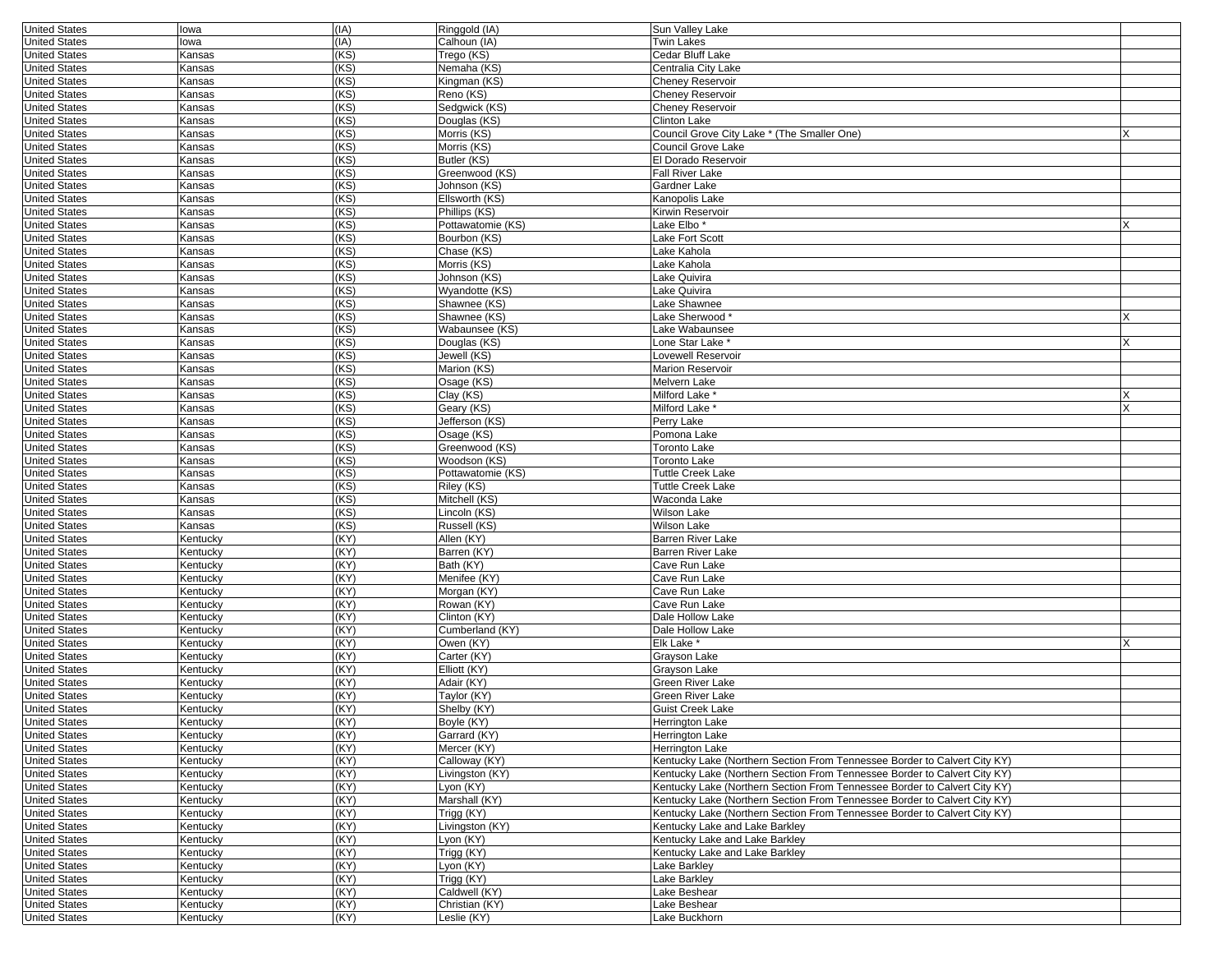| <b>United States</b> | Kentucky          | (KY) | Perry (KY)                 | Lake Buckhorn                                                          |   |
|----------------------|-------------------|------|----------------------------|------------------------------------------------------------------------|---|
| <b>United States</b> | Kentucky          | (KY) | Clinton (KY)               | Lake Cumberland                                                        |   |
| <b>United States</b> | Kentucky          | (KY) | Pulaski (KY)               | Lake Cumberland                                                        |   |
| <b>United States</b> | Kentucky          | (KY) | Russell (KY)               | Lake Cumberland                                                        |   |
| <b>United States</b> | Kentucky          | (KY) | Wayne (KY)                 | Lake Cumberland                                                        |   |
| <b>United States</b> | Kentucky          | (KY) | Logan (KY)                 | Lake Malone                                                            |   |
| <b>United States</b> | Kentucky          | (KY) | Muhlenberg (KY)            | Lake Malone                                                            |   |
| <b>United States</b> | Kentucky          | (KY) | Todd (KY)                  | Lake Malone                                                            |   |
| <b>United States</b> | Kentucky          | (KY) | Laurel (KY)                | Laurel River Lake                                                      |   |
| <b>United States</b> | Kentucky          | (KY) | Whitley (KY)               | Laurel River Lake                                                      |   |
| <b>United States</b> | Kentucky          | (KY) | Edmonson (KY)              | Nolin River Lake                                                       |   |
|                      |                   |      |                            |                                                                        |   |
| <b>United States</b> | Kentucky          | (KY) | Grayson (KY)               | Nolin River Lake                                                       |   |
| <b>United States</b> | Kentucky          | (KY) | Hart (KY)                  | Nolin River Lake                                                       |   |
| <b>United States</b> | Kentucky          | (KY) | Jefferson (KY)             | Ohio River (at Louisville KY)                                          |   |
| <b>United States</b> | Kentucky          | (KY) | Oldham (KY)                | Ohio River (at Louisville KY)                                          |   |
| <b>United States</b> | Kentucky          | (KY) | Breckinridge (KY)          | Rough River Lake                                                       |   |
| <b>United States</b> | Kentucky          | (KY) | Grayson (KY)               | Rough River Lake                                                       |   |
| <b>United States</b> | Kentucky          | (KY) | Anderson (KY)              | Taylorsville Lake                                                      |   |
| <b>United States</b> | Kentucky          | (KY) | Nelson (KY)                | Taylorsville Lake                                                      |   |
| <b>United States</b> | Kentucky          | (KY) | Spencer (KY)               | Taylorsville Lake                                                      |   |
| <b>United States</b> | Kentucky          | (KY) | Grant (KY)                 | Williamstown Lake                                                      |   |
| <b>United States</b> | Louisiana         | (LA) | Caddo (LA)                 | Caddo Lake                                                             |   |
| <b>United States</b> | Louisiana         | (LA) | Calcasieu (LA)             | Calcasieu Lake                                                         |   |
| <b>United States</b> | ouisiana          | (LA) | Cameron (LA)               | Calcasieu Lake                                                         |   |
| <b>United States</b> | ouisiana          | (LA) | Calcasieu (LA)             | Calcasieu Lake (extending Northward with Charles Prien and Moss Lakes) |   |
| <b>United States</b> | Louisiana         | (LA) | Cameron (LA)               | Calcasieu Lake (extending Northward with Charles Prien and Moss Lakes) |   |
| <b>United States</b> | ouisiana <u>.</u> | (LA) | Jackson Parish (LA)        | Caney Creek Reservoir '                                                |   |
|                      |                   |      |                            | Chandeleur Sound                                                       |   |
| <b>United States</b> | Louisiana         | (LA) | Orleans (LA)               |                                                                        |   |
| <b>United States</b> | ouisiana          | (LA) | St Bernard (LA)            | Chandeleur Sound                                                       |   |
| <b>United States</b> | Louisiana         | (LA) | Rapides (LA)               | Cotile Lake *                                                          |   |
| <b>United States</b> | Louisiana         | (LA) | Caddo (LA)                 | Cross Lake                                                             |   |
| <b>United States</b> | Louisiana         | (LA) | Bossier Parish (LA)        | Cypress Bayou and Black Bayou Reservoirs                               |   |
| <b>United States</b> | Louisiana         | (LA) | Bossier (LA)               | Cypress Bayou Reservoir                                                |   |
| <b>United States</b> | ouisiana          | (LA) | Madison (LA)               | Eagle Lake                                                             |   |
| <b>United States</b> | ouisiana          | (LA) | Pointe Coupee (LA)         | False River                                                            |   |
| <b>United States</b> | Louisiana         | (LA) | Gulf Coast (LA)            | Gulf Coast (Entire Coast of Louisiana)                                 |   |
| <b>United States</b> | Louisiana         | (LA) | Gulf Coast (LA)            | Gulf Coast (From Pontchartrain to Mobile Bay)                          |   |
| <b>United States</b> | Louisiana         | (LA) | Gulf of Mexico (LA)        | Gulf of Mexico                                                         |   |
| <b>United States</b> | ouisiana          | (LA) | Cameron (LA)               | Lake Arthur*                                                           |   |
| <b>United States</b> | Louisiana         | (LA) | Jefferson Davis (LA)       | Lake Arthur*                                                           |   |
| <b>United States</b> | Louisiana         | (LA) | Vermilion (LA)             | Lake Arthur*                                                           | X |
| <b>United States</b> | ouisiana          | (LA) | Bienville (LA)             | Lake Bistineau                                                         |   |
| <b>United States</b> | ouisiana.         | (LA) | Bossier (LA)               | Lake Bistineau *                                                       | х |
| <b>United States</b> | ouisiana          | (LA) | Webster (LA)               | Lake Bistineau *                                                       |   |
| <b>United States</b> | ouisiana          | (LA) | Tensas (LA)                | ake Bruin                                                              |   |
| <b>United States</b> | Louisiana         | (LA) | Claiborne Parish (LA)      | Lake Claiborne                                                         |   |
|                      |                   |      |                            |                                                                        |   |
| <b>United States</b> | Louisiana         | (LA) | Concordia Parish (LA)      | Lake Concordia * (SINGLE LEVEL ONLY NOT 3D)                            |   |
| <b>United States</b> | Louisiana         | (LA) | Union (LA)                 | Lake Darbonne                                                          |   |
| <b>United States</b> | ouisiana          | (LA) | Tensas (LA)                | Lake Formosa *                                                         | X |
| <b>United States</b> | ouisiana          | (LA) | Livingston (LA)            | Lake Maurepas                                                          |   |
| <b>United States</b> | ouisiana          | (LA) | St John the Baptist (LA)   | ake Maurepas                                                           |   |
| <b>United States</b> | ouisiana.         | (LA) | Tangipahoa (LA)            | Lake Maurepas                                                          |   |
| <b>United States</b> | Louisiana         | (LA) | Jefferson (LA)             | Lake Pontchartrain                                                     |   |
| United States        | Louisiana         | (LA) | Orleans (LA)               | Lake Pontchartrain                                                     |   |
| <b>United States</b> | Louisiana         | (LA) | St Charles (LA)            | Lake Pontchartrain                                                     |   |
| <b>United States</b> | Louisiana         | (LA) | St John the Baptist (LA)   | Lake Pontchartrain                                                     |   |
| <b>United States</b> | Louisiana         | (LA) | St Tammany (LA)            | Lake Pontchartrain                                                     |   |
| <b>United States</b> | Louisiana         | (LA) | Jefferson (LA)             | Lake Pontchartrain (with Borgne and Maurepas)                          |   |
| <b>United States</b> | Louisiana         | (LA) | Orleans (LA)               | Lake Pontchartrain (with Borgne and Maurepas)                          |   |
| <b>United States</b> | Louisiana         | (LA) | St Charles (LA)            | Lake Pontchartrain (with Borgne and Maurepas)                          |   |
| <b>United States</b> | Louisiana         | (LA) | St John the Baptist (LA)   | Lake Pontchartrain (with Borgne and Maurepas)                          |   |
| <b>United States</b> | Louisiana         | (LA) | St Tammany (LA)            | Lake Pontchartrain (with Borgne and Maurepas)                          |   |
| <b>United States</b> | Louisiana         | (LA) | East Carroll (LA)          | Lake Providence *                                                      | Х |
| <b>United States</b> |                   |      | West Feliciana Parish (LA) |                                                                        |   |
|                      | Louisiana         | (LA) |                            | Lake Rosemound*                                                        | X |
| <b>United States</b> | Louisiana         | (LA) | Concordia (LA)             | Lake St John *                                                         | X |
| <b>United States</b> | Louisiana         | (LA) | Lafourche (LA)             | Timbalier and Terrebonne Bays                                          |   |
| <b>United States</b> | Louisiana         | (LA) | Terrebonne (LA)            | Timbalier and Terrebonne Bays                                          |   |
| <b>United States</b> | Louisiana         | (LA) | Sabine (LA)                | Toledo Bend (Zoomed in on Southern Section)                            |   |
| <b>United States</b> | Louisiana         | (LA) | DeSoto (LA)                | Toledo Bend Reservoir                                                  |   |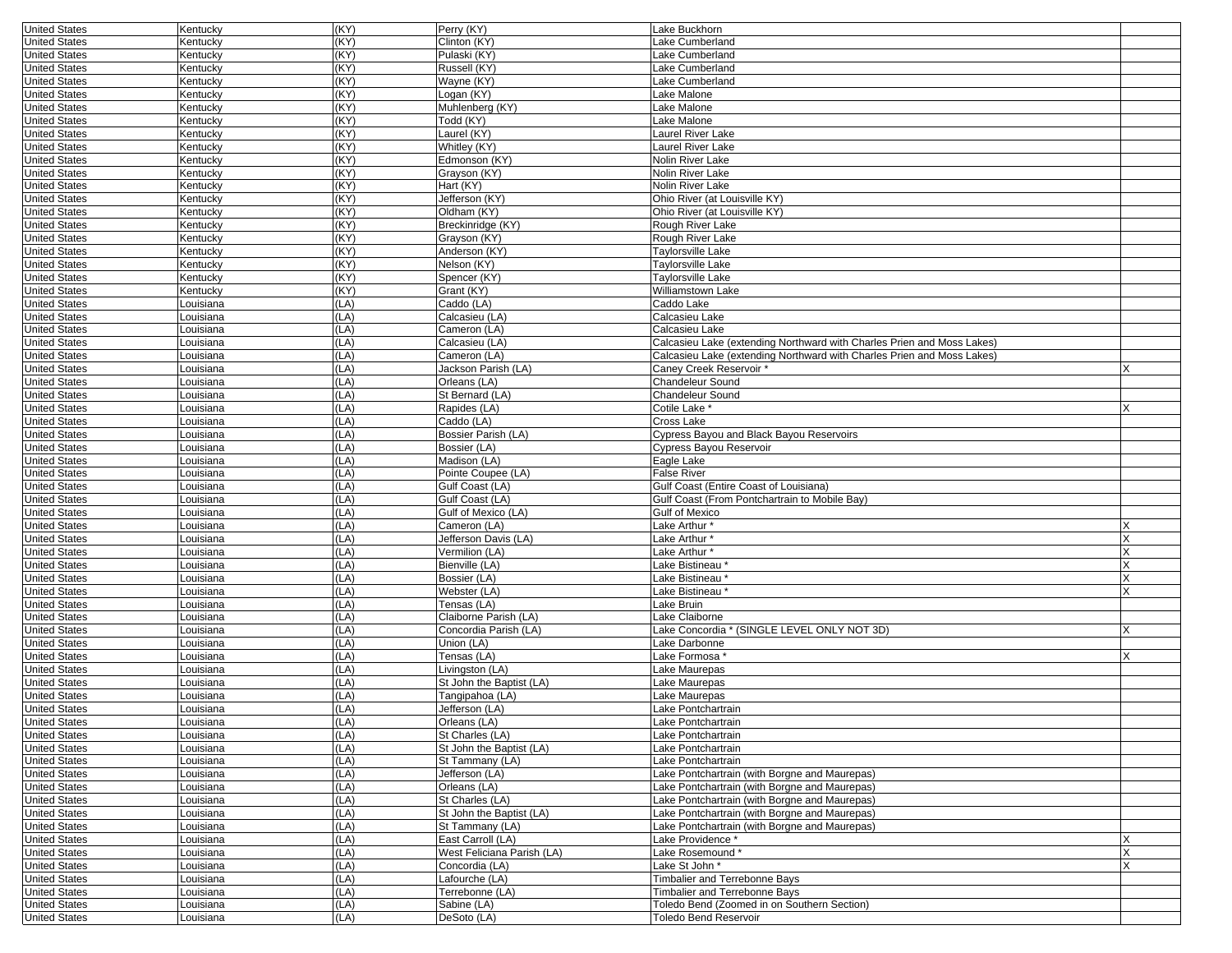| <b>United States</b>                         | Louisiana      | (LA)         | Sabine (LA)                         | <b>Toledo Bend Reservoir</b>                               |  |
|----------------------------------------------|----------------|--------------|-------------------------------------|------------------------------------------------------------|--|
| <b>United States</b>                         | Louisiana      | (LA)         | Vernon Parish (LA)                  | Vernon Lake                                                |  |
| <b>United States</b>                         | Maine          | (ME)         | Hancock (ME)                        | Abrams Pond                                                |  |
| <b>United States</b>                         | Maine          | (ME)         | York (ME)                           | Adams Pond (Rock Haven Lake)                               |  |
| <b>United States</b>                         | Maine          | (ME)         | Knox (ME)                           | Alford Lake with Lermond Hobbs and Fish Ponds              |  |
| <b>United States</b>                         | Maine          | (ME)         | Piscataquis (ME)                    | Allagash Lake                                              |  |
| <b>United States</b>                         | Maine          | (ME)         | Piscataquis (ME)                    | Ambajejus Lake                                             |  |
| <b>United States</b>                         | Maine          | (ME)         | Androscoggin (ME)                   | Androscoggin Lake                                          |  |
| <b>United States</b>                         | Maine          | (ME)         | Kennebec (ME)                       | Androscoggin Lake                                          |  |
| <b>United States</b>                         | Maine          | (ME)         | Kennebec (ME)                       | Annabessacook Lake                                         |  |
| <b>United States</b>                         | Maine          | (ME)         | Somerset (ME)                       | Attean Pond                                                |  |
| <b>United States</b>                         | Maine          | (ME)         | York (ME)                           | <b>Balch Lake</b>                                          |  |
| <b>United States</b>                         | Maine          | (ME)         | Hancock (ME)                        | Bar Harbor                                                 |  |
| <b>United States</b>                         | Maine          | (ME)         | Cumberland (ME)                     | <b>Barker Pond</b>                                         |  |
| <b>United States</b>                         | Maine          | (ME)         | Oxford (ME)                         | <b>Barker Pond</b>                                         |  |
| <b>United States</b>                         | Maine          | (ME)         | Washington (ME)                     | Baskahegan Lake                                            |  |
| <b>United States</b>                         | Maine          | (ME)         | York (ME)                           | Bauneg Beg Pond                                            |  |
| <b>United States</b>                         | Maine          | (ME)         | Oxford (ME)                         | Bear Pond                                                  |  |
| <b>United States</b>                         | Maine          | (ME)         | Androscoggin (ME)                   | Bear Pond (With Little Bear Pond)                          |  |
| <b>United States</b>                         | Maine          | (ME)         | Oxford (ME)                         | Bear Pond (With Little Bear Pond)                          |  |
| <b>United States</b>                         | Maine          | (ME)         | Franklin (ME)                       | Beaver Mountain Lake (Long Pond)                           |  |
| <b>United States</b>                         | Maine          | (ME)         | Cumberland (ME)                     | <b>Beaver Pond</b>                                         |  |
| <b>United States</b>                         | Maine          | (ME)         | Washington (ME)                     | <b>Beddington Lake</b>                                     |  |
| <b>United States</b>                         | Maine          | (ME)         | Hancock (ME)                        | Beech Hill Pond                                            |  |
| <b>United States</b>                         | Maine          | (ME)         | Kennebec (ME)                       | Belgrade Lakes Region                                      |  |
| <b>United States</b>                         | Maine          | (ME)         | Piscataquis (ME)                    | <b>Bennett Pond</b>                                        |  |
| <b>United States</b>                         | Maine          | (ME)         | York (ME)                           | <b>Biddeford Pool Region</b>                               |  |
| <b>United States</b>                         | Maine          | (ME)         | Piscataquis (ME)                    | Big Indian Pond (Near Shirley)                             |  |
| <b>United States</b>                         | Maine          | (ME)         | Somerset (ME)                       | Big Indian Pond (Near Shirley)                             |  |
| <b>United States</b>                         | Maine          | (ME)         | Somerset (ME)                       | Big Indian Pond (Near St Albans)                           |  |
| <b>United States</b>                         | Maine          | (ME)         | Washington (ME)                     | <b>Big Lake</b>                                            |  |
| <b>United States</b>                         | Maine          | (ME)         | Aroostook (ME)                      | <b>Big Machias Lake</b>                                    |  |
| <b>United States</b>                         | Maine          | (ME)         | Somerset (ME)                       | Big Wood Pond                                              |  |
| <b>United States</b>                         | Maine          | (ME)         | Lincoln (ME)                        | <b>Biscay Pond</b>                                         |  |
| <b>United States</b>                         | Maine          | (ME)         | Somerset (ME)                       | <b>Black Brook Pond (NorthEAST)</b>                        |  |
| <b>United States</b>                         | Maine          | (ME)         | Somerset (ME)                       | Black Brook Pond (NorthWEST) *                             |  |
| <b>United States</b>                         | Maine          | (ME)         | Hancock (ME)                        | <b>Blue Hill Bay</b>                                       |  |
| <b>United States</b>                         | Maine          | (ME)         | Washington (ME)                     | Bog Lake                                                   |  |
| <b>United States</b>                         | Maine          | (ME)         | York (ME)                           | Bonny Eagle Lake                                           |  |
| <b>United States</b>                         | Maine          | (ME)         | Cumberland (ME)                     | Bonny Eagle Lake                                           |  |
| <b>United States</b>                         | Maine          | (ME)         | Lincoln (ME)                        | Boothbay Harbor and Lewis Cove                             |  |
| <b>United States</b>                         | Maine          | (ME)         | Lincoln (ME)                        |                                                            |  |
| <b>United States</b>                         | Maine          | (ME)         | Penobscot (ME)                      | Boothbay Harbor and Southport Island<br><b>Bottle Lake</b> |  |
| <b>United States</b>                         |                | (ME)         | Piscataquis (ME)                    | Boyd Lake                                                  |  |
|                                              | Maine<br>Maine | (ME)         |                                     | Boyden Lake                                                |  |
| <b>United States</b><br><b>United States</b> | Maine          | (ME)         | Washington (ME)                     | <b>Brackett Lake</b>                                       |  |
|                                              |                |              | Aroostook (ME)                      | <b>Branch Lake</b>                                         |  |
| <b>United States</b>                         | Maine          | (ME)         | Hancock (ME)                        |                                                            |  |
| <b>United States</b>                         | Maine          | (ME)         | Cumberland (ME)                     | <b>Brandy Pond</b>                                         |  |
| <b>United States</b>                         | Maine          | (ME)         | Hancock (ME)                        | <b>Brandy Pond</b>                                         |  |
| <b>United States</b>                         | Maine          | (ME)         | Piscataquis (ME)                    | <b>Branns Mill Pond</b>                                    |  |
| <b>United States</b>                         | Maine          | (ME)         | Somerset (ME)                       | Brassua Lake                                               |  |
| <b>United States</b>                         | Maine          | (ME)         | Penobscot (ME)                      | <b>Brewer Lake</b>                                         |  |
| <b>United States</b>                         | Maine          | (ME)         | Oxford (ME)                         | <b>Bryant Pond</b>                                         |  |
| <b>United States</b>                         | Maine          | (ME)         | Kennebec (ME)                       | <b>Buker Pond</b>                                          |  |
| <b>United States</b>                         | Maine          | (ME)         | York (ME)                           | <b>Bunganut Pond</b>                                       |  |
| <b>United States</b>                         |                |              |                                     |                                                            |  |
|                                              | Maine          | (ME)         | Piscataquis (ME)                    | Burden Pond                                                |  |
| <b>United States</b>                         | Maine          | (ME)         | Penobscot (ME)                      | Cambolasse Pond                                            |  |
| <b>United States</b>                         | Maine          | (ME)         | York (ME)                           | Cape Neddick and York Harbor (Landscape Version)           |  |
| <b>United States</b>                         | Maine          | (ME)         | York (ME)                           | Cape Neddick and York Harbor (Portrait Version)            |  |
| <b>United States</b>                         | Maine          | (ME)         | York (ME)                           | Cape Porpoise Harbor and Islands                           |  |
| <b>United States</b>                         | Maine          | (ME)         | Aroostook (ME)                      | Carr Pond                                                  |  |
| <b>United States</b>                         | Maine          | (ME)         | Cumberland (ME)                     | Casco Bay (Extended) (Landscape)                           |  |
| <b>United States</b>                         | Maine          | (ME)         | Cumberland (ME)                     | Casco Bay (Extended) (Portrait)                            |  |
| <b>United States</b>                         | Maine          | (ME)         | Cumberland (ME)                     | Casco Bay (Portland Region)                                |  |
| <b>United States</b>                         | Maine          | (ME)         | Hancock (ME)                        | Castine and Searsport Region                               |  |
| <b>United States</b>                         | Maine          | (ME)         | Knox (ME)                           | Castine and Searsport Region                               |  |
| <b>United States</b>                         | Maine          | (ME)         | Waldo (ME)                          | Castine and Searsport Region                               |  |
| <b>United States</b><br><b>United States</b> | Maine<br>Maine | (ME)<br>(ME) | Washington (ME)<br>Piscataquis (ME) | Cathance Lake<br>Caucomgomoc Lake                          |  |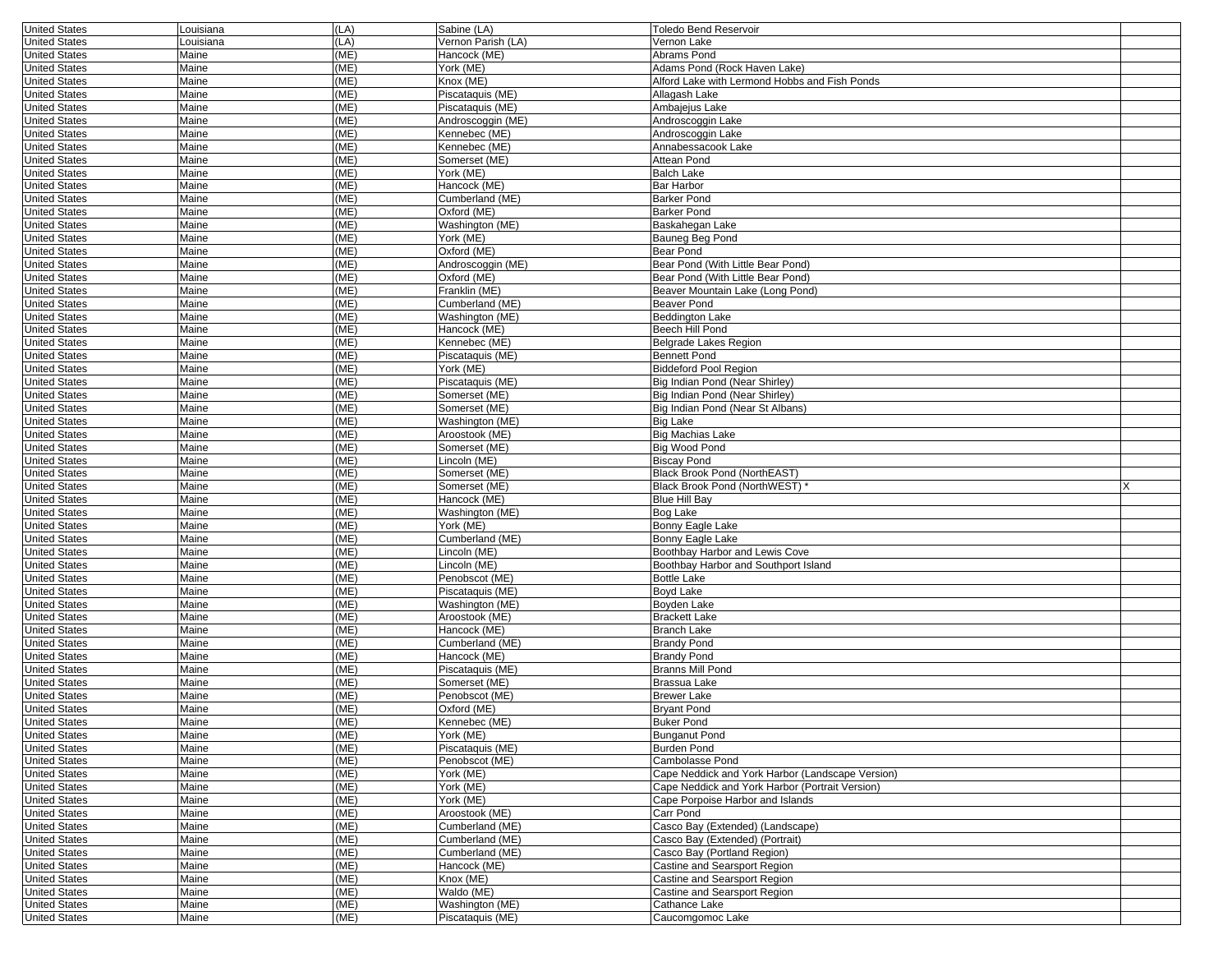| <b>United States</b> | Maine | (ME) | Penobscot (ME)   | Cedar Lake                                           |  |
|----------------------|-------|------|------------------|------------------------------------------------------|--|
| <b>United States</b> | Maine | (ME) | Piscataquis (ME) | Center Pond                                          |  |
| <b>United States</b> | Maine | (ME) | Piscataquis (ME) | Chamberlain Lake                                     |  |
| <b>United States</b> | Maine | (ME) | Cumberland (ME)  | Chebeaque Island                                     |  |
| <b>United States</b> | Maine | (ME) | Penobscot (ME)   | Chemo Pond                                           |  |
| <b>United States</b> | Maine | (ME) | Piscataquis (ME) | Chemquasabamticook Lake                              |  |
| <b>United States</b> | Maine | (ME) | Piscataquis (ME) | <b>Chesuncook Lake</b>                               |  |
|                      |       | (ME) | Kennebec (ME)    | China Lake                                           |  |
| <b>United States</b> | Maine |      |                  |                                                      |  |
| <b>United States</b> | Maine | (ME) | Lincoln (ME)     | Christmas Cove                                       |  |
| <b>United States</b> | Maine | (ME) | Aroostook (ME)   | Clayton Lake                                         |  |
| <b>United States</b> | Maine | (ME) | Franklin (ME)    | Clearwater Pond                                      |  |
| <b>United States</b> | Maine | (ME) | Oxford (ME)      | <b>Clemons Pond</b>                                  |  |
| <b>United States</b> | Maine | (ME) | Maine Coast (ME) | Coast of Maine (Lubec to York) (Landscape)           |  |
| <b>United States</b> | Maine | (ME) | Maine Coast (ME) | Coast of Maine (Lubec to York) (Portrait)            |  |
| <b>United States</b> | Maine | (ME) | Lincoln (ME)     | Coastal Maine (From Bath to Boothbay Harbor)         |  |
| <b>United States</b> | Maine | (ME) | Sagadahoc (ME)   | Coastal Maine (From Bath to Boothbay Harbor)         |  |
|                      |       |      | Cumberland (ME)  |                                                      |  |
| <b>United States</b> | Maine | (ME) |                  | Coastal Maine (From Portland to Prouts Neck)         |  |
| <b>United States</b> | Maine | (ME) | Kennebec (ME)    | Cochnewagon Lake                                     |  |
| <b>United States</b> | Maine | (ME) | Cumberland (ME)  | Coffee Ponds (Coffee and Dumpling)                   |  |
| <b>United States</b> | Maine | (ME) | Penobscot (ME)   | Cold Stream Pond                                     |  |
| <b>United States</b> | Maine | (ME) | Hancock (ME)     | Craig Pond                                           |  |
| <b>United States</b> | Maine | (ME) | Knox (ME)        | <b>Crawford Lake</b>                                 |  |
| <b>United States</b> | Maine | (ME) | Washington (ME)  | Crawford Lake                                        |  |
| <b>United States</b> | Maine | (ME) | Cumberland (ME)  | Crescent Lake                                        |  |
| <b>United States</b> | Maine | (ME) | Aroostook (ME)   | Cross Lake                                           |  |
|                      | Maine | (ME) | Cumberland (ME)  |                                                      |  |
| <b>United States</b> |       |      |                  | Crystal Lake (in Gray Township)                      |  |
| <b>United States</b> | Maine | (ME) | Cumberland (ME)  | Crystal Lake (Near Harrison)                         |  |
| <b>United States</b> | Maine | (ME) | Oxford (ME)      | Crystal Lake (Near Harrison)                         |  |
| <b>United States</b> | Maine | (ME) | Lincoln (ME)     | Damariscotta Lake                                    |  |
| <b>United States</b> | Maine | (ME) | Hancock (ME)     | Deer Isle and Little Deer Isle                       |  |
| <b>United States</b> | Maine | (ME) | Franklin (ME)    | Dodge Pond                                           |  |
| <b>United States</b> | Maine | (ME) | Hancock (ME)     | Donnell Pond                                         |  |
| <b>United States</b> | Maine | (ME) | Aroostook (ME)   | Drews Lake (Meduxnekeag Lake)                        |  |
| <b>United States</b> | Maine | (ME) | Penobscot (ME)   | Duck Lake                                            |  |
| <b>United States</b> | Maine | (ME) | Aroostook (ME)   | Eagle Lake                                           |  |
|                      |       |      |                  |                                                      |  |
| <b>United States</b> | Maine | (ME) | Hancock (ME)     | Eagle Lake                                           |  |
| <b>United States</b> | Maine | (ME) | Somerset (ME)    | East Carry Pond                                      |  |
| <b>United States</b> | Maine | (ME) | Aroostook (ME)   | East Grand Lake                                      |  |
| <b>United States</b> | Maine | (ME) | Washington (ME)  | East Grand Lake                                      |  |
| <b>United States</b> | Maine | (ME) | Washington (ME)  | East Musquash Lake                                   |  |
| <b>United States</b> | Maine | (ME) | Kennebec (ME)    | East Pond                                            |  |
| <b>United States</b> | Maine | (ME) | Somerset (ME)    | East Pond                                            |  |
| <b>United States</b> | Maine | (ME) | Piscataquis (ME) | Ebeemee Lake                                         |  |
| <b>United States</b> | Maine | (ME) | Aroostook (ME)   | Echo Lake                                            |  |
| <b>United States</b> | Maine | (ME) | Kennebec (ME)    | Echo Lake                                            |  |
|                      |       |      |                  |                                                      |  |
| <b>United States</b> | Maine | (ME) | Hancock (ME)     | Eggemoggin Reach                                     |  |
| <b>United States</b> | Maine | (ME) | Oxford (ME)      | Ellis Pond                                           |  |
| <b>United States</b> | Maine | (ME) | Somerset (ME)    | Embden Pond                                          |  |
| <b>United States</b> | Maine | (ME) | Somerset (ME)    | <b>Enchanted Pond</b>                                |  |
| <b>United States</b> | Maine | (ME) | Penobscot (ME)   | <b>Endless Lake</b>                                  |  |
| <b>United States</b> | Maine | (ME) | York (ME)        | Estes Lake                                           |  |
| <b>United States</b> | Maine | (ME) | Penobscot (ME)   | Etna Pond                                            |  |
| <b>United States</b> | Maine | (ME) | Aroostook (ME)   | Faulkner Lake                                        |  |
|                      |       |      |                  |                                                      |  |
| United States        | Maine | (ME) | Washington (ME)  | Fifth Machias Lake                                   |  |
| <b>United States</b> | Maine | (ME) | Piscataquis (ME) | First Roach Pond                                     |  |
| <b>United States</b> | Maine | (ME) | Aroostook (ME)   | Fish River Lake                                      |  |
| <b>United States</b> | Maine | (ME) | Oxford (ME)      | Five Kezar Ponds (Middle Mud Little Mud Back Jewett) |  |
| <b>United States</b> | Maine | (ME) | Oxford (ME)      | Five Kezar Ponds plus Weymouth Pond                  |  |
| <b>United States</b> | Maine | (ME) | Franklin (ME)    | Flagstaff Lake                                       |  |
| <b>United States</b> | Maine | (ME) | Franklin (ME)    | Flagstaff Lake                                       |  |
| <b>United States</b> | Maine | (ME) | Somerset (ME)    | Flagstaff Lake                                       |  |
| <b>United States</b> | Maine | (ME) | Somerset (ME)    | <b>Flagstaff Lake</b>                                |  |
| <b>United States</b> | Maine | (ME) | Hancock (ME)     | <b>Flanders Pond</b>                                 |  |
|                      |       |      |                  |                                                      |  |
| <b>United States</b> | Maine | (ME) | Kennebec (ME)    | Flying Pond                                          |  |
| <b>United States</b> | Maine | (ME) | Somerset (ME)    | Foley Pond                                           |  |
| <b>United States</b> | Maine | (ME) | Cumberland (ME)  | Forest Lake                                          |  |
| <b>United States</b> | Maine | (ME) | Knox (ME)        | Friendship (and Muscongus Bay)                       |  |
| <b>United States</b> | Maine | (ME) | Washington (ME)  | Gardner Lake                                         |  |
| <b>United States</b> | Maine | (ME) | Hancock (ME)     | Georges Pond                                         |  |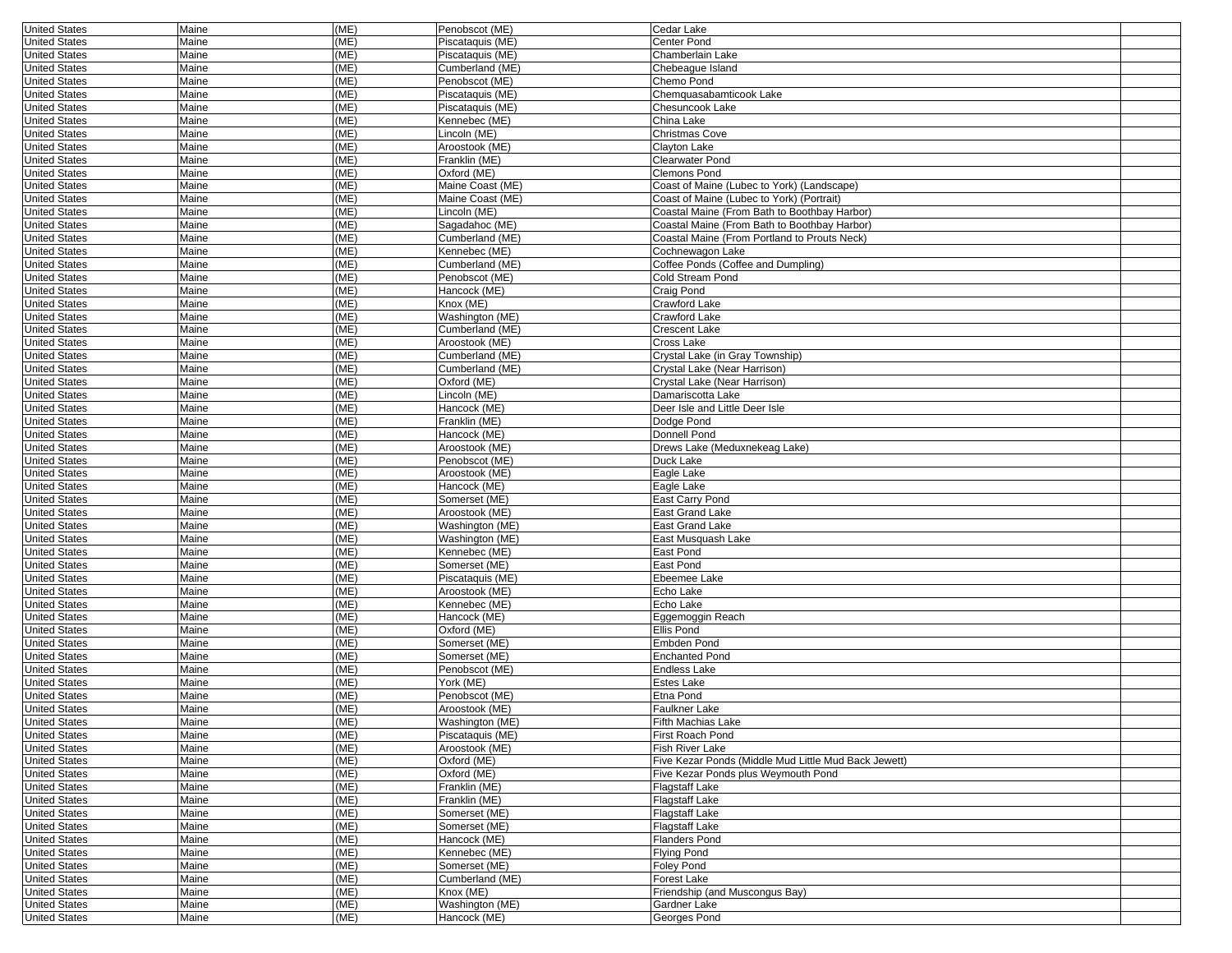| <b>United States</b> | Maine | (ME) | Sagadahoc (ME)   | Georgetown Island                                                  |  |
|----------------------|-------|------|------------------|--------------------------------------------------------------------|--|
| <b>United States</b> | Maine | (ME) | Hancock (ME)     | Goose Pond (Near Dedham)                                           |  |
| <b>United States</b> | Maine | (ME) | York (ME)        | Goose Rocks Beach                                                  |  |
| <b>United States</b> | Maine | (ME) | Somerset (ME)    | Grace Pond                                                         |  |
| <b>United States</b> | Maine | (ME) | Hancock (ME)     | Graham Lake                                                        |  |
| <b>United States</b> | Maine | (ME) | Penobscot (ME)   | Grand Lake Matagamon                                               |  |
| <b>United States</b> | Maine | (ME) | Piscataquis (ME) | Grand Lake Matagamon                                               |  |
| <b>United States</b> | Maine | (ME) | York (ME)        | Great East Lake                                                    |  |
|                      |       |      |                  |                                                                    |  |
| <b>United States</b> | Maine | (ME) | Somerset (ME)    | Great Moose Pond                                                   |  |
| <b>United States</b> | Maine | (ME) | Kennebec (ME)    | Great Pond                                                         |  |
| <b>United States</b> | Maine | (ME) | Kennebec (ME)    | Great Pond (With Long Pond)                                        |  |
| <b>United States</b> | Maine | (ME) | Washington (ME)  | Greater Passamaquoddy Bay Area (and Campobello Island)             |  |
| <b>United States</b> | Maine | (ME) | Hancock (ME)     | Green Lake                                                         |  |
| <b>United States</b> | Maine | (ME) | Hancock (ME)     | <b>Gulf of Maine</b>                                               |  |
| <b>United States</b> | Maine | (ME) | Knox (ME)        | <b>Gulf of Maine</b>                                               |  |
| <b>United States</b> | Maine | (ME) | Waldo (ME)       | Gulf of Maine                                                      |  |
| <b>United States</b> | Maine | (ME) | Washington (ME)  | <b>Hadley Lake</b>                                                 |  |
| <b>United States</b> | Maine | (ME) | Waldo (ME)       | Halfmoon Pond                                                      |  |
| <b>United States</b> | Maine | (ME) | Cumberland (ME)  | Hancock Pond                                                       |  |
|                      |       | (ME) |                  |                                                                    |  |
| <b>United States</b> | Maine |      | Oxford (ME)      | Hancock Pond                                                       |  |
| <b>United States</b> | Maine | (ME) | Somerset (ME)    | Hancock Pond                                                       |  |
| <b>United States</b> | Maine | (ME) | Aroostook (ME)   | Hanson Lake                                                        |  |
| <b>United States</b> | Maine | (ME) | Cumberland (ME)  | Harpswell Islands (Casco Bay)                                      |  |
| <b>United States</b> | Maine | (ME) | Sagadahoc (ME)   | Harpswell Islands (Casco Bay)                                      |  |
| <b>United States</b> | Maine | (ME) | Hancock (ME)     | Harriman Pond                                                      |  |
| <b>United States</b> | Maine | (ME) | Cumberland (ME)  | Highland Lake (Near Bridgton)                                      |  |
| <b>United States</b> | Maine | (ME) | Cumberland (ME)  | Highland Lake (Near Windham)                                       |  |
| <b>United States</b> | Maine | (ME) | Knox (ME)        | Hobbs Pond                                                         |  |
| <b>United States</b> | Maine | (ME) | Penobscot (ME)   | <b>Holbrook Pond</b>                                               |  |
| <b>United States</b> | Maine | (ME) | Hancock (ME)     | <b>Hopkins Pond</b>                                                |  |
|                      |       |      | York (ME)        |                                                                    |  |
| <b>United States</b> | Maine | (ME) |                  | Horn Pond                                                          |  |
| <b>United States</b> | Maine | (ME) | Washington (ME)  | <b>Howard Lake</b>                                                 |  |
| <b>United States</b> | Maine | (ME) | Oxford (ME)      | <b>Howard Pond</b>                                                 |  |
| <b>United States</b> | Maine | (ME) | Knox (ME)        | Hupper Island                                                      |  |
| <b>United States</b> | Maine | (ME) | Somerset (ME)    | Indian Pond (Near Greenville)                                      |  |
| <b>United States</b> | Maine | (ME) | Somerset (ME)    | Indian Pond (Near St Albans)                                       |  |
| <b>United States</b> | Maine | (ME) | Somerset (ME)    | Ironbound Pond (Near Alder Brook)                                  |  |
| <b>United States</b> | Maine | (ME) | Somerset (ME)    | Ironbound Pond (Near Solon-Athens)                                 |  |
| <b>United States</b> | Maine | (ME) | Waldo (ME)       | Islesboro Island                                                   |  |
| <b>United States</b> | Maine | (ME) | Hancock (ME)     | Jones Pond                                                         |  |
|                      |       | (ME) |                  |                                                                    |  |
| <b>United States</b> | Maine |      | Washington (ME)  | Jonesport and Beals                                                |  |
| <b>United States</b> | Maine | (ME) | Penobscot (ME)   | Junior Lake                                                        |  |
| <b>United States</b> | Maine | (ME) | Penobscot (ME)   | Junior Lakes Chain (Keg Bottle Junior Scraggly)                    |  |
| <b>United States</b> | Maine | (ME) | Lincoln (ME)     | Kalers Pond                                                        |  |
| <b>United States</b> | Maine | (ME) | Oxford (ME)      | Keewaydin Lake                                                     |  |
| <b>United States</b> | Maine | (ME) | Penobscot (ME)   | Keg Bottle Junior Scraggly Sysladobsis West Grand Pocumcus         |  |
| <b>United States</b> | Maine | (ME) | Washington (ME)  | Keg Bottle Junior Scraggly Sysladobsis West Grand Pocumcus         |  |
| <b>United States</b> | Maine | (ME) | Franklin (ME)    | Kennebago Lake                                                     |  |
| <b>United States</b> | Maine | (ME) | York (ME)        | Kennebunk Pond                                                     |  |
| <b>United States</b> | Maine | (ME) | York (ME)        | Kennebunk River and Coastline                                      |  |
| <b>United States</b> | Maine | (ME) | York (ME)        | Kennebunk River at Kennebunkport                                   |  |
|                      |       |      |                  |                                                                    |  |
| <b>United States</b> | Maine | (ME) | York (ME)        | Kennebunk/Kennebunkport (Old Orchard Beach to Cape Neddick Harbor) |  |
| <b>United States</b> | Maine | (ME) | York (ME)        | Kennebunkport and Cape Porpoise                                    |  |
| United States        | Maine | (ME) | Oxford (ME)      | Keoka Lake                                                         |  |
| <b>United States</b> | Maine | (ME) | Oxford (ME)      | Kezar Lake                                                         |  |
| <b>United States</b> | Maine | (ME) | Hancock (ME)     | Kilkenny Cove                                                      |  |
| <b>United States</b> | Maine | (ME) | Lincoln (ME)     | Kings Cove with McFarlands Point and Witch Island                  |  |
| <b>United States</b> | Maine | (ME) | Hancock (ME)     | Lake Alamoosook                                                    |  |
| <b>United States</b> | Maine | (ME) | Oxford (ME)      | Lake Anasagunticook                                                |  |
| <b>United States</b> | Maine | (ME) | York (ME)        | Lake Arrowhead                                                     |  |
| <b>United States</b> | Maine | (ME) | Kennebec (ME)    | Lake Cobbosseecontee                                               |  |
| <b>United States</b> | Maine | (ME) | Somerset (ME)    |                                                                    |  |
|                      |       |      |                  | Lake George                                                        |  |
| <b>United States</b> | Maine | (ME) | Piscataquis (ME) | Lake Hebron                                                        |  |
| <b>United States</b> | Maine | (ME) | Hancock (ME)     | Lake Nicatous                                                      |  |
| <b>United States</b> | Maine | (ME) | Franklin (ME)    | Lake Porter                                                        |  |
| <b>United States</b> | Maine | (ME) | Waldo (ME)       | Lake Quantabacook                                                  |  |
| <b>United States</b> | Maine | (ME) | Penobscot (ME)   | Lake Wassookeag                                                    |  |
| <b>United States</b> | Maine | (ME) | Washington (ME)  | Lambert Lake                                                       |  |
| <b>United States</b> | Maine | (ME) | Hancock (ME)     | Lead Mountain Ponds (Middle and Lower)                             |  |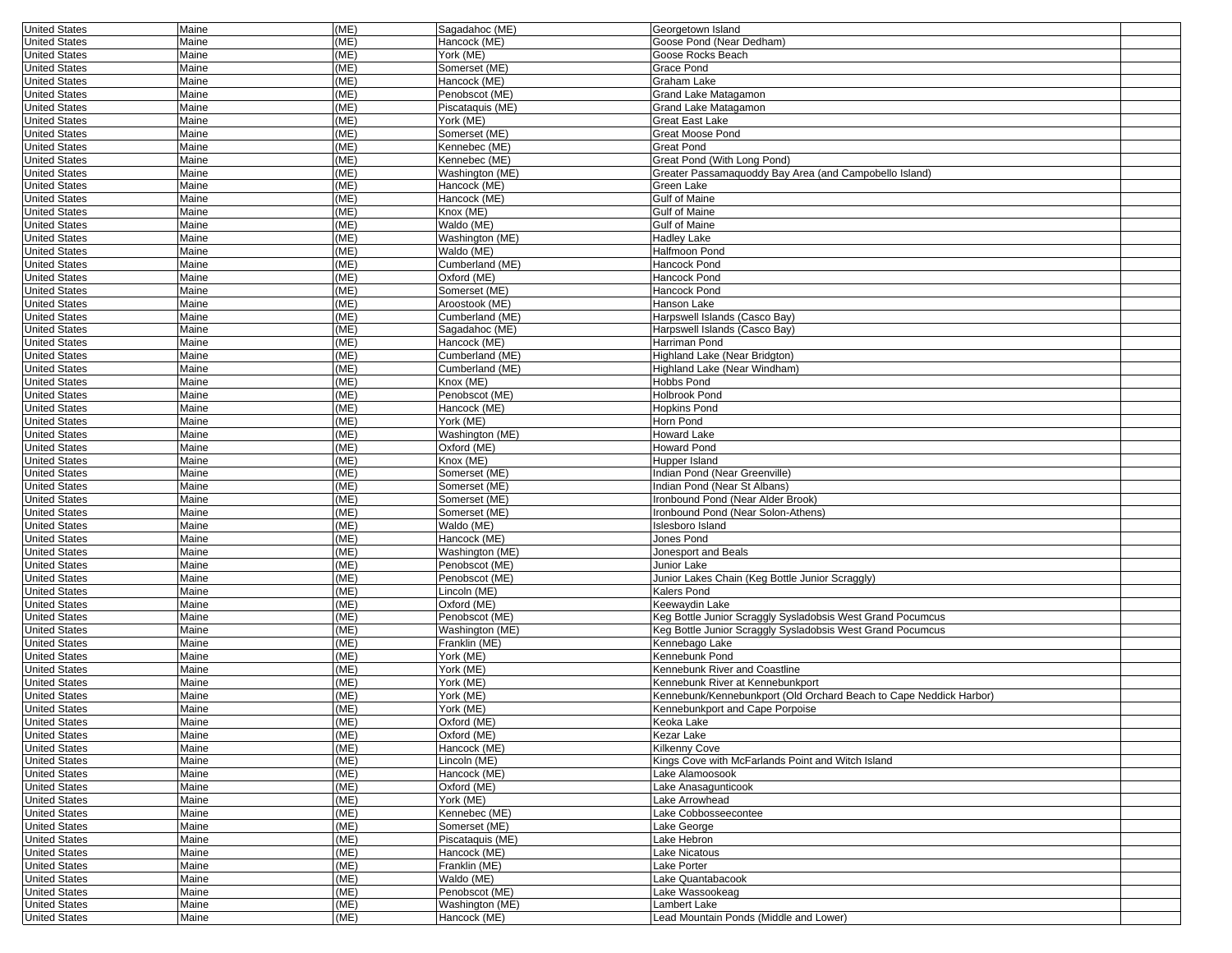| <b>United States</b>                         | Maine                 | (ME)         | Hancock (ME)                     | Lead Mountain Ponds (Upper Middle and Lower)                         |  |
|----------------------------------------------|-----------------------|--------------|----------------------------------|----------------------------------------------------------------------|--|
| <b>United States</b>                         | Maine                 | (ME)         | Washington (ME)                  | Lewey Lake *                                                         |  |
| <b>United States</b>                         | Maine                 | (ME)         | _incoln (ME)                     | Lily Pond                                                            |  |
| <b>United States</b>                         | Maine                 | (ME)         | Somerset (ME)                    | Little Big Wood Pond                                                 |  |
| <b>United States</b>                         | Maine                 | (ME)         | Hancock (ME)                     | Little Deer Isle                                                     |  |
| <b>United States</b>                         | Maine                 | (ME)         | York (ME)                        | Little Ossipee Lake                                                  |  |
| <b>United States</b>                         | Maine                 | (ME)         | Cumberland (ME)                  | Little Sebago Lake                                                   |  |
| <b>United States</b>                         | Maine                 | (ME)         | Penobscot (ME)                   | Lobster Lake                                                         |  |
| <b>United States</b>                         | Maine                 | (ME)         | Aroostook (ME)                   | ong Lake                                                             |  |
| <b>United States</b>                         | Maine                 | (ME)         | Cumberland (ME)                  | Long Lake                                                            |  |
| <b>United States</b>                         | Maine                 | (ME)         | Kennebec (ME)                    | Long Pond                                                            |  |
| <b>United States</b>                         | Maine                 | (ME)         | Lincoln (ME)                     | Long Pond (near Somerville)                                          |  |
| <b>United States</b>                         | Maine                 | (ME)         | Hancock (ME)                     | Long Pond and Echo Lake                                              |  |
| <b>United States</b>                         | Maine                 | (ME)         | Penobscot (ME)                   | ong Pond with Egg and Caribou Ponds                                  |  |
| <b>United States</b>                         | Maine                 | (ME)         | Androscoggin (ME)                | Long Pond with Round Pond                                            |  |
| <b>United States</b>                         | Maine                 | (ME)         | Franklin (ME)                    | Loon Lake                                                            |  |
| <b>United States</b>                         | Maine                 | (ME)         | Lincoln (ME)                     | Louds Island                                                         |  |
| <b>United States</b>                         | Maine                 | (ME)         | Kennebec (ME)                    | Lovejoy Pond (Near Albion)                                           |  |
| <b>United States</b>                         | Maine                 | (ME)         | Kennebec (ME)                    | Lovejoy Pond (Near Fayette)                                          |  |
| <b>United States</b>                         | Maine                 | (ME)         | Oxford (ME)                      | Lovewell Pond                                                        |  |
| <b>United States</b>                         | Maine                 | (ME)         | Oxford (ME)                      | Lower Kimball Pond                                                   |  |
| <b>United States</b>                         | Maine                 | (ME)         | Hancock (ME)                     | Lower Patten Pond                                                    |  |
| <b>United States</b>                         | Maine                 | (ME)         | Hancock (ME)                     | Lower Sabao Lake                                                     |  |
| <b>United States</b>                         | Maine                 | (ME)         | Piscataquis (ME)                 | Lower Wilson Pond                                                    |  |
| <b>United States</b>                         | Maine                 | (ME)         | Aroostook (ME)                   | Madawaska Lakes                                                      |  |
| <b>United States</b>                         | Maine                 | (ME)         | Cumberland (ME)                  | Maine Coast (Old Orchard Beach to South Portland)                    |  |
| <b>United States</b>                         | Maine                 | (ME)         | York (ME)                        | Maine Coast (Old Orchard Beach to South Portland)                    |  |
| <b>United States</b>                         | Maine                 | (ME)         | Piscataquis (ME)                 | Manhanock Pond                                                       |  |
| <b>United States</b><br><b>United States</b> | Maine                 | (ME)         | Kennebec (ME)                    | Maranacook Lake<br>Marks Lake                                        |  |
|                                              | Maine                 | (ME)         | Washington (ME)                  |                                                                      |  |
| <b>United States</b><br><b>United States</b> | Maine<br>Maine        | (ME)<br>(ME) | Penobscot (ME)<br>Aroostook (ME) | Mattanawcook Lake<br>Mattawamkeag Lake                               |  |
| <b>United States</b>                         | Maine                 | (ME)         | Kennebec (ME)                    | McGrath Pond (With Salmon Lake)                                      |  |
| <b>United States</b>                         | Maine                 | (ME)         | Washington (ME)                  | Meddybemps Lake                                                      |  |
| <b>United States</b>                         | Maine                 | (ME)         | Lincoln (ME)                     | Medomak Pond                                                         |  |
| <b>United States</b>                         | Maine                 | (ME)         | Knox (ME)                        | Medomak River and Muscongus Bay                                      |  |
| <b>United States</b>                         | Maine                 | (ME)         | Lincoln (ME)                     | Medomak River and Muscongus Bay                                      |  |
| <b>United States</b>                         | Maine                 | (ME)         | Knox (ME)                        | Megunticook Lake                                                     |  |
| <b>United States</b>                         | Maine                 | (ME)         | Waldo (ME)                       | Megunticook Lake                                                     |  |
| <b>United States</b>                         | Maine                 | (ME)         | Cumberland (ME)                  | Merrymeeting Bay                                                     |  |
| <b>United States</b>                         | Maine                 | (ME)         | Lincoln (ME)                     | Merrymeeting Bay                                                     |  |
| <b>United States</b>                         | Maine                 | (ME)         | Sagadahoc (ME)                   | Merrymeeting Bay                                                     |  |
| <b>United States</b>                         | Maine                 | (ME)         | Kennebec (ME)                    | Messalonskee Lake                                                    |  |
| <b>United States</b>                         | Maine                 | (ME)         | Penobscot (ME)                   | Middle Jo-Mary Lake                                                  |  |
| <b>United States</b>                         | Maine                 | (ME)         | Piscataquis (ME)                 | Middle Jo-Mary Lake                                                  |  |
| <b>United States</b>                         | Maine                 | (ME)         | Androscoggin (ME)                | Middle Range Pond                                                    |  |
| <b>United States</b>                         | Maine                 | (ME)         | Penobscot (ME)                   | Millinocket Lake                                                     |  |
| <b>United States</b>                         | Maine                 | (ME)         | Piscataquis (ME)                 | Millinocket Lake                                                     |  |
| <b>United States</b>                         | Maine                 | (ME)         | York (ME)                        | Milton Pond and Townhouse Pond                                       |  |
| <b>United States</b>                         | Maine                 | (ME)         | York (ME)                        | Milton Three Ponds - (Milton Pond Townhouse Pond and Northeast Pond) |  |
| <b>United States</b>                         | Maine                 | (ME)         | York (ME)                        | Mirror Lake                                                          |  |
| <b>United States</b>                         | Maine                 | (ME)         | Hancock (ME)                     | Molasses Pond                                                        |  |
| <b>United States</b>                         | Maine                 | (ME)         | Aroostook (ME)                   | Molunkus Lake                                                        |  |
| <b>United States</b>                         | <b>Maine</b><br>Maine | (ME)<br>(ME) | Lincoln (ME)<br>Piscataquis (ME) | Monhegan Island                                                      |  |
| <b>United States</b><br><b>United States</b> | Maine                 | (ME)         | Cumberland (ME)                  | Monson Pond<br>Moose Pond                                            |  |
| <b>United States</b>                         | Maine                 | (ME)         | Oxford (ME)                      | Moose Pond                                                           |  |
| <b>United States</b>                         | Maine                 | (ME)         | York (ME)                        | Moose Pond                                                           |  |
| <b>United States</b>                         | Maine                 | (ME)         | Oxford (ME)                      | Moose Pond                                                           |  |
| <b>United States</b>                         | Maine                 | (ME)         | Piscataquis (ME)                 | Moosehead Lake                                                       |  |
| <b>United States</b>                         | Maine                 | (ME)         | Somerset (ME)                    | Moosehead Lake                                                       |  |
| <b>United States</b>                         | Maine                 | (ME)         | Franklin (ME)                    | Mooselookmeguntic and Rangeley Lakes                                 |  |
| <b>United States</b>                         | Maine                 | (ME)         | Oxford (ME)                      | Mooselookmeguntic and Rangeley Lakes                                 |  |
| <b>United States</b>                         | Maine                 | (ME)         | Franklin (ME)                    | Mooselookmeguntic Lake                                               |  |
| <b>United States</b>                         | Maine                 | (ME)         | Oxford (ME)                      | Mooselookmeguntic Lake                                               |  |
| <b>United States</b>                         | Maine                 | (ME)         | Washington (ME)                  | Mopang Lake                                                          |  |
| <b>United States</b>                         | Maine                 | (ME)         | Somerset (ME)                    | Morrill Pond                                                         |  |
| <b>United States</b>                         | Maine                 | (ME)         | York (ME)                        | Mothers Beach                                                        |  |
| <b>United States</b>                         | Maine                 | (ME)         | Hancock (ME)                     | Mountainy Pond                                                       |  |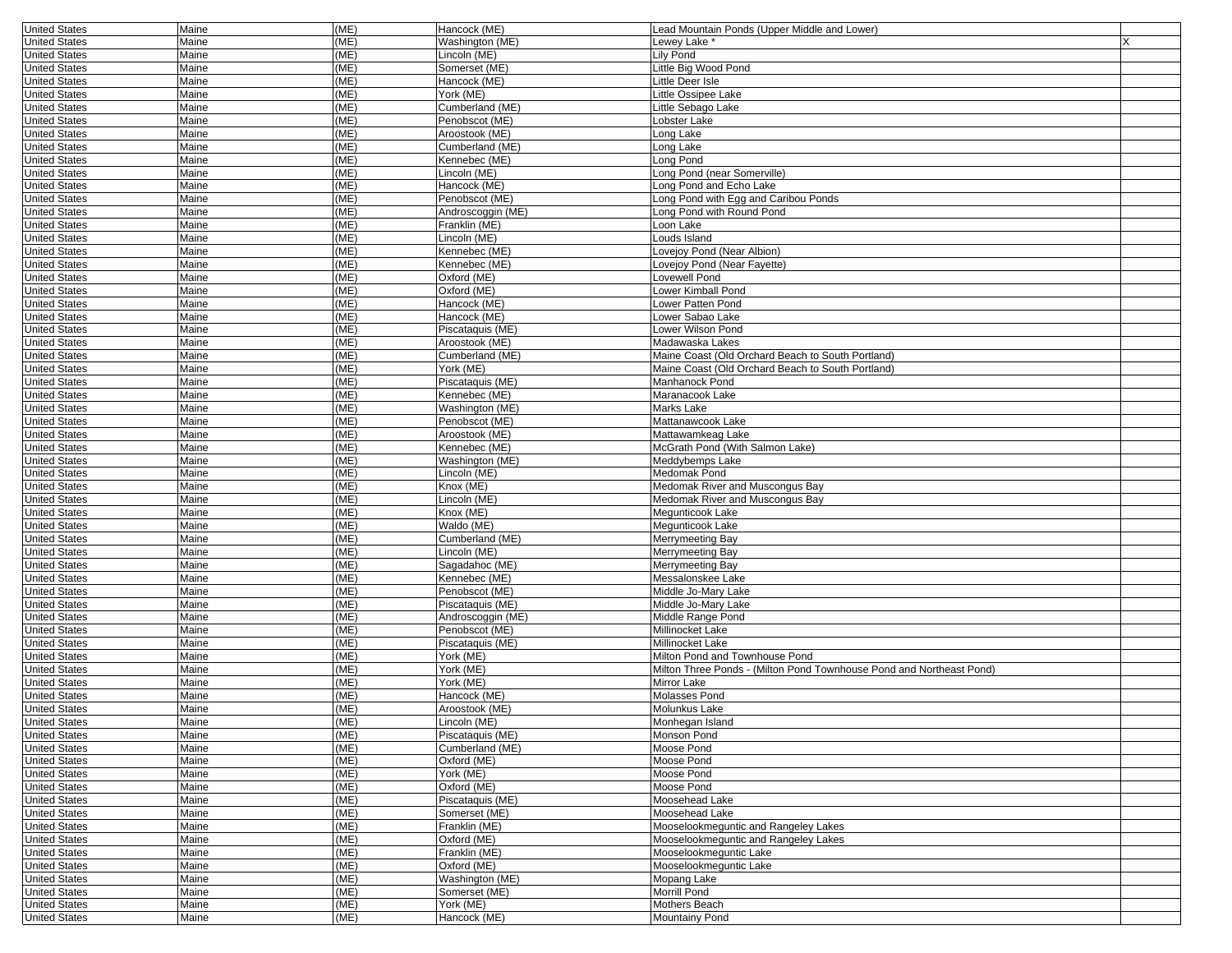| <b>United States</b>                         | Maine          | (ME)         | York (ME)                         | Mousam Lake                                                                    |  |
|----------------------------------------------|----------------|--------------|-----------------------------------|--------------------------------------------------------------------------------|--|
| <b>United States</b>                         | Maine          | (ME)         | Penobscot (ME)                    | Mower Pond                                                                     |  |
| <b>United States</b>                         | Maine          | (ME)         | Somerset (ME)                     | Moxie Pond                                                                     |  |
| <b>United States</b>                         | Maine          | (ME)         | Hancock (ME)                      | Mt Desert Island                                                               |  |
| <b>United States</b>                         | Maine          | (ME)         | Piscataquis (ME)                  | Nahmakanta Lake                                                                |  |
| <b>United States</b>                         | Maine          | (ME)         | Hancock (ME)                      | Narraguagus Lake                                                               |  |
| <b>United States</b>                         | Maine          | (ME)         | Kennebec (ME)                     | Narrows Pond (Lower)                                                           |  |
| <b>United States</b>                         | Maine          | (ME)         | Kennebec (ME)                     | Narrows Pond (Upper and Lower)                                                 |  |
| <b>United States</b>                         | Maine          | (ME)         | Washington (ME)                   | Nashs Lake                                                                     |  |
| <b>United States</b>                         | Maine          | (ME)         | Hancock (ME)                      | Naskeg Harbor and Jericho Bay                                                  |  |
| <b>United States</b>                         | Maine          | (ME)         | Piscataquis (ME)                  | Nesowadnehunk Lake                                                             |  |
| <b>United States</b>                         | Maine          | (ME)         | York (ME)                         | New England Coast (From Hampton Harbor to Ogunquit)                            |  |
| <b>United States</b>                         | Maine          | (ME)         | Cumberland (ME)                   | New Meadows River                                                              |  |
| <b>United States</b>                         | Maine          | (ME)         | Sagadahoc (ME)                    | <b>New Meadows River</b>                                                       |  |
| <b>United States</b>                         | Maine          | (ME)         | York (ME)                         | Newcastle and Portsmouth with Isles of Shoals                                  |  |
| <b>United States</b>                         | Maine          | (ME)         | Aroostook (ME)                    | Nickerson Lake                                                                 |  |
| <b>United States</b>                         | Maine          | (ME)         | Knox (ME)                         | North Haven and Vinalhaven Islands                                             |  |
| <b>United States</b>                         | Maine          | (ME)         | Kennebec (ME)                     | North Pond                                                                     |  |
| <b>United States</b>                         | Maine          | (ME)         | Oxford (ME)                       | North Pond                                                                     |  |
| <b>United States</b>                         | Maine          | (ME)         | Somerset (ME)                     | North Pond                                                                     |  |
| <b>United States</b>                         | Maine          | (ME)         | Hancock (ME)                      | Northern Frenchman Bay                                                         |  |
| <b>United States</b>                         | Maine          | (ME)         | York (ME)                         | Ogunquit                                                                       |  |
| <b>United States</b>                         | Maine          | (ME)         | Piscataquis (ME)                  | Onawa Lake                                                                     |  |
| <b>United States</b>                         | Maine          | (ME)         | Knox (ME)                         | Owls Head Harbor                                                               |  |
| <b>United States</b>                         | Maine          | (ME)         | Cumberland (ME)                   | Panther Pond                                                                   |  |
| <b>United States</b>                         | Maine          | (ME)         | Cumberland (ME)                   | Parker Pond                                                                    |  |
| <b>United States</b>                         | Maine          | (ME)         | Franklin (ME)                     | Parker Pond                                                                    |  |
| <b>United States</b>                         | Maine          | (ME)         | Kennebec (ME)                     | Parker Pond                                                                    |  |
| <b>United States</b>                         | Maine          | (ME)         | Somerset (ME)                     | Parlin Pond                                                                    |  |
| <b>United States</b>                         | Maine          | (ME)         | Oxford (ME)                       | Parmachenee Lake                                                               |  |
| <b>United States</b>                         | Maine          | (ME)         | Washington (ME)<br>Kennebec (ME)  | Passamaquoddy Bay                                                              |  |
| <b>United States</b><br><b>United States</b> | Maine<br>Maine | (ME)<br>(ME) | Cumberland (ME)                   | Pattee Pond                                                                    |  |
| <b>United States</b>                         | Maine          | (ME)         | Penobscot (ME)                    | Peabody Pond<br>Pemadumcook Chain (Pemadumcook Ambajejus Elbow and Twin Lakes) |  |
| <b>United States</b>                         | Maine          | (ME)         | Piscataquis (ME)                  | Pemadumcook Chain (Pemadumcook Ambajejus Elbow and Twin Lakes)                 |  |
| <b>United States</b>                         | Maine          | (ME)         | Lincoln (ME)                      | Pemaquid Point                                                                 |  |
| <b>United States</b>                         | Maine          | (ME)         | Lincoln (ME)                      | Pemaquid Pond                                                                  |  |
| <b>United States</b>                         | Maine          | (ME)         | Washington (ME)                   | Pennamaquan Lake with Round Lake                                               |  |
| <b>United States</b>                         | Maine          | (ME)         | Oxford (ME)                       | Pennesseewassee Lake                                                           |  |
| <b>United States</b>                         | Maine          | (ME)         | Aroostook (ME)                    | Pennington Pond                                                                |  |
| <b>United States</b>                         | Maine          | (ME)         | Hancock (ME)                      | Penobscot Bay                                                                  |  |
| <b>United States</b>                         | Maine          | (ME)         | Knox (ME)                         | Penobscot Bay                                                                  |  |
| <b>United States</b>                         | Maine          | (ME)         | Waldo (ME)                        | Penobscot Bay                                                                  |  |
| <b>United States</b>                         | Maine          | (ME)         | Hancock (ME)                      | Penobscot Bay with Gulf of Maine                                               |  |
| <b>United States</b>                         | Maine          | (ME)         | Knox (ME)                         | Penobscot Bay with Gulf of Maine                                               |  |
| <b>United States</b>                         | Maine          | (ME)         | Waldo (ME)                        | Penobscot Bay with Gulf of Maine                                               |  |
| <b>United States</b>                         | Maine          | (ME)         | York (ME)                         | Pequawket Lake (Horne Pond)                                                    |  |
| <b>United States</b>                         | Maine          | (ME)         | Hancock (ME)                      | Phillips Lake                                                                  |  |
| <b>United States</b>                         | Maine          | (ME)         | York (ME)                         | Pickerel Pond                                                                  |  |
| <b>United States</b>                         | Maine          | (ME)         | Cumberland (ME)                   | Pine Point (and Scarborough River)                                             |  |
| <b>United States</b>                         | Maine          | (ME)         | Waldo (ME)                        | Pitcher Pond                                                                   |  |
| <b>United States</b>                         | Maine          | (ME)         | Cumberland (ME)                   | <b>Pleasant Lake</b>                                                           |  |
| <b>United States</b>                         | Maine          | (ME)         | Oxford (ME)                       | Pleasant Lake                                                                  |  |
| United States                                | Maine          | (ME)<br>(ME) | Aroostook (ME)                    | Pleasant Pond                                                                  |  |
| <b>United States</b><br><b>United States</b> | Maine<br>Maine | (ME)         | Kennebec (ME)                     | Pleasant Pond<br>Pleasant Pond                                                 |  |
| <b>United States</b>                         |                | (ME)         | Somerset (ME)<br>Piscataquis (ME) | Pleasant Pond*                                                                 |  |
| <b>United States</b>                         | Maine<br>Maine | (ME)         | Washington (ME)                   | Pleasant River Lake                                                            |  |
| <b>United States</b>                         | Maine          | (ME)         | Aroostook (ME)                    | <b>Plunkett Pond</b>                                                           |  |
| <b>United States</b>                         | Maine          | (ME)         | Penobscot (ME)                    | Plymouth Pond                                                                  |  |
| <b>United States</b>                         | Maine          | (ME)         | Kennebec (ME)                     | Pocasset Lake                                                                  |  |
| <b>United States</b>                         | Maine          | (ME)         | Washington (ME)                   | Pocomoonshine Lake                                                             |  |
| <b>United States</b>                         | Maine          | (ME)         | Lincoln (ME)                      | Poorhouse Cove                                                                 |  |
| <b>United States</b>                         | Maine          | (ME)         | Aroostook (ME)                    | Portage Lake                                                                   |  |
| <b>United States</b>                         | Maine          | (ME)         | Cumberland (ME)                   | Portland Head                                                                  |  |
| <b>United States</b>                         | Maine          | (ME)         | York (ME)                         | Portsmouth Harbor                                                              |  |
| <b>United States</b>                         | Maine          | (ME)         | York (ME)                         | Portsmouth Harbor and Great Bay                                                |  |
| <b>United States</b>                         | Maine          | (ME)         | $\overline{Y}$ ork (ME)           | Portsmouth to York                                                             |  |
| <b>United States</b>                         | Maine          | (ME)         | Penobscot (ME)                    | Pushaw Lake                                                                    |  |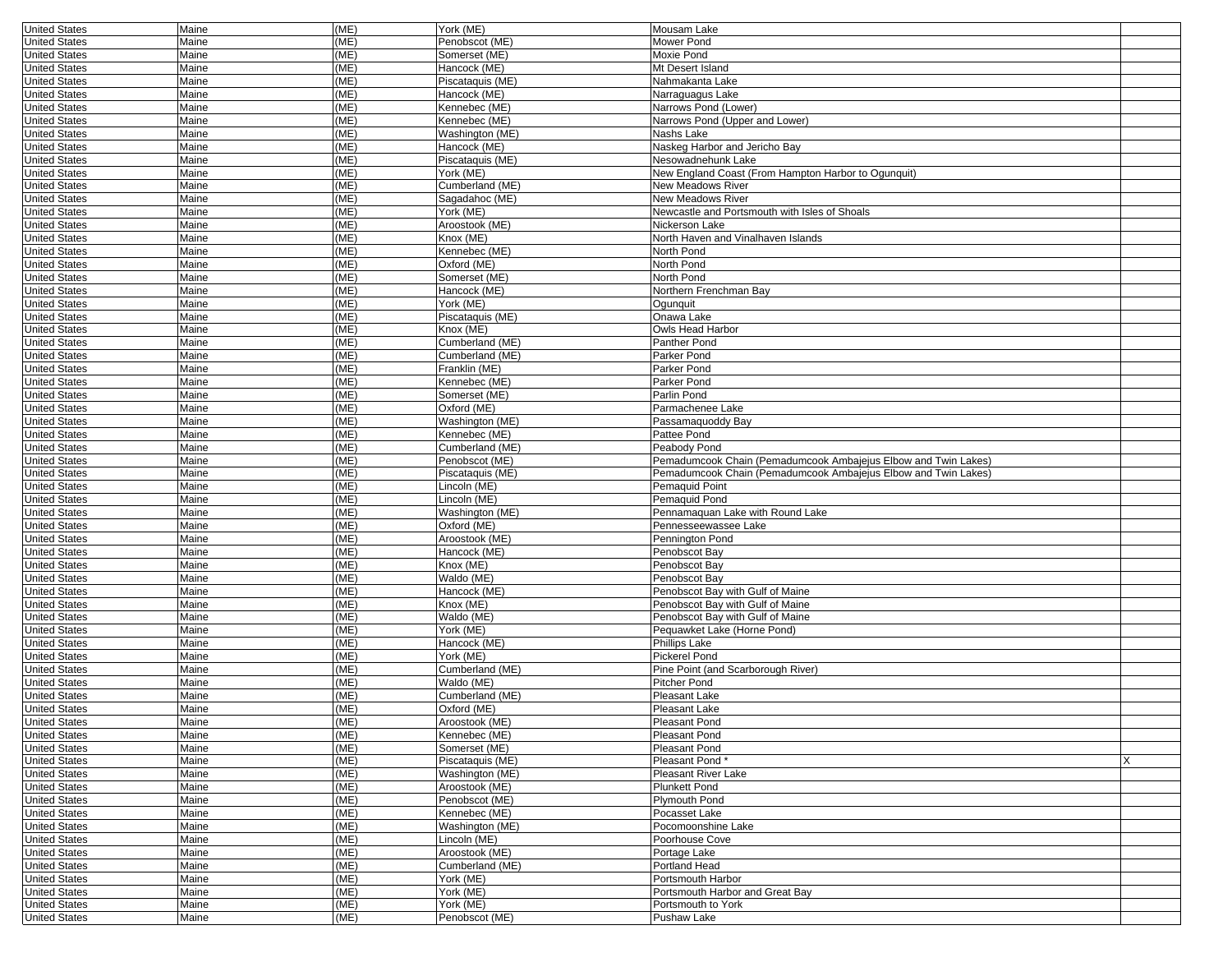| <b>United States</b> | Maine | (ME) | Piscataquis (ME)  | Ragged Lake                                  |  |
|----------------------|-------|------|-------------------|----------------------------------------------|--|
| <b>United States</b> | Maine | (ME) | Piscataquis (ME)  | <b>Rainbow Lake</b>                          |  |
| <b>United States</b> | Maine | (ME) | Franklin (ME)     | Rangeley Lake                                |  |
| <b>United States</b> | Maine | (ME) | Cumberland (ME)   | Raymond Pond                                 |  |
| <b>United States</b> | Maine | (ME) | Oxford (ME)       | Richardson Lake                              |  |
| <b>United States</b> | Maine | (ME) | Somerset (ME)     | <b>Ripley Pond</b>                           |  |
| <b>United States</b> | Maine | (ME) | Knox (ME)         | <b>Rockland Harbor</b>                       |  |
| <b>United States</b> | Maine | (ME) | Washington (ME)   | Rocky Lake                                   |  |
| <b>United States</b> | Maine | (ME) | Washington (ME)   | Round Pond                                   |  |
| <b>United States</b> | Maine | (ME) | Aroostook (ME)    | Rowe Lake                                    |  |
| <b>United States</b> | Maine | (ME) | Oxford (ME)       | Roxbury Pond                                 |  |
| <b>United States</b> | Maine | (ME) | Androscoggin (ME) | Sabattus Pond                                |  |
| <b>United States</b> | Maine | (ME) | Cumberland (ME)   | Sabbathday Lake                              |  |
| <b>United States</b> | Maine | (ME) | Franklin (ME)     | Saddleback Lake                              |  |
| <b>United States</b> | Maine | (ME) | Kennebec (ME)     | Salmon Lake                                  |  |
| <b>United States</b> | Maine | (ME) | Oxford (ME)       | Sand Pond                                    |  |
| <b>United States</b> | Maine | (ME) | Oxford (ME)       | Sand Pond (aka Walden Pond)                  |  |
| <b>United States</b> | Maine | (ME) | Franklin (ME)     | Sandy River Ponds (Upper Middle Lower Ponds) |  |
| <b>United States</b> | Maine | (ME) | Oxford (ME)       | Saturday Pond                                |  |
| <b>United States</b> | Maine | (ME) | Piscataquis (ME)  | Schoodic Lake                                |  |
| <b>United States</b> | Maine | (ME) | Hancock (ME)      | Schoodic Peninsula and Winter Harbor         |  |
| <b>United States</b> | Maine | (ME) |                   | Scopan Lake                                  |  |
|                      |       |      | Aroostook (ME)    | Seal Cove Pond                               |  |
| <b>United States</b> | Maine | (ME) | Hancock (ME)      |                                              |  |
| <b>United States</b> | Maine | (ME) | Cumberland (ME)   | Sebago and Little Sebago Lakes               |  |
| <b>United States</b> | Maine | (ME) | Cumberland (ME)   | Sebago Lake                                  |  |
| <b>United States</b> | Maine | (ME) | Penobscot (ME)    | Sebasticook Lake                             |  |
| <b>United States</b> | Maine | (ME) | Piscataguis (ME)  | Sebec Lake                                   |  |
| <b>United States</b> | Maine | (ME) | Washington (ME)   | Secret Pond*                                 |  |
| <b>United States</b> | Maine | (ME) | Knox (ME)         | Seven Tree Pond                              |  |
| <b>United States</b> | Maine | (ME) | Waldo (ME)        | Sheepscot Pond                               |  |
| <b>United States</b> | Maine | (ME) | Somerset (ME)     | Sibley Pond                                  |  |
| <b>United States</b> | Maine | (ME) | York (ME)         | Silver Lake                                  |  |
| <b>United States</b> | Maine | (ME) | Penobscot (ME)    | Silver Lake (Mattakeunk Pond)*               |  |
| <b>United States</b> | Maine | (ME) | Hancock (ME)      | Smith Cove                                   |  |
| <b>United States</b> | Maine | (ME) | York (ME)         | Sokokis Lake (Holland Pond)                  |  |
| <b>United States</b> | Maine | (ME) | Oxford (ME)       | Songo Pond                                   |  |
| <b>United States</b> | Maine | (ME) | Penobscot (ME)    | South Branch Lake                            |  |
| <b>United States</b> | Maine | (ME) | Oxford (ME)       | South Pond                                   |  |
| <b>United States</b> | Maine | (ME) | Lincoln (ME)      | Southport to Pemaquid Point                  |  |
| <b>United States</b> | Maine | (ME) | Washington (ME)   | Southwest Pond                               |  |
| <b>United States</b> | Maine | (ME) | Aroostook (ME)    | Spaulding Lake                               |  |
| <b>United States</b> | Maine | (ME) | Aroostook (ME)    | Spectacle Pond                               |  |
| <b>United States</b> | Maine | (ME) | Washington (ME)   | Spednic Lake                                 |  |
| <b>United States</b> | Maine | (ME) | Hancock (ME)      | Spring River Lake                            |  |
| <b>United States</b> | Maine | (ME) | Hancock (ME)      | Springy Pond                                 |  |
| <b>United States</b> | Maine | (ME) | Penobscot (ME)    | Springy Pond                                 |  |
| <b>United States</b> | Maine | (ME) | York (ME)         | Spruce Creek                                 |  |
| <b>United States</b> | Maine | (ME) | Washington (ME)   | Spruce Mountain Lake                         |  |
| <b>United States</b> | Maine | (ME) | Aroostook (ME)    | Square Lake                                  |  |
| <b>United States</b> | Maine | (ME) | York (ME)         | Square Pond                                  |  |
| <b>United States</b> | Maine | (ME) | Aroostook (ME)    | St Froid Lake                                |  |
| <b>United States</b> | Maine | (ME) | Waldo (ME)        | St George Lake                               |  |
| <b>United States</b> | Maine | (ME) | Oxford (ME)       | <b>Stanley Pond</b>                          |  |
| United States        | Maine | (ME) | Oxford (ME)       | Stearns Pond                                 |  |
| <b>United States</b> | Maine | (ME) | Waldo (ME)        | Swan Lake                                    |  |
| <b>United States</b> | Maine | (ME) | Penobscot (ME)    | Sysladobsis Lake                             |  |
| <b>United States</b> | Maine | (ME) | Washington (ME)   | Sysladobsis Lake                             |  |
| <b>United States</b> | Maine | (ME) | Androscoggin (ME) | Taylor Pond                                  |  |
| <b>United States</b> | Maine | (ME) | Knox (ME)         | Tenants Harbor                               |  |
| <b>United States</b> | Maine | (ME) | Aroostook (ME)    | Third Musquacook Lake                        |  |
| <b>United States</b> | Maine | (ME) | Piscataquis (ME)  | <b>Thissell Pond</b>                         |  |
| <b>United States</b> | Maine | (ME) | Cumberland (ME)   | <b>Thomas Pond</b>                           |  |
| <b>United States</b> | Maine | (ME) | Androscoggin (ME) | Thompson Lake                                |  |
| <b>United States</b> | Maine | (ME) | Cumberland (ME)   | Thompson Lake                                |  |
| <b>United States</b> | Maine | (ME) | Oxford (ME)       | Thompson Lake                                |  |
| <b>United States</b> | Maine | (ME) | Kennebec (ME)     | Three Cornered Pond                          |  |
| <b>United States</b> | Maine | (ME) | Kennebec (ME)     | Three Mile Pond                              |  |
| <b>United States</b> | Maine | (ME) | Aroostook (ME)    | <b>Timoney Lake</b>                          |  |
| <b>United States</b> | Maine | (ME) | Hancock (ME)      | <b>Toddy Pond</b>                            |  |
|                      |       |      |                   |                                              |  |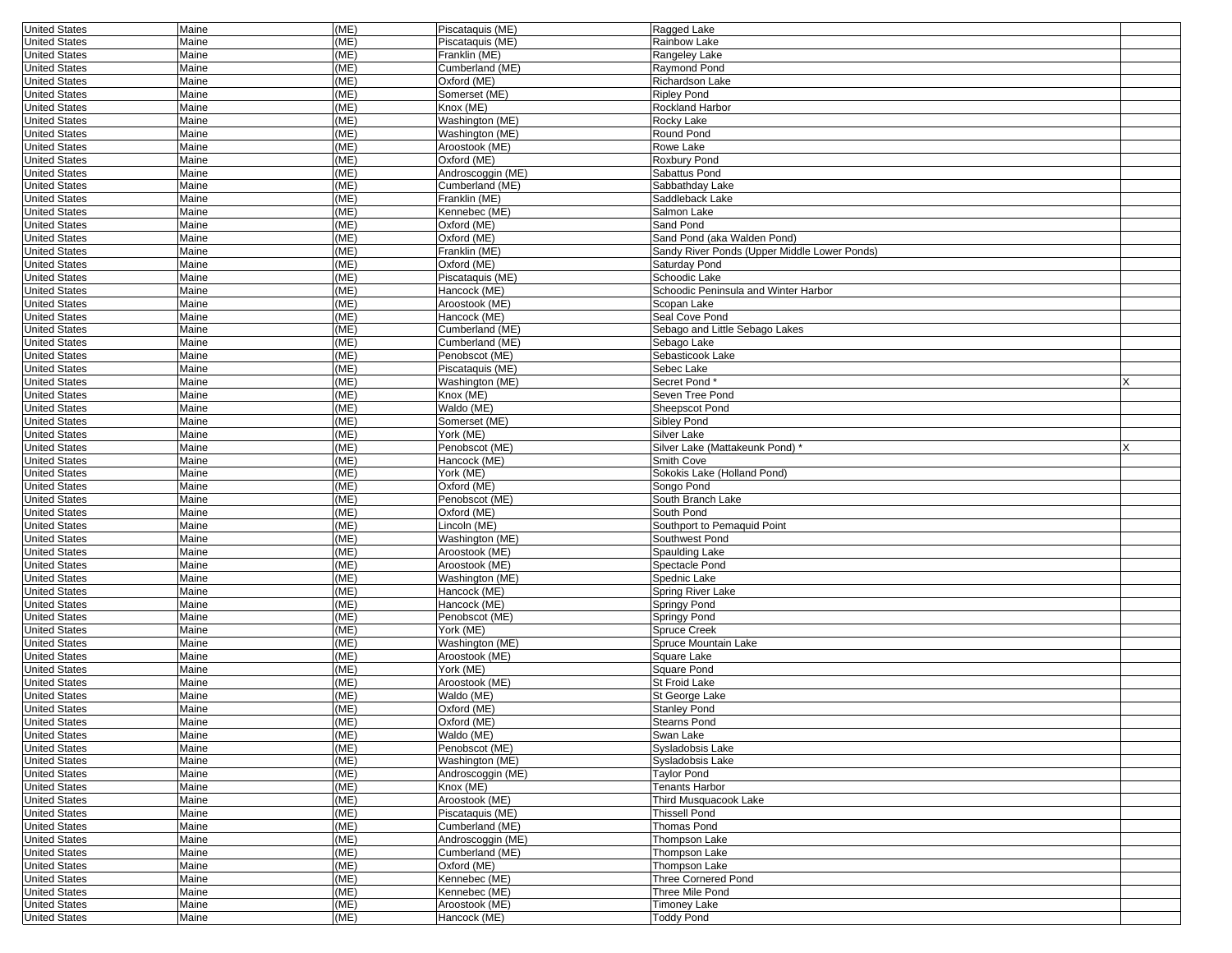| <b>United States</b> | Maine    | (ME) | Waldo (ME)                    | <b>Toddy Pond</b>                                        |  |
|----------------------|----------|------|-------------------------------|----------------------------------------------------------|--|
| <b>United States</b> | Maine    | (ME) | Kennebec (ME)                 | Togus Pond                                               |  |
| <b>United States</b> | Maine    | (ME) | Kennebec (ME)                 | Torsey Lake                                              |  |
| <b>United States</b> | Maine    | (ME) | Cumberland (ME)               | <b>Trickey Pond</b>                                      |  |
| <b>United States</b> | Maine    | (ME) | Androscoggin (ME)             | <b>Tripp Pond</b>                                        |  |
|                      |          |      |                               |                                                          |  |
| <b>United States</b> | Maine    | (ME) | Hancock (ME)                  | Tunk Lake                                                |  |
| <b>United States</b> | Maine    | (ME) | Penobscot (ME)                | Turkey Tail Lake                                         |  |
| <b>United States</b> | Maine    | (ME) | Oxford (ME)                   | <b>Twitchell Pond</b>                                    |  |
| <b>United States</b> | Maine    | (ME) | Oxford (ME)                   | Umbagog Lake                                             |  |
| <b>United States</b> | Maine    | (ME) | Aroostook (ME)                | Umsaskis Lake                                            |  |
| <b>United States</b> | Maine    | (ME) | Piscataquis (ME)              | Umsaskis Lake                                            |  |
|                      |          |      |                               |                                                          |  |
| <b>United States</b> | Maine    | (ME) | Waldo (ME)                    | Unity Pond                                               |  |
| <b>United States</b> | Maine    | (ME) | Hancock (ME)                  | Upper and Lower Patten Pond                              |  |
| <b>United States</b> | Maine    | (ME) | Penobscot (ME)                | Upper and Lower Shin Ponds                               |  |
| <b>United States</b> | Maine    | (ME) | Penobscot (ME)                | Upper Cold Stream Ponds                                  |  |
| <b>United States</b> | Maine    | (ME) | Penobscot (ME)                | Upper Pug Lake                                           |  |
| <b>United States</b> | Maine    | (ME) | Androscoggin (ME)             | <b>Upper Range Pond</b>                                  |  |
|                      |          |      |                               |                                                          |  |
| <b>United States</b> | Maine    | (ME) | Cumberland (ME)               | Upper Range Pond                                         |  |
| <b>United States</b> | Maine    | (ME) | Piscataquis (ME)              | Upper Wilson Pond                                        |  |
| <b>United States</b> | Maine    | (ME) | Piscataquis (ME)              | Wadleigh Pond                                            |  |
| <b>United States</b> | Maine    | (ME) | Cumberland (ME)               | <b>Watchic Pond</b>                                      |  |
| <b>United States</b> | Maine    | (ME) | Kennebec (ME)                 | Watson Pond                                              |  |
| <b>United States</b> | Maine    | (ME) | Franklin (ME)                 | Webb Lake                                                |  |
|                      |          |      |                               |                                                          |  |
| <b>United States</b> | Maine    | (ME) | Hancock (ME)                  | Webb Pond                                                |  |
| <b>United States</b> | Maine    | (ME) | Kennebec (ME)                 | Webber Pond                                              |  |
| <b>United States</b> | Maine    | (ME) | Lincoln (ME)                  | <b>Webber Pond</b>                                       |  |
| <b>United States</b> | Maine    | (ME) | Somerset (ME)                 | Wesserunsett Lake                                        |  |
| <b>United States</b> | Maine    | (ME) | Somerset (ME)                 | West Carry Pond                                          |  |
| <b>United States</b> | Maine    | (ME) | Washington (ME)               | West Grand Lake                                          |  |
|                      |          |      |                               |                                                          |  |
| <b>United States</b> | Maine    | (ME) | Hancock (ME)                  | West Lake                                                |  |
| <b>United States</b> | Maine    | (ME) | Lincoln (ME)                  | Westport Island                                          |  |
| <b>United States</b> | Maine    | (ME) | Sagadahoc (ME)                | Westport Island                                          |  |
| <b>United States</b> | Maine    | (ME) | Piscataquis (ME)              | <b>Whetstone Pond</b>                                    |  |
| <b>United States</b> | Maine    | (ME) | Hancock (ME)                  | Williams Pond                                            |  |
| <b>United States</b> | Maine    | (ME) | York (ME)                     | Wilson Lake                                              |  |
|                      |          | (ME) | Franklin (ME)                 |                                                          |  |
| <b>United States</b> | Maine    |      |                               | Wilson Pond                                              |  |
| <b>United States</b> | Maine    | (ME) | Kennebec (ME)                 | Wilson Pond                                              |  |
| <b>United States</b> | Maine    | (ME) | Kennebec (ME)                 | Woodbury Pond                                            |  |
| <b>United States</b> | Maine    | (ME) | Cumberland (ME)               | Woods Pond                                               |  |
| <b>United States</b> | Maine    | (ME) | Oxford (ME)                   | <b>Worthley Pond</b>                                     |  |
| <b>United States</b> | Maine    | (ME) | Somerset (ME)                 | Wyman Lake                                               |  |
|                      |          | (ME) | York (ME)                     |                                                          |  |
| <b>United States</b> | Maine    |      |                               | York Harbor (East Point Millbury Ledge Area)             |  |
| <b>United States</b> | Maryland | (MD) | Worcester (MD)                | Assateague Island                                        |  |
| <b>United States</b> | Maryland | (MD) | Sussex (MD)                   | Assawoman Bay                                            |  |
| <b>United States</b> | Maryland | (MD) | Worcester (MD)                | Assawoman Bay                                            |  |
| <b>United States</b> | Maryland | (MD) | Pasadena (MD)                 | <b>Bodkin Creek</b>                                      |  |
| <b>United States</b> | Maryland | (MD) | Harford (MD)                  | <b>Broad Creek Area</b>                                  |  |
| <b>United States</b> | Maryland | (MD) | Anne Arundel (MD)             | <b>Burley Creek</b>                                      |  |
|                      |          |      |                               |                                                          |  |
| <b>United States</b> | Maryland | (MD) | Chesapeake Bay (MD)           | Chesapeake Bay                                           |  |
| <b>United States</b> | Maryland | (MD) | Chesapeake Bay (Section) (MD) | Chesapeake Bay (Annapolis Region)                        |  |
| <b>United States</b> | Maryland | (MD) | Chesapeake Bay (Section) (MD) | Chesapeake Bay (at Patuxent and Choptank Rivers)         |  |
| <b>United States</b> | Maryland | (MD) | Chesapeake Bay (Section) (MD) | Chesapeake Bay (Baltimore Harbor Region)                 |  |
| <b>United States</b> | Maryland | (MD) | Chesapeake Bay (Section) (MD) | Chesapeake Bay (Section showing the Sassafras River)     |  |
|                      |          |      |                               |                                                          |  |
| <b>United States</b> | Maryland | (MD) | Chesapeake Bay (Section) (MD) | Chesapeake Bay (Talbot County Area)                      |  |
| <b>United States</b> | Maryland | (MD) | Chesapeake Bay (Section) (MD) | Chesapeake Bay (ZOOMED Baltimore to Shady Side)          |  |
| <b>United States</b> | Maryland | (MD) | Chesapeake Bay (Section) (MD) | Chesapeake Bay (Zoomed in From Arnold to Lusby)          |  |
| <b>United States</b> | Maryland | (MD) | Chesapeake Bay (Section) (MD) | Chesapeake Bay (Zoomed Out to show parts of NJ DE VA MD) |  |
| <b>United States</b> | Maryland | (MD) | Kent (MD)                     | <b>Chester River</b>                                     |  |
| <b>United States</b> | Maryland | (MD) | Queen Annes (MD)              | <b>Chester River</b>                                     |  |
| <b>United States</b> | Maryland | (MD) | Queen Annes (MD)              | Chester River (Extended to Mullington) (LANDSCAPE)       |  |
|                      |          |      |                               |                                                          |  |
| <b>United States</b> | Maryland | (MD) | Kent (MD)                     | Chester River (Extended to Mullington) (LANDSCAPE)       |  |
| <b>United States</b> | Maryland | (MD) | Dorchester (MD)               | Choptank River (Oxford, Cambridge, Secretary)            |  |
| <b>United States</b> | Maryland | (MD) | Talbot (MD)                   | Choptank River (Oxford, Cambridge, Secretary)            |  |
| <b>United States</b> | Maryland | (MD) | Garrett (MD)                  | Deep Creek Lake                                          |  |
| <b>United States</b> | Maryland | (MD) | Delmarva Peninsula (MD)       | Delmarva Peninsula                                       |  |
| <b>United States</b> | Maryland | (MD) | Anne Arundel (MD)             | Downtown Annapolis                                       |  |
|                      |          |      |                               |                                                          |  |
| <b>United States</b> | Maryland | (MD) | Baltimore (MD)                | Downtown Baltimore                                       |  |
| <b>United States</b> | Maryland | (MD) | Queen Annes (MD)              | Eastern Bay                                              |  |
| <b>United States</b> | Maryland | (MD) | Talbot (MD)                   | Eastern Bay                                              |  |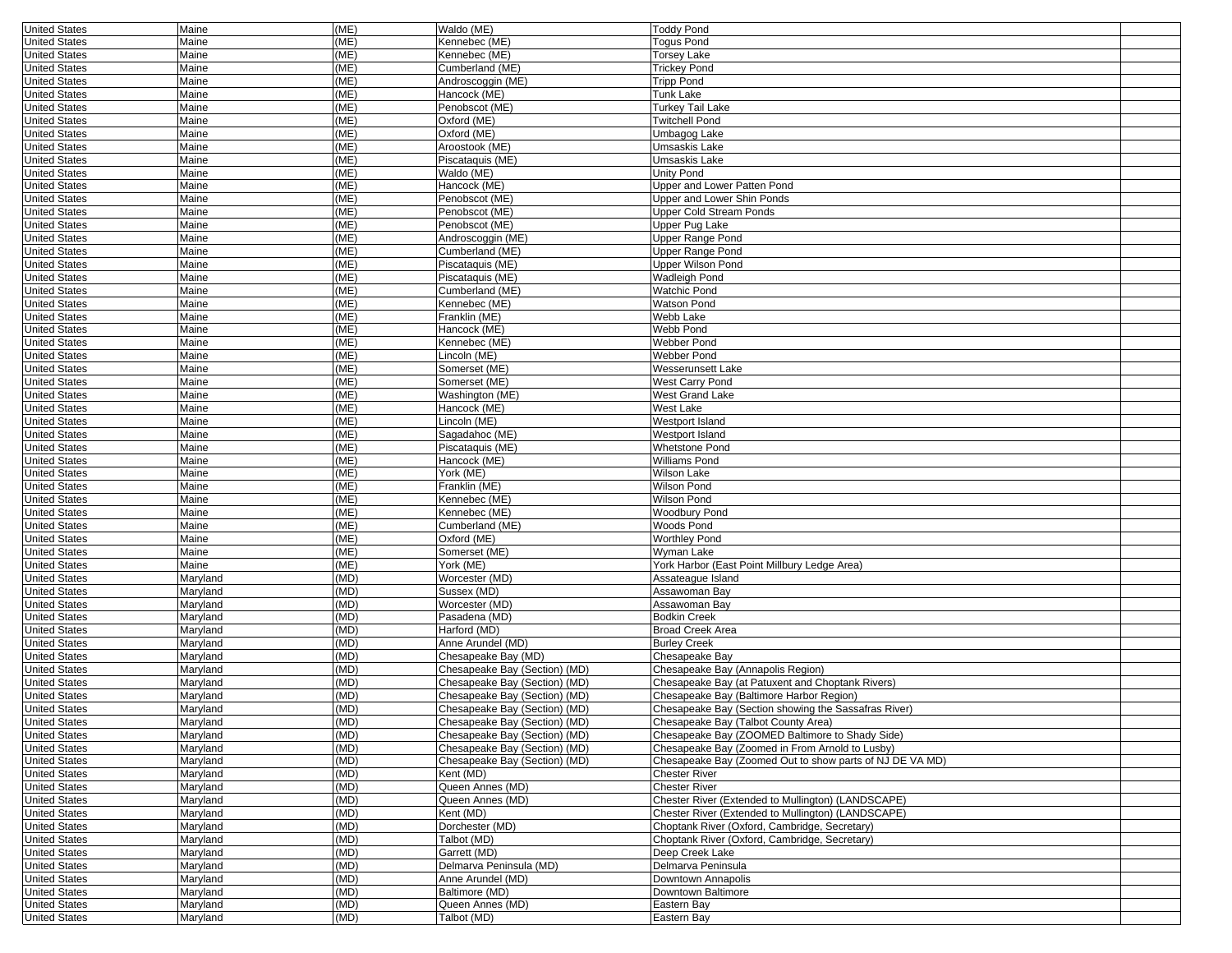| Maryland      |                                                                                                                                                                                                                                                                                                                                                                                                                                                                                                                                                       | Anne Arundel (MD)                                                                                                                                                                                                                                                                                                                            |                                                                                                                                                                                                                                                                                                                                                                                                                                                                                                                                                                                                                                                                                                                                                                                         |                                                                                                                                                                                                                                                                                                                                                                                                                                                                                                                                                                                                                                                                                                                                                                                                                                                                                                                                                                                                                  |
|---------------|-------------------------------------------------------------------------------------------------------------------------------------------------------------------------------------------------------------------------------------------------------------------------------------------------------------------------------------------------------------------------------------------------------------------------------------------------------------------------------------------------------------------------------------------------------|----------------------------------------------------------------------------------------------------------------------------------------------------------------------------------------------------------------------------------------------------------------------------------------------------------------------------------------------|-----------------------------------------------------------------------------------------------------------------------------------------------------------------------------------------------------------------------------------------------------------------------------------------------------------------------------------------------------------------------------------------------------------------------------------------------------------------------------------------------------------------------------------------------------------------------------------------------------------------------------------------------------------------------------------------------------------------------------------------------------------------------------------------|------------------------------------------------------------------------------------------------------------------------------------------------------------------------------------------------------------------------------------------------------------------------------------------------------------------------------------------------------------------------------------------------------------------------------------------------------------------------------------------------------------------------------------------------------------------------------------------------------------------------------------------------------------------------------------------------------------------------------------------------------------------------------------------------------------------------------------------------------------------------------------------------------------------------------------------------------------------------------------------------------------------|
| Maryland      |                                                                                                                                                                                                                                                                                                                                                                                                                                                                                                                                                       |                                                                                                                                                                                                                                                                                                                                              | Highland Beach (Oyster Creek and Blackwalnut Creek)                                                                                                                                                                                                                                                                                                                                                                                                                                                                                                                                                                                                                                                                                                                                     |                                                                                                                                                                                                                                                                                                                                                                                                                                                                                                                                                                                                                                                                                                                                                                                                                                                                                                                                                                                                                  |
| Maryland      | (MD)                                                                                                                                                                                                                                                                                                                                                                                                                                                                                                                                                  | Dorchester (MD)                                                                                                                                                                                                                                                                                                                              | Hoopers Island                                                                                                                                                                                                                                                                                                                                                                                                                                                                                                                                                                                                                                                                                                                                                                          |                                                                                                                                                                                                                                                                                                                                                                                                                                                                                                                                                                                                                                                                                                                                                                                                                                                                                                                                                                                                                  |
|               | (MD)                                                                                                                                                                                                                                                                                                                                                                                                                                                                                                                                                  |                                                                                                                                                                                                                                                                                                                                              |                                                                                                                                                                                                                                                                                                                                                                                                                                                                                                                                                                                                                                                                                                                                                                                         |                                                                                                                                                                                                                                                                                                                                                                                                                                                                                                                                                                                                                                                                                                                                                                                                                                                                                                                                                                                                                  |
|               |                                                                                                                                                                                                                                                                                                                                                                                                                                                                                                                                                       |                                                                                                                                                                                                                                                                                                                                              | <b>Hungerford Creek</b>                                                                                                                                                                                                                                                                                                                                                                                                                                                                                                                                                                                                                                                                                                                                                                 |                                                                                                                                                                                                                                                                                                                                                                                                                                                                                                                                                                                                                                                                                                                                                                                                                                                                                                                                                                                                                  |
|               |                                                                                                                                                                                                                                                                                                                                                                                                                                                                                                                                                       |                                                                                                                                                                                                                                                                                                                                              |                                                                                                                                                                                                                                                                                                                                                                                                                                                                                                                                                                                                                                                                                                                                                                                         |                                                                                                                                                                                                                                                                                                                                                                                                                                                                                                                                                                                                                                                                                                                                                                                                                                                                                                                                                                                                                  |
|               |                                                                                                                                                                                                                                                                                                                                                                                                                                                                                                                                                       |                                                                                                                                                                                                                                                                                                                                              |                                                                                                                                                                                                                                                                                                                                                                                                                                                                                                                                                                                                                                                                                                                                                                                         | X                                                                                                                                                                                                                                                                                                                                                                                                                                                                                                                                                                                                                                                                                                                                                                                                                                                                                                                                                                                                                |
|               |                                                                                                                                                                                                                                                                                                                                                                                                                                                                                                                                                       |                                                                                                                                                                                                                                                                                                                                              |                                                                                                                                                                                                                                                                                                                                                                                                                                                                                                                                                                                                                                                                                                                                                                                         |                                                                                                                                                                                                                                                                                                                                                                                                                                                                                                                                                                                                                                                                                                                                                                                                                                                                                                                                                                                                                  |
|               |                                                                                                                                                                                                                                                                                                                                                                                                                                                                                                                                                       |                                                                                                                                                                                                                                                                                                                                              |                                                                                                                                                                                                                                                                                                                                                                                                                                                                                                                                                                                                                                                                                                                                                                                         |                                                                                                                                                                                                                                                                                                                                                                                                                                                                                                                                                                                                                                                                                                                                                                                                                                                                                                                                                                                                                  |
|               |                                                                                                                                                                                                                                                                                                                                                                                                                                                                                                                                                       |                                                                                                                                                                                                                                                                                                                                              |                                                                                                                                                                                                                                                                                                                                                                                                                                                                                                                                                                                                                                                                                                                                                                                         |                                                                                                                                                                                                                                                                                                                                                                                                                                                                                                                                                                                                                                                                                                                                                                                                                                                                                                                                                                                                                  |
|               |                                                                                                                                                                                                                                                                                                                                                                                                                                                                                                                                                       |                                                                                                                                                                                                                                                                                                                                              |                                                                                                                                                                                                                                                                                                                                                                                                                                                                                                                                                                                                                                                                                                                                                                                         |                                                                                                                                                                                                                                                                                                                                                                                                                                                                                                                                                                                                                                                                                                                                                                                                                                                                                                                                                                                                                  |
|               |                                                                                                                                                                                                                                                                                                                                                                                                                                                                                                                                                       |                                                                                                                                                                                                                                                                                                                                              |                                                                                                                                                                                                                                                                                                                                                                                                                                                                                                                                                                                                                                                                                                                                                                                         |                                                                                                                                                                                                                                                                                                                                                                                                                                                                                                                                                                                                                                                                                                                                                                                                                                                                                                                                                                                                                  |
|               |                                                                                                                                                                                                                                                                                                                                                                                                                                                                                                                                                       |                                                                                                                                                                                                                                                                                                                                              |                                                                                                                                                                                                                                                                                                                                                                                                                                                                                                                                                                                                                                                                                                                                                                                         |                                                                                                                                                                                                                                                                                                                                                                                                                                                                                                                                                                                                                                                                                                                                                                                                                                                                                                                                                                                                                  |
|               |                                                                                                                                                                                                                                                                                                                                                                                                                                                                                                                                                       |                                                                                                                                                                                                                                                                                                                                              |                                                                                                                                                                                                                                                                                                                                                                                                                                                                                                                                                                                                                                                                                                                                                                                         |                                                                                                                                                                                                                                                                                                                                                                                                                                                                                                                                                                                                                                                                                                                                                                                                                                                                                                                                                                                                                  |
|               |                                                                                                                                                                                                                                                                                                                                                                                                                                                                                                                                                       |                                                                                                                                                                                                                                                                                                                                              |                                                                                                                                                                                                                                                                                                                                                                                                                                                                                                                                                                                                                                                                                                                                                                                         |                                                                                                                                                                                                                                                                                                                                                                                                                                                                                                                                                                                                                                                                                                                                                                                                                                                                                                                                                                                                                  |
|               |                                                                                                                                                                                                                                                                                                                                                                                                                                                                                                                                                       |                                                                                                                                                                                                                                                                                                                                              |                                                                                                                                                                                                                                                                                                                                                                                                                                                                                                                                                                                                                                                                                                                                                                                         |                                                                                                                                                                                                                                                                                                                                                                                                                                                                                                                                                                                                                                                                                                                                                                                                                                                                                                                                                                                                                  |
|               |                                                                                                                                                                                                                                                                                                                                                                                                                                                                                                                                                       |                                                                                                                                                                                                                                                                                                                                              |                                                                                                                                                                                                                                                                                                                                                                                                                                                                                                                                                                                                                                                                                                                                                                                         |                                                                                                                                                                                                                                                                                                                                                                                                                                                                                                                                                                                                                                                                                                                                                                                                                                                                                                                                                                                                                  |
| Maryland      |                                                                                                                                                                                                                                                                                                                                                                                                                                                                                                                                                       |                                                                                                                                                                                                                                                                                                                                              | Ocean City (Zoomed In)                                                                                                                                                                                                                                                                                                                                                                                                                                                                                                                                                                                                                                                                                                                                                                  |                                                                                                                                                                                                                                                                                                                                                                                                                                                                                                                                                                                                                                                                                                                                                                                                                                                                                                                                                                                                                  |
| Maryland      | (MD)                                                                                                                                                                                                                                                                                                                                                                                                                                                                                                                                                  | Worcester (MD)                                                                                                                                                                                                                                                                                                                               | Ocean City MD                                                                                                                                                                                                                                                                                                                                                                                                                                                                                                                                                                                                                                                                                                                                                                           |                                                                                                                                                                                                                                                                                                                                                                                                                                                                                                                                                                                                                                                                                                                                                                                                                                                                                                                                                                                                                  |
| Maryland      | (MD)                                                                                                                                                                                                                                                                                                                                                                                                                                                                                                                                                  | Anne Arundel (MD)                                                                                                                                                                                                                                                                                                                            | Patapasco River                                                                                                                                                                                                                                                                                                                                                                                                                                                                                                                                                                                                                                                                                                                                                                         |                                                                                                                                                                                                                                                                                                                                                                                                                                                                                                                                                                                                                                                                                                                                                                                                                                                                                                                                                                                                                  |
|               | (MD)                                                                                                                                                                                                                                                                                                                                                                                                                                                                                                                                                  | Baltimore (MD)                                                                                                                                                                                                                                                                                                                               | Patapasco River                                                                                                                                                                                                                                                                                                                                                                                                                                                                                                                                                                                                                                                                                                                                                                         |                                                                                                                                                                                                                                                                                                                                                                                                                                                                                                                                                                                                                                                                                                                                                                                                                                                                                                                                                                                                                  |
|               |                                                                                                                                                                                                                                                                                                                                                                                                                                                                                                                                                       |                                                                                                                                                                                                                                                                                                                                              |                                                                                                                                                                                                                                                                                                                                                                                                                                                                                                                                                                                                                                                                                                                                                                                         |                                                                                                                                                                                                                                                                                                                                                                                                                                                                                                                                                                                                                                                                                                                                                                                                                                                                                                                                                                                                                  |
|               |                                                                                                                                                                                                                                                                                                                                                                                                                                                                                                                                                       |                                                                                                                                                                                                                                                                                                                                              |                                                                                                                                                                                                                                                                                                                                                                                                                                                                                                                                                                                                                                                                                                                                                                                         |                                                                                                                                                                                                                                                                                                                                                                                                                                                                                                                                                                                                                                                                                                                                                                                                                                                                                                                                                                                                                  |
|               |                                                                                                                                                                                                                                                                                                                                                                                                                                                                                                                                                       |                                                                                                                                                                                                                                                                                                                                              |                                                                                                                                                                                                                                                                                                                                                                                                                                                                                                                                                                                                                                                                                                                                                                                         |                                                                                                                                                                                                                                                                                                                                                                                                                                                                                                                                                                                                                                                                                                                                                                                                                                                                                                                                                                                                                  |
|               |                                                                                                                                                                                                                                                                                                                                                                                                                                                                                                                                                       |                                                                                                                                                                                                                                                                                                                                              |                                                                                                                                                                                                                                                                                                                                                                                                                                                                                                                                                                                                                                                                                                                                                                                         |                                                                                                                                                                                                                                                                                                                                                                                                                                                                                                                                                                                                                                                                                                                                                                                                                                                                                                                                                                                                                  |
|               |                                                                                                                                                                                                                                                                                                                                                                                                                                                                                                                                                       |                                                                                                                                                                                                                                                                                                                                              |                                                                                                                                                                                                                                                                                                                                                                                                                                                                                                                                                                                                                                                                                                                                                                                         |                                                                                                                                                                                                                                                                                                                                                                                                                                                                                                                                                                                                                                                                                                                                                                                                                                                                                                                                                                                                                  |
|               |                                                                                                                                                                                                                                                                                                                                                                                                                                                                                                                                                       |                                                                                                                                                                                                                                                                                                                                              |                                                                                                                                                                                                                                                                                                                                                                                                                                                                                                                                                                                                                                                                                                                                                                                         |                                                                                                                                                                                                                                                                                                                                                                                                                                                                                                                                                                                                                                                                                                                                                                                                                                                                                                                                                                                                                  |
|               |                                                                                                                                                                                                                                                                                                                                                                                                                                                                                                                                                       |                                                                                                                                                                                                                                                                                                                                              |                                                                                                                                                                                                                                                                                                                                                                                                                                                                                                                                                                                                                                                                                                                                                                                         |                                                                                                                                                                                                                                                                                                                                                                                                                                                                                                                                                                                                                                                                                                                                                                                                                                                                                                                                                                                                                  |
|               |                                                                                                                                                                                                                                                                                                                                                                                                                                                                                                                                                       |                                                                                                                                                                                                                                                                                                                                              |                                                                                                                                                                                                                                                                                                                                                                                                                                                                                                                                                                                                                                                                                                                                                                                         |                                                                                                                                                                                                                                                                                                                                                                                                                                                                                                                                                                                                                                                                                                                                                                                                                                                                                                                                                                                                                  |
|               |                                                                                                                                                                                                                                                                                                                                                                                                                                                                                                                                                       |                                                                                                                                                                                                                                                                                                                                              |                                                                                                                                                                                                                                                                                                                                                                                                                                                                                                                                                                                                                                                                                                                                                                                         |                                                                                                                                                                                                                                                                                                                                                                                                                                                                                                                                                                                                                                                                                                                                                                                                                                                                                                                                                                                                                  |
|               |                                                                                                                                                                                                                                                                                                                                                                                                                                                                                                                                                       |                                                                                                                                                                                                                                                                                                                                              |                                                                                                                                                                                                                                                                                                                                                                                                                                                                                                                                                                                                                                                                                                                                                                                         |                                                                                                                                                                                                                                                                                                                                                                                                                                                                                                                                                                                                                                                                                                                                                                                                                                                                                                                                                                                                                  |
|               |                                                                                                                                                                                                                                                                                                                                                                                                                                                                                                                                                       |                                                                                                                                                                                                                                                                                                                                              |                                                                                                                                                                                                                                                                                                                                                                                                                                                                                                                                                                                                                                                                                                                                                                                         |                                                                                                                                                                                                                                                                                                                                                                                                                                                                                                                                                                                                                                                                                                                                                                                                                                                                                                                                                                                                                  |
|               |                                                                                                                                                                                                                                                                                                                                                                                                                                                                                                                                                       |                                                                                                                                                                                                                                                                                                                                              |                                                                                                                                                                                                                                                                                                                                                                                                                                                                                                                                                                                                                                                                                                                                                                                         |                                                                                                                                                                                                                                                                                                                                                                                                                                                                                                                                                                                                                                                                                                                                                                                                                                                                                                                                                                                                                  |
|               |                                                                                                                                                                                                                                                                                                                                                                                                                                                                                                                                                       |                                                                                                                                                                                                                                                                                                                                              |                                                                                                                                                                                                                                                                                                                                                                                                                                                                                                                                                                                                                                                                                                                                                                                         |                                                                                                                                                                                                                                                                                                                                                                                                                                                                                                                                                                                                                                                                                                                                                                                                                                                                                                                                                                                                                  |
|               |                                                                                                                                                                                                                                                                                                                                                                                                                                                                                                                                                       |                                                                                                                                                                                                                                                                                                                                              |                                                                                                                                                                                                                                                                                                                                                                                                                                                                                                                                                                                                                                                                                                                                                                                         |                                                                                                                                                                                                                                                                                                                                                                                                                                                                                                                                                                                                                                                                                                                                                                                                                                                                                                                                                                                                                  |
|               |                                                                                                                                                                                                                                                                                                                                                                                                                                                                                                                                                       |                                                                                                                                                                                                                                                                                                                                              |                                                                                                                                                                                                                                                                                                                                                                                                                                                                                                                                                                                                                                                                                                                                                                                         |                                                                                                                                                                                                                                                                                                                                                                                                                                                                                                                                                                                                                                                                                                                                                                                                                                                                                                                                                                                                                  |
|               |                                                                                                                                                                                                                                                                                                                                                                                                                                                                                                                                                       |                                                                                                                                                                                                                                                                                                                                              |                                                                                                                                                                                                                                                                                                                                                                                                                                                                                                                                                                                                                                                                                                                                                                                         |                                                                                                                                                                                                                                                                                                                                                                                                                                                                                                                                                                                                                                                                                                                                                                                                                                                                                                                                                                                                                  |
|               |                                                                                                                                                                                                                                                                                                                                                                                                                                                                                                                                                       |                                                                                                                                                                                                                                                                                                                                              |                                                                                                                                                                                                                                                                                                                                                                                                                                                                                                                                                                                                                                                                                                                                                                                         |                                                                                                                                                                                                                                                                                                                                                                                                                                                                                                                                                                                                                                                                                                                                                                                                                                                                                                                                                                                                                  |
| Maryland      |                                                                                                                                                                                                                                                                                                                                                                                                                                                                                                                                                       |                                                                                                                                                                                                                                                                                                                                              | West River and Rhode River                                                                                                                                                                                                                                                                                                                                                                                                                                                                                                                                                                                                                                                                                                                                                              |                                                                                                                                                                                                                                                                                                                                                                                                                                                                                                                                                                                                                                                                                                                                                                                                                                                                                                                                                                                                                  |
| Maryland      |                                                                                                                                                                                                                                                                                                                                                                                                                                                                                                                                                       | Somerset (MD)                                                                                                                                                                                                                                                                                                                                | Wicomico River                                                                                                                                                                                                                                                                                                                                                                                                                                                                                                                                                                                                                                                                                                                                                                          |                                                                                                                                                                                                                                                                                                                                                                                                                                                                                                                                                                                                                                                                                                                                                                                                                                                                                                                                                                                                                  |
| Maryland      | (MD)                                                                                                                                                                                                                                                                                                                                                                                                                                                                                                                                                  | Queen Annes (MD)                                                                                                                                                                                                                                                                                                                             | Windward Cove                                                                                                                                                                                                                                                                                                                                                                                                                                                                                                                                                                                                                                                                                                                                                                           |                                                                                                                                                                                                                                                                                                                                                                                                                                                                                                                                                                                                                                                                                                                                                                                                                                                                                                                                                                                                                  |
| Maryland      | (MD)                                                                                                                                                                                                                                                                                                                                                                                                                                                                                                                                                  | Garrett (MD)                                                                                                                                                                                                                                                                                                                                 | Youghiogheny Lake <sup>*</sup>                                                                                                                                                                                                                                                                                                                                                                                                                                                                                                                                                                                                                                                                                                                                                          |                                                                                                                                                                                                                                                                                                                                                                                                                                                                                                                                                                                                                                                                                                                                                                                                                                                                                                                                                                                                                  |
| Massachusetts | (MA)                                                                                                                                                                                                                                                                                                                                                                                                                                                                                                                                                  | Franklin (MA)                                                                                                                                                                                                                                                                                                                                | Ashfield Lake *                                                                                                                                                                                                                                                                                                                                                                                                                                                                                                                                                                                                                                                                                                                                                                         |                                                                                                                                                                                                                                                                                                                                                                                                                                                                                                                                                                                                                                                                                                                                                                                                                                                                                                                                                                                                                  |
| Massachusetts | (MA)                                                                                                                                                                                                                                                                                                                                                                                                                                                                                                                                                  | Middlesex (MA)                                                                                                                                                                                                                                                                                                                               | <b>Ashland Reservoir</b>                                                                                                                                                                                                                                                                                                                                                                                                                                                                                                                                                                                                                                                                                                                                                                |                                                                                                                                                                                                                                                                                                                                                                                                                                                                                                                                                                                                                                                                                                                                                                                                                                                                                                                                                                                                                  |
| Massachusetts | (MA)                                                                                                                                                                                                                                                                                                                                                                                                                                                                                                                                                  | Berkshire (MA)                                                                                                                                                                                                                                                                                                                               | Ashmere Lake                                                                                                                                                                                                                                                                                                                                                                                                                                                                                                                                                                                                                                                                                                                                                                            |                                                                                                                                                                                                                                                                                                                                                                                                                                                                                                                                                                                                                                                                                                                                                                                                                                                                                                                                                                                                                  |
|               | (MA)                                                                                                                                                                                                                                                                                                                                                                                                                                                                                                                                                  |                                                                                                                                                                                                                                                                                                                                              |                                                                                                                                                                                                                                                                                                                                                                                                                                                                                                                                                                                                                                                                                                                                                                                         |                                                                                                                                                                                                                                                                                                                                                                                                                                                                                                                                                                                                                                                                                                                                                                                                                                                                                                                                                                                                                  |
|               |                                                                                                                                                                                                                                                                                                                                                                                                                                                                                                                                                       |                                                                                                                                                                                                                                                                                                                                              |                                                                                                                                                                                                                                                                                                                                                                                                                                                                                                                                                                                                                                                                                                                                                                                         |                                                                                                                                                                                                                                                                                                                                                                                                                                                                                                                                                                                                                                                                                                                                                                                                                                                                                                                                                                                                                  |
|               |                                                                                                                                                                                                                                                                                                                                                                                                                                                                                                                                                       |                                                                                                                                                                                                                                                                                                                                              |                                                                                                                                                                                                                                                                                                                                                                                                                                                                                                                                                                                                                                                                                                                                                                                         |                                                                                                                                                                                                                                                                                                                                                                                                                                                                                                                                                                                                                                                                                                                                                                                                                                                                                                                                                                                                                  |
|               |                                                                                                                                                                                                                                                                                                                                                                                                                                                                                                                                                       |                                                                                                                                                                                                                                                                                                                                              |                                                                                                                                                                                                                                                                                                                                                                                                                                                                                                                                                                                                                                                                                                                                                                                         |                                                                                                                                                                                                                                                                                                                                                                                                                                                                                                                                                                                                                                                                                                                                                                                                                                                                                                                                                                                                                  |
|               |                                                                                                                                                                                                                                                                                                                                                                                                                                                                                                                                                       |                                                                                                                                                                                                                                                                                                                                              |                                                                                                                                                                                                                                                                                                                                                                                                                                                                                                                                                                                                                                                                                                                                                                                         |                                                                                                                                                                                                                                                                                                                                                                                                                                                                                                                                                                                                                                                                                                                                                                                                                                                                                                                                                                                                                  |
|               |                                                                                                                                                                                                                                                                                                                                                                                                                                                                                                                                                       |                                                                                                                                                                                                                                                                                                                                              |                                                                                                                                                                                                                                                                                                                                                                                                                                                                                                                                                                                                                                                                                                                                                                                         |                                                                                                                                                                                                                                                                                                                                                                                                                                                                                                                                                                                                                                                                                                                                                                                                                                                                                                                                                                                                                  |
|               |                                                                                                                                                                                                                                                                                                                                                                                                                                                                                                                                                       |                                                                                                                                                                                                                                                                                                                                              |                                                                                                                                                                                                                                                                                                                                                                                                                                                                                                                                                                                                                                                                                                                                                                                         |                                                                                                                                                                                                                                                                                                                                                                                                                                                                                                                                                                                                                                                                                                                                                                                                                                                                                                                                                                                                                  |
|               |                                                                                                                                                                                                                                                                                                                                                                                                                                                                                                                                                       |                                                                                                                                                                                                                                                                                                                                              |                                                                                                                                                                                                                                                                                                                                                                                                                                                                                                                                                                                                                                                                                                                                                                                         |                                                                                                                                                                                                                                                                                                                                                                                                                                                                                                                                                                                                                                                                                                                                                                                                                                                                                                                                                                                                                  |
|               |                                                                                                                                                                                                                                                                                                                                                                                                                                                                                                                                                       |                                                                                                                                                                                                                                                                                                                                              |                                                                                                                                                                                                                                                                                                                                                                                                                                                                                                                                                                                                                                                                                                                                                                                         |                                                                                                                                                                                                                                                                                                                                                                                                                                                                                                                                                                                                                                                                                                                                                                                                                                                                                                                                                                                                                  |
|               |                                                                                                                                                                                                                                                                                                                                                                                                                                                                                                                                                       |                                                                                                                                                                                                                                                                                                                                              |                                                                                                                                                                                                                                                                                                                                                                                                                                                                                                                                                                                                                                                                                                                                                                                         |                                                                                                                                                                                                                                                                                                                                                                                                                                                                                                                                                                                                                                                                                                                                                                                                                                                                                                                                                                                                                  |
|               |                                                                                                                                                                                                                                                                                                                                                                                                                                                                                                                                                       |                                                                                                                                                                                                                                                                                                                                              |                                                                                                                                                                                                                                                                                                                                                                                                                                                                                                                                                                                                                                                                                                                                                                                         |                                                                                                                                                                                                                                                                                                                                                                                                                                                                                                                                                                                                                                                                                                                                                                                                                                                                                                                                                                                                                  |
|               |                                                                                                                                                                                                                                                                                                                                                                                                                                                                                                                                                       |                                                                                                                                                                                                                                                                                                                                              |                                                                                                                                                                                                                                                                                                                                                                                                                                                                                                                                                                                                                                                                                                                                                                                         |                                                                                                                                                                                                                                                                                                                                                                                                                                                                                                                                                                                                                                                                                                                                                                                                                                                                                                                                                                                                                  |
| Massachusetts | (MA)                                                                                                                                                                                                                                                                                                                                                                                                                                                                                                                                                  | Suffolk (MA)                                                                                                                                                                                                                                                                                                                                 | <b>Boston Harbor</b>                                                                                                                                                                                                                                                                                                                                                                                                                                                                                                                                                                                                                                                                                                                                                                    |                                                                                                                                                                                                                                                                                                                                                                                                                                                                                                                                                                                                                                                                                                                                                                                                                                                                                                                                                                                                                  |
| Massachusetts | (MA)                                                                                                                                                                                                                                                                                                                                                                                                                                                                                                                                                  | Suffolk (MA)                                                                                                                                                                                                                                                                                                                                 | Boston Harbor (Zoomed in On Boston)                                                                                                                                                                                                                                                                                                                                                                                                                                                                                                                                                                                                                                                                                                                                                     |                                                                                                                                                                                                                                                                                                                                                                                                                                                                                                                                                                                                                                                                                                                                                                                                                                                                                                                                                                                                                  |
| Massachusetts | (MA)                                                                                                                                                                                                                                                                                                                                                                                                                                                                                                                                                  | Barnstable (MA)                                                                                                                                                                                                                                                                                                                              | Buttermilk Bav*                                                                                                                                                                                                                                                                                                                                                                                                                                                                                                                                                                                                                                                                                                                                                                         | Х                                                                                                                                                                                                                                                                                                                                                                                                                                                                                                                                                                                                                                                                                                                                                                                                                                                                                                                                                                                                                |
| Massachusetts | (MA)                                                                                                                                                                                                                                                                                                                                                                                                                                                                                                                                                  | Plymouth (MA)                                                                                                                                                                                                                                                                                                                                | Buttermilk Bay*                                                                                                                                                                                                                                                                                                                                                                                                                                                                                                                                                                                                                                                                                                                                                                         | X                                                                                                                                                                                                                                                                                                                                                                                                                                                                                                                                                                                                                                                                                                                                                                                                                                                                                                                                                                                                                |
| Massachusetts | (MA)                                                                                                                                                                                                                                                                                                                                                                                                                                                                                                                                                  | Barnstable (MA)                                                                                                                                                                                                                                                                                                                              | Buzzards Bay                                                                                                                                                                                                                                                                                                                                                                                                                                                                                                                                                                                                                                                                                                                                                                            |                                                                                                                                                                                                                                                                                                                                                                                                                                                                                                                                                                                                                                                                                                                                                                                                                                                                                                                                                                                                                  |
| Massachusetts | (MA)                                                                                                                                                                                                                                                                                                                                                                                                                                                                                                                                                  | Bristol (MA)                                                                                                                                                                                                                                                                                                                                 | Buzzards Bay (New Bedford to Marion)                                                                                                                                                                                                                                                                                                                                                                                                                                                                                                                                                                                                                                                                                                                                                    |                                                                                                                                                                                                                                                                                                                                                                                                                                                                                                                                                                                                                                                                                                                                                                                                                                                                                                                                                                                                                  |
| Massachusetts | (MA)                                                                                                                                                                                                                                                                                                                                                                                                                                                                                                                                                  | Plymouth (MA)                                                                                                                                                                                                                                                                                                                                | Buzzards Bay (New Bedford to Marion)                                                                                                                                                                                                                                                                                                                                                                                                                                                                                                                                                                                                                                                                                                                                                    |                                                                                                                                                                                                                                                                                                                                                                                                                                                                                                                                                                                                                                                                                                                                                                                                                                                                                                                                                                                                                  |
| Massachusetts | (MA)                                                                                                                                                                                                                                                                                                                                                                                                                                                                                                                                                  | Essex (MA)                                                                                                                                                                                                                                                                                                                                   | Cape Ann                                                                                                                                                                                                                                                                                                                                                                                                                                                                                                                                                                                                                                                                                                                                                                                |                                                                                                                                                                                                                                                                                                                                                                                                                                                                                                                                                                                                                                                                                                                                                                                                                                                                                                                                                                                                                  |
| Massachusetts | (MA)                                                                                                                                                                                                                                                                                                                                                                                                                                                                                                                                                  | Barnstable (MA)                                                                                                                                                                                                                                                                                                                              | Cape Cod (Extended Up to Boston)                                                                                                                                                                                                                                                                                                                                                                                                                                                                                                                                                                                                                                                                                                                                                        |                                                                                                                                                                                                                                                                                                                                                                                                                                                                                                                                                                                                                                                                                                                                                                                                                                                                                                                                                                                                                  |
| Massachusetts | (MA)                                                                                                                                                                                                                                                                                                                                                                                                                                                                                                                                                  | Dukes (MA)                                                                                                                                                                                                                                                                                                                                   | Cape Cod (Extended Up to Boston)                                                                                                                                                                                                                                                                                                                                                                                                                                                                                                                                                                                                                                                                                                                                                        |                                                                                                                                                                                                                                                                                                                                                                                                                                                                                                                                                                                                                                                                                                                                                                                                                                                                                                                                                                                                                  |
| Massachusetts | (MA)                                                                                                                                                                                                                                                                                                                                                                                                                                                                                                                                                  | Nantucket (MA)                                                                                                                                                                                                                                                                                                                               | Cape Cod (Extended Up to Boston)                                                                                                                                                                                                                                                                                                                                                                                                                                                                                                                                                                                                                                                                                                                                                        |                                                                                                                                                                                                                                                                                                                                                                                                                                                                                                                                                                                                                                                                                                                                                                                                                                                                                                                                                                                                                  |
| Massachusetts | (MA)                                                                                                                                                                                                                                                                                                                                                                                                                                                                                                                                                  | Norfolk (MA)                                                                                                                                                                                                                                                                                                                                 | Cape Cod (Extended Up to Boston)                                                                                                                                                                                                                                                                                                                                                                                                                                                                                                                                                                                                                                                                                                                                                        |                                                                                                                                                                                                                                                                                                                                                                                                                                                                                                                                                                                                                                                                                                                                                                                                                                                                                                                                                                                                                  |
| Massachusetts | (MA)                                                                                                                                                                                                                                                                                                                                                                                                                                                                                                                                                  | Plymouth (MA)                                                                                                                                                                                                                                                                                                                                | Cape Cod (Extended Up to Boston)                                                                                                                                                                                                                                                                                                                                                                                                                                                                                                                                                                                                                                                                                                                                                        |                                                                                                                                                                                                                                                                                                                                                                                                                                                                                                                                                                                                                                                                                                                                                                                                                                                                                                                                                                                                                  |
| Massachusetts | (MA)                                                                                                                                                                                                                                                                                                                                                                                                                                                                                                                                                  | Suffolk (MA)                                                                                                                                                                                                                                                                                                                                 | Cape Cod (Extended Up to Boston)                                                                                                                                                                                                                                                                                                                                                                                                                                                                                                                                                                                                                                                                                                                                                        |                                                                                                                                                                                                                                                                                                                                                                                                                                                                                                                                                                                                                                                                                                                                                                                                                                                                                                                                                                                                                  |
| Massachusetts | (MA)                                                                                                                                                                                                                                                                                                                                                                                                                                                                                                                                                  | Barnstable (MA)                                                                                                                                                                                                                                                                                                                              | Cape Cod Bay                                                                                                                                                                                                                                                                                                                                                                                                                                                                                                                                                                                                                                                                                                                                                                            |                                                                                                                                                                                                                                                                                                                                                                                                                                                                                                                                                                                                                                                                                                                                                                                                                                                                                                                                                                                                                  |
|               | Maryland<br>Maryland<br>Maryland<br>Maryland<br>Maryland<br>Maryland<br>Maryland<br>Maryland<br>Maryland<br>Maryland<br>Maryland<br>Maryland<br>Maryland<br>Maryland<br>Maryland<br>Maryland<br>Maryland<br>Maryland<br>Maryland<br>Maryland<br>Maryland<br>Maryland<br>Maryland<br>Maryland<br>Maryland<br>Maryland<br>Maryland<br>Maryland<br>Maryland<br>Maryland<br>Massachusetts<br>Massachusetts<br>Massachusetts<br>Massachusetts<br>Massachusetts<br>Massachusetts<br>Massachusetts<br>Massachusetts<br>Massachusetts<br><b>Massachusetts</b> | (MD)<br>(MD)<br>(MD)<br>(MD)<br>(MD)<br>(MD)<br>(MD)<br>(MD)<br>(MD)<br>(MD)<br>(MD)<br>(MD)<br>(MD)<br>(MD)<br>(MD)<br>(MD)<br>(MD)<br>(MD)<br>(MD)<br>(MD)<br>(MD)<br>(MD)<br>(MD)<br>(MD)<br>(MD)<br>(MD)<br>(MD)<br>(MD)<br>(MD)<br>(MD)<br>(MD)<br>(MD)<br>(MD)<br>(MA)<br>(MA)<br>(MA)<br>(MA)<br>(MA)<br>(MA)<br>(MA)<br>(MA)<br>(MA) | Anne Arundel (MD)<br>Dorchester (MD)<br>Calvert (MD)<br>Anne Arundel (MD)<br>Calvert (MD)<br>Prince Georges (MD)<br>Queen Annes (MD)<br>Montgomery (MD)<br>Allegany (MD)<br>Baltimore (MD)<br>Anne Arundel (MD)<br>Anne Arundel (MD)<br>Talbot (MD)<br>Worcester (MD)<br>Worcester (MD)<br>Talbot (MD)<br>Anne Arundel (MD)<br>Anne Arundel (MD)<br>Queen Annes (MD)<br>St Marys (MD)<br>Anne Arundel (MD)<br>Baltimore (MD)<br>Cecil (MD)<br>Harford (MD)<br>Kent (MD)<br>Somerset (MD)<br>Talbot (MD)<br>Talbot (MD)<br>Cecil (MD)<br>Chesapeake Bay (Section) (MD)<br>Harford (MD)<br>Anne Arundel (MD)<br>Worcester (MA)<br>Plymouth (MA)<br>Groton (MA)<br>Worcester (MA)<br>Berkshire (MA)<br>Worcester (MA)<br>Berkshire (MA)<br>Worcester (MA)<br>Norfolk (MA)<br>Plymouth (MA) | Glebe Bay<br>Hoopers Island (Extended Region) From Calvert Cliffs to Bloodsworth Island<br>Jug Bay Wetlands *<br>Jug Bay Wetlands *<br>Jug Bay Wetlands *<br>Kent Island<br>Lake Bernard Frank *<br>Lake Habeeb<br>Loch Raven Reservoir<br>Magothy River<br>Magothy River (at Severna Park)<br>Miles River<br>Ocean City (Southern Section Only)<br>Plaindealing Creek at Royal Oak<br>Severn River<br>South River<br>Southeast Creek<br>St Marys Lake '<br>Susquehanna Flats<br>Susquehanna Flats<br>Susquehanna Flats<br>Susquehanna Flats<br>Susquehanna Flats<br>Tangier Sound and Pocomoke Sound<br>Tilghman Island<br>Tred Avon River<br>Upper Chesapeake Bay (at Susquehanna Flats)<br>Upper Chesapeake Bay (at Susquehanna Flats)<br>Upper Chesapeake Bay (at Susquehanna Flats)<br>Asnacomet Pond<br>Assawompset Pond<br>Baddacook Pond*<br>Bare Hill Pond<br><b>Benton Pond</b><br>Big Alum Lake<br>Big Pond (w Benton Pond)<br><b>Billy Ward Pond</b><br><b>Boston Harbor</b><br><b>Boston Harbor</b> |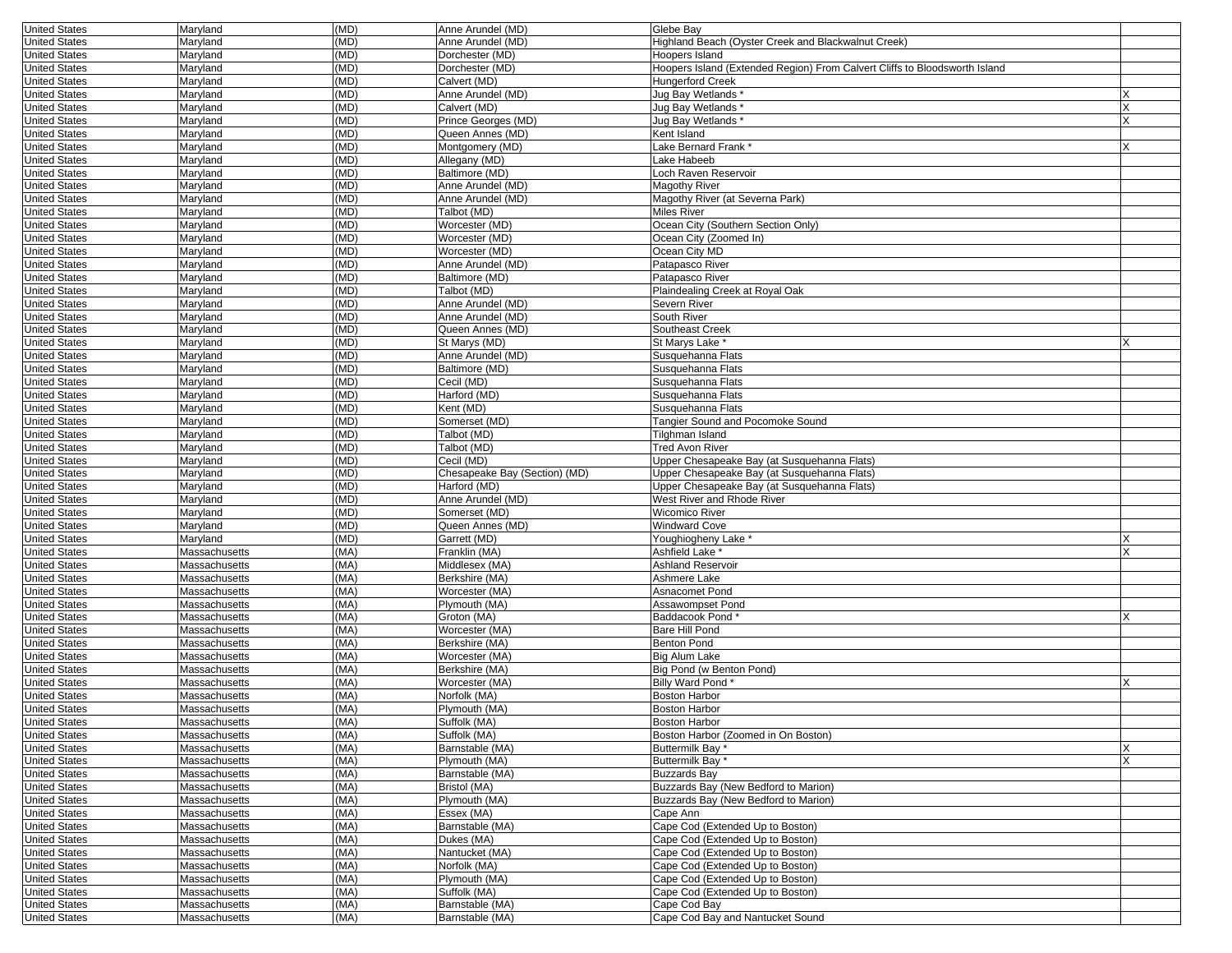| <b>United States</b> | Massachusetts                  | (MA) | Dukes (MA)      | Cape Cod Bay and Nantucket Sound                                  |    |
|----------------------|--------------------------------|------|-----------------|-------------------------------------------------------------------|----|
| <b>United States</b> | Massachusetts                  | (MA) | Nantucket (MA)  | Cape Cod Bay and Nantucket Sound                                  |    |
| <b>United States</b> | Massachusetts                  | (MA) | Worcester (MA)  | Cedar Meadow Pond*                                                |    |
| <b>United States</b> | Massachusetts                  | (MA) | Worcester (MA)  | Cedar Pond*                                                       |    |
| <b>United States</b> | Massachusetts                  | (MA) | Berkshire (MA)  | Center Pond                                                       |    |
| <b>United States</b> | Massachusetts                  | (MA) | Dukes (MA)      | Chappaquiddick Island                                             |    |
| <b>United States</b> | Massachusetts                  | (MA) | Middlesex (MA)  | Charles River (at MIT)                                            |    |
| <b>United States</b> | Massachusetts                  | (MA) | Suffolk (MA)    | Charles River (at MIT)                                            |    |
| <b>United States</b> | Massachusetts                  | (MA) | Middlesex (MA)  | Charles River (at Harvard)                                        |    |
| <b>United States</b> | Massachusetts                  | (MA) | Suffolk (MA)    | Charles River (at Harvard)                                        |    |
| <b>United States</b> | Massachusetts                  | (MA) | Worcester (MA)  | Chauncy Lake                                                      |    |
| <b>United States</b> | Massachusetts                  | (MA) | Essex (MA)      | Chebacco Lake                                                     |    |
| <b>United States</b> | Massachusetts                  | (MA) | Berkshire (MA)  | <b>Cheshire Reservoir</b>                                         |    |
| <b>United States</b> | Massachusetts                  | (MA) | Dukes (MA)      | Chilmark Pond*                                                    |    |
| <b>United States</b> | Massachusetts                  | (MA) | Plymouth (MA)   | Cleveland Pond*                                                   |    |
| <b>United States</b> | Massachusetts                  | (MA) | Hampden (MA)    | <b>Congamond Lakes</b>                                            |    |
| <b>United States</b> | Massachusetts                  | (MA) | Worcester (MA)  | Cranberry Meadow Pond                                             |    |
| <b>United States</b> | Massachusetts                  | (MA) | Essex (MA)      | Crystal Lake and Elginwood Pond*                                  | X. |
| <b>United States</b> | Massachusetts                  | (MA) | Plymouth (MA)   | <b>Curlew Pond</b>                                                |    |
| <b>United States</b> | Massachusetts                  | (MA) | Dukes (MA)      | Cuttyhunk Island                                                  |    |
| <b>United States</b> | Massachusetts                  | (MA) | Worcester (MA)  | Dean Pond                                                         |    |
| <b>United States</b> | Massachusetts                  | (MA) | Middlesex (MA)  | Delaney Flood Control Site *                                      | x  |
| <b>United States</b> | Massachusetts                  | (MA) | Bristol (MA)    | Devol Pond*                                                       |    |
| <b>United States</b> | Massachusetts                  | (MA) | Middlesex (MA)  | Dug Pond                                                          |    |
| <b>United States</b> | Massachusetts                  | (MA) | Worcester (MA)  | Eagle Lake and Stump Pond*                                        |    |
| <b>United States</b> | Massachusetts                  | (MA) | Dukes (MA)      | <b>Edgartown Great Pond</b>                                       |    |
| <b>United States</b> | Massachusetts                  | (MA) | Dukes (MA)      | <b>Edgartown Harbor</b>                                           |    |
| <b>United States</b> | Massachusetts                  | (MA) | Middlesex (MA)  | Ell Pond                                                          |    |
| <b>United States</b> | Massachusetts                  | (MA) | Plymouth (MA)   | Fearing Pond                                                      |    |
| <b>United States</b> | Massachusetts                  | (MA) | Middlesex (MA)  | Flints Pond*                                                      |    |
| <b>United States</b> | Massachusetts                  | (MA) | Middlesex (MA)  | Forge Pond                                                        |    |
| <b>United States</b> | Massachusetts                  | (MA) | Middlesex (MA)  | Fort Meadow Reservoir                                             |    |
| <b>United States</b> | Massachusetts                  | (MA) | Middlesex (MA)  | Fort Pond                                                         |    |
| <b>United States</b> | Massachusetts                  | (MA) | Essex (MA)      | Fosters Pond                                                      |    |
| <b>United States</b> |                                | (MA) | Middlesex (MA)  | Fosters Pond                                                      |    |
| <b>United States</b> | Massachusetts<br>Massachusetts | (MA) | Worcester (MA)  | Glen Echo Lake                                                    |    |
|                      |                                |      |                 |                                                                   |    |
| <b>United States</b> | Massachusetts                  | (MA) | Berkshire (MA)  | Goose Pond                                                        |    |
| <b>United States</b> | Massachusetts                  | (MA) | Plymouth (MA)   | Great Herring Pond                                                |    |
| <b>United States</b> | Massachusetts                  | (MA) | Plymouth (MA)   | Great Island Pond*                                                |    |
| <b>United States</b> | Massachusetts                  | (MA) | Barnstable (MA) | Great Pond (near Eastham)                                         |    |
| <b>United States</b> | Massachusetts                  | (MA) | Plymouth (MA)   | Great South, Little South and Boot Ponds                          |    |
| <b>United States</b> | Massachusetts                  | (MA) | Barnstable (MA) | <b>Gull Pond</b>                                                  |    |
| <b>United States</b> | Massachusetts                  | (MA) | Hampden (MA)    | <b>Hamilton Reservoir</b>                                         |    |
| <b>United States</b> | Massachusetts                  | (MA) | Worcester (MA)  | <b>Hickory Hills Lake</b>                                         |    |
| <b>United States</b> | Massachusetts                  | (MA) | Barnstable (MA) | Higgins Pond (near Gull Pond)                                     |    |
| <b>United States</b> | Massachusetts                  | (MA) | Barnstable (MA) | Hog Ponds                                                         |    |
| <b>United States</b> | Massachusetts                  | (MA) | Bristol (MA)    | Horseneck Beach                                                   |    |
| <b>United States</b> | Massachusetts                  | (MA) | Plymouth (MA)   | Humarock Beach                                                    |    |
| <b>United States</b> | Massachusetts                  | (MA) | Worcester (MA)  | Indian Lake                                                       |    |
| <b>United States</b> | Massachusetts                  | (MA) | Suffolk (MA)    | Jamaica Pond                                                      |    |
| <b>United States</b> | Massachusetts                  | (MA) | Barnstable (MA) | Jenkins Pond                                                      |    |
| <b>United States</b> | Massachusetts                  | (MA) | Harwich (MA)    | John Josephs Pond                                                 |    |
| <b>United States</b> | Massachusetts                  | (MA) | Barnstable (MA) | Kelleys Pond                                                      |    |
| <b>United States</b> | Massachusetts                  | (MA) | Norfolk (MA)    | Lake Archer                                                       |    |
| <b>United States</b> | Massachusetts                  | (MA) | Essex (MA)      | Lake Attitash                                                     |    |
| <b>United States</b> | Massachusetts                  | (MA) | Middlesex (MA)  | Lake Boon                                                         |    |
| <b>United States</b> | Massachusetts                  | (MA) | Berkshire (MA)  | Lake Buel                                                         |    |
| <b>United States</b> | Massachusetts                  | (MA) | Worcester (MA)  | Lake Chargoggagoggmanchauggagoggchaubunagungamaugg (Webster Lake) |    |
| <b>United States</b> | Massachusetts                  | (MA) | Essex (MA)      | Lake Cochichewick                                                 |    |
| <b>United States</b> | Massachusetts                  | (MA) | Middlesex (MA)  | Lake Cochituate                                                   |    |
| <b>United States</b> | Massachusetts                  | (MA) | Worcester (MA)  | Lake Ellis                                                        |    |
| <b>United States</b> | Massachusetts                  | (MA) | Berkshire (MA)  | Lake Garfield                                                     |    |
| <b>United States</b> | Massachusetts                  | (MA) | Worcester (MA)  | Lake Maspenock (North Pond)                                       |    |
| <b>United States</b> | Massachusetts                  | (MA) | Middlesex (MA)  | Lake Maspenock (North Pond)                                       |    |
| <b>United States</b> | Massachusetts                  | (MA) | Norfolk (MA)    | Lake Mirimichi *                                                  | x  |
| <b>United States</b> | Massachusetts                  | (MA) | Plymouth (MA)   | Lake Nippenicket                                                  |    |
| <b>United States</b> | Massachusetts                  | (MA) | Norfolk (MA)    | Lake Pearl                                                        |    |
| <b>United States</b> | Massachusetts                  | (MA) | Worcester (MA)  | Lake Quinsigamond                                                 |    |
|                      | Massachusetts                  | (MA) | Worcester (MA)  | Lake Shirley                                                      |    |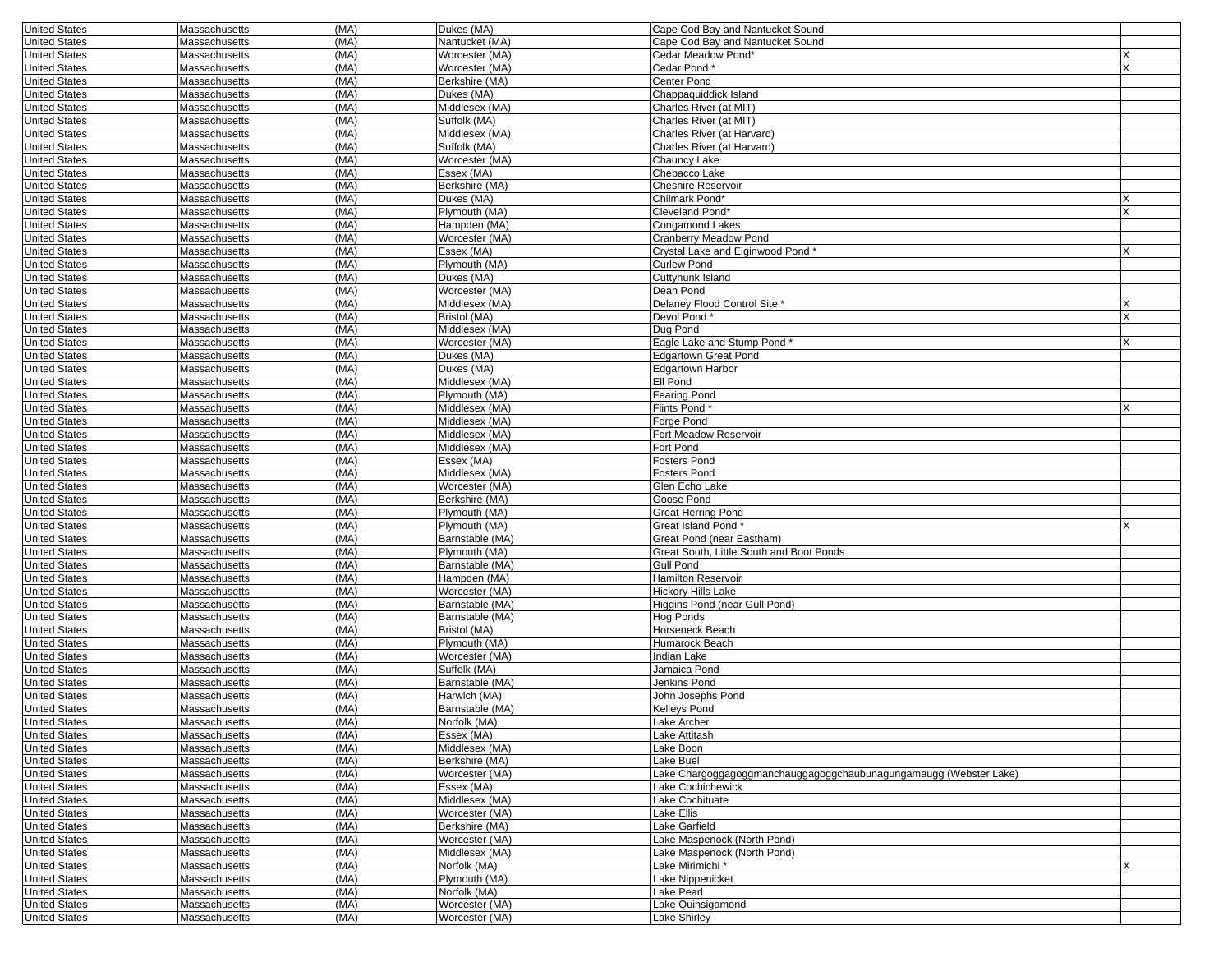| <b>United States</b>                         | Massachusetts                  | (MA)         | Dukes (MA)                        | Lake Tashmoo                                                         |  |
|----------------------------------------------|--------------------------------|--------------|-----------------------------------|----------------------------------------------------------------------|--|
| <b>United States</b>                         | Massachusetts                  | (MA)         | Middlesex (MA)                    | Lake Whitehall                                                       |  |
| <b>United States</b>                         | Massachusetts                  | (MA)         | Franklin (MA)                     | Lake Wyola                                                           |  |
| <b>United States</b>                         | Massachusetts                  | (MA)         | Hampden (MA)                      | Little Alum Pond                                                     |  |
| <b>United States</b>                         | Massachusetts                  | (MA)         | Hampden (MA)                      | Littleville Lake                                                     |  |
| <b>United States</b>                         | Massachusetts                  | (MA)         | Hampshire (MA)                    | Littleville Lake                                                     |  |
| <b>United States</b>                         | Massachusetts                  | (MA)         | Barnstable (MA)                   | Long Pond (Near Pleasant Lake and Brewster)                          |  |
| <b>United States</b><br><b>United States</b> | Massachusetts<br>Massachusetts | (MA)<br>(MA) | Bristol (MA)<br>Plymouth (MA)     | Long Pond (Zipcode 02347 Region)<br>Long Pond (Zipcode 02347 Region) |  |
| <b>United States</b>                         | Massachusetts                  | (MA)         | Plymouth (MA)                     | Long Pond (Zipcode 02360 Region)                                     |  |
| <b>United States</b>                         | Massachusetts                  | (MA)         | Barnstable (MA)                   | Long Pond and Great Pond * (Near Wellfleet)                          |  |
| <b>United States</b>                         | Massachusetts                  | (MA)         | Middlesex (MA)                    | Lost Lake (without Knops Pond in the title)                          |  |
| <b>United States</b>                         | Massachusetts                  | (MA)         | Middlesex (MA)                    | Lost Lake and Knops Pond                                             |  |
| <b>United States</b>                         | Massachusetts                  | (MA)         | Barnstable (MA)                   | Lovers Lake                                                          |  |
| <b>United States</b>                         | Massachusetts                  | (MA)         | Essex (MA)                        | MA Coast and Cape Ann (Newburyport to Marblehead)                    |  |
| <b>United States</b>                         | Massachusetts                  | (MA)         | Worcester (MA)                    | Manchaug Pond                                                        |  |
| <b>United States</b>                         | Massachusetts                  | (MA)         | Essex (MA)                        | Marblehead Harbor                                                    |  |
| <b>United States</b>                         | Massachusetts                  | (MA)         | Dukes (MA)                        | Marthas Vineyard                                                     |  |
| <b>United States</b>                         | Massachusetts                  | (MA)         | Norfolk (MA)                      | Massapoag Lake *                                                     |  |
| <b>United States</b>                         | Massachusetts                  | (MA)         | Worcester (MA)                    | Monomonac Lake                                                       |  |
| <b>United States</b>                         | Massachusetts                  | (MA)         | Plymouth (MA)                     | Monponsett Pond (East and West Ponds)                                |  |
| <b>United States</b><br><b>United States</b> | Massachusetts<br>Massachusetts | (MA)<br>(MA) | Bristol (MA)<br>Middlesex (MA)    | Mount Hope Bay<br>Nabnasset Pond                                     |  |
| <b>United States</b>                         | Massachusetts                  | (MA)         | Nantucket (MA)                    | Nantucket Island                                                     |  |
| <b>United States</b>                         | Massachusetts                  | (MA)         | Dukes (MA)                        | Nantucket Island and Marthas Vineyard                                |  |
| <b>United States</b>                         | Massachusetts                  | (MA)         | Nantucket (MA)                    | Nantucket Island and Marthas Vineyard                                |  |
| <b>United States</b>                         | Massachusetts                  | (MA)         | Norfolk (MA)                      | Neponset Reservoir *                                                 |  |
| <b>United States</b>                         | Massachusetts                  | (MA)         | Atlantic Coast (MA)               | New England                                                          |  |
| <b>United States</b>                         | Massachusetts                  | (MA)         | Essex (MA)                        | Newburyport                                                          |  |
| <b>United States</b>                         | Massachusetts                  | (MA)         | Hampden (MA)                      | Nine Mile Pond                                                       |  |
| <b>United States</b>                         | Massachusetts                  | (MA)         | Worcester (MA)                    | Nipmuc Pond                                                          |  |
| <b>United States</b>                         | Massachusetts                  | (MA)         | Barnstable (MA)                   | North Bay and Prince Cove                                            |  |
| <b>United States</b>                         | Massachusetts                  | (MA)         | Hampshire (MA)                    | Norwich Lake                                                         |  |
| <b>United States</b>                         | Massachusetts                  | (MA)         | Hampden (MA)                      | Noves Pond*                                                          |  |
| <b>United States</b><br><b>United States</b> | Massachusetts<br>Massachusetts | (MA)<br>(MA) | Barnstable (MA)<br>Berkshire (MA) | Old Silver Beach<br>Onota Lake                                       |  |
| <b>United States</b>                         | Massachusetts                  | (MA)         | Berkshire (MA)                    | Otis Reservoir                                                       |  |
| <b>United States</b>                         | Massachusetts                  | (MA)         | Hampden (MA)                      | Otis Reservoir                                                       |  |
| <b>United States</b>                         | Massachusetts                  | (MA)         | Franklin (MA)                     | Packard Pond                                                         |  |
| <b>United States</b>                         | Massachusetts                  | (MA)         | Barnstable (MA)                   | Pilgrim Lake                                                         |  |
| <b>United States</b>                         | Massachusetts                  | (MA)         | Essex (MA)                        | Pleasant Pond                                                        |  |
| <b>United States</b>                         | Massachusetts                  | (MA)         | Plymouth (MA)                     | Plymouth Kingston and Duxbury Bay                                    |  |
| <b>United States</b>                         | Massachusetts                  | (MA)         | Berkshire (MA)                    | Pontoosuc Lake                                                       |  |
| <b>United States</b>                         | Massachusetts                  | (MA)         | Franklin (MA)                     | Quabbin Reservoir                                                    |  |
| <b>United States</b>                         | Massachusetts                  | (MA)         | Hampshire (MA)                    | <b>Quabbin Reservoir</b>                                             |  |
| <b>United States</b>                         | Massachusetts                  | (MA)         | Worcester (MA)                    | <b>Quabbin Reservoir</b>                                             |  |
| <b>United States</b>                         | Massachusetts                  | (MA)         | Worcester (MA)                    | Quaboag Pond*                                                        |  |
| <b>United States</b>                         | Massachusetts                  | (MA)         | Worcester (MA)                    | Quacumquasit Pond                                                    |  |
| <b>United States</b><br><b>United States</b> | Massachusetts<br>Massachusetts | (MA)<br>(MA) | Barnstable (MA)<br>Worcester (MA) | Quanset Harbor<br>Queen Lake *                                       |  |
| <b>United States</b>                         | Massachusetts                  | (MA)         | Worcester (MA)                    | Ramshorn Pond'                                                       |  |
| <b>United States</b>                         | Massachusetts                  | (MA)         | Essex (MA)                        | <b>Rockport Harbor</b>                                               |  |
| <b>United States</b>                         | Massachusetts                  | (MA)         | Barnstable (MA)                   | <b>Ryders Cove</b>                                                   |  |
| United States                                | Massachusetts                  | (MA)         | Bristol (MA)                      | Sabbatia Lake                                                        |  |
| <b>United States</b>                         | Massachusetts                  | (MA)         | Essex (MA)                        | Salem Sound                                                          |  |
| <b>United States</b>                         | Massachusetts                  | (MA)         | Plymouth (MA)                     | Sampson Pond                                                         |  |
| <b>United States</b>                         | Massachusetts                  | (MA)         | Middlesex (MA)                    | Sandy Pond*                                                          |  |
| <b>United States</b>                         | Massachusetts                  | (MA)         | Barnstable (MA)                   | Scargo Lake                                                          |  |
| <b>United States</b>                         | Massachusetts                  | (MA)         | Plymouth (MA)                     | Scituate Harbor                                                      |  |
| <b>United States</b>                         | Massachusetts                  | (MA)         | Somerset (MA)                     | Seboomook Lake                                                       |  |
| <b>United States</b>                         | Massachusetts                  | (MA)         | Dukes (MA)                        | Sengekontacket Pond                                                  |  |
| <b>United States</b><br><b>United States</b> | Massachusetts<br>Massachusetts | (MA)<br>(MA) | Hampden (MA)<br>Plymouth (MA)     | Silver Lake<br>Silver Lake                                           |  |
| <b>United States</b>                         | Massachusetts                  | (MA)         | Norfolk (MA)                      | Silver Lake *                                                        |  |
| <b>United States</b>                         | Massachusetts                  | (MA)         | Worcester (MA)                    | Singletary Lake                                                      |  |
| <b>United States</b>                         | Massachusetts                  | (MA)         | Barnstable (MA)                   | South Wellfleet                                                      |  |
| <b>United States</b>                         | Massachusetts                  | (MA)         | Worcester (MA)                    | Spectacle Pond                                                       |  |
| <b>United States</b>                         | Massachusetts                  | (MA)         | Essex (MA)                        | Stiles Pond                                                          |  |
| <b>United States</b>                         | Massachusetts                  | (MA)         | Berkshire (MA)                    | Stockbridge Bowl                                                     |  |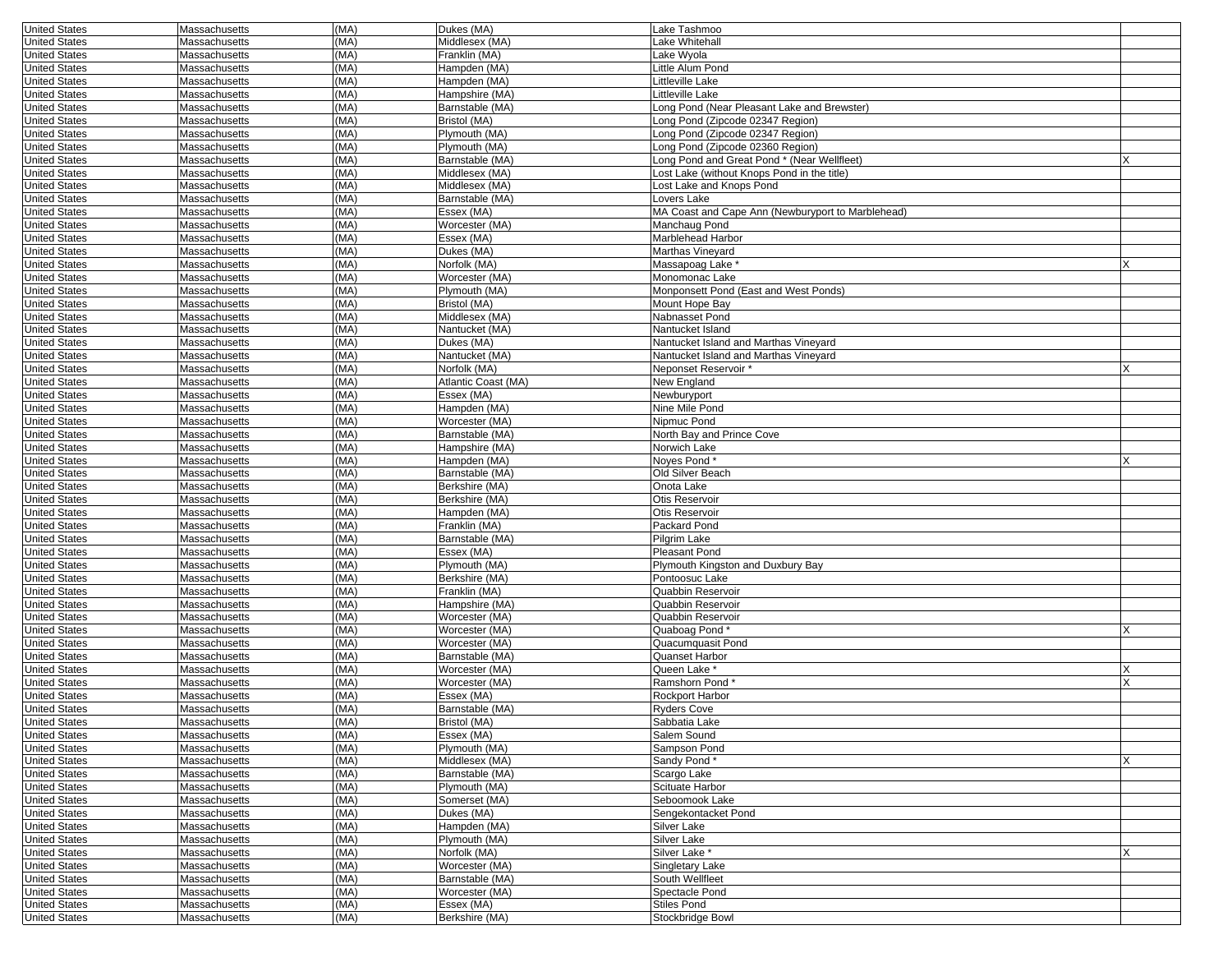| <b>United States</b>                         | Massachusetts                  | (MA)         | Worcester (MA)                    | Sugden Reservoir                                              |   |
|----------------------------------------------|--------------------------------|--------------|-----------------------------------|---------------------------------------------------------------|---|
| <b>United States</b>                         | Massachusetts                  | (MA)         | Worcester (MA)                    | Sunset Lake *                                                 |   |
| <b>United States</b>                         | Massachusetts                  | (MA)         | Barnstable (MA)                   | The Outer Cape (Wellfleet Harbor and Provincetown Harbor)     |   |
| <b>United States</b>                         | Massachusetts                  | (MA)         | Worcester (MA)                    | Thompson Pond <sup>®</sup>                                    |   |
| <b>United States</b>                         | Massachusetts                  | (MA)         | Barnstable (MA)                   | Twinings Pond*                                                |   |
| <b>United States</b>                         | Massachusetts                  | (MA)         | Barnstable (MA)                   | <b>Upper Millpond</b>                                         |   |
| <b>United States</b>                         | Massachusetts                  | (MA)         | Worcester (MA)                    | Upper Naukeag Lake Upper*                                     | x |
| <b>United States</b>                         | Massachusetts                  | (MA)         | Worcester (MA)                    | Wachusett Reservoir                                           |   |
| <b>United States</b>                         | Massachusetts                  | (MA)<br>(MA) | Barnstable (MA)<br>Middlesex (MA) | Wakeby Pond (with Mashpee Pond)<br><b>Walden Pond</b>         |   |
| <b>United States</b><br><b>United States</b> | Massachusetts<br>Massachusetts | (MA)         | Worcester (MA)                    | Wallum Lake                                                   |   |
| <b>United States</b>                         | Massachusetts                  | (MA)         | Barnstable (MA)                   | <b>Waquoit Bay</b>                                            |   |
| <b>United States</b>                         | Massachusetts                  | (MA)         | Essex (MA)                        | Wenham Lake                                                   |   |
| <b>United States</b>                         | Massachusetts                  | (MA)         | Barnstable (MA)                   | Wequaquet Lake                                                |   |
| <b>United States</b>                         | Massachusetts                  | (MA)         | Barnstable (MA)                   | West Falmouth Harbor                                          |   |
| <b>United States</b>                         | Massachusetts                  | (MA)         | Plymouth (MA)                     | West Monponsett Pond                                          |   |
| <b>United States</b>                         | <b>Massachusetts</b>           | (MA)         | Westport River (MA)               | Westport River (east and west branch at Westport Harbor Area) |   |
| <b>United States</b>                         | Massachusetts                  | (MA)         | Plymouth (MA)                     | White Island Pond                                             |   |
| <b>United States</b>                         | Massachusetts                  | (MA)         | Berkshire (MA)                    | White Lily Pond - East Otis                                   |   |
| <b>United States</b>                         | Massachusetts                  | (MA)         | Middlesex (MA)                    | White Pond                                                    |   |
| <b>United States</b>                         | Massachusetts                  | (MA)         | Norfolk (MA)                      | Whitmans Pond                                                 |   |
| <b>United States</b>                         | Massachusetts                  | (MA)         | Worcester (MA)                    | Wickaboag Pond                                                |   |
| <b>United States</b>                         | Massachusetts                  | (MA)         | Plymouth (MA)                     | Widgeon Pond*                                                 |   |
| <b>United States</b>                         | Massachusetts                  | (MA)         | Berkshire (MA)                    | Windemere Lake *                                              | X |
| <b>United States</b>                         | Massachusetts                  | (MA)         | Worcester (MA)                    | Wyman Pond                                                    |   |
| <b>United States</b>                         | Michigan                       | (MI)         | Jackson (MI)                      | <b>Ackerson Lake</b>                                          |   |
| <b>United States</b>                         | Michigan                       | (MI)         | Van Buren (MI)                    | <b>Ackley Lake</b>                                            |   |
| <b>United States</b>                         | Michigan                       | (MI)         | Barry (MI)                        | Algonquin Lake                                                |   |
| <b>United States</b>                         | Michigan                       | (MI)         | Gogebic (MI)                      | Allen Lake                                                    |   |
| <b>United States</b>                         | Michigan                       | (MI)         | Gogebic (MI)                      | Anderson Lake                                                 |   |
| <b>United States</b>                         | Michigan                       | (MI)         | Grand Traverse (MI)               | Arbutus Lake                                                  |   |
| <b>United States</b>                         | Michigan                       | (MI)         | Manistee (MI)                     | Arcadia Lake                                                  |   |
| <b>United States</b>                         | Michigan                       | (MI)         | Branch (MI)                       | Archer Lake                                                   |   |
| <b>United States</b>                         | Michigan                       | (MI)         | Iron (MI)                         | Armstrong Lake *                                              |   |
| <b>United States</b>                         | Michigan                       | (MI)         | Clare (MI)                        | Arnold Lake                                                   |   |
| <b>United States</b>                         | Michigan                       | (MI)         | Kalamazoo (MI)                    | Atwaters Mill Pond*                                           | X |
| <b>United States</b><br><b>United States</b> | Michigan<br>Michigan           | (MI)<br>(MI) | Ogemaw (MI)<br>Ogemaw (MI)        | Au Sable Lake<br>Au Sable Lake (With Little Au Sable Lake)    |   |
| <b>United States</b>                         | Michigan                       | (MI)         | Au Sable River (MI)               | Au Sable River (Grayling to Oscoda) (NOT A 3D MAP)*           |   |
| <b>United States</b>                         | Michigan                       | (MI)         | Alger (MI)                        | Au Train Lake                                                 |   |
| <b>United States</b>                         | Michigan                       | (MI)         | Kalamazoo (MI)                    | Austin Lake                                                   |   |
| <b>United States</b>                         | Michigan                       | (MI)         | Montmorency (MI)                  | Avery Lake                                                    |   |
| <b>United States</b>                         | Michigan                       | (MI)         | Livingston (MI)                   | Baetcke Lake *                                                | Х |
| <b>United States</b>                         | Michigan                       | (MI)         | Oakland (MI)                      | <b>Bald Eagle Lake</b>                                        |   |
| <b>United States</b>                         | Michigan                       | (MI)         | Cass (MI)                         | <b>Baldwin Lake</b>                                           |   |
| <b>United States</b>                         | Michigan                       | (MI)         | Van Buren (MI)                    | <b>Bankson Lake</b>                                           |   |
| <b>United States</b>                         | Michigan                       | (MI)         | Newaygo (MI)                      | <b>Baptist Lake</b>                                           |   |
| <b>United States</b>                         | Michigan                       | (MI)         | Manistee (MI)                     | Bar Lake                                                      |   |
| <b>United States</b>                         | Michigan                       | (MI)         | Barry (MI)                        | <b>Barlow Lake</b>                                            |   |
| <b>United States</b>                         | Michigan                       | (MI)         | Lapeer (MI)                       | <b>Barnes Lake</b>                                            |   |
| <b>United States</b>                         | Michigan                       | (MI)         | Cass (MI)                         | Barron Lake *                                                 | X |
| <b>United States</b>                         | Michigan                       | (MI)         | Branch (MI)                       | <b>Bartholomew Lake</b>                                       |   |
| <b>United States</b>                         | Michigan                       | (MI)         | Kalamazoo (MI)                    | <b>Barton Lake</b>                                            |   |
| United States                                | Michigan                       | (MI)         | Livingston (MI)                   | Base Line Lake                                                |   |
| <b>United States</b>                         | Michigan                       | (MI)         | Washtenaw (MI)                    | <b>Base Line Lake</b>                                         |   |
| <b>United States</b>                         | Michigan                       | (MI)         | Livingston (MI)                   | Base Line Lake (With Tamarack and Whitewood Lakes)            |   |
| <b>United States</b>                         | Michigan                       | (MI)         | Washtenaw (MI)                    | Base Line Lake (With Tamarack and Whitewood Lakes)            |   |
| <b>United States</b>                         | Michigan                       | (MI)         | Allegan (MI)                      | Baseline Lake *                                               | X |
| <b>United States</b>                         | Michigan                       | (MI)         | Antrim (MI)                       | <b>Bass Lake</b>                                              |   |
| <b>United States</b>                         | Michigan                       | (MI)         | losco (MI)                        | <b>Bass Lake</b>                                              |   |
| <b>United States</b>                         | Michigan                       | (MI)         | Kent (MI)                         | <b>Bass Lake</b>                                              |   |
| <b>United States</b>                         | Michigan                       | (MI)         | Livingston (MI)                   | <b>Bass Lake</b>                                              |   |
| <b>United States</b>                         | Michigan                       | (MI)         | Mason (MI)                        | <b>Bass Lake</b>                                              |   |
| <b>United States</b><br><b>United States</b> | Michigan                       | (MI)<br>(MI) | Oakland (MI)<br>Oceana (MI)       | Bass Lake<br><b>Bass Lake</b>                                 |   |
| <b>United States</b>                         | Michigan<br>Michigan           | (MI)         | Oscoda (MI)                       | <b>Bass Lake</b>                                              |   |
| <b>United States</b>                         | Michigan                       | (MI)         | Grand Traverse (MI)               | Bass Lake (By Carpenter Road)                                 |   |
| <b>United States</b>                         | Michigan                       | (MI)         | Grand Traverse (MI)               | Bass Lake (South of Dyer Lake)                                |   |
| <b>United States</b>                         | Michigan                       | (MI)         | Clare (MI)                        | Bass Lake (With Bullhead Lake)                                |   |
|                                              |                                |              |                                   |                                                               |   |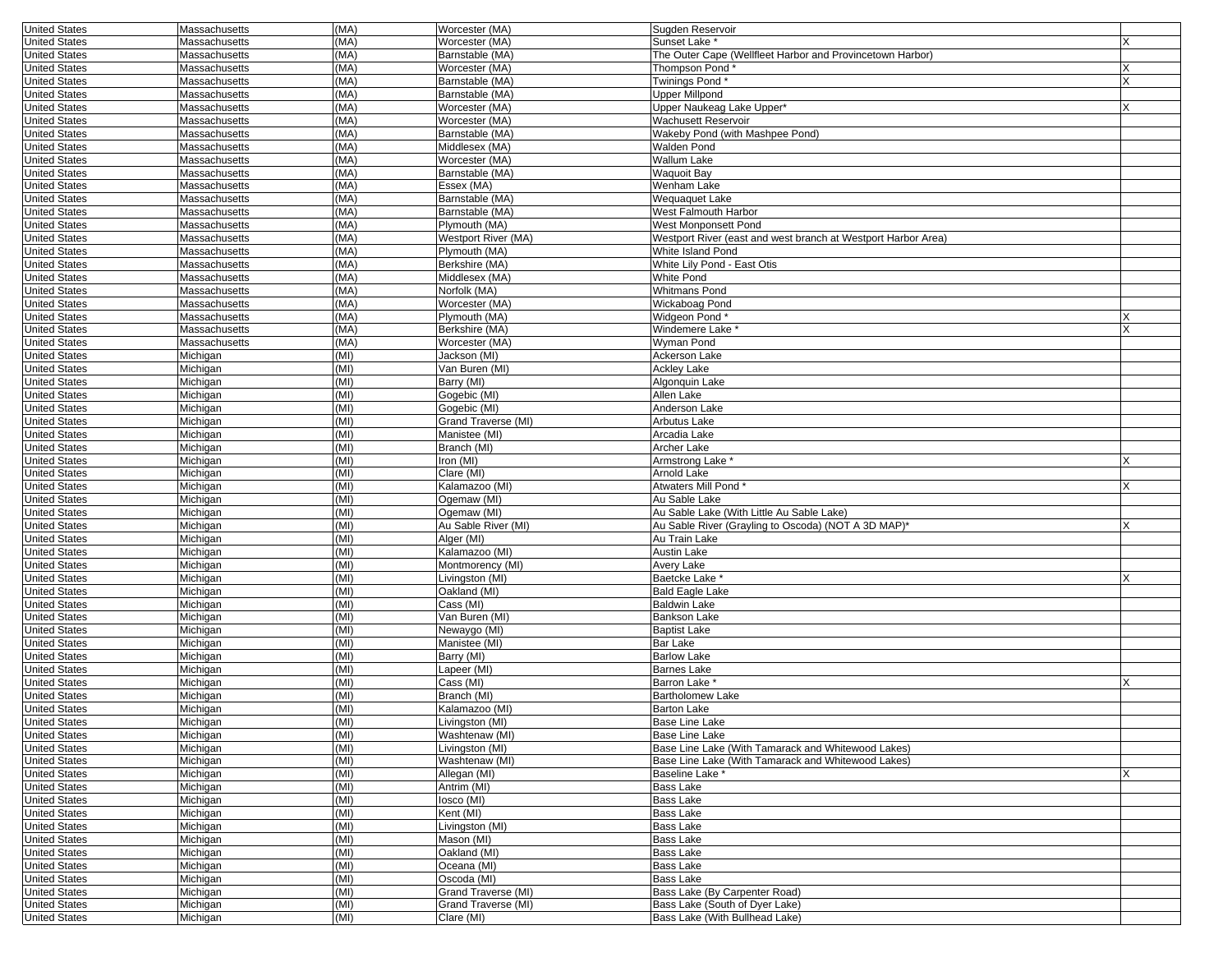| <b>United States</b> | Michigan | (MI) | Montcalm (MI)     | Bass Lake * (near Vestaburg)                                                                             | X |
|----------------------|----------|------|-------------------|----------------------------------------------------------------------------------------------------------|---|
| <b>United States</b> | Michigan | (MI) | Barry (MI)        | <b>Bassett Lake</b>                                                                                      |   |
| <b>United States</b> | Michigan | (MI) | Jackson (MI)      | <b>Batteese Lake</b>                                                                                     |   |
| <b>United States</b> | Michigan | (MI) | Hillsdale (MI)    | Baw Beese Lake                                                                                           |   |
| <b>United States</b> | Michigan | (MI) | Hillsdale (MI)    | Baw Beese Lake (1 <sup>st</sup> , 2 <sup>nd</sup> , 3 <sup>rd</sup> , and 4 <sup>th</sup> and Boot Lake) |   |
| <b>United States</b> | Michigan | (MI) | Calhoun (MI)      | <b>Beadle Lake</b>                                                                                       |   |
| <b>United States</b> | Michigan | (MI) | Hillsdale (MI)    | <b>Bear Lake</b>                                                                                         |   |
| <b>United States</b> | Michigan | (MI) | Kalkaska (MI)     | Bear Lake                                                                                                |   |
| <b>United States</b> | Michigan | (MI) | Manistee (MI)     | Bear Lake                                                                                                |   |
| <b>United States</b> | Michigan | (MI) | Muskegon (MI)     | Bear Lake                                                                                                |   |
| <b>United States</b> | Michigan | (MI) | Kalkaska (MI)     | Bear Lake (With Cub Lake)                                                                                |   |
| <b>United States</b> | Michigan | (MI) | Gogebic (MI)      | <b>Beatons Lake</b>                                                                                      |   |
| <b>United States</b> | Michigan | (MI) | Ontonagon (MI)    | <b>Beatons Lake</b>                                                                                      |   |
| <b>United States</b> | Michigan | (MI) | Baraga (MI)       | <b>Beaufort Lake</b>                                                                                     |   |
| <b>United States</b> |          | (MI) | Charlevoix (MI)   |                                                                                                          |   |
| <b>United States</b> | Michigan | (MI) |                   | Beaver Island (Portrait)                                                                                 |   |
|                      | Michigan |      | Charlevoix (MI)   | Beaver Island Archipelago (Landscape)                                                                    |   |
| <b>United States</b> | Michigan | (MI) | Alpena (MI)       | Beaver Lake                                                                                              |   |
| <b>United States</b> | Michigan | (MI) | Presque Isle (MI) | Bell Bay (False Presque Isle Harbor)                                                                     |   |
| <b>United States</b> | Michigan | (MI) | Wayne (MI)        | <b>Belleville Lake</b>                                                                                   |   |
| <b>United States</b> | Michigan | (MI) | Livingston (MI)   | <b>Bennett Lake</b>                                                                                      |   |
| <b>United States</b> | Michigan | (MI) | Antrim (MI)       | Benway Lake                                                                                              |   |
| <b>United States</b> | Michigan | (MI) | Antrim (MI)       | Benway Lake (With Hanley Lake)                                                                           |   |
| <b>United States</b> | Michigan | (MI) | Wexford (MI)      | Berry Lake                                                                                               |   |
| <b>United States</b> | Michigan | (MI) | Clare (MI)        | <b>Bertha Lake</b>                                                                                       |   |
| <b>United States</b> | Michigan | (MI) | Benzie (MI)       | Betsie Lake                                                                                              |   |
| <b>United States</b> | Michigan | (MI) | Oakland (MI)      | Big & Little Crotched Lakes                                                                              |   |
| <b>United States</b> | Michigan | (MI) | Otsego (MI)       | Big and Little Bear Lakes                                                                                |   |
| <b>United States</b> | Michigan | (MI) | Kalkaska (MI)     | Big and Little Twin Lakes                                                                                |   |
| <b>United States</b> | Michigan | (MI) | Lake (MI)         | <b>Big Bass Lake</b>                                                                                     |   |
| <b>United States</b> | Michigan | (MI) | Marquette (MI)    | <b>Big Bass Lake</b>                                                                                     |   |
| <b>United States</b> | Michigan | (MI) | Otsego (MI)       | <b>Big Bass Lake</b>                                                                                     |   |
| <b>United States</b> | Michigan | (MI) | losco (MI)        | Big Bass Lake aka Welcome Lake                                                                           |   |
| <b>United States</b> | Michigan | (MI) | Delta (MI)        | Big Bay de Noc                                                                                           |   |
| <b>United States</b> | Michigan | (MI) | Otsego (MI)       | <b>Big Bear Lake</b>                                                                                     |   |
| <b>United States</b> | Michigan | (MI) | Kalkaska (MI)     | <b>Big Blue Lake</b>                                                                                     |   |
| <b>United States</b> | Michigan | (MI) | Muskegon (MI)     | <b>Big Blue Lake</b>                                                                                     |   |
| <b>United States</b> | Michigan | (MI) | Crawford (MI)     | <b>Big Bradford Lake</b>                                                                                 |   |
|                      |          | (MI) |                   |                                                                                                          |   |
| <b>United States</b> | Michigan |      | Otsego (MI)       | <b>Big Bradford Lake</b>                                                                                 |   |
| <b>United States</b> | Michigan | (MI) | Kent (MI)         | <b>Big Brower Lake</b>                                                                                   |   |
| <b>United States</b> | Michigan | (MI) | Barry (MI)        | Big Cedar Lake                                                                                           |   |
| <b>United States</b> | Michigan | (MI) | Otsego (MI)       | <b>Big Chub Lake</b>                                                                                     |   |
| <b>United States</b> | Michigan | (MI) | Kent (MI)         | <b>Big Crooked Lake</b>                                                                                  |   |
| <b>United States</b> | Michigan | (MI) | Van Buren (MI)    | <b>Big Crooked Lake</b>                                                                                  |   |
| <b>United States</b> | Michigan | (MI) | Cass (MI)         | <b>Big Fish Lake</b>                                                                                     |   |
| <b>United States</b> | Michigan | (MI) | _apeer (MI)       | <b>Big Fish Lake</b>                                                                                     |   |
| <b>United States</b> | Michigan | (MI) | Oakland (MI)      | <b>Big Fish Lake</b>                                                                                     |   |
| <b>United States</b> | Michigan | (MI) | St Joseph (MI)    | <b>Big Fish Lake</b>                                                                                     |   |
| <b>United States</b> | Michigan | (MI) | Allegan (MI)      | <b>Big Lake</b>                                                                                          |   |
| <b>United States</b> | Michigan | (MI) | Oakland (MI)      | Big Lake                                                                                                 |   |
| <b>United States</b> | Michigan | (MI) | Osceola (MI)      | <b>Big Lake</b>                                                                                          |   |
| <b>United States</b> | Michigan | (MI) | Otsego (MI)       | <b>Big Lake</b>                                                                                          |   |
| <b>United States</b> | Michigan | (MI) | _uce (MI)         | <b>Big Manistique Lake</b>                                                                               |   |
| <b>United States</b> | Michigan | (MI) | Mackinac (MI)     | <b>Big Manistique Lake</b>                                                                               |   |
| United States        | Michigan | (MI) | Kent (MI)         | Big Pine Island Lake                                                                                     |   |
| <b>United States</b> | Michigan | (MI) | Livingston (MI)   | <b>Big Portage Lake</b>                                                                                  |   |
| <b>United States</b> | Michigan | (MI) | Washtenaw (MI)    | <b>Big Portage Lake</b>                                                                                  |   |
| <b>United States</b> | Michigan | (MI) | Marquette (MI)    | Big Shag Lake                                                                                            |   |
| <b>United States</b> | Michigan | (MI) | Iron (MI)         | <b>Big Smoky Lake</b>                                                                                    |   |
|                      |          |      |                   |                                                                                                          |   |
| <b>United States</b> | Michigan | (MI) | Lake (MI)         | <b>Big Star Lake</b>                                                                                     |   |
| <b>United States</b> | Michigan | (MI) | Kalkaska (MI)     | <b>Big Twin Lake</b>                                                                                     |   |
| <b>United States</b> | Michigan | (MI) | Montcalm (MI)     | <b>Big Whitefish Lake</b>                                                                                |   |
| <b>United States</b> | Michigan | (MI) | Ogemaw (MI)       | <b>Big Williams Lake</b>                                                                                 |   |
| <b>United States</b> | Michigan | (MI) | Montmorency (MI)  | <b>Big Wolf Lake</b>                                                                                     |   |
| <b>United States</b> | Michigan | (MI) | Newaygo (MI)      | <b>Bills Lake</b>                                                                                        |   |
| <b>United States</b> | Michigan | (MI) | Antrim (MI)       | <b>Birch Lake</b>                                                                                        |   |
| <b>United States</b> | Michigan | (MI) | Cass (MI)         | <b>Birch Lake</b>                                                                                        |   |
| <b>United States</b> | Michigan | (MI) | Gogebic (MI)      | Birch Lake - Eleanor Lake                                                                                |   |
| <b>United States</b> | Michigan | (MI) | Hillsdale (MI)    | Bird Lake                                                                                                |   |
| <b>United States</b> | Michigan | (MI) | Newaygo (MI)      | <b>Bitely Lake</b>                                                                                       |   |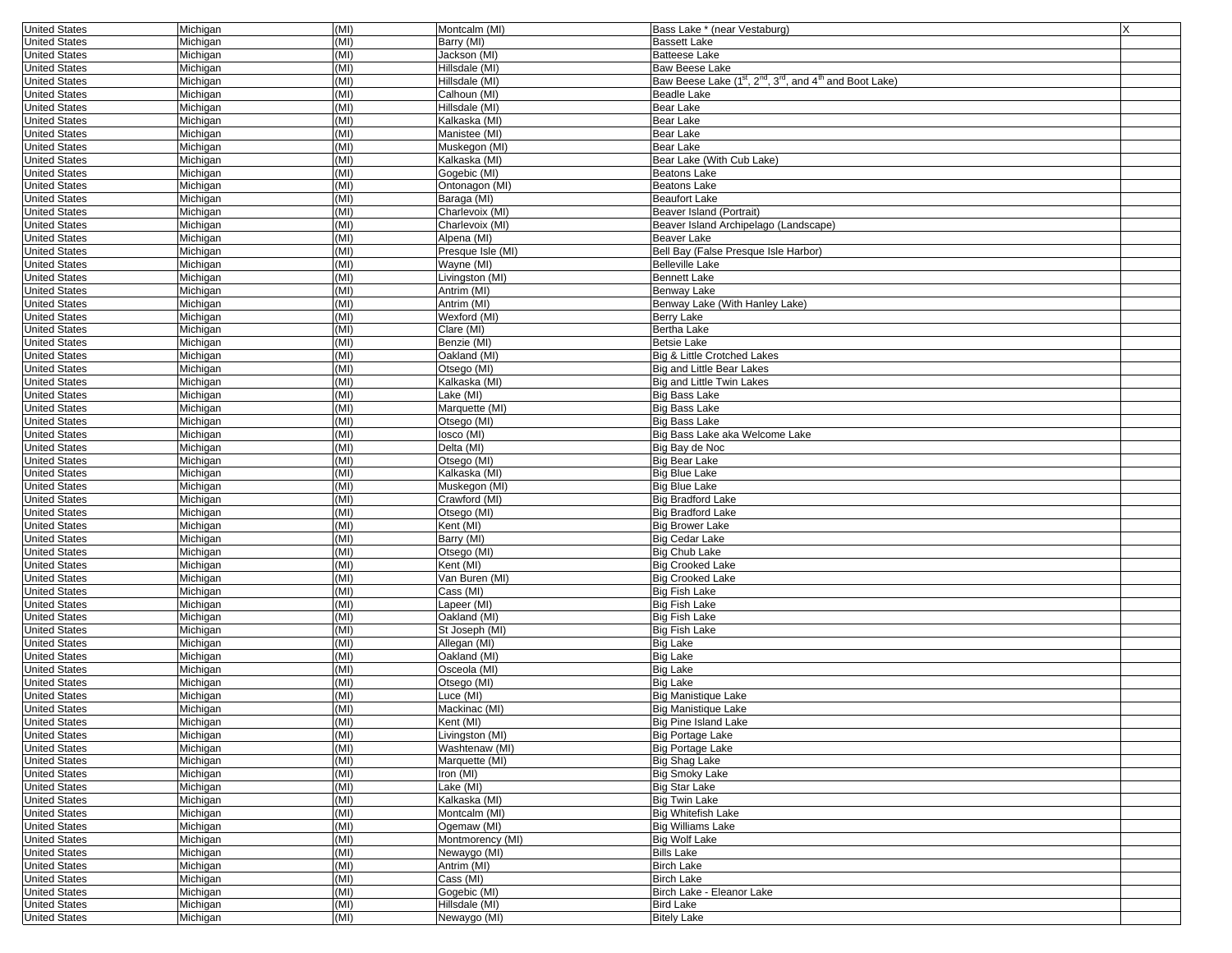| <b>United States</b> | Michigan | (MI) | Cheboygan (MI)      | <b>Black Lake</b>                                      |  |
|----------------------|----------|------|---------------------|--------------------------------------------------------|--|
| <b>United States</b> | Michigan | (MI) | Presque Isle (MI)   | <b>Black Lake</b>                                      |  |
| <b>United States</b> | Michigan | (MI) | Washtenaw (MI)      | <b>Blind Lake</b>                                      |  |
| <b>United States</b> | Michigan | (MI) | Alcona (MI)         | Bliss Lake *                                           |  |
| <b>United States</b> | Michigan | (MI) | Lake (MI)           | <b>Blue Gill Lake</b>                                  |  |
| <b>United States</b> | Michigan | (MI) | Gladwin (MI)        | <b>Blue Lake</b>                                       |  |
|                      |          |      |                     |                                                        |  |
| <b>United States</b> | Michigan | (MI) | Kent (MI)           | <b>Blue Lake</b>                                       |  |
| <b>United States</b> | Michigan | (MI) | Kent (MI)           | <b>Blue Lake</b>                                       |  |
| <b>United States</b> | Michigan | (MI) | Mason (MI)          | Blue Lake - Chancellor Lake                            |  |
| <b>United States</b> | Michigan | (MI) | Kent (MI)           | Blue Lake (With Black Fraint and Little Lincoln Lakes) |  |
| <b>United States</b> | Michigan | (MI) | Eaton (MI)          | <b>Blume Lake</b>                                      |  |
| <b>United States</b> | Michigan | (MI) | Grand Traverse (MI) | Boardman Lake                                          |  |
| <b>United States</b> | Michigan | (MI) | Oakland (MI)        | Bogie Lake                                             |  |
| <b>United States</b> | Michigan | (MI) | Mackinac (MI)       | Bois Blanc Island                                      |  |
| <b>United States</b> | Michigan | (MI) | Schoolcraft (MI)    | Boot Lake                                              |  |
| <b>United States</b> | Michigan | (MI) | Kent (MI)           | <b>Bostwick Lake</b>                                   |  |
| <b>United States</b> | Michigan | (MI) | Mecosta (MI)        | <b>Brady Lake</b>                                      |  |
| <b>United States</b> | Michigan | (MI) | Van Buren (MI)      | <b>Brandywine Lake</b>                                 |  |
| <b>United States</b> | Michigan | (MI) | Mackinac (MI)       | <b>Brevort Lake</b>                                    |  |
| <b>United States</b> | Michigan | (MI) | Livingston (MI)     | <b>Briggs Lake</b>                                     |  |
| <b>United States</b> | Michigan | (MI) | Livingston (MI)     | <b>Brighton Lake</b>                                   |  |
| <b>United States</b> | Michigan | (MI) | Barry (MI)          | <b>Bristol Lake</b>                                    |  |
| <b>United States</b> | Michigan | (MI) | Marquette (MI)      | <b>Brocky Lake</b>                                     |  |
| <b>United States</b> | Michigan | (MI) | Newaygo (MI)        | <b>Brooks Lake</b>                                     |  |
| <b>United States</b> | Michigan | (MI) | Jackson (MI)        | Browns Lake <sup>*</sup>                               |  |
| <b>United States</b> | Michigan | (MI) | Washtenaw (MI)      | <b>Bruin Lake</b>                                      |  |
|                      |          | (MI) |                     | Bryan Lake                                             |  |
| <b>United States</b> | Michigan |      | Benzie (MI)         |                                                        |  |
| <b>United States</b> | Michigan | (MI) | Iron (MI)           | <b>Buck Lake</b>                                       |  |
| <b>United States</b> | Michigan | (MI) | Livingston (MI)     | Buck Lake *                                            |  |
| <b>United States</b> | Michigan | (MI) | Oakland (MI)        | <b>Buckhorn Lake</b>                                   |  |
| <b>United States</b> | Michigan | (MI) | Oakland (MI)        | Buckhorn Lakes (North and South)                       |  |
| <b>United States</b> | Michigan | (MI) | Clare (MI)          | <b>Budd Lake</b>                                       |  |
| <b>United States</b> | Michigan | (MI) | Otsego (MI)         | Buhl Lakes *                                           |  |
| <b>United States</b> | Michigan | (MI) | Cass (MI)           | <b>Bunker Lake</b>                                     |  |
| <b>United States</b> | Michigan | (MI) | Cheboygan (MI)      | <b>Burt Lake</b>                                       |  |
| <b>United States</b> | Michigan | (MI) | Cheboygan (MI)      | Burt Lake (w Mullett Lake)                             |  |
| <b>United States</b> | Michigan | (MI) | Marquette (MI)      | <b>Bush Lake</b>                                       |  |
| <b>United States</b> | Michigan | (MI) | Ogemaw (MI)         | <b>Bush Lake</b>                                       |  |
| <b>United States</b> | Michigan | (MI) | Genesee (MI)        | <b>Byram Lake</b>                                      |  |
| <b>United States</b> | Michigan | (MI) | Cass (MI)           | Cable Lake                                             |  |
| <b>United States</b> | Michigan | (MI) | Iron (MI)           | Camp Lake                                              |  |
| <b>United States</b> | Michigan | (MI) | Kent (MI)           | Camp Lake                                              |  |
| <b>United States</b> | Michigan | (MI) | Kent (MI)           | Campau Lake and Kettle Lake                            |  |
| <b>United States</b> | Michigan | (MI) | Oceana (MI)         | Campbell Lake                                          |  |
| <b>United States</b> |          | (MI) |                     | Canada Creek Ranch Lakes                               |  |
|                      | Michigan |      | Montmorency (MI)    |                                                        |  |
| <b>United States</b> | Michigan | (MI) | Mecosta (MI)        | Canadian Lakes                                         |  |
| <b>United States</b> | Michigan | (MI) | Mecosta (MI)        | Canadian Lakes (Extended)                              |  |
| <b>United States</b> | Michigan | (MI) | Manistee (MI)       | Canfield Lake                                          |  |
| <b>United States</b> | Michigan | (MI) | Chippewa (MI)       | Caribou Lake                                           |  |
| <b>United States</b> | Michigan | (MI) | Hillsdale (MI)      | Carpenter Lake                                         |  |
| <b>United States</b> | Michigan | (MI) | Oakland (MI)        | Carroll Lake                                           |  |
| <b>United States</b> | Michigan | (MI) | Oakland (MI)        | Cass Lake                                              |  |
| <b>United States</b> | Michigan | (MI) | Tuscola (MI)        | Cat Lake                                               |  |
| United States        | Michigan | (MI) | Otsego (MI)         | Caulkins Lake                                          |  |
| <b>United States</b> | Michigan | (MI) | Washtenaw (MI)      | Cavanaugh Lake                                         |  |
| <b>United States</b> | Michigan | (MI) | Lake (MI)           | Cecilia Lake                                           |  |
| <b>United States</b> | Michigan | (MI) | Grand Traverse (MI) | Cedar Hedge Lake                                       |  |
| <b>United States</b> | Michigan | (MI) | Oakland (MI)        | Cedar Island Lake                                      |  |
| <b>United States</b> | Michigan | (MI) | Alcona (MI)         | Cedar Lake                                             |  |
| <b>United States</b> | Michigan | (MI) | losco (MI)          | Cedar Lake                                             |  |
| <b>United States</b> | Michigan | (MI) | Leelanau (MI)       | Cedar Lake                                             |  |
| <b>United States</b> | Michigan | (MI) | Van Buren (MI)      | Cedar Lake                                             |  |
| <b>United States</b> | Michigan | (MI) | Jackson (MI)        | Center Lake                                            |  |
| <b>United States</b> |          | (MI) | Antrim (MI)         | Central Lake <sup>*</sup>                              |  |
|                      | Michigan |      |                     |                                                        |  |
| <b>United States</b> | Michigan | (MI) | Marquette (MI)      | Chabeneau Lake                                         |  |
| <b>United States</b> | Michigan | (MI) | losco (MI)          | Chain Lake                                             |  |
| <b>United States</b> | Michigan | (MI) | Grand Traverse (MI) | <b>Chandler Lake</b>                                   |  |
| <b>United States</b> | Michigan | (MI) | Gogebic (MI)        | Chaney Lake                                            |  |
| <b>United States</b> | Michigan | (MI) | Ogemaw (MI)         | Chatman Lake                                           |  |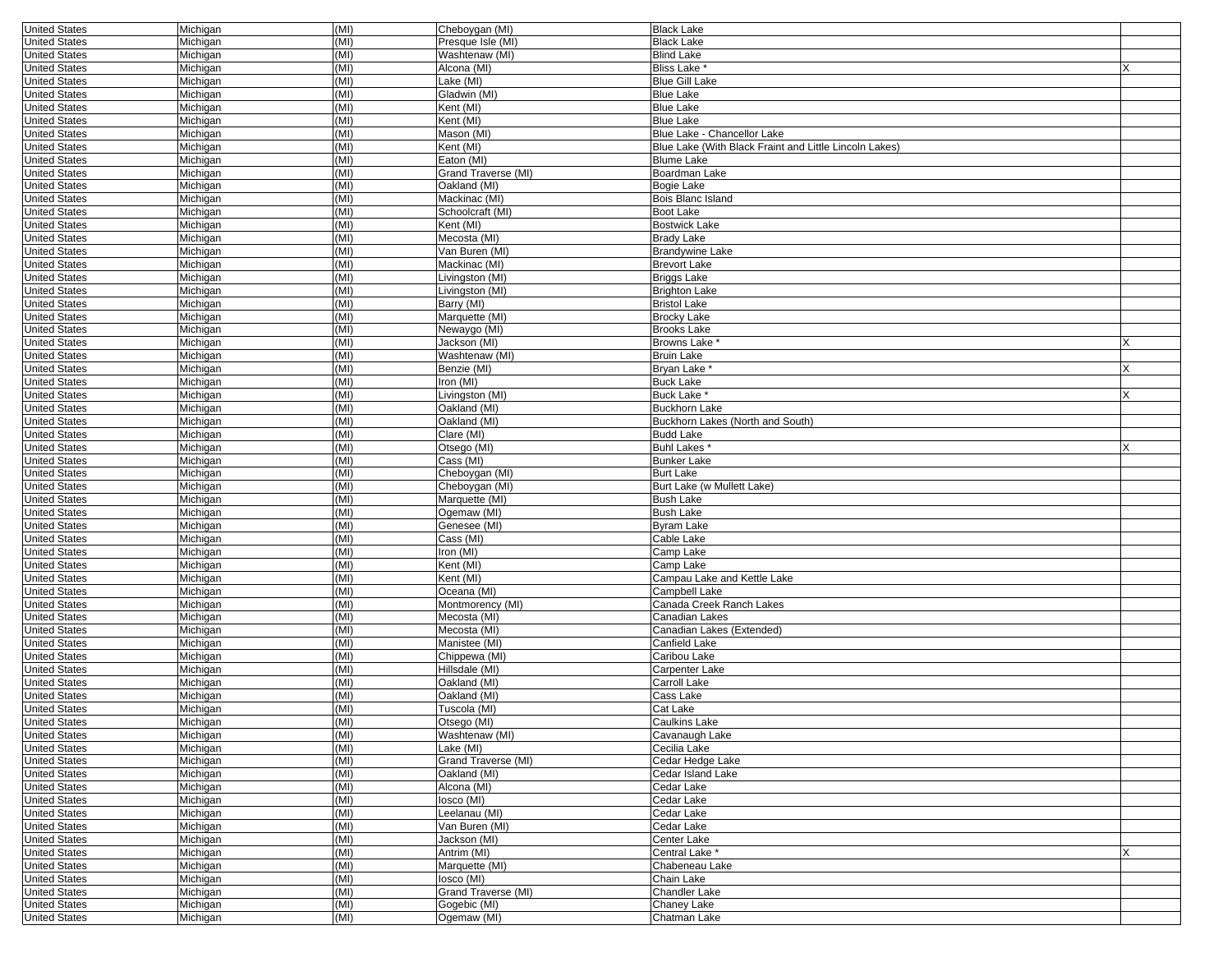| <b>United States</b> | Michigan | (MI) | Iron (MI)        | Chicaugon Lake                                       |  |
|----------------------|----------|------|------------------|------------------------------------------------------|--|
| <b>United States</b> | Michigan | (MI) | Manistee (MI)    | Chief Lake                                           |  |
| <b>United States</b> | Michigan | (MI) | Marquette (MI)   | Chief Lake *                                         |  |
| <b>United States</b> | Michigan | (MI) | Mecosta (MI)     | Chippewa Lake                                        |  |
| <b>United States</b> | Michigan | (MI) | Van Buren (MI)   | <b>Christie Lake</b>                                 |  |
| <b>United States</b> | Michigan | (MI) | Otsego (MI)      | Chub Lakes Chain                                     |  |
| <b>United States</b> | Michigan | (MI) | Gogebic (MI)     | Cisco Lakes Chain                                    |  |
| <b>United States</b> | Michigan | (MI) | Gogebic (MI)     | Cisco Lakes Chain (with Record and Big Africa Lakes) |  |
| <b>United States</b> | Michigan | (MI) | Antrim (MI)      | Clam Lake                                            |  |
| <b>United States</b> | Michigan | (MI) | Jackson (MI)     | Clark Lake                                           |  |
| <b>United States</b> | Michigan | (MI) | Gogebic (MI)     | Clark with Crooked Loon Whitefish Deer Island Lakes  |  |
| <b>United States</b> | Michigan | (MI) | Branch (MI)      | Clayton Lake                                         |  |
| <b>United States</b> | Michigan | (MI) | Barry (MI)       | Clear Lake                                           |  |
| <b>United States</b> | Michigan | (MI) | Berrien (MI)     | Clear Lake                                           |  |
| <b>United States</b> | Michigan | (MI) | Jackson (MI)     | Clear Lake                                           |  |
| <b>United States</b> | Michigan | (MI) | Mecosta (MI)     | Clear Lake                                           |  |
| <b>United States</b> | Michigan | (MI) | Montmorency (MI) | Clear Lake                                           |  |
| <b>United States</b> | Michigan | (MI) | Otsego (MI)      | Clear Lake                                           |  |
| <b>United States</b> | Michigan | (MI) | St Joseph (MI)   | Clear Lake                                           |  |
| <b>United States</b> | Michigan | (MI) | Ogemaw (MI)      | Clear Lake (foster township)                         |  |
| <b>United States</b> | Michigan | (MI) | Ogemaw (MI)      | Clear Lake (near Prescott)                           |  |
| <b>United States</b> | Michigan | (MI) | Calhoun (MI)     | Clear Lake <sup>*</sup>                              |  |
| <b>United States</b> | Michigan | (MI) | Allegan (MI)     | Clear Lake *                                         |  |
| <b>United States</b> | Michigan | (MI) | _apeer (MI)      | Clear Lake <sup>*</sup>                              |  |
| <b>United States</b> | Michigan | (MI) | Roscommon (MI)   | Clear Lake *                                         |  |
| <b>United States</b> | Michigan | (MI) | Oakland (MI)     | Clear Lake and Squaw Lake                            |  |
| <b>United States</b> | Michigan | (MI) | Muskegon (MI)    | Cleveland Lake <sup>*</sup>                          |  |
| <b>United States</b> | Michigan | (MI) | Marquette (MI)   | <b>Cliff Lake</b>                                    |  |
| <b>United States</b> | Michigan | (MI) | Montcalm (MI)    | Clifford Lake                                        |  |
| <b>United States</b> | Michigan | (MI) | Barry (MI)       | Cloverdale Lake (With Wilkinson Jones and Mud Lakes) |  |
| <b>United States</b> | Michigan | (MI) | Barry (MI)       | Cobb Lake                                            |  |
| <b>United States</b> | Michigan | (MI) | Branch (MI)      | Coldwater Chain of Lakes                             |  |
| <b>United States</b> | Michigan | (MI) | Branch (MI)      | Coldwater Lake                                       |  |
| <b>United States</b> | Michigan | (MI) | Isabella (MI)    | Coldwater Lake                                       |  |
| <b>United States</b> | Michigan | (MI) | Oakland (MI)     | Commerce Lake                                        |  |
| <b>United States</b> | Michigan | (MI) | Alger (MI)       | Cook Lake                                            |  |
| <b>United States</b> | Michigan | (MI) | losco (MI)       | Cooke Pond                                           |  |
| <b>United States</b> | Michigan | (MI) | Oakland (MI)     | Cooley Lake                                          |  |
| <b>United States</b> | Michigan | (MI) | Livingston (MI)  | Coon Lake                                            |  |
| <b>United States</b> | Michigan | (MI) | Livingston (MI)  | Cordley Lake                                         |  |
| <b>United States</b> | Michigan | (MI) | St Joseph (MI)   | Corey Lake                                           |  |
| <b>United States</b> | Michigan | (MI) | Alger (MI)       | Corner Lakes Chain                                   |  |
| <b>United States</b> | Michigan | (MI) | Delta (MI)       | Corner Lakes Chain                                   |  |
| <b>United States</b> | Michigan | (MI) | Schoolcraft (MI) | Corner Lakes Chain                                   |  |
| <b>United States</b> | Michigan | (MI) | Cass (MI)        | Coverdale Lake *                                     |  |
| <b>United States</b> | Michigan | (MI) | Montcalm (MI)    | Cowden Lake                                          |  |
| <b>United States</b> | Michigan | (MI) | Cass (MI)        | Cowham/Mulford Lake *                                |  |
| <b>United States</b> | Michigan | (MI) | Branch (MI)      | Craig Lake                                           |  |
| <b>United States</b> | Michigan | (MI) | Branch (MI)      | Craig Lake (With Morrison Lake)                      |  |
| <b>United States</b> | Michigan | (MI) | Clare (MI)       | Cranberry Lake                                       |  |
| <b>United States</b> | Michigan | (MI) | Kalkaska (MI)    | Crawford Lake                                        |  |
| <b>United States</b> | Michigan | (MI) | Oakland (MI)     | Crescent Lake                                        |  |
| <b>United States</b> | Michigan | (MI) | Ottawa (MI)      | Crockery Lake                                        |  |
| United States        | Michigan | (MI) | Alcona (MI)      | Сгоокеd Lake                                         |  |
| <b>United States</b> | Michigan | (MI) | Baraga (MI)      | Crooked Lake                                         |  |
| <b>United States</b> | Michigan | (MI) | Clare (MI)       | Crooked Lake                                         |  |
| <b>United States</b> | Michigan | (MI) | Emmet (MI)       | Crooked Lake                                         |  |
| <b>United States</b> | Michigan | (MI) | Gogebic (MI)     | Crooked Lake                                         |  |
| <b>United States</b> | Michigan | (MI) | Kalamazoo (MI)   | Crooked Lake                                         |  |
| <b>United States</b> | Michigan | (MI) | Livingston (MI)  | Crooked Lake                                         |  |
| <b>United States</b> | Michigan | (MI) | Missaukee (MI)   | Crooked Lake                                         |  |
| <b>United States</b> | Michigan | (MI) | Montmorency (MI) | Crooked Lake                                         |  |
| <b>United States</b> | Michigan | (MI) | Van Buren (MI)   | Crooked Lake                                         |  |
| <b>United States</b> | Michigan | (MI) | Livingston (MI)  | Crooked Lake (East and West)                         |  |
| <b>United States</b> | Michigan | (MI) | Livingston (MI)  | Crooked Lake (East)                                  |  |
| <b>United States</b> | Michigan | (MI) | Washtenaw (MI)   | Crooked Lake (near Chelsea)                          |  |
| <b>United States</b> | Michigan | (MI) | Washtenaw (MI)   | Crooked Lake (near Hell)                             |  |
| <b>United States</b> | Michigan | (MI) | Barry (MI)       | Crooked Lake (Upper lake only)                       |  |
| <b>United States</b> | Michigan | (MI) | Livingston (MI)  | Crooked Lake (West)                                  |  |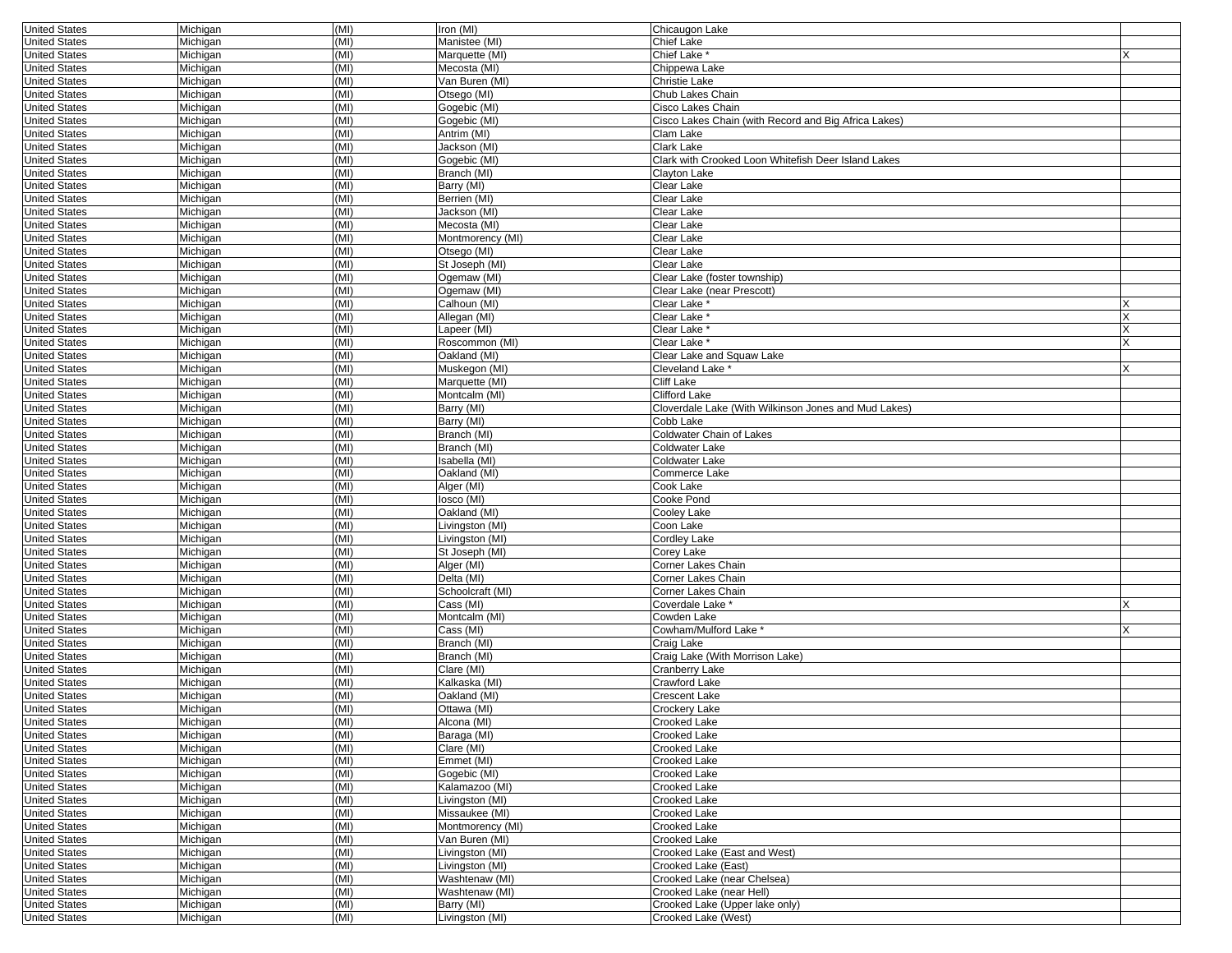| <b>United States</b> | Michigan | (MI) | Emmet (MI)           | Crooked Lake (With Round and Pickerel Lakes)     |   |
|----------------------|----------|------|----------------------|--------------------------------------------------|---|
| <b>United States</b> | Michigan | (MI) | Washtenaw (MI)       | Crooked Lake with Cavanaugh Mill and Cedar Lakes |   |
| <b>United States</b> | Michigan | (MI) | Barry (MI)           | Crooked Lakes (Upper and Lower)                  |   |
| <b>United States</b> | Michigan | (MI) | Newaygo (MI)         | Croton Dam Pond                                  |   |
| <b>United States</b> | Michigan | (MI) | Benzie (MI)          | Crystal Lake                                     |   |
| <b>United States</b> | Michigan | (MI) | Hillsdale (MI)       | Crystal Lake                                     |   |
| <b>United States</b> | Michigan | (MI) | Montcalm (MI)        | Crystal Lake                                     |   |
| <b>United States</b> | Michigan | (MI) | Newaygo (MI)         | Crystal Lake                                     |   |
| <b>United States</b> | Michigan | (MI) | Hillsdale (MI)       | Crystal Lake with Perch Lake                     |   |
| <b>United States</b> | Michigan | (MI) | Hillsdale (MI)       | Cub Lake                                         |   |
| <b>United States</b> | Michigan | (MI) | Kalkaska (MI)        | Cub Lake                                         |   |
| <b>United States</b> | Michigan | (MI) | Iron (MI)            | Dahm Lake <sup>*</sup>                           |   |
| <b>United States</b> | Michigan | (MI) | Oceana (MI)          | Darlington Lake *                                | X |
| <b>United States</b> | Michigan | (MI) | eelanau (MI)         | Davis Lake                                       |   |
| <b>United States</b> | Michigan | (MI) | Oakland (MI)         | Davis Lake                                       |   |
| <b>United States</b> | Michigan | (MI) | Iron (MI)            | Dawson Lake                                      |   |
| <b>United States</b> | Michigan | (MI) | Marquette (MI)       | Dead River Basin *                               |   |
| <b>United States</b> | Michigan | (MI) | Kent (MI)            | Dean Lake *                                      | X |
| <b>United States</b> | Michigan | (MI) | Ogemaw (MI)          | Dease Lake (North)                               |   |
| <b>United States</b> | Michigan | (MI) | Ogemaw (MI)          | Dease Lake (South)                               |   |
| <b>United States</b> | Michigan | (MI) | Lenawee (MI)         | Deep Lake                                        |   |
| <b>United States</b> | Michigan | (MI) | Delta (MI)           | Deep Lake (Corner Chain)                         |   |
| <b>United States</b> | Michigan | (MI) | Schoolcraft (MI)     | Deep Lake (Corner Chain)                         |   |
| <b>United States</b> | Michigan | (MI) | Charlevoix (MI)      | Deer Lake                                        |   |
| <b>United States</b> | Michigan | (MI) | Oakland (MI)         | Deer Lake                                        |   |
| <b>United States</b> | Michigan | (MI) | Montcalm (MI)        | Derby Lake                                       |   |
| <b>United States</b> | Michigan | (MI) | Chippewa (MI)        | Detour Passage                                   |   |
| <b>United States</b> | Michigan | (MI) | Monroe (MI)          | Detroit River                                    |   |
| <b>United States</b> | Michigan | (MI) | Wayne (MI)           | Detroit River                                    |   |
| <b>United States</b> | Michigan | (MI) | City of Detroit (MI) | Detroit River (at Belle Isle)                    |   |
| <b>United States</b> | Michigan | (MI) | Lenawee (MI)         | Devils Lake                                      |   |
| <b>United States</b> | Michigan | (MI) | enawee (MI)          | Devils Lake (With Round Lake)                    |   |
| <b>United States</b> | Michigan | (MI) | Cass (MI)            | Dewey Lake                                       |   |
| <b>United States</b> | Michigan | (MI) | enawee (MI)          | Dewey Lake                                       |   |
| <b>United States</b> | Michigan | (MI) | Cass (MI)            | Diamond Lake                                     |   |
| <b>United States</b> | Michigan | (MI) | Newaygo (MI)         | Diamond Lake                                     |   |
| <b>United States</b> | Michigan | (MI) | Osceola (MI)         | Diamond Lake                                     |   |
| <b>United States</b> | Michigan | (MI) | Montcalm (MI)        | Dickerson Lake                                   |   |
| <b>United States</b> | Michigan | (MI) | Gogebic (MI)         | Dinner Lake                                      |   |
| <b>United States</b> | Michigan | (MI) | Oakland (MI)         | Dixie Lake                                       |   |
| <b>United States</b> | Michigan | (MI) | Otsego (MI)          | Dixon Lake                                       |   |
| <b>United States</b> | Michigan | (MI) | Clare (MI)           | Doc and Tom Lake                                 |   |
| <b>United States</b> | Michigan | (MI) | Clare (MI)           | Dodge Lake                                       |   |
| <b>United States</b> | Michigan | (MI) | Schoolcraft (MI)     | Dodge Lake                                       |   |
| <b>United States</b> | Michigan | (MI) | Schoolcraft (MI)     | Dodge Lake (With Island Lake)                    |   |
| <b>United States</b> | Michigan | (MI) | Cass (MI)            | Donnell Lake                                     |   |
| <b>United States</b> | Michigan | (MI) | Cheboygan (MI)       | Douglas Lake                                     |   |
| <b>United States</b> | Michigan | (MI) | Otsego (MI)          | Douglas Lake                                     |   |
| <b>United States</b> | Michigan | (MI) | Chippewa (MI)        | Drummond Island                                  |   |
| <b>United States</b> | Michigan | (MI) | Allegan (MI)         | Duck Lake                                        |   |
| <b>United States</b> | Michigan | (MI) | Calhoun (MI)         | Duck Lake                                        |   |
| <b>United States</b> | Michigan | (MI) | Gogebic (MI)         | Duck Lake                                        |   |
| <b>United States</b> | Michigan | (MI) | Grand Traverse (MI)  | Duck Lake                                        |   |
| <b>United States</b> | Michigan | (MI) | Montcalm (MI)        | Duck Lake                                        |   |
| <b>United States</b> | Michigan | (MI) | Oakland (MI)         | Duck Lake                                        |   |
| <b>United States</b> | Michigan | (MI) | Van Buren (MI)       | Duck Lake                                        |   |
| <b>United States</b> | Michigan | (MI) | Oakland (MI)         | Duck Lake (near Lake Orion)                      |   |
| <b>United States</b> | Michigan | (MI) | Allegan (MI)         | Dumont Lake                                      |   |
| <b>United States</b> | Michigan | (MI) | Barry (MI)           | Duncan Lake                                      |   |
| <b>United States</b> | Michigan | (MI) | Livingston (MI)      | Dunham Lake                                      |   |
| <b>United States</b> | Michigan | (MI) | Oakland (MI)         | Dunham Lake                                      |   |
| <b>United States</b> | Michigan | (MI) | Missaukee (MI)       | Dyer Lake                                        |   |
| <b>United States</b> | Michigan | (MI) | Keweenaw (MI)        | Eagle Harbor                                     |   |
| <b>United States</b> | Michigan | (MI) | Allegan (MI)         | Eagle Lake                                       |   |
| <b>United States</b> | Michigan | (MI) | Cass (MI)            | Eagle Lake                                       |   |
| <b>United States</b> | Michigan | (MI) | Kalamazoo (MI)       | Eagle Lake                                       |   |
| <b>United States</b> | Michigan | (MI) | Van Buren (MI)       | Eagle Lake                                       |   |
| <b>United States</b> | Michigan | (MI) | Kalamazoo (MI)       | Eagle Lake (Near PQ Avenue West)                 |   |
| <b>United States</b> | Michigan | (MI) | Van Buren (MI)       | Eagle Lake (Paw Paw)                             |   |
|                      |          |      |                      |                                                  |   |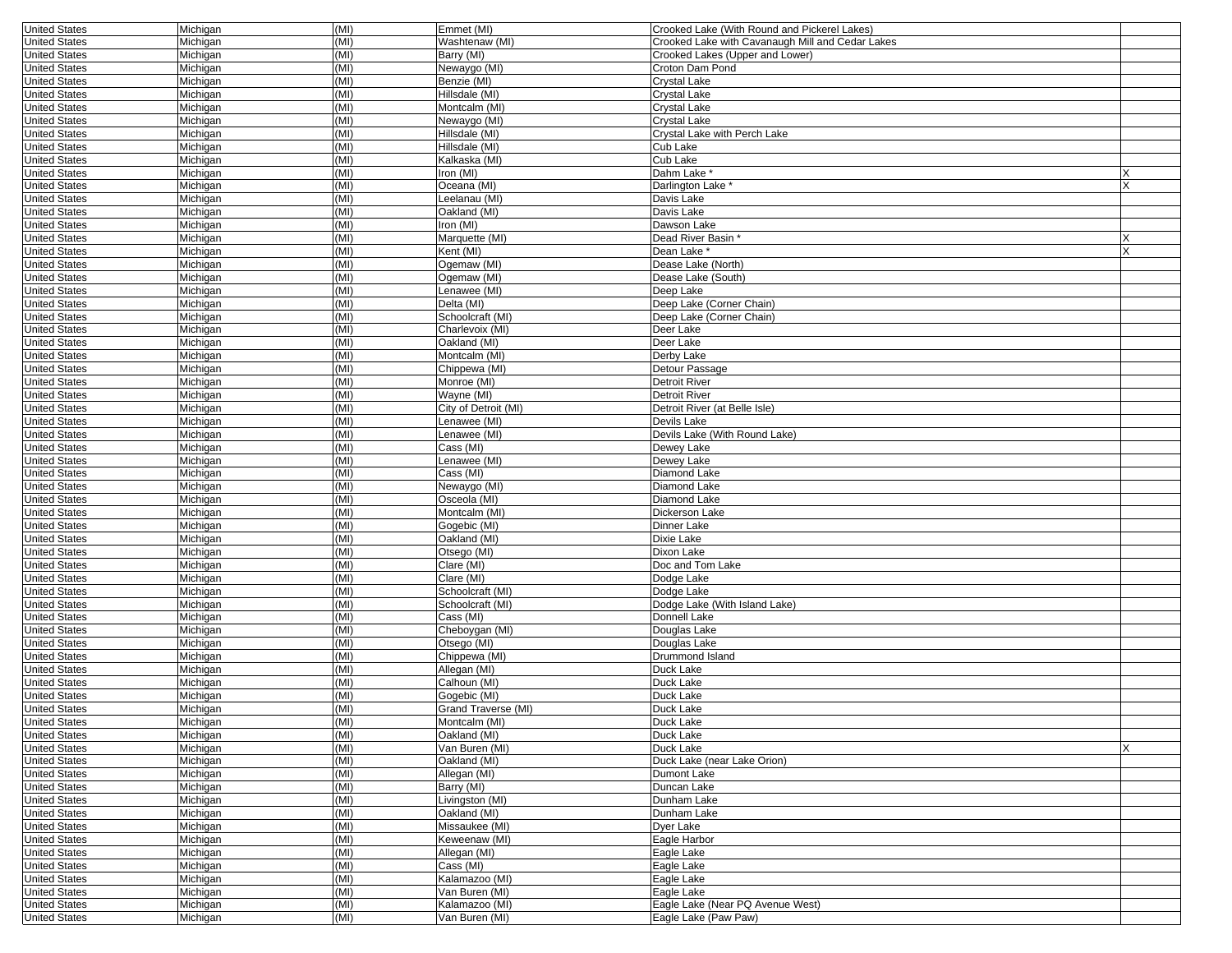| <b>United States</b> | Michigan | (MI) | Montmorency (MI)    | East and West Twin Lakes                     |   |
|----------------------|----------|------|---------------------|----------------------------------------------|---|
| <b>United States</b> | Michigan | (MI) | Kalkaska (MI)       | East Lake                                    |   |
| <b>United States</b> | Michigan | (MI) | Allegan (MI)        | East Lake *                                  |   |
| <b>United States</b> | Michigan | (MI) | Branch (MI)         | East Long Lake                               |   |
| <b>United States</b> | Michigan | (MI) | Montmorency (MI)    | East Twin Lake                               |   |
| <b>United States</b> | Michigan | (MI) | Muskegon (MI)       | East Twin Lake (With Middle Twin Lake)       |   |
| <b>United States</b> | Michigan | (MI) | St Joseph (MI)      | Eberhard Lake                                |   |
| <b>United States</b> | Michigan | (MI) | Clare (MI)          | <b>Eight Point Lake</b>                      |   |
| <b>United States</b> |          |      | Oakland (MI)        | Elizabeth Lake                               |   |
|                      | Michigan | (MI) |                     |                                              |   |
| <b>United States</b> | Michigan | (MI) | Antrim (MI)         | Elk Lake                                     |   |
| <b>United States</b> | Michigan | (MI) | Gladwin (MI)        | Elk Lake                                     |   |
| <b>United States</b> | Michigan | (MI) | Grand Traverse (MI) | Elk Lake                                     |   |
| <b>United States</b> | Michigan | (MI) | Kalkaska (MI)       | Elk Lake                                     |   |
| <b>United States</b> | Michigan | (MI) | Ogemaw (MI)         | Elk Lake                                     |   |
| <b>United States</b> | Michigan | (MI) | Antrim (MI)         | Elk Lake (With Lake Skegemog and Birch Lake) |   |
| <b>United States</b> | Michigan | (MI) | Grand Traverse (MI) | Elk Lake (With Lake Skegemog and Birch Lake) |   |
| <b>United States</b> | Michigan | (MI) | Kalkaska (MI)       | Elk Lake (With Lake Skegemog and Birch Lake) |   |
| <b>United States</b> | Michigan | (MI) | Antrim (MI)         | Elk Lake (With Lake Skegemog)                |   |
| <b>United States</b> | Michigan | (MI) | Grand Traverse (MI) | Elk Lake (With Lake Skegemog)                |   |
| <b>United States</b> | Michigan | (MI) | Kalkaska (MI)       | Elk Lake (With Lake Skegemog)                |   |
| <b>United States</b> | Michigan | (MI) | Oakland (MI)        | Elkhorn Lake                                 |   |
|                      |          | (MI) | Antrim (MI)         |                                              |   |
| <b>United States</b> | Michigan |      |                     | <b>Ellsworth Lake</b>                        |   |
| <b>United States</b> | Michigan | (MI) | Newaygo (MI)        | Emerald Lake                                 |   |
| <b>United States</b> | Michigan | (MI) | Newaygo (MI)        | Emerald Lake (With Sylvan Lake)              |   |
| <b>United States</b> | Michigan | (MI) | Kent (MI)           | Emerald Lake <sup>*</sup>                    |   |
| <b>United States</b> | Michigan | (MI) | Mason (MI)          | Emerson Lake                                 |   |
| <b>United States</b> | Michigan | (MI) | Houghton (MI)       | Emily Lake                                   |   |
| <b>United States</b> | Michigan | (MI) | Montmorency (MI)    | Ess Lake                                     |   |
| <b>United States</b> | Michigan | (MI) | Lenawee (MI)        | Evans Lake                                   |   |
| <b>United States</b> | Michigan | (MI) | Oakland (MI)        | Fagan Lake *                                 |   |
| <b>United States</b> | Michigan | (MI) | Barry (MI)          | Fair Lake                                    |   |
| <b>United States</b> | Michigan | (MI) | Jackson (MI)        | Farwell Lake                                 |   |
| <b>United States</b> | Michigan | (MI) | Jackson (MI)        | Farwell Lake with Pine Hill Lake             |   |
| <b>United States</b> | Michigan | (MI) | Baraga (MI)         | Fence Lake                                   |   |
| <b>United States</b> |          | (MI) |                     | Fife Lake                                    |   |
|                      | Michigan |      | Grand Traverse (MI) |                                              |   |
| <b>United States</b> | Michigan | (MI) | Kalkaska (MI)       | Fife Lake                                    |   |
| <b>United States</b> | Michigan | (MI) | Cass (MI)           | Finch Lake                                   |   |
| <b>United States</b> | Michigan | (MI) | Barry (MI)          | Fine Lake                                    |   |
| <b>United States</b> | Michigan | (MI) | Barry (MI)          | Fine Lake and Mill Lake                      |   |
| <b>United States</b> | Michigan | (MI) | Newaygo (MI)        | First Second Third and Fourth Lakes *        |   |
| <b>United States</b> | Michigan | (MI) | Cass (MI)           | Fish Lake                                    |   |
| <b>United States</b> | Michigan | (MI) | LaGrange (MI)       | Fish Lake                                    |   |
| <b>United States</b> | Michigan | (MI) | St Joseph (MI)      | Fish Lake (Between Sturgis and Centreville)  |   |
| <b>United States</b> | Michigan | (MI) | St Joseph (MI)      | Fish Lake (on Indiana Michigan border)       |   |
| <b>United States</b> | Michigan | (MI) | Cass (MI)           | Fish Lake (With Finch and Saddlebag Lakes)   |   |
| <b>United States</b> | Michigan | (MI) | St Joseph (MI)      | Fish Lake (With Stone and Brokesha Lakes)    |   |
| <b>United States</b> | Michigan | (MI) | Oakland (MI)        | Fish Lake *                                  |   |
| <b>United States</b> | Michigan | (MI) | St Joseph (MI)      | Fisher Lake                                  |   |
| <b>United States</b> | Michigan | (MI) | Gogebic (MI)        | Fishhawk Lake <sup>*</sup>                   | X |
| <b>United States</b> | Michigan | (MI) | Clare (MI)          | Five Lakes                                   |   |
| <b>United States</b> | Michigan | (MI) | Oakland (MI)        | Flanders Lake <sup>*</sup>                   |   |
|                      |          |      |                     |                                              |   |
| <b>United States</b> | Michigan | (MI) | Alpena (MI)         | Fletcher Pond                                |   |
| <b>United States</b> | Michigan | (MI) | Montmorency (MI)    | Fletcher Pond                                |   |
| United States        | Michigan | (MI) | losco (MI)          | Floyd Lake                                   |   |
| <b>United States</b> | Michigan | (MI) | Livingston (MI)     | Fonda with Briggs and Island Lakes           |   |
| <b>United States</b> | Michigan | (MI) | losco (MI)          | Foote Pond                                   |   |
| <b>United States</b> | Michigan | (MI) | Mason (MI)          | Ford Lake                                    |   |
| <b>United States</b> | Michigan | (MI) | Washtenaw (MI)      | Ford Lake                                    |   |
| <b>United States</b> | Michigan | (MI) | Oakland (MI)        | Forest Lake                                  |   |
| <b>United States</b> | Michigan | (MI) | Arenac (MI)         | Forest Lake *                                |   |
| <b>United States</b> | Michigan | (MI) | Iron (MI)           | Fortune Lakes Chain                          |   |
| <b>United States</b> | Michigan | (MI) | Muskegon (MI)       | Fox Lake *                                   |   |
| <b>United States</b> | Michigan | (MI) | Newaygo (MI)        | Fremont Lake                                 |   |
| <b>United States</b> | Michigan | (MI) | Chippewa (MI)       | Frenchman and Wegwaas Lakes                  |   |
| <b>United States</b> |          | (MI) |                     | Freska Lake                                  |   |
|                      | Michigan |      | Kent (MI)           |                                              |   |
| <b>United States</b> | Michigan | (MI) | Iron (MI)           | Gages Lake *                                 |   |
| <b>United States</b> | Michigan | (MI) | Livingston (MI)     | Gallagher Lake                               |   |
| <b>United States</b> | Michigan | (MI) | Gogebic (MI)        | Gaylord Lake                                 |   |
| <b>United States</b> | Michigan | (MI) | Dickinson (MI)      | Genes Pond*                                  | X |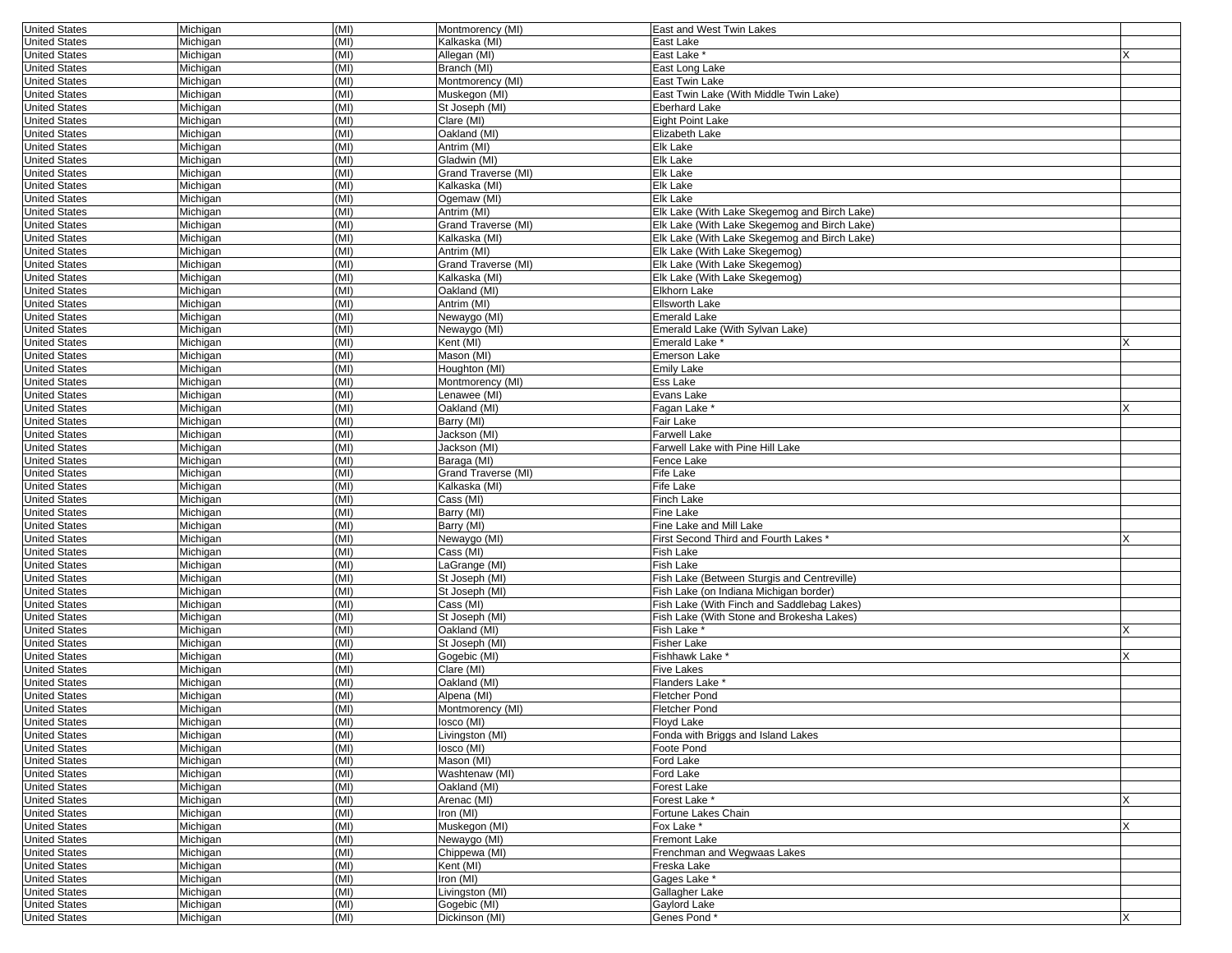| <b>United States</b> | Michigan | (MI) | Ogemaw (MI)         | George and Rifle Lakes                  |   |
|----------------------|----------|------|---------------------|-----------------------------------------|---|
| <b>United States</b> | Michigan | (MI) | Ogemaw (MI)         | George Lake (Hill Township near Lupton) |   |
| <b>United States</b> | Michigan | (MI) | Ogemaw (MI)         | George Lake (near Edwards)              |   |
| <b>United States</b> | Michigan | (MI) | Benzie (MI)         | Gerry Lake                              |   |
| <b>United States</b> | Michigan | (MI) | Branch (MI)         | Gilead Lake                             |   |
|                      |          |      |                     |                                         |   |
| <b>United States</b> | Michigan | (MI) | Barry (MI)          | Gilkey Lake                             |   |
| <b>United States</b> | Michigan | (MI) | Jackson (MI)        | Gilletts Lake                           |   |
| <b>United States</b> | Michigan | (MI) | Leelanau (MI)       | Glen Lake (big lake only)               |   |
| <b>United States</b> | Michigan | (MI) | Leelanau (MI)       | Glen Lake (With Little Glen Lake)       |   |
| <b>United States</b> | Michigan | (MI) | Calhoun (MI)        | Goguac Lake                             |   |
| <b>United States</b> | Michigan | (MI) | Iron (MI)           | Golden Lake                             |   |
|                      |          |      |                     |                                         |   |
| <b>United States</b> | Michigan | (MI) | Leelanau (MI)       | Good Harbor Bay                         |   |
| <b>United States</b> | Michigan | (MI) | Branch (MI)         | Goodrich Lake (With Haven Lake)         |   |
| <b>United States</b> | Michigan | (MI) | Hillsdale (MI)      | Goose Lake                              |   |
| <b>United States</b> | Michigan | (MI) | enawee (MI)         | Goose Lake                              |   |
| <b>United States</b> | Michigan | (MI) | Delta (MI)          | Gooseneck Lake                          |   |
| <b>United States</b> | Michigan | (MI) | Mason (MI)          | Gooseneck Lake                          |   |
|                      | Michigan | (MI) | Kalamazoo (MI)      | Gourdneck Lake                          |   |
| <b>United States</b> |          |      |                     |                                         |   |
| <b>United States</b> | Michigan | (MI) | Calhoun (MI)        | Graham Lake                             |   |
| <b>United States</b> | Michigan | (MI) | Alger (MI)          | Grand Island                            |   |
| <b>United States</b> | Michigan | (MI) | Presque Isle (MI)   | Grand Lake (With Huron Coast)           |   |
| <b>United States</b> | Michigan | (MI) | Ottawa (MI)         | Grand River at Lake Michigan            |   |
| <b>United States</b> | Michigan | (MI) | Alger (MI)          | Grand Sable Lake                        |   |
| <b>United States</b> | Michigan | (MI) | Antrim (MI)         | <b>Grand Traverse Bay</b>               |   |
|                      |          |      |                     |                                         |   |
| <b>United States</b> | Michigan | (MI) | Grand Traverse (MI) | <b>Grand Traverse Bay</b>               |   |
| <b>United States</b> | Michigan | (MI) | Leelanau (MI)       | <b>Grand Traverse Bay</b>               |   |
| <b>United States</b> | Michigan | (MI) | Jackson (MI)        | Grass Lake                              |   |
| <b>United States</b> | Michigan | (MI) | Kalkaska (MI)       | Grass Lake                              |   |
| <b>United States</b> | Michigan | (MI) | Oakland (MI)        | Grass Lake                              |   |
| <b>United States</b> | Michigan | (MI) | Keweenaw (MI)       | <b>Gratiot Lake</b>                     |   |
|                      |          |      |                     |                                         |   |
| <b>United States</b> | Michigan | (MI) | Van Buren (MI)      | Gravel Lake                             |   |
| <b>United States</b> | Michigan | (MI) | Van Buren (MI)      | Great Bear Lake                         |   |
| <b>United States</b> | Michigan | (MI) | Great Lakes (MI)    | Great Lakes                             |   |
| <b>United States</b> | Michigan | (MI) | Allegan (MI)        | Green Lake                              |   |
| <b>United States</b> | Michigan | (MI) | Grand Traverse (MI) | Green Lake                              |   |
| <b>United States</b> | Michigan | (MI) | Oakland (MI)        | Green Lake                              |   |
|                      |          |      |                     |                                         |   |
| <b>United States</b> | Michigan | (MI) | Grand Traverse (MI) | Green Lake (With Duck Lake)             |   |
| <b>United States</b> | Michigan | (MI) | Cheboygan (MI)      | Greene Creek                            |   |
| <b>United States</b> | Michigan | (MI) | Oakland (MI)        | Greens Lake                             |   |
| <b>United States</b> | Michigan | (MI) | Wayne (MI)          | Grosse Ile - Detroit River              |   |
| <b>United States</b> | Michigan | (MI) | Mackinac (MI)       | Guard Lake <sup>®</sup>                 | X |
| <b>United States</b> | Michigan | (MI) | Barry (MI)          | Guernsey Lake                           |   |
|                      |          | (MI) | Barry (MI)          |                                         |   |
| <b>United States</b> | Michigan |      |                     | Gull Lake                               |   |
| <b>United States</b> | Michigan | (MI) | Kalamazoo (MI)      | Gull Lake                               |   |
| <b>United States</b> | Michigan | (MI) | Kalamazoo (MI)      | Gull Lake (With Little Long Lake)       |   |
| <b>United States</b> | Michigan | (MI) | Schoolcraft (MI)    | Gulliver Lake                           |   |
| <b>United States</b> | Michigan | (MI) | Barry (MI)          | Gun Lake                                |   |
| <b>United States</b> | Michigan | (MI) | Mason (MI)          | Gunn Lake                               |   |
| <b>United States</b> | Michigan | (MI) | Otsego (MI)         | Guthrie Lake                            |   |
| <b>United States</b> |          | (MI) |                     |                                         |   |
|                      | Michigan |      | Mason (MI)          | Hackert Lake                            |   |
| <b>United States</b> | Michigan | (MI) | Iron (MI)           | Hagerman Lake                           |   |
| <b>United States</b> | Michigan | (MI) | Washtenaw (MI)      | Half Moon Lake                          |   |
| <b>United States</b> | Michigan | (MI) | Clare (MI)          | Half Moon Lake                          |   |
| United States        | Michigan | (MI) | Washtenaw (MI)      | Haltmoon Lake Chain                     |   |
| <b>United States</b> | Michigan | (MI) | Livingston (MI)     | Halfmoon Lake Chain                     |   |
| <b>United States</b> | Michigan | (MI) | Van Buren (MI)      | Hall Lake                               |   |
|                      |          |      |                     |                                         |   |
| <b>United States</b> | Michigan | (MI) | Isabella (MI)       | Halls Lake                              |   |
| <b>United States</b> | Michigan | (MI) | Dickinson (MI)      | Hamilton Lake                           |   |
| <b>United States</b> | Michigan | (MI) | Mason (MI)          | Hamlin Lake                             |   |
| <b>United States</b> | Michigan | (MI) | Mason (MI)          | Hamlin Lake (Upper)                     |   |
| <b>United States</b> | Michigan | (MI) | Antrim (MI)         | Hanlev Lake                             |   |
| <b>United States</b> | Michigan | (MI) | Emmet (MI)          | <b>Harbor Springs</b>                   |   |
|                      |          |      |                     |                                         |   |
| <b>United States</b> | Michigan | (MI) | Newaygo (MI)        | Hardy Dam Pond - Muskegon River         |   |
| <b>United States</b> | Michigan | (MI) | Tuscola (MI)        | Harmon Lake*                            | X |
| <b>United States</b> | Michigan | (MI) | Lake (MI)           | Harper Lake                             |   |
| <b>United States</b> | Michigan | (MI) | St Clair (MI)       | Harsens Island (on Lake St Clair)       |   |
| <b>United States</b> | Michigan | (MI) | Muskegon (MI)       | Hart Lake                               |   |
| <b>United States</b> | Michigan | (MI) | Kent (MI)           | Hart Lake (With Winkey Lake)            |   |
| <b>United States</b> | Michigan | (MI) | Cass (MI)           | Harwood Lake                            |   |
|                      |          |      |                     |                                         |   |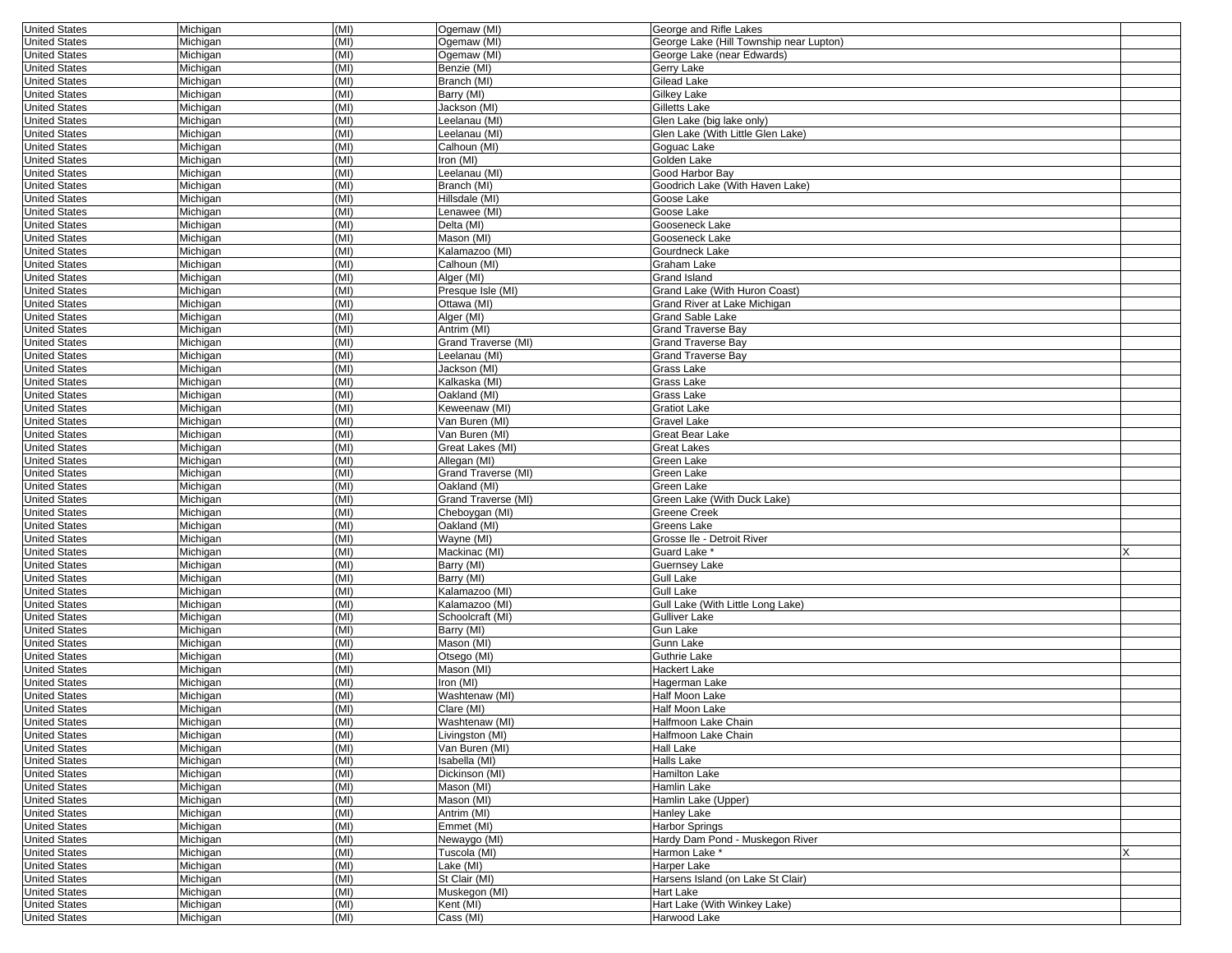| <b>United States</b> | Michigan | (MI) | Genesee (MI)        | <b>Hasler Lake</b>                      |   |
|----------------------|----------|------|---------------------|-----------------------------------------|---|
| <b>United States</b> | Michigan | (MI) | Lapeer (MI)         | Hasler Lake                             |   |
| <b>United States</b> | Michigan | (MI) | Otsego (MI)         | <b>Heart Lake</b>                       |   |
| <b>United States</b> | Michigan | (MI) | Marquette (MI)      | Helen Lake                              |   |
| <b>United States</b> | Michigan | (MI) | Lapeer (MI)         | Hemingway Lake                          |   |
| <b>United States</b> | Michigan | (MI) | Cass (MI)           | Hemlock Lake                            |   |
| <b>United States</b> | Michigan | (MI) | Hillsdale (MI)      | Hemlock Lake                            |   |
| <b>United States</b> | Michigan | (MI) | Ogemaw (MI)         | <b>Henderson Lake</b>                   |   |
| <b>United States</b> | Michigan | (MI) | Oakland (MI)        | Heron, Wildwood and Valley Lakes        |   |
| <b>United States</b> | Michigan | (MI) | Benzie (MI)         | Herring Lake (Upper and Lower)          |   |
| <b>United States</b> | Michigan | (MI) | Newaygo (MI)        | <b>Hess Lake</b>                        |   |
| <b>United States</b> | Michigan | (MI) | Osceola (MI)        | <b>Hewitt Lake</b>                      |   |
| <b>United States</b> | Michigan | (MI) | Osceola (MI)        | <b>Hicks Lake</b>                       |   |
| <b>United States</b> | Michigan | (MI) | Livingston (MI)     | Hidden Lake                             |   |
| <b>United States</b> | Michigan | (MI) | Roscommon (MI)      | <b>Higgins Lake</b>                     |   |
| <b>United States</b> | Michigan | (MI) | Grand Traverse (MI) | High Lake                               |   |
| <b>United States</b> | Michigan | (MI) | Osceana (MI)        | <b>High Tower Lake</b>                  |   |
| <b>United States</b> | Michigan | (MI) | Chippewa (MI)       | Highbanks Lake                          |   |
| <b>United States</b> | Michigan | (MI) | Livingston (MI)     | Hiland Chain                            |   |
| <b>United States</b> | Michigan | (MI) | Livingston (MI)     | <b>Hiland Lake</b>                      |   |
| <b>United States</b> | Michigan | (MI) | Washtenaw (MI)      | <b>Hiland Lake</b>                      |   |
| <b>United States</b> | Michigan | (MI) | Mecosta (MI)        | <b>Hillsview Lake</b>                   |   |
| <b>United States</b> | Michigan | (MI) | Wexford (MI)        | Hodenpyl Dam Pond                       |   |
| <b>United States</b> | Michigan | (MI) | Montcalm (MI)       | <b>Holland Lake</b>                     |   |
| <b>United States</b> | Michigan | (MI) | Genesee (MI)        | Holloway Reservoir                      |   |
| <b>United States</b> | Michigan | (MI) | Lapeer (MI)         | <b>Holloway Reservoir</b>               |   |
| <b>United States</b> | Michigan | (MI) | Iron (MI)           | Homan Lake                              |   |
| <b>United States</b> | Michigan | (MI) | Mecosta (MI)        | Horsehead Lake                          |   |
| <b>United States</b> | Michigan | (MI) | Jackson (MI)        | Horseshoe Lake                          |   |
| <b>United States</b> | Michigan | (MI) | Kent (MI)           | Horseshoe Lake                          |   |
| <b>United States</b> | Michigan | (MI) | Montcalm (MI)       | Horseshoe Lake                          |   |
| <b>United States</b> | Michigan | (MI) | Ogemaw (MI)         | Horseshoe Lake                          |   |
| <b>United States</b> | Michigan | (MI) | Washtenaw (MI)      | Horseshoe Lake                          |   |
| <b>United States</b> | Michigan | (MI) | Marquette (MI)      | Horseshoe Lake                          |   |
| <b>United States</b> | Michigan | (MI) | Roscommon (MI)      | Houghton Lake                           |   |
| <b>United States</b> | Michigan | (MI) | Alcona (MI)         | Hubbard Lake                            |   |
| <b>United States</b> | Michigan | (MI) | Chippewa (MI)       | Huckleberry, Johnson and Mud Lakes '    |   |
| <b>United States</b> | Michigan | (MI) | Oakland (MI)        | Huff Lake *                             |   |
| <b>United States</b> | Michigan | (MI) | Charlevoix (MI)     | Huffman Lake                            |   |
| <b>United States</b> | Michigan | (MI) | Chippewa (MI)       | Hulbert Lake <sup>*</sup>               |   |
| <b>United States</b> | Michigan | (MI) | Oakland (MI)        | Hummer Lake                             |   |
| <b>United States</b> | Michigan | (MI) | Alcona (MI)         | Hunter Lake                             |   |
| <b>United States</b> | Michigan | (MI) | Marquette (MI)      | Huron Mountain Club Lakes *             |   |
| <b>United States</b> | Michigan | (MI) | Allegan (MI)        | Hutchins Lake                           |   |
| <b>United States</b> | Michigan | (MI) | Van Buren (MI)      | Huzzy Lake                              |   |
| <b>United States</b> | Michigan | (MI) | Livingston (MI)     | Independence Lake                       |   |
| <b>United States</b> | Michigan | (MI) | Washtenaw (MI)      | Independence Lake                       |   |
| <b>United States</b> | Michigan | (MI) | Kalkaska (MI)       | Indian Lake                             |   |
| <b>United States</b> | Michigan | (MI) | Osceola (MI)        | Indian Lake                             |   |
| <b>United States</b> | Michigan | (MI) | Osceola (MI)        | Indian Lake                             |   |
| <b>United States</b> | Michigan | (MI) | Schoolcraft (MI)    | <b>Indian Lake</b>                      |   |
| <b>United States</b> | Michigan | (MI) | Kalamazoo (MI)      | Indian Lake (near Vicksburg)            |   |
| <b>United States</b> | Michigan | (MI) | losco (MI)          | Indian Lake (With Round and Sand Lakes) |   |
| United States        | Michigan | (MI) | losco (MI)          | Indian Lake (With Round Lake)           |   |
| <b>United States</b> | Michigan | (MI) | Cass (MI)           | Indian Lake *                           |   |
| <b>United States</b> | Michigan | (MI) | Montcalm (MI)       | Indian Lake *                           |   |
| <b>United States</b> | Michigan | (MI) | Oakland (MI)        | Indian Lake *                           |   |
| <b>United States</b> | Michigan | (MI) | Cheboygan (MI)      | <b>Inland Waterway</b>                  |   |
| <b>United States</b> | Michigan | (MI) | Emmet (MI)          | <b>Inland Waterway</b>                  |   |
| <b>United States</b> | Michigan | (MI) | Antrim (MI)         | Intermediate Lake                       |   |
| <b>United States</b> | Michigan | (MI) | Keweenaw (MI)       | Intermediate Lake (With Lake Richie)    |   |
| <b>United States</b> | Michigan | (MI) | Iron (MI)           | Iron Lake                               |   |
| <b>United States</b> | Michigan | (MI) | Lenawee (MI)        | Iron Lake                               |   |
| <b>United States</b> | Michigan | (MI) | Washtenaw (MI)      | Iron Lake                               |   |
| <b>United States</b> | Michigan | (MI) | Alger (MI)          | <b>Island Lake</b>                      |   |
| <b>United States</b> | Michigan | (MI) | Ogemaw (MI)         | <b>Island Lake</b>                      |   |
| <b>United States</b> | Michigan | (MI) | Oscoda (MI)         | <b>Island Lake</b>                      |   |
| <b>United States</b> | Michigan | (MI) | Washtenaw (MI)      | <b>Island Lake</b>                      |   |
| <b>United States</b> | Michigan | (MI) | Oakland (MI)        | Island Lake (Bloomfield Township)*      | X |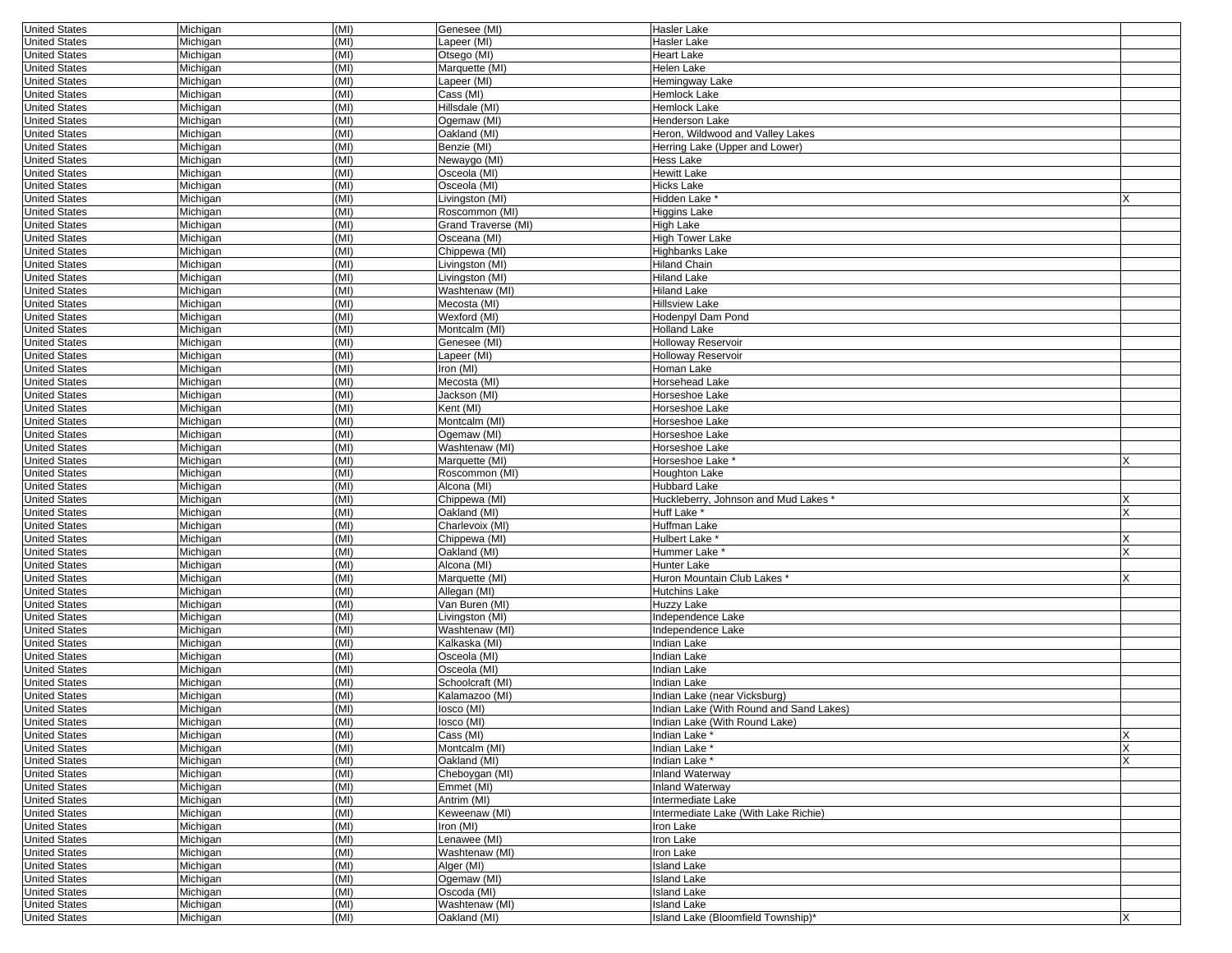| <b>United States</b> | Michigan | (MI) | Oakland (MI)                   | Island Lake (near Novi)                    |  |
|----------------------|----------|------|--------------------------------|--------------------------------------------|--|
| <b>United States</b> | Michigan | (MI) | Grand Traverse (MI)            | Island Lake <sup>*</sup>                   |  |
| <b>United States</b> | Michigan | (MI) | Isle Royale National Park (MI) | <b>Isle Royale</b>                         |  |
| <b>United States</b> | Michigan | (MI) | Marquette (MI)                 | lves Lake *                                |  |
| <b>United States</b> | Michigan | (MI) | Missaukee (MI)                 | J Dyer Lake                                |  |
| <b>United States</b> | Michigan | (MI) | Iron (MI)                      | James Lake                                 |  |
| <b>United States</b> | Michigan | (MI) | Manistee (MI)                  | James Lake                                 |  |
| <b>United States</b> | Michigan | (MI) | Alcona (MI)                    | Jewell Lake                                |  |
| <b>United States</b> | Michigan | (MI) | Alger (MI)                     | Joes Lake                                  |  |
| <b>United States</b> | Michigan | (MI) | Newaygo (MI)                   | John Ford <sup>+</sup>                     |  |
| <b>United States</b> | Michigan | (MI) | Marquette (MI)                 | Johnson Lake                               |  |
| <b>United States</b> | Michigan | (MI) | Barry (MI)                     | Jordan Lake                                |  |
| <b>United States</b> | Michigan | (MI) | Ionia (MI)                     | Jordan Lake                                |  |
| <b>United States</b> | Michigan | (MI) | losco (MI)                     | Jose Lake                                  |  |
| <b>United States</b> | Michigan | (MI) | Washtenaw (MI)                 | Joslin Lake                                |  |
| <b>United States</b> | Michigan | (MI) | Cass (MI)                      | Juno Lake                                  |  |
| <b>United States</b> | Michigan | (MI) | Crawford (MI)                  | K P Lake                                   |  |
| <b>United States</b> | Michigan | (MI) | Allegan (MI)                   | Kalamazoo Lake                             |  |
| <b>United States</b> | Michigan | (MI) | Stearns (MI)                   | Kalla Lake                                 |  |
| <b>United States</b> | Michigan | (MI) | Cass (MI)                      | Kelsey Lake *                              |  |
| <b>United States</b> | Michigan | (MI) | Livingston (MI)                | Kent Lake                                  |  |
| <b>United States</b> | Michigan | (MI) | Oakland (MI)                   | Kent Lake                                  |  |
| <b>United States</b> | Michigan | (MI) | Baraga (MI)                    | Keweenaw Peninsula                         |  |
| <b>United States</b> | Michigan | (MI) | Houghton (MI)                  | Keweenaw Peninsula                         |  |
| <b>United States</b> | Michigan | (MI) | Keweenaw (MI)                  | Keweenaw Peninsula                         |  |
| <b>United States</b> | Michigan | (MI) | Lenawee (MI)                   | Killarney Lake                             |  |
| <b>United States</b> | Michigan | (MI) | Newaygo (MI)                   | Kimball Lake                               |  |
| <b>United States</b> | Michigan | (MI) | St Joseph (MI)                 | Klinger Lake                               |  |
| <b>United States</b> | Michigan | (MI) | Gogebic (MI)                   | Kvidera Lake                               |  |
| <b>United States</b> | Michigan | (MI) | Lake (MI)                      | . Lakes (north and south)                  |  |
| <b>United States</b> | Michigan | (MI) | Keweenaw (MI)                  | Lac La Belle                               |  |
| <b>United States</b> | Michigan | (MI) | Gogebic (MI)                   | Lac Vieux Desert                           |  |
| <b>United States</b> | Michigan | (MI) | Allegan (MI)                   | Lake Allegan                               |  |
| <b>United States</b> | Michigan | (MI) | Marquette (MI)                 | Lake Angeline                              |  |
| <b>United States</b> | Michigan | (MI) | Oakland (MI)                   | Lake Angelus                               |  |
| <b>United States</b> | Michigan | (MI) | Benzie (MI)                    | Lake Ann                                   |  |
| <b>United States</b> | Michigan | (MI) | Dickinson (MI)                 | Lake Antoine                               |  |
| <b>United States</b> | Michigan | (MI) | Otsego (MI)                    | Lake Arrowhead                             |  |
| <b>United States</b> | Michigan | (MI) | Montmorency (MI)               | Lake Avalon                                |  |
| <b>United States</b> | Michigan | (MI) | Kent (MI)                      | Lake Bella Vista                           |  |
| <b>United States</b> | Michigan | (MI) | Antrim (MI)                    | Lake Bellaire                              |  |
| <b>United States</b> | Michigan | (MI) | Antrim (MI)                    | Lake Bellaire (With Clam and Thayer Lakes) |  |
| <b>United States</b> | Michigan | (MI) | Antrim (MI)                    | Lake Bellaire and Intermediate Lake        |  |
| <b>United States</b> | Michigan | (MI) | Van Buren (MI)                 | Lake Brownwood*                            |  |
| <b>United States</b> | Michigan | (MI) | Wexford (MI)                   | Lake Cadillac                              |  |
| <b>United States</b> | Michigan | (MI) | Wexford (MI)                   | Lake Cadillac and Lake Mitchell            |  |
| <b>United States</b> | Michigan | (MI) | Charlevoix (MI)                | Lake Charlevoix                            |  |
| <b>United States</b> | Michigan | (MI) | Livingston (MI)                | Lake Chemung                               |  |
| <b>United States</b> | Michigan | (MI) | Jackson (MI)                   | Lake Columbia                              |  |
| <b>United States</b> | Michigan | (MI) | Marquette (MI)                 | Lake Conway *                              |  |
| <b>United States</b> | Michigan | (MI) | Van Buren (MI)                 | Lake Cora                                  |  |
| <b>United States</b> | Michigan | (MI) | Hillsdale (MI)                 | Lake Diane                                 |  |
| <b>United States</b> | Michigan | (MI) | Allegan (MI)                   | Lake Doster                                |  |
| <b>United States</b> | Michigan | (MI) | Iron (MI)                      | Lake Ellen                                 |  |
| <b>United States</b> | Michigan | (MI) | Presque Isle (MI)              | Lake Emma                                  |  |
| <b>United States</b> | Michigan | (MI) | Great Lakes (MI)               | Lake Erie                                  |  |
| <b>United States</b> | Michigan | (MI) | Great Lakes (MI)               | Lake Erie (Western Basin)                  |  |
| <b>United States</b> | Michigan | (MI) | Great Lakes (MI)               | Lake Erie with Lake Ontario                |  |
| <b>United States</b> | Michigan | (MI) | Presque Isle (MI)              | Lake Esau                                  |  |
| <b>United States</b> | Michigan | (MI) | Genesee (MI)                   | Lake Fenton                                |  |
| <b>United States</b> | Michigan | (MI) | Montmorency (MI)               | Lake Fifteen                               |  |
| <b>United States</b> | Michigan | (MI) | Charlevoix (MI)                | Lake Geneserath - Beaver Island            |  |
| <b>United States</b> | Michigan | (MI) | Montmorency (MI)               | Lake Geneva                                |  |
| <b>United States</b> | Michigan | (MI) | Clinton (MI)                   | Lake Geneva *                              |  |
| <b>United States</b> | Michigan | (MI) | Branch (MI)                    | Lake George                                |  |
| <b>United States</b> | Michigan | (MI) | Clare (MI)                     | Lake George                                |  |
| <b>United States</b> | Michigan | (MI) | Ogemaw (MI)                    | Lake George (near Lupton)                  |  |
| <b>United States</b> | Michigan | (MI) | Wexford (MI)                   | Lake Gitchegumee *                         |  |
| <b>United States</b> | Michigan | (MI) | Gogebic (MI)                   | Lake Gogebic                               |  |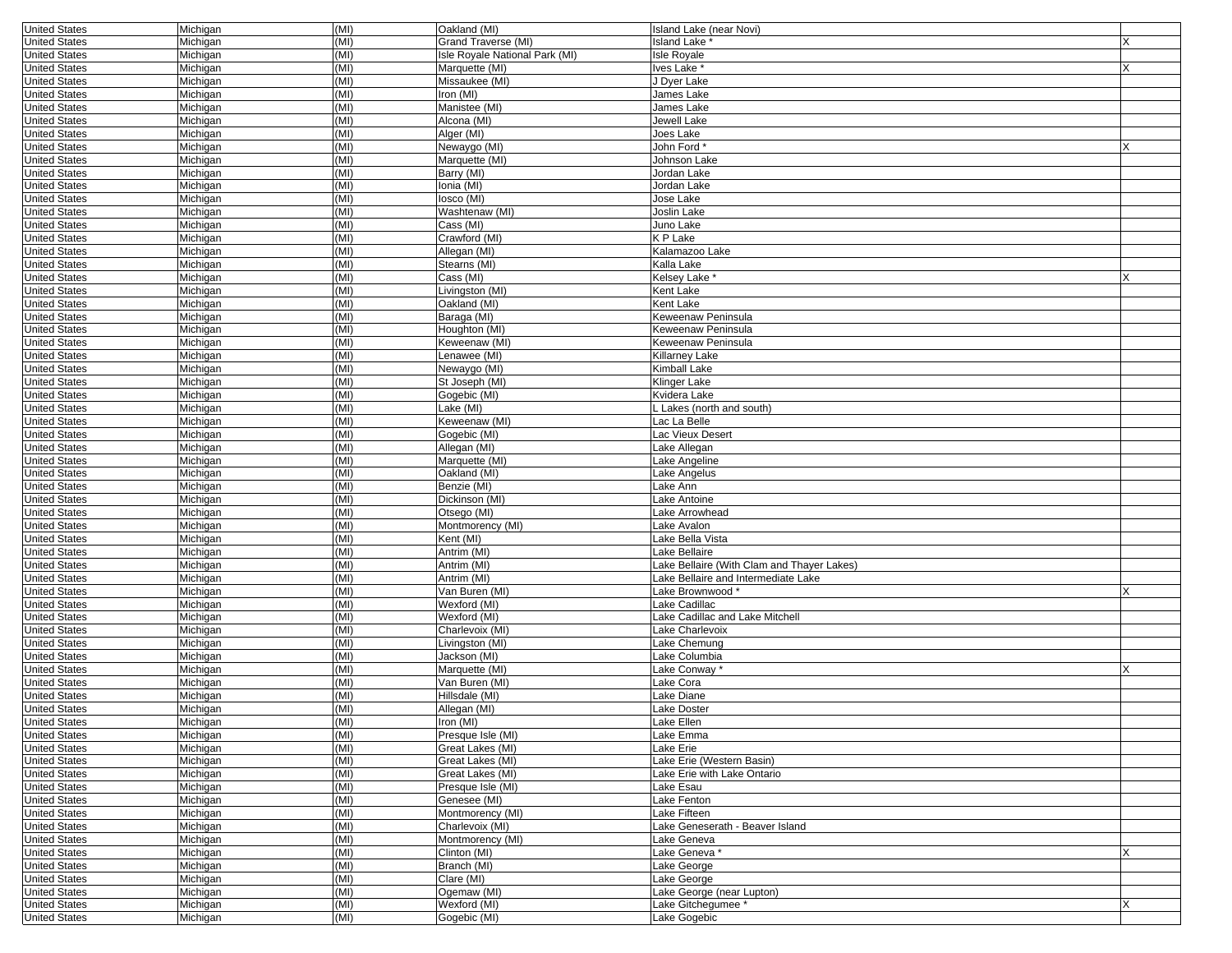| <b>United States</b> | Michigan | (MI) | Ontonagon (MI)      | Lake Gogebic                                            |   |
|----------------------|----------|------|---------------------|---------------------------------------------------------|---|
| <b>United States</b> | Michigan | (MI) | Allegan (MI)        | Lake Goshorn                                            |   |
| <b>United States</b> | Michigan | (MI) | Lapeer (MI)         | Lake Henson                                             |   |
| <b>United States</b> | Michigan | (MI) | Lenawee (MI)        | Lake Hudson                                             |   |
| <b>United States</b> | Michigan | (MI) | Great Lakes (MI)    | Lake Huron                                              |   |
|                      |          | (MI) | Great Lakes (MI)    | Lake Huron (w West Lake Erie)                           |   |
| <b>United States</b> | Michigan |      |                     |                                                         |   |
| <b>United States</b> | Michigan | (MI) | Marquette (MI)      | Lake Independence                                       |   |
| <b>United States</b> | Michigan | (MI) | Isabella (MI)       | Lake Isabella                                           |   |
| United States        | Michigan | (MI) | Roscommon (MI)      | Lake James*                                             |   |
| <b>United States</b> | Michigan | (MI) | Gladwin (MI)        | Lake Lancer                                             |   |
| <b>United States</b> | Michigan | (MI) | Gladwin (MI)        | Lake Lancer (With Lake Lancelot)                        |   |
|                      |          | (MI) |                     |                                                         |   |
| <b>United States</b> | Michigan |      | Ingham (MI)         | Lake Lansing                                            |   |
| <b>United States</b> | Michigan | (MI) | Lapeer (MI)         | Lake Lapeer *                                           |   |
| <b>United States</b> | Michigan | (MI) | Branch (MI)         | Lake Lavine                                             |   |
| <b>United States</b> | Michigan | (MI) | Hillsdale (MI)      | Lake LeAnn (North and South Lake LeAnn and Mirror Lake) |   |
| <b>United States</b> | Michigan | (MI) | Hillsdale (MI)      | Lake LeAnn (North and South Lake LeAnn and Mirror Lake) |   |
| <b>United States</b> | Michigan | (MI) | Leelanau (MI)       | Lake Leelanau (North and South Lake Leelanau)           |   |
| <b>United States</b> | Michigan | (MI) | Leelanau (MI)       | Lake Leelanau (North section only)                      |   |
| United States        |          | (MI) | Leelanau (MI)       | Lake Leelanau (South section only)                      |   |
|                      | Michigan |      |                     |                                                         |   |
| <b>United States</b> | Michigan | (MI) | Dickinson (MI)      | Lake Louise                                             |   |
| <b>United States</b> | Michigan | (MI) | Presque Isle (MI)   | Lake Louise                                             |   |
| <b>United States</b> | Michigan | (MI) | Charlevoix (MI)     | Lake Louise - Thumb Lake                                |   |
| <b>United States</b> | Michigan | (MI) | Oakland (MI)        | Lake Louise and Huff Lake                               |   |
| <b>United States</b> | Michigan | (MI) | Ottawa (MI)         | Lake Macatawa                                           |   |
| <b>United States</b> | Michigan | (MI) | Otsego (MI)         | Lake Manuka                                             |   |
| <b>United States</b> | Michigan | (MI) | Crawford (MI)       | Lake Margrethe                                          |   |
|                      |          |      |                     |                                                         |   |
| <b>United States</b> | Michigan | (MI) | Iron (MI)           | Lake Mary                                               |   |
| <b>United States</b> | Michigan | (MI) | Presque Isle (MI)   | Lake May                                                |   |
| United States        | Michigan | (MI) | Mecosta (MI)        | Lake Mecosta (With Blue and Round Lakes) (Tri Lakes)    |   |
| <b>United States</b> | Michigan | (MI) | Mecosta (MI)        | Lake Mecosta (With Round Lake)                          |   |
| <b>United States</b> | Michigan | (MI) | Keweenaw (MI)       | Lake Medora                                             |   |
| <b>United States</b> | Michigan | (MI) | Lapeer (MI)         | Lake Metamora                                           |   |
| <b>United States</b> | Michigan | (MI) | Marquette (MI)      | Lake Michigamme                                         |   |
| <b>United States</b> | Michigan | (MI) | Great Lakes (MI)    | Lake Michigan                                           |   |
| <b>United States</b> | Michigan | (MI) | Great Lakes (MI)    | Lake Michigan (South)                                   |   |
|                      |          |      |                     |                                                         |   |
| <b>United States</b> | Michigan | (MI) | Great Lakes (MI)    | Lake Michigan and Lake Huron                            |   |
| <b>United States</b> | Michigan | (MI) | Mackinac (MI)       | Lake Milakokia                                          |   |
| <b>United States</b> | Michigan | (MI) | Osceola (MI)        | Lake Miramichi <sup>,</sup>                             |   |
| <b>United States</b> | Michigan | (MI) | Missaukee (MI)      | Lake Missaukee                                          |   |
| <b>United States</b> | Michigan | (MI) | Missaukee (MI)      | Lake Missaukee (With Lake Sapphire and Crooked)         |   |
| <b>United States</b> | Michigan | (MI) | Missaukee (MI)      | Lake Missaukee (With Lake Sapphire)                     |   |
| <b>United States</b> | Michigan | (MI) | Wexford (MI)        | Lake Mitchell                                           |   |
| <b>United States</b> | Michigan | (MI) | Montcalm (MI)       | Lake Montcalm                                           |   |
| <b>United States</b> | Michigan | (MI) | Lapeer (MI)         | Lake Nepessing                                          |   |
| <b>United States</b> | Michigan | (MI) | Presque Isle (MI)   | Lake Nettie                                             |   |
|                      |          | (MI) |                     |                                                         |   |
| <b>United States</b> | Michigan |      | Presque Isle (MI)   | Lake Nettie and Lake Louise                             |   |
| <b>United States</b> | Michigan | (MI) | Oakland (MI)        | Lake Neva *                                             |   |
| <b>United States</b> | Michigan | (MI) | Oakland (MI)        | Lake Oakland                                            |   |
| <b>United States</b> | Michigan | (MI) | Oakland (MI)        | Lake Oakland (w Woodhull Lake)                          |   |
| <b>United States</b> | Michigan | (MI) | Mecosta (MI)        | Lake of the Clouds                                      |   |
| <b>United States</b> | Michigan | (MI) | Livingston (MI)     | Lake of the Pines                                       |   |
| <b>United States</b> | Michigan | (MI) | Antrim (MI)         | Lake of the Woods                                       |   |
| <b>United States</b> | Michigan | (MI) | Ogemaw (MI)         | Lake Ogemaw                                             |   |
|                      |          |      |                     |                                                         |   |
| United States        | Michigan | (MI) | St Joseph (MI)      | Lake Omena                                              |   |
| <b>United States</b> | Michigan | (MI) | Livingston (MI)     | Lake Oneida *                                           | X |
| <b>United States</b> | Michigan | (MI) | Oakland (MI)        | Lake Orion                                              |   |
| <b>United States</b> | Michigan | (MI) | Livingston (MI)     | Lake Patterson                                          |   |
| <b>United States</b> | Michigan | (MI) | Branch (MI)         | Lake Pleasant (On the border with Indiana)              |   |
| <b>United States</b> | Michigan | (MI) | Lapeer (MI)         | Lake Pleasant*                                          | X |
| <b>United States</b> | Michigan | (MI) | Genesee (MI)        | Lake Ponemah                                            |   |
| <b>United States</b> | Michigan | (MI) | Genesee (MI)        | Lake Ponemah (With Squaw Lake)                          |   |
|                      |          | (MI) |                     | Lake Sally *                                            |   |
| <b>United States</b> | Michigan |      | Marquette (MI)      |                                                         |   |
| <b>United States</b> | Michigan | (MI) | Livingston (MI)     | Lake Shannon                                            |   |
| <b>United States</b> | Michigan | (MI) | Oakland (MI)        | Lake Sherwood*                                          | X |
| <b>United States</b> | Michigan | (MI) | Allegan (MI)        | Lake Sixteen                                            |   |
| <b>United States</b> | Michigan | (MI) | Oakland (MI)        | Lake Sixteen                                            |   |
| <b>United States</b> | Michigan | (MI) | Antrim (MI)         | Lake Skegemog                                           |   |
| <b>United States</b> | Michigan | (MI) | Grand Traverse (MI) | Lake Skegemog                                           |   |
| <b>United States</b> | Michigan | (MI) | Kalkaska (MI)       | Lake Skegemog                                           |   |
|                      |          |      |                     |                                                         |   |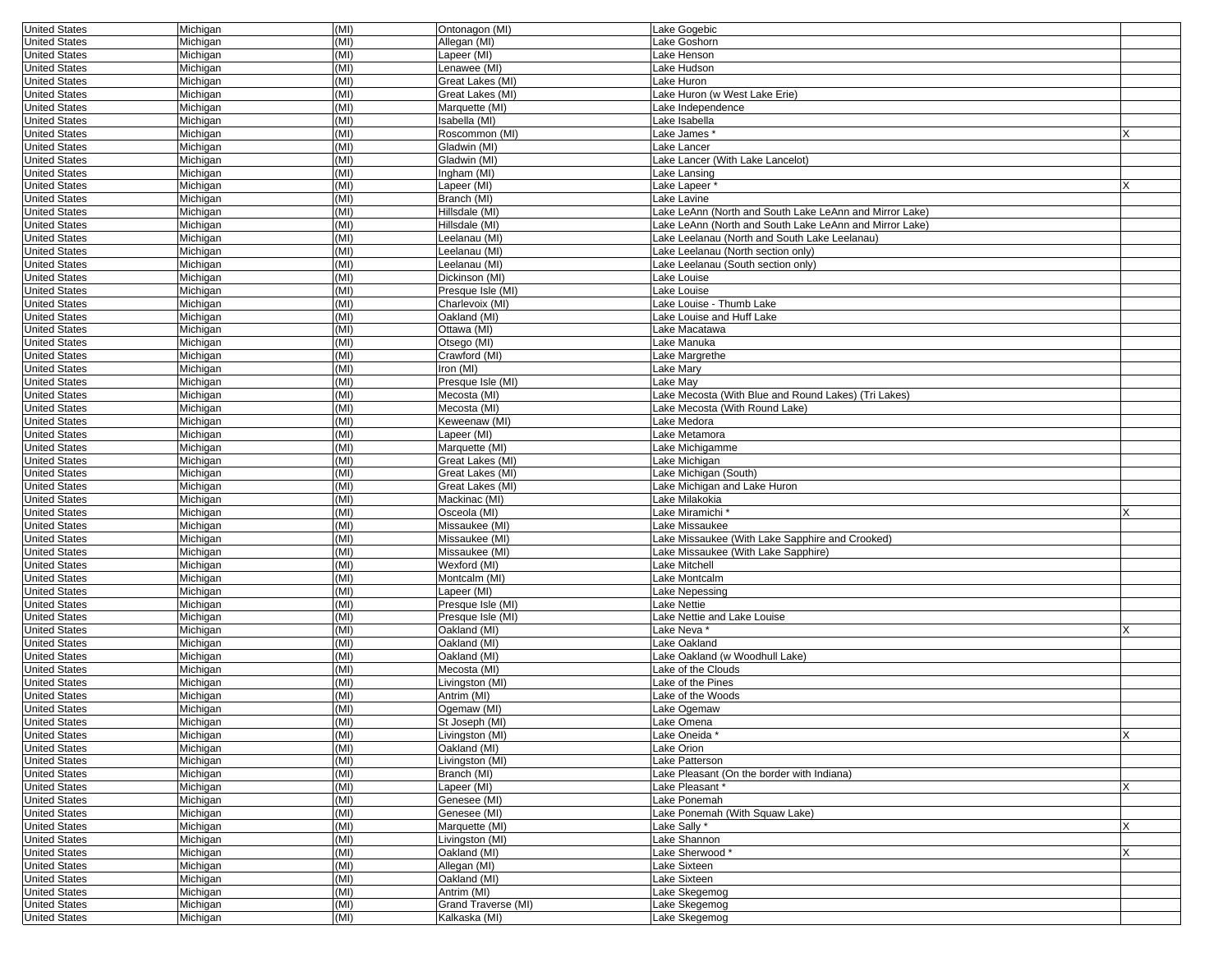| <b>United States</b> | Michigan | (MI) | losco (MI)          | Lake Solitude*                                                                        | X |
|----------------------|----------|------|---------------------|---------------------------------------------------------------------------------------|---|
| <b>United States</b> | Michigan | (MI) | Hillsdale (MI)      | Lake Somerset                                                                         |   |
| <b>United States</b> | Michigan | (MI) | Macomb (MI)         | Lake St Clair                                                                         |   |
| <b>United States</b> | Michigan | (MI) | St Clair (MI)       | Lake St Clair                                                                         |   |
| <b>United States</b> | Michigan | (MI) | Wavne (MI)          | Lake St Clair                                                                         |   |
| <b>United States</b> | Michigan | (MI) | Roscommon (MI)      | Lake St Helen                                                                         |   |
| <b>United States</b> | Michigan | (MI) | Alger (MI)          | Lake Stella                                                                           |   |
| <b>United States</b> | Michigan | (MI) | Great Lakes (MI)    | Lake Superior                                                                         |   |
| <b>United States</b> | Michigan | (MI) | Great Lakes (MI)    | Lake Superior (w Lake Michigan and Lake Huron)                                        |   |
| <b>United States</b> | Michigan | (MI) | St Joseph (MI)      | Lake Templene                                                                         |   |
| <b>United States</b> | Michigan | (MI) | Clare (MI)          | Lake Thirteen                                                                         |   |
| <b>United States</b> | Michigan | (MI) | Otsego (MI)         | Lake Twenty-Seven                                                                     |   |
| <b>United States</b> | Michigan | (MI) | Livingston (MI)     | Lake Tyrone                                                                           |   |
| <b>United States</b> | Michigan | (MI) | Oakland (MI)        | Lake Vhay *                                                                           |   |
| <b>United States</b> | Michigan | (MI) | Clinton (MI)        | Lake Victoria                                                                         |   |
| <b>United States</b> | Michigan | (MI) | Newaygo (MI)        | Lake White Cloud *                                                                    | X |
| <b>United States</b> | Michigan | (MI) | Oakland (MI)        | Lakeville Lake                                                                        |   |
| <b>United States</b> | Michigan | (MI) | Kent (MI)           | Lamberton Lake                                                                        |   |
| <b>United States</b> | Michigan | (MI) | Gogebic (MI)        | Langford Lake                                                                         |   |
| <b>United States</b> | Michigan | (MI) | Emmet (MI)          | Larks Lake - Round Lake                                                               |   |
| <b>United States</b> | Michigan | (MI) | Calhoun (MI)        | Lee Lake                                                                              |   |
| <b>United States</b> | Michigan | (MI) | Benzie (MI)         | Leelanau Peninsula                                                                    |   |
| <b>United States</b> | Michigan | (MI) | Grand Traverse (MI) | Leelanau Peninsula                                                                    |   |
| <b>United States</b> | Michigan | (MI) | Leelanau (MI)       | eelanau Peninsula                                                                     |   |
| <b>United States</b> | Michigan | (MI) | Benzie (MI)         | Leelanau Peninsula (Harbor Springs to Frankfort)                                      |   |
| <b>United States</b> | Michigan | (MI) | Charlevoix (MI)     | Leelanau Peninsula (Harbor Springs to Frankfort)                                      |   |
| <b>United States</b> | Michigan | (MI) | Emmet (MI)          | Leelanau Peninsula (Harbor Springs to Frankfort)                                      |   |
| <b>United States</b> | Michigan | (MI) | Grand Traverse (MI) | Leelanau Peninsula (Harbor Springs to Frankfort)                                      |   |
| <b>United States</b> | Michigan | (MI) | Leelanau (MI)       | Leelanau Peninsula (Harbor Springs to Frankfort)                                      |   |
| <b>United States</b> | Michigan | (MI) | Grand Traverse (MI) | Leelanau Peninsula (Sleeping Bear Dunes to Elk Rapids Includes Old Mission Peninsula) |   |
| <b>United States</b> | Michigan | (MI) | Leelanau (MI)       | Leelanau Peninsula (Sleeping Bear Dunes to Elk Rapids Includes Old Mission Peninsula) |   |
| <b>United States</b> | Michigan | (MI) | St Joseph (MI)      | Leidy Lake                                                                            |   |
| <b>United States</b> | Michigan | (MI) | Mackinac (MI)       | Les Cheneaux Islands                                                                  |   |
| <b>United States</b> | Michigan | (MI) | Lake (MI)           | Leverentz Lake *                                                                      |   |
| <b>United States</b> | Michigan | (MI) | Cass (MI)           | Lilly Lake <sup>*</sup>                                                               |   |
| <b>United States</b> | Michigan | (MI) | Clare (MI)          | Lily Lake                                                                             |   |
| <b>United States</b> | Michigan | (MI) | Jackson (MI)        | Lime Lake                                                                             |   |
| <b>United States</b> | Michigan | (MI) | Leelanau (MI)       | Lime Lake                                                                             |   |
| <b>United States</b> | Michigan | (MI) | Kent (MI)           | Lincoln Lake                                                                          |   |
| <b>United States</b> | Michigan | (MI) | Genesee (MI)        | Linden Mill Lake <sup>*</sup>                                                         |   |
| <b>United States</b> | Michigan | (MI) | Gogebic (MI)        | Lindsley Lake (With Morley Lake)                                                      |   |
| <b>United States</b> | Michigan | (MI) | Lake (MI)           | List Lake <sup>*</sup>                                                                | x |
| <b>United States</b> | Michigan | (MI) | Lake (MI)           | Little Bass Lake                                                                      |   |
| <b>United States</b> | Michigan | (MI) | Otsego (MI)         | Little Bass Lake                                                                      |   |
| <b>United States</b> | Michigan | (MI) | Montcalm (MI)       | Little Bass Lake *                                                                    |   |
| <b>United States</b> | Michigan | (MI) | Delta (MI)          | Little Bay De Noc                                                                     |   |
| <b>United States</b> | Michigan | (MI) | Otsego (MI)         | Little Bear Lake                                                                      |   |
| <b>United States</b> | Michigan | (MI) | Kent (MI)           | Little Brower Lake                                                                    |   |
| <b>United States</b> | Michigan | (MI) | Barry (MI)          | Little Cedar Lake                                                                     |   |
| <b>United States</b> | Michigan | (MI) | Cass (MI)           | Little Crooked Lake                                                                   |   |
| <b>United States</b> | Michigan | (MI) | Livingston (MI)     | Little Crooked Lake                                                                   |   |
| <b>United States</b> | Michigan | (MI) | Van Buren (MI)      | Little Crooked Lake                                                                   |   |
| <b>United States</b> | Michigan | (MI) | Cass (MI)           | Little Fish Lake                                                                      |   |
| United States        | Michigan | (MI) | Marquette (MI)      | Little Lake                                                                           |   |
| <b>United States</b> | Michigan | (MI) | Kalkaska (MI)       | Little Log Lake                                                                       |   |
| <b>United States</b> | Michigan | (MI) | Barry (MI)          | Little Long Lake                                                                      |   |
| <b>United States</b> | Michigan | (MI) | Clare (MI)          | Little Long Lake                                                                      |   |
| <b>United States</b> | Michigan | (MI) | Hillsdale (MI)      | Little Long Lake                                                                      |   |
| <b>United States</b> | Michigan | (MI) | Kalamazoo (MI)      | Little Long Lake                                                                      |   |
| <b>United States</b> | Michigan | (MI) | losco (MI)          | Little Long Lake *                                                                    |   |
| <b>United States</b> | Michigan | (MI) | Berrien (MI)        | Little Paw Paw Lake                                                                   |   |
| <b>United States</b> | Michigan | (MI) | Kalamazoo (MI)      | Little Paw Paw Lake                                                                   |   |
| <b>United States</b> | Michigan | (MI) | Marquette (MI)      | Little Perch Lake                                                                     |   |
| <b>United States</b> | Michigan | (MI) | Kent (MI)           | Little Pine Island Lake                                                               |   |
| <b>United States</b> | Michigan | (MI) | Benzie (MI)         | Little Platte Lake                                                                    |   |
| <b>United States</b> | Michigan | (MI) | Marquette (MI)      | Little Shag Lake                                                                      |   |
| <b>United States</b> | Michigan | (MI) | Emmet (MI)          | Little Traverse Bay                                                                   |   |
| <b>United States</b> | Michigan | (MI) | Leelanau (MI)       | Little Traverse Lake                                                                  |   |
| <b>United States</b> | Michigan | (MI) | Kalkaska (MI)       | Little Twin Lake                                                                      |   |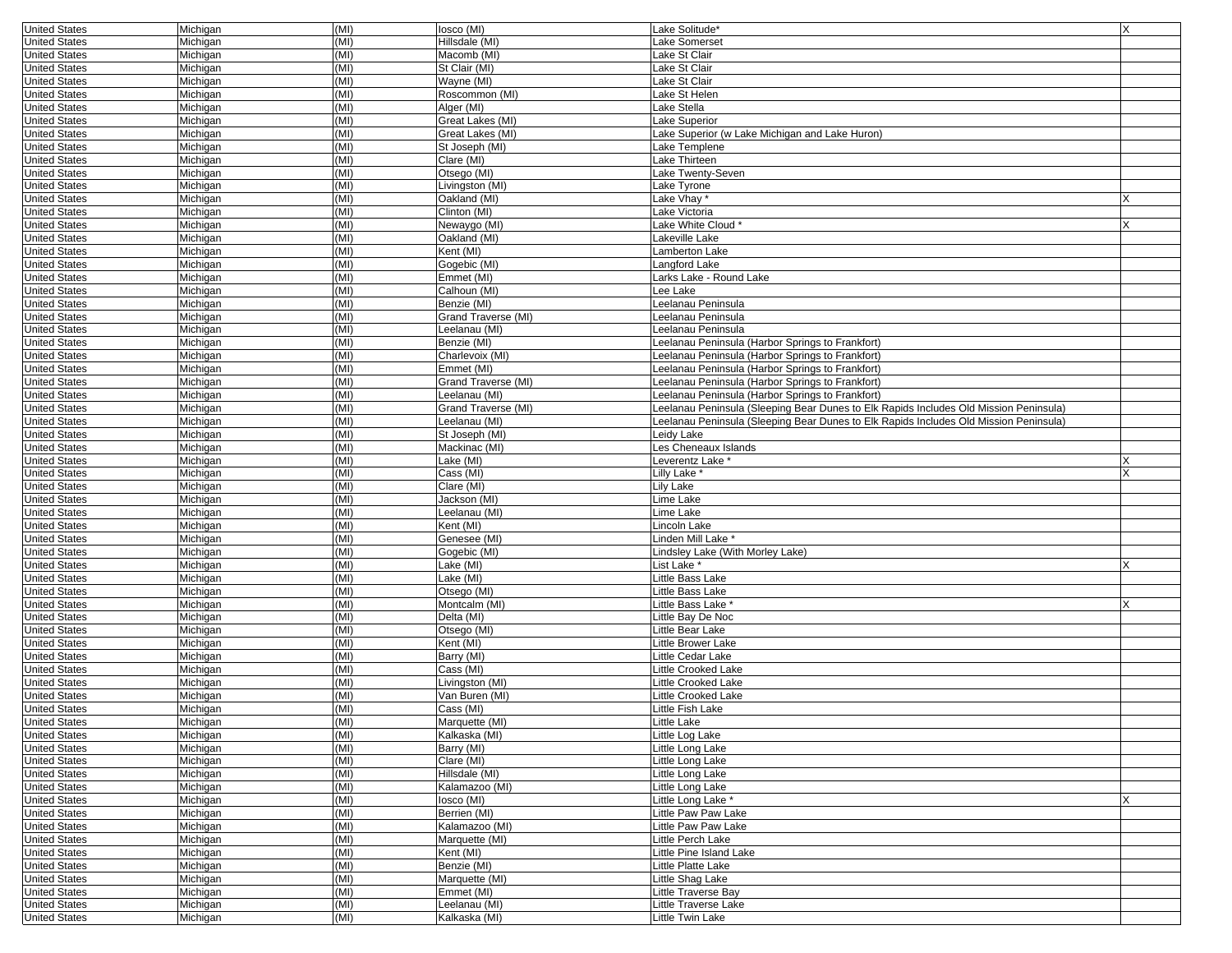|                      |          | (MI) | Oakland (MI)        | <b>Little Walters Lake</b>                     |   |
|----------------------|----------|------|---------------------|------------------------------------------------|---|
| <b>United States</b> | Michigan |      |                     |                                                |   |
| <b>United States</b> | Michigan | (MI) | Oakland (MI)        | Little Walters Lake'                           |   |
| <b>United States</b> | Michigan | (MI) | Montcalm (MI)       | Little Whitefish Lake                          |   |
| <b>United States</b> | Michigan | (MI) | Montmorency (MI)    | Little Wolf Lake                               |   |
| <b>United States</b> | Michigan | (MI) | Oscoda (MI)         | Little Wolf Lake                               |   |
| <b>United States</b> | Michigan | (MI) | Isabella (MI)       | Littlefield Lake                               |   |
| <b>United States</b> | Michigan | (MI) | Genesee (MI)        | Lobdell Chain of Lakes                         |   |
|                      |          |      |                     |                                                |   |
| <b>United States</b> | Michigan | (MI) | Livingston (MI)     | Lobdell Chain of Lakes                         |   |
| <b>United States</b> | Michigan | (MI) | Genesee (MI)        | Lobdell Lake                                   |   |
| <b>United States</b> | Michigan | (MI) | Livingston (MI)     | Lobdell Lake                                   |   |
| <b>United States</b> | Michigan | (MI) | Lenawee (MI)        | Loch Erin                                      |   |
| <b>United States</b> | Michigan | (MI) | Kalkaska (MI)       | Log Lake                                       |   |
|                      |          | (MI) |                     |                                                |   |
| <b>United States</b> | Michigan |      | Marquette (MI)      | Log Lake                                       |   |
| <b>United States</b> | Michigan | (MI) | losco (MI)          | Londo Lake                                     |   |
| <b>United States</b> | Michigan | (MI) | losco (MI)          | Londo Lake (East and West)                     |   |
| <b>United States</b> | Michigan | (MI) | losco (MI)          | Londo Lake (West lake only)                    |   |
| <b>United States</b> | Michigan | (MI) | Alpena (MI)         | Long Lake                                      |   |
| <b>United States</b> | Michigan | (MI) | Cass (MI)           | Long Lake                                      |   |
|                      |          |      |                     |                                                |   |
| <b>United States</b> | Michigan | (MI) | Cheboygan (MI)      | Long Lake                                      |   |
| <b>United States</b> | Michigan | (MI) | Clare (MI)          | Long Lake                                      |   |
| <b>United States</b> | Michigan | (MI) | Grand Traverse (MI) | Long Lake                                      |   |
| <b>United States</b> | Michigan | (MI) | Hillsdale (MI)      | Long Lake                                      |   |
| <b>United States</b> | Michigan | (MI) | Ionia (MI)          | Long Lake                                      |   |
| <b>United States</b> | Michigan | (MI) | losco (MI)          | Long Lake                                      |   |
|                      |          |      |                     |                                                |   |
| <b>United States</b> | Michigan | (MI) | Iron (MI)           | Long Lake                                      |   |
| <b>United States</b> | Michigan | (MI) | Kalamazoo (MI)      | Long Lake                                      |   |
| <b>United States</b> | Michigan | (MI) | Kalkaska (MI)       | Long Lake                                      |   |
| <b>United States</b> | Michigan | (MI) | Livingston (MI)     | Long Lake                                      |   |
| <b>United States</b> | Michigan | (MI) | Mason (MI)          | Long Lake                                      |   |
| <b>United States</b> | Michigan | (MI) | Ogemaw (MI)         | Long Lake                                      |   |
|                      |          |      |                     |                                                |   |
| <b>United States</b> | Michigan | (MI) | Presque Isle (MI)   | Long Lake                                      |   |
| <b>United States</b> | Michigan | (MI) | Oakland (MI)        | Long Lake (Commerce Charter Township)          |   |
| <b>United States</b> | Michigan | (MI) | St Joseph (MI)      | Long Lake (Fabius Township Region)             |   |
| <b>United States</b> | Michigan | (MI) | Barry (MI)          | Long Lake (Near Bristol Rd)                    |   |
| <b>United States</b> | Michigan | (MI) | Barry (MI)          | Long Lake (Near Cloverdale Lake)               |   |
|                      |          | (MI) | St Joseph (MI)      |                                                |   |
| <b>United States</b> | Michigan |      |                     | Long Lake (near Colon)                         |   |
| <b>United States</b> | Michigan | (MI) | Montmorency (MI)    | Long Lake (near Hillman)                       |   |
| <b>United States</b> | Michigan | (MI) | Oakland (MI)        | Long Lake (Near Lake Orion)                    |   |
| <b>United States</b> | Michigan | (MI) | St Joseph (MI)      | Long Lake (With Lepley and Beaver Lakes)       |   |
| <b>United States</b> | Michigan | (MI) | losco (MI)          | Long Lake (with Loon and Little Long)          |   |
| <b>United States</b> | Michigan | (MI) | Genesee (MI)        | Loon Lake                                      |   |
|                      |          |      |                     |                                                |   |
| <b>United States</b> | Michigan | (MI) | losco (MI)          | Loon Lake                                      |   |
| <b>United States</b> | Michigan | (MI) | Lake (MI)           | Loon Lake                                      |   |
| <b>United States</b> | Michigan | (MI) | Livingston (MI)     | Loon Lake                                      |   |
| <b>United States</b> | Michigan | (MI) | Montcalm (MI)       | Loon Lake                                      |   |
| <b>United States</b> | Michigan | (MI) | Oakland (MI)        | Loon Lake                                      |   |
| <b>United States</b> | Michigan | (MI) | Oscoda (MI)         | Loon Lake                                      |   |
|                      |          | (MI) |                     |                                                | X |
| <b>United States</b> | Michigan |      | Hillsdale (MI)      | Loon Lake (Between Paradise Dr and Ridge Dr) * |   |
| <b>United States</b> | Michigan | (MI) | Alger (MI)          | Lost Lake                                      |   |
| <b>United States</b> | Michigan | (MI) | Presque Isle (MI)   | Lost Lake                                      |   |
| <b>United States</b> | Michigan | (MI) | Alcona (MI)         | Lost Lake Woods Club <sup>*</sup>              |   |
| <b>United States</b> | Michigan | (MI) | Barry (MI)          | Lower Crooked Lake                             |   |
| <b>United States</b> | Michigan | (MI) | Benzie (MI)         | Lower Herring Lake                             |   |
|                      |          |      |                     |                                                |   |
| United States        | Michigan | (MI) | Oakland (MI)        | Lower Long Lake                                | X |
| <b>United States</b> | Michigan | (MI) | Oakland (MI)        | Lower Pettibone Lake                           |   |
| <b>United States</b> | Michigan | (MI) | Marquette (MI)      | Lowmoor Lake                                   |   |
| <b>United States</b> | Michigan | (MI) | Oakland (MI)        | Maceday Lake (With Lotus Lake)                 |   |
| <b>United States</b> | Michigan | (MI) | Oscoda (MI)         | Mack Lake                                      |   |
| <b>United States</b> | Michigan | (MI) | Mackinac (MI)       | Mackinac Island                                |   |
| <b>United States</b> | Michigan | (MI) | Cass (MI)           | Magician Lake                                  |   |
|                      |          |      |                     |                                                |   |
| <b>United States</b> | Michigan | (MI) | Van Buren (MI)      | Magician Lake                                  |   |
| <b>United States</b> | Michigan | (MI) | Cass (MI)           | Magician Lake and Dewey Lake                   |   |
| <b>United States</b> | Michigan | (MI) | Van Buren (MI)      | Magician Lake and Dewey Lake                   |   |
| <b>United States</b> | Michigan | (MI) | Harrison (MI)       | Mallini Bayou                                  |   |
| <b>United States</b> | Michigan | (MI) | Kalkaska (MI)       | Manistee Lake                                  |   |
| <b>United States</b> |          | (MI) | Manistee (MI)       | Manistee Lake                                  |   |
|                      | Michigan |      |                     |                                                |   |
| <b>United States</b> | Michigan | (MI) | Luce (MI)           | Manistique Chain of Lakes                      |   |
| <b>United States</b> | Michigan | (MI) | Mackinac (MI)       | Manistique Chain of Lakes                      |   |
| <b>United States</b> | Michigan | (MI) | Luce (MI)           | Manistique Lake (North)                        |   |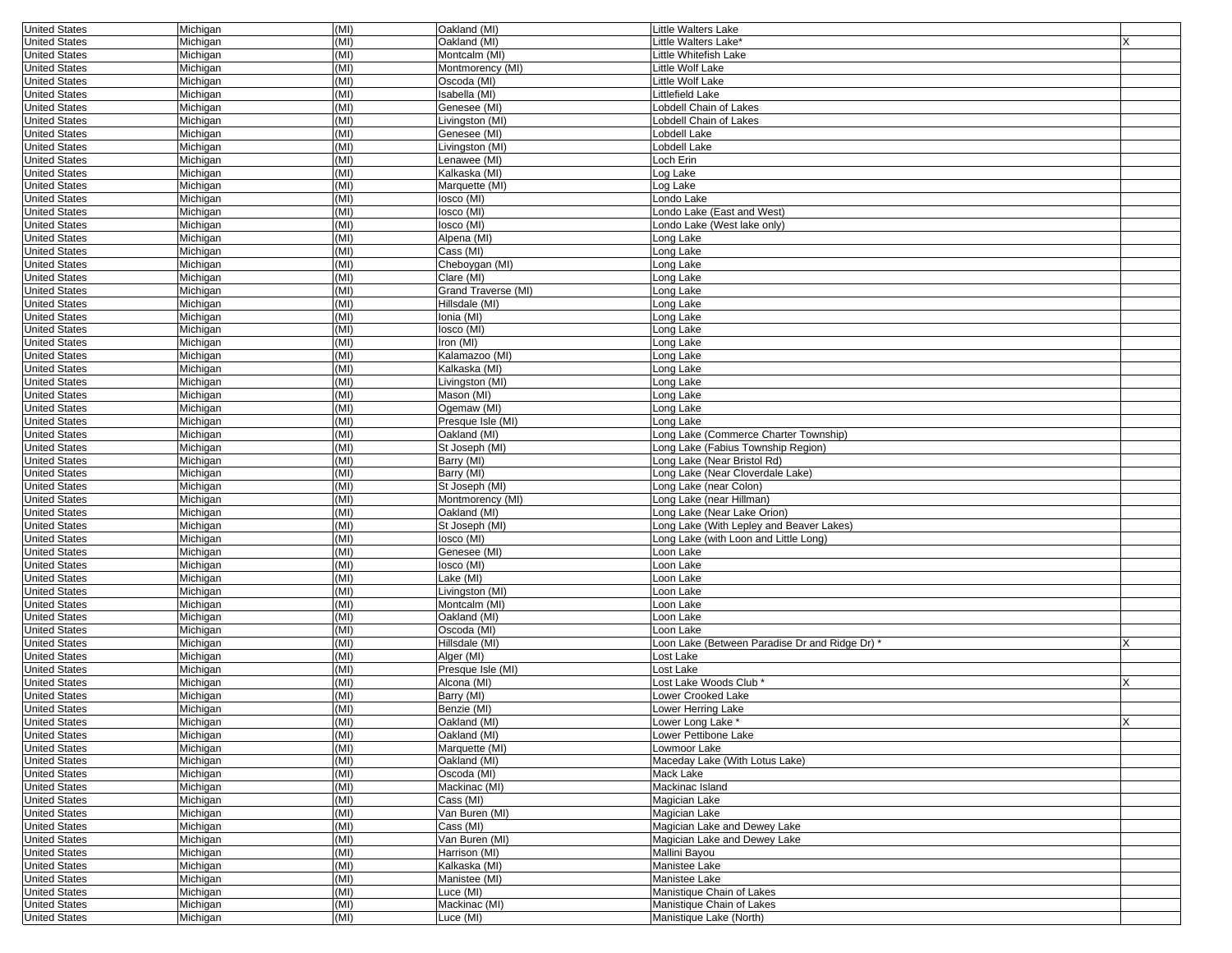| <b>United States</b> | Michigan | (MI) | Mackinac (MI)                        | Manistique Lake (South)                                      |          |
|----------------------|----------|------|--------------------------------------|--------------------------------------------------------------|----------|
| <b>United States</b> | Michigan | (MI) | Schoolcraft (MI)                     | Manistique River (Mouth of River near Manistique)            |          |
| <b>United States</b> | Michigan | (MI) | Oakland (MI)                         | Manitou Lake                                                 |          |
| <b>United States</b> | Michigan | (MI) | Shiawassee (MI)                      | Manitou Lake                                                 |          |
| <b>United States</b> | Michigan | (MI) | Van Buren (MI)                       | Maple Lake                                                   |          |
| <b>United States</b> | Michigan | (MI) | Van Buren (MI)                       | Maple Lake (With Ackley Lake)                                |          |
| <b>United States</b> | Michigan | (MI) | Branch (MI)                          | Marble Lake                                                  |          |
| <b>United States</b> | Michigan | (MI) | Gogebic (MI)                         | Marion Lake                                                  |          |
| <b>United States</b> | Michigan | (MI) | St Joseph (MI)                       | Marl Lake                                                    |          |
| <b>United States</b> | Michigan | (MI) | Lenawee (MI)                         | Marr Lake                                                    |          |
| <b>United States</b> | Michigan | (MI) | Newaygo (MI)                         | Martin Lake                                                  |          |
| <b>United States</b> | Michigan | (MI) | Mecosta (MI)                         | Martiny Chain                                                |          |
| <b>United States</b> | Michigan | (MI) | Dickinson (MI)                       | Mary Lake                                                    |          |
| <b>United States</b> | Michigan | (MI) | Branch (MI)                          | Matteson Lake                                                |          |
| <b>United States</b> |          | (MI) | Alcona (MI)                          | McCollum Lake                                                |          |
|                      | Michigan | (MI) | Oscoda (MI)                          | McCollum Lake                                                |          |
| <b>United States</b> | Michigan |      |                                      |                                                              |          |
| <b>United States</b> | Michigan | (MI) | Montmorency (MI)                     | McCormick Lake                                               |          |
| <b>United States</b> | Michigan | (MI) | Genesee (MI)                         | McKane Lake *                                                | X        |
| <b>United States</b> | Michigan | (MI) | Oceana (MI)                          | McLaren Lake                                                 |          |
| <b>United States</b> | Michigan | (MI) | Chippewa (MI)                        | McNearney Lake                                               |          |
| <b>United States</b> | Michigan | (MI) | Kent (MI)                            | Mead Lake                                                    |          |
| <b>United States</b> | Michigan | (MI) | Wexford (MI)                         | Meauwataka Lake                                              |          |
| <b>United States</b> | Michigan | (MI) | Marquette (MI)                       | Mehl Lake                                                    |          |
| <b>United States</b> | Michigan | (MI) | Lake (MI)                            | Mench Lake                                                   |          |
| <b>United States</b> | Michigan | (MI) | Dickinson (MI)                       | Menominee River (at Iron Mountain)                           |          |
| <b>United States</b> | Michigan | (MI) | Mecosta (MI)                         | Merrill Lake                                                 |          |
| <b>United States</b> | Michigan | (MI) | Hillsdale (MI)                       | Merry Lake                                                   |          |
| <b>United States</b> | Michigan | (MI) | Branch (MI)                          | Messenger Lake (With South Lake)                             |          |
| <b>United States</b> | Michigan | (MI) | Alcona (MI)                          | Meyer Lake *                                                 |          |
| <b>United States</b> | Michigan | (MI) | Iron (MI)                            | Michigamme Reservoir                                         |          |
| <b>United States</b> | Michigan | (MI) | Jackson (MI)                         | Michigan Center Chain (From Center Lake to Little Wolf Lake) |          |
| <b>United States</b> | Michigan | (MI) | Grand Traverse (MI)                  | Mickey Lake <sup>*</sup>                                     |          |
| <b>United States</b> | Michigan | (MI) | Barry (MI)                           | Middle Lake                                                  |          |
| <b>United States</b> | Michigan | (MI) | Branch (MI)                          | Middle Lake                                                  |          |
| <b>United States</b> | Michigan | (MI) | Branch (MI)                          | Middle Lake (With Archer and Bartholomew Lakes)              |          |
| <b>United States</b> | Michigan | (MI) | Branch (MI)                          | Middle Lake (With Archer Lake)                               |          |
| <b>United States</b> | Michigan | (MI) | Alpena (MI)                          | Middle Lake <sup>*</sup>                                     |          |
| <b>United States</b> | Michigan | (MI) | Barry (MI)                           | Mill Lake                                                    |          |
| <b>United States</b> | Michigan | (MI) | Van Buren (MI)                       | Mill Lake                                                    |          |
| <b>United States</b> | Michigan | (MI) | Mackinac (MI)                        | Millecoquins Lake                                            |          |
| <b>United States</b> | Michigan | (MI) | Allegan (MI)                         | Miner Lake                                                   |          |
| <b>United States</b> | Michigan | (MI) | Jackson (MI)                         | Mirror Lake                                                  |          |
| <b>United States</b> |          | (MI) | Grand Traverse (MI)                  | Mirror Lake <sup>+</sup>                                     |          |
|                      | Michigan |      |                                      | Mitchums Pond*                                               |          |
| <b>United States</b> | Michigan | (MI) | Charlevoix (MI)                      |                                                              |          |
| <b>United States</b> | Michigan | (MI) | Muskegon (MI)                        | Mona Lake                                                    |          |
| <b>United States</b> | Michigan | (MI) | Chippewa (MI)                        | Monocle Lake                                                 |          |
| <b>United States</b> | Michigan | (MI) | Gogebic (MI)                         | Moon Lake (and Little Moon Lake)                             |          |
| <b>United States</b> | Michigan | (MI) | Marquette (MI)                       | Morbit Lake                                                  |          |
| <b>United States</b> | Michigan | (MI) | Branch (MI)                          | Morrison Lake                                                |          |
| <b>United States</b> | Michigan | (MI) | Ionia (MI)                           | Morrison Lake                                                |          |
| <b>United States</b> | Michigan | (MI) | Delta (MI)                           | Moss Lake <sup>®</sup>                                       |          |
| <b>United States</b> | Michigan | (MI) | Jackson (MI)                         | Mud Lake                                                     |          |
| <b>United States</b> | Michigan | (MI) | Barry (MI)                           | Mud Lake (south of Hastings) *                               | X        |
| <b>United States</b> | Michigan | (MI) | Cheboygan (MI)                       | Mullett Lake                                                 |          |
| <b>United States</b> | Michigan | (MI) | Cheboygan (MI)                       | Munro Lake                                                   |          |
| <b>United States</b> | Michigan | (MI) | Schoolcraft (MI)                     | Murphy Lake                                                  |          |
| <b>United States</b> | Michigan | (MI) | Tuscola (MI)                         | Murphy Lake                                                  |          |
| <b>United States</b> | Michigan | (MI) | Kent (MI)                            | Murray Lake                                                  |          |
| <b>United States</b> | Michigan | (MI) | Washtenaw (MI)                       | Murray Lake                                                  |          |
| <b>United States</b> | Michigan | (MI) | Muskegon (MI)                        | Muskegon Lake (includes Lake Michigan Shoreline)             |          |
| <b>United States</b> | Michigan | (MI) | Luce (MI)                            | Muskellonge Lake                                             |          |
| <b>United States</b> | Michigan | (MI) | Montcalm (MI)                        | Muskellunge Lake                                             |          |
| <b>United States</b> | Michigan | (MI) | Oscoda (MI)                          | Muskrat Lake                                                 |          |
| <b>United States</b> | Michigan | (MI) | $\overline{\mathsf{Van}}$ Buren (MI) | Muskrat Lake *                                               | X        |
| <b>United States</b> | Michigan | (MI) | Kent (MI)                            | Myers Lakes (Big and Little)                                 |          |
| <b>United States</b> | Michigan | (MI) | Clare (MI)                           | Mystic Lake *                                                | X        |
| <b>United States</b> | Michigan | (MI) | Livingston (MI)                      | Mystic Lake *                                                | $\times$ |
| <b>United States</b> | Michigan | (MI) | Eaton (MI)                           | Narrow Lake                                                  |          |
| <b>United States</b> |          |      |                                      |                                                              |          |
|                      | Michigan | (MI) | Chippewa (MI)                        | Neebish Island                                               |          |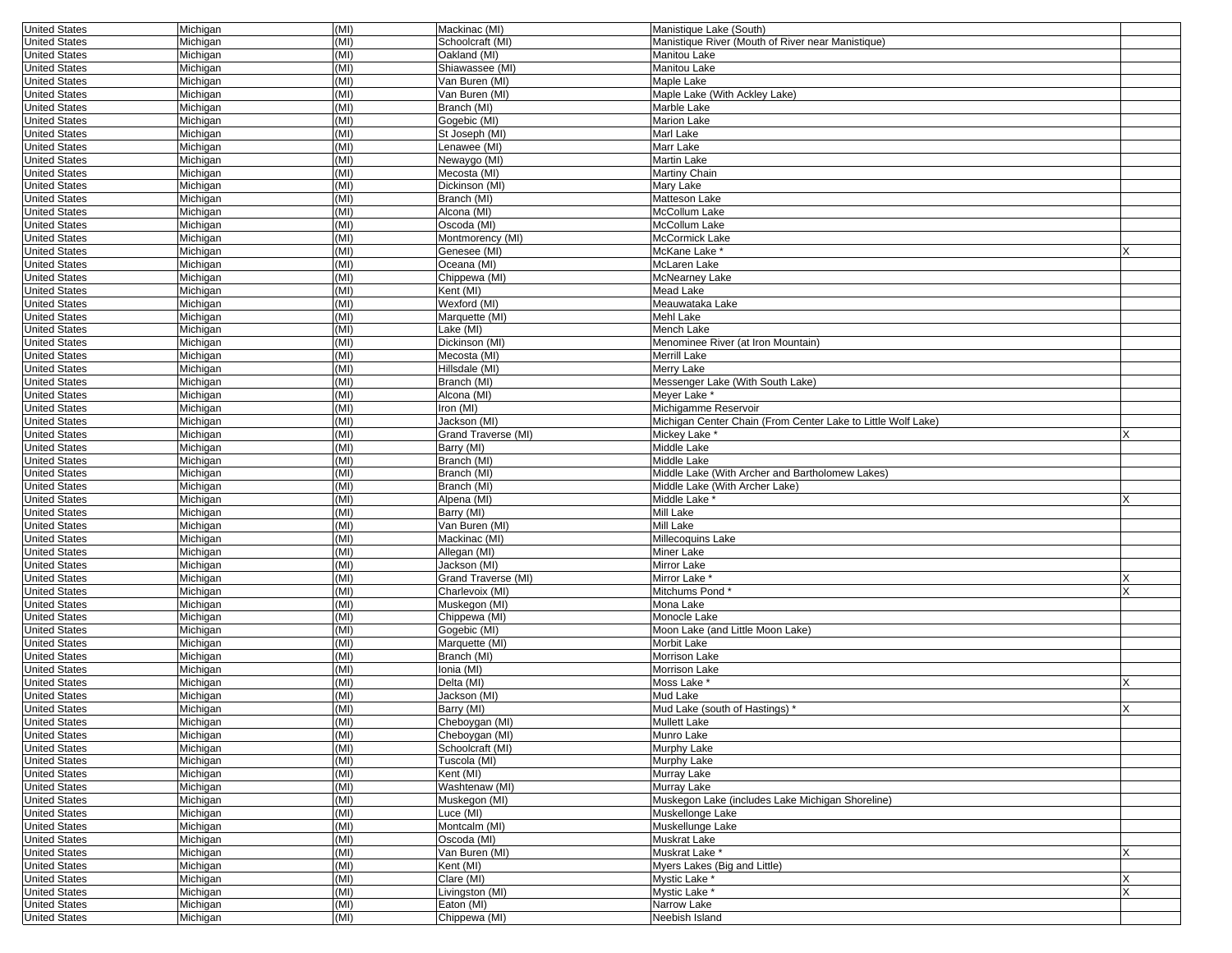| <b>United States</b> | Michigan | (MI) | Osceola (MI)                 | Negaunee Lake *                                       | X |
|----------------------|----------|------|------------------------------|-------------------------------------------------------|---|
| <b>United States</b> | Michigan | (MI) | Iron (MI)                    | Nesbit Lakes (Big and Little with Norway Lake)        |   |
| <b>United States</b> | Michigan | (MI) | Montcalm (MI)                | Nevins Lake                                           |   |
| <b>United States</b> | Michigan | (MI) | Berrien (MI)                 | New Buffalo                                           |   |
| <b>United States</b> | Michigan | (MI) | Newaygo (MI)                 | Nichols Lake                                          |   |
| <b>United States</b> | Michigan | (MI) | Leelanau (MI)                | North and South Bar Lakes                             |   |
| <b>United States</b> | Michigan | (MI) | Presque Isle (MI)            | North Bay (Lake Huron Region)                         |   |
| <b>United States</b> | Michigan | (MI) | Kalkaska (MI)                | North Big and Little Blue Lakes                       |   |
| <b>United States</b> | Michigan | (MI) | Kalkaska (MI)                | North Blue Lake                                       |   |
| <b>United States</b> |          | (MI) |                              | North Lake                                            |   |
|                      | Michigan | (MI) | Lapeer (MI)                  |                                                       |   |
| <b>United States</b> | Michigan |      | Tuscola (MI)                 | North Lake                                            |   |
| <b>United States</b> | Michigan | (MI) | Washtenaw (MI)               | North Lake                                            |   |
| <b>United States</b> | Michigan | (MI) | Van Buren (MI)               | North Lake (Near Grand Junction)                      |   |
| <b>United States</b> | Michigan | (MI) | Van Buren (MI)               | North Lake (Pine Grove Township)                      |   |
| <b>United States</b> | Michigan | (MI) | Hillsdale (MI)               | North Sand Lake                                       |   |
| <b>United States</b> | Michigan | (MI) | Grand Traverse (MI)          | North Twin Lake                                       |   |
| <b>United States</b> | Michigan | (MI) | Northern Michigan Coast (MI) | Northeast Lake Michigan (Leland to Manistique)        |   |
| <b>United States</b> | Michigan | (MI) | Emmet (MI)                   | Northeast Lake Michigan (Leland to Manistique)        |   |
| <b>United States</b> | Michigan | (MI) | Schoolcraft (MI)             | Northeast Lake Michigan (Leland to Manistique)        |   |
| <b>United States</b> | Michigan | (MI) | Mackinac (MI)                | Northeast Lake Michigan (Leland to Manistique)        |   |
| <b>United States</b> | Michigan | (MI) | Leelanau (MI)                | Northeast Lake Michigan (Leland to Manistique)        |   |
| <b>United States</b> | Michigan | (MI) | Antrim (MI)                  | Northeast Lake Michigan (Leland to Manistique)        |   |
| <b>United States</b> | Michigan | (MI) | Charlevoix (MI)              | Northeast Lake Michigan (Leland to Manistique)        |   |
| <b>United States</b> | Michigan | (MI) | Benzie (MI)                  | Northeast Lake Michigan (Leland to Manistique)        |   |
| <b>United States</b> | Michigan | (MI) | Northern Michigan Coast (MI) | Northeast Lake Michigan (Traverse City to Manistique) |   |
|                      |          |      |                              |                                                       |   |
| <b>United States</b> | Michigan | (MI) | Emmet (MI)                   | Northeast Lake Michigan (Traverse City to Manistique) |   |
| <b>United States</b> | Michigan | (MI) | Grand Traverse (MI)          | Northeast Lake Michigan (Traverse City to Manistique) |   |
| <b>United States</b> | Michigan | (MI) | Schoolcraft (MI)             | Northeast Lake Michigan (Traverse City to Manistique) |   |
| <b>United States</b> | Michigan | (MI) | Mackinac (MI)                | Northeast Lake Michigan (Traverse City to Manistique) |   |
| <b>United States</b> | Michigan | (MI) | Leelanau (MI)                | Northeast Lake Michigan (Traverse City to Manistique) |   |
| <b>United States</b> | Michigan | (MI) | Antrim (MI)                  | Northeast Lake Michigan (Traverse City to Manistique) |   |
| <b>United States</b> | Michigan | (MI) | Charlevoix (MI)              | Northeast Lake Michigan (Traverse City to Manistique) |   |
| <b>United States</b> | Michigan | (MI) | Benzie (MI)                  | Northeast Lake Michigan (Traverse City to Manistique) |   |
| <b>United States</b> | Michigan | (MI) | Northern Michigan Coast (MI) | Northeast Lake Michigan (Traverse City to St Ignace)  |   |
| <b>United States</b> | Michigan | (MI) | Emmet (MI)                   | Northeast Lake Michigan (Traverse City to St Ignace)  |   |
| <b>United States</b> | Michigan | (MI) | Grand Traverse (MI)          | Northeast Lake Michigan (Traverse City to St Ignace)  |   |
| <b>United States</b> | Michigan | (MI) | Mackinac (MI)                | Northeast Lake Michigan (Traverse City to St Ignace)  |   |
| <b>United States</b> | Michigan | (MI) | Leelanau (MI)                | Northeast Lake Michigan (Traverse City to St Ignace)  |   |
| <b>United States</b> | Michigan | (MI) | Antrim (MI)                  | Northeast Lake Michigan (Traverse City to St Ignace)  |   |
| <b>United States</b> | Michigan | (MI) | Charlevoix (MI)              | Northeast Lake Michigan (Traverse City to St Ignace)  |   |
| <b>United States</b> | Michigan | (MI) | Benzie (MI)                  | Northeast Lake Michigan (Traverse City to St Ignace)  |   |
|                      |          | (MI) | Leelanau (MI)                |                                                       |   |
| <b>United States</b> | Michigan |      |                              | Northport Bay                                         |   |
| <b>United States</b> | Michigan | (MI) | Dickinson (MI)               | Norway Lake                                           |   |
| <b>United States</b> | Michigan | (MI) | Calhoun (MI)                 | Nottawa Lake                                          |   |
| <b>United States</b> | Michigan | (MI) | Charlevoix (MI)              | Nowland Lake                                          |   |
| <b>United States</b> | Michigan | (MI) | Jackson (MI)                 | Olcott Lake                                           |   |
| <b>United States</b> | Michigan | (MI) | Jackson (MI)                 | Olcott Lake (w Little Olcott)                         |   |
| <b>United States</b> | Michigan | (MI) | Branch (MI)                  | Oliverda Lake                                         |   |
| <b>United States</b> | Michigan | (MI) | Lenawee (MI)                 | One Mile Lake                                         |   |
| <b>United States</b> | Michigan | (MI) | Emmet (MI)                   | Oneal Lake (With Lawrence Lake)                       |   |
| <b>United States</b> | Michigan | (MI) | Houghton (MI)                | Ongie Lake                                            |   |
| <b>United States</b> | Michigan | (MI) | Otsego (MI)                  | Opal Lake                                             |   |
| <b>United States</b> | Michigan | (MI) | Oakland (MI)                 | Orchard Lake                                          |   |
| United States        | Michigan | (MI) | Livingston (MI)              | Ore Lake                                              |   |
| <b>United States</b> | Michigan | (MI) | Otsego (MI)                  | Orourke Lake *                                        | X |
| <b>United States</b> | Michigan | (MI) | Allegan (MI)                 | Osterhout Lake                                        |   |
| <b>United States</b> | Michigan | (MI) | Otsego (MI)                  | Otsego Lake                                           |   |
| <b>United States</b> | Michigan | (MI) | Houghton (MI)                | Otter Lake                                            |   |
|                      |          |      | Oakland (MI)                 | Otter Lake (With Svlvan Lake)                         |   |
| <b>United States</b> | Michigan | (MI) |                              |                                                       |   |
| <b>United States</b> | Michigan | (MI) | Genessee (MI)                | Otter Lake and Powder Horn Lake with Mud Lake         |   |
| <b>United States</b> | Michigan | (MI) | Tuscola (MI)                 | Otter Lake and Powder Horn Lake with Mud Lake         |   |
| <b>United States</b> | Michigan | (MI) | Lapeer (MI)                  | Otter Lake and Powder Horn Lake with Mud Lake         |   |
| <b>United States</b> | Michigan | (MI) | Oakland (MI)                 | Oxbow Lake                                            |   |
| <b>United States</b> | Michigan | (MI) | Iron (MI)                    | Paint River Pond and Brule River                      |   |
| <b>United States</b> | Michigan | (MI) | Cass (MI)                    | Painter Lake (With Juno and Christiana Lakes)         |   |
| <b>United States</b> | Michigan | (MI) | St Joseph (MI)               | Palmer Lake                                           |   |
| <b>United States</b> | Michigan | (MI) | Cheboygan (MI)               | Paradise Lake - Carp Lake                             |   |
| <b>United States</b> | Michigan | (MI) | Emmet (MI)                   | Paradise Lake - Carp Lake                             |   |
| <b>United States</b> | Michigan | (MI) | Livingston (MI)              | Pardee Lake                                           |   |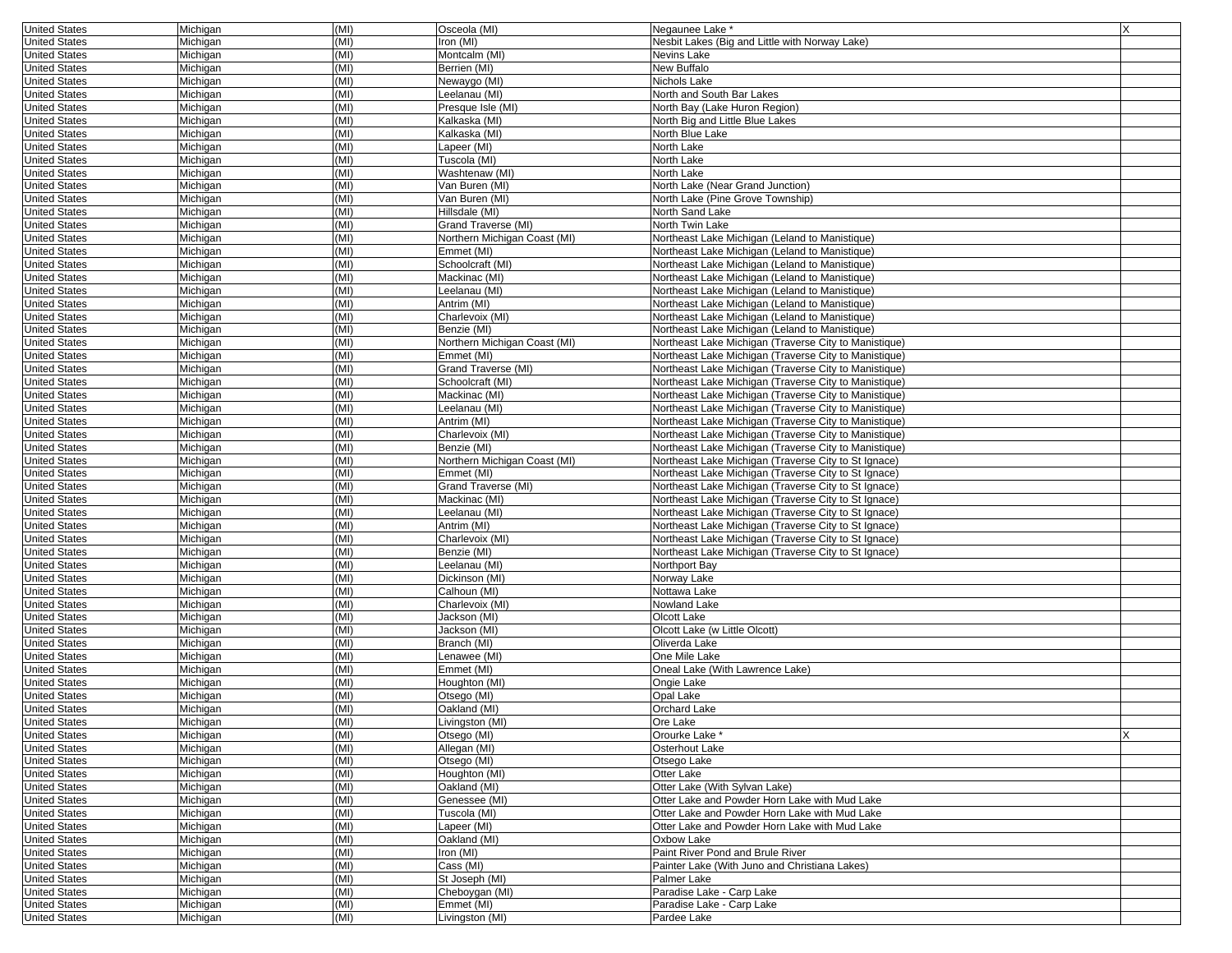| <b>United States</b> | Michigan | (MI) | Washtenaw (MI)           | Park Lake                                                              |   |
|----------------------|----------|------|--------------------------|------------------------------------------------------------------------|---|
| <b>United States</b> | Michigan | (MI) | Oakland (MI)             | Parke Lake                                                             |   |
| <b>United States</b> | Michigan | (MI) | Berrien (MI)             | Paw Paw Lake                                                           |   |
| <b>United States</b> | Michigan | (MI) | Berrien (MI)             | Paw Paw River (Section from Defield Rd to Paw Paw Lk Rd)               |   |
| <b>United States</b> | Michigan | (MI) | Barry (MI)               | Payne Lake (With Little Payne Lake)                                    |   |
| <b>United States</b> | Michigan | (MI) | Ogemaw (MI)              | Peach Lake                                                             |   |
| <b>United States</b> | Michigan | (MI) | Luce (MI)                | Peanut Lake                                                            |   |
|                      |          | (MI) | Benzie (MI)              | Pearl Lake *                                                           |   |
| <b>United States</b> | Michigan |      |                          |                                                                        |   |
| <b>United States</b> | Michigan | (MI) | Iron (MI)                | Peavy Pond                                                             |   |
| <b>United States</b> | Michigan | (MI) | Chippewa (MI)            | Pendills Lake                                                          |   |
| <b>United States</b> | Michigan | (MI) | Marquette (MI)           | Penglase Lake                                                          | X |
| <b>United States</b> | Michigan | (MI) | Oceana (MI)              | Pentwater Lake                                                         |   |
| <b>United States</b> | Michigan | (MI) | Oceana (MI)              | Pentwater Lake (And Lake Michigan Coast)                               |   |
| <b>United States</b> | Michigan | (MI) | Alger (MI)               | Perch Lake                                                             |   |
| <b>United States</b> | Michigan | (MI) | Iron (MI)                | Perch Lake                                                             |   |
| <b>United States</b> | Michigan | (MI) | Marquette (MI)           | Perch Lake (Near Republic)                                             |   |
| <b>United States</b> | Michigan | (MI) | Otsego (MI)              | Perch Lake *                                                           |   |
| <b>United States</b> | Michigan | (MI) | Mason (MI)               | Pere Marquette Lake                                                    |   |
| <b>United States</b> | Michigan | (MI) | Oscoda (MI)              | Perry Lakes                                                            |   |
| <b>United States</b> | Michigan | (MI) | Newaygo (MI)             | Peterson Lake                                                          |   |
|                      |          |      |                          |                                                                        |   |
| <b>United States</b> | Michigan | (MI) | Newaygo (MI)             | Pettibone Lake                                                         |   |
| <b>United States</b> | Michigan | (MI) | Newaygo (MI)             | Pettit Lake                                                            |   |
| <b>United States</b> | Michigan | (MI) | Chippewa (MI)            | Piatt Lake                                                             |   |
| <b>United States</b> | Michigan | (MI) | Newaygo (MI)             | Pickerel Chain of Lakes (Title Reads Chain of Lakes)                   |   |
| <b>United States</b> | Michigan | (MI) | Newaygo (MI)             | Pickerel Chain of Lakes (Title Reads Pickerel Chain of Lakes)          |   |
| <b>United States</b> | Michigan | (MI) | Alger (MI)               | Pickerel Lake                                                          |   |
| <b>United States</b> | Michigan | (MI) | Emmet (MI)               | Pickerel Lake                                                          |   |
| <b>United States</b> | Michigan | (MI) | Grand Traverse (MI)      | Pickerel Lake                                                          |   |
| <b>United States</b> | Michigan | (MI) | Kalkaska (MI)            | Pickerel Lake                                                          |   |
| <b>United States</b> | Michigan | (MI) | Newaygo (MI)             | <b>Pickerel Lake</b>                                                   |   |
| <b>United States</b> | Michigan | (MI) | Newaygo (MI)             | Pickerel Lake (Lilly Township)                                         |   |
| <b>United States</b> | Michigan | (MI) | Alger (MI)               | Pictured Rocks National Lake Shore (Grand Island to Grand Marais)      |   |
|                      |          |      |                          |                                                                        |   |
| <b>United States</b> | Michigan | (MI) | Lake Superior Coast (MI) | Pictured Rocks National Lake Shore (Grand Island to Grand Marais)      |   |
| <b>United States</b> | Michigan | (MI) | Ottawa (MI)              | Pigeon Lake                                                            |   |
| <b>United States</b> | Michigan | (MI) | Allegan (MI)             | Pike Lake                                                              |   |
| <b>United States</b> | Michigan | (MI) | Luce (MI)                | Pike Lake                                                              |   |
| <b>United States</b> | Michigan | (MI) | Jackson (MI)             | Pine Hill Lake                                                         |   |
| <b>United States</b> | Michigan | (MI) | Genesee (MI)             | Pine Lake                                                              |   |
| <b>United States</b> | Michigan | (MI) | Manistee (MI)            | Pine Lake                                                              |   |
| <b>United States</b> | Michigan | (MI) | Oakland (MI)             | Pine Lake                                                              |   |
| <b>United States</b> | Michigan | (MI) | Barry (MI)               | Pine Lake (First Second Third Fourth)                                  |   |
| <b>United States</b> | Michigan | (MI) | Allegan (MI)             | Pine Lake (Hope Township near Head Lake)                               |   |
| <b>United States</b> | Michigan | (MI) | Barry (MI)               | Pine Lake (Hope Township near Head Lake)                               |   |
| <b>United States</b> | Michigan | (MI) | Wexford (MI)             | Pine River (Section Near Peterson Bridge) (NOT 3D SINGLE LEVEL ONLY) ' |   |
|                      |          | (MI) | Berrien (MI)             | Pipestone Lake *                                                       |   |
| <b>United States</b> | Michigan |      |                          |                                                                        |   |
| <b>United States</b> | Michigan | (MI) | Benzie (MI)              | Platte Lake                                                            |   |
| <b>United States</b> | Michigan | (MI) | Benzie (MI)              | Platte Lake (With Little Platte Lake)                                  |   |
| <b>United States</b> | Michigan | (MI) | Benzie (MI)              | Platte Lake (With Loon and Little Platte Lakes)                        |   |
| <b>United States</b> | Michigan | (MI) | Barry (MI)               | Pleasant Lake                                                          |   |
| <b>United States</b> | Michigan | (MI) | Cass (MI)                | Pleasant Lake                                                          |   |
| <b>United States</b> | Michigan | (MI) | Jackson (MI)             | Pleasant Lake                                                          |   |
| <b>United States</b> | Michigan | (MI) | Oakland (MI)             | Pleasant Lake                                                          |   |
| <b>United States</b> | Michigan | (MI) | St Joseph (MI)           | Pleasant Lake                                                          |   |
| United States        | Michigan | (MI) | Washtenaw (MI)           | Pleasant Lake                                                          |   |
| <b>United States</b> | Michigan | (MI) | Barry (MI)               | Podunk Lake                                                            |   |
| <b>United States</b> | Michigan | (MI) | losco (MI)               | Point Lookout                                                          |   |
| <b>United States</b> | Michigan | (MI) | Arenac (MI)              | Point Lookout and Point AuGres                                         |   |
| <b>United States</b> | Michigan | (MI) | Oakland (MI)             | Pontiac Lake                                                           |   |
|                      |          |      |                          |                                                                        |   |
| <b>United States</b> | Michigan | (MI) | Port Elgin (MI)          | Port Elgin                                                             |   |
| <b>United States</b> | Michigan | (MI) | Monroe (MI)              | Port of Toledo                                                         |   |
| <b>United States</b> | Michigan | (MI) | Jackson (MI)             | Portage & Little Portage Lakes                                         |   |
| <b>United States</b> | Michigan | (MI) | Livingston (MI)          | Portage Chain of Lakes                                                 |   |
| <b>United States</b> | Michigan | (MI) | Washtenaw (MI)           | Portage Chain of Lakes                                                 |   |
| <b>United States</b> | Michigan | (MI) | Houghton (MI)            | Portage Lake                                                           |   |
| <b>United States</b> | Michigan | (MI) | Jackson (MI)             | Portage Lake                                                           |   |
| <b>United States</b> | Michigan | (MI) | Manistee (MI)            | Portage Lake                                                           |   |
| <b>United States</b> | Michigan | (MI) | Livingston (MI)          | Portage Lake (Big and Little Portage Lakes)                            |   |
| <b>United States</b> | Michigan | (MI) | Washtenaw (MI)           | Portage Lake (Big and Little Portage Lakes)                            |   |
| <b>United States</b> | Michigan | (MI) | Houghton (MI)            | Portage Lake (With Torch Lake)                                         |   |
|                      |          |      |                          |                                                                        |   |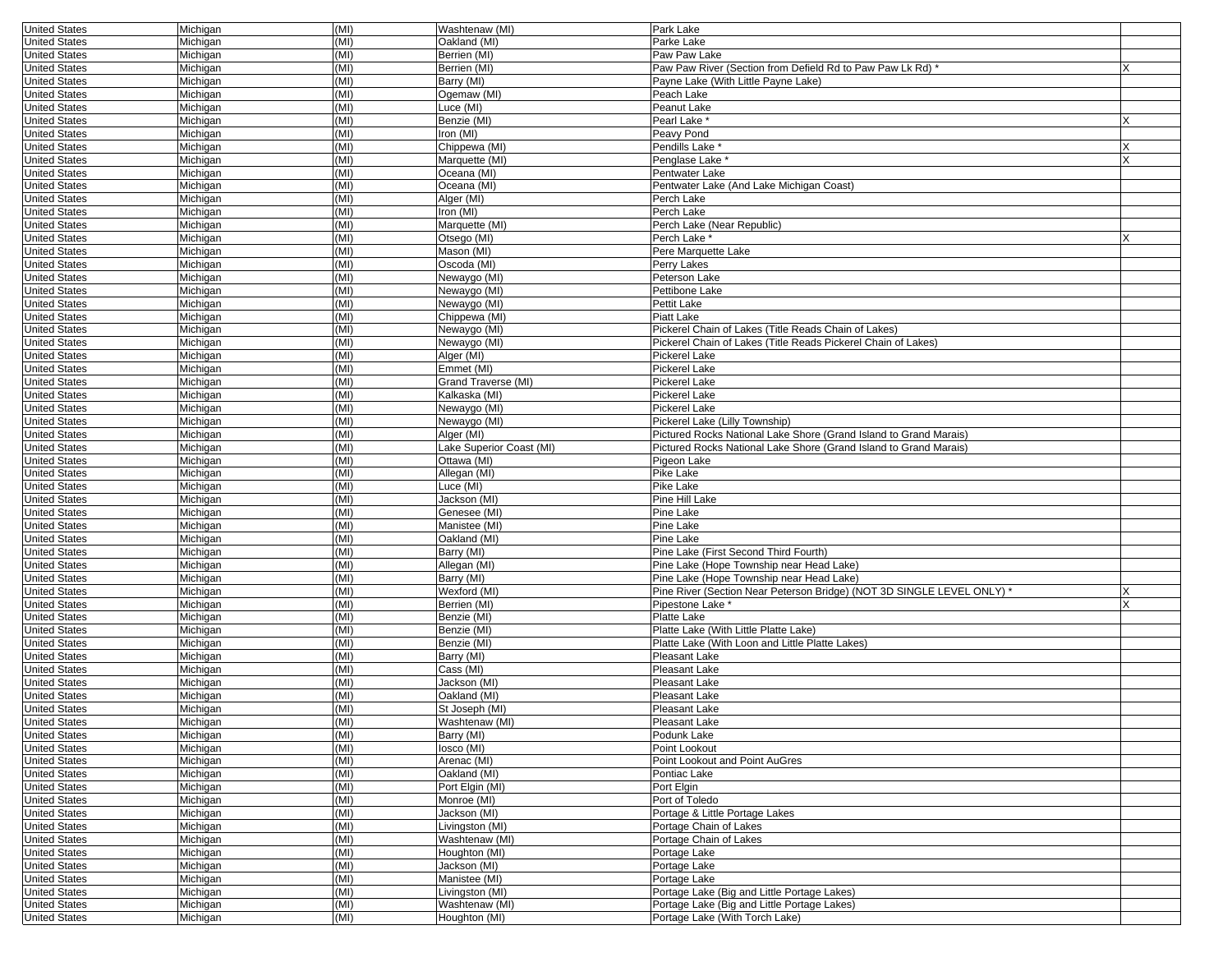| <b>United States</b> | Michigan | (MI) | St Joseph (MI)      | Portage Lake                                       | X |
|----------------------|----------|------|---------------------|----------------------------------------------------|---|
| <b>United States</b> | Michigan | (MI) | Iron (MI)           | Porter Lake                                        |   |
| <b>United States</b> | Michigan | (MI) | _enawee (MI)        | Posey Lake                                         |   |
| <b>United States</b> | Michigan | (MI) | Alger (MI)          | Powell Lake                                        |   |
| <b>United States</b> | Michigan | (MI) | St Joseph (MI)      | Prairie River Lake                                 |   |
| <b>United States</b> | Michigan | (MI) | Gladwin (MI)        | Pratt Lake                                         |   |
| <b>United States</b> | Michigan | (MI) | Presque Isle (MI)   | Presque Isle (northern half of Grand Lake)         |   |
| <b>United States</b> | Michigan | (MI) | Mecosta (MI)        | Pretty Lake                                        |   |
| <b>United States</b> | Michigan | (MI) | Kalamazoo (MI)      | Pretty Lake *                                      |   |
| <b>United States</b> | Michigan | (MI) | Oakland (MI)        | Proud Lakes (Upper and Lower)                      |   |
| <b>United States</b> | Michigan | (MI) | Luce (MI)           | Pullup Lake <sup>*</sup>                           |   |
| <b>United States</b> | Michigan | (MI) | Mackinac (MI)       | Pullup Lake <sup>*</sup>                           |   |
| <b>United States</b> | Michigan | (MI) | Cass (MI)           | Puterbaugh Lake *                                  |   |
| <b>United States</b> | Michigan | (MI) | Montcalm (MI)       | Rainbow Lake                                       |   |
| <b>United States</b> | Michigan | (MI) | Gratiot (MI)        | Rainbow Lake*                                      |   |
| <b>United States</b> | Michigan | (MI) | Presque Isle (MI)   | Rainy Lake                                         |   |
| <b>United States</b> | Michigan | (MI) | Branch (MI)         | Randall Lake (With North Lake and Cemetery Lake)   |   |
| <b>United States</b> | Michigan | (MI) | Newaygo (MI)        | Ransom Lake                                        |   |
| <b>United States</b> | Michigan | (MI) | Oakland (MI)        | Reed Lake                                          |   |
| <b>United States</b> | Michigan | (MI) | Kent (MI)           | Reeds Lake                                         |   |
| <b>United States</b> | Michigan | (MI) | Kent (MI)           | Reeds Lake with Fisk Lake                          |   |
| <b>United States</b> | Michigan | (MI) | Grand Traverse (MI) | Rennie Lake                                        |   |
| <b>United States</b> | Michigan | (MI) | Van Buren (MI)      | Reynolds Lakes (Upper and Lower Reynolds Lakes)    |   |
| <b>United States</b> | Michigan | (MI) | Ogemaw (MI)         | Rifle Lake                                         |   |
| <b>United States</b> | Michigan | (MI) | Iron (MI)           | Robinson Lake                                      |   |
| <b>United States</b> | Michigan | (MI) | Newaygo (MI)        | Robinson Lake                                      |   |
| <b>United States</b> | Michigan | (MI) | Clinton (MI)        | Rochester Lake <sup>*</sup>                        |   |
| <b>United States</b> | Michigan | (MI) | Presque Isle (MI)   | Rogers City (Coast of Lake Huron Near Rogers City) |   |
| <b>United States</b> | Michigan | (MI) | Grand Traverse (MI) | Root Lake                                          |   |
| <b>United States</b> | Michigan | (MI) | Branch (MI)         | Rose Lake                                          |   |
| <b>United States</b> | Michigan | (MI) | Cass (MI)           | Rose Lake                                          |   |
| <b>United States</b> | Michigan | (MI) | Osceola (MI)        | Rose Lake                                          |   |
| <b>United States</b> | Michigan | (MI) | Branch (MI)         | Rose Lake and Bingham Lake                         |   |
| <b>United States</b> | Michigan | (MI) | Schoolcraft (MI)    | Ross Lake with Little Ross Lake                    |   |
| <b>United States</b> | Michigan | (MI) | Alger (MI)          | Round Lake                                         |   |
| <b>United States</b> | Michigan | (MI) | Delta (MI)          | Round Lake                                         |   |
| <b>United States</b> | Michigan | (MI) | Emmet (MI)          | Round Lake                                         |   |
| <b>United States</b> | Michigan | (MI) | losco (MI)          | Round Lake                                         |   |
| <b>United States</b> | Michigan | (MI) | Jackson (MI)        | Round Lake                                         |   |
| <b>United States</b> | Michigan | (MI) | Livingston (MI)     | Round Lake                                         |   |
| <b>United States</b> | Michigan | (MI) | _uce (MI)           | Round Lake                                         |   |
| <b>United States</b> | Michigan | (MI) | Mason (MI)          | Round Lake                                         |   |
| <b>United States</b> | Michigan | (MI) | Van Buren (MI)      | Round Lake                                         |   |
| <b>United States</b> | Michigan | (MI) | enawee (MI)         | Round Lake (by Devils Lake)                        |   |
| <b>United States</b> | Michigan | (MI) | Jackson (MI)        | Round Lake (Of the Michigan Center Chain)          |   |
| <b>United States</b> | Michigan | (MI) | Livingston (MI)     | Round Lake/Clifford                                |   |
| <b>United States</b> | Michigan | (MI) | Livingston (MI)     | Runyan Lake                                        |   |
| <b>United States</b> | Michigan | (MI) | Montmorency (MI)    | Rush Lake                                          |   |
| <b>United States</b> | Michigan | (MI) | Van Buren (MI)      | Rush Lake                                          |   |
| <b>United States</b> | Michigan | (MI) | Livingston (MI)     | Rush Lake <sup>'</sup>                             |   |
| <b>United States</b> | Michigan | (MI) | Saint Clair (MI)    | Russell Island (of the Saint Clair River)          |   |
| <b>United States</b> | Michigan | (MI) | Newaygo (MI)        | Ryerson Lake                                       |   |
| <b>United States</b> | Michigan | (MI) | Osceola (MI)        | Saddle Bag Lake                                    |   |
| United States        | Michigan | (MI) | Van Buren (MI)      | Saddle Lake                                        |   |
| <b>United States</b> | Michigan | (MI) | Ogemaw (MI)         | Sage Lake                                          |   |
| <b>United States</b> | Michigan | (MI) | Arenac (MI)         | Saginaw Bay                                        |   |
| <b>United States</b> | Michigan | (MI) | Bay (MI)            | Saginaw Bay                                        |   |
| <b>United States</b> | Michigan | (MI) | Isoco (MI)          | Saginaw Bay                                        |   |
| <b>United States</b> | Michigan | (MI) | Saginaw (MI)        | Saginaw Bay                                        |   |
| <b>United States</b> | Michigan | (MI) | Tuscola (MI)        | Saginaw Bay                                        |   |
| <b>United States</b> | Michigan | (MI) | Calhoun (MI)        | Saint Marys Lake *                                 |   |
| <b>United States</b> | Michigan | (MI) | losco (MI)          | Sand Lake                                          |   |
| <b>United States</b> | Michigan | (MI) | _ake (MI)           | Sand Lake                                          |   |
| <b>United States</b> | Michigan | (MI) | _enawee (MI)        | Sand Lake                                          |   |
| <b>United States</b> | Michigan | (MI) | Manistee (MI)       | Sand Lake                                          |   |
| <b>United States</b> | Michigan | (MI) | Newaygo (MI)        | Sand Lake                                          |   |
| <b>United States</b> | Michigan | (MI) | Schoolcraft (MI)    | Sand Lake                                          |   |
| <b>United States</b> | Michigan | (MI) | St Joseph (MI)      | Sand Lake                                          |   |
| <b>United States</b> | Michigan | (MI) | losco (MI)          | Sand Lake (With Floyd Lake)                        |   |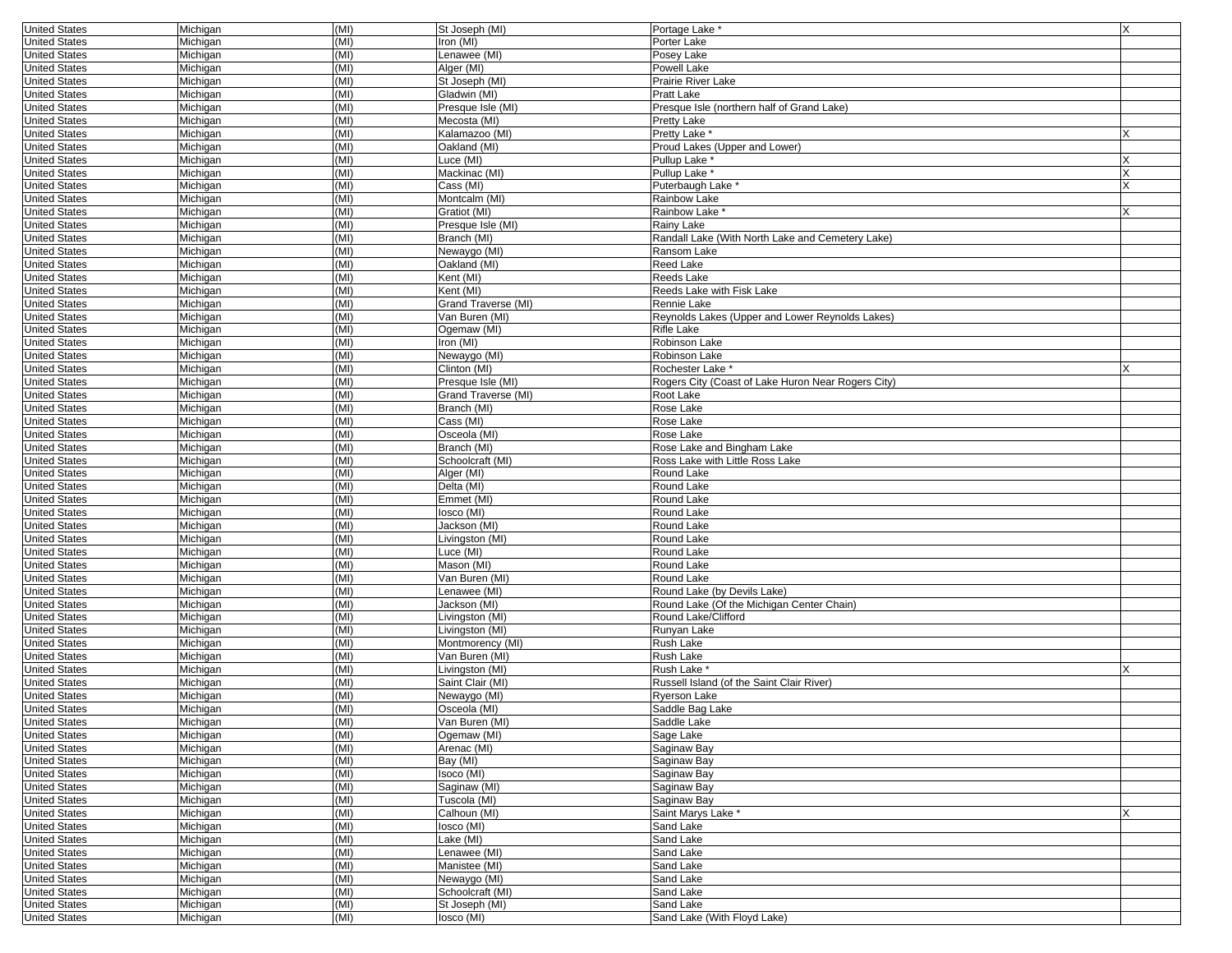| <b>United States</b> | Michigan | (MI) | Montcalm (MI)       | Sanderson Lake                                      |   |
|----------------------|----------|------|---------------------|-----------------------------------------------------|---|
| <b>United States</b> | Michigan | (MI) | Livingston (MI)     | Sandy Bottom Lake                                   |   |
| <b>United States</b> | Michigan | (MI) | Livingston (MI)     | Sandy Bottom Lake (With Limekiln and Crooked Lakes) |   |
| <b>United States</b> | Michigan | (MI) | Houghton (MI)       | Sandy Lake                                          |   |
| <b>United States</b> | Michigan | (MI) | Benzie (MI)         | Sanford Lake                                        |   |
| <b>United States</b> | Michigan | (MI) | Midland (MI)        | Sanford Lake                                        |   |
| <b>United States</b> | Michigan | (MI) | Missaukee (MI)      | Sapphire Lake                                       |   |
| <b>United States</b> | Michigan | (MI) | Lake (MI)           | Sauble Lakes (#1 #2 #3 #4)                          |   |
| <b>United States</b> | Michigan | (MI) | Allegan (MI)        | Saugatuck Harbor                                    |   |
| <b>United States</b> | Michigan | (MI) | Dickinson (MI)      | Sawyer Lake                                         |   |
| <b>United States</b> | Michigan | (MI) | Shiawasee (MI)      | Scenic Lake                                         |   |
| <b>United States</b> | Michigan | (MI) | Livingston (MI)     | School Lake                                         |   |
| <b>United States</b> | Michigan | (MI) | Mecosta (MI)        | School Section Lake                                 |   |
| <b>United States</b> | Michigan | (MI) | Oceana (MI)         | <b>School Section Lake</b>                          |   |
| <b>United States</b> | Michigan | (MI) | Van Buren (MI)      | <b>School Section Lake</b>                          |   |
| <b>United States</b> | Michigan | (MI) | Iron (MI)           | Scott Lake                                          |   |
| <b>United States</b> | Michigan | (MI) | Oakland (MI)        | Scott Lake                                          |   |
| <b>United States</b> | Michigan | (MI) | Allegan (MI)        | Scott Lake (Lower)                                  |   |
| <b>United States</b> | Michigan | (MI) | Allegan (MI)        | Scott Lake (Upper)                                  |   |
| <b>United States</b> | Michigan | (MI) | Van Buren (MI)      | Scott Lakes (North and South Scott Lakes)           |   |
| <b>United States</b> | Michigan | (MI) | Kent (MI)           | Scram Lake                                          |   |
| <b>United States</b> | Michigan | (MI) | Oakland (MI)        | Sears Lake '                                        |   |
| <b>United States</b> | Michigan | (MI) | Gladwin (MI)        | Secord Lake                                         |   |
| <b>United States</b> | Michigan | (MI) | Allegan (MI)        | Selkirk Lake                                        |   |
| <b>United States</b> | Michigan | (MI) | Van Buren (MI)      | Shafer Lake                                         |   |
| <b>United States</b> | Michigan | (MI) | Marquette (MI)      | Shag Lake and Little Shag Lake                      |   |
| <b>United States</b> | Michigan | (MI) | Clare (MI)          | Shamrock Lake                                       |   |
| <b>United States</b> | Michigan | (MI) | Iron (MI)           | Shank Lake                                          | X |
| <b>United States</b> | Michigan | (MI) | Cass (MI)           | Shavehead Lake                                      |   |
| <b>United States</b> | Michigan | (MI) | Leelanau (MI)       | Shell Lake                                          |   |
| <b>United States</b> | Michigan | (MI) | Crawford (MI)       | Shellenbarger Lake                                  |   |
| <b>United States</b> | Michigan | (MI) | Kalamazoo (MI)      | Sherman Lake                                        |   |
| <b>United States</b> | Michigan | (MI) | Genesee (MI)        | Shinanguag Lake                                     |   |
| <b>United States</b> | Michigan | (MI) | Clare (MI)          | Shingle Lake                                        |   |
| <b>United States</b> | Michigan | (MI) | Presque Isle (MI)   | Shoepac Lake                                        |   |
| <b>United States</b> | Michigan | (MI) | Crawford (MI)       | Shupac Lake                                         |   |
| <b>United States</b> | Michigan | (MI) | Kalkaska (MI)       | Sickle Lake                                         |   |
| <b>United States</b> | Michigan | (MI) | Branch (MI)         | <b>Silver Lake</b>                                  |   |
| <b>United States</b> | Michigan | (MI) | Cheboygan (MI)      | Silver Lake                                         |   |
| <b>United States</b> | Michigan | (MI) | Genesee (MI)        | <b>Silver Lake</b>                                  |   |
| <b>United States</b> | Michigan | (MI) | Grand Traverse (MI) | Silver Lake                                         |   |
| <b>United States</b> | Michigan | (MI) | Lenawee (MI)        | <b>Silver Lake</b>                                  |   |
| <b>United States</b> | Michigan | (MI) | Oakland (MI)        | Silver Lake                                         |   |
| <b>United States</b> | Michigan | (MI) | Oceana (MI)         | Silver Lake                                         |   |
| <b>United States</b> | Michigan | (MI) | Allegan (MI)        | Silver Lake (attached to Kalamazoo Lake)            |   |
| <b>United States</b> | Michigan | (MI) | Genesee (MI)        | Silver Lake (w Marl Lake)                           |   |
| <b>United States</b> | Michigan | (MI) | Livingston (MI)     | Silver Lake (w Marl Lake)                           |   |
| <b>United States</b> | Michigan | (MI) | Livingston (MI)     | Silver Lake (zip 48178)                             |   |
| <b>United States</b> | Michigan | (MI) | Kent (MI)           | Silver Lake *                                       |   |
| <b>United States</b> | Michigan | (MI) | Allegan (MI)        | Sink Lake *                                         |   |
| <b>United States</b> | Michigan | (MI) | Keweenaw (MI)       | Siskiwit Lake (w Wood Lake)                         |   |
| <b>United States</b> | Michigan | (MI) | Cass (MI)           | Sister Lakes                                        |   |
| <b>United States</b> | Michigan | (MI) | Van Buren (MI)      | Sister Lakes                                        |   |
| United States        | Michigan | (MI) | Antrim (MI)         | Six Mile Lake                                       |   |
| <b>United States</b> | Michigan | (MI) | Charlevoix (MI)     | Six Mile Lake                                       |   |
| <b>United States</b> | Michigan | (MI) | Alger (MI)          | Sixteen Mile Lake                                   |   |
| <b>United States</b> | Michigan | (MI) | Kent (MI)           | Slayton Lake                                        |   |
| <b>United States</b> | Michigan | (MI) | Benzie (MI)         | <b>Sleeping Bear Dunes</b>                          |   |
| <b>United States</b> | Michigan | (MI) | Leelanau (MI)       | <b>Sleeping Bear Dunes</b>                          |   |
| <b>United States</b> | Michigan | (MI) | Gladwin (MI)        | Smallwood Lake                                      |   |
| <b>United States</b> | Michigan | (MI) | Oscoda (MI)         | Smith Lake                                          |   |
| <b>United States</b> | Michigan | (MI) | Schoolcraft (MI)    | Smith Lake *                                        |   |
| <b>United States</b> | Michigan | (MI) | Oscoda (MI)         | Snyder Lake                                         |   |
| <b>United States</b> | Michigan | (MI) | Calhoun (MI)        | Sonoma Lake *                                       |   |
| <b>United States</b> | Michigan | (MI) | Lenawee (MI)        | South Lake                                          |   |
| <b>United States</b> | Michigan | (MI) | Washtenaw (MI)      | South Lake (With Snyder Eagle and Sullivan Lakes)   |   |
| <b>United States</b> | Michigan | (MI) | Hillsdale (MI)      | South Sand Lake                                     |   |
| <b>United States</b> | Michigan | (MI) | Montmorency (MI)    | Spectacle Lakes                                     |   |
| <b>United States</b> | Michigan | (MI) | Grand Traverse (MI) | Spider Lake                                         |   |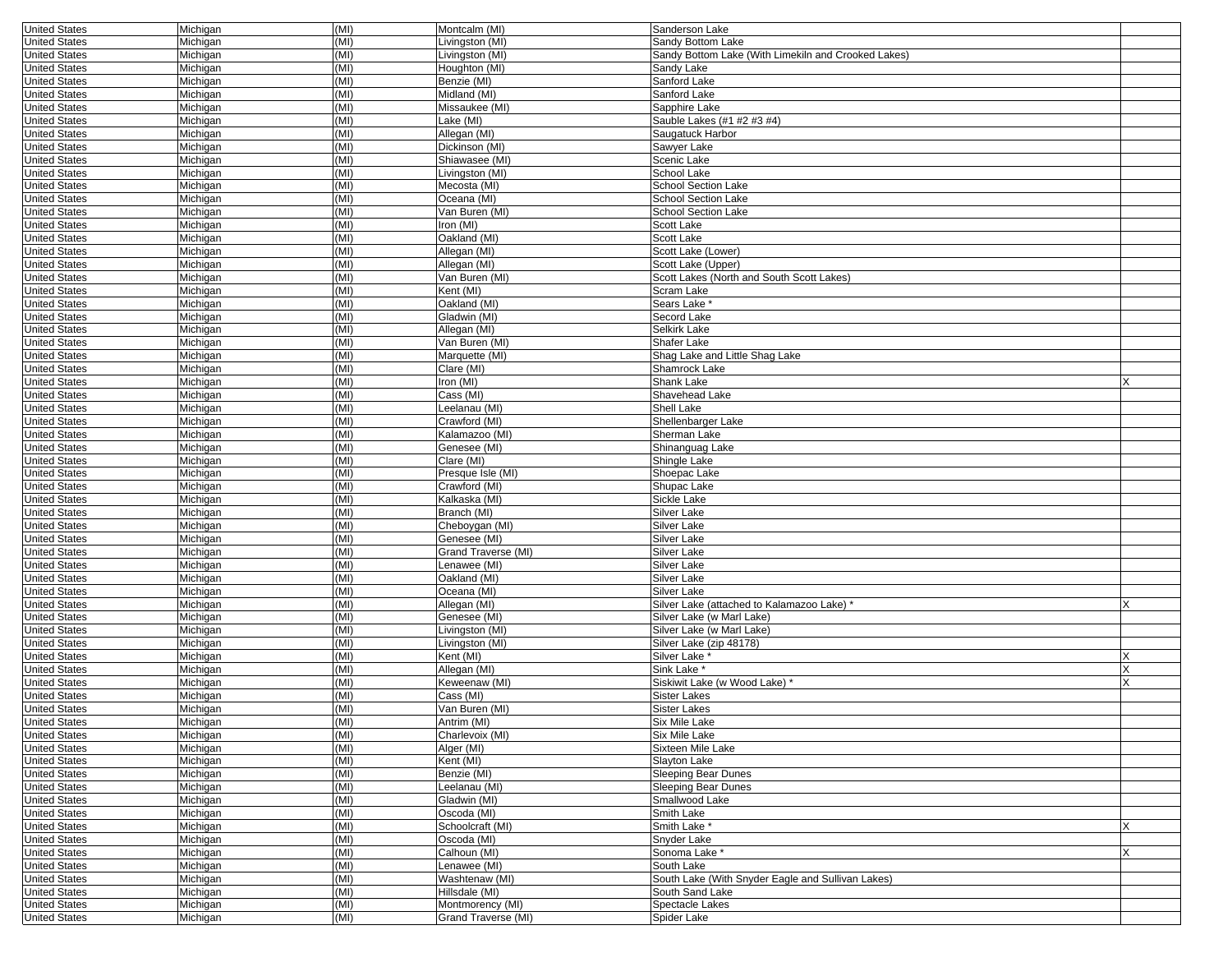| <b>United States</b>                         | Michigan             | (MI) | Grand Traverse (MI) | Spider, Bass and Rennie Lakes                            |     |
|----------------------------------------------|----------------------|------|---------------------|----------------------------------------------------------|-----|
| <b>United States</b>                         | Michigan             | (MI) | Marquette (MI)      | Sporley Lake                                             |     |
| <b>United States</b>                         | Michigan             | (MI) | Muskegon (MI)       | Spring Lake                                              |     |
| <b>United States</b>                         | Michigan             | (MI) | Ottawa (MI)         | Spring Lake                                              |     |
| <b>United States</b>                         | Michigan             | (MI) | Oscoda (MI)         | Spring Lake <sup>*</sup>                                 |     |
| <b>United States</b>                         | Michigan             | (MI) | Clare (MI)          | Springwood Lakes*                                        |     |
| <b>United States</b>                         | Michigan             | (MI) | Oakland (MI)        | Square Lake (Bloomfield Hills)                           |     |
| <b>United States</b>                         | Michigan             | (MI) | Charlevoix (MI)     | Squaw Island                                             |     |
| <b>United States</b>                         | Michigan             | (MI) | Genesee (MI)        | Squaw Lake                                               |     |
| <b>United States</b>                         | Michigan             | (MI) | Kalkaska (MI)       | Squaw Lake                                               |     |
| <b>United States</b>                         | Michigan             | (MI) | Marquette (MI)      | Squaw Lake                                               |     |
| <b>United States</b>                         | Michigan             | (MI) | Antrim (MI)         | St Clair Lake                                            |     |
| <b>United States</b>                         | Michigan             | (MI) | St Clair (MI)       | St Clair River (Algonac Region)                          |     |
| <b>United States</b>                         | Michigan             | (MI) | St Clair (MI)       | St Clair River (At Marine City and Sombra)               |     |
| <b>United States</b>                         | Michigan             | (MI) | St Clair (MI)       | St Clair River (Blue Water Bridge to Black River)        |     |
| <b>United States</b>                         | Michigan             | (MI) | St Clair (MI)       | St Clair River (East China Region)                       |     |
| <b>United States</b>                         | Michigan             | (MI) | St Clair (MI)       | St Clair River (Marysville Region)                       |     |
| <b>United States</b>                         | Michigan             | (MI) | St Clair (MI)       | St Clair River (St Clair Region)                         |     |
| <b>United States</b>                         | Michigan             | (MI) | Chippewa (MI)       | St Marys River                                           |     |
| <b>United States</b>                         | Michigan             | (MI) | Chippewa (MI)       | St Marys River (Expanded to Drummond Island)             |     |
| <b>United States</b>                         | Michigan             | (MI) | Chippewa (MI)       | St Marys River (Sugar Island and Neebish Island)         |     |
|                                              |                      |      |                     |                                                          |     |
| <b>United States</b>                         | Michigan             | (MI) | Iron (MI)           | Stager Lake                                              |     |
| <b>United States</b>                         | Michigan             | (MI) | _ake (MI)           | Star Lake (Big)                                          |     |
| <b>United States</b>                         | Michigan             | (MI) | Kalkaska (MI)       | <b>Starvation Lake</b>                                   |     |
| <b>United States</b>                         | Michigan             | (MI) | Gogebic (MI)        | Stateline Lake                                           |     |
| <b>United States</b>                         | Michigan             | (MI) | Delta (MI)          | Stevens Lake '                                           |     |
| <b>United States</b>                         | Michigan             | (MI) | Isabella (MI)       | Stevenson Lake                                           |     |
| <b>United States</b>                         | Michigan             | (MI) | Cass (MI)           | Stone Lake                                               |     |
| <b>United States</b>                         | Michigan             | (MI) | Wexford (MI)        | Stoneledge Lake                                          |     |
| <b>United States</b>                         | Michigan             | (MI) | enawee (MI)         | Stoney Lake                                              |     |
| <b>United States</b>                         | Michigan             | (MI) | Macomb (MI)         | <b>Stony Creek Reservoir</b>                             |     |
| <b>United States</b>                         | Michigan             | (MI) | Oakland (MI)        | <b>Stony Creek Reservoir</b>                             |     |
| <b>United States</b>                         | Michigan             | (MI) | Jackson (MI)        | Stony Lake                                               |     |
| <b>United States</b>                         | Michigan             | (MI) | Oakland (MI)        | Stony Lake                                               |     |
| <b>United States</b>                         | Michigan             | (MI) | Oceana (MI)         | <b>Stony Lake</b>                                        |     |
| <b>United States</b>                         | Michigan             | (MI) | Schoolcraft (MI)    | Straits Lake                                             |     |
| <b>United States</b>                         | Michigan             | (MI) | Oakland (MI)        | Straits Lake (Lower)                                     |     |
| <b>United States</b>                         | Michigan             | (MI) | Oakland (MI)        | Straits Lake (Middle)                                    |     |
| <b>United States</b>                         | Michigan             | (MI) | Oakland (MI)        | Straits Lake (Upper)                                     |     |
| <b>United States</b>                         | Michigan             | (MI) | Oakland (MI)        | Straits Lake (With Upper Middle and Lower Straits Lakes) |     |
| <b>United States</b>                         | Michigan             | (MI) | Mackinac (MI)       | Straits of Mackinac (With Mackinac Island)               |     |
| <b>United States</b>                         | Michigan             | (MI) | Livingston (MI)     | <b>Strawberry Lake</b>                                   |     |
| <b>United States</b>                         | Michigan             | (MI) | Osceola (MI)        | Strawberry Lake *                                        |     |
| <b>United States</b>                         | Michigan             | (MI) | Oakland (MI)        | Stringy Lake Chain                                       |     |
| <b>United States</b>                         | Michigan             | (MI) | St Joseph (MI)      | Sturgeon Lake                                            |     |
| <b>United States</b>                         | Michigan             | (MI) | Ogemaw (MI)         | Stylus Lake                                              |     |
| <b>United States</b>                         | Michigan             | (MI) | Kalamazoo (MI)      | Sugarloaf Lake (With Little Sugarloaf Lake)              |     |
| <b>United States</b>                         | Michigan             | (MI) | Washtenaw (MI)      | Sugarloaf Lake (With Mud Lake)                           |     |
|                                              |                      | (MI) | Oakland (MI)        |                                                          |     |
| <b>United States</b><br><b>United States</b> | Michigan<br>Michigan | (MI) | Osceola (MI)        | Sugden Lake<br>Sunrise Lake                              |     |
|                                              |                      |      | Iron (MI)           |                                                          |     |
| <b>United States</b>                         | Michigan             | (MI) |                     | Sunset Lake                                              |     |
| <b>United States</b>                         | Michigan             | (MI) | Kalamazoo (MI)      | Sunset Lake <sup>*</sup>                                 |     |
| <b>United States</b>                         | Michigan             | (MI) | Washtenaw (MI)      | <b>Superior Pond</b>                                     |     |
| United States                                | Michigan             | (MI) | Clare (MI)          | Surrey Lake                                              | IX. |
| <b>United States</b>                         | Michigan             | (MI) | Clare (MI)          | Sutherland Lake                                          |     |
| <b>United States</b>                         | Michigan             | (MI) | Leelanau (MI)       | <b>Suttons Bay</b>                                       |     |
| <b>United States</b>                         | Michigan             | (MI) | Jackson (MI)        | Swains Lake                                              |     |
| <b>United States</b>                         | Michigan             | (MI) | Iron (MI)           | Swan Lake                                                |     |
| <b>United States</b>                         | Michigan             | (MI) | Allegan (MI)        | Swan Lake                                                |     |
| <b>United States</b>                         | Michigan             | (MI) | Jackson (MI)        | Sweezey Lake                                             |     |
| <b>United States</b>                         | Michigan             | (MI) | Newaygo (MI)        | Sylvan Lake                                              |     |
| <b>United States</b>                         | Michigan             | (MI) | Oakland (MI)        | Sylvan Lake                                              |     |
| <b>United States</b>                         | Michigan             | (MI) | Montcalm (MI)       | Tamarack Lake                                            |     |
| <b>United States</b>                         | Michigan             | (MI) | St Joseph (MI)      | Tamarack Lake                                            |     |
| <b>United States</b>                         | Michigan             | (MI) | losco (MI)          | Tawas Bay                                                |     |
| <b>United States</b>                         | Michigan             | (MI) | losco (MI)          | Tawas Lake                                               |     |
| <b>United States</b>                         | Michigan             | (MI) | Oakland (MI)        | Taylor Lake                                              |     |
| <b>United States</b>                         | Michigan             | (MI) | Oscoda (MI)         | Tee Lake                                                 |     |
| <b>United States</b>                         | Michigan             | (MI) | Iron (MI)           | Tepee Lake                                               |     |
|                                              |                      |      |                     |                                                          |     |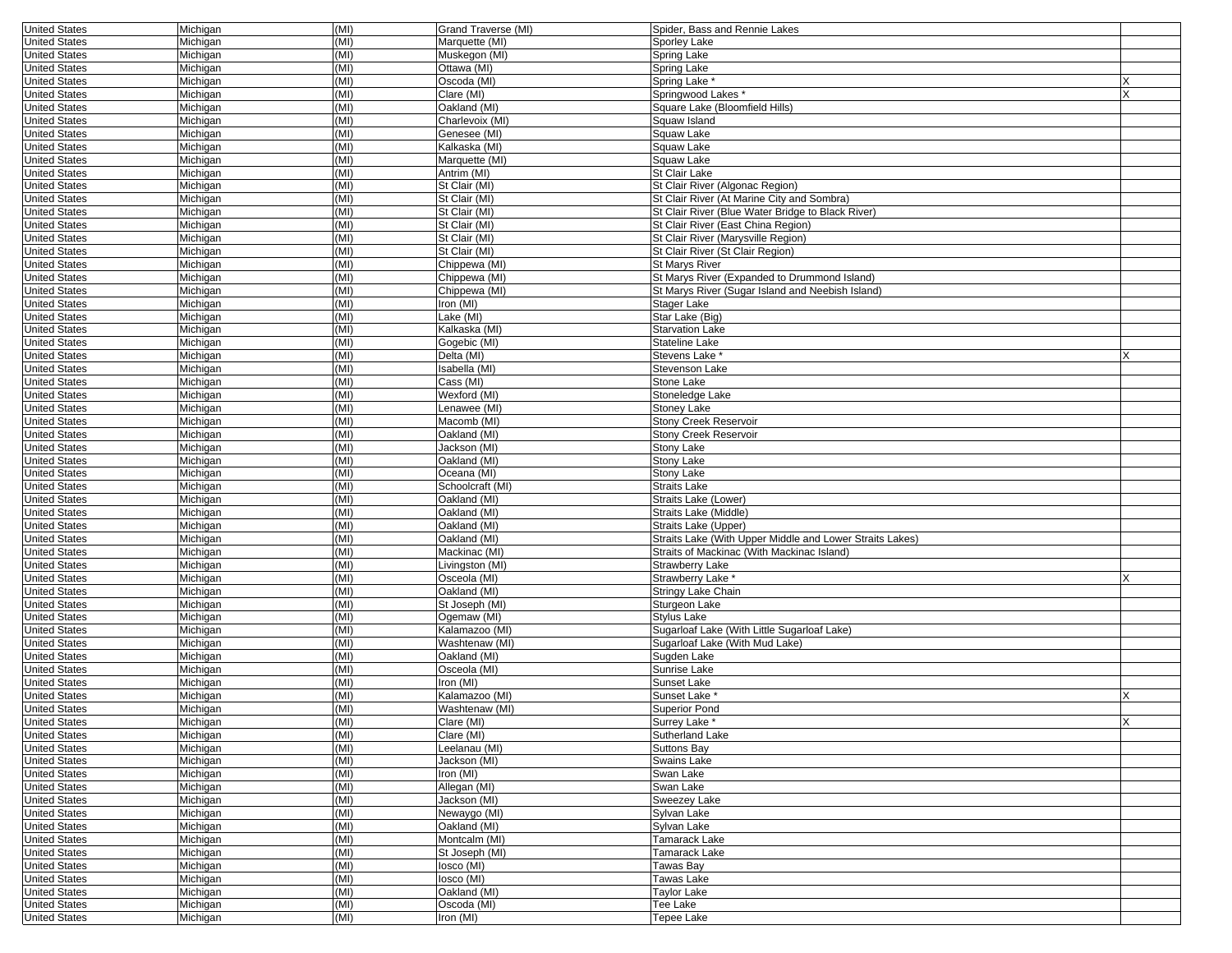| <b>United States</b> | Michigan | (MI) | Antrim (MI)         | Thayer Lake                                                    |   |
|----------------------|----------|------|---------------------|----------------------------------------------------------------|---|
| <b>United States</b> | Michigan | (MI) | Livingston (MI)     | Thompson Lake                                                  |   |
| <b>United States</b> | Michigan | (MI) | St Joseph (MI)      | Thompson Lake                                                  |   |
| <b>United States</b> | Michigan | (MI) | Barry (MI)          | Thornapple Lake                                                |   |
| <b>United States</b> | Michigan | (MI) | Kent (MI)           | Thornapple River (near Thornapple)                             |   |
| <b>United States</b> | Michigan | (MI) | Gogebic (MI)        | Thousand Island Lake                                           |   |
| <b>United States</b> | Michigan | (MI) | Van Buren (MI)      | Three Mile Lake                                                |   |
| <b>United States</b> | Michigan | (MI) | Charlevoix (MI)     | Thumb Lake                                                     |   |
|                      |          |      | Alpena (MI)         |                                                                |   |
| <b>United States</b> | Michigan | (MI) |                     | Thunder Bay (Lake Huron Region)                                |   |
| <b>United States</b> | Michigan | (MI) | Schoolcraft (MI)    | Thunder Lake                                                   |   |
| <b>United States</b> | Michigan | (MI) | Mason (MI)          | <b>Thunder Lake</b>                                            |   |
| <b>United States</b> | Michigan | (MI) | Alger (MI)          | <b>Tie Lake</b>                                                |   |
| <b>United States</b> | Michigan | (MI) | Lenawee (MI)        | Timber Lake                                                    |   |
| <b>United States</b> | Michigan | (MI) | Manistee (MI)       | <b>Tippy Dam Pond</b>                                          |   |
| <b>United States</b> | Michigan | (MI) | Oakland (MI)        | <b>Tipsico Lake</b>                                            |   |
| <b>United States</b> | Michigan | (MI) | Antrim (MI)         | <b>Toad Lake</b>                                               |   |
| <b>United States</b> | Michigan | (MI) | Washtenaw (MI)      | <b>Tobin Lake</b>                                              |   |
| <b>United States</b> | Michigan | (MI) | Osceola (MI)        | <b>Todd Lake</b>                                               |   |
|                      |          | (MI) | Antrim (MI)         | <b>Torch Lake</b>                                              |   |
| <b>United States</b> | Michigan |      |                     |                                                                |   |
| <b>United States</b> | Michigan | (MI) | Antrim (MI)         | Torch Lake (With Elk Bellaire Skegemog and Intermediate Lakes) |   |
| <b>United States</b> | Michigan | (MI) | Grand Traverse (MI) | Torch Lake (With Elk Bellaire Skegemog and Intermediate Lakes) |   |
| <b>United States</b> | Michigan | (MI) | Kalkaska (MI)       | Torch Lake (With Elk Bellaire Skegemog and Intermediate Lakes) |   |
| <b>United States</b> | Michigan | (MI) | Newaygo (MI)        | Tourcotte Lake *                                               |   |
| <b>United States</b> | Michigan | (MI) | Kent (MI)           | Tower Lake                                                     |   |
| <b>United States</b> | Michigan | (MI) | Mecosta (MI)        | Townline Lake                                                  |   |
| <b>United States</b> | Michigan | (MI) | Montcalm (MI)       | Townline Lake                                                  |   |
| <b>United States</b> | Michigan | (MI) | Clare (MI)          | Townline Lake (With Dodge Lake)                                |   |
| <b>United States</b> | Michigan | (MI) | Livingston (MI)     | Triangle Lake*                                                 |   |
| <b>United States</b> | Michigan | (MI) | Chippewa (MI)       | Trout Lake                                                     |   |
| <b>United States</b> |          |      | Mecosta (MI)        |                                                                |   |
|                      | Michigan | (MI) |                     | Tubbs Lake                                                     |   |
| <b>United States</b> | Michigan | (MI) | Ionia (MI)          | Tupper Lake                                                    |   |
| <b>United States</b> | Michigan | (MI) | Montcalm (MI)       | Turk Lake                                                      |   |
| <b>United States</b> | Michigan | (MI) | Calhoun (MI)        | Turtle Lake                                                    |   |
| <b>United States</b> | Michigan | (MI) | Alpena (MI)         | Turtle Lake <sup>*</sup>                                       |   |
| <b>United States</b> | Michigan | (MI) | Montmorency (MI)    | Turtle Lake <sup>+</sup>                                       |   |
| <b>United States</b> | Michigan | (MI) | Barry (MI)          | Twenty One                                                     |   |
| <b>United States</b> | Michigan | (MI) | Cheboygan (MI)      | <b>Twin Lakes</b>                                              |   |
| <b>United States</b> | Michigan | (MI) | Luce (MI)           | Twin Lakes                                                     |   |
|                      |          | (MI) | Cass (MI)           | Twin Lakes                                                     |   |
| <b>United States</b> | Michigan |      |                     |                                                                |   |
| <b>United States</b> | Michigan | (MI) | Houghton (MI)       | Twin Lakes (Lake Roland and Lake Gerald)                       |   |
| <b>United States</b> | Michigan | (MI) | Muskegon (MI)       | Twin Lakes (North West East Middle)                            | X |
| <b>United States</b> | Michigan | (MI) | Branch (MI)         | Union Lake                                                     |   |
| <b>United States</b> | Michigan | (MI) | Oakland (MI)        | Union Lake                                                     |   |
| <b>United States</b> | Michigan | (MI) | Presque Isle (MI)   | Upper Barnhart Lake                                            |   |
| <b>United States</b> | Michigan | (MI) | Barry (MI)          | <b>Upper Crooked Lake</b>                                      |   |
| <b>United States</b> | Michigan | (MI) | Benzie (MI)         | Upper Herring Lake                                             |   |
| <b>United States</b> | Michigan | (MI) | Van Buren (MI)      | Upper Jeptha Lake                                              |   |
| <b>United States</b> | Michigan | (MI) | Oakland (MI)        | Upper Long Lake                                                |   |
| <b>United States</b> | Michigan | (MI) | Chippewa (MI)       | Upper Peninsula                                                |   |
| <b>United States</b> | Michigan | (MI) | Delta (MI)          | Upper Peninsula                                                |   |
|                      |          |      |                     |                                                                |   |
| <b>United States</b> | Michigan | (MI) | Luce (MI)           | Upper Peninsula                                                |   |
| <b>United States</b> | Michigan | (MI) | Mackinac (MI)       | Upper Peninsula                                                |   |
| <b>United States</b> | Michigan | (MI) | Schoolcraft (MI)    | Upper Peninsula                                                |   |
| United States        | Michigan | (MI) | Oceana (MI)         | Upper Silver Lake                                              | X |
| <b>United States</b> | Michigan | (MI) | Montmorency (MI)    | Valentine Lake *                                               | X |
| <b>United States</b> | Michigan | (MI) | Van Buren (MI)      | Van Auken Lake                                                 |   |
| <b>United States</b> | Michigan | (MI) | Alcona (MI)         | Van Etten and Cedar Lakes                                      |   |
| <b>United States</b> | Michigan | (MI) | losco (MI)          | Van Etten and Cedar Lakes                                      |   |
| <b>United States</b> | Michigan | (MI) | losco (MI)          | Van Etten Lake                                                 |   |
| <b>United States</b> | Michigan | (MI) | Marquette (MI)      | Van Riper Lakes *                                              |   |
|                      |          |      | Delta (MI)          |                                                                |   |
| <b>United States</b> | Michigan | (MI) |                     | Van Winkle Lake                                                |   |
| <b>United States</b> | Michigan | (MI) | Jackson (MI)        | Vandercook Lake                                                |   |
| <b>United States</b> | Michigan | (MI) | Jackson (MI)        | Vandercook Lake (With Browns Lake)                             |   |
| <b>United States</b> | Michigan | (MI) | Alcona (MI)         | Vaughn Lake                                                    |   |
| <b>United States</b> | Michigan | (MI) | Otsego (MI)         | Viking Lake                                                    |   |
| <b>United States</b> | Michigan | (MI) | Jackson (MI)        | Vineyard Lake                                                  |   |
| <b>United States</b> | Michigan | (MI) | Oakland (MI)        | Voorheis Lake                                                  |   |
| <b>United States</b> | Michigan | (MI) | Montmorency (MI)    | Voyer Lake                                                     |   |
| <b>United States</b> | Michigan | (MI) | Kent (MI)           | Wabasis Lake                                                   |   |
|                      |          |      |                     |                                                                |   |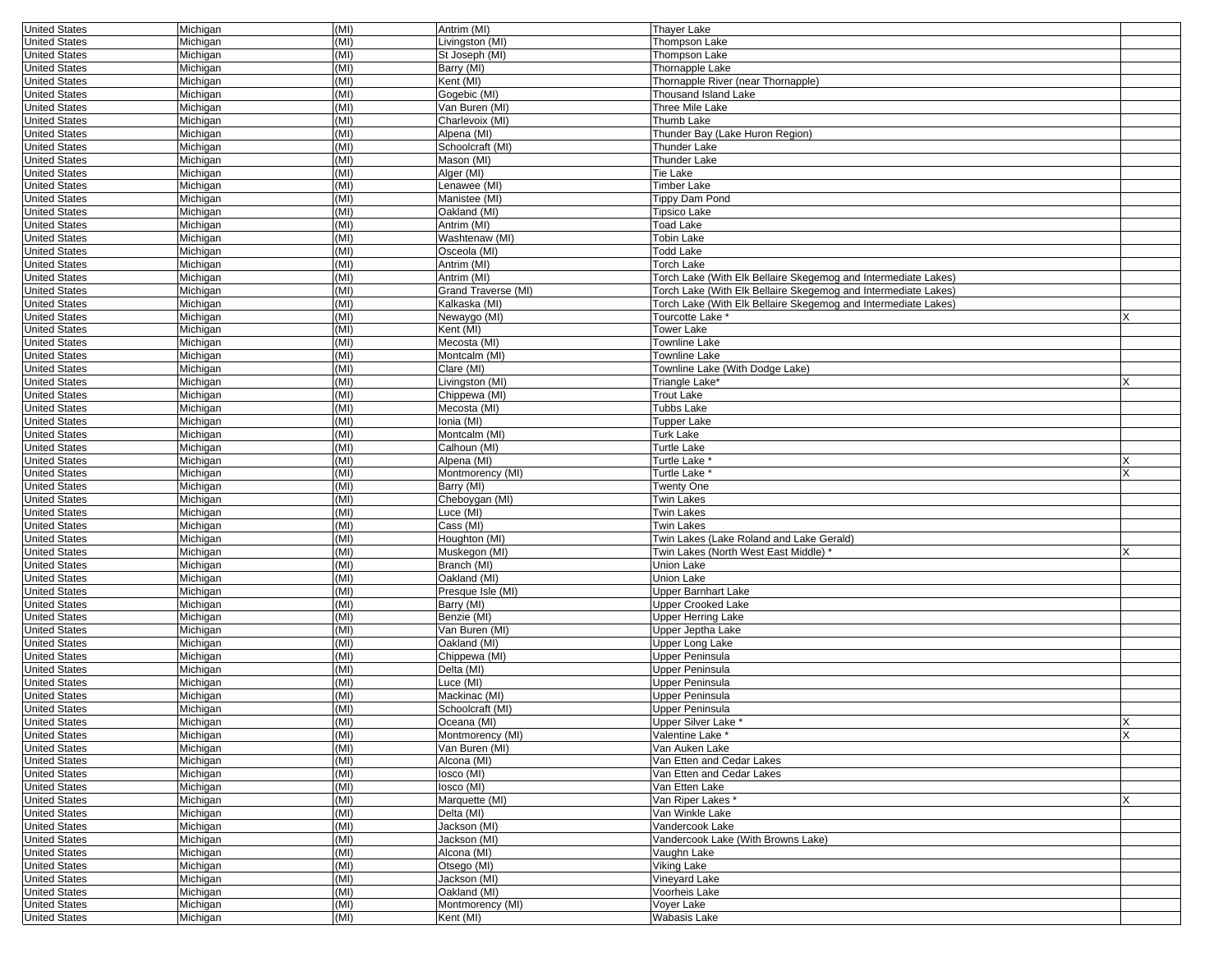| <b>United States</b> | Michigan  | (MI) | Barry (MI)                 | Wall Lake                                             |   |
|----------------------|-----------|------|----------------------------|-------------------------------------------------------|---|
| <b>United States</b> | Michigan  | (MI) | Oakland (MI)               | Walled Lake                                           |   |
| <b>United States</b> | Michigan  | (MI) | Charlevoix (MI)            | <b>Walloon Lake</b>                                   |   |
| <b>United States</b> | Michigan  | (MI) | Emmet (MI)                 | <b>Walloon Lake</b>                                   |   |
| <b>United States</b> | Michigan  | (MI) | Oakland (MI)               | Walnut Lake                                           |   |
| <b>United States</b> | Michigan  | (MI) | Jackson (MI)               | Wamplers Lake                                         |   |
| <b>United States</b> | Michigan  | (MI) | Lenawee (MI)               | Wamplers Lake                                         |   |
| <b>United States</b> | Michigan  | (MI) | Jackson (MI)               | Wamplers Lake with Mud Timber Round and Iron Lakes    |   |
| <b>United States</b> | Michigan  | (MI) | Lenawee (MI)               | Wamplers Lake with Mud Timber Round and Iron Lakes    |   |
| <b>United States</b> | Michigan  | (MI) | Lenawee (MI)               | Washington Lake Middle Marrs and White Lakes *        |   |
| <b>United States</b> | Michigan  | (MI) | Oakland (MI)               | Watkins Lake                                          |   |
| <b>United States</b> | Michigan  | (MI) | Calhoun (MI)               | Waubascon Lake                                        |   |
| <b>United States</b> | Michigan  | (MI) | Cheboygan (MI)             | Weber Lake                                            |   |
| <b>United States</b> | Michigan  | (MI) | Chippewa (MI)              | Wegwaas Lake *                                        |   |
| <b>United States</b> | Michigan  | (MI) | Kalamazoo (MI)             | West Austin and Gourdneck Lakes                       |   |
| <b>United States</b> | Michigan  | (MI) | Kalamazoo (MI)             | West Lake                                             |   |
| <b>United States</b> | Michigan  | (MI) | Washtenaw (MI)             | West Lake                                             |   |
| <b>United States</b> | Michigan  | (MI) | Montmorency (MI)           | West Twin Lake                                        |   |
| <b>United States</b> | Michigan  | (MI) | Roscommon (MI)             | West Twin Lake                                        |   |
| <b>United States</b> | Michigan  | (MI) | Allegan (MI)               | Wetheral Lake* (Shows North and South Wetheral Lakes) |   |
| <b>United States</b> | Michigan  | (MI) | Lake (MI)                  | Whalen Lake                                           |   |
| <b>United States</b> | Michigan  | (MI) | Oakland (MI)               | Whipple Lake                                          |   |
|                      |           | (MI) |                            |                                                       |   |
| <b>United States</b> | Michigan  |      | Clare (MI)                 | White Birch Lake *                                    |   |
| <b>United States</b> | Michigan  | (MI) | Jackson (MI)               | White Lake                                            |   |
| <b>United States</b> | Michigan  | (MI) | Muskegon (MI)              | White Lake                                            |   |
| <b>United States</b> | Michigan  | (MI) | Oakland (MI)               | White Lake                                            |   |
| <b>United States</b> | Michigan  | (MI) | Gogebic (MI)               | Whitefish Lake                                        |   |
| <b>United States</b> | Michigan  | (MI) | Livingston (MI)            | Whitewood Lake (With Dunleavy Lake)                   |   |
| <b>United States</b> | Michigan  | (MI) | Livingston (MI)            | Whitmore Lake                                         |   |
| <b>United States</b> | Michigan  | (MI) | Washtenaw (MI)             | Whitmore Lake                                         |   |
| <b>United States</b> | Michigan  | (MI) | Gladwin (MI)               | Wiggins Lake                                          |   |
| <b>United States</b> | Michigan  | (MI) | Huron (MI)                 | Wild Fowl Bay                                         |   |
| <b>United States</b> | Michigan  | (MI) | Cheboygan (MI)             | Wildwood Lake                                         |   |
| <b>United States</b> | Michigan  | (MI) | Oakland (MI)               | Williams Lake                                         |   |
| <b>United States</b> | Michigan  | (MI) | Antrim (MI)                | Wilson Lake                                           |   |
| <b>United States</b> | Michigan  | (MI) | Hillsdale (MI)             | Wilson Lake                                           |   |
| <b>United States</b> | Michigan  | (MI) | Hillsdale (MI)             | Wilson Lake and Bankers Lake                          |   |
| <b>United States</b> | Michigan  | (MI) | Livingston (MI)            | Winans Lake                                           |   |
| <b>United States</b> | Michigan  | (MI) | Clare (MI)                 | Windover Lake                                         |   |
| <b>United States</b> | Michigan  | (MI) | Montcalm (MI)              | Winfield Lake                                         |   |
| <b>United States</b> | Michigan  | (MI) | Oakland (MI)               | Wing Lake *                                           |   |
| <b>United States</b> | Michigan  | (MI) | Gladwin (MI)               | Wixom Lake                                            |   |
| <b>United States</b> | Michigan  | (MI) | Midland (MI)               | Wixom Lake                                            |   |
| <b>United States</b> | Michigan  | (MI) | Lake (MI)                  | Wolf Lake                                             |   |
| <b>United States</b> | Michigan  | (MI) | Lenawee (MI)               | Wolf Lake                                             |   |
| <b>United States</b> | Michigan  | (MI) | Jackson (MI)               | Wolf Lake (With Little Wolf Lake and Olcott Lakes)    |   |
| <b>United States</b> | Michigan  | (MI) | Jackson (MI)               | Wolf Lake (With Little Wolf Lake)                     |   |
| <b>United States</b> | Michigan  | (MI) | Oakland (MI)               | Wolverine Lake                                        |   |
| <b>United States</b> | Michigan  | (MI) | Kent (MI)                  | Woodbeck Chain of Lakes                               |   |
| <b>United States</b> | Michigan  | (MI) | Oakland (MI)               | Woodhull Lake                                         |   |
| <b>United States</b> | Michigan  | (MI) | Livingston (MI)            | Woodland Lake                                         |   |
|                      |           | (MI) |                            |                                                       |   |
| <b>United States</b> | Michigan  | (MI) | Newaygo (MI)<br>Emmet (MI) | Woodland Lake                                         |   |
| <b>United States</b> | Michigan  |      |                            | Wycamp Lake                                           |   |
| United States        | Michigan  | (MI) | Mecosta (MI)               | Youngs Lake (With Little Youngs Lake)                 |   |
| <b>United States</b> | Michigan  | (MI) | Kent (MI)                  | Ziegenfuss Lake *                                     | X |
| <b>United States</b> | Michigan  | (MI) | Livingston (MI)            | Zukey Lake                                            |   |
| <b>United States</b> | Michigan  | (MI) | Livingston (MI)            | Zukey Lake (With Gallagher and Strawberry Lakes)      |   |
| <b>United States</b> | Michigan  | (MI) | Livingston (MI)            | Zukey Lake (With Strawberry and Bass)                 |   |
| <b>United States</b> | Michigan  | (MI) | Livingston (MI)            | Zukey Lake (With Strawberry Lake)                     |   |
| <b>United States</b> | Minnesota | (MN) | Douglas (MN)               | Aaron Lake                                            |   |
| <b>United States</b> | Minnesota | (MN) | St Louis (MN)              | Aerie Lake                                            |   |
| <b>United States</b> | Minnesota | (MN) | Freeborn (MN)              | Albert Lea Lake                                       |   |
| <b>United States</b> | Minnesota | (MN) | Morrison (MN)              | Alexander Lake                                        |   |
| <b>United States</b> | Minnesota | (MN) | Douglas (MN)               | Alexandria Chain of Lakes                             |   |
| <b>United States</b> | Minnesota | (MN) | Cook (MN)                  | Allen Lake                                            |   |
| <b>United States</b> | Minnesota | (MN) | Martin (MN)                | Amber Lake                                            |   |
| <b>United States</b> | Minnesota | (MN) | Pope (MN)                  | Amelia Lake                                           |   |
| <b>United States</b> | Minnesota | (MN) | Itasca (MN)                | Amen Lake                                             |   |
| <b>United States</b> | Minnesota | (MN) | Kandiyohi (MN)             | Andrew Lake                                           |   |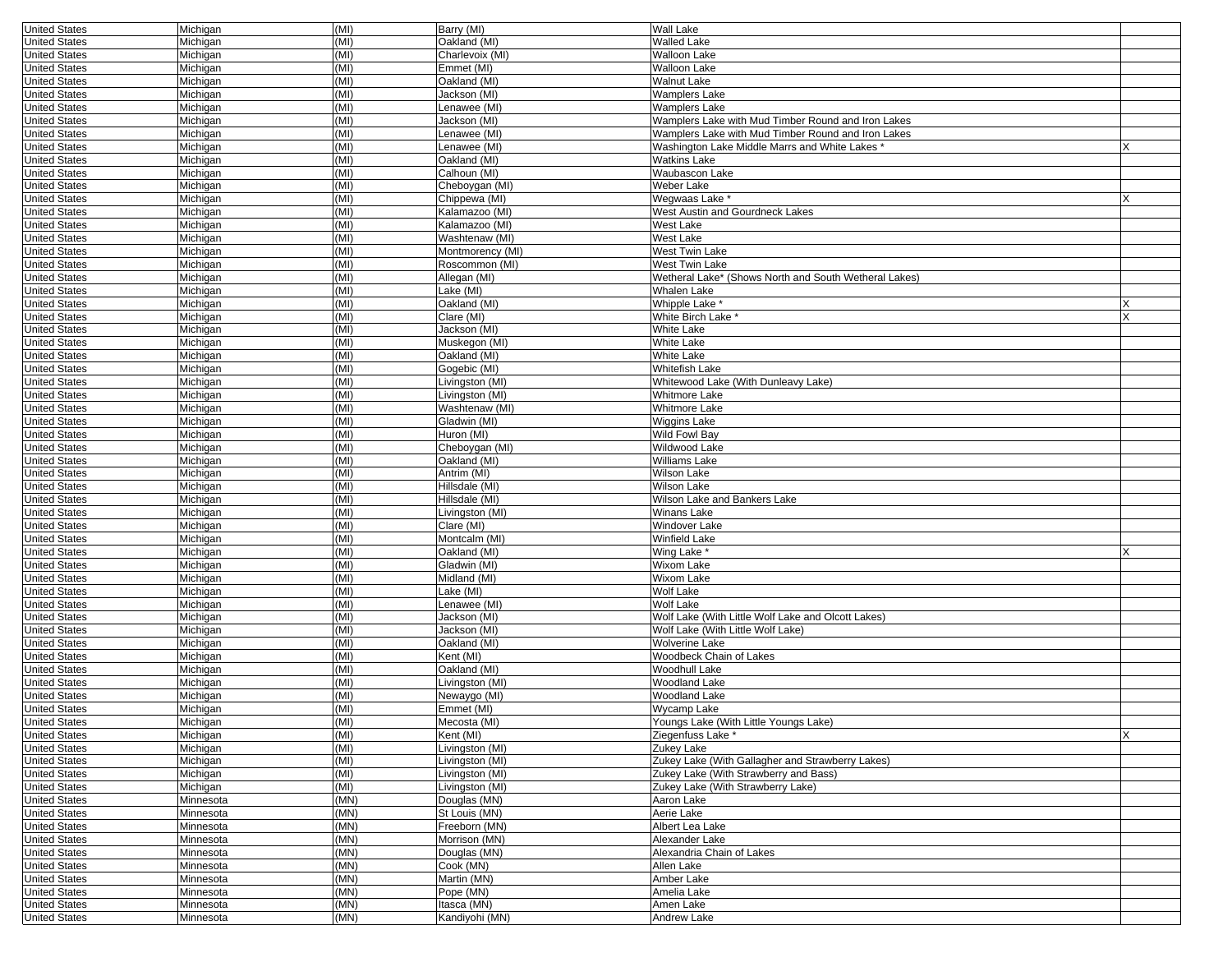| <b>United States</b> | Minnesota | (MN) | Crow Wing (MN)  | Anna Lake                                              |  |
|----------------------|-----------|------|-----------------|--------------------------------------------------------|--|
| <b>United States</b> | Minnesota | (MN) | Itasca (MN)     | Antler Lake and Beaver Lake                            |  |
| <b>United States</b> | Minnesota | (MN) | St Louis (MN)   | Armstrong Lake                                         |  |
| <b>United States</b> | Minnesota | (MN) | St Louis (MN)   | Ash Lake                                               |  |
| <b>United States</b> | Minnesota | (MN) | Cook (MN)       | Ash Lake <sup>®</sup>                                  |  |
| <b>United States</b> | Minnesota | (MN) | St Louis (MN)   | <b>Astrid Lake</b>                                     |  |
| <b>United States</b> | Minnesota | (MN) | Cass (MN)       | <b>Baby Lake</b>                                       |  |
|                      |           | (MN) |                 | Bad Axe Lake (With Buck Lake)                          |  |
| <b>United States</b> | Minnesota |      | Hubbard (MN)    |                                                        |  |
| <b>United States</b> | Minnesota | (MN) | Becker (MN)     | <b>Bad Medicine Lake</b>                               |  |
| <b>United States</b> | Minnesota | (MN) | Anoka (MN)      | <b>Bald Eagle Lake</b>                                 |  |
| <b>United States</b> | Minnesota | (MN) | Ramsey (MN)     | <b>Bald Eagle Lake</b>                                 |  |
| <b>United States</b> | Minnesota | (MN) | Washington (MN) | <b>Bald Eagle Lake</b>                                 |  |
| <b>United States</b> | Minnesota | (MN) | Blue Earth (MN) | <b>Ballantyne Lake</b>                                 |  |
| <b>United States</b> | Minnesota | (MN) | Beltrami (MN)   | <b>Balm Lake</b>                                       |  |
| <b>United States</b> | Minnesota | (MN) | Itasca (MN)     | <b>Balsam Lake</b>                                     |  |
| <b>United States</b> | Minnesota | (MN) | Cass (MN)       | Barnum Lake                                            |  |
|                      |           | (MN) | Grant (MN)      | <b>Barrett Lake</b>                                    |  |
| <b>United States</b> | Minnesota |      |                 |                                                        |  |
| <b>United States</b> | Minnesota | (MN) | Itasca (MN)     | Bass Lake (near Bovey)                                 |  |
| <b>United States</b> | Minnesota | (MN) | Kanabec (MN)    | Bass Lake (Near County Road 143 and Little Pine Creek) |  |
| <b>United States</b> | Minnesota | (MN) | Pine (MN)       | Bass Lake (Near County Road 143 and Little Pine Creek) |  |
| <b>United States</b> | Minnesota | (MN) | Wright (MN)     | Bass Lake (on Ryan Lane)                               |  |
| <b>United States</b> | Minnesota | (MN) | Pine (MN)       | Bass Lake *                                            |  |
| <b>United States</b> | Minnesota | (MN) | Crow Wing (MN)  | Bass Lake and Little Bass Lake (Ideal Township)        |  |
| <b>United States</b> | Minnesota | (MN) | St Louis (MN)   | <b>Basset Lake</b>                                     |  |
| <b>United States</b> | Minnesota | (MN) | Lake (MN)       | Basswood and Moose Lakes                               |  |
|                      |           | (MN) | Lake (MN)       |                                                        |  |
| <b>United States</b> | Minnesota |      |                 | Basswood Lake                                          |  |
| <b>United States</b> | Minnesota | (MN) | Washington (MN) | <b>Battle Creek Lake</b>                               |  |
| <b>United States</b> | Minnesota | (MN) | Otter Tail (MN) | Battle Lake (East)                                     |  |
| <b>United States</b> | Minnesota | (MN) | Otter Tail (MN) | Battle Lake (West)                                     |  |
| <b>United States</b> | Minnesota | (MN) | Crow Wing (MN)  | Bay Lake                                               |  |
| <b>United States</b> | Minnesota | (MN) | Hennepin (MN)   | Bde Maka Ska                                           |  |
| <b>United States</b> | Minnesota | (MN) | St Louis (MN)   | Bear Island Lake                                       |  |
| <b>United States</b> | Minnesota | (MN) | Itasca (MN)     | Bear Lake                                              |  |
| <b>United States</b> | Minnesota | (MN) | Kandiyohi (MN)  | Bear Lake                                              |  |
| <b>United States</b> |           | (MN) | Itasca (MN)     | <b>Beatrice Lake</b>                                   |  |
|                      | Minnesota |      |                 |                                                        |  |
| <b>United States</b> | Minnesota | (MN) | Stearns (MN)    | Beaver Lake                                            |  |
| <b>United States</b> | Minnesota | (MN) | Cass (MN)       | <b>Big Bass Lake</b>                                   |  |
| <b>United States</b> | Minnesota | (MN) | Stearns (MN)    | <b>Big Birch Lake</b>                                  |  |
| <b>United States</b> | Minnesota | (MN) | Todd (MN)       | <b>Big Birch Lake</b>                                  |  |
| <b>United States</b> | Minnesota | (MN) | Washington (MN) | <b>Big Carnelian Lake</b>                              |  |
| <b>United States</b> | Minnesota | (MN) | Douglas (MN)    | Big Chippewa Lake (Portrait)                           |  |
| <b>United States</b> | Minnesota | (MN) | Becker (MN)     | <b>Big Cormorant Lake</b>                              |  |
| <b>United States</b> | Minnesota | (MN) | Cass (MN)       | <b>Big Deep Lake</b>                                   |  |
| <b>United States</b> | Minnesota | (MN) | Sherburne (MN)  | <b>Big Elk Lake</b>                                    |  |
| <b>United States</b> |           | (MN) | Stearns (MN)    | <b>Big Fish Lake</b>                                   |  |
|                      | Minnesota |      |                 |                                                        |  |
| <b>United States</b> | Minnesota | (MN) | Hennepin (MN)   | <b>Big Island</b>                                      |  |
| <b>United States</b> | Minnesota | (MN) | Itasca (MN)     | Big Island Lake (Chippewa National Forest)             |  |
| <b>United States</b> | Minnesota | (MN) | Beltrami (MN)   | <b>Big Lake</b>                                        |  |
| <b>United States</b> | Minnesota | (MN) | Carlton (MN)    | <b>Big Lake</b>                                        |  |
| <b>United States</b> | Minnesota | (MN) | Itasca (MN)     | Big Long Lake *                                        |  |
| <b>United States</b> | Minnesota | (MN) | Hubbard (MN)    | <b>Big Mantrap Lake</b>                                |  |
| <b>United States</b> | Minnesota | (MN) | Washington (MN) | <b>Big Marine Lake</b>                                 |  |
| <b>United States</b> | Minnesota | (MN) | Itasca (MN)     | <b>Big McCarthy Lake</b>                               |  |
|                      |           |      |                 |                                                        |  |
| United States        | Minnesota | (MN) | Otter Tail (MN) | Big McDonald Lake (with McDonald Lake)                 |  |
| <b>United States</b> | Minnesota | (MN) | Itasca (MN)     | <b>Big Moose Lake</b>                                  |  |
| <b>United States</b> | Minnesota | (MN) | Aitkin (MN)     | <b>Big Pine Lake</b>                                   |  |
| <b>United States</b> | Minnesota | (MN) | Otter Tail (MN) | <b>Big Pine Lake</b>                                   |  |
| <b>United States</b> | Minnesota | (MN) | Cass (MN)       | <b>Big Portage Chain</b>                               |  |
| <b>United States</b> | Minnesota | (MN) | Hubbard (MN)    | <b>Big Sand Lake</b>                                   |  |
|                      |           | (MN) | Aitkin (MN)     | <b>Big Sandy Lake</b>                                  |  |
| <b>United States</b> | Minnesota |      |                 | <b>Big Stone Lake</b>                                  |  |
|                      |           |      |                 |                                                        |  |
| <b>United States</b> | Minnesota | (MN) | Big Stone (MN)  |                                                        |  |
| <b>United States</b> | Minnesota | (MN) | Hubbard (MN)    | <b>Big Stony Lake</b>                                  |  |
| <b>United States</b> | Minnesota | (MN) | Becker (MN)     | <b>Big Sugarbush Lake</b>                              |  |
| <b>United States</b> | Minnesota | (MN) | Crow Wing (MN)  | <b>Big Trout Lake</b>                                  |  |
| <b>United States</b> | Minnesota | (MN) | Beltrami (MN)   | <b>Big Turtle Lake</b>                                 |  |
| <b>United States</b> | Minnesota | (MN) | Itasca (MN)     | <b>Big Turtle Lake</b>                                 |  |
| <b>United States</b> | Minnesota | (MN) | Stearns (MN)    | <b>Big Watab Lake</b>                                  |  |
| <b>United States</b> | Minnesota | (MN) | Becker (MN)     | <b>Bijou Lake</b>                                      |  |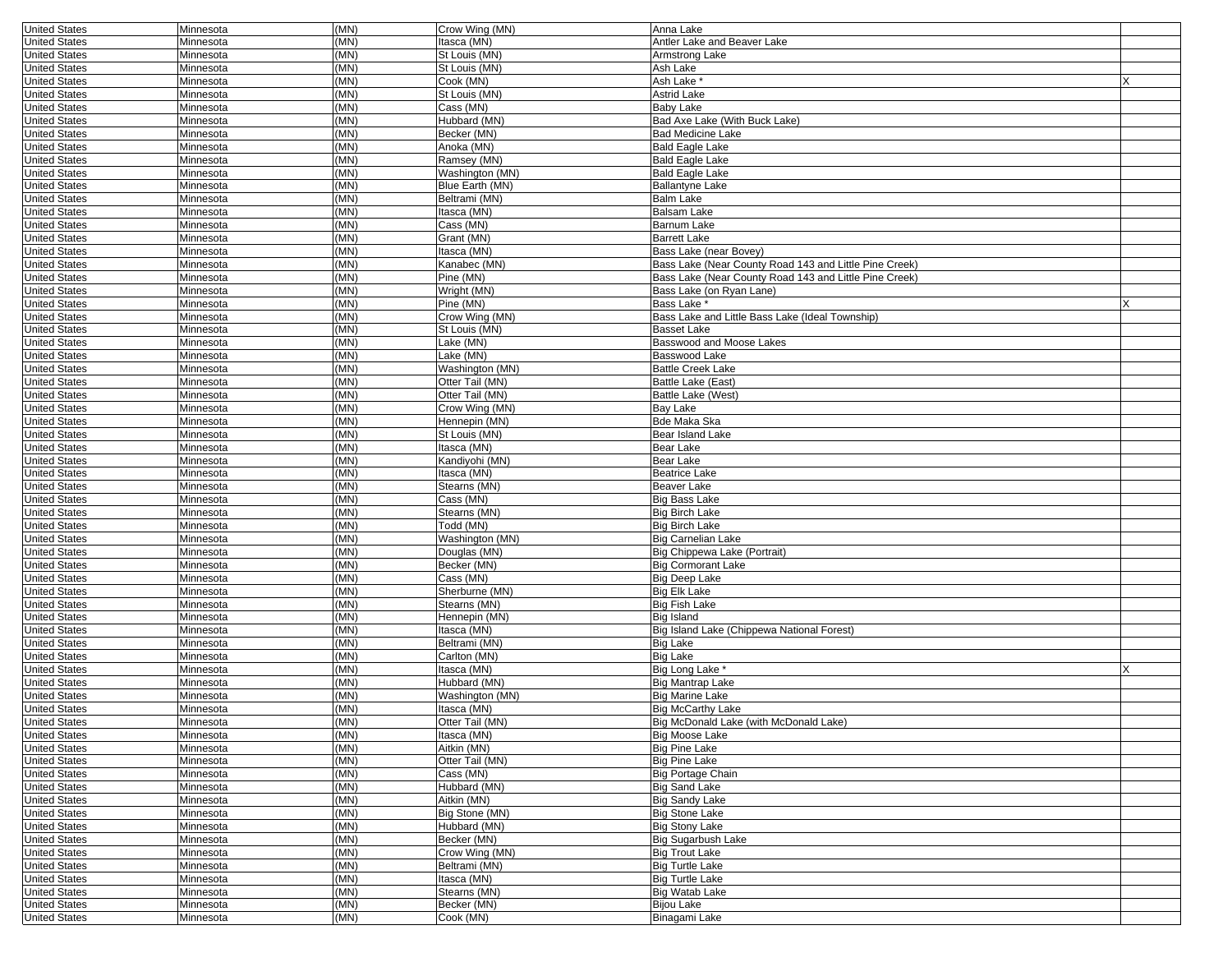| <b>United States</b> | Minnesota | (MN)         | Sherburne (MN)                | <b>Birch Lake</b>                                             |   |
|----------------------|-----------|--------------|-------------------------------|---------------------------------------------------------------|---|
| <b>United States</b> | Minnesota | (MN)         | St Louis (MN)                 | <b>Birch Lake</b>                                             |   |
| <b>United States</b> | Minnesota | (MN)         | Sherburne (MN)                | <b>Birch Lake</b>                                             |   |
| <b>United States</b> | Minnesota | (MN)         | Cass (MN)                     | Birch Lake (Near Hackensack)                                  |   |
| <b>United States</b> | Minnesota | (MN)         | St Louis (MN)                 | <b>Black Duck Lake</b>                                        |   |
| <b>United States</b> | Minnesota | (MN)         | Beltrami (MN)                 | <b>Blackduck Lake</b>                                         |   |
| <b>United States</b> | Minnesota | (MN)         | Cass (MN)                     | <b>Blackwater Lake</b>                                        |   |
| <b>United States</b> | Minnesota | (MN)         | Chisago (MN)                  | Bloom Lake *                                                  |   |
| <b>United States</b> | Minnesota | (MN)         | Crow Wing (MN)                | <b>Blue Lake</b>                                              |   |
| <b>United States</b> | Minnesota | (MN)         | Hubbard (MN)                  | <b>Blue Lake</b>                                              |   |
| <b>United States</b> | Minnesota | (MN)         | Isanti (MN)                   | <b>Blue Lake</b>                                              |   |
| <b>United States</b> | Minnesota | (MN)         | Itasca (MN)                   | <b>Bluewater Lake</b>                                         |   |
| <b>United States</b> | Minnesota | (MN)         | Otter Tail (MN)               | Boedigheimer Lake                                             |   |
| <b>United States</b> | Minnesota | (MN)         | Becker (MN)                   | Boot Lake                                                     |   |
| <b>United States</b> | Minnesota | (MN)         | Crow Wing (MN)                | Borden Lake                                                   |   |
| <b>United States</b> | Minnesota | (MN)         | Hubbard (MN)                  | Bottle Lake (Upper and Lower)                                 |   |
| <b>United States</b> | Minnesota | (MN)         | Hubbard (MN)                  | <b>Boulder Lake</b>                                           |   |
| <b>United States</b> | Minnesota | (MN)         | St Louis (MN)                 | <b>Boulder Lake</b>                                           |   |
| <b>United States</b> | Minnesota | (MN)         | Lake (MN)                     | Boundary Waters Canoe Area (Lakes 1 2 3 4)                    |   |
| <b>United States</b> | Minnesota | (MN)         | Lake (MN)                     | Boundary Waters Canoe Area (Lakes 1 2 3 4) (With Lake Insula) |   |
| <b>United States</b> | Minnesota | (MN)         | Itasca (MN)                   | <b>Bowstring Lake</b>                                         |   |
| <b>United States</b> | Minnesota | (MN)         | Cass (MN)                     | Boy Lake w/ Lomish Portage and Swift Lakes                    |   |
| <b>United States</b> | Minnesota | (MN)         | Itasca (MN)                   | <b>Bray Lake</b>                                              |   |
|                      |           |              |                               |                                                               |   |
| <b>United States</b> | Minnesota | (MN)<br>(MN) | Sherburne (MN)<br>Wright (MN) | <b>Briggs Chain of Lakes</b><br><b>Brooks Lake</b>            |   |
| <b>United States</b> | Minnesota |              |                               |                                                               |   |
| <b>United States</b> | Minnesota | (MN)         | Otter Tail (MN)               | <b>Buchanan Lake</b>                                          |   |
| <b>United States</b> | Minnesota | (MN)         | Itasca (MN)                   | <b>Buck Lake</b>                                              |   |
| <b>United States</b> | Minnesota | (MN)         | Becker (MN)                   | <b>Buffalo Lake</b>                                           |   |
| <b>United States</b> | Minnesota | (MN)         | Itasca (MN)                   | <b>Burns Lake</b>                                             |   |
| <b>United States</b> | Minnesota | (MN)         | Anoka (MN)                    | Burns Lake <sup>*</sup>                                       |   |
| <b>United States</b> | Minnesota | (MN)         | St Louis (MN)                 | <b>Burntside Lake</b>                                         |   |
| <b>United States</b> | Minnesota | (MN)         | St Louis (MN)                 | Burntside Lake and Shagawa Lake                               |   |
| <b>United States</b> | Minnesota | (MN)         | Itasca (MN)                   | <b>Buttonbox Lake</b>                                         |   |
| <b>United States</b> | Minnesota | (MN)         | Beltrami (MN)                 | <b>Buzzle Lake</b>                                            |   |
| <b>United States</b> | Minnesota | (MN)         | St Louis (MN)                 | Cadotte Lake                                                  |   |
| <b>United States</b> | Minnesota | (MN)         | Crow Wing (MN)                | Camp Lake                                                     |   |
| <b>United States</b> | Minnesota | (MN)         | Rice (MN)                     | Cannon Lake and Wells Lake                                    |   |
| <b>United States</b> | Minnesota | (MN)         | Cook (MN)                     | Caribou Lake                                                  |   |
| <b>United States</b> | Minnesota | (MN)         | Itasca (MN)                   | Caribou Lake                                                  |   |
| <b>United States</b> | Minnesota | (MN)         | St Louis (MN)                 | Caribou Lake                                                  |   |
| <b>United States</b> | Minnesota | (MN)         | Beltrami (MN)                 | Cass Lake                                                     |   |
| <b>United States</b> | Minnesota | (MN)         | Cass (MN)                     | Cass Lake                                                     |   |
| <b>United States</b> | Minnesota | (MN)         | Aitkin (MN)                   | Cedar Lake                                                    |   |
| <b>United States</b> | Minnesota | (MN)         | Hennepin (MN)                 | Cedar Lake                                                    |   |
| <b>United States</b> | Minnesota | (MN)         | Rice (MN)                     | Cedar Lake                                                    |   |
| <b>United States</b> | Minnesota | (MN)         | St Louis (MN)                 | Cedar Lake                                                    |   |
| <b>United States</b> | Minnesota | (MN)         | Wright (MN)                   | Cedar Lake                                                    |   |
| <b>United States</b> | Minnesota | (MN)         | Chisago (MN)                  | Center Lake (North and South Lakes)                           |   |
| <b>United States</b> | Minnesota | (MN)         | Chisago (MN)                  | Center Lake (North lake only)                                 |   |
| <b>United States</b> | Minnesota | (MN)         | Anoka (MN)                    | Centerville Lake                                              |   |
| <b>United States</b> | Minnesota | (MN)         | Itasca (MN)                   | Chase Lake                                                    |   |
| <b>United States</b> | Minnesota | (MN)         | Douglas (MN)                  | Chippewa Lake (Landscape)                                     |   |
| <b>United States</b> | Minnesota | (MN)         | Chisago (MN)                  | Chisago Lake (With South Lindstrom Lake)                      |   |
| United States        | Minnesota | (MN)         | Hennepin (MN)                 | Christmas Lake                                                |   |
| <b>United States</b> | Minnesota | (MN)         | Hubbard (MN)                  | Churchill Lake *                                              | X |
| <b>United States</b> | Minnesota | (MN)         | Rice (MN)                     | Circle Lake                                                   |   |
| <b>United States</b> | Minnesota | (MN)         | Aitkin (MN)                   | Clear Lake                                                    |   |
| <b>United States</b> | Minnesota | (MN)         | St Louis (MN)                 | Clear Lake                                                    |   |
| <b>United States</b> | Minnesota | (MN)         | Waseca (MN)                   | Clear Lake                                                    |   |
| <b>United States</b> | Minnesota | (MN)         | Washington (MN)               | Clear Lake                                                    |   |
| <b>United States</b> | Minnesota | (MN)         | Crow Wing (MN)                | Clear Lake                                                    |   |
| <b>United States</b> | Minnesota | (MN)         | Meeker (MN)                   | Clear Lake and Little Mud Lake                                |   |
| <b>United States</b> | Minnesota | (MN)         | Beltrami (MN)                 | Clearwater Lake                                               |   |
| <b>United States</b> | Minnesota | (MN)         | Clearwater (MN)               | Clearwater Lake                                               |   |
| <b>United States</b> | Minnesota | (MN)         | Cook (MN)                     | Clearwater Lake                                               |   |
| <b>United States</b> | Minnesota | (MN)         | Crow Wing (MN)                | Clearwater Lake                                               |   |
| <b>United States</b> | Minnesota | (MN)         | Wright (MN)                   | Clearwater Lake                                               |   |
| <b>United States</b> | Minnesota | (MN)         | Otter Tail (MN)               | <b>Clitherall Lake</b>                                        |   |
| <b>United States</b> | Minnesota | (MN)         | Wright (MN)                   | Cokato Lake                                                   |   |
|                      |           |              |                               |                                                               |   |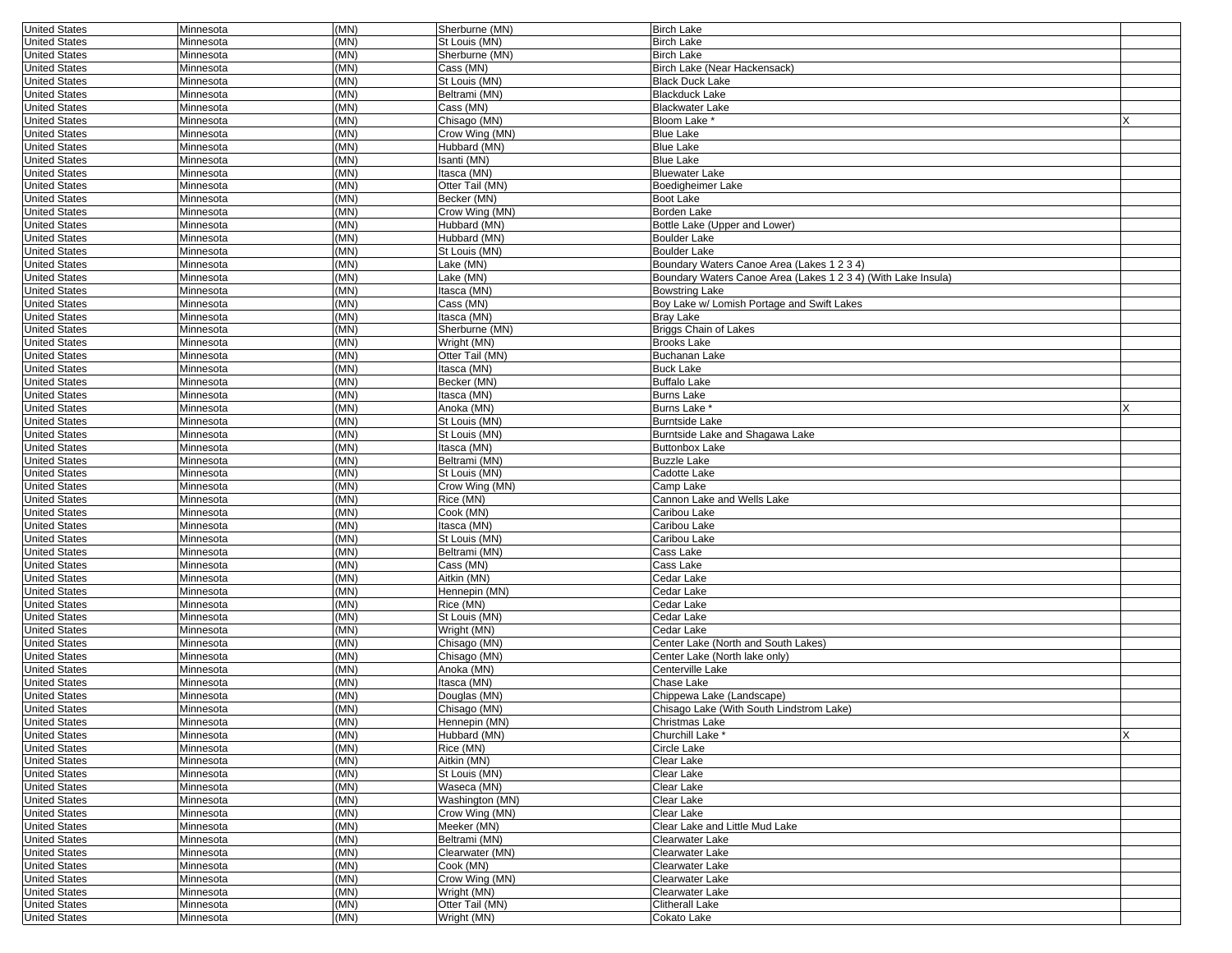|                                              |                        |              | St Louis (MN)                |                                                                  |   |
|----------------------------------------------|------------------------|--------------|------------------------------|------------------------------------------------------------------|---|
| <b>United States</b>                         | Minnesota              | (MN)         |                              | Colby Lake                                                       |   |
| <b>United States</b>                         | Minnesota              | (MN)         | Carlton (MN)                 | Cole Lake                                                        |   |
| <b>United States</b>                         | Minnesota              | (MN)         | Chisago (MN)                 | Comfort Lakes (Big and Little)                                   |   |
| <b>United States</b>                         | Minnesota              | (MN)         | St Louis (MN)                | Comstock Lake (Upper)                                            |   |
| <b>United States</b>                         | Minnesota              | (MN)         | Anoka (MN)                   | Coon Lake                                                        |   |
| <b>United States</b>                         | Minnesota              | (MN)         | Becker (MN)                  | Cotton Lake                                                      |   |
|                                              |                        |              |                              |                                                                  |   |
| <b>United States</b>                         | Minnesota              | (MN)         | Douglas (MN)                 | Cowdry Lake                                                      |   |
| <b>United States</b>                         | Minnesota              | (MN)         | St Louis (MN)                | Crane Lake                                                       |   |
| <b>United States</b>                         | Minnesota              | (MN)         | Cook (MN)                    | <b>Crescent Lake</b>                                             |   |
| <b>United States</b>                         | Minnesota              | (MN)         | Cass (MN)                    | Crooked Lake                                                     |   |
| <b>United States</b>                         | Minnesota              | (MN)         | Lake (MN)                    | <b>Crooked Lake</b>                                              |   |
| <b>United States</b>                         | Minnesota              | (MN)         | Crow Wing (MN)               | <b>Crooked Lake Chain</b>                                        |   |
| <b>United States</b>                         | Minnesota              | (MN)         | Morrison (MN)                | Crookneck Lake                                                   |   |
|                                              |                        |              |                              |                                                                  |   |
| <b>United States</b>                         | Minnesota              | (MN)         | Crow Wing (MN)               | Cross Lake                                                       |   |
| <b>United States</b>                         | Minnesota              | (MN)         | Pine (MN)                    | Cross Lake                                                       |   |
| <b>United States</b>                         | Minnesota              | (MN)         | Hubbard (MN)                 | Crow Wing Chain (First Second Third Fourth)                      |   |
| <b>United States</b>                         | Minnesota              | (MN)         | Blue Earth (MN)              | Crystal Lake                                                     |   |
| <b>United States</b>                         | Minnesota              | (MN)         | Dakota (MN)                  | Crystal Lake                                                     |   |
| <b>United States</b>                         | Minnesota              | (MN)         | Hubbard (MN)                 | Crystal Lake                                                     |   |
| <b>United States</b>                         | Minnesota              | (MN)         | Otter Tail (MN)              | Crystal Lake                                                     |   |
|                                              |                        | (MN)         |                              | Cullen Chain of Lakes (Upper Middle Lower)                       |   |
| <b>United States</b>                         | Minnesota              |              | Crow Wing (MN)               |                                                                  |   |
| <b>United States</b>                         | Minnesota              | (MN)         | Crow Wing (MN)               | Cullen Lake (Lower)                                              |   |
| <b>United States</b>                         | Minnesota              | (MN)         | Crow Wing (MN)               | Cullen Lake (Middle)                                             |   |
| <b>United States</b>                         | Minnesota              | (MN)         | Crow Wing (MN)               | Cullen Lake (Upper)                                              |   |
| <b>United States</b>                         | Minnesota              | (MN)         | Itasca (MN)                  | <b>Cut Foot Sioux Lake</b>                                       |   |
| <b>United States</b>                         | Minnesota              | (MN)         | Itasca (MN)                  | Cutaway Lake                                                     |   |
| <b>United States</b>                         | Minnesota              | (MN)         | Crow Wing (MN)               | Daggett Lake                                                     |   |
| <b>United States</b>                         | Minnesota              | (MN)         | Aitkin (MN)                  | Dam Lake                                                         |   |
| <b>United States</b>                         | Minnesota              | (MN)         | Douglas (MN)                 | Darling Lake                                                     |   |
|                                              |                        | (MN)         | Becker (MN)                  | Dead Lake                                                        |   |
| <b>United States</b>                         | Minnesota              |              |                              |                                                                  |   |
| <b>United States</b>                         | Minnesota              | (MN)         | Otter Tail (MN)              | Dead Lake                                                        |   |
| <b>United States</b>                         | Minnesota              | (MN)         | Stearns (MN)                 | Deep Lake                                                        |   |
| <b>United States</b>                         | Minnesota              | (MN)         | Otter Tail (MN)              | Deer Lake                                                        |   |
| <b>United States</b>                         | Minnesota              | (MN)         | Itasca (MN)                  | Deer Lake (Deer with Pickerel) (Near Togo and Effie) (ZIP 56639) |   |
| <b>United States</b>                         | Minnesota              | (MN)         | Itasca (MN)                  | Deer Lake (Near Grand Rapids) (ZIP 56636)                        |   |
| <b>United States</b>                         | Minnesota              | (MN)         | Becker (MN)                  | Detroit Lake                                                     |   |
| <b>United States</b>                         | Minnesota              | (MN)         | Cook (MN)                    | Devil Track Lake                                                 |   |
| <b>United States</b>                         | Minnesota              | (MN)         | Cook (MN)                    | Devilfish Lake                                                   |   |
|                                              |                        | (MN)         |                              | Devils Lake                                                      |   |
| <b>United States</b>                         | Minnesota              |              | Otter Tail (MN)              |                                                                  |   |
| <b>United States</b>                         | Minnesota              | (MN)         | Kandiyohi (MN)               | Diamond Lake                                                     |   |
| <b>United States</b>                         | Minnesota              | (MN)         | Itasca (MN)                  | Dora Lake                                                        |   |
|                                              |                        |              |                              |                                                                  |   |
| <b>United States</b>                         | Minnesota              | (MN)         | Hubbard (MN)                 | Duck Lake                                                        |   |
| <b>United States</b>                         | Minnesota              | (MN)         | Lake (MN)                    | Dumbell Lake                                                     |   |
| <b>United States</b>                         | Minnesota              | (MN)         | Hennepin (MN)                | Dutch Lake                                                       |   |
|                                              |                        | (MN)         | Carlton (MN)                 |                                                                  |   |
| <b>United States</b>                         | Minnesota              |              |                              | Eagle Lake                                                       |   |
| <b>United States</b>                         | Minnesota              | (MN)         | Hennepin (MN)                | Eagle Lake                                                       |   |
| <b>United States</b>                         | Minnesota              | (MN)         | Itasca (MN)                  | Eagle Lake                                                       |   |
| <b>United States</b>                         | Minnesota              | (MN)         | Kandiyohi (MN)               | Eagle Lake                                                       |   |
| <b>United States</b>                         | Minnesota              | (MN)         | Otter Tail (MN)              | Eagle Lake                                                       |   |
| <b>United States</b>                         | Minnesota              | (MN)         | Sherburne (MN)               | Eagle Lake                                                       |   |
| <b>United States</b>                         | Minnesota              | (MN)         | Crow Wing (MN)               | Eagle Lake (near Fifty Lakes)                                    |   |
| <b>United States</b>                         | Minnesota              | (MN)         | Hubbard (MN)                 | Eagle Lake (near Hwy 71)                                         |   |
| <b>United States</b>                         | Minnesota              | (MN)         | Crow Wing (MN)               | Eagle Lake (near Nokay Lake)                                     |   |
|                                              |                        |              |                              |                                                                  |   |
| United States                                | Minnesota              | (MN)         | Hubbard (MN)                 | Eagle Lake (with Pike Lake) (Near I-694)                         |   |
| <b>United States</b>                         | Minnesota              | (MN)         | St Louis (MN)                | Eagle Nest Lakes (Lake Numbers One Two Three and Four)           |   |
| <b>United States</b>                         | Minnesota              | (MN)         | Dakota (MN)                  | Earley Lake *                                                    | X |
| <b>United States</b>                         | Minnesota              | (MN)         | Wright (MN)                  | East and West Lake Sylvia (alternate title to Lake Sylvia)       |   |
| <b>United States</b>                         | Minnesota              | (MN)         | Cook (MN)                    | East Bearskin Lake                                               |   |
| <b>United States</b>                         | Minnesota              | (MN)         | Hubbard (MN)                 | East Crooked West Crooked Coon Lake and Crooked Lake             |   |
| <b>United States</b>                         | Minnesota              | (MN)         | Cook (MN)                    | East Dawkins Loon and Tucker Lakes                               |   |
| <b>United States</b>                         | Minnesota              | (MN)         | Le Sueur (MN)                | East Lake Jefferson                                              |   |
| <b>United States</b>                         | Minnesota              | (MN)         | Otter Tail (MN)              | East Lost Lake and Deer Lake                                     |   |
| <b>United States</b>                         | Minnesota              | (MN)         | Hubbard (MN)                 | Eighth Crow Wing Lake                                            |   |
|                                              |                        |              |                              | Elbow Lake                                                       |   |
| <b>United States</b>                         | Minnesota              | (MN)         | Becker (MN)                  |                                                                  |   |
| <b>United States</b>                         | Minnesota              | (MN)         | St Louis (MN)                | Elbow Lake                                                       |   |
| <b>United States</b>                         | Minnesota              | (MN)         | St Louis (MN)                | Elephant Lake                                                    |   |
| <b>United States</b>                         | Minnesota              | (MN)         | Hubbard (MN)                 | Eleventh Crow Wing Lake                                          |   |
| <b>United States</b><br><b>United States</b> | Minnesota<br>Minnesota | (MN)<br>(MN) | Aitkin (MN)<br>St Louis (MN) | Elm Island Lake<br>Ely Lake                                      |   |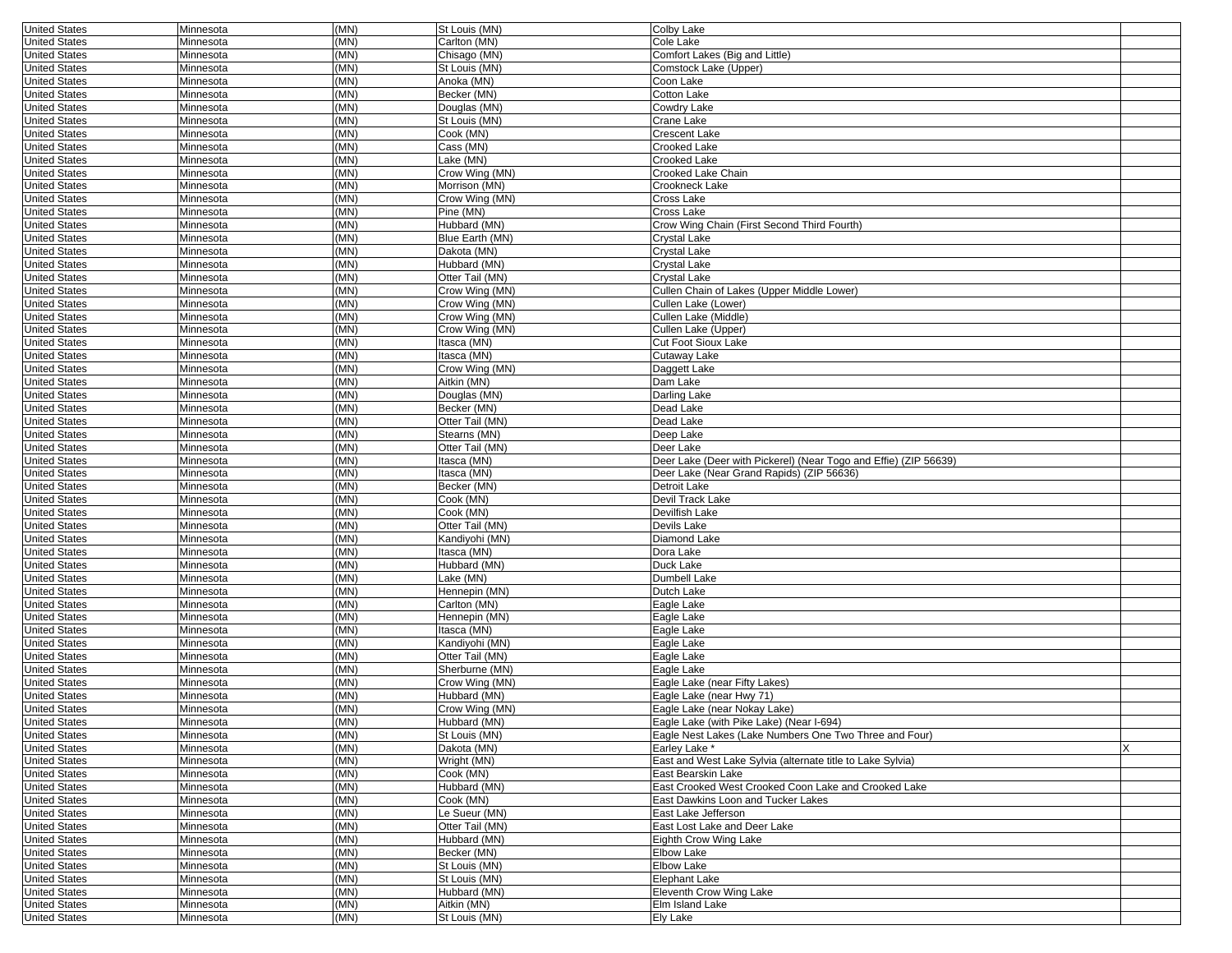| <b>United States</b> | Minnesota | (MN)         | Hubbard (MN)     | Emma Lake                                         |          |
|----------------------|-----------|--------------|------------------|---------------------------------------------------|----------|
| <b>United States</b> | Minnesota | (MN)         | St Louis (MN)    | Esquagama Lake                                    |          |
| <b>United States</b> | Minnesota | (MN)         | Aitkin (MN)      | Esquagamah Lake                                   |          |
| <b>United States</b> | Minnesota | (MN)         | St Louis (MN)    | Everett Lake                                      |          |
| <b>United States</b> | Minnesota | (MN)         | Martin (MN)      | Fairmont Lakes (Amber Hall Budd Sisseton George)  |          |
| <b>United States</b> | Minnesota | (MN)         | Lake (MN)        | Fall Lake                                         |          |
| <b>United States</b> | Minnesota | (MN)         | St Louis (MN)    | Fall Lake                                         |          |
| <b>United States</b> | Minnesota | (MN)         | Aitkin (MN)      | Farm Island Lake                                  |          |
| <b>United States</b> | Minnesota | (MN)         | Lake (MN)        | Farm Lake (With South Farm Lake)                  |          |
| <b>United States</b> | Minnesota | (MN)         | St Louis (MN)    | Fenske Lake                                       |          |
| <b>United States</b> | Minnesota | (MN)         | Hubbard (MN)     | Fifth Crow Wing                                   |          |
|                      |           |              |                  |                                                   |          |
| <b>United States</b> | Minnesota | (MN)         | Crow Wing (MN)   | Finn Lake                                         |          |
| <b>United States</b> | Minnesota | (MN)         | Hubbard (MN)     | First Crow Wing                                   |          |
| <b>United States</b> | Minnesota | (MN)         | Hubbard (MN)     | Fish Hook Lake                                    |          |
| <b>United States</b> | Minnesota | (MN)         | Hennepin (MN)    | Fish Lake                                         |          |
| <b>United States</b> | Minnesota | (MN)         | Jackson (MN)     | Fish Lake                                         |          |
| <b>United States</b> | Minnesota | (MN)         | St Louis (MN)    | Fish Lake                                         |          |
| <b>United States</b> | Minnesota | (MN)         | Morrison (MN)    | Fish Trap Lake                                    |          |
| <b>United States</b> | Minnesota | (MN)         | Aitkin (MN)      | Fleming Lake                                      |          |
| <b>United States</b> | Minnesota | (MN)         | Kandiyohi (MN)   | Florida Lake                                      |          |
| <b>United States</b> | Minnesota | (MN)         | Becker (MN)      | Floyd Lake (With Little Floyd Lake)               |          |
| <b>United States</b> | Minnesota | (MN)         | Washington (MN)  | Forest Lake                                       |          |
| <b>United States</b> | Minnesota | (MN)         | Martin (MN)      | Fox Lake                                          |          |
| <b>United States</b> | Minnesota | (MN)         | Crow Wing (MN)   | Fox Lake (East and West)                          |          |
| <b>United States</b> | Minnesota | (MN)         |                  | Franklin Lake                                     |          |
|                      |           |              | Otter Tail (MN)  |                                                   |          |
| <b>United States</b> | Minnesota | (MN)         | Freeborn (MN)    | Freeborn Lake                                     |          |
| <b>United States</b> | Minnesota | (MN)         | Rice (MN)        | French Lake                                       |          |
| <b>United States</b> | Minnesota | (MN)         | Kandiyohi (MN)   | Games Lake                                        |          |
| <b>United States</b> | Minnesota | (MN)         | Lake (MN)        | Garden Lake                                       |          |
| <b>United States</b> | Minnesota | (MN)         | Hubbard (MN)     | Garfield Lake                                     |          |
| <b>United States</b> | Minnesota | (MN)         | Ramsey (MN)      | Gem Lake *                                        | $\times$ |
| <b>United States</b> | Minnesota | (MN)         | Douglas (MN)     | Geneva Lake                                       |          |
| <b>United States</b> | Minnesota | (MN)         | Le Sueur (MN)    | German Lake                                       |          |
| <b>United States</b> | Minnesota | (MN)         | Cass (MN)        | Girl Lake                                         |          |
| <b>United States</b> | Minnesota | (MN)         | Aitkin (MN)      | Glacier Lake                                      |          |
| <b>United States</b> | Minnesota | (MN)         | Crow Wing (MN)   | Gladstone Lake                                    |          |
| <b>United States</b> | Minnesota | (MN)         | Hennepin (MN)    | Glen Lake                                         |          |
| <b>United States</b> | Minnesota | (MN)         | Crow Wing (MN)   | Goodrich Lake                                     |          |
| <b>United States</b> | Minnesota | (MN)         | Hubbard (MN)     | Grace Lake                                        |          |
| <b>United States</b> | Minnesota | (MN)         | St Louis (MN)    | <b>Grand Lake</b>                                 |          |
| <b>United States</b> | Minnesota | (MN)         | Itasca (MN)      | Grave Lake                                        |          |
| <b>United States</b> | Minnesota | (MN)         | Cass (MN)        |                                                   |          |
|                      |           | (MN)         |                  | Graves Lake                                       |          |
| <b>United States</b> | Minnesota |              | Great Lakes (MN) | Great Lakes                                       |          |
| <b>United States</b> | Minnesota | (MN)         | Chisago (MN)     | Green Lake                                        |          |
| <b>United States</b> | Minnesota | (MN)         | Isanti (MN)      | Green Lake                                        |          |
| <b>United States</b> | Minnesota | (MN)         | Kandiyohi (MN)   | Green Lake                                        |          |
| <b>United States</b> | Minnesota | (MN)         | Kandiyohi (MN)   | Green Nest and George Lakes                       |          |
| <b>United States</b> | Minnesota | (MN)         | Cook (MN)        | Greenwood Lake                                    |          |
| <b>United States</b> | Minnesota | (MN)         | Crow Wing (MN)   | Greer Lake                                        |          |
| <b>United States</b> | Minnesota | (MN)         | Pine (MN)        | Grindstone Lake                                   |          |
| <b>United States</b> | Minnesota | (MN)         | Pope (MN)        | Grove Lake                                        |          |
| <b>United States</b> | Minnesota | (MN)         | Beltrami (MN)    | Gull Lake                                         |          |
| <b>United States</b> | Minnesota | (MN)         | Cass (MN)        | Gull Lake (alone without surrounding lakes)       |          |
| <b>United States</b> | Minnesota | (MN)         | Crow Wing (MN)   | Gull Lake (alone without surrounding lakes)       |          |
| <b>United States</b> | Minnesota | (MN)         | Cass (MN)        | Gull Lake Chain (includes surrounding lakes)      |          |
| <b>United States</b> | Minnesota | (MN)         | Crow Wing (MN)   | Gull Lake Chain (includes surrounding lakes)      |          |
| <b>United States</b> | Minnesota | (MN)         | Aitkin (MN)      | Gun Lake                                          |          |
| <b>United States</b> | Minnesota | (MN)         | Itasca (MN)      | Gunderson Lake and Pickerel Lake                  |          |
|                      |           |              | Cook (MN)        | Gunflint Lake (With Magnetic Lake)                |          |
| <b>United States</b> | Minnesota | (MN)<br>(MN) |                  |                                                   |          |
| <b>United States</b> | Minnesota |              | Itasca (MN)      | Hale Lake (Near Blackberry)                       |          |
| <b>United States</b> | Minnesota | (MN)         | Otter Tail (MN)  | Hancock Lake                                      |          |
| <b>United States</b> | Minnesota | (MN)         | Carlton (MN)     | Hanging Horn Lake (With Little Hanging Horn Lake) |          |
| <b>United States</b> | Minnesota | (MN)         | Aitkin (MN)      | Hanging Kettle Lake                               |          |
| <b>United States</b> | Minnesota | (MN)         | Otter Tail (MN)  | Hansel Lake                                       |          |
| <b>United States</b> | Minnesota | (MN)         | Cass (MN)        | Hardy Lake                                        |          |
| <b>United States</b> | Minnesota | (MN)         | Itasca (MN)      | Hart Lake                                         |          |
| <b>United States</b> | Minnesota | (MN)         | Itasca (MN)      | <b>Hartley Lake</b>                               |          |
| <b>United States</b> | Minnesota | (MN)         | Hubbard (MN)     | Hattie Lake                                       |          |
| <b>United States</b> | Minnesota | (MN)         | Cass (MN)        | Hay Lake                                          |          |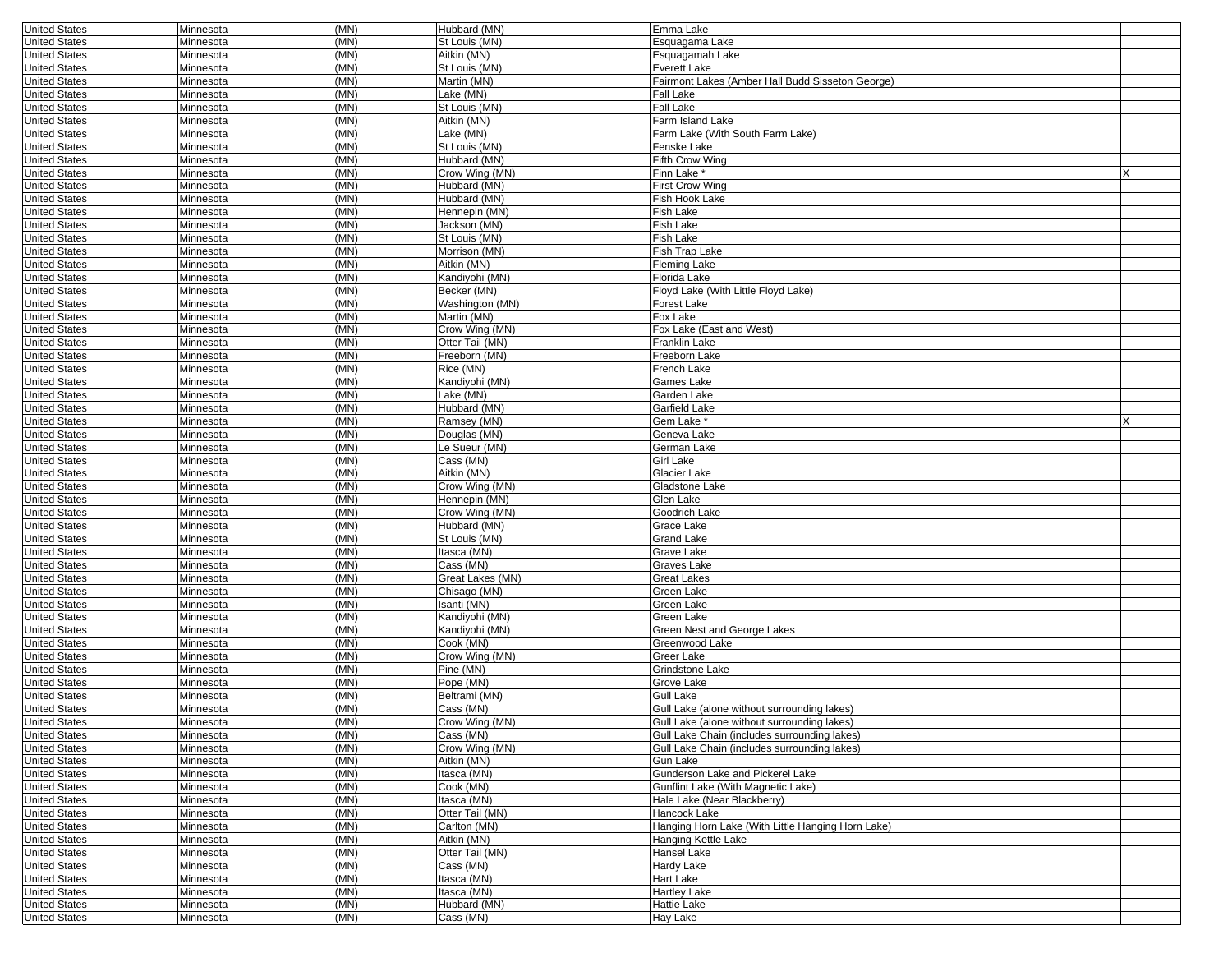| <b>United States</b> | Minnesota | (MN) | Crow Wing (MN)  | Hay Lake (Lower)                          |  |
|----------------------|-----------|------|-----------------|-------------------------------------------|--|
| <b>United States</b> | Minnesota | (MN) | Crow Wing (MN)  | Hay Lake (Upper)                          |  |
| <b>United States</b> | Minnesota | (MN) | Otter Tail (MN) | Heilberger Lake                           |  |
| <b>United States</b> | Minnesota | (MN) | Hubbard (MN)    | Hennepin Lake                             |  |
| <b>United States</b> | Minnesota | (MN) | Aitkin (MN)     | <b>Hickory Lake</b>                       |  |
| <b>United States</b> | Minnesota | (MN) | Otter Tail (MN) | Hoffman Lake                              |  |
| <b>United States</b> | Minnesota | (MN) | Crow Wing (MN)  | <b>Holt Lake</b>                          |  |
| <b>United States</b> |           | (MN) |                 |                                           |  |
|                      | Minnesota |      | Meeker (MN)     | Hope Lake                                 |  |
| <b>United States</b> | Minnesota | (MN) | Otter Tail (MN) | Horsehead Lake and Cora Lake *            |  |
| <b>United States</b> | Minnesota | (MN) | Stearns (MN)    | Horseshoe Chain (extended to Cold Spring) |  |
| <b>United States</b> | Minnesota | (MN) | Stearns (MN)    | Horseshoe Chain of Lakes                  |  |
| <b>United States</b> | Minnesota | (MN) | Aitkin (MN)     | Horseshoe Lake                            |  |
| <b>United States</b> | Minnesota | (MN) | Cass (MN)       | Horseshoe Lake                            |  |
| <b>United States</b> | Minnesota | (MN) | Crow Wing (MN)  | Horseshoe Lake                            |  |
| <b>United States</b> | Minnesota | (MN) | Hubbard (MN)    | Horseshoe Lake                            |  |
| <b>United States</b> | Minnesota | (MN) | Stearns (MN)    | Horseshoe Lake                            |  |
| <b>United States</b> | Minnesota | (MN) | Todd (MN)       | Horseshoe Lake                            |  |
|                      |           |      |                 |                                           |  |
| <b>United States</b> | Minnesota | (MN) | Cass (MN)       | Hovde Lake                                |  |
| <b>United States</b> | Minnesota | (MN) | Cook (MN)       | Hungry Jack Lake                          |  |
| <b>United States</b> | Minnesota | (MN) | Cass (MN)       | Hunter Lake                               |  |
| <b>United States</b> | Minnesota | (MN) | Becker (MN)     | Ice Cracking Lake                         |  |
| <b>United States</b> | Minnesota | (MN) | Cass (MN)       | Inguadona Lake                            |  |
| <b>United States</b> | Minnesota | (MN) | Becker (MN)     | <b>Island Lake</b>                        |  |
| <b>United States</b> | Minnesota | (MN) | Carlton (MN)    | <b>Island Lake</b>                        |  |
| <b>United States</b> | Minnesota | (MN) | Cass (MN)       | <b>Island Lake</b>                        |  |
| <b>United States</b> | Minnesota | (MN) | Itasca (MN)     | <b>Island Lake</b>                        |  |
|                      |           |      |                 |                                           |  |
| <b>United States</b> | Minnesota | (MN) | Mahnomen (MN)   | <b>Island Lake</b>                        |  |
| <b>United States</b> | Minnesota | (MN) | Pine (MN)       | Island Lake                               |  |
| <b>United States</b> | Minnesota | (MN) | St Louis (MN)   | Island Lake                               |  |
| <b>United States</b> | Minnesota | (MN) | Itasca (MN)     | Island Lake (near Deer River)             |  |
| <b>United States</b> | Minnesota | (MN) | Hubbard (MN)    | Island Lake (near Eagle)                  |  |
| <b>United States</b> | Minnesota | (MN) | Hubbard (MN)    | Island Lake (near Nevis)                  |  |
| <b>United States</b> | Minnesota | (MN) | Itasca (MN)     | Jay Gould Lake                            |  |
| <b>United States</b> | Minnesota | (MN) | Otter Tail (MN) | Jewett Lake                               |  |
| <b>United States</b> | Minnesota | (MN) | Isanti (MN)     | Joes Lake                                 |  |
| <b>United States</b> | Minnesota | (MN) | Pope (MN)       | John and Ann Lakes                        |  |
|                      |           |      |                 |                                           |  |
| <b>United States</b> | Minnesota | (MN) | St Louis (MN)   | Johnson Lake                              |  |
| <b>United States</b> | Minnesota | (MN) | Itasca (MN)     | Johnson Lake (Near Marcell)               |  |
| <b>United States</b> | Minnesota | (MN) | Itasca (MN)     | Johnson Lake (Near Pughole)               |  |
| <b>United States</b> | Minnesota | (MN) | Otter Tail (MN) | Jolly Ann Lake                            |  |
| <b>United States</b> | Minnesota | (MN) | Becker (MN)     | Juggler Lake                              |  |
| <b>United States</b> | Minnesota | (MN) | Hubbard (MN)    | Kabekona Lake                             |  |
| <b>United States</b> | Minnesota | (MN) | Itasca (MN)     | Kennedy Lake                              |  |
| <b>United States</b> | Minnesota | (MN) | Crow Wing (MN)  | Kenny Lake                                |  |
| <b>United States</b> | Minnesota | (MN) | Crow Wing (MN)  | Kimble Lake                               |  |
|                      | Minnesota | (MN) | Itasca (MN)     |                                           |  |
| <b>United States</b> |           |      |                 | King Lake                                 |  |
| <b>United States</b> | Minnesota | (MN) | St Louis (MN)   | King Lake                                 |  |
| <b>United States</b> | Minnesota | (MN) | Beltrami (MN)   | Kitchi Lake                               |  |
| <b>United States</b> | Minnesota | (MN) | Kanabec (MN)    | Knife Lake                                |  |
| <b>United States</b> | Minnesota | (MN) | Lake (MN)       | Knife Lake (Boundary Waters Region)       |  |
| <b>United States</b> | Minnesota | (MN) | Stearns (MN)    | Kraemer Lake                              |  |
| <b>United States</b> | Minnesota | (MN) | St Louis (MN)   | Kumpula Lake                              |  |
| <b>United States</b> | Minnesota | (MN) | Hubbard (MN)    | La Salle Lake                             |  |
| <b>United States</b> | Minnesota | (MN) | St Louis (MN)   | Lac la Croix                              |  |
| <b>United States</b> | Minnesota | (MN) | Cass (MN)       | Lake Ada                                  |  |
| <b>United States</b> | Minnesota | (MN) |                 |                                           |  |
|                      |           |      | Otter Tail (MN) | Lake Adley                                |  |
| <b>United States</b> | Minnesota | (MN) | Dakota (MN)     | Lake Alimagnet                            |  |
| <b>United States</b> | Minnesota | (MN) | Renville (MN)   | Lake Allie                                |  |
| <b>United States</b> | Minnesota | (MN) | Douglas (MN)    | Lake Andrew                               |  |
| <b>United States</b> | Minnesota | (MN) | Beltrami (MN)   | Lake Andrusia                             |  |
| <b>United States</b> | Minnesota | (MN) | Wright (MN)     | Lake Ann                                  |  |
| <b>United States</b> | Minnesota | (MN) | Big Stone (MN)  | Lake Artichoke                            |  |
| <b>United States</b> | Minnesota | (MN) | Swift (MN)      | Lake Artichoke                            |  |
| <b>United States</b> | Minnesota | (MN) | Carver (MN)     | Lake Bavaria                              |  |
| <b>United States</b> | Minnesota | (MN) | Todd (MN)       | Lake Beauty                               |  |
|                      |           |      |                 |                                           |  |
| <b>United States</b> | Minnesota | (MN) | Hubbard (MN)    | Lake Belle Taine                          |  |
| <b>United States</b> | Minnesota | (MN) | Beltrami (MN)   | Lake Bemidji                              |  |
| <b>United States</b> | Minnesota | (MN) | Lincoln (MN)    | Lake Benton                               |  |
| <b>United States</b> | Minnesota | (MN) | Otter Tail (MN) | Lake Blanche                              |  |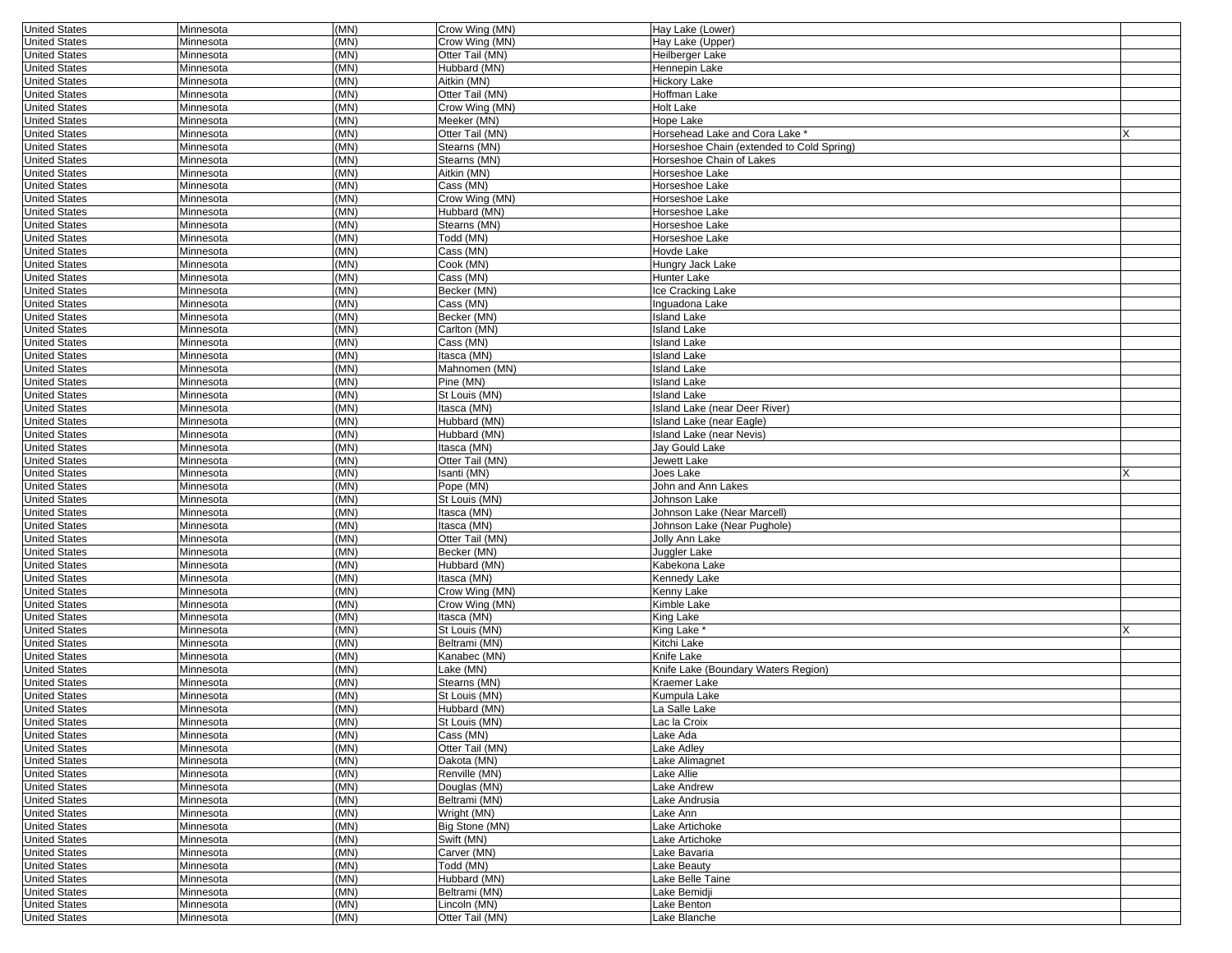| <b>United States</b> | Minnesota | (MN) | Kittson (MN)     | Lake Bronson                                      |  |
|----------------------|-----------|------|------------------|---------------------------------------------------|--|
| <b>United States</b> | Minnesota | (MN) | Dakota (MN)      | Lake Byllesby Reservoir                           |  |
| <b>United States</b> | Minnesota | (MN) | Hennepin (MN)    | Lake Calhoun                                      |  |
| <b>United States</b> | Minnesota | (MN) | Beltrami (MN)    | Lake Campbell                                     |  |
| <b>United States</b> | Minnesota | (MN) | Douglas (MN)     | Lake Carlos                                       |  |
| <b>United States</b> | Minnesota | (MN) | Wright (MN)      | Lake Charlotte                                    |  |
| <b>United States</b> | Minnesota | (MN) | Cook (MN)        | Lake Clara                                        |  |
|                      |           | (MN) |                  | Lake Cornelia                                     |  |
| <b>United States</b> | Minnesota |      | Hennepin (MN)    |                                                   |  |
| <b>United States</b> | Minnesota | (MN) | St Louis (MN)    | Lake Dinham                                       |  |
| <b>United States</b> | Minnesota | (MN) | St Louis (MN)    | Lake Dodo                                         |  |
| <b>United States</b> | Minnesota | (MN) | Washington (MN)  | Lake Edith                                        |  |
| <b>United States</b> | Minnesota | (MN) | Crow Wing (MN)   | Lake Edward                                       |  |
| <b>United States</b> | Minnesota | (MN) | Washington (MN)  | Lake Elmo                                         |  |
| <b>United States</b> | Minnesota | (MN) | Waseca (MN)      | Lake Elysian                                      |  |
| <b>United States</b> | Minnesota | (MN) | Meeker (MN)      | Lake Erie                                         |  |
| <b>United States</b> | Minnesota | (MN) | Otter Tail (MN)  | Lake Ethel *                                      |  |
| <b>United States</b> | Minnesota | (MN) | Becker (MN)      | Lake Eunice                                       |  |
|                      |           |      |                  |                                                   |  |
| <b>United States</b> | Minnesota | (MN) | Isanti (MN)      | Lake Fannie                                       |  |
| <b>United States</b> | Minnesota | (MN) | St Louis (MN)    | Lake Fourteen                                     |  |
| <b>United States</b> | Minnesota | (MN) | Le Sueur (MN)    | Lake Francis                                      |  |
| <b>United States</b> | Minnesota | (MN) | Hubbard (MN)     | Lake George and Paine Lake                        |  |
| <b>United States</b> | Minnesota | (MN) | Cook (MN)        | Lake Gust                                         |  |
| <b>United States</b> | Minnesota | (MN) | Hennepin (MN)    | Lake Harriet                                      |  |
| <b>United States</b> | Minnesota | (MN) | Cass (MN)        | Lake Hattie                                       |  |
| <b>United States</b> | Minnesota | (MN) | Lincoln (MN)     | Lake Hendricks                                    |  |
| <b>United States</b> | Minnesota | (MN) | Crow Wing (MN)   | Lake Hubert                                       |  |
|                      |           | (MN) |                  |                                                   |  |
| <b>United States</b> | Minnesota |      | Becker (MN)      | Lake Ida                                          |  |
| <b>United States</b> | Minnesota | (MN) | Douglas (MN)     | Lake Ida                                          |  |
| <b>United States</b> | Minnesota | (MN) | Otter Tail (MN)  | Lake Ida                                          |  |
| <b>United States</b> | Minnesota | (MN) | Hennepin (MN)    | Lake Independence                                 |  |
| <b>United States</b> | Minnesota | (MN) | Douglas (MN)     | Lake Irene                                        |  |
| <b>United States</b> | Minnesota | (MN) | Beltrami (MN)    | Lake Irving                                       |  |
| <b>United States</b> | Minnesota | (MN) | Clearwater (MN)  | Lake Itasca                                       |  |
| <b>United States</b> | Minnesota | (MN) | Washington (MN)  | Lake Jane                                         |  |
| <b>United States</b> | Minnesota | (MN) | Le Sueur (MN)    | Lake Jefferson (East Middle and West Lakes)       |  |
| <b>United States</b> | Minnesota | (MN) | Douglas (MN)     | Lake Jessie                                       |  |
|                      |           | (MN) |                  |                                                   |  |
| <b>United States</b> | Minnesota |      | Itasca (MN)      | Lake Jessie                                       |  |
| <b>United States</b> | Minnesota | (MN) | Wright (MN)      | Lake John                                         |  |
| <b>United States</b> | Minnesota | (MN) | Ramsey (MN)      | Lake Josephine                                    |  |
| <b>United States</b> | Minnesota | (MN) | Koochiching (MN) | Lake Kabetogama                                   |  |
| <b>United States</b> | Minnesota | (MN) | St Louis (MN)    | Lake Kabetogama                                   |  |
| <b>United States</b> | Minnesota | (MN) | Meeker (MN)      | Lake Koronis                                      |  |
| <b>United States</b> | Minnesota | (MN) | Stearns (MN)     | Lake Koronis                                      |  |
| <b>United States</b> | Minnesota | (MN) | Douglas (MN)     | Lake Latoka                                       |  |
| <b>United States</b> | Minnesota | (MN) | Douglas (MN)     | Lake Le Homme Dieu                                |  |
| <b>United States</b> | Minnesota | (MN) | St Louis (MN)    | Lake Leander                                      |  |
|                      |           | (MN) | Otter Tail (MN)  |                                                   |  |
| <b>United States</b> | Minnesota |      |                  | Lake Lida (North and South Lakes)                 |  |
| <b>United States</b> | Minnesota | (MN) | Otter Tail (MN)  | Lake Lida (with Crystal Lake)                     |  |
| <b>United States</b> | Minnesota | (MN) | Pope (MN)        | Lake Linka                                        |  |
| <b>United States</b> | Minnesota | (MN) | Otter Tail (MN)  | Lake Lizzie                                       |  |
| <b>United States</b> | Minnesota | (MN) | Dakota (MN)      | Lake Marion                                       |  |
| <b>United States</b> | Minnesota | (MN) | Otter Tail (MN)  | Lake Marion                                       |  |
| <b>United States</b> | Minnesota | (MN) | Beltrami (MN)    | Lake Marquette                                    |  |
| <b>United States</b> | Minnesota | (MN) | Wright (MN)      | Lake Martha                                       |  |
| <b>United States</b> | Minnesota | (MN) | Douglas (MN)     | Lake Mary                                         |  |
| <b>United States</b> | Minnesota | (MN) | St Louis (MN)    | Lake Mashkenode                                   |  |
|                      |           |      |                  | Lake Melissa                                      |  |
| <b>United States</b> | Minnesota | (MN) | Becker (MN)      |                                                   |  |
| <b>United States</b> | Minnesota | (MN) | Douglas (MN)     | Lake Miltona                                      |  |
| <b>United States</b> | Minnesota | (MN) | Hennepin (MN)    | Lake Minnetonka                                   |  |
| <b>United States</b> | Minnesota | (MN) | Carver (MN)      | Lake Minnewashta                                  |  |
| <b>United States</b> | Minnesota | (MN) | Pope (MN)        | Lake Minnewaska                                   |  |
| <b>United States</b> | Minnesota | (MN) | Aitkin (MN)      | Lake Minnewawa                                    |  |
| <b>United States</b> | Minnesota | (MN) | Meeker (MN)      | Lake Minnie Belle                                 |  |
| <b>United States</b> | Minnesota | (MN) | Sherburne (MN)   | Lake Mitchell and Big Lake                        |  |
| <b>United States</b> | Minnesota | (MN) | Hennepin (MN)    | Lake Nokomis                                      |  |
| <b>United States</b> | Minnesota | (MN) | Hennepin (MN)    | Lake Nokomis with Taft Lake                       |  |
| <b>United States</b> |           | (MN) | Hennepin (MN)    | Lake of the Isles                                 |  |
|                      | Minnesota |      |                  |                                                   |  |
| <b>United States</b> | Minnesota | (MN) | Hennepin (MN)    | Lake of the Isles (With Bde Maka Ska and Harriet) |  |
| <b>United States</b> | Minnesota | (MN) | Hennepin (MN)    | Lake of the Isles (With Calhoun and Harriet)      |  |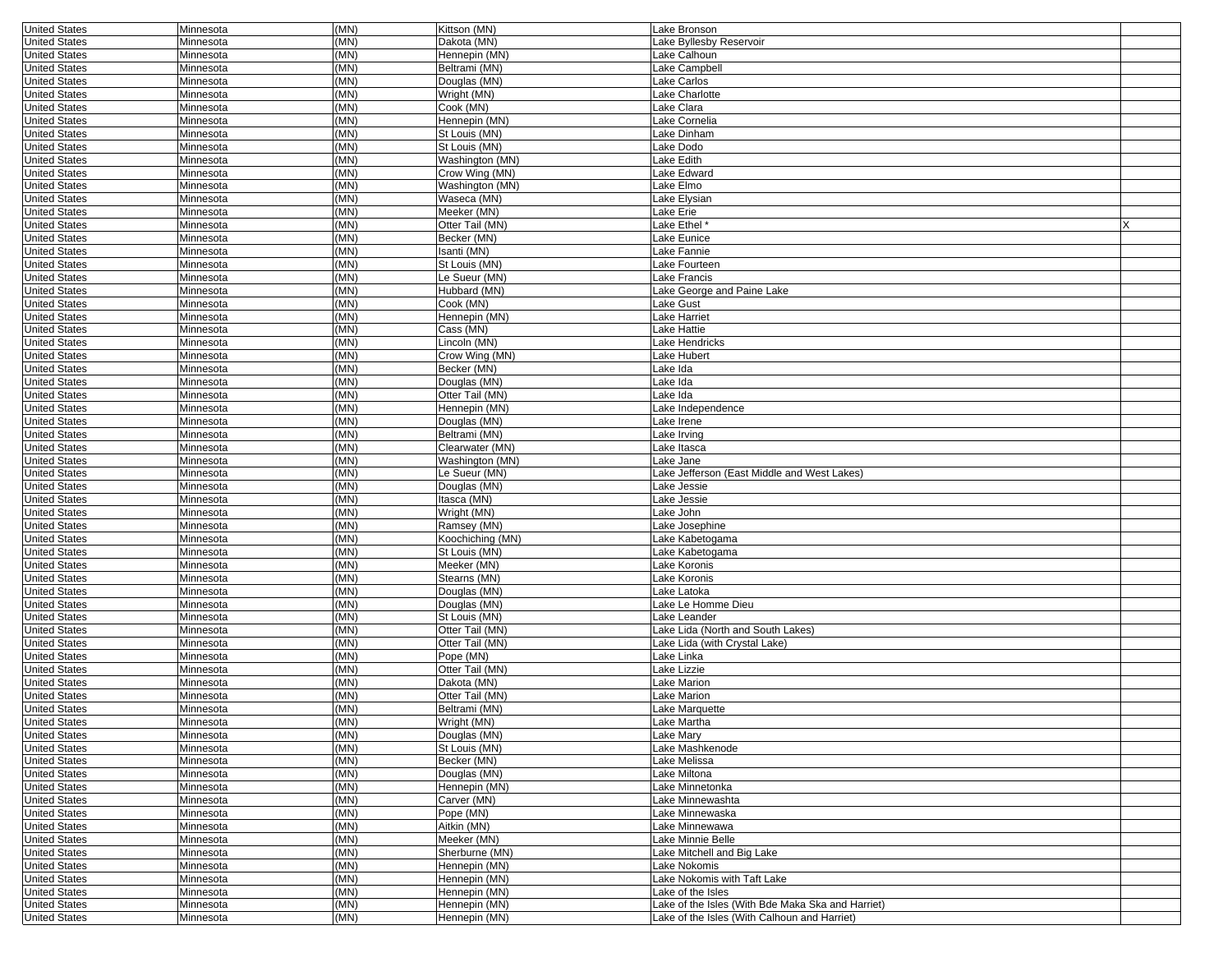| <b>United States</b> | Minnesota | (MN) | Lake of the Woods (MN)   | Lake of the Woods                                               |  |
|----------------------|-----------|------|--------------------------|-----------------------------------------------------------------|--|
| <b>United States</b> | Minnesota | (MN) | Roseau (MN)              | Lake of the Woods                                               |  |
| <b>United States</b> | Minnesota | (MN) | Martin (MN)              | Lake Okamanpeedan                                               |  |
| <b>United States</b> | Minnesota | (MN) | Mille Lacs (MN)          | Lake Onamia *                                                   |  |
| <b>United States</b> | Minnesota | (MN) | Lake (MN)                | Lake One                                                        |  |
| <b>United States</b> | Minnesota | (MN) | Douglas (MN)             | Lake Osakis                                                     |  |
| <b>United States</b> | Minnesota | (MN) | Todd (MN)                | Lake Osakis                                                     |  |
| <b>United States</b> | Minnesota | (MN) | Crow Wing (MN)           | Lake Ossawinnamakee                                             |  |
| <b>United States</b> | Minnesota | (MN) | Ramsey (MN)              | Lake Owasso                                                     |  |
| <b>United States</b> | Minnesota | (MN) | Goodhue (MN)             | Lake Pepin                                                      |  |
| <b>United States</b> | Minnesota | (MN) | Wabasha (MN)             | Lake Pepin                                                      |  |
| <b>United States</b> | Minnesota | (MN) | Wabasha (MN)             | Lake Peterson*                                                  |  |
| <b>United States</b> | Minnesota | (MN) | Hubbard (MN)             | Lake Plantagenet                                                |  |
| <b>United States</b> | Minnesota | (MN) | Pope (MN)                | Lake Reno                                                       |  |
| <b>United States</b> | Minnesota | (MN) | Carver (MN)              | Lake Riley                                                      |  |
| <b>United States</b> | Minnesota | (MN) | Meeker (MN)              | Lake Ripley                                                     |  |
| <b>United States</b> | Minnesota | (MN) | Cook (MN)                | Lake Saganaga                                                   |  |
| <b>United States</b> | Minnesota | (MN) | Becker (MN)              | Lake Sallie                                                     |  |
| <b>United States</b> | Minnesota | (MN) | Becker (MN)              | Lake Sallie and Lake Melissa                                    |  |
| <b>United States</b> | Minnesota | (MN) | Hennepin (MN)            | Lake Sarah                                                      |  |
| <b>United States</b> | Minnesota | (MN) | Murray (MN)              | Lake Sarah                                                      |  |
| <b>United States</b> | Minnesota | (MN) | Lincoln (MN)             | Lake Shaokatan                                                  |  |
| <b>United States</b> | Minnesota | (MN) | Murray (MN)              | Lake Shetek                                                     |  |
| <b>United States</b> | Minnesota | (MN) | Otter Tail (MN)          | Lake Six                                                        |  |
| <b>United States</b> |           | (MN) | Mahnomen (MN)            | Lake Snider                                                     |  |
|                      | Minnesota | (MN) | Lake St Croix Beach (MN) |                                                                 |  |
| <b>United States</b> | Minnesota |      |                          | Lake St Croix Beach                                             |  |
| <b>United States</b> | Minnesota | (MN) | Meeker (MN)              | Lake Stella                                                     |  |
| <b>United States</b> | Minnesota | (MN) | Great Lakes (MN)         | Lake Superior                                                   |  |
| <b>United States</b> | Minnesota | (MN) | Great Lakes (MN)         | Lake Superior (w Lake Michigan and Lake Huron)                  |  |
| <b>United States</b> | Minnesota | (MN) | Lake Superior (MN)       | Lake Superior Coastline (From Gooseberry Falls to Grand Marais) |  |
| <b>United States</b> | Minnesota | (MN) | Wright (MN)              | Lake Sylvia                                                     |  |
| <b>United States</b> | Minnesota | (MN) | Traverse (MN)            | Lake Traverse                                                   |  |
| <b>United States</b> | Minnesota | (MN) | Cass (MN)                | Lake Twentysix                                                  |  |
| <b>United States</b> | Minnesota | (MN) | St Louis (MN)            | Lake Vermilion                                                  |  |
| <b>United States</b> | Minnesota | (MN) | Douglas (MN)             | Lake Vermont                                                    |  |
| <b>United States</b> | Minnesota | (MN) | Douglas (MN)             | Lake Victoria                                                   |  |
| <b>United States</b> | Minnesota | (MN) | Carver (MN)              | Lake Virginia                                                   |  |
| <b>United States</b> | Minnesota | (MN) | Le Sueur (MN)            | Lake Volney                                                     |  |
| <b>United States</b> | Minnesota | (MN) | Carver (MN)              | Lake Waconia                                                    |  |
| <b>United States</b> | Minnesota | (MN) | Le Sueur (MN)            | Lake Washington                                                 |  |
| <b>United States</b> | Minnesota | (MN) | Meeker (MN)              | Lake Washington                                                 |  |
| <b>United States</b> | Minnesota | (MN) | Cass (MN)                | Lake Winnibigoshish                                             |  |
| <b>United States</b> | Minnesota | (MN) | Itasca (MN)              | Lake Winnibigoshish                                             |  |
| <b>United States</b> | Minnesota | (MN) | Winona (MN)              | Lake Winona                                                     |  |
| <b>United States</b> | Minnesota | (MN) | Carver (MN)              | Lake Zumbra                                                     |  |
| <b>United States</b> | Minnesota | (MN) | Olmstead (MN)            | Lake Zumbro                                                     |  |
| <b>United States</b> | Minnesota | (MN) | Cass (MN)                | Larson Lake                                                     |  |
| <b>United States</b> | Minnesota | (MN) | Cass (MN)                | Lawrence Lake                                                   |  |
| <b>United States</b> | Minnesota | (MN) | Otter Tail (MN)          | Leaf Lake (East)                                                |  |
| <b>United States</b> | Minnesota | (MN) | Otter Tail (MN)          | Leaf Lake (Middle)                                              |  |
| <b>United States</b> | Minnesota | (MN) | Cass (MN)                | Leavitt Lake                                                    |  |
| <b>United States</b> | Minnesota | (MN) | Cass (MN)                | Leech Lake                                                      |  |
| <b>United States</b> | Minnesota | (MN) | Kanabec (MN)             | Lewis Lake                                                      |  |
| United States        | Minnesota | (MN) | Wright (MN)              | Limestone Lake                                                  |  |
| <b>United States</b> | Minnesota | (MN) | Chisago (MN)             | Lindstrom Lake (South)                                          |  |
| <b>United States</b> | Minnesota | (MN) | Anoka (MN)               | Linwood Lake                                                    |  |
| <b>United States</b> | Minnesota | (MN) | St Louis (MN)            | Linwood Lake                                                    |  |
| <b>United States</b> | Minnesota | (MN) | Cass (MN)                | Little Bass Lake                                                |  |
| <b>United States</b> | Minnesota | (MN) | Stearns (MN)             | Little Birch Lake                                               |  |
| <b>United States</b> | Minnesota | (MN) | Todd (MN)                | Little Birch Lake                                               |  |
| <b>United States</b> | Minnesota | (MN) | Cass (MN)                | Little Boy Lake                                                 |  |
| <b>United States</b> | Minnesota | (MN) | Washington (MN)          | Little Carnelian                                                |  |
| <b>United States</b> | Minnesota | (MN) | Becker (MN)              | Little Cormorant Lake                                           |  |
| <b>United States</b> | Minnesota | (MN) | Itasca (MN)              | Little Cut Foot Sioux Lake                                      |  |
| <b>United States</b> | Minnesota | (MN) | Sherburne (MN)           | Little Elk Lake                                                 |  |
| <b>United States</b> | Minnesota | (MN) | Crow Wing (MN)           | Little Emily Lake                                               |  |
| <b>United States</b> | Minnesota | (MN) | Lake (MN)                | Little Gabbro Lake                                              |  |
| <b>United States</b> | Minnesota | (MN) | Itasca (MN)              | Little Jessie Lake                                              |  |
| <b>United States</b> | Minnesota | (MN) | Itasca (MN)              | Little Long Lake                                                |  |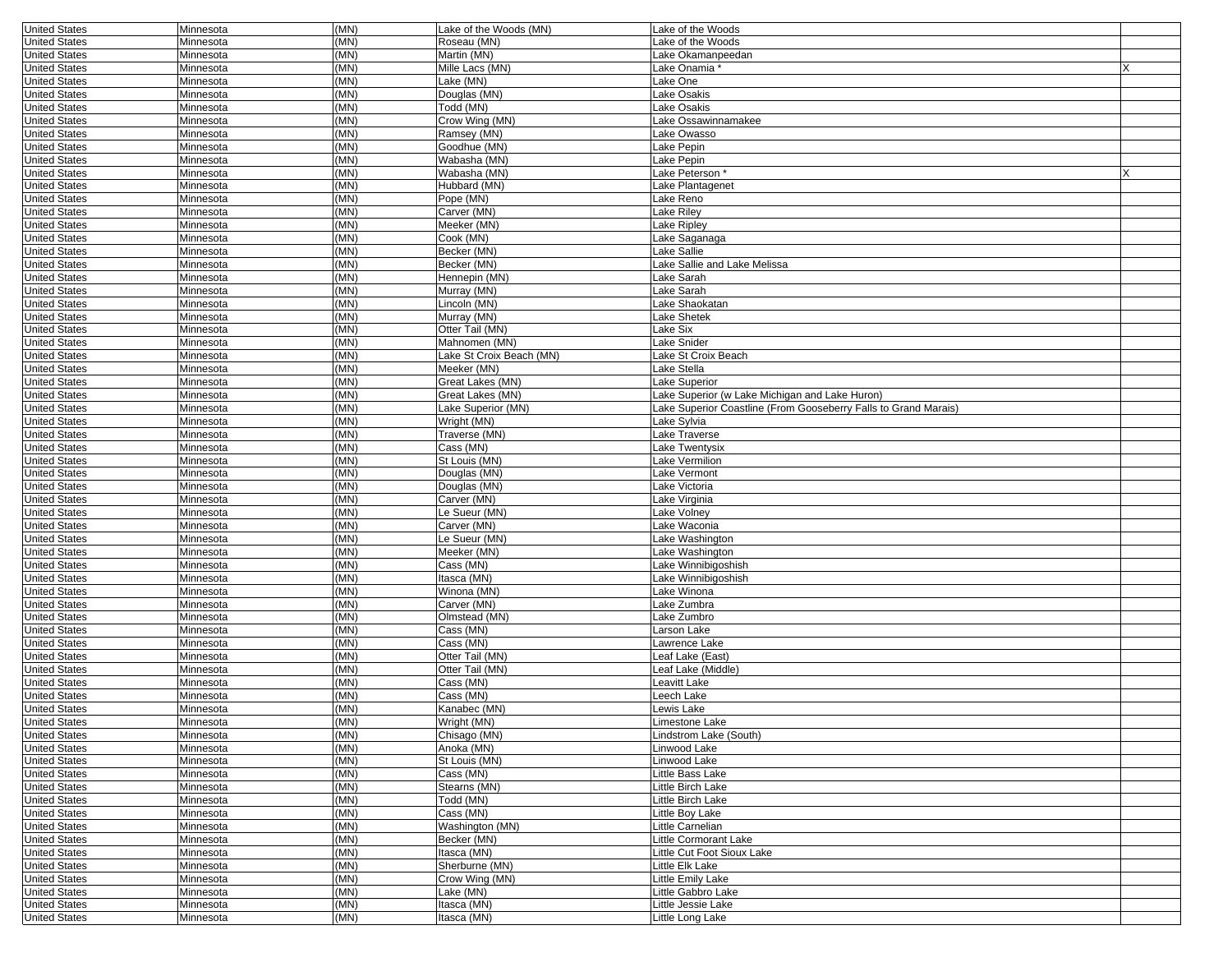| <b>United States</b> | Minnesota | (MN) | St Louis (MN)   | Little Long Lake                                            |  |
|----------------------|-----------|------|-----------------|-------------------------------------------------------------|--|
| <b>United States</b> | Minnesota | (MN) | Becker (MN)     | Little Mantrap Lake                                         |  |
| <b>United States</b> | Minnesota | (MN) | Hubbard (MN)    | Little Mantrap Lake                                         |  |
| <b>United States</b> | Minnesota | (MN) | Itasca (MN)     | Little Moose Lake                                           |  |
| <b>United States</b> | Minnesota | (MN) | Cass (MN)       | Little Moss Lake *                                          |  |
| <b>United States</b> | Minnesota | (MN) | Crow Wing (MN)  | Little Pelican                                              |  |
| <b>United States</b> | Minnesota | (MN) | Aitkin (MN)     | Little Pine Lake                                            |  |
| <b>United States</b> | Minnesota | (MN) | Otter Tail (MN) | Little Pine Lake                                            |  |
| <b>United States</b> | Minnesota | (MN) | Crow Wing (MN)  | Little Pine Lake (near Cross Lake)                          |  |
| <b>United States</b> | Minnesota | (MN) | Crow Wing (MN)  | Little Rabbit Lake                                          |  |
| <b>United States</b> | Minnesota | (MN) | Benton (MN)     | Little Rock Lake                                            |  |
| <b>United States</b> | Minnesota | (MN) | Hubbard (MN)    | Little Sand Lake                                            |  |
| <b>United States</b> | Minnesota | (MN) | St Louis (MN)   | Little Sturgeon Lake                                        |  |
| <b>United States</b> | Minnesota | (MN) | Becker (MN)     | Little Toad Lake                                            |  |
| <b>United States</b> | Minnesota | (MN) | Beltrami (MN)   | Little Turtle Lake                                          |  |
| <b>United States</b> | Minnesota | (MN) | Itasca (MN)     | Little Turtle Lake                                          |  |
| <b>United States</b> | Minnesota | (MN) | Douglas (MN)    | Lobster Lake                                                |  |
| <b>United States</b> | Minnesota | (MN) | Wright (MN)     | Locke Lake                                                  |  |
| <b>United States</b> | Minnesota | (MN) | Aitkin (MN)     | Lone Lake                                                   |  |
| <b>United States</b> | Minnesota | (MN) | Aitkin (MN)     | Long Lake                                                   |  |
| <b>United States</b> | Minnesota | (MN) | Becker (MN)     | Long Lake                                                   |  |
| <b>United States</b> | Minnesota | (MN) | Hubbard (MN)    | Long Lake                                                   |  |
| <b>United States</b> | Minnesota | (MN) | Ramsey (MN)     | Long Lake                                                   |  |
| <b>United States</b> | Minnesota | (MN) | Hennepin (MN)   | Long Lake                                                   |  |
| <b>United States</b> | Minnesota | (MN) | Kandiyohi (MN)  | Long Lake                                                   |  |
|                      |           | (MN) | Cass (MN)       |                                                             |  |
| <b>United States</b> | Minnesota |      |                 | Long Lake (by Longville)<br>Long Lake (by Mahtomedi)        |  |
| <b>United States</b> | Minnesota | (MN) | Washington (MN) |                                                             |  |
| <b>United States</b> | Minnesota | (MN) | Itasca (MN)     | Long Lake (east of Marcell, Zip Code 56628)                 |  |
| <b>United States</b> | Minnesota | (MN) | Otter Tail (MN) | Long Lake (Near Dalton)                                     |  |
| <b>United States</b> | Minnesota | (MN) | Meeker (MN)     | Long Lake (Near Dassel)                                     |  |
| <b>United States</b> | Minnesota | (MN) | Otter Tail (MN) | Long Lake (Near Erhard)                                     |  |
| <b>United States</b> | Minnesota | (MN) | Beltrami (MN)   | Long Lake (near Turtle River)                               |  |
| <b>United States</b> | Minnesota | (MN) | Otter Tail (MN) | Long Lake (Near Vergas)                                     |  |
| <b>United States</b> | Minnesota | (MN) | Cass (MN)       | Loon Lake                                                   |  |
| <b>United States</b> | Minnesota | (MN) | Jackson (MN)    | Loon Lake                                                   |  |
| <b>United States</b> | Minnesota | (MN) | Otter Tail (MN) | Loon Lake (near Vergas)                                     |  |
| <b>United States</b> | Minnesota | (MN) | Beltrami (MN)   | Lost Lake                                                   |  |
| <b>United States</b> | Minnesota | (MN) | Otter Tail (MN) | Lost Lake (East)                                            |  |
| <b>United States</b> | Minnesota | (MN) | St Louis (MN)   | Lost Lake (near Bass Lake)                                  |  |
| <b>United States</b> | Minnesota | (MN) | St Louis (MN)   | Lost Lake (Near Biwabik)                                    |  |
| <b>United States</b> | Minnesota | (MN) | St Louis (MN)   | Lost Lake (Near Lake Vermilion)                             |  |
| <b>United States</b> | Minnesota | (MN) | Carver (MN)     | Lotus Lake                                                  |  |
| <b>United States</b> | Minnesota | (MN) | Crow Wing (MN)  | Lougee Lake                                                 |  |
| <b>United States</b> | Minnesota | (MN) | St Louis (MN)   | Low Lake                                                    |  |
| <b>United States</b> | Minnesota | (MN) | Scott (MN)      | Lower Prior Lake                                            |  |
| <b>United States</b> | Minnesota | (MN) | Crow Wing (MN)  | Lower South Long Lake                                       |  |
| <b>United States</b> | Minnesota | (MN) | Blue Earth (MN) | Madison Lake                                                |  |
| <b>United States</b> | Minnesota | (MN) | Lake (MN)       | Malberg Lake                                                |  |
| <b>United States</b> | Minnesota | (MN) | Cass (MN)       | Mann Lake                                                   |  |
| <b>United States</b> | Minnesota | (MN) | Becker (MN)     | Many Point Lake                                             |  |
| <b>United States</b> | Minnesota | (MN) | Polk (MN)       | Maple Lake                                                  |  |
| <b>United States</b> | Minnesota | (MN) | Todd (MN)       | Maple Lake                                                  |  |
| <b>United States</b> | Minnesota | (MN) | Wright (MN)     | Maple Lake                                                  |  |
| United States        | Minnesota | (MN) | Douglas (MN)    | Maple Lake (near Forada)                                    |  |
| <b>United States</b> | Minnesota | (MN) | St Louis (MN)   | Maple Leaf Lake                                             |  |
| <b>United States</b> | Minnesota | (MN) | Cass (MN)       | Margaret Lake                                               |  |
| <b>United States</b> | Minnesota | (MN) | Itasca (MN)     | Marie Lake                                                  |  |
| <b>United States</b> | Minnesota | (MN) | Washington (MN) | Marine on St Croix River                                    |  |
| <b>United States</b> | Minnesota | (MN) | St Louis (MN)   | Markham Lake                                                |  |
| <b>United States</b> | Minnesota | (MN) | Anoka (MN)      | <b>Martin Lake</b>                                          |  |
| <b>United States</b> | Minnesota | (MN) | Becker (MN)     | <b>Maud Lake</b>                                            |  |
| <b>United States</b> | Minnesota | (MN) | Itasca (MN)     | May Lake                                                    |  |
| <b>United States</b> | Minnesota | (MN) | Cook (MN)       | Mayhew Lake                                                 |  |
| <b>United States</b> | Minnesota | (MN) | Itasca (MN)     | <b>McAvity Lake</b>                                         |  |
| <b>United States</b> | Minnesota | (MN) | Otter Tail (MN) | McDonald Lake (Little)                                      |  |
| <b>United States</b> | Minnesota | (MN) | Otter Tail (MN) | McDonald Lake (West)                                        |  |
| <b>United States</b> | Minnesota | (MN) | Otter Tail (MN) | McDonald Lakes (Big and West McDonald McDonald Hoffman etc) |  |
| <b>United States</b> | Minnesota | (MN) | Cook (MN)       | McFarland Lake (with John and Little John)                  |  |
| <b>United States</b> | Minnesota | (MN) | Scott (MN)      | <b>McMahon Lake</b>                                         |  |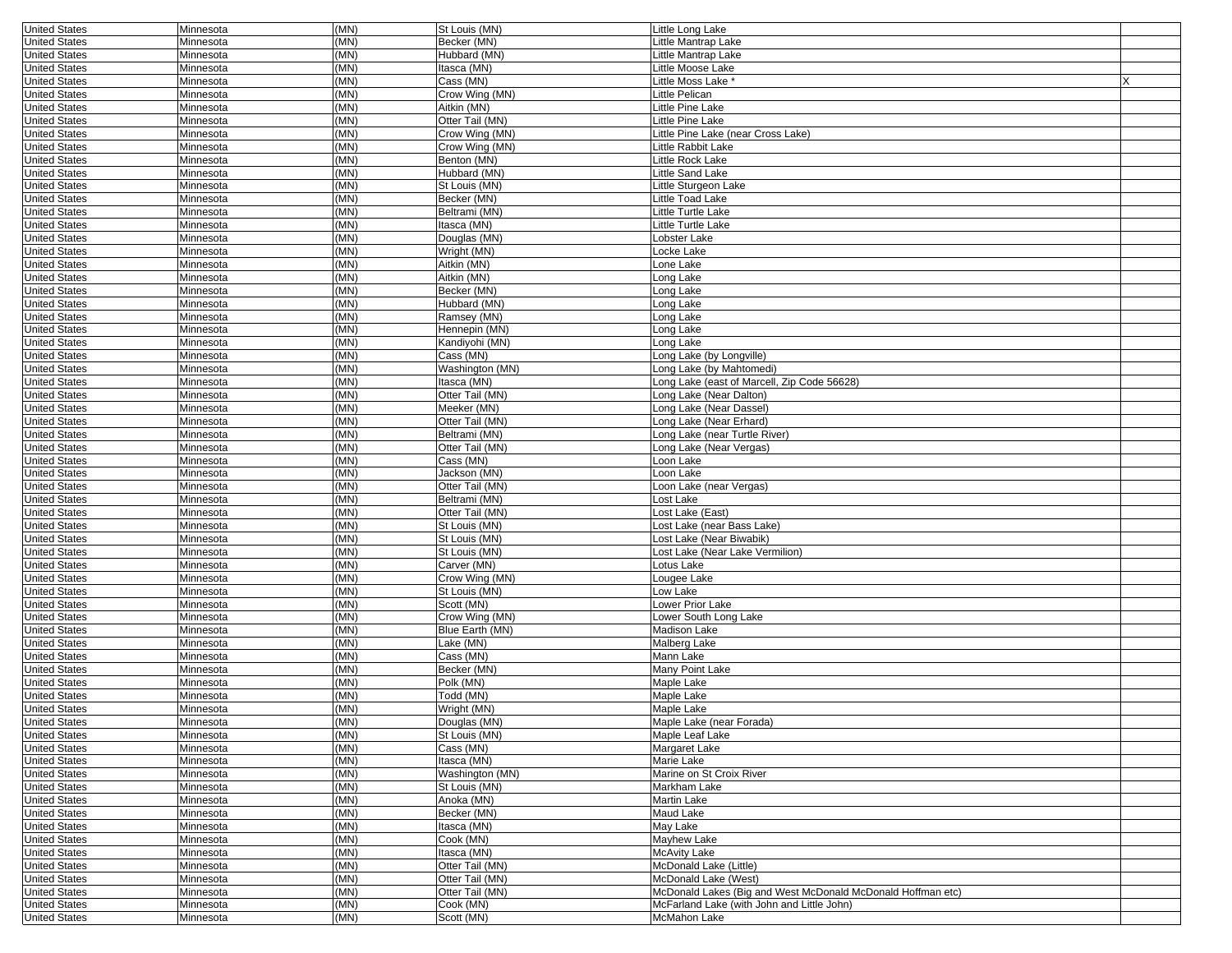| <b>United States</b> | Minnesota | (MN) | Hennepin (MN)   | Medicine Lake                                        |  |
|----------------------|-----------|------|-----------------|------------------------------------------------------|--|
| <b>United States</b> | Minnesota | (MN) | St Louis (MN)   | Merrill Lake                                         |  |
| <b>United States</b> | Minnesota | (MN) | Aitkin (MN)     | Mille Lacs Lake                                      |  |
| <b>United States</b> | Minnesota | (MN) | Crow Wing (MN)  | Mille Lacs Lake                                      |  |
| <b>United States</b> | Minnesota | (MN) | Mille Lacs (MN) | Mille Lacs Lake                                      |  |
| <b>United States</b> | Minnesota | (MN) | Dakota (MN)     | Mississippi River (at Inver Grove Heights)           |  |
| <b>United States</b> | Minnesota | (MN) | Washington (MN) | Mississippi River (at Inver Grove Heights)           |  |
| <b>United States</b> | Minnesota | (MN) | Crow Wing (MN)  | Mississippi River at Fawn Lake                       |  |
|                      |           |      |                 |                                                      |  |
| <b>United States</b> | Minnesota | (MN) | Crow Wing (MN)  | Mitchell Lake                                        |  |
| <b>United States</b> | Minnesota | (MN) | Hennepin (MN)   | Mitchell Lake                                        |  |
| <b>United States</b> | Minnesota | (MN) | St Louis (MN)   | Mitchell Lake                                        |  |
| <b>United States</b> | Minnesota | (MN) | Itasca (MN)     | Moose Lake                                           |  |
| <b>United States</b> | Minnesota | (MN) | Lake (MN)       | Moose Lake                                           |  |
| <b>United States</b> | Minnesota | (MN) | Wright (MN)     | Moose Lake (French Lake Township)                    |  |
| <b>United States</b> | Minnesota | (MN) | St Louis (MN)   | Moose Lake Chain                                     |  |
| <b>United States</b> | Minnesota | (MN) | St Louis (MN)   | Morcom Lake *                                        |  |
| <b>United States</b> | Minnesota | (MN) | Cass (MN)       | Morrison Lake                                        |  |
| <b>United States</b> | Minnesota | (MN) | Cass (MN)       | Moss Lake                                            |  |
| <b>United States</b> | Minnesota | (MN) | Todd (MN)       | Mound Lake                                           |  |
|                      |           |      |                 |                                                      |  |
| <b>United States</b> | Minnesota | (MN) | Beltrami (MN)   | Movil Lake                                           |  |
| <b>United States</b> | Minnesota | (MN) | Lake (MN)       | Mud Hen Lake                                         |  |
| <b>United States</b> | Minnesota | (MN) | St Louis (MN)   | Mud Hen Lake                                         |  |
| <b>United States</b> | Minnesota | (MN) | Cass (MN)       | Mule Lake                                            |  |
| <b>United States</b> | Minnesota | (MN) | St Louis (MN)   | Myrtle Lake                                          |  |
| <b>United States</b> | Minnesota | (MN) | Itasca (MN)     | Napoleon Lake                                        |  |
| <b>United States</b> | Minnesota | (MN) | Kandiyohi (MN)  | Nest Lake                                            |  |
| <b>United States</b> | Minnesota | (MN) | Carlton (MN)    | Net Lake                                             |  |
| <b>United States</b> | Minnesota | (MN) | Pine (MN)       | Net Lake                                             |  |
| <b>United States</b> | Minnesota | (MN) | St Louis (MN)   | Nichols Lake                                         |  |
| <b>United States</b> | Minnesota | (MN) | Hubbard (MN)    | Ninth Crow Wing                                      |  |
|                      |           | (MN) | Crow Wing (MN)  | Nokay Lake                                           |  |
| <b>United States</b> | Minnesota |      |                 |                                                      |  |
| <b>United States</b> | Minnesota | (MN) | Aitkin (MN)     | Nord Lake                                            |  |
| <b>United States</b> | Minnesota | (MN) | Cook (MN)       | North and South Fowl Lake                            |  |
| <b>United States</b> | Minnesota | (MN) | Wright (MN)     | North Lake (Near Monticello)                         |  |
| <b>United States</b> | Minnesota | (MN) | Cook (MN)       | North Lake <sup>*</sup>                              |  |
| <b>United States</b> | Minnesota | (MN) | Crow Wing (MN)  | North Long Lake                                      |  |
| <b>United States</b> | Minnesota | (MN) | Itasca (MN)     | North Star Lake                                      |  |
| <b>United States</b> | Minnesota | (MN) | Mahnomen (MN)   | North Twin Lake (with Sargent Lake)                  |  |
| <b>United States</b> | Minnesota | (MN) | Cass (MN)       | Norway Lake                                          |  |
| <b>United States</b> | Minnesota | (MN) | Kandiyohi (MN)  | Norway Lake with Games Lake                          |  |
| <b>United States</b> | Minnesota | (MN) | Scott (MN)      | O Dowd Lake                                          |  |
| <b>United States</b> |           | (MN) | Pine (MN)       | Oak Lake                                             |  |
|                      | Minnesota |      |                 |                                                      |  |
| <b>United States</b> | Minnesota | (MN) | Crow Wing (MN)  | Obrien Lake                                          |  |
| <b>United States</b> | Minnesota | (MN) | Hennepin (MN)   | Obrien Lake                                          |  |
| <b>United States</b> | Minnesota | (MN) | Hubbard (MN)    | Ojibway Lake (aka Dead Lake)                         |  |
| <b>United States</b> | Minnesota | (MN) | Lake (MN)       | Ojibway Lake (With Triangle Lake)                    |  |
| <b>United States</b> | Minnesota | (MN) | Nobles (MN)     | Okabena Lake                                         |  |
| <b>United States</b> | Minnesota | (MN) | Tofte (MN)      | Onion River Region (Cross River to Lutsen Mountains) |  |
| <b>United States</b> | Minnesota | (MN) | Anoka (MN)      | Otter Lake                                           |  |
| <b>United States</b> | Minnesota | (MN) | McLeod (MN)     | Otter Lake                                           |  |
| <b>United States</b> | Minnesota | (MN) | Ramsey (MN)     | Otter Lake                                           |  |
| <b>United States</b> | Minnesota | (MN) | Otter Tail (MN) | Otter Tail Lake                                      |  |
| <b>United States</b> | Minnesota | (MN) | Otter Tail (MN) | Otter Tail Lakes Country                             |  |
|                      |           |      |                 |                                                      |  |
| United States        | Minnesota | (MN) | Cass (MN)       | Ox Yoke Lake                                         |  |
| <b>United States</b> | Minnesota | (MN) | Hubbard (MN)    | Palmer Lake                                          |  |
| <b>United States</b> | Minnesota | (MN) | Crow Wing (MN)  | Partridge Lake                                       |  |
| <b>United States</b> | Minnesota | (MN) | Otter Tail (MN) | Paul Lake                                            |  |
| <b>United States</b> | Minnesota | (MN) | Stearns (MN)    | Pearl Lake                                           |  |
| <b>United States</b> | Minnesota | (MN) | Morrison (MN)   | Peavy Lake                                           |  |
| <b>United States</b> | Minnesota | (MN) | Crow Wing (MN)  | Pelican Lake                                         |  |
| <b>United States</b> | Minnesota | (MN) | Otter Tail (MN) | Pelican Lake                                         |  |
| <b>United States</b> | Minnesota | (MN) | Pope (MN)       | Pelican Lake                                         |  |
| <b>United States</b> | Minnesota | (MN) | Ramsey (MN)     | Pelican Lake                                         |  |
| <b>United States</b> | Minnesota | (MN) | St Louis (MN)   | Pelican Lake                                         |  |
| <b>United States</b> | Minnesota | (MN) | Stearns (MN)    | Pelican Lake                                         |  |
|                      |           |      |                 | Pelican Lake and Little Pelican Lake                 |  |
| <b>United States</b> | Minnesota | (MN) | Otter Tail (MN) |                                                      |  |
| <b>United States</b> | Minnesota | (MN) | St Louis (MN)   | Pequaywan Lake                                       |  |
| <b>United States</b> | Minnesota | (MN) | Crow Wing (MN)  | Perch Lake                                           |  |
| <b>United States</b> | Minnesota | (MN) | Becker (MN)     | Pickerel Lake                                        |  |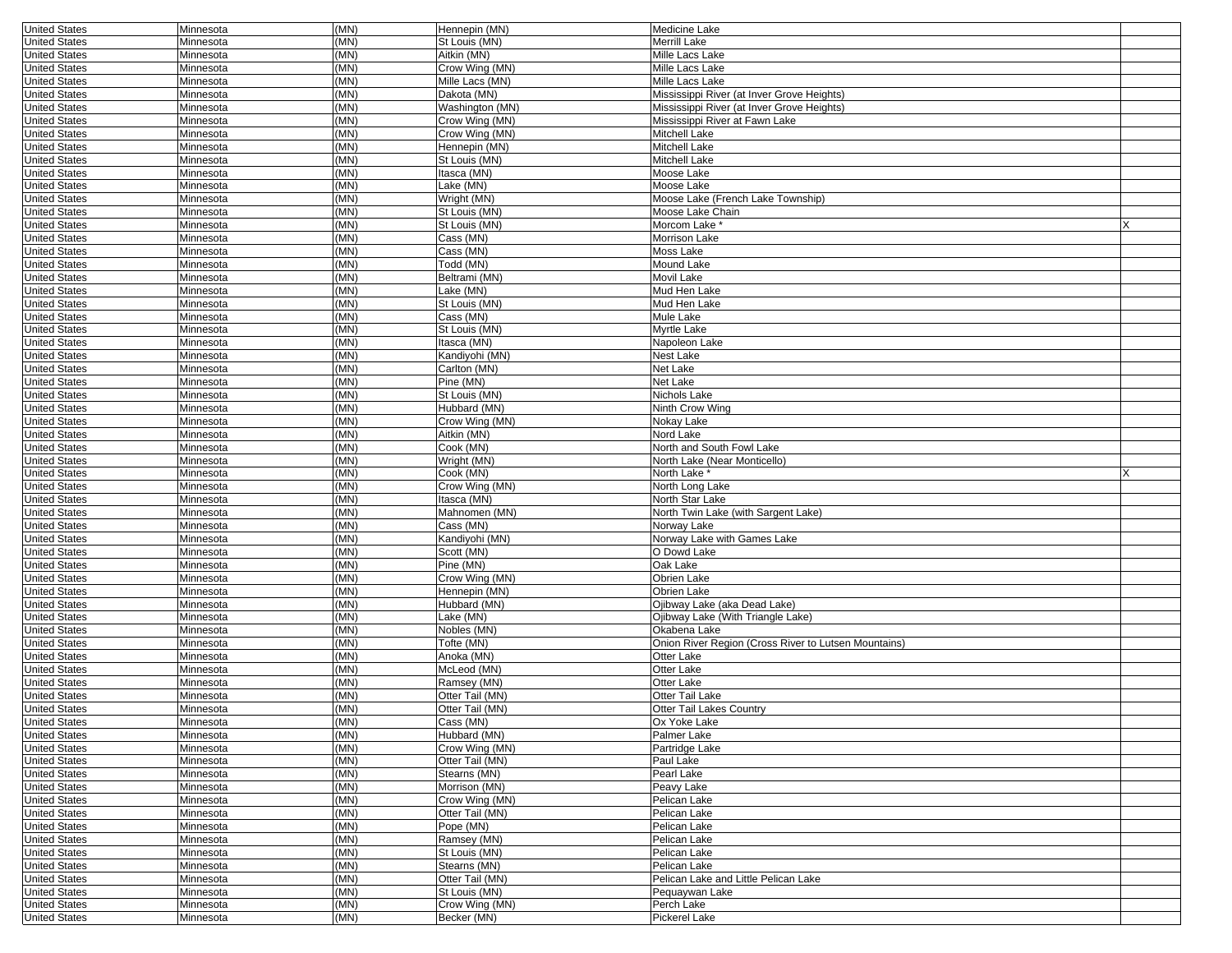| <b>United States</b>                         | Minnesota              | (MN) | Hubbard (MN)                | Pickerel Lake                                                      |   |
|----------------------------------------------|------------------------|------|-----------------------------|--------------------------------------------------------------------|---|
| <b>United States</b>                         | Minnesota              | (MN) | Otter Tail (MN)             | Pickerel Lake                                                      |   |
| <b>United States</b>                         | Minnesota              | (MN) | Otter Tail (MN)             | Pickerel Lake Region (Pickerel Twin Leon Round East Lost Deer)     |   |
| <b>United States</b>                         | Minnesota              | (MN) | Carver (MN)                 | Piersons Lake                                                      |   |
| <b>United States</b>                         | Minnesota              | (MN) | Cass (MN)                   | Pike Bay                                                           |   |
| <b>United States</b>                         | Minnesota              | (MN) | Cook (MN)                   | Pike Lake                                                          |   |
| <b>United States</b>                         | Minnesota              | (MN) | St Louis (MN)               | Pike Lake                                                          |   |
| <b>United States</b>                         | Minnesota              | (MN) | Cook (MN)                   | Pine Lake                                                          |   |
| <b>United States</b>                         | Minnesota              | (MN) | Crow Wing (MN)              | Pine Lake                                                          |   |
| <b>United States</b>                         | Minnesota              | (MN) | Otter Tail (MN)             | Pine Lakes (Big and Little)                                        |   |
| <b>United States</b>                         | Minnesota              | (MN) | Crow Wing (MN)              | Platte Lake                                                        |   |
| <b>United States</b>                         | Minnesota              | (MN) | Cass (MN)                   | Pleasant Lake                                                      |   |
| <b>United States</b>                         | Minnesota              | (MN) | Stearns (MN)                | Pleasant Lake                                                      |   |
| <b>United States</b>                         | Minnesota              | (MN) | Wright (MN)                 | Pleasant Lake                                                      |   |
| <b>United States</b>                         | Minnesota              | (MN) | Ramsey (MN)                 | Pleasant Lake (With Charley and Deep Lakes)                        |   |
| <b>United States</b>                         | Minnesota              | (MN) | Douglas (MN)                | Pocket Lake                                                        |   |
| <b>United States</b>                         | Minnesota              | (MN) | Itasca (MN)                 | Pokegama Lake                                                      |   |
| <b>United States</b>                         | Minnesota              | (MN) | Pine (MN)                   | Pokegama Lake                                                      |   |
| <b>United States</b>                         | Minnesota              | (MN) | Grant (MN)                  | Pomme de Terre Lake                                                |   |
| <b>United States</b>                         | Minnesota              | (MN) | Kanabec (MN)                | Pomroy Lake                                                        |   |
| <b>United States</b>                         | Minnesota              | (MN) | Cass (MN)                   | Ponto Lake                                                         |   |
| <b>United States</b>                         | Minnesota              | (MN) | Cook (MN)                   | Poplar Lake                                                        |   |
| <b>United States</b>                         | Minnesota              | (MN) | Hubbard (MN)                | Portage Lake                                                       |   |
| <b>United States</b>                         | Minnesota              | (MN) | Crow Wing (MN)              | Portage Lake (near county road 6)                                  |   |
| <b>United States</b>                         | Minnesota              | (MN) | Cass (MN)                   | Portage Lake (near Bena)                                           |   |
| <b>United States</b>                         | Minnesota              | (MN) | Cass (MN)                   | Portage Lake (near Hackensack)                                     |   |
| <b>United States</b>                         | Minnesota              | (MN) | Crow Wing (MN)              | Portage Lake (near Hanks and Crooked Lakes)                        |   |
| <b>United States</b>                         | Minnesota              | (MN) | Hubbard (MN)                | Potato Lake                                                        |   |
| <b>United States</b>                         | Minnesota              | (MN) | Washington (MN)             | Powers Lake                                                        |   |
| <b>United States</b>                         | Minnesota              | (MN) | Otter Tail (MN)             | Prairie Lake                                                       |   |
| <b>United States</b>                         | Minnesota              | (MN) | St Louis (MN)               | Prairie Lake                                                       |   |
| <b>United States</b>                         | Minnesota              | (MN) | Scott (MN)                  | Prior Lakes (Upper and Lower Lakes)                                |   |
| <b>United States</b>                         | Minnesota              | (MN) | Wright (MN)                 | Pulaski Lake                                                       |   |
| <b>United States</b>                         | Minnesota              | (MN) | Aitkin (MN)                 | Rabbit Lake                                                        |   |
| <b>United States</b>                         | Minnesota              | (MN) | Crow Wing (MN)              | Rabbit Lake (East and West)                                        |   |
| <b>United States</b>                         | Minnesota              | (MN) | Beltrami (MN)               | Rabideau Lake                                                      |   |
| <b>United States</b>                         | Minnesota              | (MN) | Douglas (MN)                | Rachel Lake                                                        |   |
| <b>United States</b>                         | Minnesota              | (MN) | Koochiching (MN)            | Rainy Lake                                                         |   |
| <b>United States</b>                         | Minnesota              | (MN) | St Louis (MN)               | Rainy Lake                                                         |   |
| <b>United States</b>                         | Minnesota              | (MN) | Koochiching (MN)            | Rainy Lake (zoomed in)                                             |   |
| <b>United States</b>                         | Minnesota              | (MN) | St Louis (MN)               | Rainy Lake (zoomed in)                                             |   |
| <b>United States</b>                         | Minnesota              | (MN) | Wright (MN)                 | Ramsey Lake                                                        |   |
| <b>United States</b>                         | Minnesota              | (MN) | Beltrami (MN)               | Red Lake *                                                         |   |
| <b>United States</b>                         |                        | (MN) | Douglas (MN)                | <b>Red Rock Lake</b>                                               |   |
| <b>United States</b>                         | Minnesota<br>Minnesota | (MN) | Crow Wing (MN)              | Red Sand Lake                                                      |   |
| <b>United States</b>                         | Minnesota              | (MN) | Itasca (MN)                 | Reiley Lake with Shamrock Lake and Island Lake                     |   |
|                                              |                        | (MN) | Anoka (MN)                  |                                                                    |   |
| <b>United States</b><br><b>United States</b> | Minnesota              | (MN) |                             | Reshanau Lake                                                      |   |
|                                              | Minnesota              |      | Otter Tail (MN)             | Resser, Miller, Sundowner (and part of Nelson Lake) *<br>Rice Lake |   |
| <b>United States</b>                         | Minnesota              | (MN) | Itasca (MN)                 |                                                                    |   |
| <b>United States</b>                         | Minnesota              | (MN) | Stearns (MN)<br>Aitkin (MN) | Rice Lake                                                          |   |
| <b>United States</b>                         | Minnesota              | (MN) |                             | Ripple Lake                                                        |   |
| <b>United States</b>                         | Minnesota              | (MN) | St Louis (MN)               | Robinson Lakes (East and West)                                     |   |
| <b>United States</b>                         | Minnesota              | (MN) | Aitkin (MN)                 | Rock Lake                                                          |   |
| United States                                | Minnesota              | (MN) | Becker (MN)                 | Rock Lake                                                          |   |
| <b>United States</b>                         | Minnesota              | (MN) | Hubbard (MN)                | Rockwell Lake *                                                    | X |
| <b>United States</b>                         | Minnesota              | (MN) | Crow Wing (MN)              | Rogers Lake                                                        |   |
| <b>United States</b>                         | Minnesota              | (MN) | $\overline{C}$ ass (MN)     | Roosevelt Chain of Lakes                                           |   |
| <b>United States</b>                         | Minnesota              | (MN) | Crow Wing (MN)              | Roosevelt Chain of Lakes                                           |   |
| <b>United States</b>                         | Minnesota              | (MN) | Cass (MN)                   | Roosevelt Lake                                                     |   |
| <b>United States</b>                         | Minnesota              | (MN) | Crow Wing (MN)              | Roosevelt Lake                                                     |   |
| <b>United States</b>                         | Minnesota              | (MN) | Otter Tail (MN)             | Rose Lake                                                          |   |
| <b>United States</b>                         | Minnesota              | (MN) | Aitkin (MN)                 | Round Lake                                                         |   |
| <b>United States</b>                         | Minnesota              | (MN) | Becker (MN)                 | Round Lake                                                         |   |
| <b>United States</b>                         | Minnesota              | (MN) | Crow Wing (MN)              | Round Lake                                                         |   |
| <b>United States</b>                         | Minnesota              | (MN) | Itasca (MN)                 | Round Lake                                                         |   |
| <b>United States</b>                         | Minnesota              | (MN) | Jackson (MN)                | Round Lake                                                         |   |
| <b>United States</b>                         | Minnesota              | (MN) | Morrison (MN)               | Round Lake                                                         |   |
| <b>United States</b>                         | Minnesota              | (MN) | Otter Tail (MN)             | Round Lake                                                         |   |
| <b>United States</b>                         | Minnesota              | (MN) | Otter Tail (MN)             | Round Lake (Everts Township)                                       |   |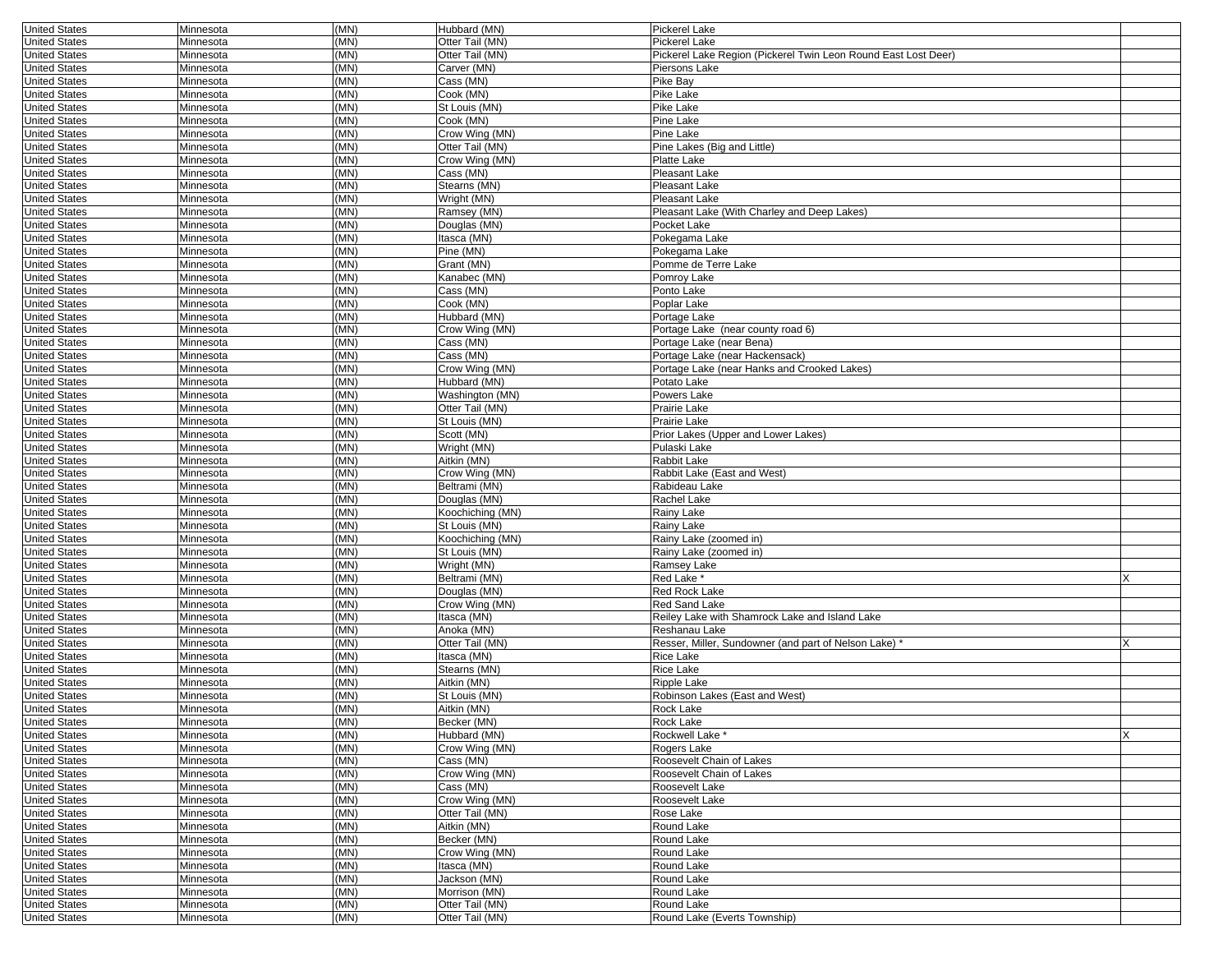| <b>United States</b>                         | Minnesota              | (MN)         | Aitkin (MN)                    | Round Lake (Near Garrison)                             |   |
|----------------------------------------------|------------------------|--------------|--------------------------------|--------------------------------------------------------|---|
| <b>United States</b>                         | Minnesota              | (MN)         | Crow Wing (MN)                 | Roy Lake                                               |   |
| <b>United States</b>                         | Minnesota              | (MN)         | Otter Tail (MN)                | Rush Lake                                              |   |
| <b>United States</b>                         | Minnesota              | (MN)         | Crow Wing (MN)                 | Rush Lake (With Hen Lake)                              |   |
| <b>United States</b>                         | Minnesota              | (MN)         | Ramsey (MN)                    | Rush Lake <sup>*</sup>                                 |   |
| <b>United States</b>                         | Minnesota              | (MN)         | Chisago (MN)                   | Rush Lakes (East and West Lakes)                       |   |
| <b>United States</b>                         | Minnesota              | (MN)         | Crow Wing (MN)                 | Ruth Lake                                              |   |
| <b>United States</b>                         | Minnesota              | (MN)         | St Louis (MN)                  | Sabin Lake                                             |   |
| <b>United States</b>                         | Minnesota              | (MN)         | Stearns (MN)                   | Sagatagan Lake                                         |   |
| <b>United States</b>                         | Minnesota              | (MN)         | St Louis (MN)                  | Salo Lake                                              |   |
| <b>United States</b>                         | Minnesota              | (MN)         | Cass (MN)                      | Sanborn Lake                                           |   |
| <b>United States</b>                         | Minnesota              | (MN)         | Carlton (MN)                   | Sand Lake                                              |   |
| <b>United States</b>                         | Minnesota              | (MN)         | Itasca (MN)                    | Sand Lake                                              |   |
| <b>United States</b>                         | Minnesota              | (MN)         | Pine (MN)                      | Sand Lake                                              |   |
| <b>United States</b>                         | Minnesota              | (MN)         | St Louis (MN)                  | Sand Point Lake                                        |   |
| <b>United States</b>                         | Minnesota              | (MN)         | Todd (MN)                      | Sauk Lake                                              |   |
| <b>United States</b>                         | Minnesota              | (MN)         | Cook (MN)                      | Sawbill Lake Alton Lake Smoke Lake Kelso Lake          |   |
| <b>United States</b>                         | Minnesota              | (MN)         | Otter Tail (MN)                | Schmidt Lake                                           |   |
| <b>United States</b>                         | Minnesota              | (MN)         | St Louis (MN)                  | Schultz Lake                                           |   |
| <b>United States</b>                         | Minnesota              | (MN)         | Crow Wing (MN)                 | Scott Lake                                             |   |
| <b>United States</b>                         | Minnesota              | (MN)         | Cook (MN)                      | Sea Gull Lake                                          |   |
| <b>United States</b>                         | Minnesota              | (MN)<br>(MN) | Hubbard (MN)                   | Second Crow Wing Lake                                  |   |
| <b>United States</b>                         | Minnesota              | (MN)         | Crow Wing (MN)                 | Serpent Lake<br>Seventh Crow Wing Lake                 |   |
| <b>United States</b><br><b>United States</b> | Minnesota<br>Minnesota | (MN)         | Hubbard (MN)<br>St Louis (MN)  | Shagawa Lake                                           |   |
| <b>United States</b>                         | Minnesota              | (MN)         | Morrison (MN)                  | Shamineau Lake                                         |   |
| <b>United States</b>                         | Minnesota              | (MN)         | Washington (MN)                | Shields Lake                                           |   |
| <b>United States</b>                         | Minnesota              | (MN)         | Cass (MN)                      | Sibley Lake                                            |   |
| <b>United States</b>                         | Minnesota              | (MN)         | Crow Wing (MN)                 | Sibley Lake                                            |   |
| <b>United States</b>                         | Minnesota              | (MN)         | St Louis (MN)                  | Side Lake Chain (Sturgeon Lakes and Side Lake)         |   |
| <b>United States</b>                         | Minnesota              | (MN)         | Otter Tail (MN)                | Silent Lake (East)                                     |   |
| <b>United States</b>                         | Minnesota              | (MN)         | Otter Tail (MN)                | Silent Lake (West)                                     |   |
| <b>United States</b>                         | Minnesota              | (MN)         | Otter Tail (MN)                | Silent Lakes (East and West Lakes)                     |   |
| <b>United States</b>                         | Minnesota              | (MN)         | McLeod (MN)                    | Silver Lake                                            |   |
| <b>United States</b>                         | Minnesota              | (MN)         | Ramsey (MN)                    | Silver Lake                                            |   |
| <b>United States</b>                         | Minnesota              | (MN)         | Itasca (MN)                    | Siseebakwet Lake (AKA Sugar Lake)                      |   |
| <b>United States</b>                         | Minnesota              | (MN)         | Aitkin (MN)                    | Sissabagamah Lake                                      |   |
| <b>United States</b>                         | Minnesota              | (MN)         | Cass (MN)                      | Six Mile Lake                                          |   |
| <b>United States</b>                         | Minnesota              | (MN)         | Hubbard (MN)                   | Sixth Crow Wing Lake                                   |   |
| <b>United States</b>                         | Minnesota              | (MN)         | Isanti (MN)                    | Skogman Lake                                           |   |
| <b>United States</b>                         | Minnesota              | (MN)         | Crow Wing (MN)                 | Smith and Barbour Lakes                                |   |
| <b>United States</b>                         | Minnesota              | (MN)         | Cass (MN)                      | Smokey Hollow Lake                                     |   |
| <b>United States</b>                         | Minnesota              | (MN)         | Crow Wing (MN)                 | Smokey Hollow Lake                                     |   |
| <b>United States</b>                         | Minnesota              | (MN)         | Lake (MN)                      | Snowbank Lake                                          |   |
| <b>United States</b>                         | Minnesota              | (MN)         | Martin (MN)                    | South Silver Lake                                      |   |
| <b>United States</b>                         | Minnesota              | (MN)         | Otter Tail (MN)                | South Turtle Lake                                      |   |
| <b>United States</b>                         | Minnesota              | (MN)         | Isanti (MN)                    | Spectacle Lake                                         |   |
| <b>United States</b>                         | Minnesota              | (MN)         | Hubbard (MN)                   | Spider Lake                                            |   |
| <b>United States</b>                         | Minnesota              | (MN)         | Aitkin (MN)                    | Spirit Lake                                            |   |
| <b>United States</b>                         | Minnesota              | (MN)         | Otter Tail (MN)                | Spirit Lake (East)                                     |   |
| <b>United States</b>                         | Minnesota              | (MN)         | Itasca (MN)                    | Split Hand Lake (With Little Split Hand Lake)          |   |
| <b>United States</b>                         | Minnesota<br>Minnesota | (MN)<br>(MN) | Polk (MN)<br>Scott (MN)        | Spring Lake                                            |   |
| <b>United States</b>                         |                        | (MN)         |                                | Spring Lake                                            |   |
| <b>United States</b><br><b>United States</b> | Minnesota<br>Minnesota | (MN)         | Washington (MN)<br>Dakota (MN) | Square Lake<br>St Croix River (Prescott Island Region) |   |
| <b>United States</b>                         | Minnesota              | (MN)         | Washington (MN)                | St Croix River (Prescott Island Region)                |   |
| <b>United States</b>                         | Minnesota              | (MN)         | Stillwater Area (MN)           | St Croix River (Stillwater Region)                     |   |
| <b>United States</b>                         | Minnesota              | (MN)         | St Louis (MN)                  | St Louis River Inlet                                   |   |
| <b>United States</b>                         | Minnesota              | (MN)         | Meeker (MN)                    | Star Lake                                              |   |
| <b>United States</b>                         | Minnesota              | (MN)         | Otter Tail (MN)                | Star Lake                                              |   |
| <b>United States</b>                         | Minnesota              | (MN)         | Cass (MN)                      | Steamboat Lake                                         |   |
| <b>United States</b>                         | Minnesota              | (MN)         | Hubbard (MN)                   | Steamboat Lake                                         |   |
| <b>United States</b>                         | Minnesota              | (MN)         | St Louis (MN)                  | Sterling Lake *                                        | X |
| <b>United States</b>                         | Minnesota              | (MN)         | Itasca (MN)                    | <b>Stingy Lake</b>                                     |   |
| <b>United States</b>                         | Minnesota              | (MN)         | Wadena (MN)                    | <b>Stocking Lake</b>                                   |   |
| <b>United States</b>                         | Minnesota              | (MN)         | Cass (MN)                      | Stony Lake                                             |   |
| <b>United States</b>                         | Minnesota              | (MN)         | Becker (MN)                    | Straight Lake                                          |   |
| <b>United States</b>                         | Minnesota              | (MN)         | St Louis (MN)                  | <b>Strand Lake</b>                                     |   |
| <b>United States</b>                         | Minnesota              | (MN)         | Becker (MN)                    | <b>Strawberry Lake</b>                                 |   |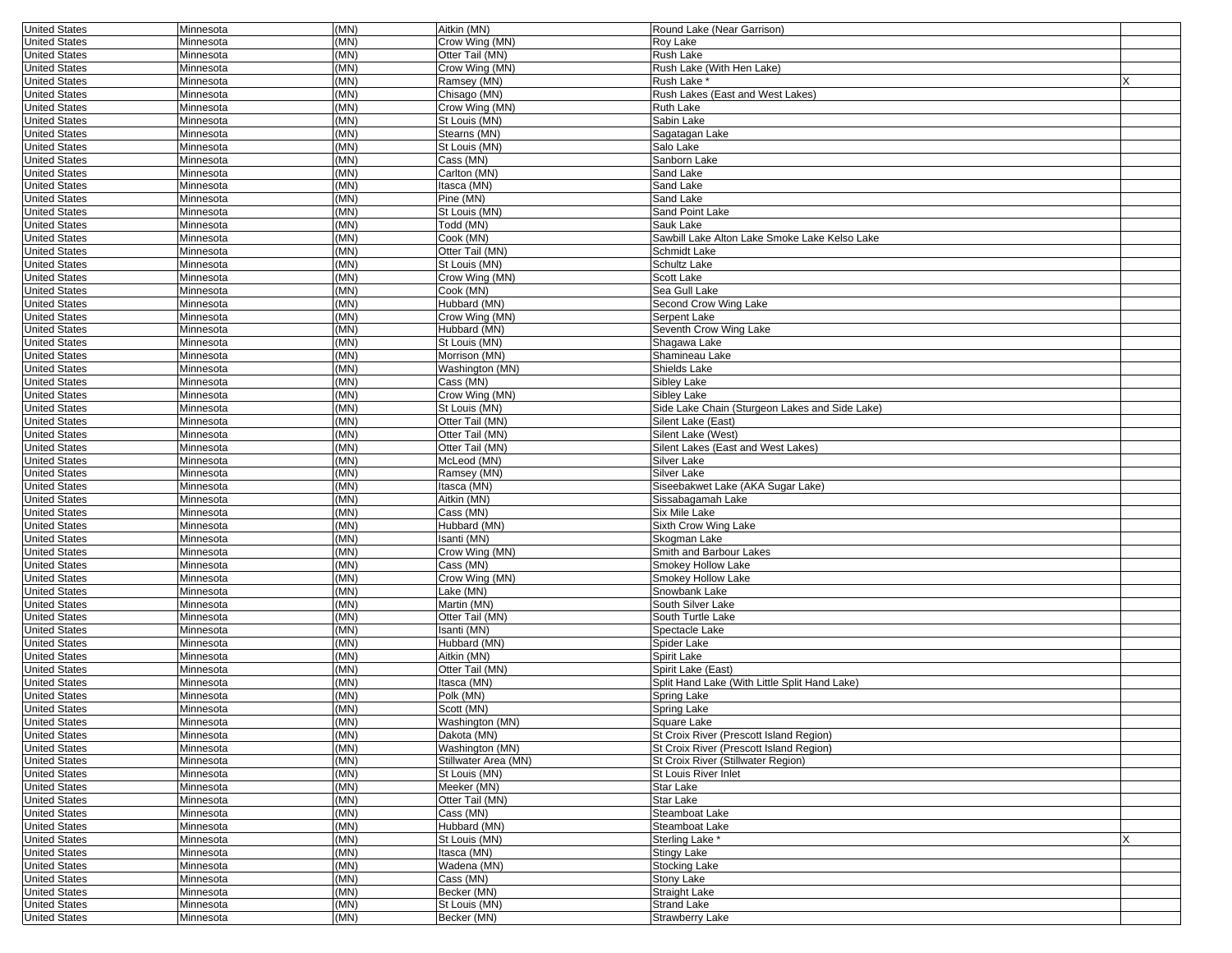| <b>United States</b> | Minnesota | (MN) | Otter Tail (MN) | <b>Stuart Lake</b>                                                |  |
|----------------------|-----------|------|-----------------|-------------------------------------------------------------------|--|
| <b>United States</b> | Minnesota | (MN) | Stearns (MN)    | Stumpf Lake                                                       |  |
| <b>United States</b> | Minnesota | (MN) | Itasca (MN)     | Sturgeon Lake                                                     |  |
| <b>United States</b> | Minnesota | (MN) | Pine (MN)       | Sturgeon Lake                                                     |  |
| <b>United States</b> | Minnesota | (MN) | St Louis (MN)   | Sturgeon Lake                                                     |  |
| <b>United States</b> | Minnesota | (MN) | Clearwater (MN) | Sucker Lake *                                                     |  |
| <b>United States</b> | Minnesota | (MN) | Itasca (MN)     | Sucker Lake <sup>*</sup>                                          |  |
| <b>United States</b> | Minnesota | (MN) | Aitkin (MN)     | Sugar Lake                                                        |  |
|                      |           |      |                 |                                                                   |  |
| <b>United States</b> | Minnesota | (MN) | Wright (MN)     | Sugar Lake                                                        |  |
| <b>United States</b> | Minnesota | (MN) | Itasca (MN)     | Sugar Lake (Near Winnibigoshish)                                  |  |
| <b>United States</b> | Minnesota | (MN) | Morrison (MN)   | Sullivan Lake                                                     |  |
| <b>United States</b> | Minnesota | (MN) | Murray (MN)     | Summit Lake                                                       |  |
| <b>United States</b> | Minnesota | (MN) | Itasca (MN)     | Swan Lake                                                         |  |
| <b>United States</b> | Minnesota | (MN) | Otter Tail (MN) | Swan Lake                                                         |  |
| <b>United States</b> | Minnesota | (MN) | St Louis (MN)   | Swan Lake                                                         |  |
| <b>United States</b> | Minnesota | (MN) | Otter Tail (MN) | Svbil Lake                                                        |  |
| <b>United States</b> | Minnesota | (MN) | Cass (MN)       | Sylvan Lake                                                       |  |
| <b>United States</b> | Minnesota | (MN) | Washington (MN) | Sylvan Lake                                                       |  |
| <b>United States</b> | Minnesota | (MN) | Cook (MN)       | Tait Lake                                                         |  |
| <b>United States</b> | Minnesota | (MN) | Otter Tail (MN) | Tamarac Lake                                                      |  |
|                      |           |      |                 |                                                                   |  |
| <b>United States</b> | Minnesota | (MN) | Crow Wing (MN)  | Tame Fish Lake                                                    |  |
| <b>United States</b> | Minnesota | (MN) | Itasca (MN)     | Tank Lake                                                         |  |
| <b>United States</b> | Minnesota | (MN) | Washington (MN) | Tanners Lake                                                      |  |
| <b>United States</b> | Minnesota | (MN) | Cass (MN)       | Ten Mile Lake                                                     |  |
| <b>United States</b> | Minnesota | (MN) | Otter Tail (MN) | Ten Mile Lake                                                     |  |
| <b>United States</b> | Minnesota | (MN) | Le Sueur (MN)   | Tetonka Lake                                                      |  |
| <b>United States</b> | Minnesota | (MN) | Hubbard (MN)    | Third Crow Wing Lake                                              |  |
| <b>United States</b> | Minnesota | (MN) | Lake (MN)       | Thirty-Three Lake *                                               |  |
| <b>United States</b> | Minnesota | (MN) | Itasca (MN)     | <b>Thistledew Lake</b>                                            |  |
| <b>United States</b> | Minnesota | (MN) | Sherburne (MN)  | Thompson Lake                                                     |  |
| <b>United States</b> | Minnesota | (MN) | Cass (MN)       | <b>Thunder Lake</b>                                               |  |
| <b>United States</b> | Minnesota | (MN) | Becker (MN)     | <b>Toad Lake</b>                                                  |  |
|                      |           |      |                 |                                                                   |  |
| <b>United States</b> | Minnesota | (MN) | Cook (MN)       | Tom Lake                                                          |  |
| <b>United States</b> | Minnesota | (MN) | Cass (MN)       | Trillium Lake                                                     |  |
| <b>United States</b> | Minnesota | (MN) | Hubbard (MN)    | <b>Tripp Lake</b>                                                 |  |
| <b>United States</b> | Minnesota | (MN) | Cook (MN)       | <b>Trout Lake</b>                                                 |  |
| <b>United States</b> | Minnesota | (MN) | Itasca (MN)     | <b>Trout Lake</b>                                                 |  |
| <b>United States</b> | Minnesota | (MN) | St Louis (MN)   | <b>Trout Lake</b>                                                 |  |
| <b>United States</b> | Minnesota | (MN) | Itasca (MN)     | Trout Lake                                                        |  |
| <b>United States</b> | Minnesota | (MN) | Becker (MN)     | Tulaby Lake                                                       |  |
| <b>United States</b> | Minnesota | (MN) | Mahnomen (MN)   | Tulaby Lake                                                       |  |
| <b>United States</b> | Minnesota | (MN) | Crow Wing (MN)  | <b>Turtle Lake</b>                                                |  |
| <b>United States</b> | Minnesota | (MN) | Itasca (MN)     | Turtle Lake                                                       |  |
| <b>United States</b> | Minnesota | (MN) | Ramsey (MN)     | Turtle Lake                                                       |  |
|                      |           | (MN) |                 |                                                                   |  |
| <b>United States</b> | Minnesota |      | Beltrami (MN)   | Turtle River Lake                                                 |  |
| <b>United States</b> | Minnesota | (MN) | Hennepin (MN)   | Twin Chain of Lakes                                               |  |
| <b>United States</b> | Minnesota | (MN) | Crow Wing (MN)  | Twin Lake (East) near Hwy 371 and Nisswa                          |  |
| <b>United States</b> | Minnesota | (MN) | Mahnomen (MN)   | Twin Lake (South)                                                 |  |
| <b>United States</b> | Minnesota | (MN) | Crow Wing (MN)  | Twin Lake (West) near Hwy 371 and Nisswa                          |  |
| <b>United States</b> | Minnesota | (MN) | Crow Wing (MN)  | Twin Lakes (East and West Lakes) near Hwy 371 and Nisswa          |  |
| <b>United States</b> | Minnesota | (MN) | Mahnomen (MN)   | Twin Lakes (North and South) (with Sargent Lake)                  |  |
| <b>United States</b> | Minnesota | (MN) | Otter Tail (MN) | Twin Lakes * (Near Phelps)                                        |  |
| <b>United States</b> | Minnesota | (MN) | Becker (MN)     | Two Inlets Lake                                                   |  |
| <b>United States</b> | Minnesota | (MN) | Cook (MN)       | I wo Island Lake                                                  |  |
| <b>United States</b> | Minnesota | (MN) | Stearns (MN)    | Two Rivers Lake                                                   |  |
| <b>United States</b> | Minnesota | (MN) | Polk (MN)       | Union Lake                                                        |  |
| <b>United States</b> | Minnesota | (MN) | Crow Wing (MN)  | Upper and Lower South Long Lake                                   |  |
|                      |           |      | Becker (MN)     | Upper Cormorant Lake Chain (with Rossman Larson and Nelson Lakes) |  |
| <b>United States</b> | Minnesota | (MN) |                 |                                                                   |  |
| <b>United States</b> | Minnesota | (MN) | Crow Wing (MN)  | Upper Dean Lake                                                   |  |
| <b>United States</b> | Minnesota | (MN) | Cass (MN)       | <b>Upper Gull Lake</b>                                            |  |
| <b>United States</b> | Minnesota | (MN) | Crow Wing (MN)  | Upper South Long Lake                                             |  |
| <b>United States</b> | Minnesota | (MN) | Stearns (MN)    | <b>Upper Spunk Lake</b>                                           |  |
| <b>United States</b> | Minnesota | (MN) | Cass (MN)       | <b>Upper Trelipe Lake</b>                                         |  |
| <b>United States</b> | Minnesota | (MN) | Atkin (MN)      | Vanduse Lake                                                      |  |
| <b>United States</b> | Minnesota | (MN) | Cass (MN)       | Vermillion Lake                                                   |  |
| <b>United States</b> | Minnesota | (MN) | Itasca (MN)     | Wabana Lake                                                       |  |
| <b>United States</b> | Minnesota | (MN) | Cass (MN)       | Wabedo Lake                                                       |  |
| <b>United States</b> | Minnesota | (MN) | Cass (MN)       | Washburn Lake                                                     |  |
| <b>United States</b> |           |      | Carver (MN)     |                                                                   |  |
|                      | Minnesota | (MN) |                 | Wassermann Lake                                                   |  |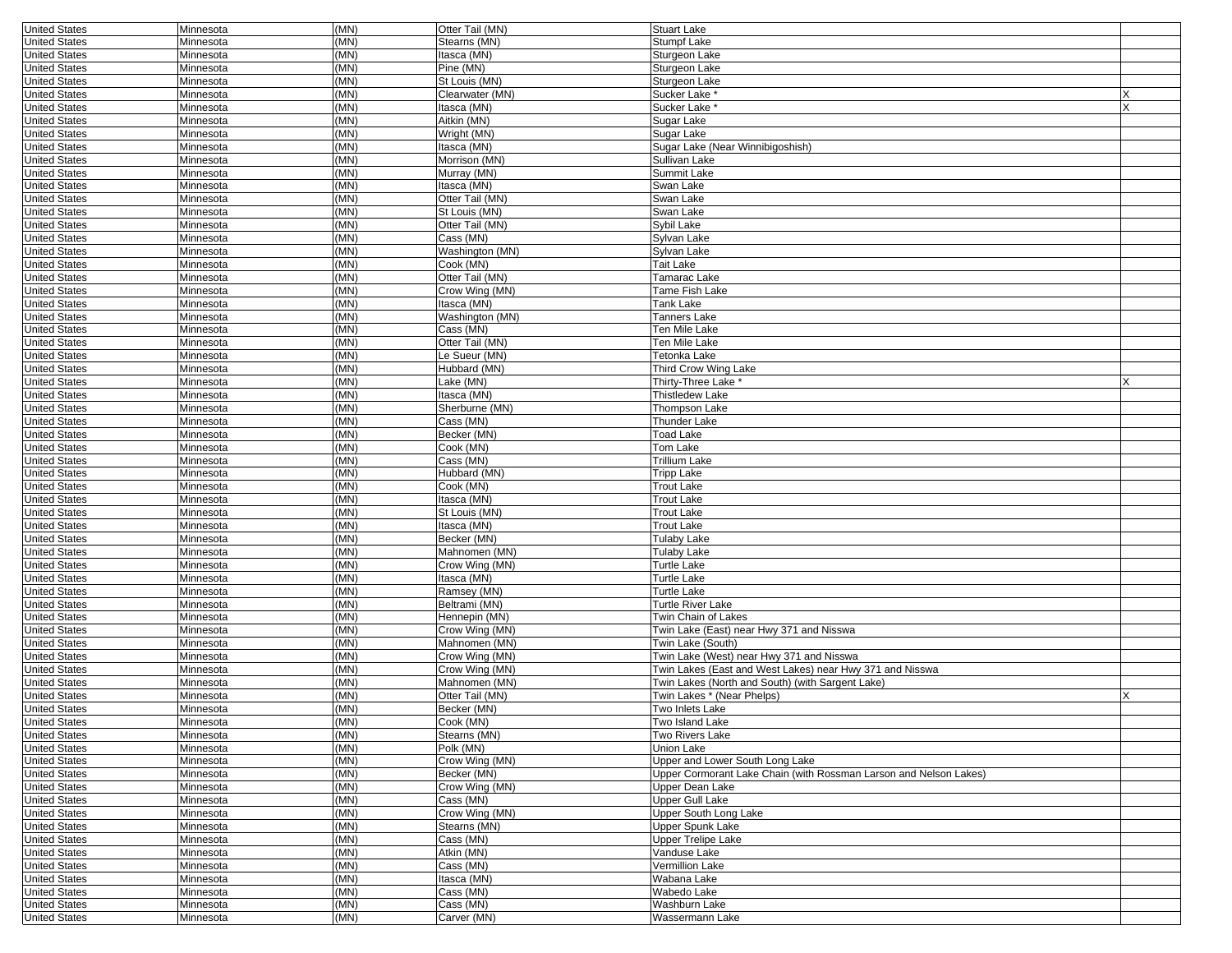| <b>United States</b>                         | Minnesota                | (MN)         | Itasca (MN)                    | Wasson Lake                                 |   |
|----------------------------------------------|--------------------------|--------------|--------------------------------|---------------------------------------------|---|
| <b>United States</b>                         | Minnesota                | (MN)         | Aitkin (MN)                    | Waukenabo Lake                              |   |
| <b>United States</b>                         | Minnesota                | (MN)         | Wright (MN)                    | <b>Waverly Lake</b>                         |   |
| <b>United States</b>                         | Minnesota                | (MN)         | Cass (MN)                      | Webb Lake                                   |   |
| <b>United States</b>                         | Minnesota                | (MN)         | Lake (MN)                      | West Basswood Lake and Jackfish Bay         |   |
| <b>United States</b>                         | Minnesota                | (MN)         | Otter Tail (MN)                | West Battle Lake and Little Silver Lake     |   |
| <b>United States</b>                         | Minnesota                | (MN)         | Cook (MN)                      | West Bearskin Lake                          |   |
| <b>United States</b>                         | Minnesota                | (MN)         | Wright (MN)                    | West Lake Sylvia                            |   |
| <b>United States</b>                         | Minnesota                | (MN)         | Otter Tail (MN)                | West Lost Lake                              |   |
| <b>United States</b>                         | Minnesota                | (MN)         | Otter Tail (MN)                | West Olaf Lake                              |   |
| <b>United States</b>                         | Minnesota                | (MN)         | Cook (MN)                      | West Twin Lake                              |   |
| <b>United States</b>                         | Minnesota                | (MN)         | St Louis (MN)                  | <b>Whisper Lake</b>                         |   |
| <b>United States</b>                         | Minnesota                | (MN)         | Ramsey (MN)                    | White Bear Lake                             |   |
| <b>United States</b>                         | Minnesota                | (MN)         | Washington (MN)                | White Bear Lake                             |   |
| <b>United States</b>                         | Minnesota                | (MN)         | Becker (MN)                    | <b>White Earth Lake</b>                     |   |
| <b>United States</b>                         | Minnesota                | (MN)         | Lake (MN)                      | White Iron Lake                             |   |
| <b>United States</b>                         | Minnesota                | (MN)         | St Louis (MN)                  | White Iron Lake                             |   |
| <b>United States</b>                         | Minnesota                | (MN)         | Crow Wing (MN)                 | <b>White Sand Lake</b>                      |   |
| <b>United States</b>                         | Minnesota                | (MN)         | St Louis (MN)                  | Whiteface Reservoir                         |   |
| <b>United States</b>                         | Minnesota                | (MN)         | Crow Wing (MN)                 | Whitefish Chain of Lakes                    |   |
| <b>United States</b>                         | Minnesota                | (MN)         | Crow Wing (MN)                 | Whitefish Lake                              |   |
| <b>United States</b>                         | Minnesota                | (MN)         | Polk (MN)                      | <b>Whitefish Lake</b>                       |   |
| <b>United States</b>                         | Minnesota                | (MN)         | St Louis (MN)                  | Whitewater Lake                             |   |
| <b>United States</b>                         | Minnesota                | (MN)         | Cass (MN)                      | <b>Widow Lake</b>                           |   |
| <b>United States</b>                         | Minnesota                | (MN)         | Aitkin (MN)                    | <b>Wilkins Lake</b>                         |   |
| <b>United States</b>                         | Minnesota                | (MN)         | Lake (MN)                      | Wilson Lake                                 |   |
| <b>United States</b>                         | Minnesota                | (MN)         | St Louis (MN)                  | Winchester Lake                             |   |
| <b>United States</b>                         | Minnesota                | (MN)         | Becker (MN)                    | Wolf Lake                                   |   |
| <b>United States</b>                         | Minnesota                | (MN)         | St Louis (MN)                  | Wolf Lake                                   |   |
| <b>United States</b>                         | Minnesota                | (MN)         | Cass (MN)                      | Woman Lake                                  |   |
| <b>United States</b>                         | Minnesota                | (MN)         | Cass (MN)                      | Woman Lake with Girl Lake                   |   |
| <b>United States</b>                         | Minnesota                | (MN)         | Otter Tail (MN)                | Wymer Lake                                  |   |
| <b>United States</b>                         | Minnesota                | (MN)         | Becker (MN)                    | Wymer Lake with Graham Lake                 |   |
| <b>United States</b>                         | Minnesota                | (MN)         | Otter Tail (MN)                | Wymer Lake with Graham Lake                 |   |
| <b>United States</b>                         | Minnesota                | (MN)         | St Louis (MN)                  | Wynne Lake (Southern Section Only)          |   |
| <b>United States</b><br><b>United States</b> | Minnesota                | (MN)<br>(MN) | St Louis (MN)<br>St Louis (MN) | Wynne Lake (With North Wynne Lake)          |   |
| <b>United States</b>                         | Minnesota<br>Mississippi | (MS)         | Hancock (MS)                   | Young Lake<br>Bay St Louis                  |   |
| <b>United States</b>                         | Mississippi              | (MS)         | Harrison (MS)                  | Bay St Louis                                |   |
| <b>United States</b>                         | Mississippi              | (MS)         | Noxubee (MS)                   | Bluff Lake and Loakfoma Lake *              |   |
| <b>United States</b>                         | Mississippi              | (MS)         | Oktibbeha (MS)                 | Bluff Lake and Loakfoma Lake                |   |
| <b>United States</b>                         | Mississippi              | (MS)         | Warren (MS)                    | Eagle Lake                                  |   |
| <b>United States</b>                         | Mississippi              | (MS)         | Panola (MS)                    | Enid Lake *                                 | Х |
| <b>United States</b>                         | Mississippi              | (MS)         | Yalobusha (MS)                 | Enid Lake *                                 |   |
| <b>United States</b>                         | Mississippi              | (MS)         | Grenada (MS)                   | Grenada Lake                                |   |
| <b>United States</b>                         | Mississippi              | (MS)         | Yalobusha (MS)                 | Grenada Lake                                |   |
| <b>United States</b>                         | Mississippi              | (MS)         | Gulf of Mexico (MS)            | <b>Gulf of Mexico</b>                       |   |
| <b>United States</b>                         | Mississippi              | (MS)         | DeSoto (MS)                    | Koko Reef Lake *                            | x |
| <b>United States</b>                         | Mississippi              | (MS)         | Lafayette (MS)                 | Lafayette Lake *                            | x |
| <b>United States</b>                         | Mississippi              | (MS)         | Marion (MS)                    | Lake Bill Waller                            |   |
| <b>United States</b>                         | Mississippi              | (MS)         | Madison (MS)                   | Lake Lorman*                                |   |
| <b>United States</b>                         | Mississippi              | (MS)         | Adams (MS)                     | Lake Mary *                                 |   |
| <b>United States</b>                         | Mississippi              | (MS)         | Wilkinson (MS)                 | Lake Mary *                                 | X |
| <b>United States</b>                         | Mississippi              | (MS)         | Lawrence (MS)                  | Lake Mary Crawford                          |   |
| <b>United States</b>                         | Mississippi              | (MS)         | Smith (MS)                     | Lake Ross Barnett                           |   |
| <b>United States</b>                         | Mississippi              | (MS)         | Washington (MS)                | Lake Washington *                           | X |
| <b>United States</b>                         | Mississippi              | (MS)         | Biloxi (MS)                    | Mississippi Gulf Coast at Biloxi            |   |
| <b>United States</b>                         | Mississippi              | (MS)         | Harrison (MS)                  | Mississippi Gulf Coast at Biloxi            |   |
| <b>United States</b>                         | Mississippi              | (MS)         | Jackson (MS)                   | Mississippi Gulf Coast at Biloxi            |   |
| <b>United States</b>                         | Mississippi              | (MS)         | Coahoma (MS)                   | Moon Lake                                   |   |
| <b>United States</b>                         | Mississippi              | (MS)         | Hancock (MS)                   | MS Gulf Coast (LA Border to Alabama Border) |   |
| <b>United States</b>                         | Mississippi              | (MS)         | Harrison (MS)                  | MS Gulf Coast (LA Border to Alabama Border) |   |
| <b>United States</b>                         | Mississippi              | (MS)         | Jackson (MS)                   | MS Gulf Coast (LA Border to Alabama Border) |   |
| <b>United States</b>                         | Mississippi              | (MS)         | Adams (MS)                     | Natchez Lake                                |   |
| <b>United States</b>                         | Mississippi              | (MS)         | Biloxi (MS)                    | Ocean Springs Coast                         |   |
| <b>United States</b>                         | Mississippi              | (MS)         | Jackson (MS)                   | Ocean Springs Coast                         |   |
| <b>United States</b>                         | Mississippi              | (MS)         | Franklin (MS)                  | Okhissa Lake                                |   |
| <b>United States</b>                         | Mississippi              | (MS)         | Bolivar (MS)                   | Old River Lake *                            | X |
| <b>United States</b>                         | Mississippi              | (MS)         | Leake (MS)                     | Pearl River (Upper Region) *                |   |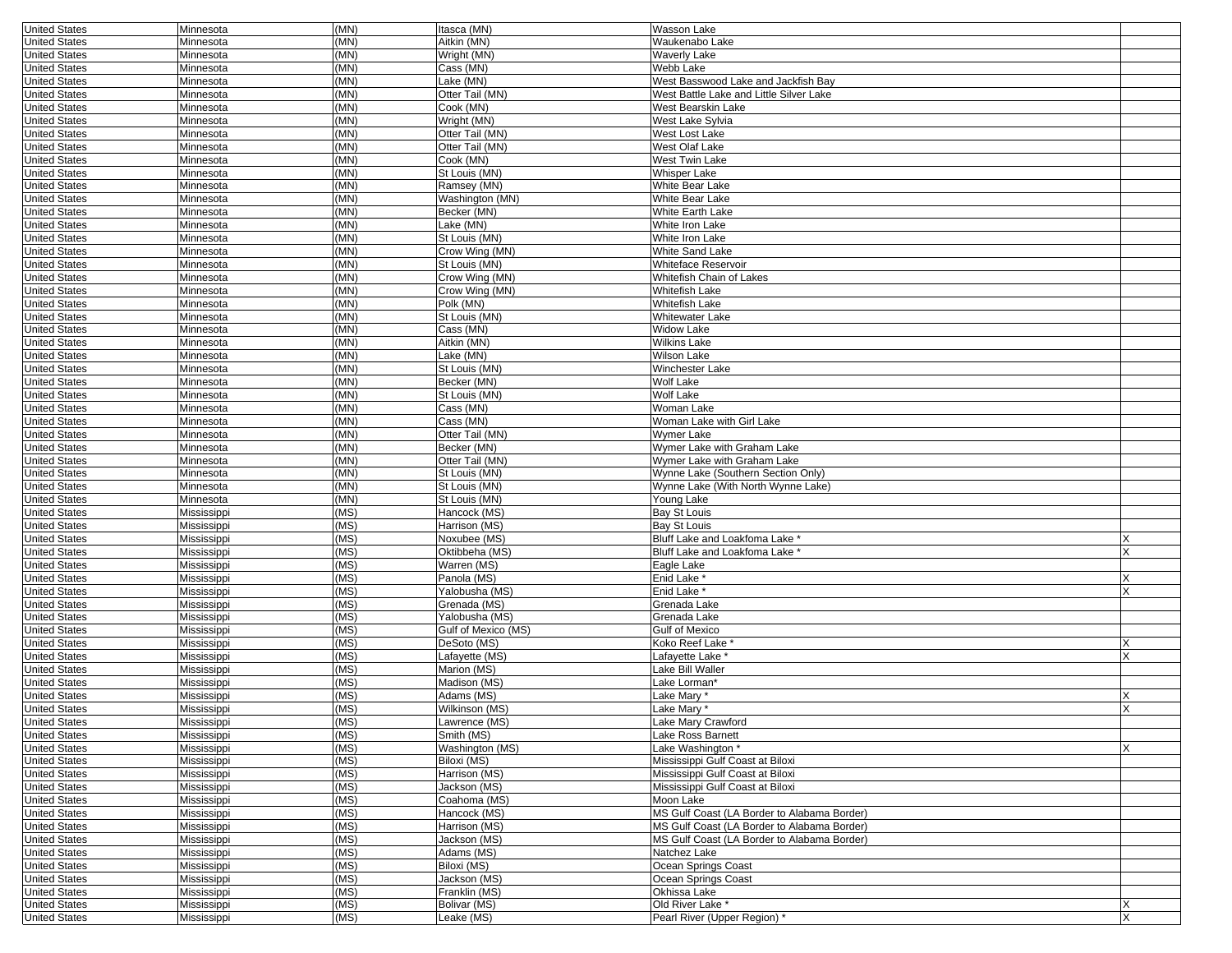| <b>United States</b>                         | Mississippi          | (MS) | Madison (MS)     | Pearl River (Upper Region) *                              | X            |
|----------------------------------------------|----------------------|------|------------------|-----------------------------------------------------------|--------------|
| <b>United States</b>                         | Mississippi          | (MS) | Rankin (MS)      | Pearl River (Upper Region)                                | X            |
| <b>United States</b>                         | Mississippi          | (MS) | Scott (MS)       | Pearl River (Upper Region) *                              |              |
| <b>United States</b>                         | Mississippi          | (MS) | Tishomingo (MS)  | Pickwick Lake                                             |              |
| <b>United States</b>                         | Mississippi          | (MS) | Tishomingo (MS)  | Pickwick Lake (Northern Section Pickwick Dam to Waterloo) |              |
| <b>United States</b>                         | Mississippi          | (MS) | Hinds (MS)       | Ross Barnett Reservoir                                    |              |
| <b>United States</b>                         | Mississippi          | (MS) | Madison (MS)     | Ross Barnett Reservoir                                    |              |
| <b>United States</b>                         | Mississippi          | (MS) | Rankin (MS)      | Ross Barnett Reservoir                                    |              |
| <b>United States</b>                         | Mississippi          | (MS) | Lafayette (MS)   | Sardis Lake                                               |              |
| <b>United States</b>                         | Mississippi          | (MS) | Marshall (MS)    | Sardis Lake                                               |              |
| <b>United States</b>                         | Mississippi          | (MS) | Panola (MS)      | Sardis Lake                                               |              |
| <b>United States</b>                         | Mississippi          | (MS) | Scott (MS)       | <b>Shadow Lake</b>                                        |              |
| <b>United States</b>                         | Mississippi          | (MS) | Benton (MS)      | Snow Lake *                                               |              |
| <b>United States</b>                         | Mississippi          | (MS) | DeSoto (MS)      | Woodland Lake                                             |              |
| <b>United States</b>                         | Missouri             | (MO) | Holt (MO)        | Big Lake *                                                |              |
| <b>United States</b>                         | Missouri             | (MO) | Ozark (MO)       | Bull Shoals Lake (SINGLE LEVEL ONLY) *                    |              |
| <b>United States</b>                         | Missouri             | (MO) | Taney (MO)       | Bull Shoals Lake (SINGLE LEVEL ONLY) '                    |              |
| <b>United States</b>                         | Missouri             | (MO) | Reynolds (MO)    | Clearwater Lake <sup>*</sup>                              |              |
| <b>United States</b>                         | Missouri             | (MO) | Wayne (MO)       | Clearwater Lake                                           |              |
| <b>United States</b>                         | Missouri             | (MO) | St Louis (MO)    | Creve Coeur Lake*                                         |              |
| <b>United States</b>                         | Missouri             | (MO) | Ray (MO)         | Crystal Lakes                                             |              |
| <b>United States</b>                         | Missouri             | (MO) | Madison (MO)     | Deer Run Lake *                                           | X            |
| <b>United States</b>                         | Missouri             | (MO) | Lafayette (MO)   | Edwin A Pape Lake *                                       |              |
| <b>United States</b>                         | Missouri             | (MO) | St Charles (MO)  | Grafton Harbor Region                                     |              |
| <b>United States</b>                         | Missouri             | (MO) | St Louis (MO)    | Grafton Harbor Region                                     |              |
| <b>United States</b>                         | Missouri             | (MO) | Benton (MO)      | Harry S Truman Reservoir                                  |              |
| <b>United States</b>                         | Missouri             | (MO) | Henry (MO)       | Harry S Truman Reservoir                                  |              |
| <b>United States</b>                         | Missouri             | (MO) | Hickory (MO)     | Harry S Truman Reservoir                                  |              |
| <b>United States</b>                         | Missouri             | (MO) | St Clair (MO)    | Harry S Truman Reservoir                                  |              |
| <b>United States</b>                         | Missouri             | (MS) | Pearl River (MS) | Hide A Way Lake *                                         |              |
| <b>United States</b>                         | Missouri             | (MO) | Randolph (MO)    | Higbee City Lake *                                        | X            |
| <b>United States</b>                         | Missouri             | (MO) | Crawford (MO)    | Indian Lake                                               |              |
| <b>United States</b>                         | Missouri             | (MO) | St Francois (MO) | Lac Capri                                                 |              |
| <b>United States</b>                         | Missouri             | (MO) | Boone (MO)       | -ake Champetra*                                           |              |
| <b>United States</b>                         | Missouri             | (MO) | Warren (MO)      | -ake Charrette*                                           | $\mathsf{x}$ |
| <b>United States</b>                         | Missouri             | (MO) | Cass (MO)        | Lake Deanna                                               |              |
| <b>United States</b>                         | Missouri             | (MO) | Jackson (MO)     | ake Lotawana                                              |              |
| <b>United States</b>                         | Missouri             | (MO) | Ozark (MO)       | Lake Norfork                                              |              |
|                                              |                      | (MO) | Benton (MO)      |                                                           |              |
| <b>United States</b><br><b>United States</b> | Missouri<br>Missouri | (MO) | Camden (MO)      | ake of the Ozarks<br>Lake of the Ozarks                   |              |
| <b>United States</b>                         | Missouri             | (MO) | Miller (MO)      | Lake of the Ozarks                                        |              |
| <b>United States</b>                         |                      | (MO) | Morgan (MO)      | Lake of the Ozarks                                        |              |
|                                              | Missouri             | (MO) | Benton (MO)      | Lake of the Ozarks (Mile Marker Version) (NOT 3D) *       |              |
| <b>United States</b>                         | Missouri             |      |                  |                                                           |              |
| <b>United States</b>                         | Missouri             | (MO) | Camden (MO)      | ake of the Ozarks (Mile Marker Version) (NOT 3D) *        |              |
| <b>United States</b>                         | Missouri             | (MO) | Miller (MO)      | Lake of the Ozarks (Mile Marker Version) (NOT 3D)         |              |
| <b>United States</b>                         | Missouri             | (MO) | Morgan (MO)      | Lake of the Ozarks (Mile Marker Version) (NOT 3D)         | X            |
| <b>United States</b>                         | Missouri             | (MO) | Perry (MO)       | Lake Perry                                                |              |
| <b>United States</b>                         | Missouri             | (MO) | Greene (MO)      | Lake Springfield *                                        |              |
| <b>United States</b>                         | Missouri             | (MO) | St Charles (MO)  | -ake St Louis *                                           |              |
| <b>United States</b>                         | Missouri             | (MO) | Taney (MO)       | Lake Taneycomo *                                          |              |
| <b>United States</b>                         | Missouri             | (MO) | Putnam (MO)      | Lake Thunderhead                                          |              |
| <b>United States</b>                         | Missouri             | (MO) | Daviess (MO)     | Lake Viking                                               |              |
| <b>United States</b>                         | Missouri             | (MO) | Butler (MO)      | Lake Wappapello                                           |              |
| United States                                | Missouri             | (MO) | Wayne (MO)       | Lake Wappapello                                           |              |
| <b>United States</b>                         | Missouri             | (MO) | Platte (MO)      | Lake Waukomis*                                            | X            |
| <b>United States</b>                         | Missouri             | (MO) | Cass (MO)        | Lake Winnebago                                            |              |
| <b>United States</b>                         | Missouri             | (MO) | Jackson (MO)     | Lakewood Lakes*                                           | $\times$     |
| <b>United States</b>                         | Missouri             | (MO) | Missoula (MO)    | Lindbergh Lake *                                          | X            |
| <b>United States</b>                         | Missouri             | (MO) | Cass (MO)        | Loch Leonard*                                             |              |
| <b>United States</b>                         | Missouri             | (MO) | Monroe (MO)      | Mark Twain Lake                                           |              |
| <b>United States</b>                         | Missouri             | (MO) | Ralls (MO)       | Mark Twain Lake                                           |              |
| <b>United States</b>                         | Missouri             | (MO) | Chariton (MO)    | Nehai Tonkayea Lake                                       |              |
| <b>United States</b>                         | Missouri             | (MO) | Gasconade (MO)   | Peaceful Valley Lake *                                    |              |
| <b>United States</b>                         | Missouri             | (MO) | Montgomery (MO)  | Pinnacle Lake *                                           | X            |
| <b>United States</b>                         | Missouri             | (MO) | Warren (MO)      | Pinnacle Lake *                                           | $\mathsf{x}$ |
| <b>United States</b>                         | Missouri             | (MO) | Hickory (MO)     | Pomme de Terre Lake                                       |              |
| <b>United States</b>                         | Missouri             | (MO) | Polk (MO)        | Pomme de Terre Lake                                       |              |
| <b>United States</b>                         | Missouri             | (MO) | Montgomery (MO)  | Rhine Valley Lake                                         |              |
| <b>United States</b>                         | Missouri             | (MO) | Jefferson (MO)   | Schuessler Lake *                                         | X            |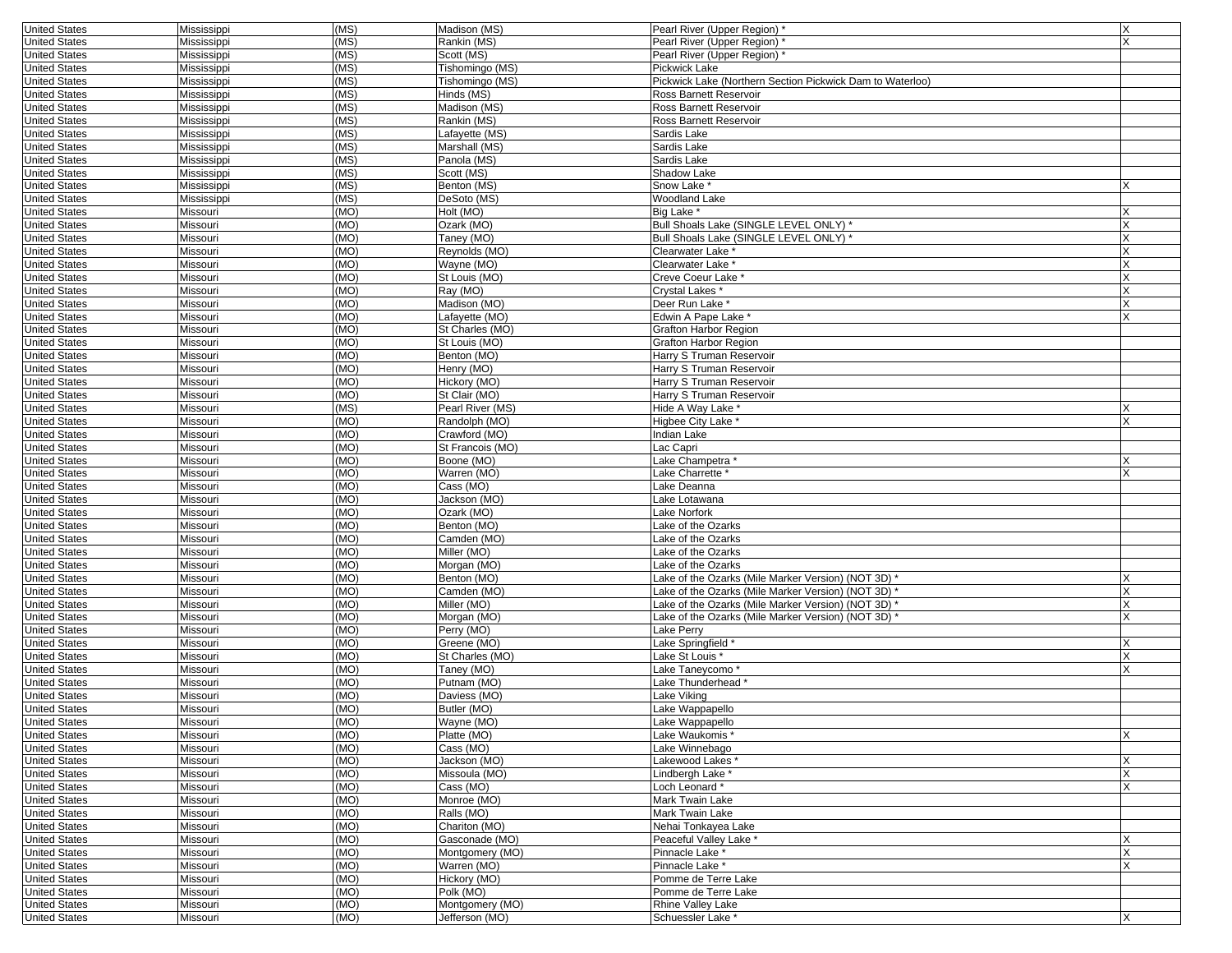| <b>United States</b> | Missouri             | (MO)         | St Francois (MO)                  | Shayne Lake                                                  | X        |
|----------------------|----------------------|--------------|-----------------------------------|--------------------------------------------------------------|----------|
| <b>United States</b> | Missouri             | (MO)         | Washington (MO)                   | Shayne Lake                                                  | X        |
| <b>United States</b> | Missouri             | (MO)         | Clay (MO)                         | Smithville Lake                                              |          |
| <b>United States</b> | Missouri             | (MO)         | Clinton (MO)                      | Smithville Lake                                              |          |
| <b>United States</b> | Missouri             | (MS)         | Hancock (MS)                      | Sportsmens Lake <sup>*</sup>                                 |          |
| <b>United States</b> | Missouri             | (MO)         | Cedar (MO)                        | Stockton Lake                                                |          |
| <b>United States</b> | Missouri             | (MO)         | Dade (MO)                         | Stockton Lake                                                |          |
| <b>United States</b> | Missouri             | (MO)         | Polk (MO)                         | Stockton Lake                                                |          |
|                      |                      |              |                                   |                                                              |          |
| <b>United States</b> | Missouri             | (MO)         | Barry (MO)                        | Table Rock (Zoomed in Eastern Section and White River)       |          |
| <b>United States</b> | Missouri             | (MO)         | Stone (MO)                        | Table Rock (Zoomed in Eastern Section and White River)       |          |
| <b>United States</b> | Missouri             | (MO)         | Barry (MO)                        | Table Rock Lake                                              |          |
| <b>United States</b> | Missouri             | (MO)         | Stone (MO)                        | Table Rock Lake                                              |          |
| <b>United States</b> | Missouri             | (MO)         | Taney (MO)                        | Table Rock Lake                                              |          |
| <b>United States</b> | Missouri             | (MO)         | Jackson (MO)                      | Tapawingo Lake*                                              | X        |
| <b>United States</b> | Missouri             | (MO)         | Randolph (MO)                     | Thomas Hill Reservoir                                        |          |
| <b>United States</b> | Missouri             | (MO)         | Jefferson (MO)                    | Valley View Lake '                                           | Х        |
| <b>United States</b> | Missouri             | (MO)         | Platte (MO)                       | Weatherby Lake                                               |          |
| <b>United States</b> | Montana              | (MT)         | Flathead (MT)                     | Ashley Lake                                                  |          |
|                      |                      |              |                                   |                                                              |          |
| <b>United States</b> | Montana              | (MT)         | Missoula (MT)                     | Big Sky Lake                                                 |          |
| <b>United States</b> | Montana              | (MT)         | Big Horn (MT)                     | Bighorn Canyon * (Dry Head Creek to Yellowtail Dam)          |          |
| <b>United States</b> | Montana              | (MT)         | Glacier (MT)                      | Bowman Lake *                                                | X        |
| <b>United States</b> | Montana              | (MT)         | Lincoln (MT)                      | Bull Lake <sup>*</sup>                                       |          |
| <b>United States</b> | Montana              | (MT)         | Broadwater (MT)                   | Canyon Ferry Lake *                                          | Х        |
| <b>United States</b> | Montana              | (MT)         | Lewis and Clark (MT)              | Canyon Ferry Lake *                                          |          |
| <b>United States</b> | Montana              | (MT)         | Beaverhead (MT)                   | Clark Canyon Reservoir                                       |          |
| <b>United States</b> | Montana              | (MT)         | Lincoln (MT)                      | Crystal Lake                                                 |          |
| <b>United States</b> | Montana              | (MT)         | Carbon (MT)                       | East Rosebud Lake                                            |          |
|                      |                      |              |                                   |                                                              |          |
| <b>United States</b> | Montana              | (MT)         | Flathead (MT)                     | Echo Lake                                                    |          |
| <b>United States</b> | Montana              | (MT)         | Flathead (MT)                     | Flathead Lake                                                |          |
| <b>United States</b> | Montana              | (MT)         | Lake (MT)                         | Flathead Lake                                                |          |
| <b>United States</b> | Montana              | (MT)         | Valley (MT)                       | Fort Peck Lake                                               |          |
| <b>United States</b> | Montana              | (MT)         | Deer Lodge (MT)                   | Georgetown Lake                                              |          |
| <b>United States</b> | Montana              | (MT)         | Granite (MT)                      | Georgetown Lake                                              |          |
| <b>United States</b> | Montana              | (MT)         | Flathead (MT)                     | Glacier National Park * (Lake McDonald Saint Mary Sherburne) |          |
| <b>United States</b> | Montana              | (MT)         | Glacier (MT)                      | Glacier National Park * (Lake McDonald Saint Mary Sherburne) |          |
| <b>United States</b> | Montana              | (MT)         | Flathead (MT)                     | Grinnell Lake <sup>®</sup>                                   | X        |
| <b>United States</b> | Montana              | (MT)         | Lewis and Clark (MT)              | Hauser Lake                                                  |          |
|                      |                      |              |                                   |                                                              |          |
| <b>United States</b> | Montana              | (MT)         | Gallatin (MT)                     | Hebgen Lake                                                  |          |
| <b>United States</b> | Montana              | (MT)         | Lewis and Clark (MT)              | Holter Lake                                                  |          |
| <b>United States</b> | Montana              | (MT)         | Glacier National Park (MT)        | Kintla Lake with Upper Kintla *                              |          |
| <b>United States</b> | Montana              | (MT)         | Flathead (MT)                     | Lake Blaine                                                  |          |
| <b>United States</b> | Montana              | (MT)         | Ravalli (MT)                      | Lake Como                                                    |          |
| <b>United States</b> | Montana              | (MT)         | Flathead (MT)                     | Lake Five *                                                  | X        |
| <b>United States</b> | Montana              | (MT)         | Missoula (MT)                     | Lake Inez                                                    |          |
| <b>United States</b> | Montana              | (MT)         | Glacier National Park (MT)        | -ake Josephine*                                              |          |
| <b>United States</b> | Montana              | (MT)         | Lake (MT)                         | Lake Mary Ronan                                              |          |
| <b>United States</b> | Montana              | (MT)         | Flathead (MT)                     | Lake McDonald <sup>®</sup>                                   | X        |
|                      |                      |              |                                   |                                                              |          |
| <b>United States</b> | Montana              | (MT)         | Missoula (MT)                     | Lindbergh Lake *                                             | X        |
| <b>United States</b> | Montana              | (MT)         | Bighorn (MT)                      | Little Bighorn River (NOT A 3D MAP) *                        | X        |
| <b>United States</b> | Montana              | (MT)         | Flathead (MT)                     | Little Bitterroot Lake                                       |          |
| <b>United States</b> | Montana              | (MT)         | Flathead (MT)                     | -ost Loon Lake *                                             | X        |
| <b>United States</b> | Montana              | (MT)         | Flathead (MT)                     | McGregor Lake                                                |          |
| <b>United States</b> | Montana              | (MT)         | Madison (MT)                      | Mirror Lake *                                                | X        |
| United States        | Montana              | (MI)         | Stillwater (MT)                   | Mystic Lake                                                  |          |
| <b>United States</b> | Montana              | (MT)         | Sanders (MT)                      | Noxon Reservoir *                                            | X        |
| <b>United States</b> | Montana              | (MT)         | Missoula (MT)                     | Placid Lake *                                                | X        |
| <b>United States</b> | Montana              | (MT)         | <b>Glacier National Park (MT)</b> | Quartz Lake *                                                | <b>X</b> |
|                      |                      |              |                                   |                                                              |          |
| <b>United States</b> | Montana              | (MT)         | Missoula (MT)                     | Seeley Lake                                                  |          |
| <b>United States</b> | Montana              | (MT)         | Lincoln (MT)                      | Sophie Lake                                                  |          |
| <b>United States</b> | Montana              | (MT)         | Glacier (MT)                      | St Mary Lake <sup>*</sup>                                    | X        |
| <b>United States</b> | Montana              | (MT)         | Lake (MT)                         | Swan Lake*                                                   |          |
| <b>United States</b> | Montana              | (MT)         | Big Horn (MT)                     | Tongue River Reservoir                                       |          |
| <b>United States</b> | Montana              | (MT)         | Glacier (MT)                      | Two Medicine Lake *                                          | X        |
| <b>United States</b> | Montana              | (MT)         | Flathead (MT)                     | Whitefish Lake                                               |          |
| <b>United States</b> | Montana              | (MT)         | Flathead (MT)                     | Whitefish Lake (EXPANDED AREA VIEW)                          |          |
| <b>United States</b> | Nebraska             | (NE)         | Cass (NE)                         | Beaver Lake *                                                | X        |
| <b>United States</b> |                      | (NE)         |                                   |                                                              | X        |
|                      | Nebraska             |              | Douglas (NE)                      | Bennington Lake *                                            |          |
| <b>United States</b> | Nebraska<br>Nebraska | (NE)<br>(NE) | Garfield (NE)                     | Calamus Reservoir *                                          | X        |
| <b>United States</b> |                      |              | Chase (NE)                        | Enders Reservoir                                             |          |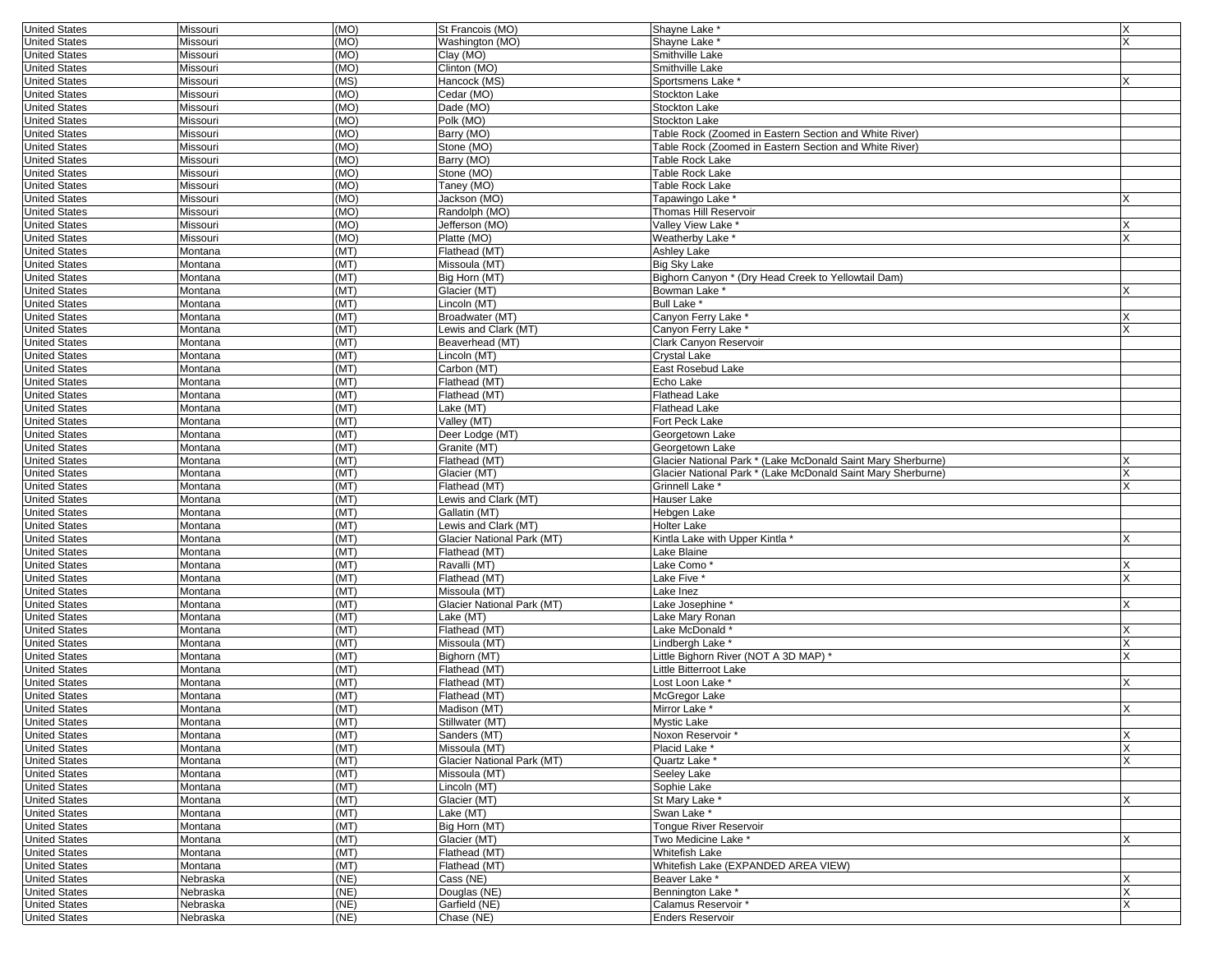| <b>United States</b> | Nebraska      | (NE) | Douglas (NE)      | Ginger Cove Lake                                 | X        |
|----------------------|---------------|------|-------------------|--------------------------------------------------|----------|
| <b>United States</b> | Nebraska      | (NE) | Sarpy (NE)        | Hanson and Chris Lakes *                         | X        |
| <b>United States</b> | Nebraska      | (NE) | Harlan (NE)       | Harlan County Reservoir                          |          |
| <b>United States</b> | Nebraska      | (NE) | Merrick (NE)      | Heron Lake*                                      | X        |
| <b>United States</b> | Nebraska      | (NE) | Dawson (NE)       | Johnson Lake                                     |          |
| <b>United States</b> | Nebraska      | (NE) | Gosper (NE)       | Johnson Lake                                     |          |
| <b>United States</b> | Nebraska      | (NE) | Keith (NE)        | Lake McConaughy                                  |          |
| <b>United States</b> | Nebraska      | (NE) | Keith (NE)        | Lake McConaughy (Extended to Lewellen)           |          |
|                      |               |      |                   |                                                  |          |
| <b>United States</b> | Nebraska      | (NE) | Cedar (NE)        | Lewis and Clark Lake                             |          |
| <b>United States</b> | Nebraska      | (NE) | Knox (NE)         | Lewis and Clark Lake                             |          |
| <b>United States</b> | Nebraska      | (NE) | Cass (NE)         | North Lake *                                     | Х        |
| <b>United States</b> | Nebraska      | (NE) | Saunders (NE)     | Sandy Pointe Lake *                              | $\times$ |
| <b>United States</b> | Nebraska      | (NE) | Sherman (NE)      | Sherman Reservoir                                |          |
| <b>United States</b> | Nebraska      | (NE) | Lincoln (NE)      | Sutherland Reservoir '                           | x        |
| <b>United States</b> | Nebraska      | (NE) | Hitchcock (NE)    | Swanson Reservoir                                |          |
| <b>United States</b> | Nebraska      | (NE) | Cass (NE)         | Wa Con Da Lake *                                 | X        |
| <b>United States</b> | Nebraska      | (NE) | Cherry (NE)       | Watts Lake                                       |          |
| <b>United States</b> | Nebraska      | (NE) | Saunders (NE)     | Woodcliff Lakes *                                |          |
|                      |               | (NV) |                   | Lake Mead                                        |          |
| <b>United States</b> | Nevada        |      | Clark (NV)        |                                                  |          |
| <b>United States</b> | Nevada        | (NV) | Clark (NV)        | Lake Mohave                                      |          |
| <b>United States</b> | Nevada        | (NV) | Elko (NV)         | Lake Phyllis                                     |          |
| <b>United States</b> | Nevada        | (NV) | Carson City (NV)  | Lake Tahoe                                       |          |
| <b>United States</b> | Nevada        | (NV) | Douglas (NV)      | Lake Tahoe                                       |          |
| <b>United States</b> | Nevada        | (NV) | Washoe (NV)       | Lake Tahoe                                       |          |
| <b>United States</b> | Nevada        | (NV) | Douglas (NV)      | Lake Topaz                                       |          |
| <b>United States</b> | Nevada        | (NV) | Washoe (NV)       | Pyramid Lake                                     |          |
| <b>United States</b> | New Hampshire | (NH) | Coos (NH)         | Akers Pond                                       |          |
| <b>United States</b> | New Hampshire | (NH) | Rockingham (NH)   | Arlington Mill Reservoir                         |          |
|                      |               |      |                   |                                                  |          |
| <b>United States</b> | New Hampshire | (NH) | Sullivan (NH)     | Ashuelot Pond                                    |          |
| <b>United States</b> | New Hampshire | (NH) | Strafford (NH)    | Ayers Pond                                       |          |
| <b>United States</b> | New Hampshire | (NH) | Coos (NH)         | <b>Back Lake</b>                                 |          |
| <b>United States</b> | New Hampshire | (NH) | Carroll (NH)      | <b>Balch Lake</b>                                |          |
| <b>United States</b> | New Hampshire | (NH) | Strafford (NH)    | <b>Baxter Lake</b>                               |          |
| <b>United States</b> | New Hampshire | (NH) | Carroll (NH)      | Belleau Lake                                     |          |
| <b>United States</b> | New Hampshire | (NH) | Rockingham (NH)   | Big Island Pond                                  |          |
| <b>United States</b> | New Hampshire | (NH) | Rockingham (NH)   | Bow Lake                                         |          |
| <b>United States</b> | New Hampshire | (NH) | Strafford (NH)    | Bow Lake                                         |          |
|                      |               | (NH) | Merrimack (NH)    | <b>Bradley Lake</b>                              |          |
| <b>United States</b> | New Hampshire |      |                   |                                                  |          |
| <b>United States</b> | New Hampshire | (NH) | Grafton (NH)      | Canaan Street Lake                               |          |
| <b>United States</b> | New Hampshire | (NH) | Rockingham (NH)   | Canobie Lake                                     |          |
| <b>United States</b> | New Hampshire | (NH) | Rockingham (NH)   | Captain Pond                                     |          |
| <b>United States</b> | New Hampshire | (NH) | Coos (NH)         | Cedar Pond                                       |          |
| <b>United States</b> | New Hampshire | (NH) | Rockingham (NH)   | Cobbetts Pond                                    |          |
| <b>United States</b> | New Hampshire | (NH) | Coos (NH)         | Connecticut Lake (First Lake)                    |          |
| <b>United States</b> | New Hampshire | (NH) | Coos (NH)         | Connecticut Lakes (First Second and Third Lakes) |          |
| <b>United States</b> | New Hampshire | (NH) | Hillsborough (NH) | <b>Contention Pond</b>                           |          |
| <b>United States</b> | New Hampshire | (NH) | Cheshire (NH)     | Contoocook Lake                                  |          |
| <b>United States</b> | New Hampshire | (NH) | Carroll (NH)      | Conway Lake                                      |          |
|                      |               | (NH) | Carroll (NH)      | Crescent Lake                                    |          |
| <b>United States</b> | New Hampshire |      |                   |                                                  |          |
| <b>United States</b> | New Hampshire | (NH) | Sullivan (NH)     | Crescent Lake                                    |          |
| <b>United States</b> | New Hampshire | (NH) | Belknap (NH)      | Crystal Lake                                     |          |
| <b>United States</b> | New Hampshire | (NH) | Grafton (NH)      | Crvstal Lake                                     |          |
| <b>United States</b> | New Hampshire | (NH) | Carroll (NH)      | Dan Hole Pond (With Little Dan Hole Pond)        |          |
| United States        | New Hampshire | (NH) | Hillsborough (NH) | Daniels Lake                                     |          |
| <b>United States</b> | New Hampshire | (NH) | Hillsborough (NH) | Deering Reservoir                                |          |
| <b>United States</b> | New Hampshire | (NH) | Coos (NH)         | Diamond Pond                                     |          |
| <b>United States</b> | New Hampshire | (NH) | Carroll (NH)      | Duncan Lake                                      |          |
| <b>United States</b> | New Hampshire | (NH) | Sullivan (NH)     | Eastman Pond                                     |          |
| <b>United States</b> | New Hampshire | (NH) | Carroll (NH)      | Falls Pond                                       |          |
|                      |               |      |                   | Forest Lake                                      |          |
| <b>United States</b> | New Hampshire | (NH) | Cheshire (NH)     |                                                  |          |
| <b>United States</b> | New Hampshire | (NH) | Coos (NH)         | Forest Lake                                      |          |
| <b>United States</b> | New Hampshire | (NH) | Hillsborough (NH) | Franklin Pierce Lake                             |          |
| <b>United States</b> | New Hampshire | (NH) | Hillsborough (NH) | Glen Lake                                        |          |
| <b>United States</b> | New Hampshire | (NH) | Grafton (NH)      | Goose Pond                                       |          |
| <b>United States</b> | New Hampshire | (NH) | Grafton (NH)      | Grafton Pond                                     |          |
| <b>United States</b> | New Hampshire | (NH) | Grafton (NH)      | <b>Grafton Pond</b>                              |          |
| <b>United States</b> | New Hampshire | (NH) | Cheshire (NH)     | Granite Lake                                     |          |
| <b>United States</b> | New Hampshire | (NH) | Rockingham (NH)   | Great Bay                                        |          |
| <b>United States</b> | New Hampshire | (NH) | Strafford (NH)    | Great Bay                                        |          |
|                      |               |      |                   |                                                  |          |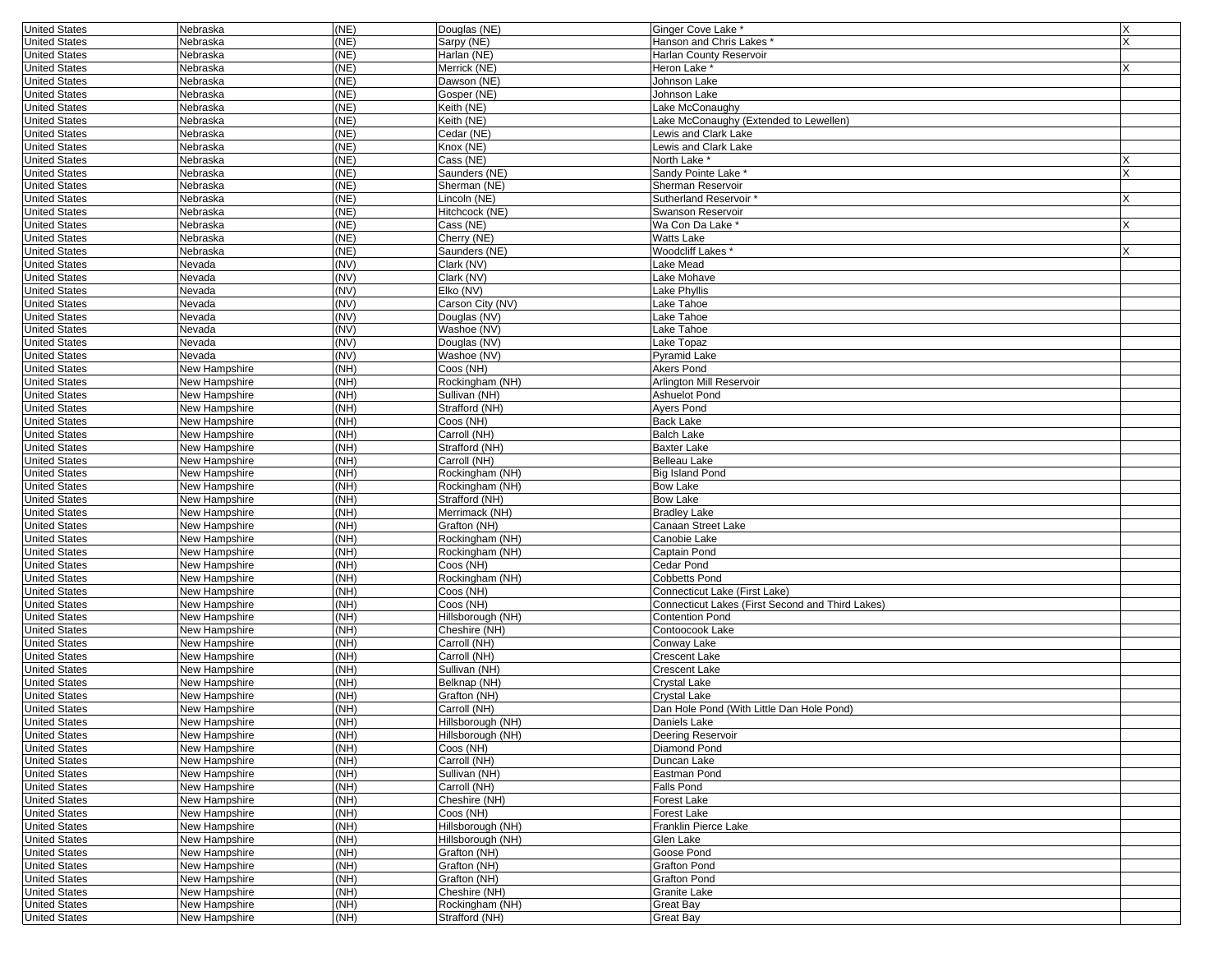| <b>United States</b> | New Hampshire        | (NH)                       | Carroll (NH)      | <b>Great East Lake</b>                                                     |   |
|----------------------|----------------------|----------------------------|-------------------|----------------------------------------------------------------------------|---|
| <b>United States</b> | New Hampshire        | (NH)                       | Coos (NH)         | <b>Greenough Ponds</b>                                                     |   |
| <b>United States</b> | New Hampshire        | (NH)                       | Belknap (NH)      | Halfmoon Lake                                                              |   |
| <b>United States</b> | New Hampshire        | (NH)                       | Sullivan (NH)     | Halfmoon Pond                                                              |   |
| <b>United States</b> | New Hampshire        | $(\overline{\mathsf{NH}})$ | Rockingham (NH)   | Hampton Beach - Hampton Harbor                                             |   |
| <b>United States</b> | New Hampshire        | (NH)                       | Rockingham (NH)   | Harvey Lake                                                                |   |
| <b>United States</b> | New Hampshire        | (NH)                       | Belknap (NH)      | <b>Hermit Lake</b>                                                         |   |
|                      |                      | (NH)                       |                   |                                                                            |   |
| <b>United States</b> | New Hampshire        |                            | Cheshire (NH)     | <b>Highland Lake</b>                                                       |   |
| <b>United States</b> | New Hampshire        | (NH)                       | Belknap (NH)      | Hills Pond                                                                 |   |
| <b>United States</b> | New Hampshire        | (NH)                       | Hillsborough (NH) | Horace Lake - Weare Reservoir                                              |   |
| <b>United States</b> | New Hampshire        | (NH)                       | Carroll (NH)      | Horn Pond                                                                  |   |
| <b>United States</b> | New Hampshire        | (NH)                       | Hillsborough (NH) | Horseshoe Pond                                                             |   |
| <b>United States</b> | New Hampshire        | (NH)                       | Carroll (NH)      | lona Lake                                                                  |   |
| <b>United States</b> | New Hampshire        | (NH)                       | Cheshire (NH)     | <b>Island Pond</b>                                                         |   |
| <b>United States</b> | New Hampshire        | $(\overline{\mathsf{NH}})$ | Rockingham (NH)   | <b>Island Pond</b>                                                         |   |
|                      |                      |                            |                   |                                                                            |   |
| <b>United States</b> | New Hampshire        | (NH)                       | Sullivan (NH)     | <b>Island Pond</b>                                                         |   |
| <b>United States</b> | New Hampshire        | (NH)                       | Rockingham (NH)   | Island Pond and Wash Pond                                                  |   |
| <b>United States</b> | New Hampshire        | (NH)                       | Rockingham (NH)   | Jenness Pond                                                               |   |
| <b>United States</b> | New Hampshire        | (NH)                       | Merrimack (NH)    | Kezar Lake                                                                 |   |
| <b>United States</b> | New Hampshire        | (NH)                       | Carroll (NH)      | Kingswood Lake                                                             |   |
| <b>United States</b> | New Hampshire        | (NH)                       | Sullivan (NH)     | Kolelemook Lake                                                            |   |
| <b>United States</b> | New Hampshire        | (NH)                       | Carroll (NH)      | Lake Chocorua                                                              |   |
|                      |                      |                            |                   |                                                                            |   |
| <b>United States</b> | New Hampshire        | (NH)                       | Sullivan (NH)     | Lake Coniston                                                              |   |
| <b>United States</b> | New Hampshire        | (NH)                       | Coos (NH)         | Lake Francis                                                               |   |
| <b>United States</b> | New Hampshire        | (NH)                       | Carroll (NH)      | Lake Ivanhoe                                                               |   |
| <b>United States</b> | New Hampshire        | (NH)                       | Carroll (NH)      | Lake Kanasatka                                                             |   |
| <b>United States</b> | New Hampshire        | (NH)                       | Cheshire (NH)     | Lake Skatutakee                                                            |   |
| <b>United States</b> | New Hampshire        | (NH)                       | Merrimack (NH)    | Lake Solitude                                                              |   |
| <b>United States</b> | New Hampshire        | (NH)                       | Merrimack (NH)    | Lake Sunapee                                                               |   |
| <b>United States</b> |                      | (NH)                       | Sullivan (NH)     |                                                                            |   |
|                      | New Hampshire        |                            |                   | Lake Sunapee                                                               |   |
| <b>United States</b> | New Hampshire        | (NH)                       | Grafton (NH)      | Lake Tarleton                                                              |   |
| <b>United States</b> | <b>New Hampshire</b> | (NH)                       | Cheshire (NH)     | Lake Warren                                                                |   |
| <b>United States</b> | New Hampshire        | (NH)                       | Belknap (NH)      | Lake Waukewan                                                              |   |
| <b>United States</b> | New Hampshire        | (NH)                       | Carroll (NH)      | Lake Wentworth                                                             |   |
| <b>United States</b> | New Hampshire        | (NH)                       | Merrimack (NH)    | Lake Winnepocket                                                           |   |
| <b>United States</b> | New Hampshire        | (NH)                       | Belknap (NH)      | Lake Winnipesaukee                                                         |   |
|                      |                      | (NH)                       |                   |                                                                            |   |
| <b>United States</b> | New Hampshire        |                            | Carroll (NH)      | Lake Winnipesaukee                                                         |   |
| <b>United States</b> | New Hampshire        | (NH)                       | Lakes Region (NH) | Lake Winnipesaukee                                                         |   |
| <b>United States</b> | New Hampshire        | (NH)                       | Belknap (NH)      | Lake Winnisquam                                                            |   |
| <b>United States</b> | New Hampshire        | (NH)                       | Lakes Region (NH) | Lake Winnisquam                                                            |   |
| <b>United States</b> | New Hampshire        | (NH)                       | Lakes Region (NH) | Lakes Region (Newfound Winnisquam Squam Winnipesaukee Wentworth)           |   |
| <b>United States</b> | New Hampshire        | (NH)                       | Lakes Region (NH) | Lakes Region (Zoomed In) (Squam Mirror Wentworth Winnisquam Winnipesaukee) |   |
| <b>United States</b> | New Hampshire        | (NH)                       | Sullivan (NH)     | Ledge Pond                                                                 |   |
|                      | New Hampshire        | (NH)                       | Hillsborough (NH) | Little Island Pond                                                         |   |
| <b>United States</b> |                      |                            |                   |                                                                            |   |
| <b>United States</b> | New Hampshire        | (NH)                       | Merrimack (NH)    | Little Lake Sunapee                                                        |   |
| <b>United States</b> | New Hampshire        | (NH)                       | Sullivan (NH)     | Little Lake Sunapee                                                        |   |
| <b>United States</b> | New Hampshire        | (NH)                       | Rockingham (NH)   | Long Pond (with Little Bow Pond)                                           |   |
| <b>United States</b> | New Hampshire        | (NH)                       | Carroll (NH)      | Loon Lake                                                                  |   |
| <b>United States</b> | New Hampshire        | (NH)                       | Hillsborough (NH) | Loon Lake                                                                  |   |
| <b>United States</b> | New Hampshire        | (NH)                       | Grafton (NH)      | Loon Lake *                                                                |   |
| <b>United States</b> | New Hampshire        | (NH)                       | Carroll (NH)      | Lovell Lake                                                                |   |
|                      |                      |                            |                   |                                                                            |   |
| <b>United States</b> | New Hampshire        | (NH)                       | Carroll (NH)      | Lower Beech Pond                                                           |   |
| <b>United States</b> | New Hampshire        | (NH)                       | Grafton (NH)      | Mascoma Lake                                                               |   |
| United States        | New Hampshire        | (NH)                       | Hillsborough (NH) | Massabessic Lake                                                           |   |
| <b>United States</b> | New Hampshire        | (NH)                       | Rockingham (NH)   | Massabessic Lake                                                           |   |
| <b>United States</b> | New Hampshire        | (NH)                       | Merrimack (NH)    | Massasecum Lake                                                            |   |
| <b>United States</b> | New Hampshire        | (NH)                       | Stafford (NH)     | Mendums Pond                                                               |   |
| <b>United States</b> | New Hampshire        | (NH)                       | Belknap (NH)      | Meredith Bay                                                               |   |
|                      |                      |                            |                   |                                                                            |   |
| <b>United States</b> | New Hampshire        | (NH)                       | Strafford (NH)    | Merrymeeting Lake                                                          |   |
| <b>United States</b> | New Hampshire        | (NH)                       | Merrimack (NH)    | Messer Pond                                                                |   |
| <b>United States</b> | New Hampshire        | (NH)                       | Carroll (NH)      | Middle Pea Porridge Pond                                                   |   |
| <b>United States</b> | New Hampshire        | (NH)                       | Rockingham (NH)   | Millville Lake                                                             |   |
| <b>United States</b> | New Hampshire        | (NH)                       | Strafford (NH)    | Milton Pond and Townhouse Pond                                             |   |
| <b>United States</b> | New Hampshire        | (NH)                       | Strafford (NH)    | Milton Three Ponds - (Milton Pond Townhouse Pond and Northeast Pond)       |   |
| <b>United States</b> | New Hampshire        | (NH)                       | Carroll (NH)      | Mirror Lake *                                                              | x |
|                      |                      |                            |                   |                                                                            |   |
| <b>United States</b> | New Hampshire        | (NH)                       | Cheshire (NH)     | Monomonac Lake                                                             |   |
| <b>United States</b> | New Hampshire        | (NH)                       | Sullivan (NH)     | Mountainview Lake                                                          |   |
| <b>United States</b> | New Hampshire        | (NH)                       | Rockingham (NH)   | New England Coast (From Hampton Harbor to Ogunquit)                        |   |
| <b>United States</b> | New Hampshire        | (NH)                       | Strafford (NH)    | New England Coast (From Hampton Harbor to Ogunquit)                        |   |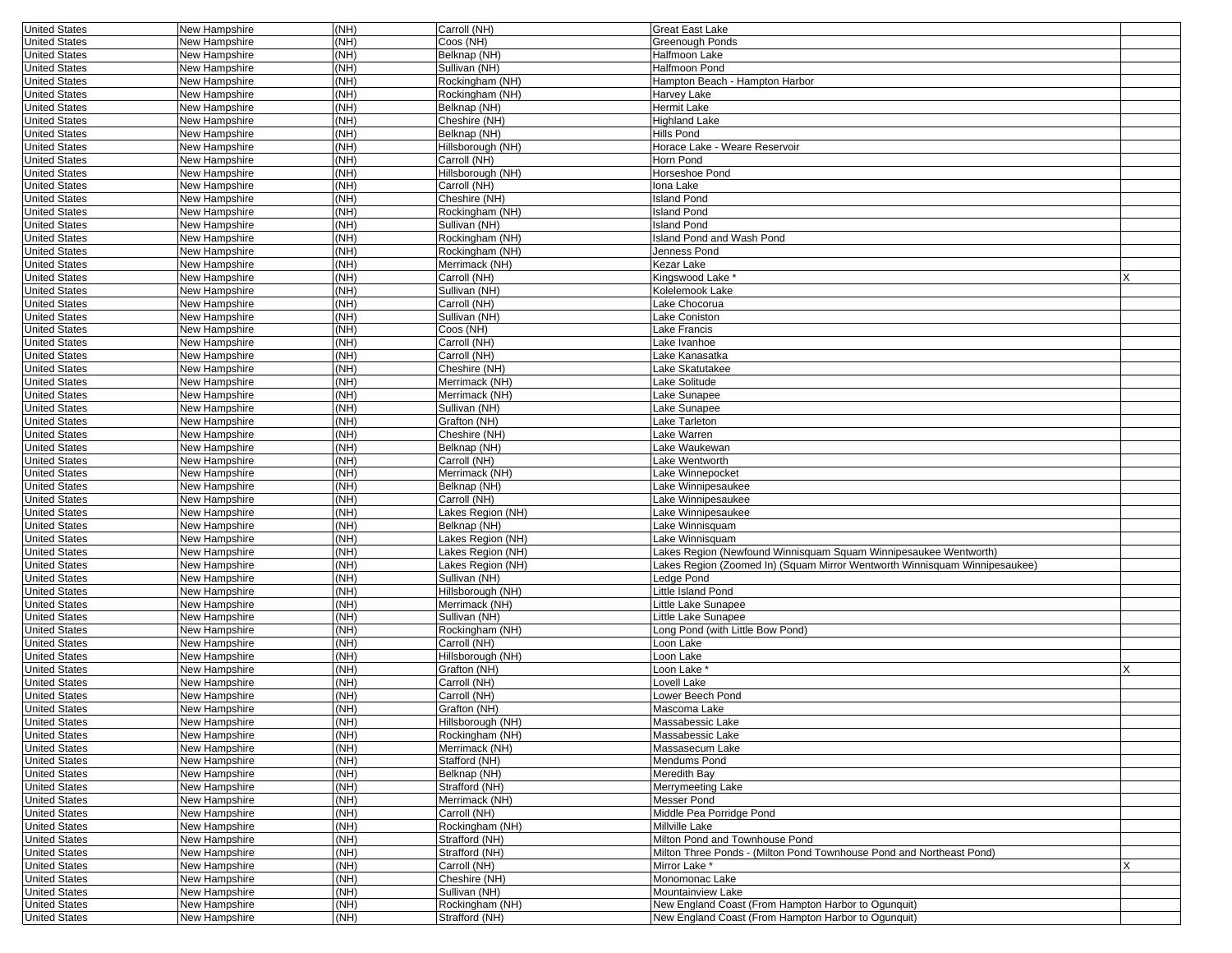| <b>United States</b> | New Hampshire                  | (NH) | Rockingham (NH)                   | Newcastle and Portsmouth with Isles of Shoals       |   |
|----------------------|--------------------------------|------|-----------------------------------|-----------------------------------------------------|---|
| <b>United States</b> | New Hampshire                  | (NH) | Grafton (NH)                      | Newfound Lake                                       |   |
| <b>United States</b> | New Hampshire                  | (NH) | Rockingham (NH)                   | North River Pond                                    |   |
| <b>United States</b> | New Hampshire                  | (NH) | Strafford (NH)                    | Northeast Pond                                      |   |
| <b>United States</b> | New Hampshire                  | (NH) | Rockingham (NH)                   | Northwood Lake                                      |   |
| <b>United States</b> | New Hampshire                  | (NH) | Hillsborough (NH)                 | Nubanusit Lake                                      |   |
| <b>United States</b> | New Hampshire                  | (NH) | Rockingham (NH)                   | Onway Lake                                          |   |
| <b>United States</b> | New Hampshire                  | (NH) | Belknap (NH)                      | Opechee Bay                                         |   |
| <b>United States</b> | New Hampshire                  | (NH) | Carroll (NH)                      | Ossipee Lake                                        |   |
| <b>United States</b> | New Hampshire                  | (NH) | Sullivan (NH)                     | Otter Pond                                          |   |
| <b>United States</b> | New Hampshire                  | (NH) | Grafton (NH)                      | Partridge Lake                                      |   |
| <b>United States</b> | New Hampshire                  | (NH) | Rockingham (NH)                   | Pawtuckaway Lake                                    |   |
| <b>United States</b> | New Hampshire                  | (NH) | Carroll (NH)                      | Pea Porridge Pond (Only Big Pea Porridge)           |   |
| <b>United States</b> | New Hampshire                  | (NH) | Carroll (NH)                      | Pea Porridge Ponds (All Three Ponds)                |   |
| <b>United States</b> |                                | (NH) | Belknap (NH)                      |                                                     |   |
| <b>United States</b> | New Hampshire<br>New Hampshire | (NH) | Carroll (NH)                      | Pemigewasset Lake<br>Pequawket Pond                 |   |
|                      |                                |      |                                   | Perkins Pond                                        |   |
| <b>United States</b> | New Hampshire                  | (NH) | Sullivan (NH)                     |                                                     |   |
| <b>United States</b> | New Hampshire                  | (NH) | Carroll (NH)                      | Pine River Pond                                     |   |
| <b>United States</b> | New Hampshire                  | (NH) | Hillsborough (NH)                 | Piscataquog River Reservoir (Kellys Falls Dam Pond) |   |
| <b>United States</b> | New Hampshire                  | (NH) | Cheshire (NH)                     | Pisgah Reservoir                                    |   |
| <b>United States</b> | New Hampshire                  | (NH) | Merrimack (NH)                    | Pleasant Lake                                       |   |
| <b>United States</b> | New Hampshire                  | (NH) | Rockingham (NH)                   | Pleasant Lake                                       |   |
| <b>United States</b> | New Hampshire                  | (NH) | Merrimack (NH)                    | Pleasant Pond (Near Mt Hunger)                      |   |
| <b>United States</b> | New Hampshire                  | NH)  | Hillsborough (NH)                 | Pleasant Pond (North of Francestown)                |   |
| <b>United States</b> | New Hampshire                  | (NH) | Rockingham (NH)                   | Portsmouth Harbor                                   |   |
| <b>United States</b> | New Hampshire                  | (NH) | Rockingham (NH)                   | Portsmouth Harbor and Great Bay                     |   |
| <b>United States</b> | New Hampshire                  | (NH) | Strafford (NH)                    | Portsmouth Harbor and Great Bay                     |   |
| <b>United States</b> | New Hampshire                  | (NH) | Rockingham (NH)                   | Portsmouth to York                                  |   |
| <b>United States</b> | New Hampshire                  | (NH) | Grafton (NH)                      | Post Pond                                           |   |
| <b>United States</b> | New Hampshire                  | (NH) | Carroll (NH)                      | Province Lake                                       |   |
| <b>United States</b> | New Hampshire                  | (NH) | Sullivan (NH)                     | Rand Pond                                           |   |
| <b>United States</b> | New Hampshire                  | (NH) | Cheshire (NH)                     | Rockwood Pond                                       |   |
| <b>United States</b> | New Hampshire                  | (NH) | Carroll (NH)                      | Rust Pond                                           |   |
| <b>United States</b> | New Hampshire                  | (NH) | Cheshire (NH)                     | Sand Pond                                           |   |
| <b>United States</b> | New Hampshire                  | (NH) | Gilmanton (NH)                    | <b>Shell Lake</b>                                   |   |
| <b>United States</b> | New Hampshire                  | (NH) | Carroll (NH)                      | Silver Lake                                         |   |
| <b>United States</b> | New Hampshire                  | (NH) | Cheshire (NH)                     | Silver Lake                                         |   |
| <b>United States</b> | New Hampshire                  | (NH) | Belknap (NH)                      | Silver Lake (near Lochmere)                         |   |
| <b>United States</b> | New Hampshire                  | (NH) | Coos (NH)                         | South Pond                                          |   |
| <b>United States</b> | New Hampshire                  | (NH) | Grafton (NH)                      | Spectacle Pond (Near Enfield)                       |   |
| <b>United States</b> | New Hampshire                  | (NH) | Grafton (NH)                      | Spectacle Pond (Near Groton Hebron) *               |   |
| <b>United States</b> | New Hampshire                  | (NH) | Cheshire (NH)                     | Spofford Lake                                       |   |
| <b>United States</b> | New Hampshire                  | (NH) | Belknap (NH)                      | Squam Lake                                          |   |
| <b>United States</b> | New Hampshire                  | (NH) | Carroll (NH)                      | Squam Lake                                          |   |
| <b>United States</b> | New Hampshire                  | (NH) | Grafton (NH)                      | Squam Lake                                          |   |
| <b>United States</b> | New Hampshire                  | (NH) | Lakes Region (NH)                 | Squam Lake                                          |   |
| <b>United States</b> | New Hampshire                  | (NH) | Belknap (NH)                      | Squam Lake and Little Squam Lake                    |   |
| <b>United States</b> | New Hampshire                  | (NH) | Carroll (NH)                      | Squam Lake and Little Squam Lake                    |   |
| <b>United States</b> | New Hampshire                  | (NH) | Lakes Region (NH)                 | Squam Lake and Little Squam Lake                    |   |
| <b>United States</b> | New Hampshire                  | (NH) | Grafton (NH)                      | Stinson Lake                                        |   |
| <b>United States</b> | New Hampshire                  | (NH) | Belknap (NH)                      | Suncook Lakes (Upper and Lower Lakes)               |   |
| <b>United States</b> | New Hampshire                  | (NH) | Strafford (NH)                    | Sunrise Lake                                        |   |
| <b>United States</b> | New Hampshire                  | (NH) | Belknap (NH)                      | Sunset Lake                                         |   |
| <b>United States</b> |                                | (NH) |                                   | Sunset Lake                                         |   |
| <b>United States</b> | New Hampshire<br>New Hampshire | (NH) | Rockingham (NH)<br>Strafford (NH) | Swains Lake                                         |   |
| <b>United States</b> |                                | (NH) | Cheshire (NH)                     | Swanzey Lake                                        |   |
|                      | New Hampshire                  |      |                                   |                                                     |   |
| <b>United States</b> | New Hampshire                  | (NH) | Merrimack (NH)                    | Turkey and Little Turkey Ponds                      |   |
| <b>United States</b> | New Hampshire                  | (NH) | Coos (NH)                         | Umbagog Lake                                        |   |
| <b>United States</b> | New Hampshire                  | (NH) | Merrimack (NH)                    | Webster Lake                                        |   |
| <b>United States</b> | New Hampshire                  | (NH) | Grafton (NH)                      | White Oak Pond                                      |   |
| <b>United States</b> | New Hampshire                  | (NH) | Belknap (NH)                      | Wicwas Lake                                         |   |
| <b>United States</b> | New Hampshire                  | (NH) | Strafford (NH)                    | <b>Willand Pond</b>                                 |   |
| <b>United States</b> | New Hampshire                  | (NH) | Belknap (NH)                      | Winona Lake                                         |   |
| <b>United States</b> | New Hampshire                  | (MH) | Cheshire (NH)                     | Woods Mill Pond*                                    | x |
| <b>United States</b> | New Jersey                     | (NJ) | Atlantic (NJ)                     | Absecon Island                                      |   |
| <b>United States</b> | New Jersey                     | (NJ) | Atlantic (NJ)                     | Atlantic City - Brigantine Coastline                |   |
| <b>United States</b> | New Jersey                     | (NJ) | Ocean (NJ)                        | Barnegat Bav                                        |   |
| <b>United States</b> | New Jersey                     | (U)  | Ocean (NJ)                        | Barnegat Bay (at Silverton)                         |   |
| <b>United States</b> | New Jersey                     | (U)  | Ocean (NJ)                        | Bayville Region                                     |   |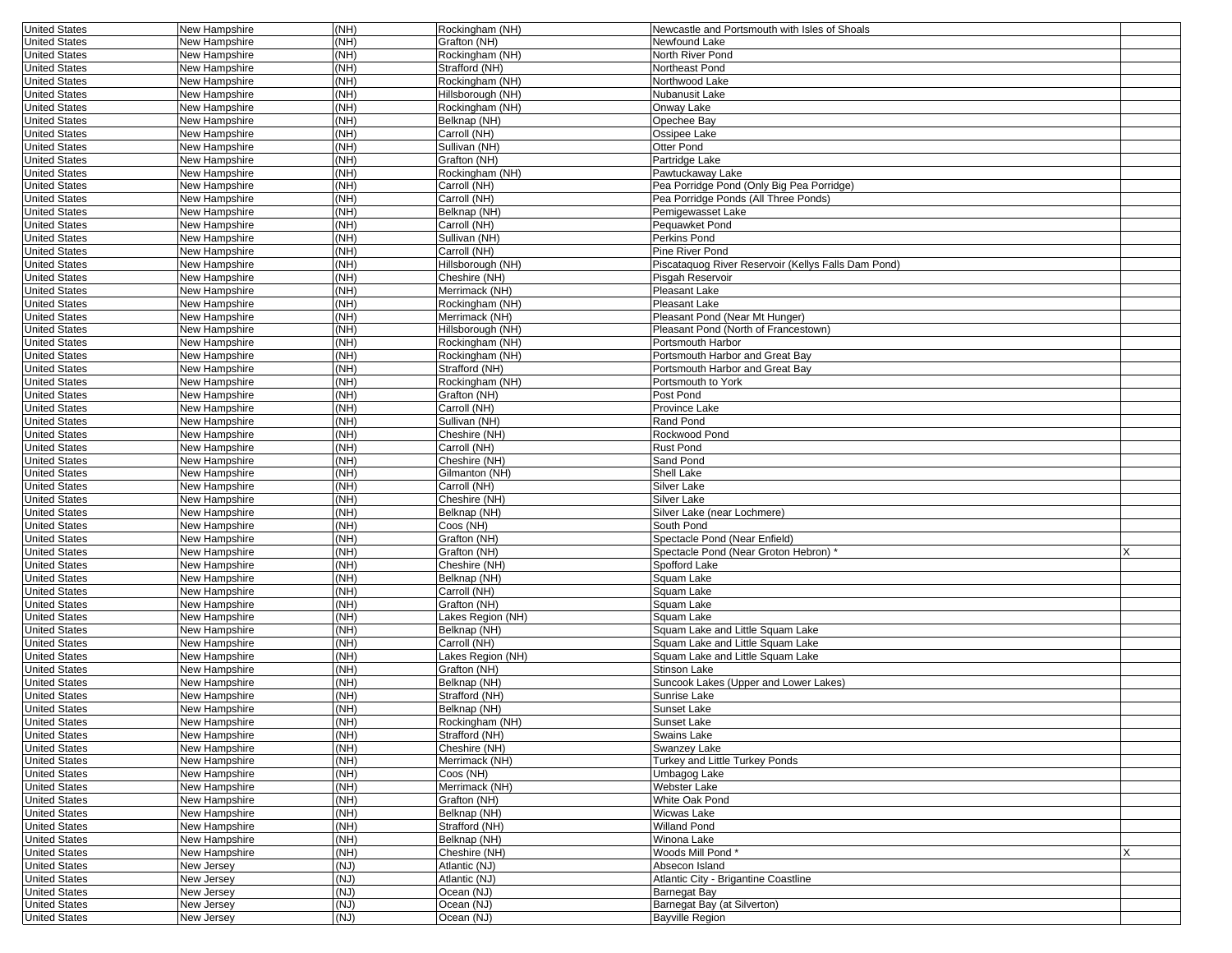| <b>United States</b> | New Jersey | (NJ)         | Ocean (NJ)          | <b>Beach Haven West</b>                                   |                                         |
|----------------------|------------|--------------|---------------------|-----------------------------------------------------------|-----------------------------------------|
| <b>United States</b> | New Jersey | (NJ)         | Point Pleasant (NJ) | <b>Beaver Dam Creek</b>                                   |                                         |
| <b>United States</b> | New Jersey | (NJ)         | Sussex (NJ)         | Beaver Lake *                                             |                                         |
| <b>United States</b> | New Jersey | (NJ)         | Burlington (NJ)     | Belhaven Lake*                                            |                                         |
| <b>United States</b> | New Jersey | (NJ)         | Ocean (NJ)          | <b>Brick Township Region</b>                              |                                         |
| <b>United States</b> | New Jersey | (NJ)         | Morris (NJ)         | <b>Budd Lake</b>                                          |                                         |
| <b>United States</b> | New Jersey | (NJ)         | Cape May (NJ)       | Cape May (zoomed in)                                      |                                         |
|                      |            | (NJ)         |                     | Cape May Peninsula (EXTENDED LANDSCAPE)                   |                                         |
| <b>United States</b> | New Jersey |              | Cape May (NJ)       |                                                           |                                         |
| <b>United States</b> | New Jersey | (NJ)         | Cape May (NJ)       | Cape May Peninsula (from Cape May to Avalon)              |                                         |
| <b>United States</b> | New Jersey | (NJ)         | Morris (NJ)         | Cedar Lake *                                              |                                         |
| <b>United States</b> | New Jersey | (NJ)         | Sussex (NJ)         | Cranberry Lake                                            |                                         |
| <b>United States</b> | New Jersey | (NJ)         | Sussex (NJ)         | <b>Culver Lake</b>                                        |                                         |
| <b>United States</b> | New Jersey | (NJ)         | Passaic (NJ)        | Cupsaw Lake                                               |                                         |
| <b>United States</b> | New Jersey | (NJ)         | Monmouth (NJ)       | Deal Lake                                                 |                                         |
| <b>United States</b> | New Jersey | (NJ)         | Delaware Bay (NJ)   | Delaware Bay                                              |                                         |
|                      |            |              |                     |                                                           |                                         |
| <b>United States</b> | New Jersey | (NJ)         | Sussex (NJ)         | Fairview Lake                                             |                                         |
| <b>United States</b> | New Jersey | (NJ)         | Morris (NJ)         | Fayson Lake *                                             | x                                       |
| <b>United States</b> | New Jersey | (NJ)         | Cumberland (NJ)     | Fortescue Coast                                           |                                         |
| <b>United States</b> | New Jersey | (NJ)         | Gloucester (NJ)     | Garrison Lake *                                           |                                         |
| <b>United States</b> | New Jersey | (NJ)         | Passaic (NJ)        | Glen Wild Lake *                                          |                                         |
| <b>United States</b> | New Jersey | (NJ)         | Atlantic (NJ)       | Great Bay'                                                | X                                       |
| <b>United States</b> | New Jersey | (NJ)         | Ocean (NJ)          | Great Bay                                                 |                                         |
| <b>United States</b> | New Jersey | (NJ)         | Morris (NJ)         | Green Pond                                                |                                         |
|                      |            |              |                     |                                                           |                                         |
| <b>United States</b> | New Jersey | (NJ)         | Passaic (NJ)        | Greenwood Lake                                            |                                         |
| <b>United States</b> | New Jersey | (NJ)         | Passaic (NJ)        | Greenwood Lake (Upper) *                                  |                                         |
| <b>United States</b> | New Jersey | (NJ)         | Sussex (NJ)         | Highland Lake *                                           | X                                       |
| <b>United States</b> | New Jersey | (NJ)         | Bergen (NJ)         | Hudson River (At Edgewater NJ)                            |                                         |
| <b>United States</b> | New Jersey | (NJ)         | Hudson (NJ)         | Hudson River (At North Bergen Union City Central Park)    |                                         |
| <b>United States</b> | New Jersey | (NJ)         | Denville (NJ)       | Indian Lake *                                             |                                         |
| <b>United States</b> | New Jersey | (NJ)         | Cape May (NJ)       | Johnson Pond - Dennisville Lake                           |                                         |
| <b>United States</b> | New Jersey | (NJ)         | Sussex (NJ)         | Kittatinny Lake                                           | X                                       |
|                      |            |              |                     |                                                           |                                         |
| <b>United States</b> | New Jersey | (NJ)         | Morris (NJ)         | Lake Hopatcong                                            |                                         |
| <b>United States</b> | New Jersey | (NJ)         | Sussex (NJ)         | Lake Hopatcong                                            |                                         |
| <b>United States</b> | New Jersey | (NJ)         | Gloucester (NJ)     | Lake Kandle *                                             | X                                       |
| <b>United States</b> | New Jersey | (NJ)         | Sussex (NJ)         | Lake Kemah                                                |                                         |
| <b>United States</b> | New Jersey | (NJ)         | Sussex (NJ)         | Lake Lackawanna *                                         | Х                                       |
| <b>United States</b> | New Jersey | (NJ)         | Atlantic (NJ)       | Lake Lenape                                               |                                         |
| <b>United States</b> | New Jersey | (NJ)         | Sussex (NJ)         | Lake Marcia                                               |                                         |
|                      |            | (NJ)         | Sussex (NJ)         | Lake Mohawk                                               |                                         |
| <b>United States</b> | New Jersey |              |                     |                                                           |                                         |
| <b>United States</b> | New Jersey | (NJ)         | Sussex (NJ)         | Lake Owassa *                                             |                                         |
| <b>United States</b> | New Jersey | (NJ)         | Morris (NJ)         | Lake Parsippany*                                          | X                                       |
| <b>United States</b> | New Jersey | (NJ)         | Morris (NJ)         | Lake Swannanoa '                                          | X                                       |
| <b>United States</b> | New Jersey | (NJ)         | Sussex (NJ)         | Lake Tamarack and Summit Lake *                           | Χ                                       |
| <b>United States</b> | New Jersey | (NJ)         | Morris (NJ)         | Lake Valhalla *                                           |                                         |
| <b>United States</b> | New Jersey | (NJ)         | Ocean (NJ)          | Lavallette (zoomed from Bryn Mawr Ave to Dover Ave)       |                                         |
| <b>United States</b> | New Jersey | (NJ)         | Ocean (NJ)          | Lavallette (Zoomed In)                                    |                                         |
| <b>United States</b> |            | (NJ)         | Ocean (NJ)          |                                                           |                                         |
|                      | New Jersey |              |                     | Lavallette Beach (From Metedeconk River To Toms River)    |                                         |
| <b>United States</b> | New Jersey | (NJ)         | Ocean (NJ)          | Long Beach Island                                         |                                         |
| <b>United States</b> | New Jersey | (NJ)         | Atlantic (NJ)       | Longport                                                  |                                         |
| <b>United States</b> | New Jersey | (NJ)         | Ocean (NJ)          | Mantoloking Region                                        |                                         |
| <b>United States</b> | New Jersey | (NJ)         | Burlington (NJ)     | Medford Lakes*                                            |                                         |
| <b>United States</b> | New Jersey | (NJ)         | Passaic (NJ)        | Monksville Reservoir                                      |                                         |
| <b>United States</b> | New Jersey | (NJ)         | Passaic (NJ)        | Mount Glen Lake (Lower) *                                 | X                                       |
|                      | New Jersey |              |                     |                                                           |                                         |
| United States        |            | (NJ)<br>(NJ) | Morris (NJ)         | Mountain Lake<br>Mountain Lake *                          | $\mathsf{X}$<br>$\overline{\mathsf{x}}$ |
| <b>United States</b> | New Jersey |              | Warren (NJ)         |                                                           |                                         |
| United States        | New Jersey | (NJ)         | Burlington (NJ)     | <b>Mullica River</b>                                      |                                         |
| <b>United States</b> | New Jersey | (NJ)         | Atlantic (NJ)       | Mullica River                                             |                                         |
| <b>United States</b> | New Jersey | (NJ)         | Monmouth (NJ)       | Navesink and Shrewsbury Rivers                            |                                         |
| <b>United States</b> | New Jersey | (NJ)         | Monmouth (NJ)       | New Jersey Shore (Highlands to Point Pleasant)            |                                         |
| <b>United States</b> | New Jersey | (NJ)         | Ocean (NJ)          | New Jersey Shore (Highlands to Point Pleasant)            |                                         |
| <b>United States</b> | New Jersey | (NJ)         | Cape May (NJ)       | Ocean City                                                |                                         |
| <b>United States</b> |            | (NJ)         | Ocean (NJ)          | Ortley Beach (Jersey City Ave to Porter Ave)              |                                         |
|                      | New Jersey |              |                     |                                                           |                                         |
| <b>United States</b> | New Jersey | (NJ)         | Passaic (NJ)        | Packanack Lake *                                          | X                                       |
| <b>United States</b> | New Jersey | (NJ)         | Passaic (NJ)        | Pines Lake *                                              | X                                       |
| <b>United States</b> | New Jersey | (NJ)         | Ocean (NJ)          | Point Pleasant                                            |                                         |
| <b>United States</b> | New Jersey | (NJ)         | Passaic (NJ)        | Pompton Lake *                                            | X                                       |
| <b>United States</b> | New Jersey | (NJ)         | Monmouth (NJ)       | Raritan Bav                                               |                                         |
| <b>United States</b> | New Jersey | (NJ)         | Ocean (NJ)          | Seaside Park (Zoomed in from Farragut Ave to Sprague Ave) |                                         |
|                      |            |              |                     |                                                           |                                         |
| <b>United States</b> | New Jersey | (NJ)         | Monmouth (NJ)       | <b>Shark River</b>                                        |                                         |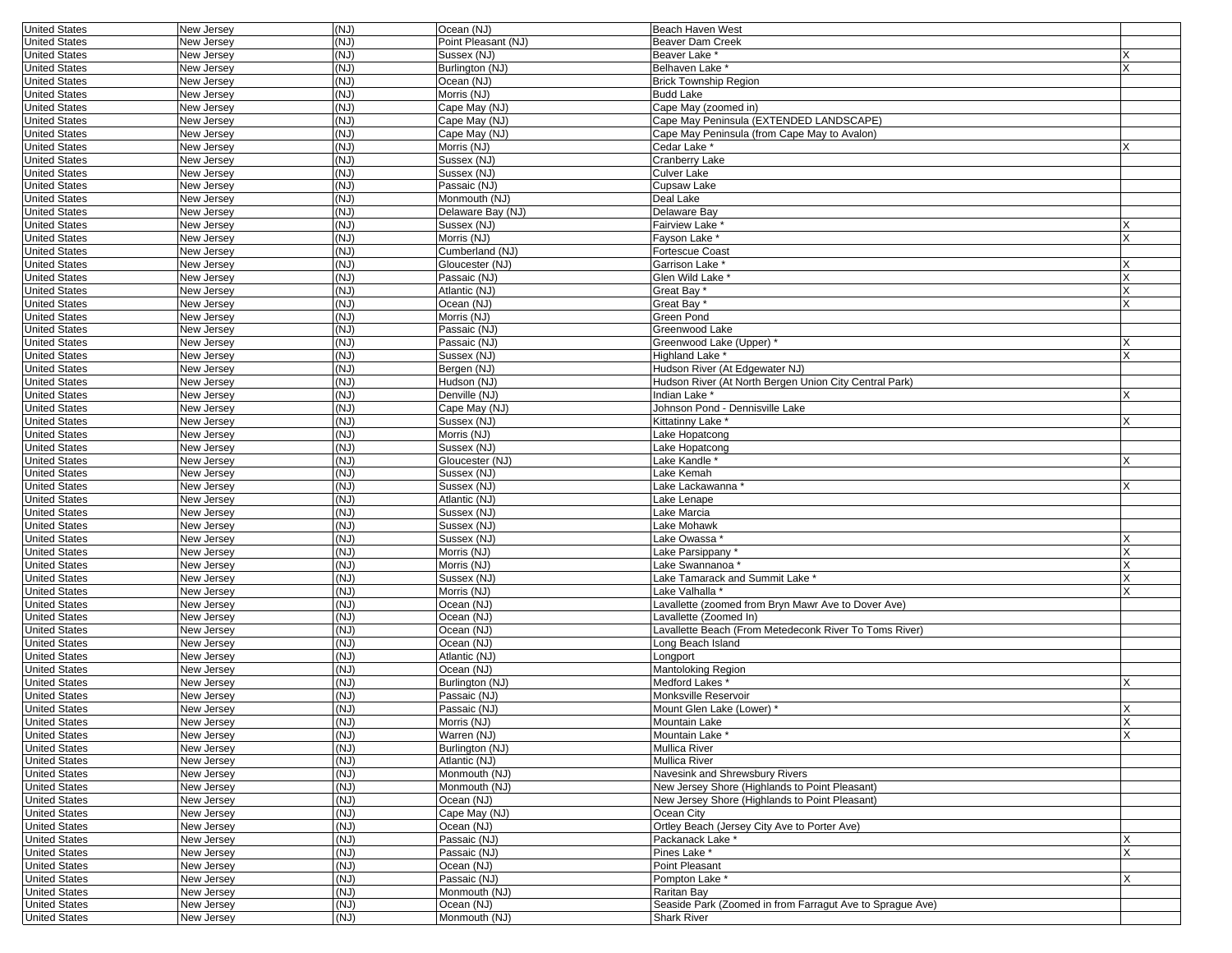| <b>United States</b> | New Jersey        | (NJ) | Morris (NJ)      | Splitrock Reservoir *                          | X |
|----------------------|-------------------|------|------------------|------------------------------------------------|---|
| <b>United States</b> | New Jersey        | (NJ) | Cape May (NJ)    | Stone Harbor and Avalon                        |   |
| <b>United States</b> | New Jersey        | (NJ) | Burlington (NJ)  | Strawbridge Lake *                             |   |
| <b>United States</b> | New Jersey        | (NJ) | Sussex (NJ)      | Swartswood Lake                                |   |
| <b>United States</b> | New Jersey        | (NJ) | Burlington (NJ)  | Taunton Lake *                                 |   |
| <b>United States</b> | New Jersey        | (NJ) | Ocean (NJ)       | Toms River Region                              |   |
| <b>United States</b> | New Jersey        | (NJ) | Cape May (NJ)    | Townsends Inlet Region - Sea Isle City         |   |
| <b>United States</b> | New Jersey        | (NJ) | Morris (NJ)      | Twilight Lake *                                |   |
| <b>United States</b> | New Jersey        | (NJ) | Cumberland (NJ)  | Union Lake                                     |   |
| <b>United States</b> | New Jersey        | (NJ) | Sussex (NJ)      | Wallkill Lake <sup>+</sup>                     |   |
| <b>United States</b> | New Jersey        | (NJ) | Sussex (NJ)      | Wolf Lake <sup>*</sup>                         | X |
|                      |                   |      |                  |                                                |   |
| <b>United States</b> | New Mexico        | (NM) | San Miguel (NM)  | Conchas Reservoir *                            | X |
| <b>United States</b> | New Mexico        | (NM) | Colfax (NM)      | Eagle Nest Lake *                              |   |
| <b>United States</b> | New Mexico        | (NM) | Sierra (NM)      | Elephant Butte Reservoir                       |   |
| <b>United States</b> | New Mexico        | (NM) | Socorro (NM)     | Elephant Butte Reservoir                       |   |
| <b>United States</b> | New Mexico        | (NM) | Rio Arriba (NM)  | Heron Lake '                                   | х |
| <b>United States</b> | New Mexico        | (NM) | Colfax (NM)      | Monte Verde                                    |   |
| <b>United States</b> | New Mexico        | (NM) | Mora (NM)        | Morphy Lake <sup>*</sup>                       |   |
| <b>United States</b> | New Mexico        | (NM) | Rio Arriba (NM)  | Navajo Reservoir *                             |   |
| <b>United States</b> | New Mexico        | (NM) | San Juan (NM)    | Navajo Reservoir*                              |   |
| <b>United States</b> | <b>New Mexico</b> | (NM) | Quay (NM)        | Ute Lake                                       |   |
| <b>United States</b> | New York          | (NY) | Hamilton (NY)    | Adirondack Lake                                |   |
| <b>United States</b> | New York          | (NY) | Cattaraugus (NY) | Allegheny Reservoir                            |   |
| <b>United States</b> | New York          | (NY) | Otsego (NY)      | Arnold Lake                                    |   |
| <b>United States</b> | New York          | (NY) | Ulster (NY)      | Ashokan Reservoir                              |   |
| <b>United States</b> | New York          | (NY) | Essex (NY)       | Augur Lake                                     |   |
| <b>United States</b> | New York          | (NY) | Rensselaer (NY)  | Babcock Lake                                   |   |
| <b>United States</b> | New York          | (NY) | Essex (NY)       | <b>Balfour Lake</b>                            |   |
| <b>United States</b> | New York          | (NY) | Saratoga (NY)    | <b>Ballston Lake</b>                           |   |
| <b>United States</b> | New York          | (NY) | Ulster (NY)      | Balsam Lake                                    |   |
| <b>United States</b> | New York          | (NY) | Hamilton (NY)    | Bear Pond*                                     | X |
| <b>United States</b> | New York          | (NY) | Lewis (NY)       | <b>Beaver Lake</b>                             |   |
| <b>United States</b> | New York          | (NY) | Broome (NY)      | Beaver Lake *                                  | X |
| <b>United States</b> | New York          | (NY) | Herkimer (NY)    | Big Moose Lake                                 |   |
| <b>United States</b> | New York          | (NY) | St Lawrence (NY) | <b>Black Lake</b>                              |   |
| <b>United States</b> | New York          | (NY) | Hamilton (NY)    | Blue Mountain Lake                             |   |
| <b>United States</b> | New York          | (NY) | Madison (NY)     | <b>Bradley Brook Reservoir</b>                 |   |
| <b>United States</b> | New York          | (NY) | Madison (NY)     | Bradley Brooke Reservoir and Hatch Lake        |   |
| <b>United States</b> | New York          | (NY) | Hamilton (NY)    | <b>Brandreth Lake *</b>                        | X |
| <b>United States</b> | New York          | (NY) | Warren (NY)      | Brant Lake                                     |   |
| <b>United States</b> | New York          | (NY) | Lewis (NY)       | Brantingham Lake                               |   |
| <b>United States</b> |                   | (NY) | Brooklyn (NY)    |                                                |   |
| <b>United States</b> | New York          | (NY) | Oneida (NY)      | Brooklyn New York<br>Buck Lake *               |   |
|                      | New York          |      |                  |                                                | X |
| <b>United States</b> | New York          | (NY) | Great Lakes (NY) | Buffalo, New York (Wider Region)               |   |
| <b>United States</b> | New York          | (NY) | Rensselaer (NY)  | Burden Lake                                    |   |
| <b>United States</b> | New York          | (NY) | Jefferson (NY)   | Butterfield Lake                               |   |
| <b>United States</b> | New York          | (NY) | Fulton (NY)      | Canada Lake (With West Lake)                   |   |
| <b>United States</b> | New York          | (NY) | Otsego (NY)      | Canadarago Lake                                |   |
| <b>United States</b> | New York          | (NY) | Ontario (NY)     | Canadice Lake                                  |   |
| <b>United States</b> | New York          | (NY) | Ontario (NY)     | Canandaigua Lake                               |   |
| <b>United States</b> | New York          | (NY) | Fulton (NY)      | Caroga Lake (East)                             |   |
| <b>United States</b> | New York          | (NY) | Fulton (NY)      | Caroga Lakes                                   |   |
| <b>United States</b> | New York          | (NY) | Chautauqua (NY)  | Cassadaga Lakes (Upper Middle and Lower Lakes) |   |
| United States        | New York          | (NY) | Cayuga (NY)      | Cayuga Lake                                    |   |
| <b>United States</b> | New York          | (NY) | Seneca (NY)      | Cayuga Lake                                    |   |
| <b>United States</b> | New York          | (NY) | Tompkins (NY)    | Cayuga Lake                                    |   |
| <b>United States</b> | New York          | (NY) | Madison (NY)     | Cazenovia Lake                                 |   |
| <b>United States</b> | New York          | (NY) | Lewis (NY)       | Chases Lake *                                  |   |
| <b>United States</b> | New York          | (NY) | Clinton (NY)     | Chateaugay Lake (Lower lake only)              |   |
| <b>United States</b> | New York          | (NY) | Franklin (NY)    | Chateaugay Lake (Lower lake only)              |   |
| <b>United States</b> | New York          | (NY) | Clinton (NY)     | Chateaugay Lakes (Upper and Lower Lakes)       |   |
| <b>United States</b> | New York          | (NY) | Franklin (NY)    | Chateaugay Lakes (Upper and Lower Lakes)       |   |
| <b>United States</b> | New York          | (NY) | Jefferson (NY)   | Chaumont Bav                                   |   |
| <b>United States</b> | New York          | (NY) | Chautauqua (NY)  | Chautauqua Lake                                |   |
| <b>United States</b> | New York          | (NY) | Clinton (NY)     | Chazy Lake                                     |   |
| <b>United States</b> | New York          | (NY) | Chenango (NY)    | Chenango Lake                                  |   |
| <b>United States</b> | New York          | (NY) | Putnam (NY)      | China Pond*                                    | X |
| <b>United States</b> | New York          | (NY) | Ulster (NY)      | Chodikee Lake                                  |   |
| <b>United States</b> | New York          | (NY) | Franklin (NY)    | Clear Pond (With Rainbow Lake)                 |   |
|                      |                   |      |                  |                                                |   |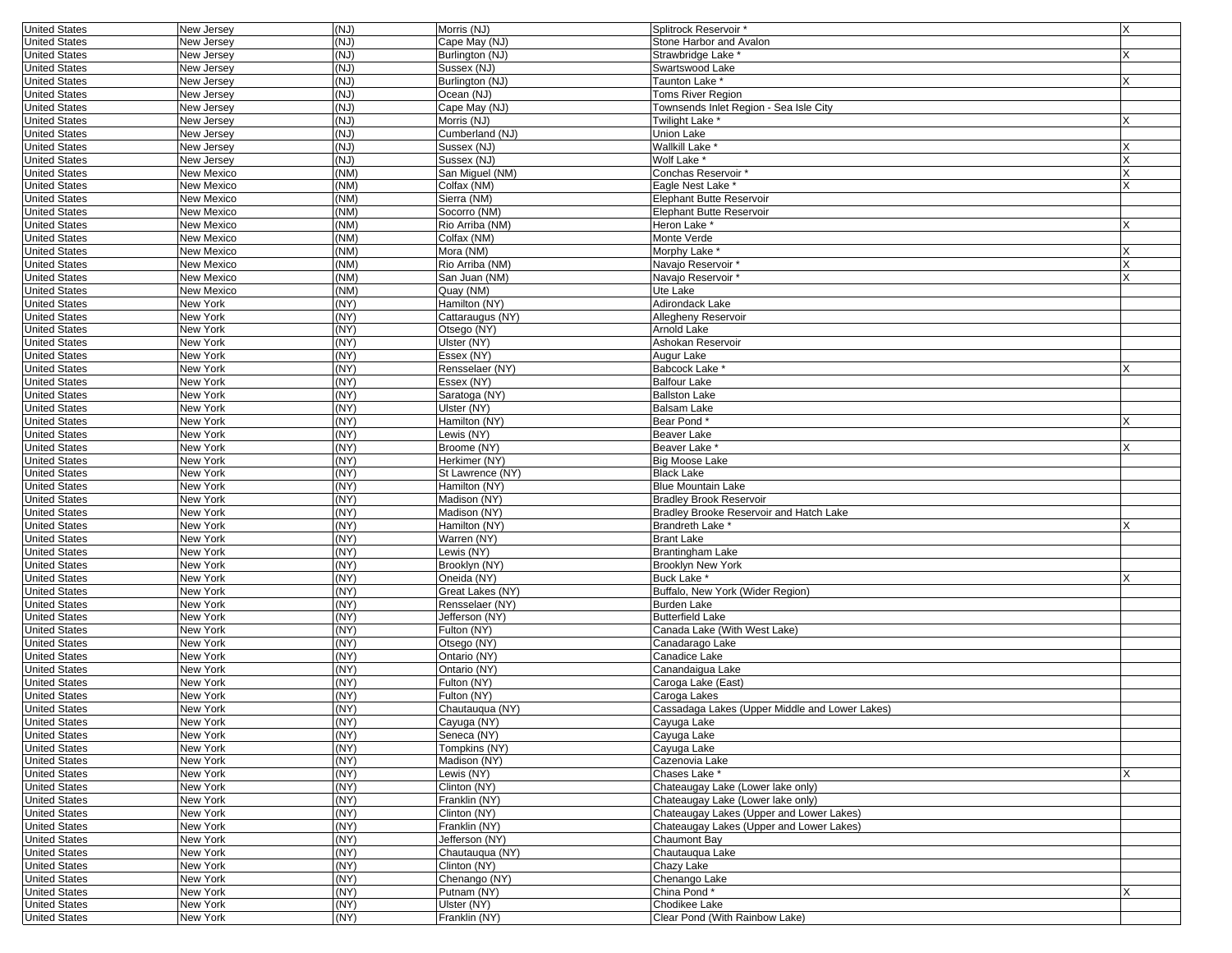| <b>United States</b>                         | <b>New York</b>      | (NY)         | Schenectady (NY)                     | <b>Collins Lake</b>                                              |  |
|----------------------------------------------|----------------------|--------------|--------------------------------------|------------------------------------------------------------------|--|
| <b>United States</b>                         | New York             | (NY)         | Livingston (NY)                      | Conesus Lake                                                     |  |
| <b>United States</b>                         | New York             | (NY)         | Columbia (NY)                        | Copake Lake                                                      |  |
| <b>United States</b>                         | New York             | (NY)         | Washington (NY)                      | Cossayuna Lake                                                   |  |
| <b>United States</b>                         | New York             | (NY)         | Greene (NY)                          | Coxsackie Reservoir *                                            |  |
| <b>United States</b>                         | New York             | (NY)         | St Lawrence (NY)                     | Cranberry Lake                                                   |  |
| <b>United States</b>                         | New York             | (NY)         | Rensselaer (NY)                      | Crooked Lake                                                     |  |
| <b>United States</b>                         | New York             | (NY)         | Cayuga (NY)                          | Cross Lake                                                       |  |
| <b>United States</b>                         | New York             | (NY)         | Onondaga (NY)                        | Cross Lake                                                       |  |
| <b>United States</b>                         | New York             | (NY)         | Albany (NY)                          | Crystal Lake                                                     |  |
| <b>United States</b>                         | <b>New York</b>      | (NY)         | Rensselaer (NY)                      | Crystal Lake                                                     |  |
| <b>United States</b>                         | New York             | (NY)         | Allegany (NY)                        | Cuba Lake                                                        |  |
| <b>United States</b>                         | New York             | (NY)         | Cattaraugus (NY)                     | Cuba Lake                                                        |  |
| <b>United States</b>                         | New York             | (NY)         | Clinton (NY)                         | Cumberland Bay (Plattsburgh and Cumberland Head)                 |  |
| <b>United States</b>                         | New York             | (NY)         | Broome (NY)                          | Deer Lake *                                                      |  |
| <b>United States</b>                         | New York             | (NY)         | Oneida (NY)                          | Delta Lake                                                       |  |
| <b>United States</b>                         | New York             | (NY)         | Madison (NY)                         | DeRuyter Reservoir                                               |  |
| <b>United States</b>                         | New York             | (NY)         | Onondaga (NY)                        | DeRuyter Reservoir                                               |  |
| <b>United States</b>                         | New York             | (NY)         | New York City (NY)                   | Downstate NY (Manhattan Bronx Brooklyn west half of Long Island) |  |
| <b>United States</b>                         | New York             | (NY)         | Rensselaer (NY)                      | Dyken Pond (With South Long Pond)                                |  |
| <b>United States</b>                         | New York             | (NY)         | St Lawrence (NY)                     | Eagle Crag Lake (With Mt Arab Lake) *                            |  |
| <b>United States</b>                         | New York             | (NY)         | Essex (NY)                           | Eagle Lake                                                       |  |
| <b>United States</b>                         | New York             | (NY)         | Wayne (NY)                           | East Bay (Zoomed in (northern half) on Ontario shoreline)        |  |
| <b>United States</b>                         | New York             | (NY)         | Suffolk (NY)                         | Eastern Half of Long Island                                      |  |
| <b>United States</b>                         | New York             | (NY)         | Essex (NY)                           | Echo Lake *                                                      |  |
| <b>United States</b>                         | New York             | (NY)         | Warren (NY)                          | Echo Lake *                                                      |  |
| <b>United States</b>                         | New York             | (NY)         | Chenango (NY)                        | Echo Lake <sup>*</sup>                                           |  |
| <b>United States</b>                         | New York             | (NY)         | Saratoga (NY)                        | Efner Jenny and Hunt Lakes *                                     |  |
| <b>United States</b>                         | New York             | (NY)         | Saratoga (NY)                        | Efner Lake                                                       |  |
| <b>United States</b>                         | New York             | (NY)         | Hamilton (NY)                        | Eighth Lake                                                      |  |
| <b>United States</b>                         | New York             | (NY)         | Wyoming (NY)                         | Faun Lake                                                        |  |
| <b>United States</b>                         | New York             | (NY)         | Wyoming (NY)                         | Faun Lake (w/ Beaver)                                            |  |
| <b>United States</b>                         | New York             | (NY)         | Hamilton (NY)                        | Fawn Lake                                                        |  |
| <b>United States</b>                         | New York             | (NY)         | Schenectady (NY)                     | Featherstonhaugh Lake                                            |  |
| <b>United States</b>                         | New York             | (NY)         | Clinton (NY)                         | Fern Lake                                                        |  |
| <b>United States</b>                         | New York             | (NY)         | Hamilton (NY)                        | Ferris Lake                                                      |  |
| <b>United States</b>                         | New York             | (NY)         | Hamilton (NY)                        | Fifth Lake                                                       |  |
| <b>United States</b>                         | New York             | (NY)         | Chautauqua (NY)                      | Findley Lake                                                     |  |
| <b>United States</b>                         | New York             | (NY)         | Cayuga (NY)                          | Finger Lakes of New York                                         |  |
| <b>United States</b>                         | New York             | (NY)         | Livingston (NY)                      | Finger Lakes of New York                                         |  |
| <b>United States</b>                         | New York             | (NY)         | Ontario (NY)                         | Finger Lakes of New York                                         |  |
| <b>United States</b>                         | New York             | (NY)         | Seneca (NY)                          | Finger Lakes of New York                                         |  |
| <b>United States</b>                         | New York             | (NY)         | Yates (NY)                           | Finger Lakes of New York                                         |  |
| <b>United States</b>                         | New York             | (NY)         | Nassau (NY)                          | Fire Island - Long Island Sound                                  |  |
| <b>United States</b>                         | New York             | (NY)         | Suffolk (NY)                         | Fishers Island                                                   |  |
| <b>United States</b>                         | New York             | (NY)         | Suffolk (NY)                         | <b>Fishers Island Sound</b>                                      |  |
| <b>United States</b>                         | New York             | (NY)         | Franklin (NY)                        | Follensby Clear Pond Area                                        |  |
| <b>United States</b>                         | New York             | (NY)         | Rensselaer (NY)                      | Forest Lake                                                      |  |
| <b>United States</b>                         | New York             | (NY)         | Hamilton (NY)                        | Forked Lake                                                      |  |
| <b>United States</b>                         | New York             | (NY)         | Hamilton (NY)                        | Fourth Lake                                                      |  |
| <b>United States</b>                         | New York             | (NY)         | Herkimer (NY)                        | Fourth Lake                                                      |  |
| <b>United States</b>                         | New York             | (NY)         | Sullivan (NY)                        | Fox Lake *                                                       |  |
| <b>United States</b>                         | New York             | (NY)         | Lewis (NY)                           | Francis Lake                                                     |  |
| United States                                | New York             | (NY)         | Warren (NY)                          | Friends Lake                                                     |  |
| <b>United States</b>                         | New York             | (NY)         | Hamilton (NY)                        | Fulton Chain of Lakes (First Second Third and Fourth Lakes)      |  |
| <b>United States</b>                         | New York             | (NY)         | Herkimer (NY)                        | Fulton Chain of Lakes (First Second Third and Fourth Lakes)      |  |
| <b>United States</b>                         | New York             | (NY)         | Saratoga (NY)                        | Galway Lake                                                      |  |
| <b>United States</b>                         | New York             | (NY)         | Chenango (NY)                        | Genegantslet Lake                                                |  |
| <b>United States</b><br><b>United States</b> | New York             | (NY)<br>(NY) | Rensselaer (NY)                      | Glass Lake<br>Glen Lake                                          |  |
| <b>United States</b>                         | New York<br>New York | (NY)         | Warren (NY)<br>Essex (NY)            | Goodnow Flowage                                                  |  |
| <b>United States</b>                         | New York             | (NY)         | Otsego (NY)                          | Goodyear Lake                                                    |  |
| <b>United States</b>                         | New York             | (NY)         | Hamilton (NY)                        | Grampus Lake *                                                   |  |
| <b>United States</b>                         | New York             | (NY)         | Erie (NY)                            | Grand Island                                                     |  |
| <b>United States</b>                         | New York             | (NY)         | Niagara (NY)                         | Grand Island                                                     |  |
|                                              |                      |              |                                      |                                                                  |  |
|                                              |                      |              |                                      |                                                                  |  |
| <b>United States</b>                         | New York             | (NY)         | Jefferson (NY)                       | Grass Lake                                                       |  |
| <b>United States</b><br><b>United States</b> | New York<br>New York | (NY)<br>(NY) | St Lawrence (NY)<br>Great Lakes (NY) | Grass Lake<br>Great Lakes                                        |  |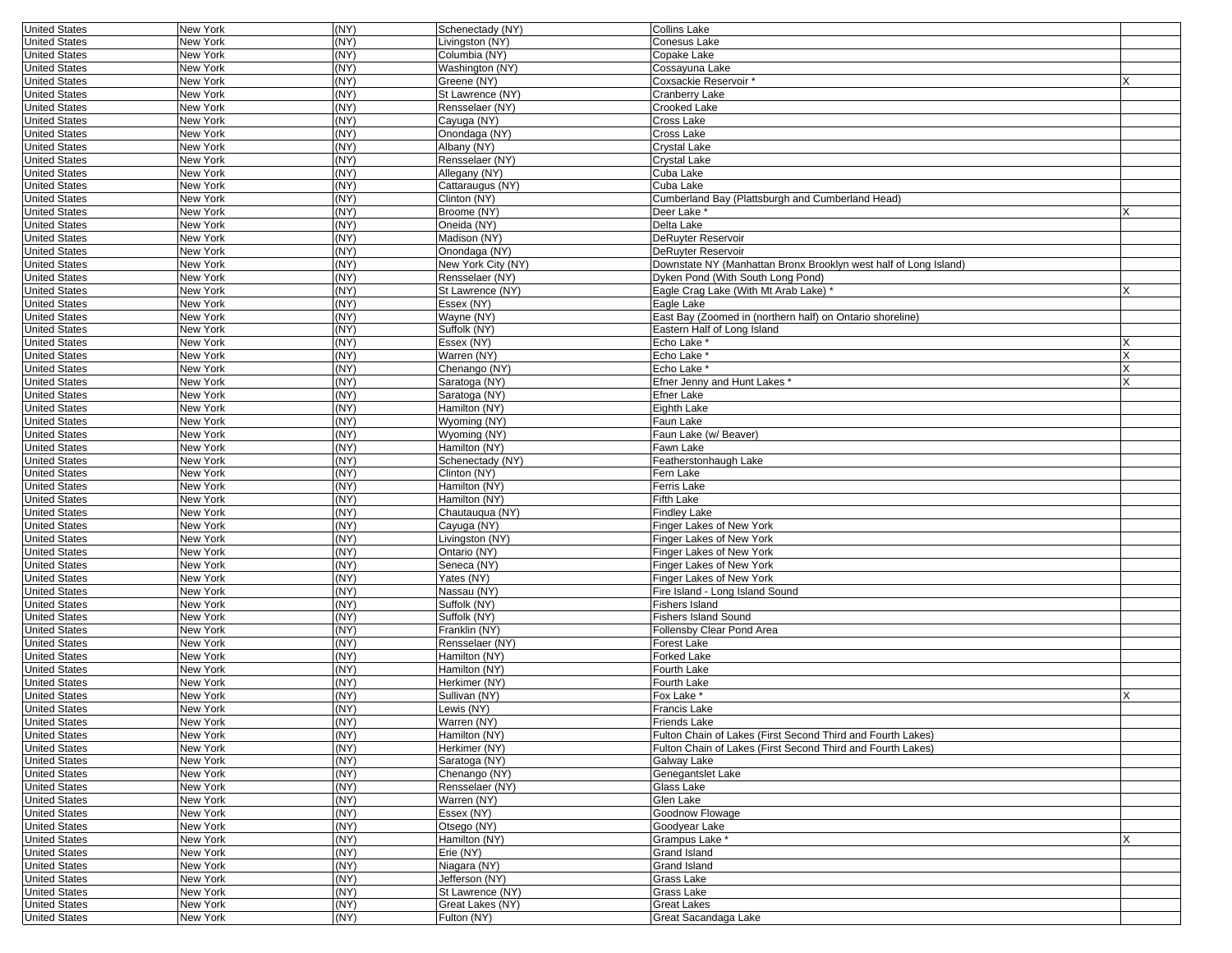| <b>United States</b> | New York        | (NY) | Saratoga (NY)      | Great Sacandaga Lake                                   |   |
|----------------------|-----------------|------|--------------------|--------------------------------------------------------|---|
| <b>United States</b> | New York        | (NY) | Onondaga (NY)      | Green Lake and Round Lake                              |   |
| <b>United States</b> | New York        | (NY) | Franklin (NY)      | Green Pond                                             |   |
| <b>United States</b> | New York        | (NY) | Orange (NY)        | Greenwood Lake                                         |   |
| <b>United States</b> | New York        | (NY) | Orange (NY)        | Guymard Lake*                                          |   |
|                      |                 |      |                    |                                                        |   |
| <b>United States</b> | New York        | (NY) | Washington (NY)    | Hadlock Pond                                           |   |
| <b>United States</b> | New York        | (NY) | Warren (NY)        | Harrisburg Lake <sup>*</sup>                           |   |
| <b>United States</b> | New York        | (NY) | Madison (NY)       | Hatch Lake                                             |   |
| <b>United States</b> | New York        | (NY) | Suffolk (NY)       | Hawleys Pond*                                          |   |
| <b>United States</b> | New York        | (NY) | Washington (NY)    | Hedges Lake                                            |   |
| <b>United States</b> | New York        | (NY) | Albany (NY)        | Helderberg Lake <sup>*</sup>                           |   |
| <b>United States</b> | New York        | (NY) | Livingston (NY)    | Hemlock Lake                                           |   |
| <b>United States</b> | New York        | (NY) | Ontario (NY)       | Hemlock Lake                                           |   |
| <b>United States</b> | New York        | (NY) | Jefferson (NY)     | Henderson Harbor                                       |   |
| <b>United States</b> | New York        | (NY) | Orange (NY)        | Hessian Lake                                           |   |
| <b>United States</b> |                 | (NY) | Rockland (NY)      | Hessian Lake                                           |   |
|                      | New York        |      |                    |                                                        |   |
| <b>United States</b> | New York        | (NY) | St Lawrence (NY)   | <b>Higley Falls Reservoir</b>                          |   |
| <b>United States</b> | New York        | (NY) | Washington (NY)    | Hills Pond*                                            |   |
| <b>United States</b> | New York        | (NY) | Herkimer (NY)      | Hinckley Reservoir*                                    |   |
| <b>United States</b> | New York        | (NY) | Oneida (NY)        | Hinckley Reservoir*                                    |   |
| <b>United States</b> | New York        | (NY) | Franklin (NY)      | <b>Hoel Pond</b>                                       |   |
| <b>United States</b> | New York        | (NY) | Ontario (NY)       | Honeoye Lake                                           |   |
| <b>United States</b> | New York        | (NY) | Columbia (NY)      | Hudson River (At Hudson and Sleepy Hollow Lake)        |   |
| <b>United States</b> | New York        | (NY) | Greene (NY)        | Hudson River (At Hudson and Sleepy Hollow Lake)        |   |
| <b>United States</b> | New York        | (NY) | New York City (NY) | Hudson River (At North Bergen Union City Central Park) |   |
| <b>United States</b> | New York        | (NY) | Albany (NY)        | Hudson River (At Troy)                                 |   |
|                      |                 |      |                    |                                                        |   |
| <b>United States</b> | New York        | (NY) | Rensselaer (NY)    | Hudson River (At Troy)                                 |   |
| <b>United States</b> | New York        | (NY) | Orange (NY)        | Hudson River (Tappan Zee Bridge to Bear Mountain)      |   |
| <b>United States</b> | New York        | (NY) | Rockland (NY)      | Hudson River (Tappan Zee Bridge to Bear Mountain)      |   |
| <b>United States</b> | New York        | (NY) | Westchester (NY)   | Hudson River (Tappan Zee Bridge to Bear Mountain)      |   |
| <b>United States</b> | New York        | (NY) | Rockland (NY)      | Hudson River (Tompkins Cove to Ft Lee)                 |   |
| <b>United States</b> | New York        | (NY) | Westchester (NY)   | Hudson River (Tompkins Cove to Ft Lee)                 |   |
| <b>United States</b> | New York        | (NY) | Dutchess (NY)      | Hunns Lake *                                           |   |
| <b>United States</b> | New York        | (NY) | Saratoga (NY)      | Hunt Lake                                              |   |
| <b>United States</b> | <b>New York</b> | (NY) | Franklin (NY)      | <b>Indian Lake</b>                                     |   |
| <b>United States</b> | New York        | (NY) | Hamilton (NY)      | Indian Lake                                            |   |
|                      |                 |      |                    |                                                        |   |
| <b>United States</b> | New York        | (NY) | Wyoming (NY)       | Java Lake *                                            |   |
| <b>United States</b> | New York        | (NY) | Nassau (NY)        | Jones Inlet                                            |   |
| <b>United States</b> | New York        | (NY) | Oneida (NY)        | Kayuta Lake                                            |   |
| <b>United States</b> | New York        | (NY) | Warren (NY)        | Kelm Lake (with Gould Pond)                            |   |
| <b>United States</b> | New York        | (NY) | Steubens (NY)      | Keuka Lake                                             |   |
| <b>United States</b> | New York        | (NY) | Yates (NY)         | Keuka Lake                                             |   |
| <b>United States</b> | New York        | (NY) | Columbia (NY)      | Kinderhook Lake                                        |   |
| <b>United States</b> | New York        | (NY) | Putnam (NY)        | Kirk Lake *                                            |   |
| <b>United States</b> | New York        | (NY) | Herkimer (NY)      | Kyser Lake <sup>*</sup>                                | X |
| <b>United States</b> | New York        | (NY) | Hamilton (NY)      | Lake Abanakee                                          |   |
|                      |                 | (NY) | Hamilton (NY)      | Lake Algonguin                                         |   |
| <b>United States</b> | New York        |      |                    |                                                        |   |
| <b>United States</b> | New York        | (NY) | Orleans (NY)       | Lake Alice (dam to Main St) (Waterport Reservoir)      |   |
| <b>United States</b> | New York        | (NY) | Orleans (NY)       | Lake Alice (entire lake) (Waterport Reservoir)         |   |
| <b>United States</b> | New York        | (NY) | Delaware (NY)      | Lake Alimeda*                                          |   |
| <b>United States</b> | New York        | (NY) | Lewis (NY)         | Lake Bonaparte                                         |   |
| <b>United States</b> | New York        | (NY) | Clinton (NY)       | Lake Champlain                                         |   |
| <b>United States</b> | New York        | (NY) | Essex (NY)         | Lake Champlain                                         |   |
| United States        | New York        | (NY) | Clinton (NY)       | Lake Champlain (From Plattsburgh to Addison)           |   |
| <b>United States</b> | New York        | (NY) | Clinton (NY)       | Lake Champlain (Plattsburgh Bay Region)                |   |
| <b>United States</b> | New York        | (NY) | Essex (NY)         | Lake Champlain (zoom: At Ferrisburg and Westport)      |   |
| <b>United States</b> | New York        | (NY) | Clinton (NY)       | Lake Champlain (zoom: Vergennes to Westport)           |   |
|                      |                 |      |                    |                                                        |   |
| <b>United States</b> | New York        | (NY) | Essex (NY)         | Lake Champlain (zoom: Vergennes to Westport)           |   |
| <b>United States</b> | New York        | (NY) | Franklin (NY)      | Lake Clear                                             |   |
| <b>United States</b> | New York        | (NY) | Saratoga (NY)      | Lake Desolation                                        |   |
| <b>United States</b> | New York        | (NY) | Hamilton (NY)      | Lake Durant                                            |   |
| <b>United States</b> | New York        | (NY) | Hamilton (NY)      | Lake Eaton                                             |   |
| <b>United States</b> | New York        | (NY) | Rensselaer (NY)    | Lake Elizabeth *                                       | X |
| <b>United States</b> | New York        | (NY) | Great Lakes (NY)   | Lake Erie                                              |   |
| <b>United States</b> | New York        | (NY) | Great Lakes (NY)   | Lake Erie (Eastern Section Mentor to Buffalo)          |   |
| <b>United States</b> | New York        | (NY) | Great Lakes (NY)   | Lake Erie with Lake Ontario                            |   |
| <b>United States</b> | New York        | (NY) | Essex (NY)         | Lake Flower                                            |   |
| <b>United States</b> | New York        | (NY) | Franklin (NY)      | Lake Flower                                            |   |
|                      |                 |      |                    |                                                        |   |
| <b>United States</b> | New York        | (NY) | Warren (NY)        | Lake Forest                                            |   |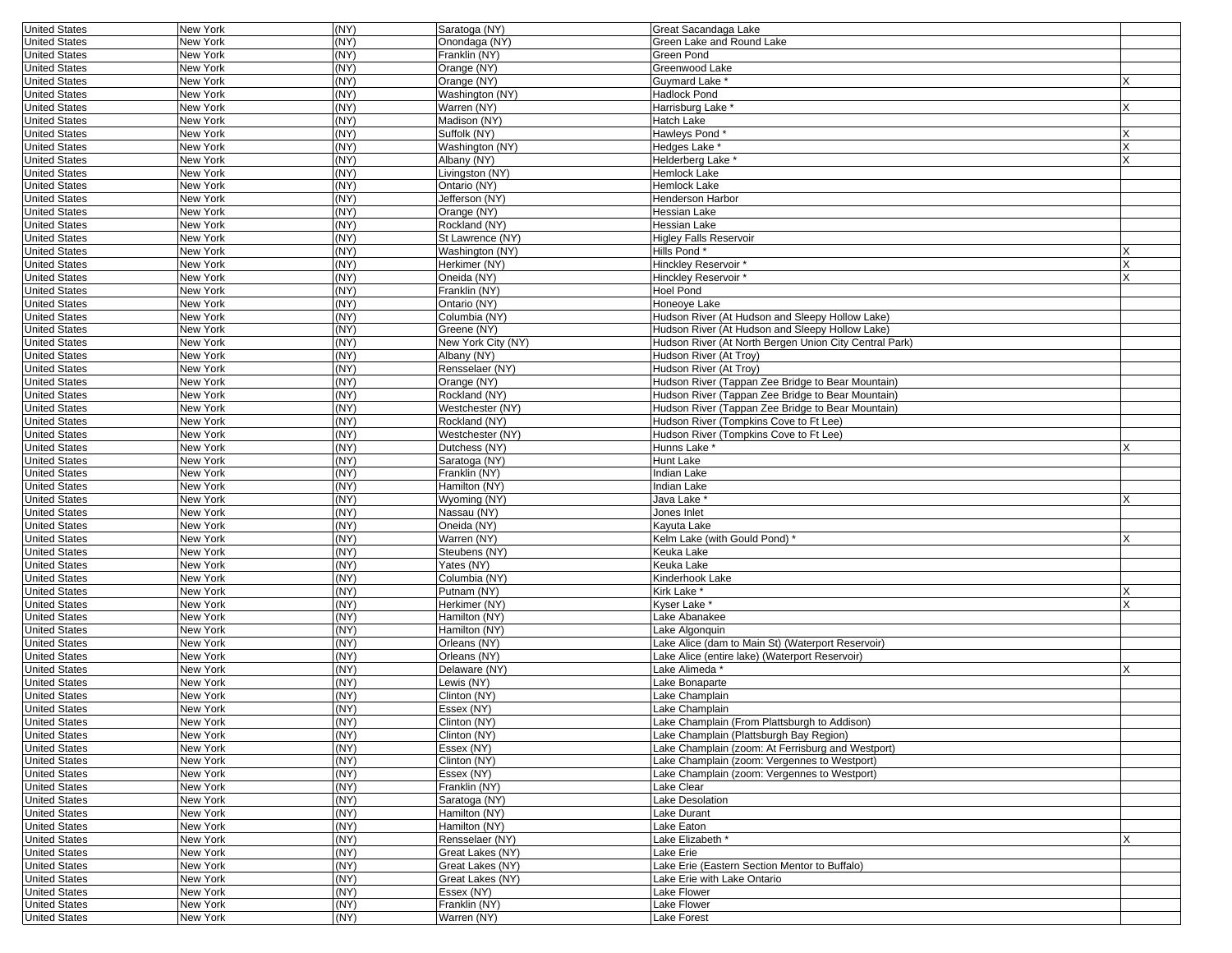| <b>United States</b> | <b>New York</b> | (NY) | Essex (NY)         | Lake George                                                     |   |
|----------------------|-----------------|------|--------------------|-----------------------------------------------------------------|---|
| <b>United States</b> | New York        | (NY) | Warren (NY)        | Lake George                                                     |   |
| <b>United States</b> | New York        | (NY) | Washington (NY)    | Lake George                                                     |   |
| <b>United States</b> | New York        | (NY) | Putnam (NY)        | Lake Gilead                                                     |   |
| <b>United States</b> | New York        | (NY) | Essex (NY)         | Lake Harris                                                     |   |
| <b>United States</b> | New York        | (NY) | Franklin (NY)      | Lake Kushaqua                                                   |   |
| <b>United States</b> | New York        | (NY) | Washington (NY)    | Lake Lauderdale                                                 |   |
| <b>United States</b> | New York        | (NY) | Hamilton (NY)      | Lake Lila                                                       |   |
| <b>United States</b> | New York        | (NY) | Saratoga (NY)      | Lake Lonely*                                                    |   |
| <b>United States</b> | New York        | (NY) | Putnam (NY)        | Lake Mahopac                                                    |   |
| <b>United States</b> | <b>New York</b> | (NY) | Great Lakes (NY)   | Lake Michigan and Lake Huron                                    |   |
|                      |                 | (NY) |                    |                                                                 |   |
| <b>United States</b> | New York        |      | Ulster (NY)        | Lake Minnewaska *                                               | x |
| <b>United States</b> | New York        | (NY) | Westchester (NY)   | Lake Mohegan*                                                   | X |
| <b>United States</b> | New York        | (NY) | Suffolk (NY)       | Lake Montauk                                                    |   |
| <b>United States</b> | New York        | (NY) | Madison (NY)       | Lake Moraine                                                    |   |
| <b>United States</b> | New York        | (NY) | Saratoga (NY)      | Lake Nancy*                                                     | X |
| <b>United States</b> | New York        | (NY) | Washington (NY)    | Lake Nebo                                                       |   |
| <b>United States</b> | New York        | (NY) | Jefferson (NY)     | Lake of the Woods                                               |   |
| <b>United States</b> | New York        | (NY) | Great Lakes (NY)   | Lake Ontario                                                    |   |
| <b>United States</b> | New York        | (NY) | Great Lakes (NY)   | Lake Ontario (Stoney Pt to Wolf Island)                         |   |
| <b>United States</b> | New York        | (NY) | Great Lakes (NY)   | Lake Ontario Section (From Pulaski NY to Milford ON)            |   |
| <b>United States</b> | New York        | (NY) | Westchester (NY)   | Lake Oscaleta with Lake Rippowam                                |   |
| <b>United States</b> | New York        | (NY) | Putnam (NY)        | Lake Oscawana                                                   |   |
| <b>United States</b> | New York        | (NY) | St Lawrence (NY)   | Lake Ozonia                                                     |   |
| <b>United States</b> | New York        | (NY) | Putnam (NY)        | <b>Lake Peekskill</b>                                           |   |
| <b>United States</b> | New York        | (NY) | Essex (NY)         | Lake Placid (With Mirror Lake)                                  |   |
| <b>United States</b> | New York        | (NY) | Hamilton (NY)      | Lake Pleasant                                                   |   |
| <b>United States</b> | New York        | (NY) | Hamilton (NY)      | Lake Pleasant (With Sacandaga Piseco Fawn and Oxbow Lakes)      |   |
| <b>United States</b> | New York        | (NY) | Suffolk (NY)       | Lake Ronkonkoma                                                 |   |
|                      |                 | (NY) |                    |                                                                 |   |
| <b>United States</b> | New York        |      | Columbia (NY)      | Lake Taghkanic<br>Lake Titus                                    |   |
| <b>United States</b> | <b>New York</b> | (NY) | Franklin (NY)      |                                                                 |   |
| <b>United States</b> | New York        | (NY) | Warren (NY)        | Lake Vanare                                                     | x |
| <b>United States</b> | New York        | (NY) | Westchester (NY)   | Lake Waccabuc                                                   |   |
| <b>United States</b> | New York        | (NY) | Schuyler (NY)      | Lamoka Lake                                                     |   |
| <b>United States</b> | New York        | (NY) | Schuyler (NY)      | amoka Lake and Mill Pond                                        |   |
| <b>United States</b> | New York        | (NY) | Suffolk (NY)       | Laurel Lake                                                     |   |
| <b>United States</b> | New York        | (NY) | Hamilton (NY)      | Lewey Lake                                                      |   |
| <b>United States</b> | New York        | (NY) | Cattaraugus (NY)   | Lime Lake                                                       |   |
| <b>United States</b> | <b>New York</b> | (NY) | Hamilton (NY)      | Limekiln Lake                                                   |   |
| <b>United States</b> | New York        | (NY) | Essex (NY)         | Lincoln Pond                                                    |   |
| <b>United States</b> | New York        | (NY) | Oneida (NY)        | Little Long Lake                                                |   |
| <b>United States</b> | <b>New York</b> | (NY) | Herkimer (NY)      | Little Moose Lake                                               |   |
| <b>United States</b> | New York        | (NY) | Suffolk (NY)       | Little Peconic Bay                                              |   |
| <b>United States</b> | <b>New York</b> | (NY) | Cayuga (NY)        | Little Sodus Bay                                                |   |
| <b>United States</b> | New York        | (NY) | Wayne (NY)         | Little Sodus Bay                                                |   |
| <b>United States</b> | New York        | (NY) | Saratoga (NY)      | Livingston Lake *                                               | X |
| <b>United States</b> | New York        | (NY) | Bronx (NY)         | Long Island Sound                                               |   |
| <b>United States</b> | New York        | (NY) | Nassau (NY)        | Long Island Sound                                               |   |
| <b>United States</b> | New York        | (NY) | Queens (NY)        | Long Island Sound                                               |   |
| <b>United States</b> | New York        | (NY) | Westchester (NY)   | ong Island Sound                                                |   |
| <b>United States</b> | New York        | (NY) | Westchester (NY)   | ong Island Sound (at New Rochelle)                              |   |
| <b>United States</b> | New York        | (NY) | Hamilton (NY)      |                                                                 |   |
| <b>United States</b> | New York        | (NY) | Lewis (NY)         | _ong Lake<br>ong Pond                                           |   |
|                      |                 |      |                    |                                                                 |   |
| United States        | New York        | (NY) | Steuben (NY)       | Loon Lake                                                       |   |
| <b>United States</b> | New York        | (NY) | Warren (NY)        | Loon Lake                                                       |   |
| <b>United States</b> | New York        | (NY) | Franklin (NY)      | Loon Lake *                                                     | X |
| <b>United States</b> | New York        | (NY) | Essex (NY)         | Lower and Middle Saranac Lakes with Oseetah Flower and Kiwassa) |   |
| <b>United States</b> | New York        | (NY) | Hamilton (NY)      | Lows Lake *                                                     | X |
| <b>United States</b> | New York        | (NY) | St Lawrence (NY)   | Lows Lake *                                                     | X |
| <b>United States</b> | New York        | (NY) | Warren (NY)        | Luzerne Lake                                                    |   |
| <b>United States</b> | New York        | (NY) | Kings (NY)         | Manhattan Island - New York City                                |   |
| <b>United States</b> | New York        | (NY) | New York City (NY) | Manhattan Island - New York City                                |   |
| <b>United States</b> | New York        | (NY) | Queens (NY)        | Manhattan Island - New York City                                |   |
| <b>United States</b> | New York        | (NY) | Schenectady (NY)   | Mariaville Lake                                                 |   |
| <b>United States</b> | New York        | (NY) | Sullivan (NY)      | Masten Lake                                                     |   |
| <b>United States</b> | New York        | (NY) | Suffolk (NY)       | Mecox Bay                                                       | X |
| <b>United States</b> | New York        | (NY) | Jefferson (NY)     | Millsite Lake                                                   |   |
| <b>United States</b> | New York        | (NY) | Essex (NY)         | Minerva Lake *                                                  | X |
| <b>United States</b> |                 | (NY) |                    | Mirror Lake                                                     |   |
|                      | New York        |      | Essex (NY)         |                                                                 |   |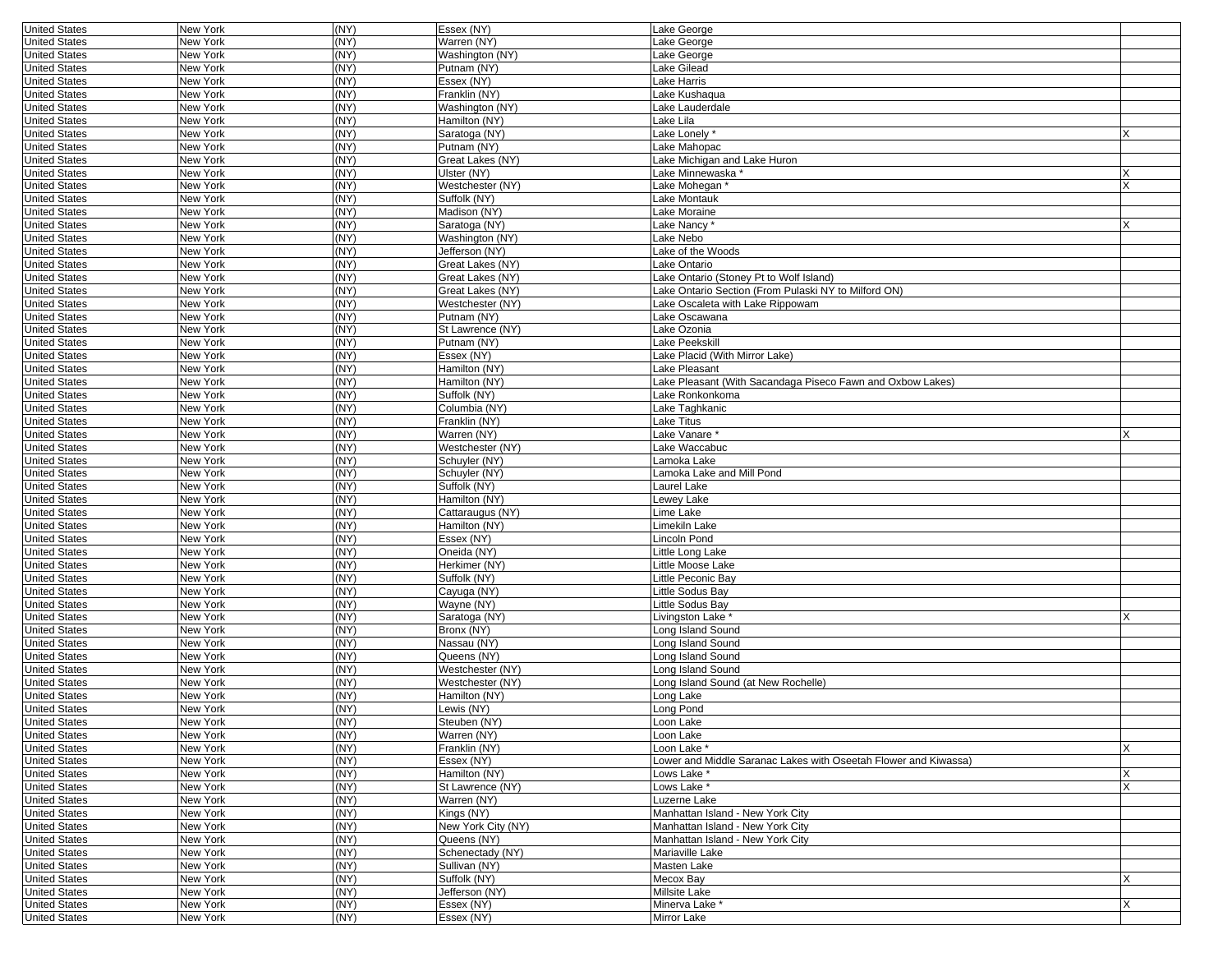| <b>United States</b>                         | New York             | (NY)         | Saratoga (NY)                                 | Mohawk and Hudson Rivers at Waterford                              |        |
|----------------------------------------------|----------------------|--------------|-----------------------------------------------|--------------------------------------------------------------------|--------|
| <b>United States</b>                         | New York             | (NY)         | Hamilton (NY)                                 | Mohegan Lake (Zip 13436)                                           |        |
| <b>United States</b>                         | New York             | (NY)         | Hamilton (NY)                                 | Mohegan Lake *                                                     |        |
| <b>United States</b>                         | New York             | (NY)         | Sullivan (NY)                                 | Mohican Lake <sup>*</sup>                                          | X      |
| <b>United States</b>                         | New York             | (NY)         | Sufflok (NY)                                  | Montauk Point                                                      |        |
| <b>United States</b>                         | New York             | (NY)         | Jefferson (NY)                                | Moon Lake                                                          |        |
| <b>United States</b>                         | New York             | (NY)         | Herkimer (NY)                                 | Moss Lake                                                          |        |
| <b>United States</b>                         | New York             | (NY)         | Fulton (NY)                                   | Mountain Lake *                                                    |        |
| <b>United States</b>                         | New York             | (NY)         | Essex (NY)                                    | Mountain View Lake *                                               |        |
| <b>United States</b><br><b>United States</b> | New York<br>New York | (NY)<br>(NY) | Suffolk (NY)<br>Sullivan (NY)                 | Mystic to Quonochontaug Coastal Region<br>Neversink Reservoir      |        |
|                                              |                      | (NY)         |                                               |                                                                    |        |
| <b>United States</b><br><b>United States</b> | New York<br>New York | (NY)         | Westchester (NY)<br><b>Atlantic Coast (NY</b> | New Croton Reservoir<br>New England                                |        |
| <b>United States</b>                         | New York             | (NY)         | Long Island (NY)                              | New York (Manhattan to Amityville)                                 |        |
| <b>United States</b>                         | New York             | (NY)         | New York City (NY)                            | New York (Manhattan to Amityville)                                 |        |
| <b>United States</b>                         | New York             | (NY)         | Essex (NY)                                    | Newcomb Lake                                                       |        |
| <b>United States</b>                         | New York             | (NY)         | Niagara Falls (NY)                            | Niagara Falls                                                      |        |
| <b>United States</b>                         | New York             | (NY)         | Niagara Falls (NY)                            | Niagara Falls (Eastern Section)                                    |        |
| <b>United States</b>                         | New York             | (NY)         | Niagara Falls (NY)                            | Niagara River (Ontario to Falls)                                   |        |
| <b>United States</b>                         | New York             | (NY)         | Herkimer (NY)                                 | North Lake                                                         |        |
| <b>United States</b>                         | New York             | (NY)         | Nassau (NY)                                   | North Shore of Long Island (Oyster, Huntington and Northport Bays) |        |
| <b>United States</b>                         | New York             | (NY)         | Suffolk (NY)                                  | North Shore of Long Island (Oyster, Huntington and Northport Bays) |        |
| <b>United States</b>                         | New York             | (NY)         | Greene (NY)                                   | North-South Lake                                                   |        |
| <b>United States</b>                         | New York             | (NY)         | Suffolk (NY)                                  | Northport Bay                                                      |        |
| <b>United States</b>                         | New York             | (NY)         | Suffolk (NY)                                  | Northport Harbor                                                   |        |
| <b>United States</b>                         | New York             | (NY)         | St Lawrence (NY)                              | Norwood Reservoir                                                  |        |
| <b>United States</b>                         | New York             | (NY)         | Albany (NY)                                   | Onderdonk Lake *                                                   |        |
| <b>United States</b>                         | New York             | (NY)         | Madison (NY)                                  | Oneida Lake                                                        |        |
| <b>United States</b>                         | New York             | (NY)         | Oneida (NY)                                   | Oneida Lake                                                        |        |
| <b>United States</b>                         | New York             | (NY)         | Onondaga (NY)                                 | Oneida Lake                                                        |        |
| <b>United States</b>                         | New York             | (NY)         | Oswego (NY)                                   | Oneida Lake                                                        |        |
| <b>United States</b>                         | New York             | (NY)         | Onondaga (NY)                                 | Onondaga Lake                                                      |        |
| <b>United States</b>                         | New York             | (NY)         | Broome (NY)                                   | Oquaga Lake *                                                      | X      |
| <b>United States</b>                         | New York             | (NY)         | Orange (NY)                                   | Orange Lake '                                                      |        |
| <b>United States</b>                         | New York             | (NY)         | Franklin (NY)                                 | Oseetah Lake                                                       |        |
| <b>United States</b>                         | New York             | (NY)         | Franklin (NY)                                 | Osgood Pond                                                        |        |
| <b>United States</b>                         | New York             | (NY)         | Onondaga (NY)                                 | Otisco Lake                                                        |        |
| <b>United States</b>                         | New York             | (NY)         | Otsego (NY)                                   | Otsego Lake                                                        |        |
| <b>United States</b>                         | New York             | (NY)         | Oneida (NY)                                   | Otter Lake *                                                       |        |
| <b>United States</b>                         | New York             | (NY)         | Cayuga (NY)                                   | Owasco Lake                                                        |        |
| <b>United States</b>                         | New York             | (NY)         | Hamilton (NY)                                 | Oxbow Lake                                                         |        |
| <b>United States</b>                         | New York             | (NY)         | Oswego (NY)                                   | Panther Lake                                                       |        |
| <b>United States</b>                         | New York             | (NY)         | Essex (NY)                                    | Paradox Lake                                                       |        |
| <b>United States</b>                         | New York             | (NY)         | Putnam (NY)                                   | Peach Lake *                                                       |        |
| <b>United States</b>                         | New York             | (NY)         | Westchester (NY)                              | Peach Lake *                                                       |        |
| <b>United States</b>                         | New York             | (NY)<br>(NY) | Fulton (NY)                                   | Peck Lake<br>Petonia Lake <sup>*</sup>                             |        |
| <b>United States</b><br><b>United States</b> | New York<br>New York | (NY)         | Greene (NY)<br>Pine Lake (NY)                 | Pine Lake *                                                        | X<br>X |
|                                              |                      | (NY)         |                                               |                                                                    |        |
| <b>United States</b><br><b>United States</b> | New York<br>New York | (NY)         | Hamilton (NY)<br>Fulton (NY)                  | Piseco Lake<br>Pleasant Lake                                       |        |
| <b>United States</b>                         | New York             | (NY)         | Wayne (NY)                                    | Port Bay                                                           |        |
| <b>United States</b>                         | New York             | (NY)         | St Lawrence (NY)                              | Portaferry Lake                                                    |        |
| <b>United States</b>                         | New York             | (NY)         | Putnam (NY)                                   | Putnam Lake *                                                      | X      |
| United States                                | New York             | (NY)         | ESSex (NY)                                    | Putnam Pond                                                        |        |
| <b>United States</b>                         | New York             | (NY)         | Essex (NY)                                    | Pyramid Lake *                                                     | X      |
| <b>United States</b>                         | New York             | (NY)         | Columbia (NY)                                 | Queechy Lake                                                       |        |
| <b>United States</b>                         | New York             | (NY)         | Franklin (NY)                                 | Rainbow Lake                                                       |        |
| <b>United States</b>                         | New York             | (NY)         | Franklin (NY)                                 | Rainbow Lake (extended to show Rainbow Narrows)                    |        |
| <b>United States</b>                         | New York             | (NY)         | Hamilton (NY)                                 | Raquette Lake                                                      |        |
| <b>United States</b>                         | New York             | (NY)         | Richmond (NY)                                 | Raritan Bay                                                        |        |
| <b>United States</b>                         | New York             | (NY)         | New York City (NY)                            | Raritan Bay- Upper Bay- Lower Bay                                  |        |
| <b>United States</b>                         | New York             | (NY)         | Jefferson (NY)                                | Red Lake                                                           |        |
| <b>United States</b>                         | New York             | (NY)         | Columbia (NY)                                 | Rhoda Pond (Lower) *                                               | X      |
| <b>United States</b>                         | New York             | (NY)         | Monroe (NY)                                   | Rochester Area (from Braddock Bay to Irondequoit Bay)              |        |
| <b>United States</b>                         | New York             | (NY)         | Franklin (NY)                                 | Rollins Pond                                                       |        |
| <b>United States</b>                         | New York             | (NY)         | Orange (NY)                                   | Round Lake                                                         |        |
| <b>United States</b>                         | New York             | (NY)         | Saratoga (NY)                                 | Round Lake                                                         |        |
| <b>United States</b>                         | New York             | (NY)         | Allegany (NY)                                 | Rushford Lake                                                      |        |
| <b>United States</b>                         | New York             | (NY)         | Hamilton (NY)                                 | Sacandaga Lake                                                     |        |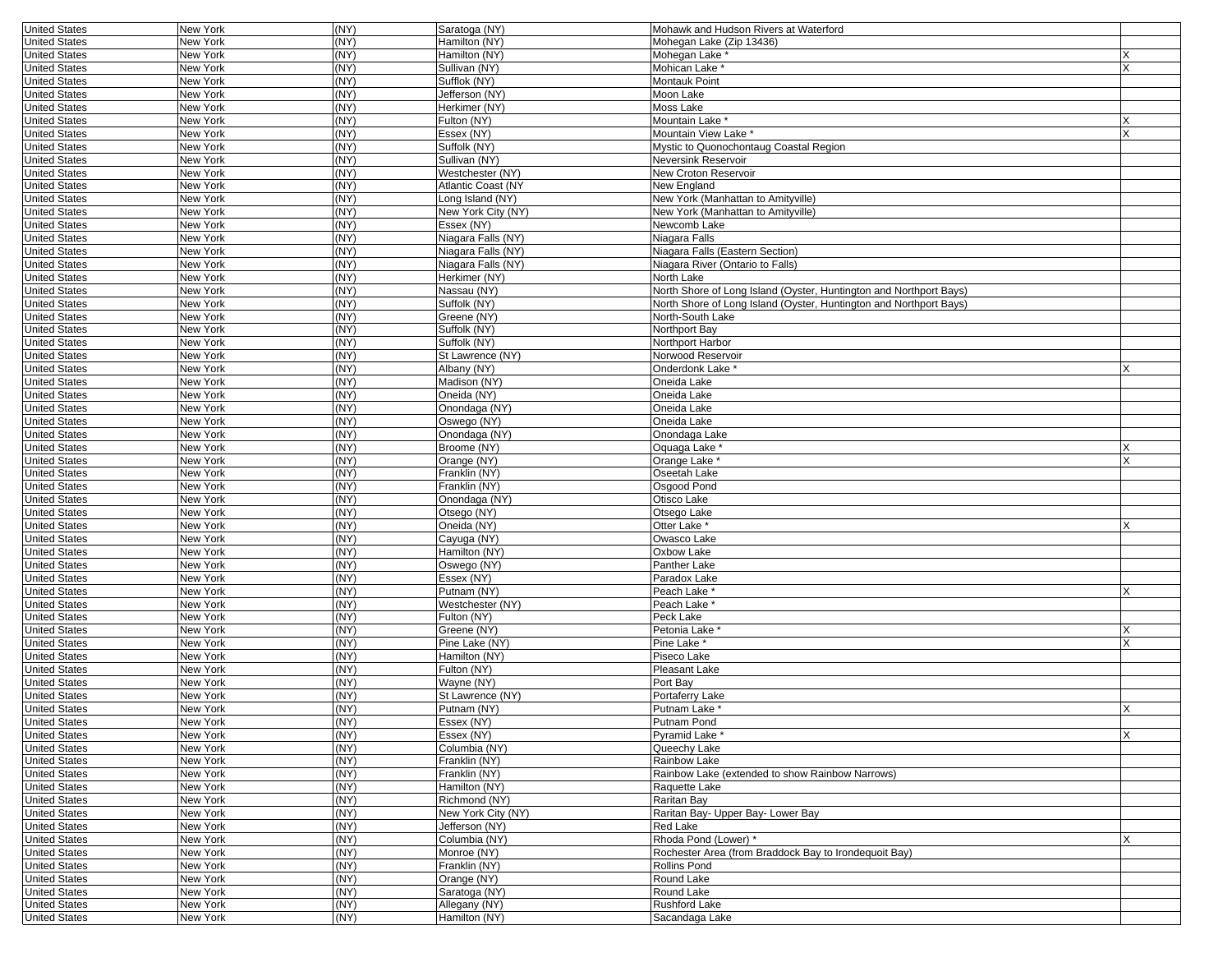| <b>United States</b>                         | New York | (NY) | Near Wells (NY)                | Sacandaga River at Griffin Rd and Brussel St *                   | X |
|----------------------------------------------|----------|------|--------------------------------|------------------------------------------------------------------|---|
| <b>United States</b>                         | New York | (NY) | Jefferson (NY)                 | Sackets Harbor                                                   |   |
| <b>United States</b>                         | New York | (NY) | Sullivan (NY)                  | Saint Joseph Lake *                                              |   |
| <b>United States</b>                         | New York | (NY) | Franklin (NY)                  | Saint Regis Lake (Upper)                                         |   |
| <b>United States</b>                         | New York | (NY) | Oswego (NY)                    | Salmon River Reservoir                                           |   |
| <b>United States</b>                         | New York | (NY) | Oswego (NY)                    | Sandy Ponds (North and South Ponds)                              |   |
| <b>United States</b>                         | New York | (NY) | Essex (NY)                     | Saranac Lake (Lower with Oseetah/Flower)                         |   |
| <b>United States</b>                         | New York | (NY) | Franklin (NY)                  | Saranac Lake (Lower with Oseetah/Flower)                         |   |
| <b>United States</b>                         | New York | (NY) | Franklin (NY)                  | Saranac Lake (Middle)                                            |   |
| <b>United States</b>                         | New York | (NY) | Franklin (NY)                  | Saranac Lake (Upper and Middle)                                  |   |
| <b>United States</b>                         | New York | (NY) | Essex (NY)                     | Saranac Lakes (Upper Middle Lower Lakes with Oseetah/Flower)     |   |
| <b>United States</b>                         | New York | (NY) | Franklin (NY)                  | Saranac Lakes (Upper Middle Lower Lakes with Oseetah/Flower)     |   |
| <b>United States</b>                         | New York | (NY) | Saratoga (NY)                  | Saratoga Lake                                                    |   |
| <b>United States</b>                         | New York | (NY) | Essex (NY)                     | Schroon Brant Pharaoh Lakes                                      |   |
| <b>United States</b>                         | New York | (NY) | Warren (NY)                    | Schroon Brant Pharaoh Lakes                                      |   |
| <b>United States</b>                         | New York | (NY) | Essex (NY)                     | Schroon Lake                                                     |   |
| <b>United States</b>                         | New York | (NY) | Warren (NY)                    | Schroon Lake                                                     |   |
| <b>United States</b>                         | New York | (NY) | Essex (NY)                     | Schroon Lake with Paradox and Eagle Lakes                        |   |
| <b>United States</b>                         | New York | (NY) | Warren (NY)                    | Second Lake                                                      |   |
| <b>United States</b>                         | New York | (NY) | Ontario (NY)                   | Seneca Lake                                                      |   |
| <b>United States</b>                         | New York | (NY) | Schuyler (NY)                  | Seneca Lake                                                      |   |
| <b>United States</b>                         | New York | (NY) | Seneca (NY)                    | Seneca Lake                                                      |   |
| <b>United States</b>                         | New York | (NY) | Yates (NY)                     | Seneca Lake                                                      |   |
| <b>United States</b>                         | New York | (NY) | Ontario (NY)                   | Seneca Lake (With Cayuga Lake)                                   |   |
| <b>United States</b>                         | New York | (NY) | Yates (NY)                     | Seneca Lake (With Cayuga Lake)                                   |   |
| <b>United States</b>                         | New York | (NY) | Schuyler (NY)                  | Seneca Lake (With Keuka and Canandaigua Lakes)                   |   |
| <b>United States</b>                         | New York | (NY) | Seneca (NY)                    | Seneca Lake (With Keuka and Canandaigua Lakes)                   |   |
| <b>United States</b>                         | New York | (NY) | Yates (NY)                     | Seneca Lake (With Keuka and Canandaigua Lakes)                   |   |
| <b>United States</b>                         | New York | (NY) | Onondaga (NY)                  | Seneca River (at Baldwinsville)                                  |   |
| <b>United States</b>                         | New York | (NY) | Hamilton (NY)                  | Seventh Lake and Sixth Lake '                                    |   |
| <b>United States</b>                         | New York | (NY) | Nassau (NY)                    | <b>Shell Creek</b>                                               |   |
| <b>United States</b>                         | New York | (NY) | Suffolk (NY)                   | Shelter Island                                                   |   |
| <b>United States</b>                         | New York | (NY) | Warren (NY)                    | Sherman Lake                                                     |   |
| <b>United States</b>                         | New York | (NY) | Suffolk (NY)                   | Shinnecock Canal                                                 |   |
| <b>United States</b>                         | New York | (NY) | Wyoming (NY)                   | <b>Silver Lake</b>                                               |   |
| <b>United States</b>                         | New York | (NY) | Dutchess (NY)                  | Silver Lake *                                                    |   |
| <b>United States</b>                         | New York | (NY) | Silver Lake (NY)               | Silver Lake *                                                    |   |
| <b>United States</b>                         | New York | (NY) | Jefferson (NY)                 | Sixberry Lake                                                    |   |
|                                              | New York | (NY) |                                |                                                                  |   |
| <b>United States</b><br><b>United States</b> | New York | (NY) | Cortland (NY)<br>Onondaga (NY) | Skaneateles Lake (with Otisco)<br>Skaneateles Lake (with Otisco) |   |
| <b>United States</b>                         | New York | (NY) | Cayuga (NY)                    | Skaneateles Lake (with Otisco)                                   |   |
| <b>United States</b>                         | New York | (NY) | Cortland (NY)                  |                                                                  |   |
|                                              |          | (NY) |                                | Skaneateles Lake (without Otisco)                                |   |
| <b>United States</b>                         | New York | (NY) | Onondaga (NY)                  | Skaneateles Lake (without Otisco)                                |   |
| <b>United States</b>                         | New York | (NY) | Cayuga (NY)                    | Skaneateles Lake (without Otisco)                                |   |
| <b>United States</b>                         | New York |      | Greene (NY)                    | Sleepy Hollow Lake                                               |   |
| <b>United States</b>                         | New York | (NY) | Wayne (NY)                     | Sodus Bay                                                        |   |
| <b>United States</b>                         | New York | (NY) | Cortland (NY)                  | Song Lake                                                        |   |
| <b>United States</b>                         | New York | (NY) | Herkimer (NY)                  | South Lake                                                       |   |
| <b>United States</b>                         | New York | (NY) | Tioga (NY)                     | Spencer Lake <sup>*</sup>                                        |   |
| <b>United States</b>                         | New York | (NY) | Hamilton (NY)                  | Sperry Pond*                                                     |   |
| <b>United States</b>                         | New York | (NY) | Hamilton (NY)                  | Sprague Pond                                                     |   |
| <b>United States</b>                         | New York | (NY) | Herkimer (NY)                  | Spruce Lake *                                                    |   |
| <b>United States</b>                         | New York | (NY) | Franklin (NY)                  | Square Pond (With Fish Creek Pond)                               |   |
| United States                                | New York | (NY) | Jefferson (NY)                 | St Lawrence River (At Clayton NY)                                |   |
| <b>United States</b>                         | New York | (NY) | St Lawrence (NY)               | St Lawrence River (From Waddington to Long Sault)                |   |
| <b>United States</b>                         | New York | (NY) | Jefferson (NY)                 | St Lawrence River (Wellesley Island and Grindstone Island)       |   |
| <b>United States</b>                         | New York | (NY) | St Lawrence (NY)               | St Lawrence River (Zoomed in from Morristown to Ogdensburg)      |   |
| <b>United States</b>                         | New York | (NY) | St Lawrence (NY)               | Star Lake                                                        |   |
| <b>United States</b>                         | New York | (NY) | New York City (NY)             | Staten Island                                                    |   |
| <b>United States</b>                         | New York | (NY) | Saratoga (NY)                  | Stewarts Pond*                                                   |   |
| <b>United States</b>                         | New York | (NY) | Herkimer (NY)                  | Stillwater Reservoir                                             |   |
| <b>United States</b>                         | New York | (NY) | Dutchess (NY)                  | <b>Stissing Lake</b>                                             |   |
| <b>United States</b>                         | New York | (NY) | Fulton (NY)                    | Stoner Lake                                                      |   |
| <b>United States</b>                         | New York | (NY) | Lewis (NY)                     | Stony Lake                                                       |   |
| <b>United States</b>                         | New York | (NY) | Schoharie (NY)                 | Summit Lake *                                                    |   |
| <b>United States</b>                         | New York | (NY) | Washington (NY)                | Summit Lake *                                                    |   |
| <b>United States</b>                         | New York | (NY) | Sullivan (NY)                  | Swinging Bridge Reservoir                                        |   |
| <b>United States</b>                         | New York | (NY) | Dutchess (NY)                  | Sylvan Lake                                                      |   |
| <b>United States</b>                         | New York | (NY) | St Lawrence (NY)               | Sylvia Lake                                                      |   |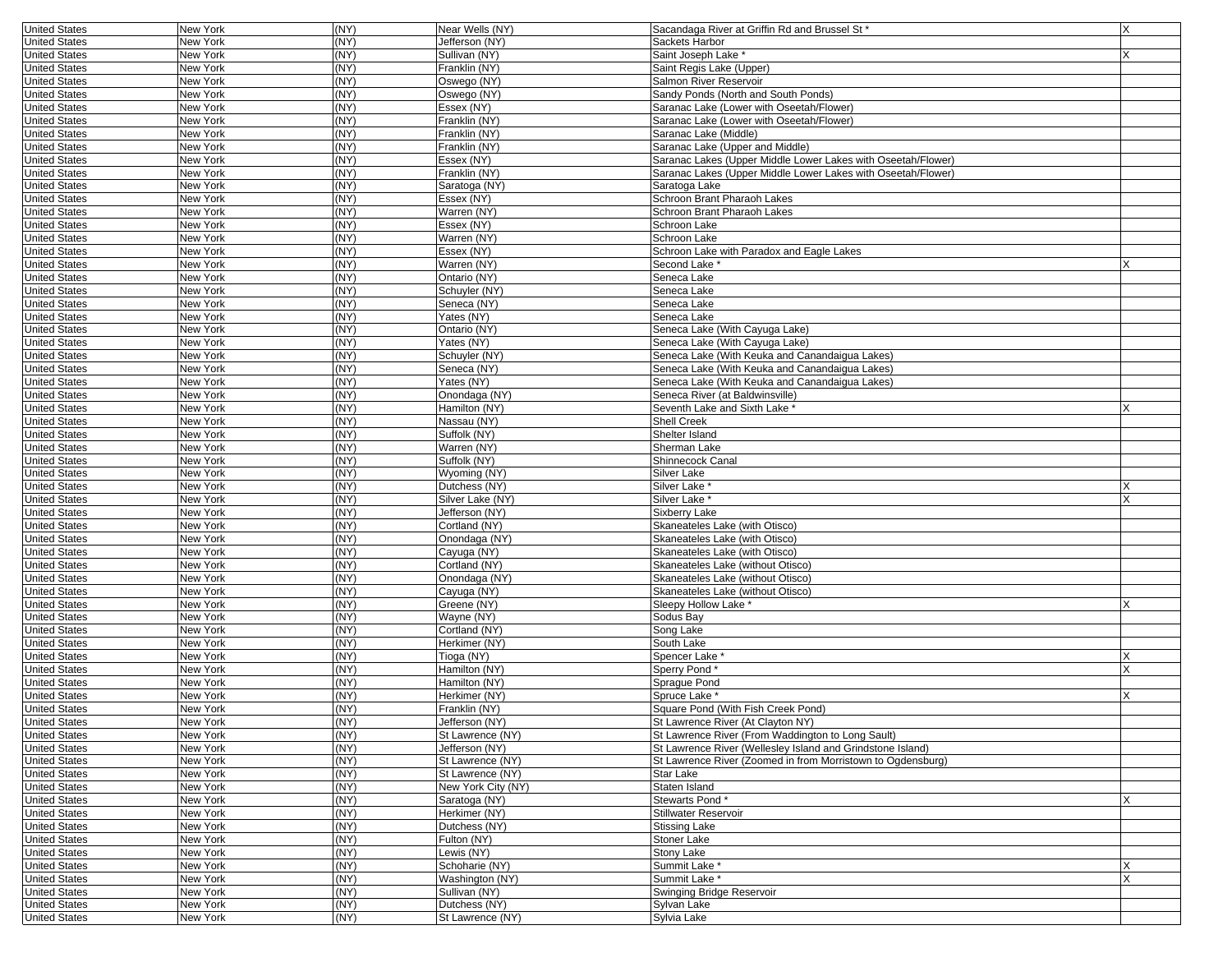| <b>United States</b> | <b>New York</b> | (NY) | Rensselaer (NY)         | Tackawasick Lake                                                   |   |
|----------------------|-----------------|------|-------------------------|--------------------------------------------------------------------|---|
| <b>United States</b> | New York        | (NY) | Sullivan (NY)           | Tennanah Lake *                                                    | X |
| <b>United States</b> | New York        | (NY) | Warren (NY)             | Thirteenth Lake                                                    |   |
| <b>United States</b> | New York        | (NY) | Albany (NY)             | <b>Thompsons Lake</b>                                              |   |
| <b>United States</b> | New York        | (NY) | St Lawrence River (NY)  | Thousand Islands (Kingston to Brockville)                          |   |
| <b>United States</b> | New York        | (NY) | St Lawrence River (NY)  | Thousand Islands (Kingston to Ivy Lea)                             |   |
| <b>United States</b> | New York        | (NY) | Jefferson (NY)          | Thousand Islands Grindstone and Wellesley Islands                  |   |
| <b>United States</b> | New York        | (NY) | St Lawrence River (NY)  | Thousand Islands Grindstone and Wellesley Islands                  |   |
| <b>United States</b> | New York        | (NY) | Jefferson (NY)          | Three Mile Bay                                                     |   |
| <b>United States</b> | New York        | (NY) | Ulster (NY)             | Tillson Lake                                                       |   |
| <b>United States</b> | New York        | (NY) | Sullivan (NY)           | Toronto Reservoir                                                  |   |
| <b>United States</b> | New York        | (NY) | St Lawrence (NY)        | <b>Trout Lake</b>                                                  |   |
| <b>United States</b> | New York        | (NY) | Warren (NY)             | Trout Lake                                                         |   |
| <b>United States</b> | New York        | (NY) | Cortland (NY)           | <b>Tully Lake</b>                                                  |   |
| <b>United States</b> | New York        | (NY) | Onondaga (NY)           | Tully Lake                                                         |   |
| <b>United States</b> | New York        | (NY) | Franklin (NY)           | Tupper Lake                                                        |   |
| <b>United States</b> | New York        | (NY) | St Lawrence (NY)        | Tupper Lake                                                        |   |
| <b>United States</b> | New York        | (NY) | Madison (NY)            | Tuscarora Lake                                                     |   |
| <b>United States</b> | New York        | (NY) | Herkimer (NY)           | <b>Twitchell Lake</b>                                              |   |
| <b>United States</b> | New York        | (NY) | Essex (NY)              | Upper and Lower Ausable Lakes *                                    |   |
| <b>United States</b> | New York        | (NY) | Essex (NY)              | Upper Ausable Lake *                                               | X |
| <b>United States</b> | New York        | (NY) | New York City (NY)      | Upper Bay at Ellis Island                                          |   |
| <b>United States</b> | New York        | (NY) | Suffolk (NY)            | Upper Lake *                                                       | X |
| <b>United States</b> | New York        | (NY) | Hamilton (NY)           | Utowana Lake                                                       |   |
| <b>United States</b> | New York        | (NY) | Warren (NY)             | Valentine Pond                                                     |   |
| <b>United States</b> | New York        | (NY) | Fulton (NY)             | Vandenburgh Pond (Lake Edward)                                     |   |
| <b>United States</b> | New York        | (NY) | Orange (NY)             | <b>Walton Lake</b>                                                 |   |
| <b>United States</b> | New York        | (NY) | Sullivan (NY)           | Wanaksink Lake *                                                   | X |
| <b>United States</b> | New York        | (NY) | Steuben (NY)            | Waneta and Lamoka Lakes                                            |   |
| <b>United States</b> | New York        | (NY) | Schuyler (NY)           | Waneta and Lamoka Lakes                                            |   |
| <b>United States</b> | New York        | (NY) | Schuyler (NY)           | Waneta Lake                                                        |   |
| <b>United States</b> | New York        | (NY) | Steuben (NY)            | Waneta Lake                                                        |   |
| <b>United States</b> | New York        | (NY) | San Juan (NY)           | Warners Lake                                                       |   |
| <b>United States</b> | New York        | (NY) | Franklin (NY)           | Weller Pond                                                        |   |
| <b>United States</b> | New York        | (NY) | Dutchess (NY)           | Whaley Lake                                                        |   |
| <b>United States</b> | New York        | (NY) | Dutchess (NY)           | Whaley Lake (Little) *                                             |   |
| <b>United States</b> | New York        | (NY) | Oneida (NY)             | White Lake                                                         |   |
| <b>United States</b> | New York        | (NY) | Sullivan (NY)           | White Lake                                                         |   |
| <b>United States</b> | New York        | (NY) | Broome (NY)             | Whitney Point Reservoir                                            |   |
| <b>United States</b> | New York        | (NY) | Hamilton (NY)           | William C Whitney Wilderness Area (Lake Lila Little Tupper Round)* |   |
| <b>United States</b> | New York        | (NY) | New Hanover (NY)        | Wilmington                                                         |   |
| <b>United States</b> | New York        | (NY) | Sullivan (NY)           | Wolf Lake *                                                        |   |
| <b>United States</b> | New York        | (NY) | Franklin (NY)           | Wolf Pond * (ZIP 12986) (near Tupper Lake)                         | X |
| <b>United States</b> | New York        | (NY) | Franklin (NY)           | Wolf Pond * (ZIP 12989)                                            | X |
| <b>United States</b> | New York        | (NY) | Albany (NY)             | Woodstock Lake '                                                   |   |
| <b>United States</b> | New York        | (NY) | Sullivan (NY)           | Yankee Lake                                                        |   |
| <b>United States</b> | New York        | (NY) | St Lawrence (NY)        | <b>Yellow Lake</b>                                                 |   |
| <b>United States</b> | New York        | (NY) | Sullivan (NY)           | York Lake                                                          |   |
| <b>United States</b> | North Carolina  | (NC) | Camden (NC)             | Albemarle Sound Extended                                           |   |
| <b>United States</b> | North Carolina  | (NC) | Currituck (NC)          | Albemarle Sound Extended                                           |   |
| <b>United States</b> | North Carolina  | (NC) | Outer Banks Region (NC) | Albemarle Sound Extended                                           |   |
| <b>United States</b> | North Carolina  | (NC) | Cherokee (NC)           | Apalachia Reservoir *                                              | x |
| <b>United States</b> | North Carolina  | (NC) | Bertie (NC)             | Arrowhead Beach on the Chowan River                                |   |
| <b>United States</b> | North Carolina  | (NC) | Chowan (NC)             | Arrowhead Beach on the Chowan River                                |   |
| <b>United States</b> | North Carolina  | (NC) | Hertford (NC)           | Arrowhead Beach on the Chowan River                                |   |
| <b>United States</b> | North Carolina  | (NC) | Carteret (NC)           | Atlantic Beach to Cape Lookout                                     |   |
| <b>United States</b> | North Carolina  | (NC) | Moore (NC)              | Auman Lake <sup>*</sup>                                            | X |
| <b>United States</b> | North Carolina  | (NC) | Chatham (NC)            | B Everett Jordan Lake *                                            | X |
| <b>United States</b> | North Carolina  | (NC) | Durham (NC)             | B Everett Jordan Lake *                                            | X |
| <b>United States</b> | North Carolina  | (NC) | Craven (NC)             | Bachelors Lake*                                                    |   |
| <b>United States</b> | North Carolina  | (NC) | Currituck (NC)          | Back Bay                                                           |   |
| <b>United States</b> | North Carolina  | (NC) | Randolph (NC)           | Back Creek Lake - Lake Lucas *                                     | X |
| <b>United States</b> | North Carolina  | (NC) | Davidson (NC)           | Badin Lake                                                         |   |
| <b>United States</b> | North Carolina  | (NC) | Montgomery (NC)         | Badin Lake                                                         |   |
| <b>United States</b> | North Carolina  | (NC) | Stanly (NC)             | Badin Lake                                                         |   |
| <b>United States</b> | North Carolina  | (NC) | Brunswick (NC)          | Bald Head Island                                                   |   |
| <b>United States</b> |                 |      |                         |                                                                    |   |
|                      | North Carolina  | (NC) | New Hanover (NC)        | <b>Bald Head Island</b>                                            |   |
| <b>United States</b> | North Carolina  | (NC) | Brunswick (NC)          | Bald Head Island to Wilmington                                     |   |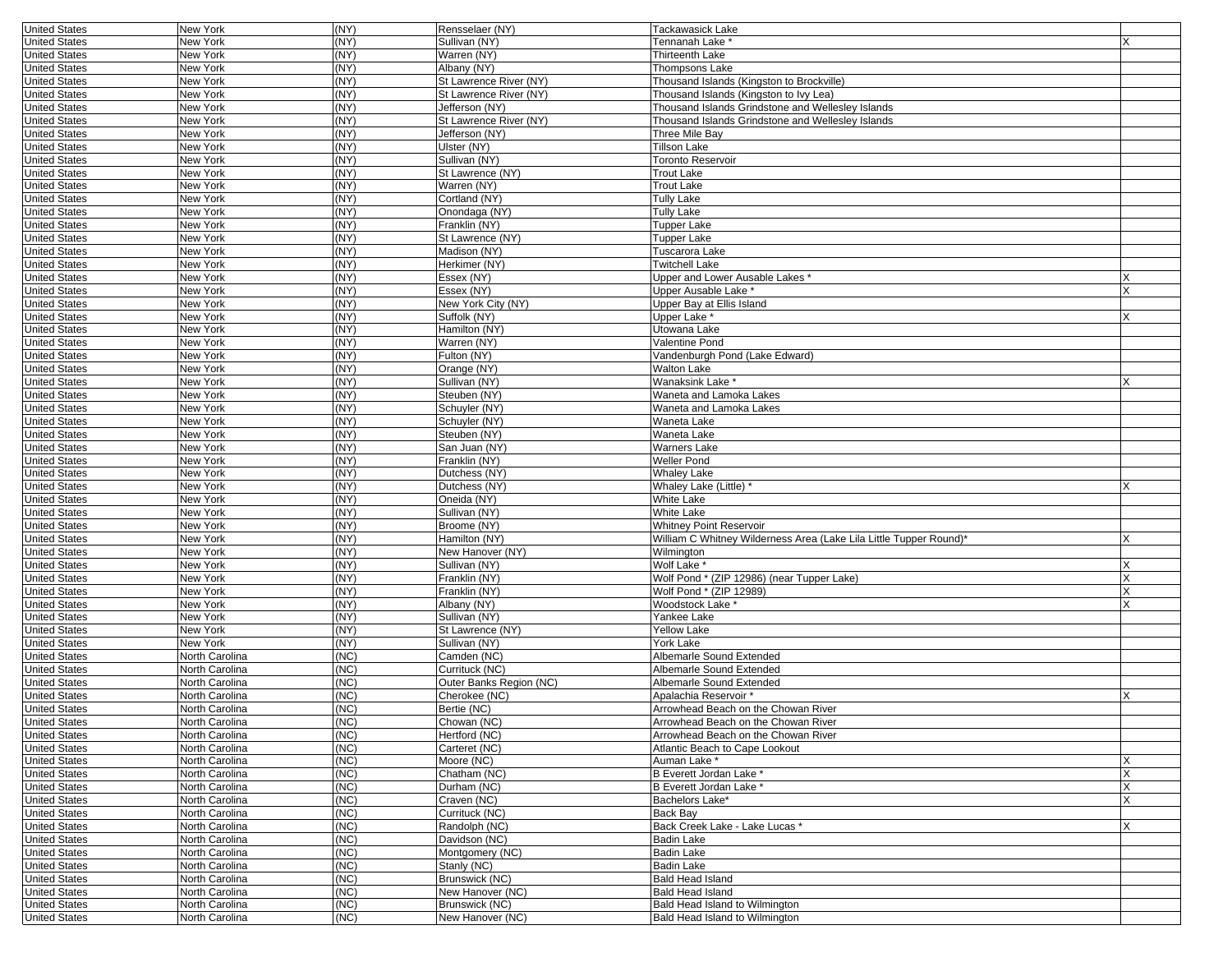| <b>United States</b><br>(NC)<br>Jackson (NC)<br>North Carolina<br>Bear Creek Lake<br><b>United States</b><br>(NC)<br>North Carolina<br>Carteret (NC)<br>Beaufort<br><b>United States</b><br>North Carolina<br>(NC)<br>Forsyth (NC)<br><b>Belews Lake</b><br>(NC)<br><b>United States</b><br>North Carolina<br>Guilford (NC)<br><b>Belews Lake</b><br>(NC)<br><b>United States</b><br>North Carolina<br>Rockingham (NC)<br><b>Belews Lake</b><br><b>United States</b><br>(NC)<br><b>Belews Lake</b><br>North Carolina<br>Stokes (NC)<br><b>United States</b><br>North Carolina<br>(NC)<br>Beaufort (NC)<br><b>Blounts Creek</b><br><b>United States</b><br>North Carolina<br>(NC)<br>New Hanover (NC)<br>Carolina Beach<br>(NC)<br><b>United States</b><br>Chowan (NC)<br>Chowan River (from Edenton to Bennets Creek)<br>North Carolina<br>(NC)<br><b>United States</b><br>North Carolina<br>Dare (NC)<br>Collington Island - Outer Banks Region<br><b>United States</b><br>(NC)<br>Collington Island - Outer Banks Region<br>North Carolina<br>Outer Banks Region (NC)<br><b>United States</b><br>(NC)<br>North Carolina<br>Carteret (NC)<br>Emerald Isle and Cape Lookout<br><b>United States</b><br>North Carolina<br>(NC)<br>Pamlico (NC)<br><b>Emerald Isle and Cape Lookout</b><br>(NC)<br><b>United States</b><br>North Carolina<br>Carteret (NC)<br><b>Emerald Isle and Crystal Coast</b><br>(NC)<br><b>United States</b><br>North Carolina<br>Onslow (NC)<br><b>Emerald Isle and Crystal Coast</b><br><b>United States</b><br>(NC)<br>Durham (NC)<br>North Carolina<br><b>Falls Lake</b><br>(NC)<br><b>Falls Lake</b><br><b>United States</b><br>North Carolina<br>Granville (NC)<br><b>United States</b><br>North Carolina<br>(NC)<br>Wake (NC)<br><b>Falls Lake</b><br><b>United States</b><br>(NC)<br>Caswell (NC)<br>North Carolina<br>Farmer Lake *<br>(NC)<br>New Hanover (NC)<br><b>United States</b><br>North Carolina<br>Figure Eight Island<br><b>United States</b><br>(NC)<br>North Carolina<br>Graham (NC)<br>Fontana Lake<br><b>United States</b><br>(NC)<br>North Carolina<br>Swain (NC)<br>Fontana Lake<br><b>United States</b><br>North Carolina<br>(NC)<br>New Hanover (NC)<br>Greenfield Lake <sup>*</sup><br>(NC)<br><b>United States</b><br>North Carolina<br>Davidson (NC)<br>High Rock Lake<br>(NC)<br><b>United States</b><br>North Carolina<br>Rowan (NC)<br><b>High Rock Lake</b><br><b>United States</b><br>(NC)<br>Brunswick (NC)<br>North Carolina<br>Holden Beach<br>(NC)<br><b>United States</b><br>North Carolina<br>Cumberland (NC)<br>Hope Mills Lake *<br><b>United States</b><br>North Carolina<br>(NC)<br>Caswell (NC)<br><b>Hyco Reservoir</b><br><b>United States</b><br>(NC)<br>Person (NC)<br><b>Hyco Reservoir</b><br>North Carolina<br>(NC)<br>Granville (NC)<br><b>United States</b><br>North Carolina<br>John H Kerr Reservoir<br><b>United States</b><br>(NC)<br>North Carolina<br>Henderson (NC)<br>Kanuga Lake<br>North Carolina<br>(NC)<br>Polk (NC)<br>Lake Adger*<br><b>United States</b><br><b>United States</b><br>North Carolina<br>(NC)<br>Wake (NC)<br>Lake Benson<br>(NC)<br><b>United States</b><br>North Carolina<br>Clay (NC)<br>Lake Chatuge<br>(NC)<br><b>United States</b><br>North Carolina<br>Halifax (NC)<br>Lake Gaston<br><b>United States</b><br>(NC)<br>Northampton (NC)<br>Lake Gaston<br>North Carolina<br>(NC)<br><b>United States</b><br>North Carolina<br>Warren (NC)<br>Lake Gaston<br>North Carolina<br>(NC)<br>Jackson (NC)<br><b>United States</b><br>Lake Glenville<br><b>United States</b><br>North Carolina<br>(NC)<br>Alexander (NC)<br>Lake Hickory<br>(NC)<br>Burke (NC)<br>Lake Hickory<br><b>United States</b><br>North Carolina<br><b>United States</b><br>(NC)<br>Caldwell (NC)<br>Lake Hickory<br>North Carolina<br>(NC)<br><b>United States</b><br>North Carolina<br>Catawba (NC)<br>Lake Hickory *<br><b>United States</b><br>North Carolina<br>(NC)<br>Cherokee (NC)<br>Lake Hiwassee<br><b>United States</b><br>(NC)<br>Burke (NC)<br>North Carolina<br>_ake James<br>(NC)<br><b>United States</b><br>North Carolina<br>McDowell (NC)<br>Lake James<br><b>United States</b><br>(NC)<br>Guilford (NC)<br>North Carolina<br>Lake Jeanette<br>(NC)<br><b>United States</b><br>North Carolina<br>Transylvania (NC)<br>Lake Jocassee<br>(NC)<br><b>United States</b><br>North Carolina<br>Wake (NC)<br>Lake Johnson *<br><b>United States</b><br>(NC)<br>Haywood (NC)<br>North Carolina<br>-ake Junaluska *<br>(NC)<br>Canton (NC)<br><b>United States</b><br>North Carolina<br>Lake Logan '<br><b>United States</b><br>(NC)<br>Rutherford (NC)<br>Lake Lure<br>North Carolina<br>(NC)<br><b>United States</b><br>North Carolina<br>Almance (NC)<br>Lake Mackintosh<br>North Carolina<br>(NC)<br>Hyde (NC)<br>Lake Mattamuskeet<br>(NC)<br>Macon (NC)<br><b>United States</b><br>North Carolina<br>Lake Nantahala<br>(NC)<br>Catawba (NC)<br>Lake Norman<br><b>United States</b><br>North Carolina<br><b>United States</b><br>(NC)<br>Iredell (NC)<br>Lake Norman<br>North Carolina<br>North Carolina<br>(NC)<br>Lincoln (NC)<br><b>United States</b><br>Lake Norman<br><b>United States</b><br>North Carolina<br>(NC)<br>Mecklenburg (NC)<br>Lake Norman<br><b>United States</b><br>North Carolina<br>(NC)<br>Washington (NC)<br>Lake Phelps *<br>(NC)<br><b>United States</b><br>North Carolina<br>Burke (NC)<br><b>Lake Rhodhiss</b><br><b>United States</b><br>North Carolina<br>(NC)<br>Caldwell (NC)<br><b>Lake Rhodhiss</b><br>(NC)<br><b>United States</b><br>North Carolina<br>Caswell (NC)<br>Lake Roxboro<br>North Carolina<br>(NC)<br>Person (NC)<br><b>United States</b><br>Lake Roxboro<br><b>United States</b><br>North Carolina<br>(NC)<br>Franklin (NC)<br>Lake Royale<br>(NC)<br>Highlands (NC)<br><b>United States</b><br>North Carolina<br>Lake Sequoyah *<br><b>United States</b><br>(NC)<br>North Carolina<br>Henderson (NC)<br>Lake Summit *<br>North Carolina<br>(NC)<br>McDowell (NC)<br>Lake Tahoma*<br><b>United States</b> | <b>United States</b> | North Carolina | (NC) | Bladen (NC)     | Bay Tree Lake * | X |
|---------------------------------------------------------------------------------------------------------------------------------------------------------------------------------------------------------------------------------------------------------------------------------------------------------------------------------------------------------------------------------------------------------------------------------------------------------------------------------------------------------------------------------------------------------------------------------------------------------------------------------------------------------------------------------------------------------------------------------------------------------------------------------------------------------------------------------------------------------------------------------------------------------------------------------------------------------------------------------------------------------------------------------------------------------------------------------------------------------------------------------------------------------------------------------------------------------------------------------------------------------------------------------------------------------------------------------------------------------------------------------------------------------------------------------------------------------------------------------------------------------------------------------------------------------------------------------------------------------------------------------------------------------------------------------------------------------------------------------------------------------------------------------------------------------------------------------------------------------------------------------------------------------------------------------------------------------------------------------------------------------------------------------------------------------------------------------------------------------------------------------------------------------------------------------------------------------------------------------------------------------------------------------------------------------------------------------------------------------------------------------------------------------------------------------------------------------------------------------------------------------------------------------------------------------------------------------------------------------------------------------------------------------------------------------------------------------------------------------------------------------------------------------------------------------------------------------------------------------------------------------------------------------------------------------------------------------------------------------------------------------------------------------------------------------------------------------------------------------------------------------------------------------------------------------------------------------------------------------------------------------------------------------------------------------------------------------------------------------------------------------------------------------------------------------------------------------------------------------------------------------------------------------------------------------------------------------------------------------------------------------------------------------------------------------------------------------------------------------------------------------------------------------------------------------------------------------------------------------------------------------------------------------------------------------------------------------------------------------------------------------------------------------------------------------------------------------------------------------------------------------------------------------------------------------------------------------------------------------------------------------------------------------------------------------------------------------------------------------------------------------------------------------------------------------------------------------------------------------------------------------------------------------------------------------------------------------------------------------------------------------------------------------------------------------------------------------------------------------------------------------------------------------------------------------------------------------------------------------------------------------------------------------------------------------------------------------------------------------------------------------------------------------------------------------------------------------------------------------------------------------------------------------------------------------------------------------------------------------------------------------------------------------------------------------------------------------------------------------------------------------------------------------------------------------------------------------------------------------------------------------------------------------------------------------------------------------------------------------------------------------------------------------------------------------------------------------------------------------------------------------------------------------------------------------------------------------------------------------------------------------------------------------------------------------------------------------------------------------------------------------------------------------------------------------|----------------------|----------------|------|-----------------|-----------------|---|
|                                                                                                                                                                                                                                                                                                                                                                                                                                                                                                                                                                                                                                                                                                                                                                                                                                                                                                                                                                                                                                                                                                                                                                                                                                                                                                                                                                                                                                                                                                                                                                                                                                                                                                                                                                                                                                                                                                                                                                                                                                                                                                                                                                                                                                                                                                                                                                                                                                                                                                                                                                                                                                                                                                                                                                                                                                                                                                                                                                                                                                                                                                                                                                                                                                                                                                                                                                                                                                                                                                                                                                                                                                                                                                                                                                                                                                                                                                                                                                                                                                                                                                                                                                                                                                                                                                                                                                                                                                                                                                                                                                                                                                                                                                                                                                                                                                                                                                                                                                                                                                                                                                                                                                                                                                                                                                                                                                                                                                                                                                                                                                                                                                                                                                                                                                                                                                                                                                                                                                                                                                                         |                      |                |      |                 |                 |   |
|                                                                                                                                                                                                                                                                                                                                                                                                                                                                                                                                                                                                                                                                                                                                                                                                                                                                                                                                                                                                                                                                                                                                                                                                                                                                                                                                                                                                                                                                                                                                                                                                                                                                                                                                                                                                                                                                                                                                                                                                                                                                                                                                                                                                                                                                                                                                                                                                                                                                                                                                                                                                                                                                                                                                                                                                                                                                                                                                                                                                                                                                                                                                                                                                                                                                                                                                                                                                                                                                                                                                                                                                                                                                                                                                                                                                                                                                                                                                                                                                                                                                                                                                                                                                                                                                                                                                                                                                                                                                                                                                                                                                                                                                                                                                                                                                                                                                                                                                                                                                                                                                                                                                                                                                                                                                                                                                                                                                                                                                                                                                                                                                                                                                                                                                                                                                                                                                                                                                                                                                                                                         |                      |                |      |                 |                 |   |
|                                                                                                                                                                                                                                                                                                                                                                                                                                                                                                                                                                                                                                                                                                                                                                                                                                                                                                                                                                                                                                                                                                                                                                                                                                                                                                                                                                                                                                                                                                                                                                                                                                                                                                                                                                                                                                                                                                                                                                                                                                                                                                                                                                                                                                                                                                                                                                                                                                                                                                                                                                                                                                                                                                                                                                                                                                                                                                                                                                                                                                                                                                                                                                                                                                                                                                                                                                                                                                                                                                                                                                                                                                                                                                                                                                                                                                                                                                                                                                                                                                                                                                                                                                                                                                                                                                                                                                                                                                                                                                                                                                                                                                                                                                                                                                                                                                                                                                                                                                                                                                                                                                                                                                                                                                                                                                                                                                                                                                                                                                                                                                                                                                                                                                                                                                                                                                                                                                                                                                                                                                                         |                      |                |      |                 |                 |   |
|                                                                                                                                                                                                                                                                                                                                                                                                                                                                                                                                                                                                                                                                                                                                                                                                                                                                                                                                                                                                                                                                                                                                                                                                                                                                                                                                                                                                                                                                                                                                                                                                                                                                                                                                                                                                                                                                                                                                                                                                                                                                                                                                                                                                                                                                                                                                                                                                                                                                                                                                                                                                                                                                                                                                                                                                                                                                                                                                                                                                                                                                                                                                                                                                                                                                                                                                                                                                                                                                                                                                                                                                                                                                                                                                                                                                                                                                                                                                                                                                                                                                                                                                                                                                                                                                                                                                                                                                                                                                                                                                                                                                                                                                                                                                                                                                                                                                                                                                                                                                                                                                                                                                                                                                                                                                                                                                                                                                                                                                                                                                                                                                                                                                                                                                                                                                                                                                                                                                                                                                                                                         |                      |                |      |                 |                 |   |
|                                                                                                                                                                                                                                                                                                                                                                                                                                                                                                                                                                                                                                                                                                                                                                                                                                                                                                                                                                                                                                                                                                                                                                                                                                                                                                                                                                                                                                                                                                                                                                                                                                                                                                                                                                                                                                                                                                                                                                                                                                                                                                                                                                                                                                                                                                                                                                                                                                                                                                                                                                                                                                                                                                                                                                                                                                                                                                                                                                                                                                                                                                                                                                                                                                                                                                                                                                                                                                                                                                                                                                                                                                                                                                                                                                                                                                                                                                                                                                                                                                                                                                                                                                                                                                                                                                                                                                                                                                                                                                                                                                                                                                                                                                                                                                                                                                                                                                                                                                                                                                                                                                                                                                                                                                                                                                                                                                                                                                                                                                                                                                                                                                                                                                                                                                                                                                                                                                                                                                                                                                                         |                      |                |      |                 |                 |   |
|                                                                                                                                                                                                                                                                                                                                                                                                                                                                                                                                                                                                                                                                                                                                                                                                                                                                                                                                                                                                                                                                                                                                                                                                                                                                                                                                                                                                                                                                                                                                                                                                                                                                                                                                                                                                                                                                                                                                                                                                                                                                                                                                                                                                                                                                                                                                                                                                                                                                                                                                                                                                                                                                                                                                                                                                                                                                                                                                                                                                                                                                                                                                                                                                                                                                                                                                                                                                                                                                                                                                                                                                                                                                                                                                                                                                                                                                                                                                                                                                                                                                                                                                                                                                                                                                                                                                                                                                                                                                                                                                                                                                                                                                                                                                                                                                                                                                                                                                                                                                                                                                                                                                                                                                                                                                                                                                                                                                                                                                                                                                                                                                                                                                                                                                                                                                                                                                                                                                                                                                                                                         |                      |                |      |                 |                 |   |
|                                                                                                                                                                                                                                                                                                                                                                                                                                                                                                                                                                                                                                                                                                                                                                                                                                                                                                                                                                                                                                                                                                                                                                                                                                                                                                                                                                                                                                                                                                                                                                                                                                                                                                                                                                                                                                                                                                                                                                                                                                                                                                                                                                                                                                                                                                                                                                                                                                                                                                                                                                                                                                                                                                                                                                                                                                                                                                                                                                                                                                                                                                                                                                                                                                                                                                                                                                                                                                                                                                                                                                                                                                                                                                                                                                                                                                                                                                                                                                                                                                                                                                                                                                                                                                                                                                                                                                                                                                                                                                                                                                                                                                                                                                                                                                                                                                                                                                                                                                                                                                                                                                                                                                                                                                                                                                                                                                                                                                                                                                                                                                                                                                                                                                                                                                                                                                                                                                                                                                                                                                                         |                      |                |      |                 |                 |   |
|                                                                                                                                                                                                                                                                                                                                                                                                                                                                                                                                                                                                                                                                                                                                                                                                                                                                                                                                                                                                                                                                                                                                                                                                                                                                                                                                                                                                                                                                                                                                                                                                                                                                                                                                                                                                                                                                                                                                                                                                                                                                                                                                                                                                                                                                                                                                                                                                                                                                                                                                                                                                                                                                                                                                                                                                                                                                                                                                                                                                                                                                                                                                                                                                                                                                                                                                                                                                                                                                                                                                                                                                                                                                                                                                                                                                                                                                                                                                                                                                                                                                                                                                                                                                                                                                                                                                                                                                                                                                                                                                                                                                                                                                                                                                                                                                                                                                                                                                                                                                                                                                                                                                                                                                                                                                                                                                                                                                                                                                                                                                                                                                                                                                                                                                                                                                                                                                                                                                                                                                                                                         |                      |                |      |                 |                 |   |
|                                                                                                                                                                                                                                                                                                                                                                                                                                                                                                                                                                                                                                                                                                                                                                                                                                                                                                                                                                                                                                                                                                                                                                                                                                                                                                                                                                                                                                                                                                                                                                                                                                                                                                                                                                                                                                                                                                                                                                                                                                                                                                                                                                                                                                                                                                                                                                                                                                                                                                                                                                                                                                                                                                                                                                                                                                                                                                                                                                                                                                                                                                                                                                                                                                                                                                                                                                                                                                                                                                                                                                                                                                                                                                                                                                                                                                                                                                                                                                                                                                                                                                                                                                                                                                                                                                                                                                                                                                                                                                                                                                                                                                                                                                                                                                                                                                                                                                                                                                                                                                                                                                                                                                                                                                                                                                                                                                                                                                                                                                                                                                                                                                                                                                                                                                                                                                                                                                                                                                                                                                                         |                      |                |      |                 |                 |   |
|                                                                                                                                                                                                                                                                                                                                                                                                                                                                                                                                                                                                                                                                                                                                                                                                                                                                                                                                                                                                                                                                                                                                                                                                                                                                                                                                                                                                                                                                                                                                                                                                                                                                                                                                                                                                                                                                                                                                                                                                                                                                                                                                                                                                                                                                                                                                                                                                                                                                                                                                                                                                                                                                                                                                                                                                                                                                                                                                                                                                                                                                                                                                                                                                                                                                                                                                                                                                                                                                                                                                                                                                                                                                                                                                                                                                                                                                                                                                                                                                                                                                                                                                                                                                                                                                                                                                                                                                                                                                                                                                                                                                                                                                                                                                                                                                                                                                                                                                                                                                                                                                                                                                                                                                                                                                                                                                                                                                                                                                                                                                                                                                                                                                                                                                                                                                                                                                                                                                                                                                                                                         |                      |                |      |                 |                 |   |
|                                                                                                                                                                                                                                                                                                                                                                                                                                                                                                                                                                                                                                                                                                                                                                                                                                                                                                                                                                                                                                                                                                                                                                                                                                                                                                                                                                                                                                                                                                                                                                                                                                                                                                                                                                                                                                                                                                                                                                                                                                                                                                                                                                                                                                                                                                                                                                                                                                                                                                                                                                                                                                                                                                                                                                                                                                                                                                                                                                                                                                                                                                                                                                                                                                                                                                                                                                                                                                                                                                                                                                                                                                                                                                                                                                                                                                                                                                                                                                                                                                                                                                                                                                                                                                                                                                                                                                                                                                                                                                                                                                                                                                                                                                                                                                                                                                                                                                                                                                                                                                                                                                                                                                                                                                                                                                                                                                                                                                                                                                                                                                                                                                                                                                                                                                                                                                                                                                                                                                                                                                                         |                      |                |      |                 |                 |   |
|                                                                                                                                                                                                                                                                                                                                                                                                                                                                                                                                                                                                                                                                                                                                                                                                                                                                                                                                                                                                                                                                                                                                                                                                                                                                                                                                                                                                                                                                                                                                                                                                                                                                                                                                                                                                                                                                                                                                                                                                                                                                                                                                                                                                                                                                                                                                                                                                                                                                                                                                                                                                                                                                                                                                                                                                                                                                                                                                                                                                                                                                                                                                                                                                                                                                                                                                                                                                                                                                                                                                                                                                                                                                                                                                                                                                                                                                                                                                                                                                                                                                                                                                                                                                                                                                                                                                                                                                                                                                                                                                                                                                                                                                                                                                                                                                                                                                                                                                                                                                                                                                                                                                                                                                                                                                                                                                                                                                                                                                                                                                                                                                                                                                                                                                                                                                                                                                                                                                                                                                                                                         |                      |                |      |                 |                 |   |
|                                                                                                                                                                                                                                                                                                                                                                                                                                                                                                                                                                                                                                                                                                                                                                                                                                                                                                                                                                                                                                                                                                                                                                                                                                                                                                                                                                                                                                                                                                                                                                                                                                                                                                                                                                                                                                                                                                                                                                                                                                                                                                                                                                                                                                                                                                                                                                                                                                                                                                                                                                                                                                                                                                                                                                                                                                                                                                                                                                                                                                                                                                                                                                                                                                                                                                                                                                                                                                                                                                                                                                                                                                                                                                                                                                                                                                                                                                                                                                                                                                                                                                                                                                                                                                                                                                                                                                                                                                                                                                                                                                                                                                                                                                                                                                                                                                                                                                                                                                                                                                                                                                                                                                                                                                                                                                                                                                                                                                                                                                                                                                                                                                                                                                                                                                                                                                                                                                                                                                                                                                                         |                      |                |      |                 |                 |   |
|                                                                                                                                                                                                                                                                                                                                                                                                                                                                                                                                                                                                                                                                                                                                                                                                                                                                                                                                                                                                                                                                                                                                                                                                                                                                                                                                                                                                                                                                                                                                                                                                                                                                                                                                                                                                                                                                                                                                                                                                                                                                                                                                                                                                                                                                                                                                                                                                                                                                                                                                                                                                                                                                                                                                                                                                                                                                                                                                                                                                                                                                                                                                                                                                                                                                                                                                                                                                                                                                                                                                                                                                                                                                                                                                                                                                                                                                                                                                                                                                                                                                                                                                                                                                                                                                                                                                                                                                                                                                                                                                                                                                                                                                                                                                                                                                                                                                                                                                                                                                                                                                                                                                                                                                                                                                                                                                                                                                                                                                                                                                                                                                                                                                                                                                                                                                                                                                                                                                                                                                                                                         |                      |                |      |                 |                 |   |
|                                                                                                                                                                                                                                                                                                                                                                                                                                                                                                                                                                                                                                                                                                                                                                                                                                                                                                                                                                                                                                                                                                                                                                                                                                                                                                                                                                                                                                                                                                                                                                                                                                                                                                                                                                                                                                                                                                                                                                                                                                                                                                                                                                                                                                                                                                                                                                                                                                                                                                                                                                                                                                                                                                                                                                                                                                                                                                                                                                                                                                                                                                                                                                                                                                                                                                                                                                                                                                                                                                                                                                                                                                                                                                                                                                                                                                                                                                                                                                                                                                                                                                                                                                                                                                                                                                                                                                                                                                                                                                                                                                                                                                                                                                                                                                                                                                                                                                                                                                                                                                                                                                                                                                                                                                                                                                                                                                                                                                                                                                                                                                                                                                                                                                                                                                                                                                                                                                                                                                                                                                                         |                      |                |      |                 |                 |   |
|                                                                                                                                                                                                                                                                                                                                                                                                                                                                                                                                                                                                                                                                                                                                                                                                                                                                                                                                                                                                                                                                                                                                                                                                                                                                                                                                                                                                                                                                                                                                                                                                                                                                                                                                                                                                                                                                                                                                                                                                                                                                                                                                                                                                                                                                                                                                                                                                                                                                                                                                                                                                                                                                                                                                                                                                                                                                                                                                                                                                                                                                                                                                                                                                                                                                                                                                                                                                                                                                                                                                                                                                                                                                                                                                                                                                                                                                                                                                                                                                                                                                                                                                                                                                                                                                                                                                                                                                                                                                                                                                                                                                                                                                                                                                                                                                                                                                                                                                                                                                                                                                                                                                                                                                                                                                                                                                                                                                                                                                                                                                                                                                                                                                                                                                                                                                                                                                                                                                                                                                                                                         |                      |                |      |                 |                 |   |
|                                                                                                                                                                                                                                                                                                                                                                                                                                                                                                                                                                                                                                                                                                                                                                                                                                                                                                                                                                                                                                                                                                                                                                                                                                                                                                                                                                                                                                                                                                                                                                                                                                                                                                                                                                                                                                                                                                                                                                                                                                                                                                                                                                                                                                                                                                                                                                                                                                                                                                                                                                                                                                                                                                                                                                                                                                                                                                                                                                                                                                                                                                                                                                                                                                                                                                                                                                                                                                                                                                                                                                                                                                                                                                                                                                                                                                                                                                                                                                                                                                                                                                                                                                                                                                                                                                                                                                                                                                                                                                                                                                                                                                                                                                                                                                                                                                                                                                                                                                                                                                                                                                                                                                                                                                                                                                                                                                                                                                                                                                                                                                                                                                                                                                                                                                                                                                                                                                                                                                                                                                                         |                      |                |      |                 |                 |   |
|                                                                                                                                                                                                                                                                                                                                                                                                                                                                                                                                                                                                                                                                                                                                                                                                                                                                                                                                                                                                                                                                                                                                                                                                                                                                                                                                                                                                                                                                                                                                                                                                                                                                                                                                                                                                                                                                                                                                                                                                                                                                                                                                                                                                                                                                                                                                                                                                                                                                                                                                                                                                                                                                                                                                                                                                                                                                                                                                                                                                                                                                                                                                                                                                                                                                                                                                                                                                                                                                                                                                                                                                                                                                                                                                                                                                                                                                                                                                                                                                                                                                                                                                                                                                                                                                                                                                                                                                                                                                                                                                                                                                                                                                                                                                                                                                                                                                                                                                                                                                                                                                                                                                                                                                                                                                                                                                                                                                                                                                                                                                                                                                                                                                                                                                                                                                                                                                                                                                                                                                                                                         |                      |                |      |                 |                 |   |
|                                                                                                                                                                                                                                                                                                                                                                                                                                                                                                                                                                                                                                                                                                                                                                                                                                                                                                                                                                                                                                                                                                                                                                                                                                                                                                                                                                                                                                                                                                                                                                                                                                                                                                                                                                                                                                                                                                                                                                                                                                                                                                                                                                                                                                                                                                                                                                                                                                                                                                                                                                                                                                                                                                                                                                                                                                                                                                                                                                                                                                                                                                                                                                                                                                                                                                                                                                                                                                                                                                                                                                                                                                                                                                                                                                                                                                                                                                                                                                                                                                                                                                                                                                                                                                                                                                                                                                                                                                                                                                                                                                                                                                                                                                                                                                                                                                                                                                                                                                                                                                                                                                                                                                                                                                                                                                                                                                                                                                                                                                                                                                                                                                                                                                                                                                                                                                                                                                                                                                                                                                                         |                      |                |      |                 |                 |   |
|                                                                                                                                                                                                                                                                                                                                                                                                                                                                                                                                                                                                                                                                                                                                                                                                                                                                                                                                                                                                                                                                                                                                                                                                                                                                                                                                                                                                                                                                                                                                                                                                                                                                                                                                                                                                                                                                                                                                                                                                                                                                                                                                                                                                                                                                                                                                                                                                                                                                                                                                                                                                                                                                                                                                                                                                                                                                                                                                                                                                                                                                                                                                                                                                                                                                                                                                                                                                                                                                                                                                                                                                                                                                                                                                                                                                                                                                                                                                                                                                                                                                                                                                                                                                                                                                                                                                                                                                                                                                                                                                                                                                                                                                                                                                                                                                                                                                                                                                                                                                                                                                                                                                                                                                                                                                                                                                                                                                                                                                                                                                                                                                                                                                                                                                                                                                                                                                                                                                                                                                                                                         |                      |                |      |                 |                 |   |
|                                                                                                                                                                                                                                                                                                                                                                                                                                                                                                                                                                                                                                                                                                                                                                                                                                                                                                                                                                                                                                                                                                                                                                                                                                                                                                                                                                                                                                                                                                                                                                                                                                                                                                                                                                                                                                                                                                                                                                                                                                                                                                                                                                                                                                                                                                                                                                                                                                                                                                                                                                                                                                                                                                                                                                                                                                                                                                                                                                                                                                                                                                                                                                                                                                                                                                                                                                                                                                                                                                                                                                                                                                                                                                                                                                                                                                                                                                                                                                                                                                                                                                                                                                                                                                                                                                                                                                                                                                                                                                                                                                                                                                                                                                                                                                                                                                                                                                                                                                                                                                                                                                                                                                                                                                                                                                                                                                                                                                                                                                                                                                                                                                                                                                                                                                                                                                                                                                                                                                                                                                                         |                      |                |      |                 |                 |   |
|                                                                                                                                                                                                                                                                                                                                                                                                                                                                                                                                                                                                                                                                                                                                                                                                                                                                                                                                                                                                                                                                                                                                                                                                                                                                                                                                                                                                                                                                                                                                                                                                                                                                                                                                                                                                                                                                                                                                                                                                                                                                                                                                                                                                                                                                                                                                                                                                                                                                                                                                                                                                                                                                                                                                                                                                                                                                                                                                                                                                                                                                                                                                                                                                                                                                                                                                                                                                                                                                                                                                                                                                                                                                                                                                                                                                                                                                                                                                                                                                                                                                                                                                                                                                                                                                                                                                                                                                                                                                                                                                                                                                                                                                                                                                                                                                                                                                                                                                                                                                                                                                                                                                                                                                                                                                                                                                                                                                                                                                                                                                                                                                                                                                                                                                                                                                                                                                                                                                                                                                                                                         |                      |                |      |                 |                 |   |
|                                                                                                                                                                                                                                                                                                                                                                                                                                                                                                                                                                                                                                                                                                                                                                                                                                                                                                                                                                                                                                                                                                                                                                                                                                                                                                                                                                                                                                                                                                                                                                                                                                                                                                                                                                                                                                                                                                                                                                                                                                                                                                                                                                                                                                                                                                                                                                                                                                                                                                                                                                                                                                                                                                                                                                                                                                                                                                                                                                                                                                                                                                                                                                                                                                                                                                                                                                                                                                                                                                                                                                                                                                                                                                                                                                                                                                                                                                                                                                                                                                                                                                                                                                                                                                                                                                                                                                                                                                                                                                                                                                                                                                                                                                                                                                                                                                                                                                                                                                                                                                                                                                                                                                                                                                                                                                                                                                                                                                                                                                                                                                                                                                                                                                                                                                                                                                                                                                                                                                                                                                                         |                      |                |      |                 |                 |   |
|                                                                                                                                                                                                                                                                                                                                                                                                                                                                                                                                                                                                                                                                                                                                                                                                                                                                                                                                                                                                                                                                                                                                                                                                                                                                                                                                                                                                                                                                                                                                                                                                                                                                                                                                                                                                                                                                                                                                                                                                                                                                                                                                                                                                                                                                                                                                                                                                                                                                                                                                                                                                                                                                                                                                                                                                                                                                                                                                                                                                                                                                                                                                                                                                                                                                                                                                                                                                                                                                                                                                                                                                                                                                                                                                                                                                                                                                                                                                                                                                                                                                                                                                                                                                                                                                                                                                                                                                                                                                                                                                                                                                                                                                                                                                                                                                                                                                                                                                                                                                                                                                                                                                                                                                                                                                                                                                                                                                                                                                                                                                                                                                                                                                                                                                                                                                                                                                                                                                                                                                                                                         |                      |                |      |                 |                 |   |
|                                                                                                                                                                                                                                                                                                                                                                                                                                                                                                                                                                                                                                                                                                                                                                                                                                                                                                                                                                                                                                                                                                                                                                                                                                                                                                                                                                                                                                                                                                                                                                                                                                                                                                                                                                                                                                                                                                                                                                                                                                                                                                                                                                                                                                                                                                                                                                                                                                                                                                                                                                                                                                                                                                                                                                                                                                                                                                                                                                                                                                                                                                                                                                                                                                                                                                                                                                                                                                                                                                                                                                                                                                                                                                                                                                                                                                                                                                                                                                                                                                                                                                                                                                                                                                                                                                                                                                                                                                                                                                                                                                                                                                                                                                                                                                                                                                                                                                                                                                                                                                                                                                                                                                                                                                                                                                                                                                                                                                                                                                                                                                                                                                                                                                                                                                                                                                                                                                                                                                                                                                                         |                      |                |      |                 |                 |   |
|                                                                                                                                                                                                                                                                                                                                                                                                                                                                                                                                                                                                                                                                                                                                                                                                                                                                                                                                                                                                                                                                                                                                                                                                                                                                                                                                                                                                                                                                                                                                                                                                                                                                                                                                                                                                                                                                                                                                                                                                                                                                                                                                                                                                                                                                                                                                                                                                                                                                                                                                                                                                                                                                                                                                                                                                                                                                                                                                                                                                                                                                                                                                                                                                                                                                                                                                                                                                                                                                                                                                                                                                                                                                                                                                                                                                                                                                                                                                                                                                                                                                                                                                                                                                                                                                                                                                                                                                                                                                                                                                                                                                                                                                                                                                                                                                                                                                                                                                                                                                                                                                                                                                                                                                                                                                                                                                                                                                                                                                                                                                                                                                                                                                                                                                                                                                                                                                                                                                                                                                                                                         |                      |                |      |                 |                 |   |
|                                                                                                                                                                                                                                                                                                                                                                                                                                                                                                                                                                                                                                                                                                                                                                                                                                                                                                                                                                                                                                                                                                                                                                                                                                                                                                                                                                                                                                                                                                                                                                                                                                                                                                                                                                                                                                                                                                                                                                                                                                                                                                                                                                                                                                                                                                                                                                                                                                                                                                                                                                                                                                                                                                                                                                                                                                                                                                                                                                                                                                                                                                                                                                                                                                                                                                                                                                                                                                                                                                                                                                                                                                                                                                                                                                                                                                                                                                                                                                                                                                                                                                                                                                                                                                                                                                                                                                                                                                                                                                                                                                                                                                                                                                                                                                                                                                                                                                                                                                                                                                                                                                                                                                                                                                                                                                                                                                                                                                                                                                                                                                                                                                                                                                                                                                                                                                                                                                                                                                                                                                                         |                      |                |      |                 |                 |   |
|                                                                                                                                                                                                                                                                                                                                                                                                                                                                                                                                                                                                                                                                                                                                                                                                                                                                                                                                                                                                                                                                                                                                                                                                                                                                                                                                                                                                                                                                                                                                                                                                                                                                                                                                                                                                                                                                                                                                                                                                                                                                                                                                                                                                                                                                                                                                                                                                                                                                                                                                                                                                                                                                                                                                                                                                                                                                                                                                                                                                                                                                                                                                                                                                                                                                                                                                                                                                                                                                                                                                                                                                                                                                                                                                                                                                                                                                                                                                                                                                                                                                                                                                                                                                                                                                                                                                                                                                                                                                                                                                                                                                                                                                                                                                                                                                                                                                                                                                                                                                                                                                                                                                                                                                                                                                                                                                                                                                                                                                                                                                                                                                                                                                                                                                                                                                                                                                                                                                                                                                                                                         |                      |                |      |                 |                 |   |
|                                                                                                                                                                                                                                                                                                                                                                                                                                                                                                                                                                                                                                                                                                                                                                                                                                                                                                                                                                                                                                                                                                                                                                                                                                                                                                                                                                                                                                                                                                                                                                                                                                                                                                                                                                                                                                                                                                                                                                                                                                                                                                                                                                                                                                                                                                                                                                                                                                                                                                                                                                                                                                                                                                                                                                                                                                                                                                                                                                                                                                                                                                                                                                                                                                                                                                                                                                                                                                                                                                                                                                                                                                                                                                                                                                                                                                                                                                                                                                                                                                                                                                                                                                                                                                                                                                                                                                                                                                                                                                                                                                                                                                                                                                                                                                                                                                                                                                                                                                                                                                                                                                                                                                                                                                                                                                                                                                                                                                                                                                                                                                                                                                                                                                                                                                                                                                                                                                                                                                                                                                                         |                      |                |      |                 |                 |   |
|                                                                                                                                                                                                                                                                                                                                                                                                                                                                                                                                                                                                                                                                                                                                                                                                                                                                                                                                                                                                                                                                                                                                                                                                                                                                                                                                                                                                                                                                                                                                                                                                                                                                                                                                                                                                                                                                                                                                                                                                                                                                                                                                                                                                                                                                                                                                                                                                                                                                                                                                                                                                                                                                                                                                                                                                                                                                                                                                                                                                                                                                                                                                                                                                                                                                                                                                                                                                                                                                                                                                                                                                                                                                                                                                                                                                                                                                                                                                                                                                                                                                                                                                                                                                                                                                                                                                                                                                                                                                                                                                                                                                                                                                                                                                                                                                                                                                                                                                                                                                                                                                                                                                                                                                                                                                                                                                                                                                                                                                                                                                                                                                                                                                                                                                                                                                                                                                                                                                                                                                                                                         |                      |                |      |                 |                 |   |
|                                                                                                                                                                                                                                                                                                                                                                                                                                                                                                                                                                                                                                                                                                                                                                                                                                                                                                                                                                                                                                                                                                                                                                                                                                                                                                                                                                                                                                                                                                                                                                                                                                                                                                                                                                                                                                                                                                                                                                                                                                                                                                                                                                                                                                                                                                                                                                                                                                                                                                                                                                                                                                                                                                                                                                                                                                                                                                                                                                                                                                                                                                                                                                                                                                                                                                                                                                                                                                                                                                                                                                                                                                                                                                                                                                                                                                                                                                                                                                                                                                                                                                                                                                                                                                                                                                                                                                                                                                                                                                                                                                                                                                                                                                                                                                                                                                                                                                                                                                                                                                                                                                                                                                                                                                                                                                                                                                                                                                                                                                                                                                                                                                                                                                                                                                                                                                                                                                                                                                                                                                                         |                      |                |      |                 |                 |   |
|                                                                                                                                                                                                                                                                                                                                                                                                                                                                                                                                                                                                                                                                                                                                                                                                                                                                                                                                                                                                                                                                                                                                                                                                                                                                                                                                                                                                                                                                                                                                                                                                                                                                                                                                                                                                                                                                                                                                                                                                                                                                                                                                                                                                                                                                                                                                                                                                                                                                                                                                                                                                                                                                                                                                                                                                                                                                                                                                                                                                                                                                                                                                                                                                                                                                                                                                                                                                                                                                                                                                                                                                                                                                                                                                                                                                                                                                                                                                                                                                                                                                                                                                                                                                                                                                                                                                                                                                                                                                                                                                                                                                                                                                                                                                                                                                                                                                                                                                                                                                                                                                                                                                                                                                                                                                                                                                                                                                                                                                                                                                                                                                                                                                                                                                                                                                                                                                                                                                                                                                                                                         |                      |                |      |                 |                 |   |
|                                                                                                                                                                                                                                                                                                                                                                                                                                                                                                                                                                                                                                                                                                                                                                                                                                                                                                                                                                                                                                                                                                                                                                                                                                                                                                                                                                                                                                                                                                                                                                                                                                                                                                                                                                                                                                                                                                                                                                                                                                                                                                                                                                                                                                                                                                                                                                                                                                                                                                                                                                                                                                                                                                                                                                                                                                                                                                                                                                                                                                                                                                                                                                                                                                                                                                                                                                                                                                                                                                                                                                                                                                                                                                                                                                                                                                                                                                                                                                                                                                                                                                                                                                                                                                                                                                                                                                                                                                                                                                                                                                                                                                                                                                                                                                                                                                                                                                                                                                                                                                                                                                                                                                                                                                                                                                                                                                                                                                                                                                                                                                                                                                                                                                                                                                                                                                                                                                                                                                                                                                                         |                      |                |      |                 |                 |   |
|                                                                                                                                                                                                                                                                                                                                                                                                                                                                                                                                                                                                                                                                                                                                                                                                                                                                                                                                                                                                                                                                                                                                                                                                                                                                                                                                                                                                                                                                                                                                                                                                                                                                                                                                                                                                                                                                                                                                                                                                                                                                                                                                                                                                                                                                                                                                                                                                                                                                                                                                                                                                                                                                                                                                                                                                                                                                                                                                                                                                                                                                                                                                                                                                                                                                                                                                                                                                                                                                                                                                                                                                                                                                                                                                                                                                                                                                                                                                                                                                                                                                                                                                                                                                                                                                                                                                                                                                                                                                                                                                                                                                                                                                                                                                                                                                                                                                                                                                                                                                                                                                                                                                                                                                                                                                                                                                                                                                                                                                                                                                                                                                                                                                                                                                                                                                                                                                                                                                                                                                                                                         |                      |                |      |                 |                 |   |
|                                                                                                                                                                                                                                                                                                                                                                                                                                                                                                                                                                                                                                                                                                                                                                                                                                                                                                                                                                                                                                                                                                                                                                                                                                                                                                                                                                                                                                                                                                                                                                                                                                                                                                                                                                                                                                                                                                                                                                                                                                                                                                                                                                                                                                                                                                                                                                                                                                                                                                                                                                                                                                                                                                                                                                                                                                                                                                                                                                                                                                                                                                                                                                                                                                                                                                                                                                                                                                                                                                                                                                                                                                                                                                                                                                                                                                                                                                                                                                                                                                                                                                                                                                                                                                                                                                                                                                                                                                                                                                                                                                                                                                                                                                                                                                                                                                                                                                                                                                                                                                                                                                                                                                                                                                                                                                                                                                                                                                                                                                                                                                                                                                                                                                                                                                                                                                                                                                                                                                                                                                                         |                      |                |      |                 |                 |   |
|                                                                                                                                                                                                                                                                                                                                                                                                                                                                                                                                                                                                                                                                                                                                                                                                                                                                                                                                                                                                                                                                                                                                                                                                                                                                                                                                                                                                                                                                                                                                                                                                                                                                                                                                                                                                                                                                                                                                                                                                                                                                                                                                                                                                                                                                                                                                                                                                                                                                                                                                                                                                                                                                                                                                                                                                                                                                                                                                                                                                                                                                                                                                                                                                                                                                                                                                                                                                                                                                                                                                                                                                                                                                                                                                                                                                                                                                                                                                                                                                                                                                                                                                                                                                                                                                                                                                                                                                                                                                                                                                                                                                                                                                                                                                                                                                                                                                                                                                                                                                                                                                                                                                                                                                                                                                                                                                                                                                                                                                                                                                                                                                                                                                                                                                                                                                                                                                                                                                                                                                                                                         |                      |                |      |                 |                 |   |
|                                                                                                                                                                                                                                                                                                                                                                                                                                                                                                                                                                                                                                                                                                                                                                                                                                                                                                                                                                                                                                                                                                                                                                                                                                                                                                                                                                                                                                                                                                                                                                                                                                                                                                                                                                                                                                                                                                                                                                                                                                                                                                                                                                                                                                                                                                                                                                                                                                                                                                                                                                                                                                                                                                                                                                                                                                                                                                                                                                                                                                                                                                                                                                                                                                                                                                                                                                                                                                                                                                                                                                                                                                                                                                                                                                                                                                                                                                                                                                                                                                                                                                                                                                                                                                                                                                                                                                                                                                                                                                                                                                                                                                                                                                                                                                                                                                                                                                                                                                                                                                                                                                                                                                                                                                                                                                                                                                                                                                                                                                                                                                                                                                                                                                                                                                                                                                                                                                                                                                                                                                                         |                      |                |      |                 |                 |   |
|                                                                                                                                                                                                                                                                                                                                                                                                                                                                                                                                                                                                                                                                                                                                                                                                                                                                                                                                                                                                                                                                                                                                                                                                                                                                                                                                                                                                                                                                                                                                                                                                                                                                                                                                                                                                                                                                                                                                                                                                                                                                                                                                                                                                                                                                                                                                                                                                                                                                                                                                                                                                                                                                                                                                                                                                                                                                                                                                                                                                                                                                                                                                                                                                                                                                                                                                                                                                                                                                                                                                                                                                                                                                                                                                                                                                                                                                                                                                                                                                                                                                                                                                                                                                                                                                                                                                                                                                                                                                                                                                                                                                                                                                                                                                                                                                                                                                                                                                                                                                                                                                                                                                                                                                                                                                                                                                                                                                                                                                                                                                                                                                                                                                                                                                                                                                                                                                                                                                                                                                                                                         |                      |                |      |                 |                 |   |
|                                                                                                                                                                                                                                                                                                                                                                                                                                                                                                                                                                                                                                                                                                                                                                                                                                                                                                                                                                                                                                                                                                                                                                                                                                                                                                                                                                                                                                                                                                                                                                                                                                                                                                                                                                                                                                                                                                                                                                                                                                                                                                                                                                                                                                                                                                                                                                                                                                                                                                                                                                                                                                                                                                                                                                                                                                                                                                                                                                                                                                                                                                                                                                                                                                                                                                                                                                                                                                                                                                                                                                                                                                                                                                                                                                                                                                                                                                                                                                                                                                                                                                                                                                                                                                                                                                                                                                                                                                                                                                                                                                                                                                                                                                                                                                                                                                                                                                                                                                                                                                                                                                                                                                                                                                                                                                                                                                                                                                                                                                                                                                                                                                                                                                                                                                                                                                                                                                                                                                                                                                                         |                      |                |      |                 |                 |   |
|                                                                                                                                                                                                                                                                                                                                                                                                                                                                                                                                                                                                                                                                                                                                                                                                                                                                                                                                                                                                                                                                                                                                                                                                                                                                                                                                                                                                                                                                                                                                                                                                                                                                                                                                                                                                                                                                                                                                                                                                                                                                                                                                                                                                                                                                                                                                                                                                                                                                                                                                                                                                                                                                                                                                                                                                                                                                                                                                                                                                                                                                                                                                                                                                                                                                                                                                                                                                                                                                                                                                                                                                                                                                                                                                                                                                                                                                                                                                                                                                                                                                                                                                                                                                                                                                                                                                                                                                                                                                                                                                                                                                                                                                                                                                                                                                                                                                                                                                                                                                                                                                                                                                                                                                                                                                                                                                                                                                                                                                                                                                                                                                                                                                                                                                                                                                                                                                                                                                                                                                                                                         |                      |                |      |                 |                 |   |
|                                                                                                                                                                                                                                                                                                                                                                                                                                                                                                                                                                                                                                                                                                                                                                                                                                                                                                                                                                                                                                                                                                                                                                                                                                                                                                                                                                                                                                                                                                                                                                                                                                                                                                                                                                                                                                                                                                                                                                                                                                                                                                                                                                                                                                                                                                                                                                                                                                                                                                                                                                                                                                                                                                                                                                                                                                                                                                                                                                                                                                                                                                                                                                                                                                                                                                                                                                                                                                                                                                                                                                                                                                                                                                                                                                                                                                                                                                                                                                                                                                                                                                                                                                                                                                                                                                                                                                                                                                                                                                                                                                                                                                                                                                                                                                                                                                                                                                                                                                                                                                                                                                                                                                                                                                                                                                                                                                                                                                                                                                                                                                                                                                                                                                                                                                                                                                                                                                                                                                                                                                                         |                      |                |      |                 |                 |   |
|                                                                                                                                                                                                                                                                                                                                                                                                                                                                                                                                                                                                                                                                                                                                                                                                                                                                                                                                                                                                                                                                                                                                                                                                                                                                                                                                                                                                                                                                                                                                                                                                                                                                                                                                                                                                                                                                                                                                                                                                                                                                                                                                                                                                                                                                                                                                                                                                                                                                                                                                                                                                                                                                                                                                                                                                                                                                                                                                                                                                                                                                                                                                                                                                                                                                                                                                                                                                                                                                                                                                                                                                                                                                                                                                                                                                                                                                                                                                                                                                                                                                                                                                                                                                                                                                                                                                                                                                                                                                                                                                                                                                                                                                                                                                                                                                                                                                                                                                                                                                                                                                                                                                                                                                                                                                                                                                                                                                                                                                                                                                                                                                                                                                                                                                                                                                                                                                                                                                                                                                                                                         |                      |                |      |                 |                 |   |
|                                                                                                                                                                                                                                                                                                                                                                                                                                                                                                                                                                                                                                                                                                                                                                                                                                                                                                                                                                                                                                                                                                                                                                                                                                                                                                                                                                                                                                                                                                                                                                                                                                                                                                                                                                                                                                                                                                                                                                                                                                                                                                                                                                                                                                                                                                                                                                                                                                                                                                                                                                                                                                                                                                                                                                                                                                                                                                                                                                                                                                                                                                                                                                                                                                                                                                                                                                                                                                                                                                                                                                                                                                                                                                                                                                                                                                                                                                                                                                                                                                                                                                                                                                                                                                                                                                                                                                                                                                                                                                                                                                                                                                                                                                                                                                                                                                                                                                                                                                                                                                                                                                                                                                                                                                                                                                                                                                                                                                                                                                                                                                                                                                                                                                                                                                                                                                                                                                                                                                                                                                                         |                      |                |      |                 |                 |   |
|                                                                                                                                                                                                                                                                                                                                                                                                                                                                                                                                                                                                                                                                                                                                                                                                                                                                                                                                                                                                                                                                                                                                                                                                                                                                                                                                                                                                                                                                                                                                                                                                                                                                                                                                                                                                                                                                                                                                                                                                                                                                                                                                                                                                                                                                                                                                                                                                                                                                                                                                                                                                                                                                                                                                                                                                                                                                                                                                                                                                                                                                                                                                                                                                                                                                                                                                                                                                                                                                                                                                                                                                                                                                                                                                                                                                                                                                                                                                                                                                                                                                                                                                                                                                                                                                                                                                                                                                                                                                                                                                                                                                                                                                                                                                                                                                                                                                                                                                                                                                                                                                                                                                                                                                                                                                                                                                                                                                                                                                                                                                                                                                                                                                                                                                                                                                                                                                                                                                                                                                                                                         |                      |                |      |                 |                 |   |
|                                                                                                                                                                                                                                                                                                                                                                                                                                                                                                                                                                                                                                                                                                                                                                                                                                                                                                                                                                                                                                                                                                                                                                                                                                                                                                                                                                                                                                                                                                                                                                                                                                                                                                                                                                                                                                                                                                                                                                                                                                                                                                                                                                                                                                                                                                                                                                                                                                                                                                                                                                                                                                                                                                                                                                                                                                                                                                                                                                                                                                                                                                                                                                                                                                                                                                                                                                                                                                                                                                                                                                                                                                                                                                                                                                                                                                                                                                                                                                                                                                                                                                                                                                                                                                                                                                                                                                                                                                                                                                                                                                                                                                                                                                                                                                                                                                                                                                                                                                                                                                                                                                                                                                                                                                                                                                                                                                                                                                                                                                                                                                                                                                                                                                                                                                                                                                                                                                                                                                                                                                                         |                      |                |      |                 |                 |   |
|                                                                                                                                                                                                                                                                                                                                                                                                                                                                                                                                                                                                                                                                                                                                                                                                                                                                                                                                                                                                                                                                                                                                                                                                                                                                                                                                                                                                                                                                                                                                                                                                                                                                                                                                                                                                                                                                                                                                                                                                                                                                                                                                                                                                                                                                                                                                                                                                                                                                                                                                                                                                                                                                                                                                                                                                                                                                                                                                                                                                                                                                                                                                                                                                                                                                                                                                                                                                                                                                                                                                                                                                                                                                                                                                                                                                                                                                                                                                                                                                                                                                                                                                                                                                                                                                                                                                                                                                                                                                                                                                                                                                                                                                                                                                                                                                                                                                                                                                                                                                                                                                                                                                                                                                                                                                                                                                                                                                                                                                                                                                                                                                                                                                                                                                                                                                                                                                                                                                                                                                                                                         |                      |                |      |                 |                 |   |
|                                                                                                                                                                                                                                                                                                                                                                                                                                                                                                                                                                                                                                                                                                                                                                                                                                                                                                                                                                                                                                                                                                                                                                                                                                                                                                                                                                                                                                                                                                                                                                                                                                                                                                                                                                                                                                                                                                                                                                                                                                                                                                                                                                                                                                                                                                                                                                                                                                                                                                                                                                                                                                                                                                                                                                                                                                                                                                                                                                                                                                                                                                                                                                                                                                                                                                                                                                                                                                                                                                                                                                                                                                                                                                                                                                                                                                                                                                                                                                                                                                                                                                                                                                                                                                                                                                                                                                                                                                                                                                                                                                                                                                                                                                                                                                                                                                                                                                                                                                                                                                                                                                                                                                                                                                                                                                                                                                                                                                                                                                                                                                                                                                                                                                                                                                                                                                                                                                                                                                                                                                                         |                      |                |      |                 |                 |   |
|                                                                                                                                                                                                                                                                                                                                                                                                                                                                                                                                                                                                                                                                                                                                                                                                                                                                                                                                                                                                                                                                                                                                                                                                                                                                                                                                                                                                                                                                                                                                                                                                                                                                                                                                                                                                                                                                                                                                                                                                                                                                                                                                                                                                                                                                                                                                                                                                                                                                                                                                                                                                                                                                                                                                                                                                                                                                                                                                                                                                                                                                                                                                                                                                                                                                                                                                                                                                                                                                                                                                                                                                                                                                                                                                                                                                                                                                                                                                                                                                                                                                                                                                                                                                                                                                                                                                                                                                                                                                                                                                                                                                                                                                                                                                                                                                                                                                                                                                                                                                                                                                                                                                                                                                                                                                                                                                                                                                                                                                                                                                                                                                                                                                                                                                                                                                                                                                                                                                                                                                                                                         |                      |                |      |                 |                 |   |
|                                                                                                                                                                                                                                                                                                                                                                                                                                                                                                                                                                                                                                                                                                                                                                                                                                                                                                                                                                                                                                                                                                                                                                                                                                                                                                                                                                                                                                                                                                                                                                                                                                                                                                                                                                                                                                                                                                                                                                                                                                                                                                                                                                                                                                                                                                                                                                                                                                                                                                                                                                                                                                                                                                                                                                                                                                                                                                                                                                                                                                                                                                                                                                                                                                                                                                                                                                                                                                                                                                                                                                                                                                                                                                                                                                                                                                                                                                                                                                                                                                                                                                                                                                                                                                                                                                                                                                                                                                                                                                                                                                                                                                                                                                                                                                                                                                                                                                                                                                                                                                                                                                                                                                                                                                                                                                                                                                                                                                                                                                                                                                                                                                                                                                                                                                                                                                                                                                                                                                                                                                                         |                      |                |      |                 |                 |   |
|                                                                                                                                                                                                                                                                                                                                                                                                                                                                                                                                                                                                                                                                                                                                                                                                                                                                                                                                                                                                                                                                                                                                                                                                                                                                                                                                                                                                                                                                                                                                                                                                                                                                                                                                                                                                                                                                                                                                                                                                                                                                                                                                                                                                                                                                                                                                                                                                                                                                                                                                                                                                                                                                                                                                                                                                                                                                                                                                                                                                                                                                                                                                                                                                                                                                                                                                                                                                                                                                                                                                                                                                                                                                                                                                                                                                                                                                                                                                                                                                                                                                                                                                                                                                                                                                                                                                                                                                                                                                                                                                                                                                                                                                                                                                                                                                                                                                                                                                                                                                                                                                                                                                                                                                                                                                                                                                                                                                                                                                                                                                                                                                                                                                                                                                                                                                                                                                                                                                                                                                                                                         |                      |                |      |                 |                 |   |
|                                                                                                                                                                                                                                                                                                                                                                                                                                                                                                                                                                                                                                                                                                                                                                                                                                                                                                                                                                                                                                                                                                                                                                                                                                                                                                                                                                                                                                                                                                                                                                                                                                                                                                                                                                                                                                                                                                                                                                                                                                                                                                                                                                                                                                                                                                                                                                                                                                                                                                                                                                                                                                                                                                                                                                                                                                                                                                                                                                                                                                                                                                                                                                                                                                                                                                                                                                                                                                                                                                                                                                                                                                                                                                                                                                                                                                                                                                                                                                                                                                                                                                                                                                                                                                                                                                                                                                                                                                                                                                                                                                                                                                                                                                                                                                                                                                                                                                                                                                                                                                                                                                                                                                                                                                                                                                                                                                                                                                                                                                                                                                                                                                                                                                                                                                                                                                                                                                                                                                                                                                                         |                      |                |      |                 |                 |   |
|                                                                                                                                                                                                                                                                                                                                                                                                                                                                                                                                                                                                                                                                                                                                                                                                                                                                                                                                                                                                                                                                                                                                                                                                                                                                                                                                                                                                                                                                                                                                                                                                                                                                                                                                                                                                                                                                                                                                                                                                                                                                                                                                                                                                                                                                                                                                                                                                                                                                                                                                                                                                                                                                                                                                                                                                                                                                                                                                                                                                                                                                                                                                                                                                                                                                                                                                                                                                                                                                                                                                                                                                                                                                                                                                                                                                                                                                                                                                                                                                                                                                                                                                                                                                                                                                                                                                                                                                                                                                                                                                                                                                                                                                                                                                                                                                                                                                                                                                                                                                                                                                                                                                                                                                                                                                                                                                                                                                                                                                                                                                                                                                                                                                                                                                                                                                                                                                                                                                                                                                                                                         | <b>United States</b> |                |      |                 |                 |   |
|                                                                                                                                                                                                                                                                                                                                                                                                                                                                                                                                                                                                                                                                                                                                                                                                                                                                                                                                                                                                                                                                                                                                                                                                                                                                                                                                                                                                                                                                                                                                                                                                                                                                                                                                                                                                                                                                                                                                                                                                                                                                                                                                                                                                                                                                                                                                                                                                                                                                                                                                                                                                                                                                                                                                                                                                                                                                                                                                                                                                                                                                                                                                                                                                                                                                                                                                                                                                                                                                                                                                                                                                                                                                                                                                                                                                                                                                                                                                                                                                                                                                                                                                                                                                                                                                                                                                                                                                                                                                                                                                                                                                                                                                                                                                                                                                                                                                                                                                                                                                                                                                                                                                                                                                                                                                                                                                                                                                                                                                                                                                                                                                                                                                                                                                                                                                                                                                                                                                                                                                                                                         |                      |                |      |                 |                 |   |
|                                                                                                                                                                                                                                                                                                                                                                                                                                                                                                                                                                                                                                                                                                                                                                                                                                                                                                                                                                                                                                                                                                                                                                                                                                                                                                                                                                                                                                                                                                                                                                                                                                                                                                                                                                                                                                                                                                                                                                                                                                                                                                                                                                                                                                                                                                                                                                                                                                                                                                                                                                                                                                                                                                                                                                                                                                                                                                                                                                                                                                                                                                                                                                                                                                                                                                                                                                                                                                                                                                                                                                                                                                                                                                                                                                                                                                                                                                                                                                                                                                                                                                                                                                                                                                                                                                                                                                                                                                                                                                                                                                                                                                                                                                                                                                                                                                                                                                                                                                                                                                                                                                                                                                                                                                                                                                                                                                                                                                                                                                                                                                                                                                                                                                                                                                                                                                                                                                                                                                                                                                                         |                      |                |      |                 |                 |   |
|                                                                                                                                                                                                                                                                                                                                                                                                                                                                                                                                                                                                                                                                                                                                                                                                                                                                                                                                                                                                                                                                                                                                                                                                                                                                                                                                                                                                                                                                                                                                                                                                                                                                                                                                                                                                                                                                                                                                                                                                                                                                                                                                                                                                                                                                                                                                                                                                                                                                                                                                                                                                                                                                                                                                                                                                                                                                                                                                                                                                                                                                                                                                                                                                                                                                                                                                                                                                                                                                                                                                                                                                                                                                                                                                                                                                                                                                                                                                                                                                                                                                                                                                                                                                                                                                                                                                                                                                                                                                                                                                                                                                                                                                                                                                                                                                                                                                                                                                                                                                                                                                                                                                                                                                                                                                                                                                                                                                                                                                                                                                                                                                                                                                                                                                                                                                                                                                                                                                                                                                                                                         |                      |                |      |                 |                 |   |
|                                                                                                                                                                                                                                                                                                                                                                                                                                                                                                                                                                                                                                                                                                                                                                                                                                                                                                                                                                                                                                                                                                                                                                                                                                                                                                                                                                                                                                                                                                                                                                                                                                                                                                                                                                                                                                                                                                                                                                                                                                                                                                                                                                                                                                                                                                                                                                                                                                                                                                                                                                                                                                                                                                                                                                                                                                                                                                                                                                                                                                                                                                                                                                                                                                                                                                                                                                                                                                                                                                                                                                                                                                                                                                                                                                                                                                                                                                                                                                                                                                                                                                                                                                                                                                                                                                                                                                                                                                                                                                                                                                                                                                                                                                                                                                                                                                                                                                                                                                                                                                                                                                                                                                                                                                                                                                                                                                                                                                                                                                                                                                                                                                                                                                                                                                                                                                                                                                                                                                                                                                                         |                      |                |      |                 |                 |   |
|                                                                                                                                                                                                                                                                                                                                                                                                                                                                                                                                                                                                                                                                                                                                                                                                                                                                                                                                                                                                                                                                                                                                                                                                                                                                                                                                                                                                                                                                                                                                                                                                                                                                                                                                                                                                                                                                                                                                                                                                                                                                                                                                                                                                                                                                                                                                                                                                                                                                                                                                                                                                                                                                                                                                                                                                                                                                                                                                                                                                                                                                                                                                                                                                                                                                                                                                                                                                                                                                                                                                                                                                                                                                                                                                                                                                                                                                                                                                                                                                                                                                                                                                                                                                                                                                                                                                                                                                                                                                                                                                                                                                                                                                                                                                                                                                                                                                                                                                                                                                                                                                                                                                                                                                                                                                                                                                                                                                                                                                                                                                                                                                                                                                                                                                                                                                                                                                                                                                                                                                                                                         |                      |                |      |                 |                 |   |
|                                                                                                                                                                                                                                                                                                                                                                                                                                                                                                                                                                                                                                                                                                                                                                                                                                                                                                                                                                                                                                                                                                                                                                                                                                                                                                                                                                                                                                                                                                                                                                                                                                                                                                                                                                                                                                                                                                                                                                                                                                                                                                                                                                                                                                                                                                                                                                                                                                                                                                                                                                                                                                                                                                                                                                                                                                                                                                                                                                                                                                                                                                                                                                                                                                                                                                                                                                                                                                                                                                                                                                                                                                                                                                                                                                                                                                                                                                                                                                                                                                                                                                                                                                                                                                                                                                                                                                                                                                                                                                                                                                                                                                                                                                                                                                                                                                                                                                                                                                                                                                                                                                                                                                                                                                                                                                                                                                                                                                                                                                                                                                                                                                                                                                                                                                                                                                                                                                                                                                                                                                                         |                      |                |      |                 |                 |   |
|                                                                                                                                                                                                                                                                                                                                                                                                                                                                                                                                                                                                                                                                                                                                                                                                                                                                                                                                                                                                                                                                                                                                                                                                                                                                                                                                                                                                                                                                                                                                                                                                                                                                                                                                                                                                                                                                                                                                                                                                                                                                                                                                                                                                                                                                                                                                                                                                                                                                                                                                                                                                                                                                                                                                                                                                                                                                                                                                                                                                                                                                                                                                                                                                                                                                                                                                                                                                                                                                                                                                                                                                                                                                                                                                                                                                                                                                                                                                                                                                                                                                                                                                                                                                                                                                                                                                                                                                                                                                                                                                                                                                                                                                                                                                                                                                                                                                                                                                                                                                                                                                                                                                                                                                                                                                                                                                                                                                                                                                                                                                                                                                                                                                                                                                                                                                                                                                                                                                                                                                                                                         |                      |                |      |                 |                 |   |
|                                                                                                                                                                                                                                                                                                                                                                                                                                                                                                                                                                                                                                                                                                                                                                                                                                                                                                                                                                                                                                                                                                                                                                                                                                                                                                                                                                                                                                                                                                                                                                                                                                                                                                                                                                                                                                                                                                                                                                                                                                                                                                                                                                                                                                                                                                                                                                                                                                                                                                                                                                                                                                                                                                                                                                                                                                                                                                                                                                                                                                                                                                                                                                                                                                                                                                                                                                                                                                                                                                                                                                                                                                                                                                                                                                                                                                                                                                                                                                                                                                                                                                                                                                                                                                                                                                                                                                                                                                                                                                                                                                                                                                                                                                                                                                                                                                                                                                                                                                                                                                                                                                                                                                                                                                                                                                                                                                                                                                                                                                                                                                                                                                                                                                                                                                                                                                                                                                                                                                                                                                                         |                      |                |      |                 |                 |   |
|                                                                                                                                                                                                                                                                                                                                                                                                                                                                                                                                                                                                                                                                                                                                                                                                                                                                                                                                                                                                                                                                                                                                                                                                                                                                                                                                                                                                                                                                                                                                                                                                                                                                                                                                                                                                                                                                                                                                                                                                                                                                                                                                                                                                                                                                                                                                                                                                                                                                                                                                                                                                                                                                                                                                                                                                                                                                                                                                                                                                                                                                                                                                                                                                                                                                                                                                                                                                                                                                                                                                                                                                                                                                                                                                                                                                                                                                                                                                                                                                                                                                                                                                                                                                                                                                                                                                                                                                                                                                                                                                                                                                                                                                                                                                                                                                                                                                                                                                                                                                                                                                                                                                                                                                                                                                                                                                                                                                                                                                                                                                                                                                                                                                                                                                                                                                                                                                                                                                                                                                                                                         |                      |                |      |                 |                 |   |
|                                                                                                                                                                                                                                                                                                                                                                                                                                                                                                                                                                                                                                                                                                                                                                                                                                                                                                                                                                                                                                                                                                                                                                                                                                                                                                                                                                                                                                                                                                                                                                                                                                                                                                                                                                                                                                                                                                                                                                                                                                                                                                                                                                                                                                                                                                                                                                                                                                                                                                                                                                                                                                                                                                                                                                                                                                                                                                                                                                                                                                                                                                                                                                                                                                                                                                                                                                                                                                                                                                                                                                                                                                                                                                                                                                                                                                                                                                                                                                                                                                                                                                                                                                                                                                                                                                                                                                                                                                                                                                                                                                                                                                                                                                                                                                                                                                                                                                                                                                                                                                                                                                                                                                                                                                                                                                                                                                                                                                                                                                                                                                                                                                                                                                                                                                                                                                                                                                                                                                                                                                                         |                      |                |      |                 |                 |   |
|                                                                                                                                                                                                                                                                                                                                                                                                                                                                                                                                                                                                                                                                                                                                                                                                                                                                                                                                                                                                                                                                                                                                                                                                                                                                                                                                                                                                                                                                                                                                                                                                                                                                                                                                                                                                                                                                                                                                                                                                                                                                                                                                                                                                                                                                                                                                                                                                                                                                                                                                                                                                                                                                                                                                                                                                                                                                                                                                                                                                                                                                                                                                                                                                                                                                                                                                                                                                                                                                                                                                                                                                                                                                                                                                                                                                                                                                                                                                                                                                                                                                                                                                                                                                                                                                                                                                                                                                                                                                                                                                                                                                                                                                                                                                                                                                                                                                                                                                                                                                                                                                                                                                                                                                                                                                                                                                                                                                                                                                                                                                                                                                                                                                                                                                                                                                                                                                                                                                                                                                                                                         |                      |                |      |                 |                 |   |
|                                                                                                                                                                                                                                                                                                                                                                                                                                                                                                                                                                                                                                                                                                                                                                                                                                                                                                                                                                                                                                                                                                                                                                                                                                                                                                                                                                                                                                                                                                                                                                                                                                                                                                                                                                                                                                                                                                                                                                                                                                                                                                                                                                                                                                                                                                                                                                                                                                                                                                                                                                                                                                                                                                                                                                                                                                                                                                                                                                                                                                                                                                                                                                                                                                                                                                                                                                                                                                                                                                                                                                                                                                                                                                                                                                                                                                                                                                                                                                                                                                                                                                                                                                                                                                                                                                                                                                                                                                                                                                                                                                                                                                                                                                                                                                                                                                                                                                                                                                                                                                                                                                                                                                                                                                                                                                                                                                                                                                                                                                                                                                                                                                                                                                                                                                                                                                                                                                                                                                                                                                                         |                      |                |      |                 |                 |   |
|                                                                                                                                                                                                                                                                                                                                                                                                                                                                                                                                                                                                                                                                                                                                                                                                                                                                                                                                                                                                                                                                                                                                                                                                                                                                                                                                                                                                                                                                                                                                                                                                                                                                                                                                                                                                                                                                                                                                                                                                                                                                                                                                                                                                                                                                                                                                                                                                                                                                                                                                                                                                                                                                                                                                                                                                                                                                                                                                                                                                                                                                                                                                                                                                                                                                                                                                                                                                                                                                                                                                                                                                                                                                                                                                                                                                                                                                                                                                                                                                                                                                                                                                                                                                                                                                                                                                                                                                                                                                                                                                                                                                                                                                                                                                                                                                                                                                                                                                                                                                                                                                                                                                                                                                                                                                                                                                                                                                                                                                                                                                                                                                                                                                                                                                                                                                                                                                                                                                                                                                                                                         |                      |                |      |                 |                 |   |
|                                                                                                                                                                                                                                                                                                                                                                                                                                                                                                                                                                                                                                                                                                                                                                                                                                                                                                                                                                                                                                                                                                                                                                                                                                                                                                                                                                                                                                                                                                                                                                                                                                                                                                                                                                                                                                                                                                                                                                                                                                                                                                                                                                                                                                                                                                                                                                                                                                                                                                                                                                                                                                                                                                                                                                                                                                                                                                                                                                                                                                                                                                                                                                                                                                                                                                                                                                                                                                                                                                                                                                                                                                                                                                                                                                                                                                                                                                                                                                                                                                                                                                                                                                                                                                                                                                                                                                                                                                                                                                                                                                                                                                                                                                                                                                                                                                                                                                                                                                                                                                                                                                                                                                                                                                                                                                                                                                                                                                                                                                                                                                                                                                                                                                                                                                                                                                                                                                                                                                                                                                                         | <b>United States</b> | North Carolina | (NC) | Montgomery (NC) | Lake Tillery    |   |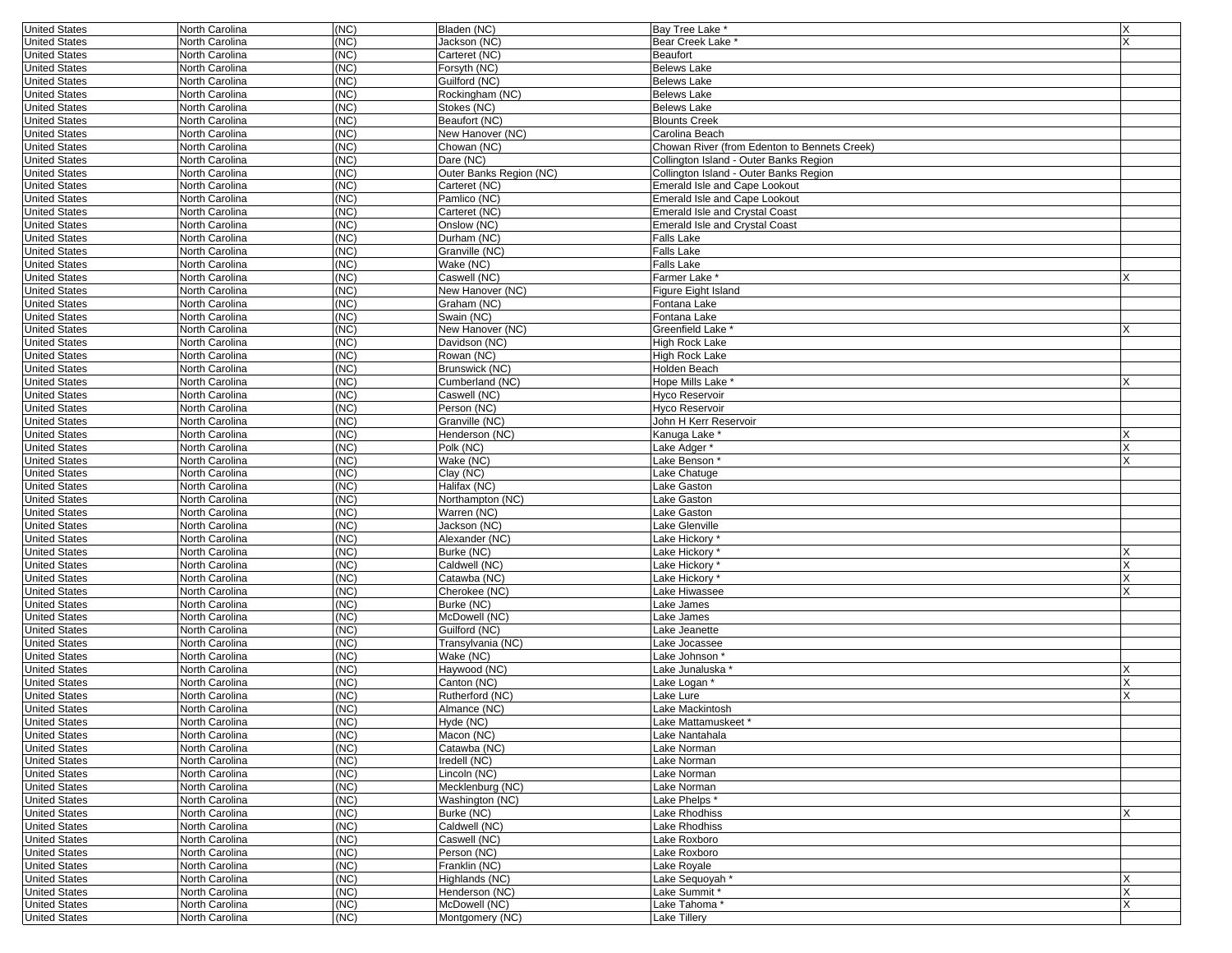| <b>United States</b> | North Carolina | (NC) | Stanly (NC)               | <b>Lake Tillery</b>                                          |     |
|----------------------|----------------|------|---------------------------|--------------------------------------------------------------|-----|
| <b>United States</b> | North Carolina | (NC) | Montgomery (NC)           | Lake Tillery (Southern Section)                              |     |
| <b>United States</b> | North Carolina | (NC) | Stanly (NC)               | Lake Tillery (Southern Section)                              |     |
| <b>United States</b> | North Carolina | (NC) | Transylvania (NC)         | Lake Toxaway and Cardinal Lake                               |     |
| <b>United States</b> | North Carolina | (NC) | Columbus (NC)             | Lake Waccamaw                                                |     |
|                      |                |      |                           |                                                              |     |
| <b>United States</b> | North Carolina | (NC) | Gaston (NC)               | Lake Wylie                                                   |     |
| <b>United States</b> | North Carolina | (NC) | Mecklenburg (NC)          | Lake Wylie                                                   |     |
| <b>United States</b> | North Carolina | (NC) | Brunswick (NC)            | Little River                                                 |     |
| <b>United States</b> | North Carolina | (NC) | Brunswick (NC)            | Long Beach                                                   |     |
| <b>United States</b> | North Carolina | (NC) | New Hanover (NC)          | Lower Cape Fear                                              |     |
|                      |                | (NC) |                           | Masonboro Island                                             |     |
| <b>United States</b> | North Carolina |      | New Hanover (NC)          |                                                              |     |
| <b>United States</b> | North Carolina | (NC) | Person (NC)               | Mayo Reservoir                                               |     |
| <b>United States</b> | North Carolina | (NC) | Carteret (NC)             | <b>Morehead City</b>                                         |     |
| <b>United States</b> | North Carolina | (NC) | Cleveland (NC)            | Moss Lake - King Mountain Reservoir                          |     |
| <b>United States</b> | North Carolina | (NC) | Halifax (NC)              | Moss Lake <sup>*</sup>                                       |     |
| <b>United States</b> | North Carolina | (NC) | Gaston (NC)               | Mountain Island Lake                                         |     |
|                      |                |      |                           |                                                              |     |
| <b>United States</b> | North Carolina | (NC) | Mecklenburg (NC)          | Mountain Island Lake                                         |     |
| <b>United States</b> | North Carolina | (NC) | Carteret (NC)             | <b>Neuse River</b>                                           |     |
| <b>United States</b> | North Carolina | (NC) | Craven (NC)               | <b>Neuse River</b>                                           |     |
| <b>United States</b> | North Carolina | (NC) | Pamlico (NC)              | Neuse River                                                  |     |
| <b>United States</b> | North Carolina | (NC) | Carteret (NC)             | Neuse River at Oriental                                      |     |
|                      |                |      |                           |                                                              |     |
| <b>United States</b> | North Carolina | (NC) | Craven (NC)               | Neuse River at Oriental                                      |     |
| <b>United States</b> | North Carolina | (NC) | Pamlico (NC)              | Neuse River at Oriental                                      |     |
| <b>United States</b> | North Carolina | (NC) | North Carolina Coast (NC) | North Carolina Coast (From Camp Lejeune to Sea Breeze)       |     |
| <b>United States</b> | North Carolina | (NC) | North Carolina Coast (NC) | North Carolina Coast (From Ocean Isle Beach to Currituck)    |     |
| <b>United States</b> | North Carolina | (NC) | Atlantic Coast (NC)       | North Carolina Coast (Virginia Beach to Emerald Isle)        |     |
|                      |                |      |                           |                                                              |     |
| <b>United States</b> | North Carolina | (NC) | Brunswick (NC)            | Oak Island                                                   |     |
| <b>United States</b> | North Carolina | (NC) | Brunswick (NC)            | Ocean Isle Beach                                             |     |
| <b>United States</b> | North Carolina | (NC) | Hyde (NC)                 | Ocracoke Island                                              |     |
| <b>United States</b> | North Carolina | (NC) | Outer Banks Region (NC)   | Outer Banks (Coinjock to Ocracoke)                           |     |
| <b>United States</b> | North Carolina | (NC) | Outer Banks Region (NC)   | Outer Banks Region and Albermarle Sound                      |     |
| <b>United States</b> | North Carolina | (NC) | Beaufort (NC)             | Pamlico River                                                |     |
|                      |                |      |                           |                                                              |     |
| <b>United States</b> | North Carolina | (NC) | Pamlico (NC)              | Pamlico River                                                |     |
| <b>United States</b> | North Carolina | (NC) | Perquimans (NC)           | Perquimans River                                             |     |
| <b>United States</b> | North Carolina | (NC) | New Hanover (NC)          | Pleasure Island                                              |     |
| <b>United States</b> | North Carolina | (NC) | New Hanover (NC)          | Pleasure Island - Carolina Beach                             |     |
| <b>United States</b> | North Carolina | (NC) | Burke (NC)                | <b>Rhodiss Lake</b>                                          |     |
|                      |                |      |                           |                                                              |     |
| <b>United States</b> | North Carolina | (NC) | Dare (NC)                 | Roanoke Island                                               |     |
| <b>United States</b> | North Carolina | (NC) | Halifax (NC)              | Roanoke Rapids Lake                                          |     |
| <b>United States</b> | North Carolina | (NC) | Northampton (NC)          | Roanoke Rapids Lake                                          |     |
| <b>United States</b> | North Carolina | (NC) | Rockingham (NC)           | Rockingham Lake *                                            | X   |
| <b>United States</b> | North Carolina | (NC) | Bertie (NC)               | Salmon Creek (on Albermarle Sound)                           |     |
|                      |                |      |                           |                                                              |     |
| <b>United States</b> | North Carolina | (NC) | Graham (NC)               | Santeetlah Lake *                                            | ΙX. |
| <b>United States</b> | North Carolina | (NC) | Moore (NC)                | Seven Lakes                                                  |     |
| <b>United States</b> | North Carolina | (NC) | South Atlantic Coast (NC) | South Atlantic Coast (From Wilmington NC to Jacksonville FL) |     |
| <b>United States</b> | North Carolina | (NC) | Brunswick (NC)            | Southport                                                    |     |
| <b>United States</b> | North Carolina | (NC) | Brunswick (NC)            | Southport (zoomed in)                                        |     |
| <b>United States</b> | North Carolina | (NC) | Brunswick (NC)            | Sunset Beach                                                 |     |
|                      |                |      |                           |                                                              |     |
| <b>United States</b> | North Carolina | (NC) | Carteret (NC)             | Swansboro Inlet                                              |     |
| <b>United States</b> | North Carolina | (NC) | Onslow (NC)               | Swansboro Inlet                                              |     |
| <b>United States</b> | North Carolina | (NC) | Nash (NC)                 | Tar River Reservoir *                                        |     |
| <b>United States</b> | North Carolina | (NC) | Onslow (NC)               | Topsail Island                                               |     |
| <b>United States</b> | North Carolina | (NC) | Pender (NC)               | <b>Topsail Island</b>                                        |     |
|                      |                |      |                           |                                                              |     |
| United States        | North Carolina | (NC) | New Hanover (NC)          | Topsail Island (Virginia Creek to Hewletts Creek)            |     |
| <b>United States</b> | North Carolina | (NC) | Pender (NC)               | Topsail Island (Virginia Creek to Hewletts Creek)            |     |
| <b>United States</b> | North Carolina | (NC) | Caswell (NC)              | <b>Water Works Lake</b>                                      |     |
| <b>United States</b> | North Carolina | (NC) | Person (NC)               | Water Works Lake                                             |     |
| <b>United States</b> | North Carolina | (NC) | Bladen (NC)               | White Lake *                                                 |     |
| <b>United States</b> | North Carolina | (NC) | Jackson (NC)              | Wolf Creek Reservoir *                                       | X   |
|                      |                |      |                           |                                                              |     |
| <b>United States</b> | North Carolina | (NC) | Moore (NC)                | Wood Lake *                                                  | X   |
| <b>United States</b> | North Carolina | (NC) | New Hanover (NC)          | Wrightsville Beach                                           |     |
| <b>United States</b> | North Carolina | (NC) | New Hanover (NC)          | Wrightsville Beach and Masonboro Sound                       |     |
| <b>United States</b> | North Dakota   | (ND) | Williams (ND)             | <b>Blacktail Lake</b>                                        |     |
| <b>United States</b> | North Dakota   | (ND) | McHenry (ND)              | Buffalo Lodge Lake                                           |     |
|                      | North Dakota   |      |                           | Devils Lake                                                  |     |
| <b>United States</b> |                | (ND) | Ramsey (ND)               |                                                              |     |
| <b>United States</b> | North Dakota   | (ND) | Morton (ND)               | Fish Creek Dam                                               |     |
| <b>United States</b> | North Dakota   | (ND) | Barnes (ND)               | Lake Ashtabula                                               |     |
| <b>United States</b> | North Dakota   | (ND) | McLean (ND)               | Lake Audubon                                                 |     |
| <b>United States</b> | North Dakota   | (ND) | Kidder (ND)               | Lake Isabel                                                  |     |
|                      |                |      |                           |                                                              |     |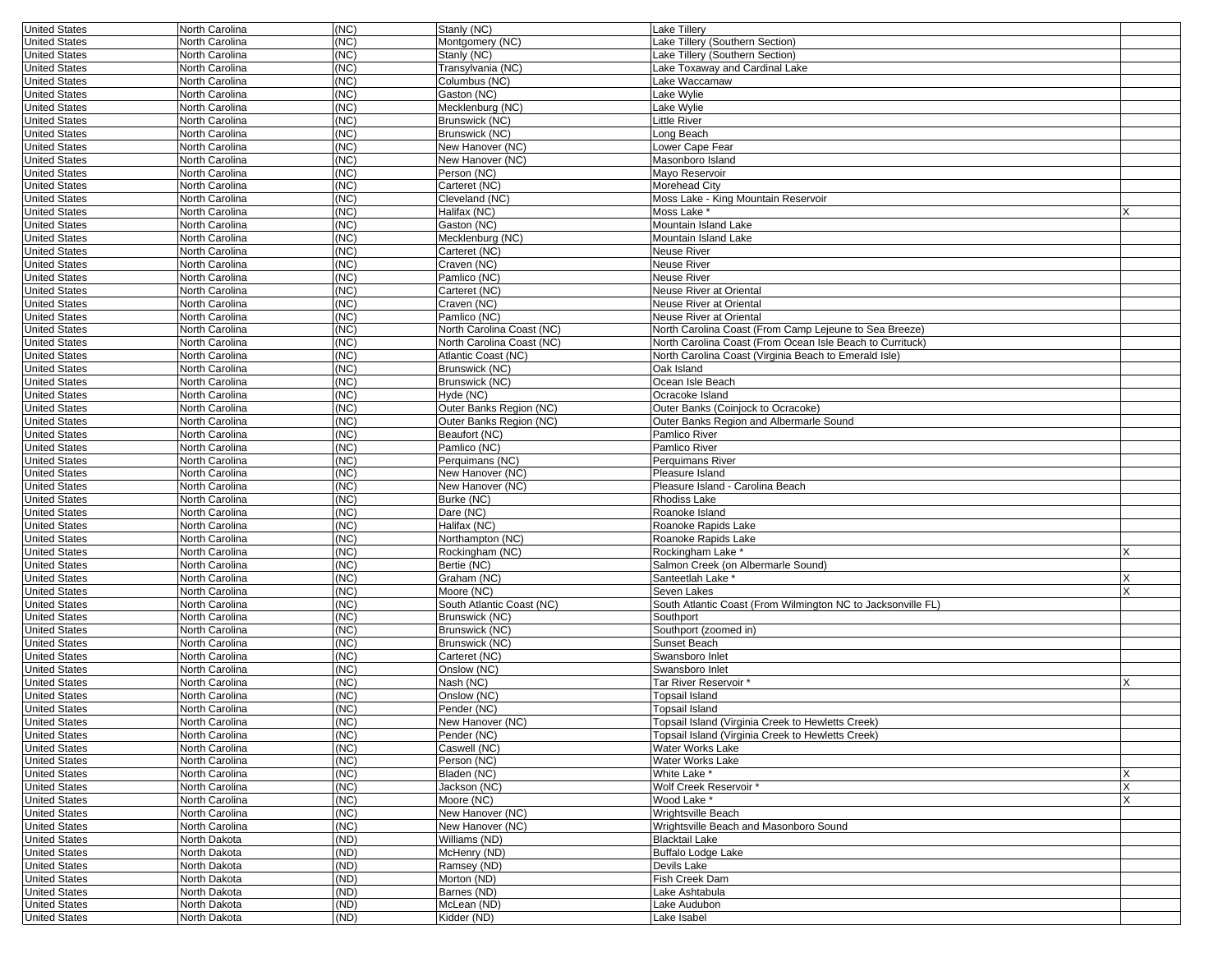| <b>United States</b>                         | North Dakota | (ND)         | Bottineau (ND)                       | Lake Metigoshe                                           |        |
|----------------------------------------------|--------------|--------------|--------------------------------------|----------------------------------------------------------|--------|
| <b>United States</b>                         | North Dakota | (ND)         | Emmons (ND)                          | Lake Oahe                                                |        |
| <b>United States</b>                         | North Dakota | (ND)         | Sioux (ND)                           | Lake Oahe                                                |        |
| <b>United States</b>                         | North Dakota | (ND)         | Dunn (ND)                            | Lake Sakakawea (From Cole Harbor to Williston)           |        |
| <b>United States</b>                         | North Dakota | (ND)         | McLean (ND)                          | Lake Sakakawea (From Cole Harbor to Williston)           |        |
| <b>United States</b>                         | North Dakota | (ND)         | Mountrail (ND)                       | Lake Sakakawea (From Cole Harbor to Williston)           |        |
| <b>United States</b>                         | North Dakota | (ND)         | McKenzie (ND)                        | Lake Sakakawea (McKenzie County Section ONLY)            |        |
| <b>United States</b>                         | North Dakota | (ND)         | Williams (ND)                        | Lake Trenton                                             |        |
| <b>United States</b>                         | North Dakota | (ND)         | Griggs (ND)                          | Red Willow Lake                                          |        |
| <b>United States</b>                         | North Dakota | (ND)         | Ward (ND)                            | Rice Lake                                                |        |
| <b>United States</b>                         | North Dakota | (ND)         | Kidder (ND)                          | Sibley Lake                                              |        |
| <b>United States</b>                         | North Dakota | (ND)         | Stutsman (ND)                        | Spiritwood Lake                                          |        |
| <b>United States</b>                         | North Dakota | (ND)         | Rolette (ND)                         | Upsilon Lake                                             |        |
| <b>United States</b>                         | North Dakota | (ND)         | McKenzie (ND)                        | Van Hook Arm of Lake Sakakawea                           |        |
| <b>United States</b>                         | North Dakota | (ND)         | Benson (ND)                          | Wood Lake                                                |        |
| <b>United States</b>                         | Ohio         | (OH)         | Delaware (OH)                        | Alum Creek Reservoir                                     |        |
| <b>United States</b>                         | Ohio         | (OH)         | Knox (OH)                            | Apple Valley Lake                                        |        |
| <b>United States</b>                         | Ohio         | (OH)         | Carroll (OH)                         | Atwood Lake                                              |        |
| <b>United States</b>                         | Ohio         | (OH)         | Tuscarawas (OH)                      | Atwood Lake                                              |        |
| <b>United States</b>                         | Ohio         | (OH)         | Erie (OH)                            | Bass Islands                                             |        |
| <b>United States</b>                         | Ohio         | (OH)         | Ottawa (OH)                          | Bass Islands                                             |        |
| <b>United States</b>                         | Ohio         | (OH)         | Mahoning (OH)                        | Berlin Lake                                              |        |
| <b>United States</b>                         | Ohio         | (OH)         | Portage (OH)                         | <b>Berlin Lake</b>                                       |        |
| <b>United States</b>                         | Ohio         | (OH)         | Stark (OH)                           | <b>Berlin Lake</b>                                       |        |
| <b>United States</b>                         | Ohio         | (OH)         | Fairfield (OH)                       | <b>Buckeye Lake</b>                                      |        |
| <b>United States</b>                         | Ohio         | (OH)         | Licking (OH)                         | <b>Buckeye Lake</b>                                      |        |
| <b>United States</b>                         | Ohio         | (OH)         | Perry (OH)                           | <b>Buckeye Lake</b>                                      |        |
| <b>United States</b>                         | Ohio         | (OH)         | Clinton (OH)                         | Caesar Creek Lake                                        |        |
| <b>United States</b>                         | Ohio         | (OH)         | Greene (OH)                          | Caesar Creek Lake                                        |        |
| <b>United States</b>                         | Ohio         | (OH)         | Warren (OH)                          | Caesar Creek Lake                                        |        |
| <b>United States</b>                         | Ohio         | (OH)         | Morrow (OH)                          | Candlewood Lake                                          | X      |
| <b>United States</b>                         | Ohio         | (OH)         | Ashland (OH)                         | <b>Charles Mill Lake</b>                                 |        |
| <b>United States</b>                         | Ohio         | (OH)         | Richland (OH)                        | <b>Charles Mill Lake</b>                                 |        |
| <b>United States</b>                         | Ohio         | (OH)         | Medina (OH)                          | Chippewa Lake *                                          | x      |
| <b>United States</b>                         | Ohio         | (OH)         | Madison (OH)                         | Choctaw Lake *                                           |        |
| <b>United States</b>                         | Ohio         | (OH)         | Ashland (OH)                         | Cinnamon Lake *                                          |        |
| <b>United States</b>                         | Ohio         | (OH)         | Clark (OH)                           | Clarence J Brown Reservoir                               |        |
| <b>United States</b>                         | Ohio         | (OH)         | Morrow (OH)                          | Clear Fork Reservoir                                     |        |
| <b>United States</b>                         | Ohio         | (OH)         | Richland (OH)                        | Clear Fork Reservoir                                     |        |
| <b>United States</b>                         | Ohio         | (OH)         | Harrison (OH)                        | Clendening Lake                                          |        |
| <b>United States</b>                         | Ohio         | (OH)         | Summit (OH)                          | Comet Lake *                                             |        |
| <b>United States</b>                         | Ohio         | (OH)         | Stark (OH)                           | Congress Lake                                            |        |
| <b>United States</b>                         | Ohio         | (OH)         | Clinton (OH)                         | Cowan Lake                                               |        |
| <b>United States</b>                         | Ohio         | (OH)         | Stark (OH)                           | Deer Creek Reservoir                                     |        |
| <b>United States</b>                         | Ohio         | (OH)         | Muskingum (OH)                       | Dillon Lake                                              |        |
| <b>United States</b>                         | Ohio         | (OH)         | Auglaize (OH)                        | Eastern Half of Grand Lake St Marys                      |        |
| <b>United States</b>                         | Ohio         | (OH)         | Ottawa (OH)                          | Erie Islands (zoomed in)                                 |        |
| <b>United States</b>                         | Ohio         | (OH)         | Jefferson (OH)                       | Friendship Park Lake *                                   | X      |
| <b>United States</b>                         | Ohio         | (OH)         | Auglaize (OH)                        | <b>Grand Lake St Marys</b>                               |        |
| <b>United States</b>                         | Ohio         | (OH)         | Mercer (OH)                          | <b>Grand Lake St Marys</b>                               |        |
| <b>United States</b>                         | Ohio         | (OH)         | Great Lakes (OH)                     | Great Lakes                                              |        |
| <b>United States</b>                         | Ohio         | (OH)         | Columbiana (OH)                      | Guilford Lake                                            |        |
| <b>United States</b>                         | Ohio         | (OH)         | Huron (OH)                           | Holiday Lake                                             |        |
| <b>United States</b>                         | Ohio         | (OH)         | Delaware (OH)                        | Hoover Reservoir                                         |        |
| <b>United States</b>                         | Ohio         | (OH)         | Auglaize (OH)                        | Idlewild Lake<br><b>Idlewild Lake</b>                    |        |
| <b>United States</b>                         | Ohio         | (OH)         | Mercer (OH)                          |                                                          |        |
| <b>United States</b><br><b>United States</b> | Ohio         | (OH)         | Logan (OH)                           | Indian Lake                                              |        |
|                                              | Ohio         | (OH)         | Ottawa (OH)                          | Islands of Lake Erie with Port Clinton                   |        |
| <b>United States</b>                         | Ohio         | (OH)         | Holmes (OH)                          | Lake Buckhorn *                                          | X<br>X |
| <b>United States</b><br><b>United States</b> | Ohio<br>Ohio | (OH)<br>(OH) | Stark (OH)<br>Great Lakes (OH)       | Lake Cable *<br>Lake Erie                                |        |
|                                              |              |              |                                      |                                                          |        |
| <b>United States</b>                         | Ohio<br>Ohio | (OH)         | Great Lakes (OH)<br>Great Lakes (OH) | Lake Erie (Eastern Section Mentor to Buffalo)            |        |
| <b>United States</b>                         |              | (OH)         |                                      | Lake Erie (Western Basin)<br>Lake Erie with Lake Ontario |        |
| <b>United States</b><br><b>United States</b> | Ohio<br>Ohio | (OH)         | Great Lakes (OH)                     |                                                          |        |
| <b>United States</b>                         | Ohio         | (OH)         | Vinton (OH)<br>Great Lakes (OH)      | Lake Hope<br>Lake Huron (w West Lake Erie)               |        |
|                                              | Ohio         | (OH)<br>(OH) | Preble (OH)                          | Lake Lakengren                                           |        |
| <b>United States</b><br><b>United States</b> | Ohio         | (OH)         | Brown (OH)                           | Lake Lorelei                                             |        |
|                                              |              | (OH)         | Great Lakes (OH)                     | Lake Michigan and Lake Huron                             |        |
| <b>United States</b>                         | Ohio         |              |                                      |                                                          |        |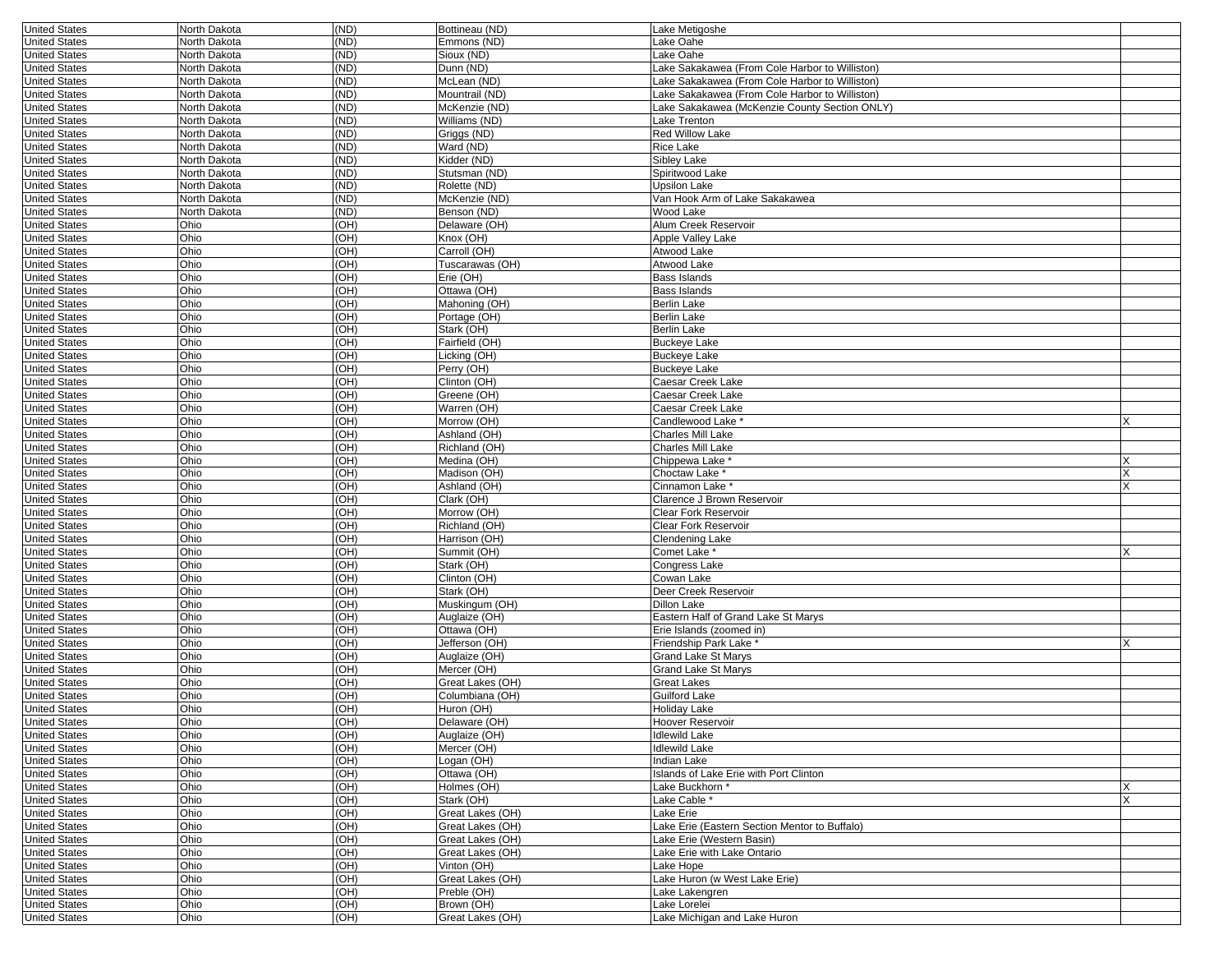| <b>United States</b> | Ohio     | (OH) | Mahoning (OH)                 | Lake Milton                                  |     |
|----------------------|----------|------|-------------------------------|----------------------------------------------|-----|
| <b>United States</b> | Ohio     | (OH) | Carroll (OH)                  | Lake Mohawk                                  |     |
| <b>United States</b> | Ohio     | (OH) | Hocking (OH)                  | Lake of Four Seasons                         |     |
| <b>United States</b> | Ohio     | (OH) | Ashtabula (OH)                | Lake Roaming Rock                            |     |
| <b>United States</b> | Ohio     | (HO  | Greene (OH)                   | Lake Shawnee *                               |     |
| <b>United States</b> | Ohio     | (HO  | Brown (OH)                    | Lake Waynoka <sup>*</sup>                    |     |
| <b>United States</b> | Ohio     | (HO  | Carroll (OH)                  | Leesville Lake                               |     |
| <b>United States</b> | Ohio     | (HO  | Auglaize (OH)                 | Loramie Lake                                 |     |
|                      |          |      | Shelby (OH)                   |                                              |     |
| <b>United States</b> | Ohio     | (HO  |                               | Loramie Lake                                 |     |
| <b>United States</b> | Ohio     | (HO  | Stark (OH)                    | Meyers Lake *                                |     |
| <b>United States</b> | Ohio     | (HO  | Portage (OH)                  | Michael J Kirwan Reservoir                   |     |
| <b>United States</b> | Ohio     | (HO  | Portage (OH)                  | Mogadore Reservoir                           |     |
| <b>United States</b> | Ohio     | (OH) | Trumbull (OH)                 | Mosquito Lake                                |     |
| <b>United States</b> | Ohio     | (OH) | Logan (OH)                    | Mountain Lake <sup>3</sup>                   |     |
| <b>United States</b> | Ohio     | (HO  | Ottawa (OH)                   | North Bass Island                            |     |
| <b>United States</b> | Ohio     | OH)  | Holmes (OH)                   | Odell Lake                                   |     |
| <b>United States</b> | Ohio     | (HO  | North Bend (OH)               | Ohio River (at North Bend)                   |     |
| <b>United States</b> | Ohio     | (HO  | Hamilton (OH)                 | Ohio River (Cincinnati Area)                 |     |
| <b>United States</b> | Ohio     | (HO  | Kenton (OH)                   | Ohio River (Cincinnati Area)                 |     |
| <b>United States</b> | Ohio     | (HO  | Belmont (OH)                  | Piedmont Lake                                |     |
| <b>United States</b> | Ohio     | (HO  | Ashland (OH)                  | <b>Pleasant Hill Lake</b>                    |     |
| <b>United States</b> | Ohio     | (OH) | Richland (OH)                 | Pleasant Hill Lake                           |     |
| <b>United States</b> | Ohio     | (OH) | Lucas (OH)                    | Port of Toledo                               |     |
| <b>United States</b> | Ohio     | (OH) | Summit (OH)                   | Portage Lakes (Long Lake to Turkeyfoot Lake) |     |
| <b>United States</b> | Ohio     | (OH) | Put In Bay (OH)               | Put In Bay (south Bass Island)               |     |
|                      | Ohio     | (OH) |                               |                                              |     |
| <b>United States</b> |          |      | Ashtabula (OH)                | Pymatuning Lake                              |     |
| <b>United States</b> | Ohio     | (OH) | Highland (OH)                 | Rocky Fork Lake                              |     |
| <b>United States</b> | Ohio     | (OH) | Hocking Hills State Park (OH) | Rose Lake                                    |     |
| <b>United States</b> | Ohio     | (OH) | Guernsey (OH)                 | Salt Fork Lake                               |     |
| <b>United States</b> | Ohio     | (OH) | Erie (OH)                     | Sandusky Bay                                 |     |
| <b>United States</b> | Ohio     | (OH) | Ottawa (OH)                   | Sandusky Bay                                 |     |
| <b>United States</b> | Ohio     | (OH) | Guernsey (OH)                 | Seneca Lake                                  |     |
| <b>United States</b> | Ohio     | (OH) | Noble (OH)                    | Seneca Lake                                  |     |
| <b>United States</b> | Ohio     | (OH) | Summit (OH)                   | Silver Lake *                                |     |
| <b>United States</b> | Ohio     | (OH) | Stark (OH)                    | Sippo Lake *                                 |     |
| <b>United States</b> | Ohio     | (OH) | Summit (OH)                   | Springfield Lake                             |     |
| <b>United States</b> | Ohio     | (OH) | Harrison (OH)                 | Tappan Lake                                  |     |
| <b>United States</b> | Ohio     | (OH) | Warren (OH)                   | Triangle Fishing Lake                        |     |
| <b>United States</b> | Ohio     | (OH) | Summit (OH)                   | <b>Turkeyfoot Lake</b>                       |     |
| <b>United States</b> | Ohio     | (OH) | Pike (OH)                     | <b>White Lake</b>                            |     |
| <b>United States</b> | Oklahoma | (OK) | McCurtain (OK)                | <b>Broken Bow Lake</b>                       |     |
| <b>United States</b> | Oklahoma | (OK) | Blaine (OK)                   | Canton Lake                                  |     |
|                      |          | (OK) | Cherokee (OK)                 | Fort Gibson Lake                             |     |
| <b>United States</b> | Oklahoma |      |                               |                                              |     |
| <b>United States</b> | Oklahoma | (OK) | Mayes (OK)                    | Fort Gibson Lake                             |     |
| <b>United States</b> | Oklahoma | (OK) | Wagoner (OK)                  | Fort Gibson Lake                             |     |
| <b>United States</b> | Oklahoma | (OK) | Craig (OK)                    | Grand Lake O the Cherokees                   |     |
| <b>United States</b> | Oklahoma | (OK) | Delaware (OK)                 | Grand Lake O the Cherokees                   |     |
| <b>United States</b> | Oklahoma | (OK) | Mayes (OK)                    | Grand Lake O the Cherokees                   |     |
| <b>United States</b> | Oklahoma | (OK) | Ottawa (OK)                   | Grand Lake O the Cherokees                   |     |
| <b>United States</b> | Oklahoma | (OK) | Choctaw (OK)                  | Hugo Lake                                    |     |
| <b>United States</b> | Oklahoma | (OK) | Osage (OK)                    | Hulah Lake                                   |     |
| <b>United States</b> | Oklahoma | (OK) | Kay (OK)                      | Kaw Lake                                     |     |
| <b>United States</b> | Oklahoma | (OK) | Osage (OK)                    | Kaw Lake                                     |     |
| United States        | Oklahoma | (OK) | Oklahoma (OK)                 | Lake Aluma                                   | IX. |
| <b>United States</b> | Oklahoma | (OK) | Delaware (OK)                 | Lake Eucha                                   |     |
| <b>United States</b> | Oklahoma | (OK) | McIntosh (OK)                 | Lake Eufaula                                 |     |
| <b>United States</b> | Oklahoma | (OK) | Oklahoma (OK)                 | Lake Hefner                                  |     |
| <b>United States</b> | Oklahoma | (OK) | Oklahoma (OK)                 | Lake Hiwassee*                               |     |
| <b>United States</b> | Oklahoma | (OK) | Mayes (OK)                    | Lake Hudson *                                | X   |
| <b>United States</b> | Oklahoma | (OK) | Creek (OK)                    | Lake Keystone*                               |     |
|                      | Oklahoma |      |                               | Lake Lawtonka                                |     |
| <b>United States</b> |          | (OK) | Comanche (OK)                 |                                              |     |
| <b>United States</b> | Oklahoma | (OK) | Greer (OK)                    | Lake Lugert-Altus                            |     |
| <b>United States</b> | Oklahoma | (OK) | Kiowa (OK)                    | Lake Lugert-Altus                            |     |
| <b>United States</b> | Oklahoma | (OK) | Noble (OK)                    | Lake McMurtry                                |     |
| <b>United States</b> | Oklahoma | (OK) | Carter (OK)                   | Lake Murray                                  |     |
| <b>United States</b> | Oklahoma | (OK) | Love (OK)                     | Lake Murray                                  |     |
| <b>United States</b> | Oklahoma | (OK) | Murray (OK)                   | Lake of the Arbuckles                        |     |
| <b>United States</b> | Oklahoma | (OK) | Rogers (OK)                   | Lake Oologah                                 |     |
| <b>United States</b> | Oklahoma | (OK) | Kay (OK)                      | Lake Ponca                                   |     |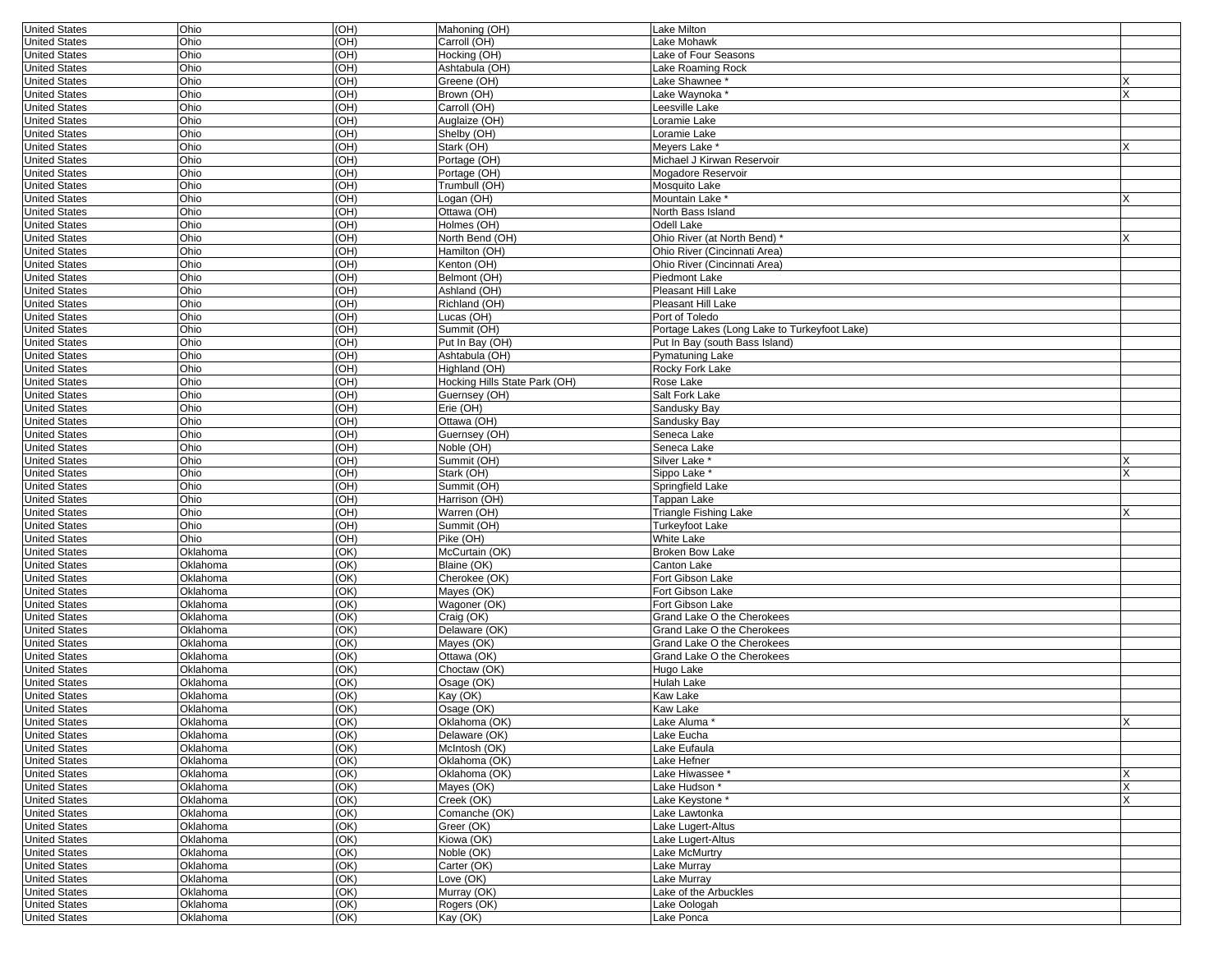| <b>United States</b>                  | Oklahoma | (OK)         | Bryan (OK)           | Lake Texoma                            |          |
|---------------------------------------|----------|--------------|----------------------|----------------------------------------|----------|
| <b>United States</b>                  | Oklahoma | (OK)         | Marshall (OK)        | Lake Texoma                            |          |
| <b>United States</b>                  | Oklahoma | (OK)         | Okmulgee (OK)        | Reynolds Pond                          |          |
| <b>United States</b>                  | Oklahoma | (OK)         | Latimer (OK)         | Sardis Lake                            |          |
| <b>United States</b>                  | Oklahoma | (OK)         | Pushmataha (OK)      | Sardis Lake                            |          |
| <b>United States</b>                  | Oklahoma | (OK)         | Pottawatomie (OK)    | Shawnee Twin Lakes                     |          |
|                                       |          |              |                      | Shawnee Twin Lakes (LANDSCAPE VERSION) |          |
| <b>United States</b>                  | Oklahoma | (OK)         | Pottawatomie (OK)    |                                        |          |
| <b>United States</b>                  | Oklahoma | (OK)         | Osage (OK)           | Skiatook Reservoir *                   |          |
| <b>United States</b>                  | Oklahoma | (OK)         | Cherokee (OK)        | <b>Tenkiller Ferry Lake</b>            |          |
| <b>United States</b>                  | Oklahoma | (OK)         | Sequoyah (OK)        | Tenkiller Ferry Lake                   |          |
| <b>United States</b>                  | Oklahoma | (OK)         | Cleveland (OK)       | Thunderbird Lake                       |          |
| <b>United States</b>                  | Oklahoma | (OK)         | Kiowa (OK)           | Tom Steed Lake                         |          |
| <b>United States</b>                  | Oregon   | (OR)         | Baker (OR)           | Anthony Lake <sup>*</sup>              | X        |
| <b>United States</b>                  |          | (OR)         | Linn (OR)            | Big Lake (Willamette National Forest)  |          |
|                                       | Oregon   |              |                      |                                        |          |
| <b>United States</b>                  | Oregon   | (OR)         | Clatsop (OR)         | Cannon Beach                           |          |
| <b>United States</b>                  | Oregon   | (OR)         | Deschutes (OR)       | <b>Charlton Lake</b>                   |          |
| <b>United States</b>                  | Oregon   | (OR)         | Coast of Oregon (OR) | Coast of Oregon                        |          |
| <b>United States</b>                  | Oregon   | (OR)         | Linn (OR)            | Colorado Lake *                        | x        |
| <b>United States</b>                  | Oregon   | (OR)         | Coos (OR)            | Coos Bay                               |          |
| <b>United States</b>                  | Oregon   | (OR)         | Klamath (OR)         | Crater Lake                            |          |
| <b>United States</b>                  | Oregon   | (OR)         | Klamath (OR)         | Crescent Lake                          |          |
| <b>United States</b>                  | Oregon   | (OR)         | Deschutes (OR)       | Cultus Lake                            |          |
| <b>United States</b>                  | Oregon   | (OR)         | Linn (OR)            | Detroit Lake                           |          |
| <b>United States</b>                  | Oregon   | (OR)         | Marion (OR)          | Detroit Lake                           |          |
|                                       |          |              | Lincoln (OR)         |                                        |          |
| <b>United States</b>                  | Oregon   | (OR)         |                      | Devils Lake                            |          |
| <b>United States</b>                  | Oregon   | (OR)         | Lincoln (OR)         | Devils Lake (with ocean coast shown)   |          |
| <b>United States</b>                  | Oregon   | (OR)         | Lane (OR)            | Dexter Lake *                          |          |
| <b>United States</b>                  | Oregon   | (OR)         | Douglas (OR)         | Diamond Lake                           |          |
| <b>United States</b>                  | Oregon   | (OR)         | Jackson (OR)         | Emigrant Lake                          |          |
| <b>United States</b>                  | Oregon   | (OR)         | Multnomah (OR)       | Fairview Lake <sup>*</sup>             |          |
| <b>United States</b>                  | Oregon   | (OR)         | Lane (OR)            | Fern Ridge Lake '                      | X        |
| <b>United States</b>                  | Oregon   | (OR)         | Curry (OR)           | Floras Lake *                          | X        |
| <b>United States</b>                  | Oregon   | (OR)         | Deschutes (OR)       | Gold Lake                              |          |
| <b>United States</b>                  | Oregon   | (OR)         | Deschutes (OR)       | Hosmer Lake and Elk Lake               |          |
|                                       |          | (OR)         |                      |                                        |          |
| <b>United States</b>                  | Oregon   |              | Jackson (OR)         | <b>Howard Prairie Lake</b>             |          |
| <b>United States</b>                  | Oregon   | (OR)         | Jackson (OR)         | <b>Hyatt Reservoir</b>                 |          |
| <b>United States</b>                  | Oregon   | (OR)         | Hood River (OR)      | Jean Lake *                            |          |
| <b>United States</b>                  | Oregon   | (OR)         | Jackson (OR)         | Keene Creek Reservoir                  |          |
| <b>United States</b>                  | Oregon   | (OR)         | Jefferson (OR)       | Lake Billy Chinook                     |          |
| <b>United States</b>                  | Oregon   | (OR)         | Klamath (OR)         | Lake of the Woods                      |          |
| <b>United States</b>                  | Oregon   | (OR)         | Douglas (OR)         | Lemolo Lake                            |          |
| <b>United States</b>                  | Oregon   | (OR)         | Douglas (OR)         | _oon Lake                              |          |
| <b>United States</b>                  | Oregon   | (OR)         | Jackson (OR)         | ost Creek                              |          |
| <b>United States</b>                  | Oregon   | (OR)         | Clackamas (OR)       | Middle and Upper Rock Lakes *          | X        |
| <b>United States</b>                  |          | (OR)         | Tillamook (OR)       |                                        |          |
|                                       | Oregon   |              |                      | Nehalem Bay                            |          |
| <b>United States</b>                  | Oregon   | (OR)         | Tillamook (OR)       | Netarts Bay                            |          |
| <b>United States</b>                  | Oregon   | (OR)         | Klamath (OR)         | Odell Lake <sup>*</sup>                | X        |
| <b>United States</b>                  | Oregon   | (OR)         | Jefferson (OR)       | Olallie Lake                           |          |
| <b>United States</b>                  | Oregon   | (OR)         | Marion (OR)          | Olallie Lake                           |          |
| <b>United States</b>                  | Oregon   | (OR)         | Grant (OR)           | Olive Lake                             |          |
| <b>United States</b>                  | Oregon   | (OR)         | Coast of Oregon (OR) | Oregon Coast (Tillamook to Astoria)    |          |
| <b>United States</b>                  | Oregon   | (OR)         | Clackamas (OR)       | Oswego Lake                            |          |
| <b>United States</b>                  | Oregon   | (OR)         | Multnomah (OR)       | Oswego Lake                            |          |
|                                       | Oregon   |              | Deschutes (OR)       | Paulina and East Lakes                 |          |
| United States<br><b>United States</b> | Oregon   | (OR)<br>(OR) | Deschutes (OR)       | Paulina Lake                           |          |
|                                       |          |              |                      |                                        |          |
| <b>United States</b>                  | Oregon   | (OR)         | Crook (OR)           | Prineville Reservoir                   |          |
| <b>United States</b>                  | Oregon   | (OR)         | Curry (OR)           | Rogue River - Gold Beach *             | X        |
| <b>United States</b>                  | Oregon   | (OR)         | Deschutes (OR)       | Scout Lake *                           | <b>X</b> |
| <b>United States</b>                  | Oregon   | (OR)         | Florence (OR)        | Siiuslaw River (At Florence)           |          |
| <b>United States</b>                  | Oregon   | (OR)         | Douglas (OR)         | Siltcoos Lake                          |          |
| <b>United States</b>                  | Oregon   | (OR)         | Lane (OR)            | Siltcoos Lake                          |          |
| <b>United States</b>                  | Oregon   | (OR)         | Jackson (OR)         | Squaw Lake                             |          |
| <b>United States</b>                  | Oregon   | (OR)         | $C$ oos $(OR)$       | Tenmile Lake *                         | X        |
| <b>United States</b>                  | Oregon   | (OR)         | Clackamas (OR)       | <b>Timothy Lake</b>                    |          |
| <b>United States</b>                  | Oregon   | (OR)         | Lane (OR)            | Triangle Lake                          |          |
|                                       |          | (OR)         |                      |                                        | X        |
| <b>United States</b>                  | Oregon   |              | Baker (OR)           | Unity Reservoir *                      |          |
| <b>United States</b>                  | Oregon   | (OR)         | Klamath (OR)         | Upper Klamath Lake                     |          |
| <b>United States</b>                  | Oregon   | (OR)         | Lane (OR)            | Waldo Lake                             |          |
| <b>United States</b>                  | Oregon   | (OR)         | Wallowa (OR)         | Wallowa Lake*                          | X        |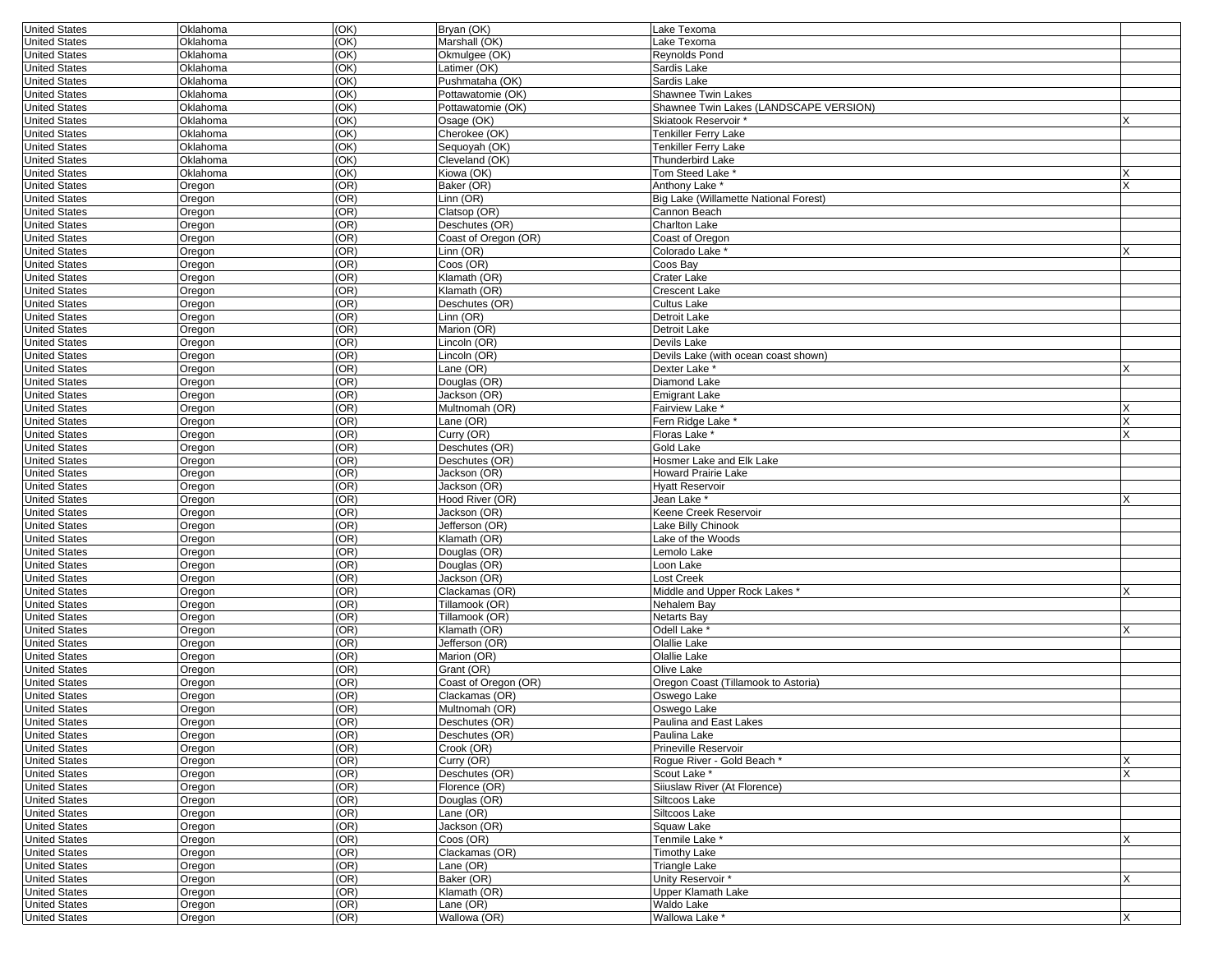| <b>United States</b>                         | Oregon                       | (OR)         | Lane (OR)                      | <b>Woahink Lake</b>                           |  |
|----------------------------------------------|------------------------------|--------------|--------------------------------|-----------------------------------------------|--|
| <b>United States</b>                         | Oregon                       | (OR)         | Lincoln (OR)                   | Yaquina Bay                                   |  |
| <b>United States</b>                         | Pennsylvania                 | (PA)         | Susquehanna (PA)               | Acre Pond                                     |  |
| <b>United States</b>                         | Pennsylvania                 | (PA)         | Warren (PA)                    | Allegheny Reservoir                           |  |
| <b>United States</b>                         | Pennsylvania                 | (PA)         | Monroe (PA)                    | Arrowhead with North Arrowhead *              |  |
| <b>United States</b>                         | Pennsylvania                 | (PA)         | Wayne (PA)                     | <b>Beach Lake</b>                             |  |
| <b>United States</b>                         | Pennsylvania                 | (PA)         | Luzerne (PA)                   | <b>Bear Creek Lake</b>                        |  |
| <b>United States</b>                         | Pennsylvania                 | (PA)         | Carbon (PA)                    | <b>Bear Creek Lake</b>                        |  |
| <b>United States</b>                         | Pennsylvania                 | (PA)         | Carbon (PA)                    | <b>Beltzville Lake</b>                        |  |
| <b>United States</b>                         | Pennsylvania                 | (PA)         | Susquehanna (PA)               | Big and Little Elk Lakes *                    |  |
| <b>United States</b>                         | Pennsylvania                 | (PA)<br>(PA) | Lackawanna (PA)<br>Carbon (PA) | <b>Big Bass Lake</b><br>Big Boulder Lake      |  |
| <b>United States</b><br><b>United States</b> | Pennsylvania<br>Pennsylvania | (PA)         | Pike (PA)                      | Blue Heron Lake '                             |  |
| <b>United States</b>                         | Pennsylvania                 | (PA)         | Lackawanna (PA)                | Chapman Lake *                                |  |
| <b>United States</b>                         | Pennsylvania                 | (PA)         | Crawford (PA)                  | Conneaut Lake                                 |  |
| <b>United States</b>                         | Pennsylvania                 | (PA)         | Fulton (PA)                    | Cowans Gap                                    |  |
| <b>United States</b>                         | Pennsylvania                 | (PA)         | Wayne (PA)                     | Coxton Lake                                   |  |
| <b>United States</b>                         | Pennsylvania                 | (PA)         | Pike (PA)                      | Crescent Lake <sup>*</sup>                    |  |
| <b>United States</b>                         | Pennsylvania                 | (PA)         | Lackawanna (PA)                | Crystal Lake *                                |  |
| <b>United States</b>                         | Pennsylvania                 | (PA)         | Susquehanna (PA)               | Crystal Lake *                                |  |
| <b>United States</b>                         | Pennsylvania                 | (PA)         | Delaware Bay (PA)              | Delaware Bay                                  |  |
| <b>United States</b>                         | Pennsylvania                 | (PA)         | Bristol (PA)                   | Delaware River (at Bristol)                   |  |
| <b>United States</b>                         | Pennsylvania                 | (PA)         | Sullivan (PA)                  | Eagles Mere Lake '                            |  |
| <b>United States</b>                         | Pennsylvania                 | (PA)         | Elk (PA)                       | East Branch Lake                              |  |
| <b>United States</b>                         | Pennsylvania                 | (PA)         | Erie (PA)                      | Edinboro Lake                                 |  |
| <b>United States</b>                         | Pennsylvania                 | (PA)         | Wayne (PA)                     | Elk Lake                                      |  |
| <b>United States</b>                         | Pennsylvania                 | (PA)         | Susquehanna (PA)               | Fiddle Lake <sup>*</sup>                      |  |
| <b>United States</b>                         | Pennsylvania                 | (PA)         | Cambria (PA)                   | Glendale Lake                                 |  |
| <b>United States</b>                         | Pennsylvania                 | (PA)         | Pike (PA)                      | Gold Key Lake                                 |  |
| <b>United States</b>                         | Pennsylvania                 | (PA)         | Monroe (PA)                    | Gouldsboro Lake '                             |  |
| <b>United States</b>                         | Pennsylvania                 | (PA)         | Wayne (PA)                     | Gouldsboro Lake '                             |  |
| <b>United States</b>                         | Pennsylvania                 | (PA)         | Great Lakes (PA)               | <b>Great Lakes</b>                            |  |
| <b>United States</b>                         | Pennsylvania                 | (PA)         | Carbon (PA)                    | Harmony Lake *                                |  |
| <b>United States</b>                         | Pennsylvania                 | (PA)         | Luzerne (PA)                   | Harveys Lake                                  |  |
| <b>United States</b>                         | Pennsylvania                 | (PA)         | Susquehanna (PA)               | Heart Lake *                                  |  |
| <b>United States</b><br><b>United States</b> | Pennsylvania                 | (PA)<br>(PA) | Luzerne (PA)<br>Somerset (PA)  | Huntsville Reservoir *<br><b>Indian Lake</b>  |  |
| <b>United States</b>                         | Pennsylvania<br>Pennsylvania | (PA)         | Westmoreland (PA)              | Indian Lake *                                 |  |
| <b>United States</b>                         | Pennsylvania                 | (PA)         | Wayne (PA)                     | Island Lake <sup>*</sup>                      |  |
| <b>United States</b>                         | Pennsylvania                 | (PA)         | Wayne (PA)                     | Lake Ariel *                                  |  |
| <b>United States</b>                         | Pennsylvania                 | (PA)         | Butler (PA)                    | Lake Arthur                                   |  |
| <b>United States</b>                         | Pennsylvania                 | (PA)         | Crawford (PA)                  | Lake Canadohta *                              |  |
| <b>United States</b>                         | Pennsylvania                 | (PA)         | Wyoming (PA)                   | Lake Carey *                                  |  |
| <b>United States</b>                         | Pennsylvania                 | (PA)         | Great Lakes (PA)               | Lake Erie                                     |  |
| <b>United States</b>                         | Pennsylvania                 | (PA)         | Great Lakes (PA)               | Lake Erie (Eastern Section Mentor to Buffalo) |  |
| <b>United States</b>                         | Pennsylvania                 | (PA)         | Great Lakes (PA)               | Lake Erie with Lake Ontario                   |  |
| <b>United States</b>                         | Pennsylvania                 | (PA)         | Pike (PA)                      | Lake Fairview <sup>*</sup>                    |  |
| <b>United States</b>                         | Pennsylvania                 | (PA)         | Pike (PA)                      | Lake Giles                                    |  |
| <b>United States</b>                         | Pennsylvania                 | (PA)         | Carbon (PA)                    | Lake Hauto <sup>*</sup>                       |  |
| <b>United States</b>                         | Pennsylvania                 | (PA)         | Schuylkill (PA)                | Lake Hauto *                                  |  |
| <b>United States</b>                         | Pennsylvania                 | (PA)         | Wayne (PA)                     | Lake Henry                                    |  |
| <b>United States</b>                         | Pennsylvania                 | (PA)         | Adams (PA)                     | Lake Heritage                                 |  |
| <b>United States</b>                         | Pennsylvania                 | (PA)         | Luzerne (PA)                   | Lake Jean                                     |  |
| <b>United States</b>                         | Pennsylvania                 | (PA)         | Sullivan (PA)                  | Lake Jean                                     |  |
| <b>United States</b>                         | Pennsylvania                 | (PA)         | Mercer (PA)                    | Lake Latonka *                                |  |
| <b>United States</b>                         | Pennsylvania                 | (PA)         | York (PA)                      | Lake Marburg                                  |  |
| <b>United States</b>                         | Pennsylvania                 | (PA)         | Adams (PA)                     | Lake Meade*                                   |  |
| <b>United States</b>                         | Pennsylvania                 | (PA)         | Great Lakes (PA)               | Lake Michigan and Lake Huron                  |  |
| <b>United States</b>                         | Pennsylvania                 | (PA)<br>(PA) | Sullivan (PA)                  | Lake Mokoma*                                  |  |
| <b>United States</b><br><b>United States</b> | Pennsylvania<br>Pennsylvania | (PA)         | Monroe (PA)<br>Monroe (PA)     | Lake Naomi<br>Lake Naomi (extended)           |  |
| <b>United States</b>                         | Pennsylvania                 | (PA)         | Bucks (PA)                     | Lake Nockamixon *                             |  |
| <b>United States</b>                         | Pennsylvania                 | (PA)         | York (PA)                      | Lake Pahagaco*                                |  |
| <b>United States</b>                         | Pennsylvania                 | (PA)         | Pike (PA)                      | Lake Paupack *                                |  |
| <b>United States</b>                         | Pennsylvania                 | (PA)         | Erie (PA)                      | Lake Pleasant *                               |  |
| <b>United States</b>                         | Pennsylvania                 | (PA)         | Wayne (PA)                     | Lake Quinn *                                  |  |
| <b>United States</b>                         | Pennsylvania                 | (PA)         | Cambria (PA)                   | Lake Rowena*                                  |  |
| <b>United States</b>                         | Pennsylvania                 | (PA)         | Wayne (PA)                     | Lake Shehawken*                               |  |
| <b>United States</b>                         | Pennsylvania                 | (PA)         | Luzerne (PA)                   | Lake Silkworth                                |  |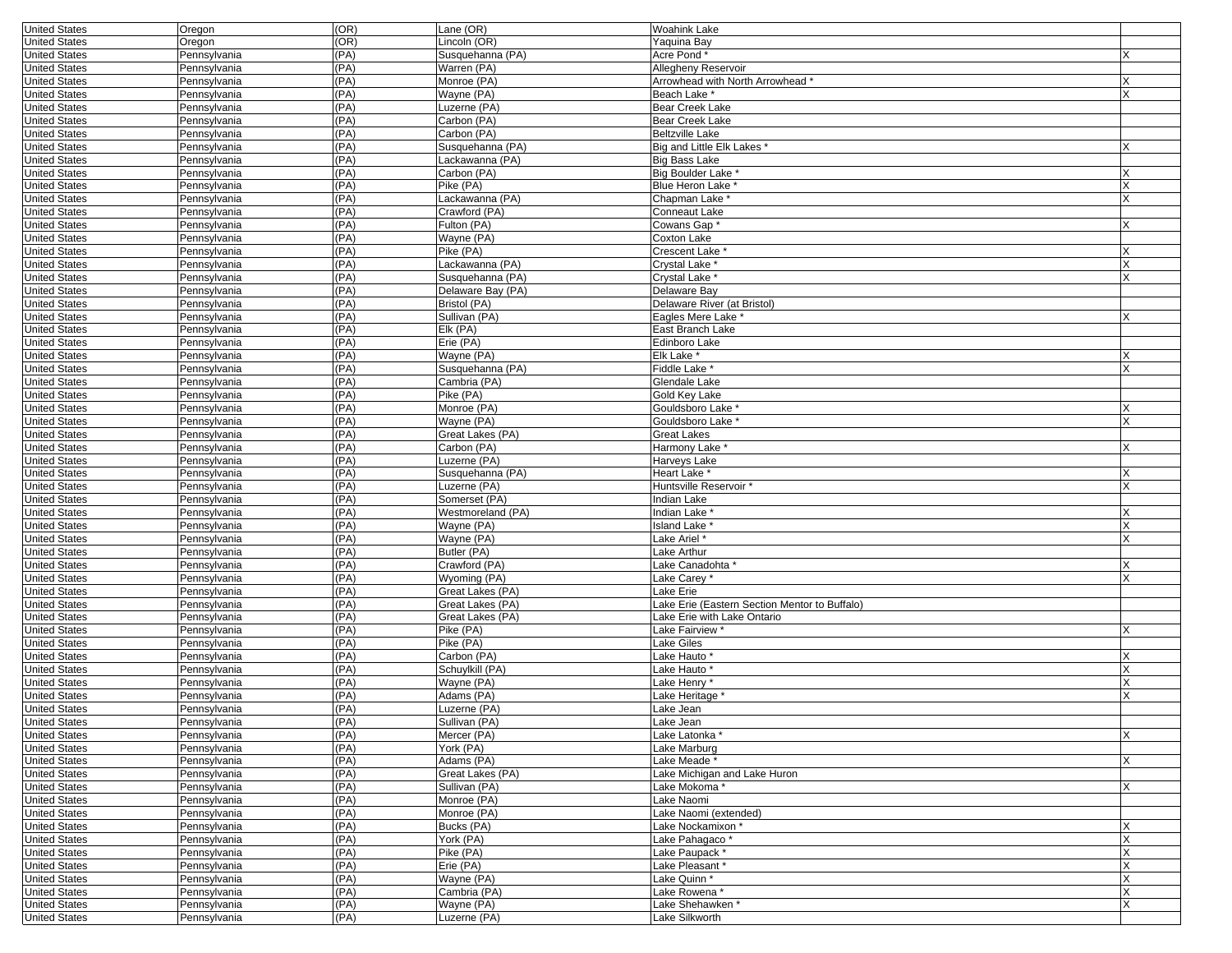| <b>United States</b> | Pennsylvania | (PA) | Pike (PA)           | Lake Teedyuskung                       | X |
|----------------------|--------------|------|---------------------|----------------------------------------|---|
| <b>United States</b> | Pennsylvania | (PA) | Carbon (PA)         | Lake Towamensing                       |   |
| <b>United States</b> | Pennsylvania | (PA) | Pike (PA)           | Lake Wallenpaupack                     |   |
| <b>United States</b> | Pennsylvania | (PA) | Wayne (PA)          | Lake Wallenpaupack                     |   |
| <b>United States</b> | Pennsylvania | (PA) | Bradford (PA)       | Lake Wesauking                         |   |
| <b>United States</b> | Pennsylvania | (PA) | Wyoming (PA)        | Lake Winola                            |   |
| <b>United States</b> | Pennsylvania | (PA) | Schuylkill (PA)     | Lake Wynonah <sup>*</sup>              |   |
| <b>United States</b> | Pennsylvania | (PA) | Schuylkill (PA)     | Lake Wynonah with Fawn *               |   |
| <b>United States</b> | Pennsylvania | (PA) | Luzerne (PA)        | Lily Lake *                            |   |
| <b>United States</b> |              | (PA) |                     |                                        |   |
|                      | Pennsylvania |      | Wayne (PA)          | Long Pond (Long Pond) *                |   |
| <b>United States</b> | Pennsylvania | (PA) | Susquehanna (PA)    | Lowe Lake *                            |   |
| <b>United States</b> | Pennsylvania | (PA) | Chester (PA)        | Marsh Creek Reservoir '                |   |
| <b>United States</b> | Pennsylvania | (PA) | Northampton (PA)    | Minsi Lake *                           |   |
| <b>United States</b> | Pennsylvania | (PA) | Lackawanna (PA)     | Moosic Lake *                          |   |
| <b>United States</b> | Pennsylvania | (PA) | Lebanon (PA)        | Mount Gretna Lake *                    |   |
| <b>United States</b> | Pennsylvania | (PA) | Monroe (PA)         | Mountain Lake *                        |   |
| <b>United States</b> | Pennsylvania | (PA) | Luzerne (PA)        | Mountain Lake and Meadow Run Lake      |   |
| <b>United States</b> | Pennsylvania | (PA) | Lackawanna (PA)     | Newton Lake *                          |   |
| <b>United States</b> | Pennsylvania | (PA) | Monroe (PA)         | North Arrowhead Lake *                 |   |
| <b>United States</b> | Pennsylvania | (PA) | Luzerne (PA)        | Nuangola Lake <sup>*</sup>             |   |
| <b>United States</b> | Pennsylvania | (PA) | Berks (PA)          | Ontelaunee Lake                        |   |
| <b>United States</b> | Pennsylvania | (PA) | Cumberland (PA)     | Opossum Lake *                         |   |
| <b>United States</b> | Pennsylvania | (PA) | Susquehanna (PA)    | Page Lake *                            |   |
| <b>United States</b> | Pennsylvania | (PA) | Wayne (PA)          | Paupackan Lake *                       |   |
| <b>United States</b> | Pennsylvania | (PA) | Wayne (PA)          | Peterson Lake*                         |   |
| <b>United States</b> | Pennsylvania | (PA) | Allegheny (PA)      | Pittsburgh * (Three Rivers)            |   |
| <b>United States</b> | Pennsylvania | (PA) | Monroe (PA)         | Pocono Lake *                          |   |
| <b>United States</b> | Pennsylvania | (PA) | Pike (PA)           | Porters Lake*                          |   |
| <b>United States</b> | Pennsylvania | (PA) | Erie (PA)           | Presque Isle State Park - On Lake Erie |   |
| <b>United States</b> |              | (PA) | Pike (PA)           | Promised Land Lake *                   |   |
|                      | Pennsylvania |      | Crawford (PA)       |                                        |   |
| <b>United States</b> | Pennsylvania | (PA) |                     | Pymatuning Lake                        |   |
| <b>United States</b> | Pennsylvania | (PA) | Susquehanna (PA)    | Quaker Lake *                          |   |
| <b>United States</b> | Pennsylvania | (PA) | Huntingdon (PA)     | Raystown Lake                          |   |
| <b>United States</b> | Pennsylvania | (PA) | Lycoming (PA)       | Rose Valley Lake *                     |   |
| <b>United States</b> | Pennsylvania | (PA) | Wyoming (PA)        | Saddle Lake <sup>*</sup>               |   |
| <b>United States</b> | Pennsylvania | (PA) | Mercer (PA)         | Sandy Lake <sup>*</sup>                |   |
| <b>United States</b> | Pennsylvania | (PA) | Pike (PA)           | Silver Lake *                          |   |
| <b>United States</b> | Pennsylvania | (PA) | Lancaster (PA)      | Speedwell Forge Lake *                 |   |
| <b>United States</b> | Pennsylvania | (PA) | Wayne (PA)          | Spruce Lake *                          |   |
| <b>United States</b> | Pennsylvania | (PA) | Susquehanna (PA)    | Stearns Lake <sup>*</sup>              |   |
| <b>United States</b> | Pennsylvania | (PA) | Somerset (PA)       | Stonycreek Lake*                       |   |
| <b>United States</b> | Pennsylvania | (PA) | Crawford (PA)       | Sugar Lake *                           |   |
| <b>United States</b> | Pennsylvania | (PA) | Pike (PA)           | Sunrise Lake <sup>®</sup>              |   |
| <b>United States</b> | Pennsylvania | (PA) | Wayne (PA)          | Sunset Lake <sup>*</sup>               |   |
| <b>United States</b> | Pennsylvania | (PA) | Luzerne (PA)        | Sylvan Lake *                          |   |
| <b>United States</b> | Pennsylvania | (PA) | Tioga (PA)          | Tauscher Pond*                         |   |
| <b>United States</b> | Pennsylvania | (PA) | Forest (PA)         | Tionesta Lake <sup>*</sup>             |   |
| <b>United States</b> | Pennsylvania | (PA) | Clearfield (PA)     | Treasure Lake                          |   |
| <b>United States</b> | Pennsylvania | (PA) | Pike (PA)           | Twin Lakes*                            |   |
| <b>United States</b> | Pennsylvania | (PA) | Pike (PA)           | Walker Lake                            |   |
| <b>United States</b> | Pennsylvania | (PA) | Pike (PA)           | Welcome Lake                           |   |
|                      |              |      |                     |                                        |   |
| <b>United States</b> | Pennsylvania | (PA) | Wayne (PA)          | Whitney Lake                           |   |
| <b>United States</b> | Pennsylvania | (PA) | Susquehanna (PA)    | Wrighter Lake *                        |   |
| United States        | Pennsylvania | (PA) | Wayne (PA)          | Wrighter Lake                          |   |
| <b>United States</b> | Pennsylvania | (PA) | Fayette (PA)        | Youghiogheny Lake *                    |   |
| <b>United States</b> | Pennsylvania | (PA) | Somerset (PA)       | Youghiogheny Lake *                    |   |
| <b>United States</b> | Rhode Island | (RI) | Newport (RI)        | Aquidneck Island                       |   |
| <b>United States</b> | Rhode Island | (RI) | Washington (RI)     | Block Island (Landscape)               |   |
| <b>United States</b> | Rhode Island | (RI) | Washington (RI)     | <b>Block Island (Portrait)</b>         |   |
| <b>United States</b> | Rhode Island | (RI) | Kent (RI)           | Carbuncle Pond                         |   |
| <b>United States</b> | Rhode Island | (RI) | Newport (RI)        | Coast of Rhode Island                  |   |
| <b>United States</b> | Rhode Island | (RI) | Providence (RI)     | Coast of Rhode Island                  |   |
| <b>United States</b> | Rhode Island | (RI) | Washington (RI)     | Coast of Rhode Island                  |   |
| <b>United States</b> | Rhode Island | (RI) | Providence (RI)     | Echo Lake*                             |   |
| <b>United States</b> | Rhode Island | (RI) | Washington (RI)     | Indian Lake *                          |   |
| <b>United States</b> | Rhode Island | (RI) | Kent (RI)           | Johnsons Pond                          |   |
| <b>United States</b> | Rhode Island | (RI) | Washington (RI)     | Mystic to Quonochonaug Coastal Region  |   |
| <b>United States</b> | Rhode Island | (RI) | Newport (RI)        | Narragansett Bay                       |   |
|                      |              |      |                     |                                        |   |
| <b>United States</b> | Rhode Island | (RI) | Atlantic Coast (RI) | New England                            |   |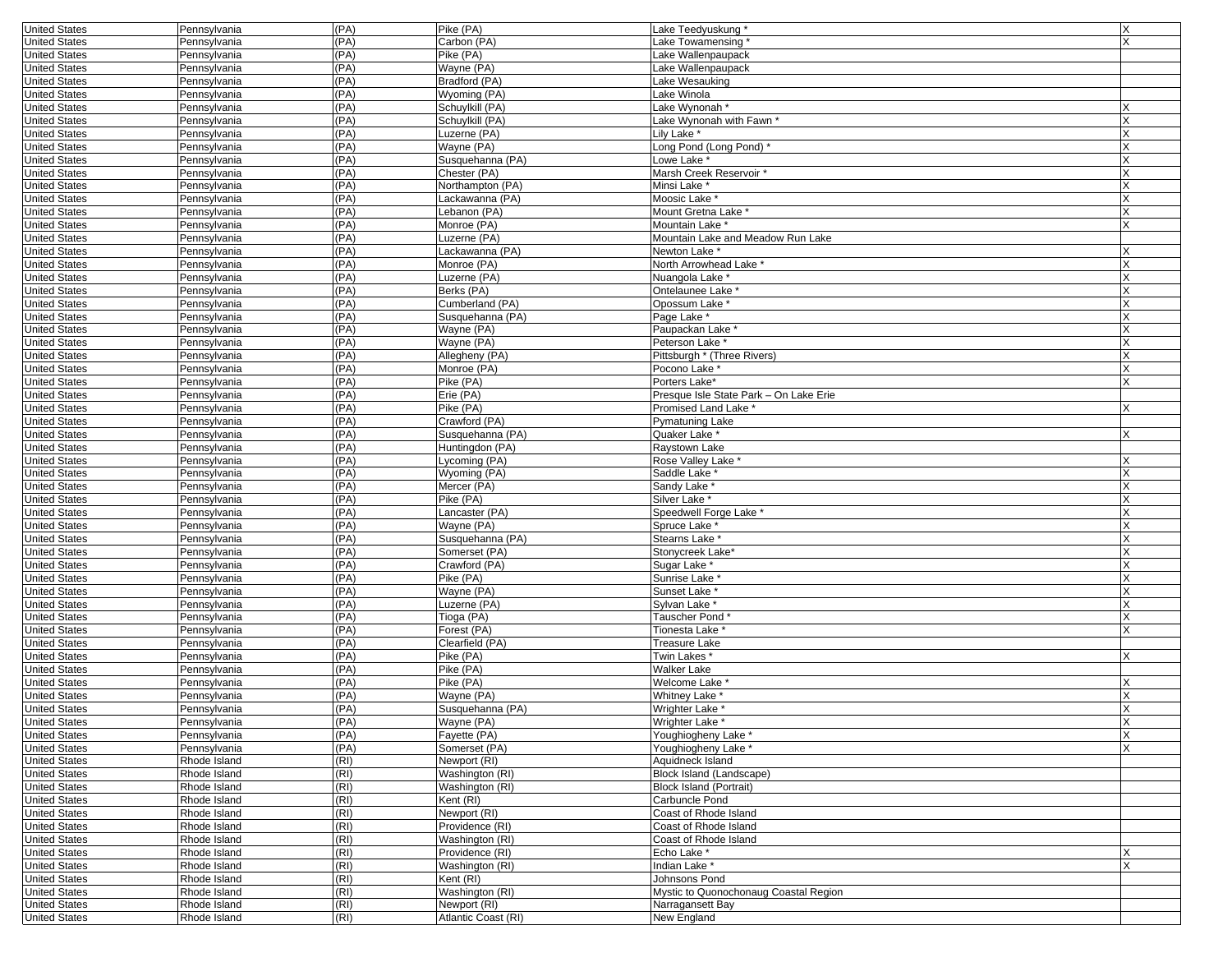| <b>United States</b>                         | Rhode Island                     | (RI)         | Newport (RI)                   | Newport - Rhode Island Sound                    |  |
|----------------------------------------------|----------------------------------|--------------|--------------------------------|-------------------------------------------------|--|
| <b>United States</b>                         | Rhode Island                     | (RI)         | Washington (RI)                | Ninigret Pond                                   |  |
| <b>United States</b>                         | Rhode Island                     | (RI)         | Providence (RI)                | Pascoag Reservoir                               |  |
| <b>United States</b>                         | Rhode Island                     | (RI)         | Washington (RI)                | Point Judith Pond                               |  |
| <b>United States</b>                         | Rhode Island                     | (RI)         | Newport (RI)                   | Prudence Island                                 |  |
| <b>United States</b>                         | Rhode Island                     | (RI)         | Newport (RI)                   | Quicksand Pond                                  |  |
| <b>United States</b>                         | Rhode Island                     | (RI)         | Washington (RI)                | Quonochontaug Pond                              |  |
| <b>United States</b>                         | Rhode Island                     | (RI)         | Providence (RI)                | Slack Reservoir                                 |  |
| <b>United States</b>                         | Rhode Island                     | (RI)         | Providence (RI)                | Wakefield Pond *                                |  |
| <b>United States</b>                         | Rhode Island                     | (RI)         | Providence (RI)                | Wallum Lake                                     |  |
| <b>United States</b>                         | Rhode Island                     | (RI)         | Bristol (RI)                   | Warwick Neck                                    |  |
| <b>United States</b>                         | Rhode Island                     | (RI)         | Kent (RI)                      | <b>Warwick Neck</b>                             |  |
| <b>United States</b>                         | Rhode Island                     | (RI)         | Newport (RI)                   | Warwick Neck                                    |  |
| <b>United States</b>                         | Rhode Island                     | (RI)         | Kent (RI)                      | Warwick Pond                                    |  |
| <b>United States</b>                         | Rhode Island                     | (RI)         | Washington (RI)                | Watchaug Pond                                   |  |
| <b>United States</b>                         | Rhode Island                     | (RI)         | Providence (RI)                | Waterman Reservoir                              |  |
| <b>United States</b>                         | Rhode Island                     | (RI)         | Washington (RI)                | Winnapaug Pond to Napatree Point                |  |
| <b>United States</b>                         | South Carolina                   | (SC)         | Beaufort (SC)                  | Beaufort (St Helena Sound and Port Royal Sound) |  |
| <b>United States</b>                         | South Carolina                   | (SC)         | Beaufort (SC)                  | Beaufort (zoomed in) (Hwy 21 Bridge Area)       |  |
| <b>United States</b>                         | South Carolina                   | (SC)         | Anderson (SC)                  | Broadway Lake *                                 |  |
| <b>United States</b>                         | South Carolina                   | (SC)         | Charleston (SC)                | Charleston Harbor                               |  |
| <b>United States</b>                         | South Carolina                   | (SC)         | Charleston (SC)                | Charleston Harbor (extended to Dewees Inlet)    |  |
| <b>United States</b>                         | South Carolina                   | (SC)         | Abbeville (SC)                 | Clarks Hill Lake - J Strom Thurmond Reservoir   |  |
| <b>United States</b>                         | South Carolina                   | (SC)         | McCormick (SC)                 | Clarks Hill Lake - J Strom Thurmond Reservoir   |  |
| <b>United States</b>                         | South Carolina                   | (SC)         | Beaufort (SC)                  | Daufuskie Island and Savannah                   |  |
| <b>United States</b>                         | South Carolina                   | (SC)         | Jasper (SC)                    | Daufuskie Island and Savannah                   |  |
| <b>United States</b>                         | South Carolina                   | (SC)         | Charleston (SC)                | Edisto Island                                   |  |
| <b>United States</b>                         | South Carolina                   | (SC)         | Colleton (SC)                  | Edisto Island                                   |  |
| <b>United States</b>                         | South Carolina                   | (SC)         | Chester (SC)                   | <b>Fishing Creek Lake</b>                       |  |
| <b>United States</b>                         | South Carolina                   | (SC)         | _ancaster (SC)                 | Fishing Creek Lake                              |  |
| <b>United States</b>                         | South Carolina                   | (SC)         | Charleston (SC)                | Folly Beach                                     |  |
| <b>United States</b>                         | South Carolina                   | (SC)         | Richland (SC)                  | Forest Lake *                                   |  |
| <b>United States</b>                         | South Carolina                   | (SC)         | Beaufort (SC)                  | Hampton Lake                                    |  |
| <b>United States</b>                         | South Carolina                   | (SC)         | Beaufort (SC)                  | Hilton Head Island and Port Royal Sound         |  |
| <b>United States</b>                         | South Carolina                   | (SC)         | Charleston (SC)                | Isle of Palms                                   |  |
| <b>United States</b>                         | South Carolina                   | (SC)         | Charleston (SC)                | Johns Island and Charleston Harbor              |  |
| <b>United States</b>                         | South Carolina                   | (SC)         | Charleston (SC)                | Kiawah Island                                   |  |
| <b>United States</b>                         | South Carolina                   | (SC)         | Spartanburg (SC)               | Lake Blalock                                    |  |
| <b>United States</b><br><b>United States</b> | South Carolina<br>South Carolina | (SC)<br>(SC) | Greenwood (SC)<br>Laurens (SC) | Lake Greenwood<br>Lake Greenwood                |  |
| <b>United States</b>                         | South Carolina                   | (SC)         | Newberry (SC)                  | Lake Greenwood                                  |  |
| <b>United States</b>                         | South Carolina                   | (SC)         | Anderson (SC)                  | Lake Hartwell                                   |  |
| <b>United States</b>                         | South Carolina                   | (SC)         | Oconee (SC)                    | Lake Hartwell                                   |  |
| <b>United States</b>                         | South Carolina                   | (SC)         | Pickens (SC)                   | Lake Hartwell                                   |  |
| <b>United States</b>                         | South Carolina                   | (SC)         | Oconee (SC)                    | Lake Jocassee                                   |  |
| <b>United States</b>                         | South Carolina                   | (SC)         | Pickens (SC)                   | Lake Jocassee                                   |  |
| <b>United States</b>                         | South Carolina                   | (SC)         | Richland (SC)                  | Lake Katherine                                  |  |
| <b>United States</b>                         | South Carolina                   | (SC)         | Oconee (SC)                    | Lake Keowee                                     |  |
| <b>United States</b>                         | South Carolina                   | (SC)         | Pickens (SC)                   | Lake Keowee                                     |  |
| <b>United States</b>                         | South Carolina                   | (SC)         | Berkeley (SC)                  | Lake Marion                                     |  |
| <b>United States</b>                         | South Carolina                   | (SC)         | Calhoun (SC)                   | Lake Marion                                     |  |
| <b>United States</b>                         | South Carolina                   | (SC)         | Clarendon (SC)                 | Lake Marion                                     |  |
| <b>United States</b>                         | South Carolina                   | (SC)         | Orangeburg (SC)                | Lake Marion                                     |  |
| <b>United States</b>                         | South Carolina                   | (SC)         | Sumter (SC)                    | Lake Marion                                     |  |
| <b>United States</b>                         | South Carolina                   | (SC)         | Berkeley (SC)                  | Lake Moultrie                                   |  |
| <b>United States</b>                         | South Carolina                   | (SC)         | Berkeley (SC)                  | Lake Moultrie (With Lake Marion)                |  |
| <b>United States</b>                         | South Carolina                   | (SC)         | Calhoun (SC)                   | Lake Moultrie (With Lake Marion)                |  |
| <b>United States</b>                         | South Carolina                   | (SC)         | Clarendon (SC)                 | Lake Moultrie (With Lake Marion)                |  |
| <b>United States</b>                         | South Carolina                   | (SC)         | Orangeburg (SC)                | Lake Moultrie (With Lake Marion)                |  |
| <b>United States</b>                         | South Carolina                   | (SC)         | Sumter (SC)                    | Lake Moultrie (With Lake Marion)                |  |
| <b>United States</b>                         | South Carolina                   | (SC)         | Lexington (SC)                 | Lake Murray                                     |  |
| <b>United States</b>                         | South Carolina                   | (SC)         | Newberry (SC)                  | Lake Murray                                     |  |
| <b>United States</b>                         | South Carolina                   | (SC)         | Richland (SC)                  | Lake Murray                                     |  |
| <b>United States</b>                         | South Carolina                   | (SC)         | Saluda (SC)                    | Lake Murray                                     |  |
| <b>United States</b>                         | South Carolina                   | (SC)         | Abbeville (SC)                 | Lake Richard B Russell                          |  |
| <b>United States</b>                         | South Carolina                   | (SC)         | Chester (SC)                   | Lake Wateree                                    |  |
| <b>United States</b>                         | South Carolina                   | (SC)         | Fairfield (SC)                 | Lake Wateree                                    |  |
| <b>United States</b>                         | South Carolina                   | (SC)         | Kershaw (SC)                   | Lake Wateree                                    |  |
| <b>United States</b>                         | South Carolina                   | (SC)         | Lancaster (SC)                 | Lake Wateree                                    |  |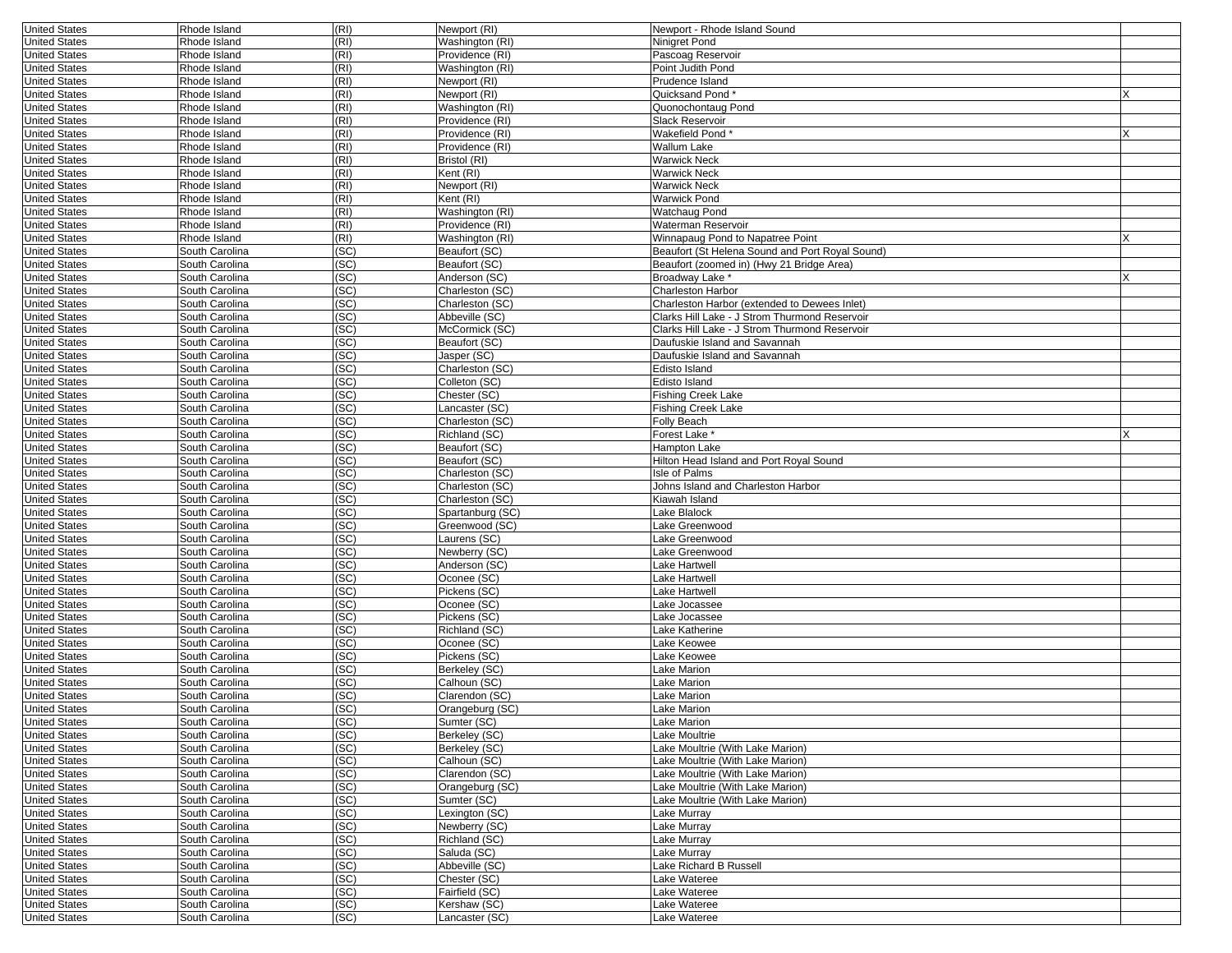| <b>United States</b> | South Carolina | (SC) | Chester (SC)              | Lake Wateree (Extended From Wateree Dam to Stumpy Pond)      |   |
|----------------------|----------------|------|---------------------------|--------------------------------------------------------------|---|
| <b>United States</b> | South Carolina | (SC) | Fairfield (SC)            | Lake Wateree (Extended From Wateree Dam to Stumpy Pond)      |   |
| <b>United States</b> | South Carolina | (SC) | Kershaw (SC)              | Lake Wateree (Extended From Wateree Dam to Stumpy Pond)      |   |
| <b>United States</b> | South Carolina | (SC) | ancaster (SC)             | Lake Wateree (Extended From Wateree Dam to Stumpy Pond)      |   |
| <b>United States</b> | South Carolina | (SC) | Spartanburg (SC)          | Lake William C Bowen                                         |   |
| <b>United States</b> | South Carolina | (SC) | York (SC)                 | Lake Wylie                                                   |   |
| <b>United States</b> | South Carolina | (SC) | York (SC)                 | Lake Wylie (Southern Section)                                |   |
| <b>United States</b> | South Carolina | (SC) | Georgetown (SC)           | Litchfield Beach                                             |   |
| <b>United States</b> | South Carolina | (SC) | Horry (SC)                | Little River                                                 |   |
| <b>United States</b> | South Carolina | (SC) | Low Country (SC)          | Low Country (Daufuskie Island to Seabrook Island)            |   |
| <b>United States</b> | South Carolina | (SC) | Beaufort (SC)             | May River (Bluffton Region)                                  |   |
| <b>United States</b> | South Carolina | (SC) | Beaufort (SC)             | May River (Crane to Pinckney)                                |   |
| <b>United States</b> | South Carolina | (SC) | Fairfield (SC)            | Monticello Reservoir *                                       |   |
| <b>United States</b> | South Carolina | (SC) | Georgetown (SC)           | Murrells Inlet                                               |   |
| <b>United States</b> | South Carolina | (SC) | Horry (SC)                | Myrtle Beach                                                 |   |
| <b>United States</b> | South Carolina | (SC) | Horry (SC)                | Myrtle Beach (North section)                                 |   |
| <b>United States</b> | South Carolina | (SC) | Beaufort (SC)             | Parris Island                                                |   |
| <b>United States</b> | South Carolina | (SC) | Georgetown (SC)           | Pawleys Island                                               |   |
|                      |                |      |                           | Saluda Lake <sup>*</sup>                                     |   |
| <b>United States</b> | South Carolina | (SC) | Greenville (SC)           |                                                              |   |
| <b>United States</b> | South Carolina | (SC) | Pickens (SC)              | Saluda Lake *                                                |   |
| <b>United States</b> | South Carolina | (SC) | Beaufort (SC)             | Savannah and Isle of Hope                                    |   |
| <b>United States</b> | South Carolina | (SC) | Jasper (SC)               | Savannah and Isle of Hope                                    |   |
| <b>United States</b> | South Carolina | (SC) | Abbeville (SC)            | Secession Lake *                                             |   |
| <b>United States</b> | South Carolina | (SC) | Anderson (SC)             | Secession Lake *                                             | X |
| <b>United States</b> | South Carolina | (SC) | South Atlantic Coast (SC) | South Atlantic Coast (From Wilmington NC to Jacksonville FL) |   |
| <b>United States</b> | South Carolina | (SC) | Charleston (SC)           | South Carolina Coast (From Port Royal Sound to Charleston)   |   |
| <b>United States</b> | South Carolina | (SC) | Beaufort (SC)             | Spring Island                                                |   |
| <b>United States</b> | South Carolina | (SC) | Jasper (SC)               | Spring Island                                                |   |
| <b>United States</b> | South Carolina | (SC) | Beaufort (SC)             | St Helena and Port Royal Islands (PORTRAIT)                  |   |
| <b>United States</b> | South Carolina | (SC) | Beaufort (SC)             | St Helena Island and Port Royal Island                       |   |
| <b>United States</b> | South Carolina | (SC) | Aiken (SC)                | Sudlow Lake *                                                |   |
| <b>United States</b> | South Carolina | (SC) | Georgetown (SC)           | Winyah Bay                                                   |   |
| <b>United States</b> | South Carolina | (SC) | Oconee (SC)               | Yonah Lake *                                                 |   |
| <b>United States</b> | South Dakota   | (SD) | Fall River (SD)           | Angostura Reservoir                                          |   |
| <b>United States</b> | South Dakota   | (SD) | Grant (SD)                | <b>Big Stone Lake</b>                                        |   |
| <b>United States</b> | South Dakota   | (SD) | Roberts (SD)              | <b>Big Stone Lake</b>                                        |   |
| <b>United States</b> | South Dakota   | (SD) | Lake (SD)                 | <b>Brant Lake</b>                                            |   |
| <b>United States</b> | South Dakota   | (SD) | Marshall (SD)             | <b>Buffalo Lakes</b>                                         |   |
| <b>United States</b> | South Dakota   | (SD) | Marshall (SD)             | Clear Lake                                                   |   |
| <b>United States</b> | South Dakota   | (SD) | Spink (SD)                | Cottonwood Lake                                              |   |
| <b>United States</b> | South Dakota   | (SD) | Brown (SD)                | Elm Lake                                                     |   |
| <b>United States</b> | South Dakota   | (SD) | McPherson (SD)            | Elm Lake                                                     |   |
| <b>United States</b> | South Dakota   | (SD) | Day (SD)                  | <b>Enemy Swim Lake</b>                                       |   |
| <b>United States</b> | South Dakota   | (SD) | Deuel (SD)                | Lake Alice                                                   |   |
| <b>United States</b> | South Dakota   | (SD) | Beadle (SD)               | Lake Byron                                                   |   |
| <b>United States</b> | South Dakota   | (SD) | Deuel (SD)                | Lake Cochran                                                 |   |
| <b>United States</b> | South Dakota   | (SD) | Brule (SD)                | Lake Francis Case                                            |   |
| <b>United States</b> | South Dakota   | (SD) | Charles Mix (SD)          | Lake Francis Case                                            |   |
| <b>United States</b> | South Dakota   | (SD) | Gregory (SD)              | Lake Francis Case                                            |   |
| <b>United States</b> | South Dakota   | (SD) | Lyman (SD)                | Lake Francis Case                                            |   |
| <b>United States</b> | South Dakota   | (SD) | Brookings (SD)            | Lake Hendricks                                               |   |
| <b>United States</b> | South Dakota   | (SD) | Codington (SD)            | Lake Kampeska                                                |   |
| <b>United States</b> | South Dakota   | (SD) | Lake (SD)                 | Lake Madison                                                 |   |
| <b>United States</b> | South Dakota   | (SD) | Davison (SD)              | Lake Mitchell                                                |   |
| <b>United States</b> | South Dakota   | (SD) | Campbell (SD)             | Lake Oahe                                                    |   |
| <b>United States</b> | South Dakota   | (SD) | Corson (SD)               | Lake Oahe                                                    |   |
| <b>United States</b> | South Dakota   | (SD) | Dewey (SD)                | Lake Oahe                                                    |   |
| <b>United States</b> | South Dakota   | (SD) | Potter (SD)               | Lake Oahe                                                    |   |
| <b>United States</b> | South Dakota   | (SD) | Walworth (SD)             | Lake Oahe                                                    |   |
| <b>United States</b> | South Dakota   | (SD) | Potter (SD)               | Lake Oahe (Potter County Section Only)                       |   |
| <b>United States</b> | South Dakota   | (SD) | Hamlin (SD)               | Lake Poinsett                                                |   |
| <b>United States</b> | South Dakota   | (SD) | Brule (SD)                | Lake Sharpe                                                  |   |
| <b>United States</b> | South Dakota   | (SD) | Buffalo (SD)              | Lake Sharpe                                                  |   |
| <b>United States</b> | South Dakota   | (SD) | Kingsbury (SD)            | Lake Thompson                                                |   |
| <b>United States</b> | South Dakota   | (SD) | Roberts (SD)              | Lake Traverse                                                |   |
| <b>United States</b> | South Dakota   | (SD) | Bon Homme (SD)            | Lewis and Clark Lake                                         |   |
| <b>United States</b> | South Dakota   | (SD) | Yankton (SD)              | Lewis and Clark Lake                                         |   |
| <b>United States</b> | South Dakota   | (SD) | Union (SD)                | McCook Lake *                                                | х |
| <b>United States</b> | South Dakota   | (SD) | Brown (SD)                | Mina Lake                                                    |   |
|                      |                |      |                           |                                                              |   |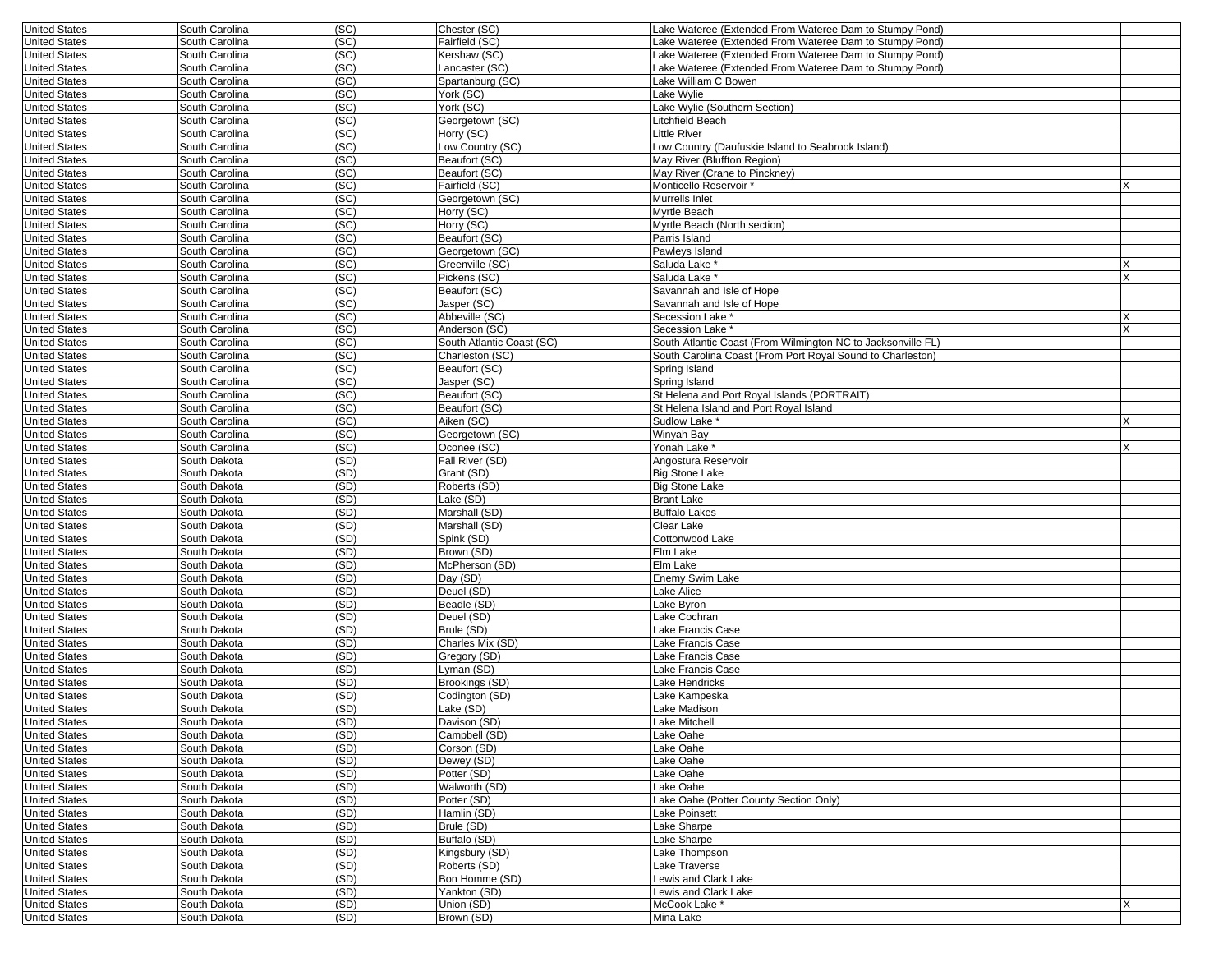| <b>United States</b> | South Dakota           | (SD) | Edmunds (SD)    | Mina Lake                                                     |          |
|----------------------|------------------------|------|-----------------|---------------------------------------------------------------|----------|
| <b>United States</b> | South Dakota           | (SD) | Dewey (SD)      | Oahe (Southern Section)                                       |          |
| <b>United States</b> | South Dakota           | (SD) | Sully (SD)      | Oahe (Southern Section)                                       |          |
| <b>United States</b> | South Dakota           | (SD) | Stanley (SD)    | Oahe (Southern Section)                                       |          |
| <b>United States</b> | South Dakota           | (SD) | Brookings (SD)  | Oakwood Lakes (With Johnson Turtle Tetonkaha and Round Lakes) |          |
| <b>United States</b> | South Dakota           | (SD) | Pennington (SD) | Pactola Lake                                                  |          |
| <b>United States</b> | South Dakota           | (SD) | Day (SD)        | Pickerel Lake                                                 |          |
| <b>United States</b> | South Dakota           | (SD) | Brule (SD)      | Red Lake (flood pool)                                         |          |
| <b>United States</b> | South Dakota           | (SD) | Brown (SD)      | Richmond Lake                                                 |          |
| <b>United States</b> | South Dakota           | (SD) | Marshall (SD)   | Roy Lake                                                      |          |
| <b>United States</b> | South Dakota           | (SD) | Brown (SD)      | Sand Lake <sup>®</sup>                                        |          |
| <b>United States</b> | South Dakota           | (SD) | Pennington (SD) | Sheridan Lake                                                 |          |
| <b>United States</b> | South Dakota           | (SD) | Hutchinson (SD) | Silver Lake *                                                 |          |
| <b>United States</b> | South Dakota           | (SD) | Hutchinson (SD) | Silver Lake '                                                 |          |
| <b>United States</b> | South Dakota           | (SD) | Turner (SD)     | Swan Lake                                                     |          |
| <b>United States</b> | South Dakota           | (SD) | Custer (SD)     | Sylvan Lake                                                   |          |
| <b>United States</b> | Tennessee              | (TN) | Sumner (TN)     | Bledsoe Creek near HWY 25 (NOT A 3D MAP) *                    | <b>X</b> |
| <b>United States</b> | Tennessee              | (TN) | Sullivan (TN)   | Boone Lake (zoomed in)                                        |          |
| <b>United States</b> | <b>Fennessee</b>       | (TN) | Washington (TN) | Boone Lake (zoomed in)                                        |          |
| <b>United States</b> | Tennessee              | (TN) | Sullivan (TN)   | Boone Lake (zoomed out)                                       |          |
| <b>United States</b> | Tennessee              | (TN) | Washington (TN) | Boone Lake (zoomed out)                                       |          |
| <b>United States</b> |                        | (TN) | Dekalb (TN)     | Center Hill Lake                                              |          |
|                      | Tennessee              | (TN) |                 |                                                               |          |
| <b>United States</b> | Tennessee              |      | Putnam (TN)     | Center Hill Lake                                              |          |
| <b>United States</b> | <b>Fennessee</b>       | (TN) | Warren (TN)     | Center Hill Lake                                              |          |
| <b>United States</b> | Tennessee              | (TN) | White (TN)      | Center Hill Lake                                              |          |
| <b>United States</b> | Tennessee              | (TN) | Dekalb (TN)     | Center Hill Lake (From Dam to Hwy 70 Bridge)                  |          |
| <b>United States</b> | Tennessee              | (TN) | Grainger (TN)   | <b>Cherokee Lake</b>                                          |          |
| <b>United States</b> | Tennessee              | (TN) | Hamblen (TN)    | Cherokee Lake                                                 |          |
| <b>United States</b> | Tennessee              | (TN) | Hawkins (TN)    | Cherokee Lake                                                 |          |
| <b>United States</b> | Tennessee              | (TN) | Jefferson (TN)  | Cherokee Lake                                                 |          |
| <b>United States</b> | Tennessee              | (TN) | Bradley (TN)    | Chickamauga Lake                                              |          |
| <b>United States</b> | Tennessee              | (TN) | Hamilton (TN)   | Chickamauga Lake                                              |          |
| <b>United States</b> | Tennessee              | (TN) | McMinn (TN)     | Chickamauga Lake                                              |          |
| <b>United States</b> | <b>Fennessee</b>       | (TN) | Meigs (TN)      | Chickamauga Lake                                              |          |
| <b>United States</b> | Tennessee              | (TN) | Clay (TN)       | Cordell Hull Lake                                             |          |
| <b>United States</b> | Tennessee              | (TN) | Jackson (TN)    | Cordell Hull Lake                                             |          |
| <b>United States</b> | Tennessee              | (TN) | Putnam (TN)     | Cordell Hull Lake                                             |          |
| <b>United States</b> | Tennessee              | (TN) | Smith (TN)      | Cordell Hull Lake                                             |          |
| <b>United States</b> | Tennessee              | (TN) | Clay (TN)       | Dale Hollow Lake                                              |          |
| <b>United States</b> | Tennessee              | (TN) | Overton (TN)    | Dale Hollow Lake                                              |          |
| <b>United States</b> | Tennessee              | (TN) | Pickett (TN)    | Dale Hollow Lake                                              |          |
| <b>United States</b> | Tennessee              | (TN) | Cocke (TN)      | Douglas Lake                                                  |          |
| <b>United States</b> | Tennessee              | (TN) | Jefferson (TN)  | Douglas Lake                                                  |          |
| <b>United States</b> | <b>Fennessee</b>       | (TN) | Sevier (TN)     | Douglas Lake                                                  |          |
| <b>United States</b> | Tennessee              | (TN) | Blount (TN)     | Fort Loudoun Lake                                             |          |
| <b>United States</b> | Tennessee              | (TN) | Knox (TN)       | Fort Loudoun Lake                                             |          |
| <b>United States</b> | Tennessee              | (TN) | Loundon (TN)    | Fort Loudoun Lake                                             |          |
| <b>United States</b> | Tennessee              | (TN) | Shelby (TN)     | Garner Lake                                                   |          |
| <b>United States</b> | <b>Fennessee</b>       | (TN) | Hardin (TN)     | Horse Creek (small section of Tennessee River)                |          |
| <b>United States</b> | Tennessee              | (TN) | Carroll (TN)    | ndian Lake                                                    |          |
| <b>United States</b> | Tennessee              | (TN) | Davidson (TN)   | J Percy Priest Lake                                           |          |
| <b>United States</b> | Tennessee              | (TN) | Rutherford (TN) | J Percy Priest Lake                                           |          |
| <b>United States</b> | Tennessee              | (TN) | Wilson (TN)     | J Percy Priest Lake                                           |          |
| United States        | I ennessee             | (IN) | Benton (IN)     | Kentucky Lake (Big Sandy Region)                              |          |
| <b>United States</b> | Tennessee              | (TN) | Henry (TN)      | Kentucky Lake (Big Sandy Region)                              |          |
| <b>United States</b> | Tennessee              | (TN) | Houston (TN)    | Kentucky Lake (Big Sandy Region)                              |          |
| <b>United States</b> | Tennessee              | (TN) | Humphreys (TN)  | Kentucky Lake (Big Sandy Region)                              |          |
| <b>United States</b> | Tennessee              | (TN) | Stewart (TN)    | Kentucky Lake (Big Sandy Region)                              |          |
| <b>United States</b> | Tennessee              | (TN) | Benton (TN)     | Kentucky Lake (Camden Region)                                 |          |
| <b>United States</b> |                        | (TN) | Decatur (TN)    | Kentucky Lake (Camden Region)                                 |          |
| <b>United States</b> | Tennessee<br>Tennessee | (TN) | Humphreys (TN)  |                                                               |          |
|                      |                        |      |                 | Kentucky Lake (Camden Region)                                 |          |
| <b>United States</b> | Tennessee              | (TN) | Perry (TN)      | Kentucky Lake (Camden Region)                                 |          |
| <b>United States</b> | Tennessee              | (TN) | Benton (TN)     | Kentucky Lake (Duck River Area)                               |          |
| <b>United States</b> | Tennessee              | (TN) | Humphreys (TN)  | Kentucky Lake (Duck River Area)                               |          |
| <b>United States</b> | Tennessee              | (TN) | Benton (TN)     | Kentucky Lake (State of Tennessee Section)                    |          |
| <b>United States</b> | Tennessee              | (TN) | Henry (TN)      | Kentucky Lake (State of Tennessee Section)                    |          |
| <b>United States</b> | Tennessee              | (TN) | Houston (TN)    | Kentucky Lake (State of Tennessee Section)                    |          |
| <b>United States</b> | Tennessee              | (TN) | Perry (TN)      | Kentucky Lake (State of Tennessee Section)                    |          |
| <b>United States</b> | Tennessee              | (TN) | Stewart (TN)    | Kentucky Lake (State of Tennessee Section)                    |          |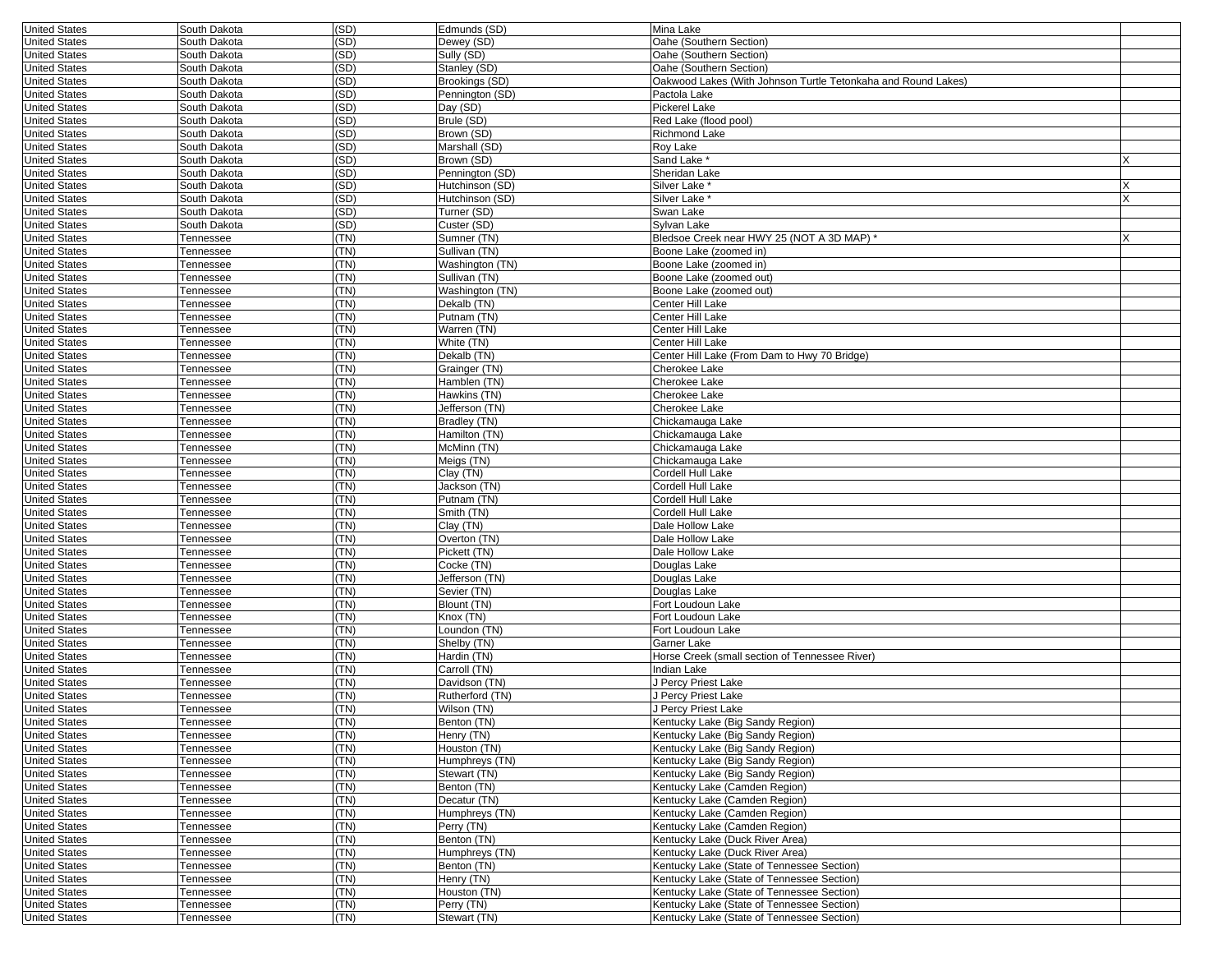| <b>United States</b> | Tennessee        | (TN)         | Benton (TN)     | Kentucky Lake (Zoomed In HWY 1 to Stewart County Line)                                                               |    |
|----------------------|------------------|--------------|-----------------|----------------------------------------------------------------------------------------------------------------------|----|
| <b>United States</b> | Tennessee        | (TN)         | Henry (TN)      | Kentucky Lake (Zoomed In HWY 1 to Stewart County Line)                                                               |    |
| <b>United States</b> | Tennessee        | (TN)         | Houston (TN)    | Kentucky Lake (Zoomed In HWY 1 to Stewart County Line)                                                               |    |
| <b>United States</b> | Tennessee        | (TN)         | Stewart (TN)    | Kentucky Lake (Zoomed In HWY 1 to Stewart County Line)                                                               |    |
| <b>United States</b> | Tennessee        | (TN)         | Stewart (TN)    | Kentucky Lake and Lake Barkley                                                                                       |    |
| <b>United States</b> | Tennessee        | (KY)         | Livingston (KY) | Lake Barkley                                                                                                         |    |
| <b>United States</b> | Tennessee        | (TN)         | Stewart (TN)    | Lake Barkley                                                                                                         |    |
| <b>United States</b> | Tennessee        | (TN)         | Stewart (TN)    | Lake Barkley (Southern Section)                                                                                      |    |
| <b>United States</b> | Tennessee        | (TN)         | Cumberland (TN) | Lake Dartmoor                                                                                                        |    |
| <b>United States</b> | Tennessee        | (TN)         | Blount (TN)     | Lake in the Sky *                                                                                                    | ΙX |
| <b>United States</b> | Tennessee        | (TN)         | Polk (TN)       | Lake Ocoee                                                                                                           |    |
| <b>United States</b> | Tennessee        | (TN)         | Cumberland (TN) | Lake Tansi *                                                                                                         | ΙX |
| <b>United States</b> | Tennessee        | (TN)         | Lawrence (TN)   | Laurel Hill Lake                                                                                                     |    |
| <b>United States</b> | Tennessee        | (TN)         | Anderson (TN)   | Melton Hill Lake                                                                                                     |    |
| <b>United States</b> | Tennessee        | (TN)         | Knox (TN)       | Melton Hill Lake <sup>®</sup>                                                                                        | X  |
| <b>United States</b> | Tennessee        | (TN)         | Marion (TN)     | Nickajack Lake                                                                                                       |    |
| <b>United States</b> |                  | (TN)         |                 | Normandy Lake                                                                                                        |    |
| <b>United States</b> | Tennessee        | (TN)         | Bedford (TN)    |                                                                                                                      |    |
|                      | Tennessee        |              | Coffee (TN)     | Normandy Lake                                                                                                        |    |
| <b>United States</b> | Tennessee        | (TN)         | Anderson (TN)   | Norris Lake                                                                                                          |    |
| <b>United States</b> | Tennessee        | (TN)<br>(TN) | Campbell (TN)   | Norris Lake                                                                                                          |    |
| <b>United States</b> | Tennessee        |              | Claiborne (TN)  | Norris Lake                                                                                                          |    |
| <b>United States</b> | Tennessee        | (TN)         | Grainger (TN)   | Norris Lake                                                                                                          |    |
| <b>United States</b> | Tennessee        | (TN)         | Union (TN)      | Norris Lake                                                                                                          |    |
| <b>United States</b> | <b>Fennessee</b> | (TN)         | Anderson (TN)   | Norris Lake (Eastern Half) (Narrows to Hwy 33 Bridge)                                                                |    |
| <b>United States</b> | Tennessee        | (TN)         | Campbell (TN)   | Norris Lake (Eastern Half) (Narrows to Hwy 33 Bridge)                                                                |    |
| <b>United States</b> | Tennessee        | (TN)         | Claiborne (TN)  | Norris Lake (Eastern Half) (Narrows to Hwy 33 Bridge)                                                                |    |
| <b>United States</b> | Tennessee        | (TN)         | Grainger (TN)   | Norris Lake (Eastern Half) (Narrows to Hwy 33 Bridge)                                                                |    |
| <b>United States</b> | Tennessee        | (TN)         | Union (TN)      | Norris Lake (Eastern Half) (Narrows to Hwy 33 Bridge)                                                                |    |
| <b>United States</b> | Tennessee        | (TN)         | Anderson (TN)   | Norris Lake (Near LaFollette)                                                                                        |    |
| <b>United States</b> | Tennessee        | (TN)         | Campbell (TN)   | Norris Lake (Near LaFollette)                                                                                        |    |
| <b>United States</b> | Tennessee        | (TN)         | Claiborne (TN)  | Norris Lake (Near LaFollette)                                                                                        |    |
| <b>United States</b> | Tennessee        | (TN)         | Grainger (TN)   | Norris Lake (Near LaFollette)                                                                                        |    |
| <b>United States</b> | Tennessee        | (TN)         | Union (TN)      | Norris Lake (Near LaFollette)                                                                                        |    |
| <b>United States</b> | Tennessee        | (TN)         | Anderson (TN)   | Norris Lake (Western Section) (Near Jacksboro and Rocky Top)                                                         |    |
| <b>United States</b> | Tennessee        | (TN)         | Campbell (TN)   | Norris Lake (Western Section) (Near Jacksboro and Rocky Top)                                                         |    |
| <b>United States</b> | Tennessee        | (TN)         | Claiborne (TN)  | Norris Lake (Western Section) (Near Jacksboro and Rocky Top)                                                         |    |
| <b>United States</b> | Tennessee        | (TN)         | Grainger (TN)   | Norris Lake (Western Section) (Near Jacksboro and Rocky Top)                                                         |    |
| <b>United States</b> | Tennessee        | (TN)         | Union (TN)      | Norris Lake (Western Section) (Near Jacksboro and Rocky Top)                                                         |    |
| <b>United States</b> | Tennessee        | (TN)         | Campbell (TN)   | Norris Lake (Zoomed from Norris Dam State Park to Lonas Young Park)                                                  |    |
| <b>United States</b> | Tennessee        | (TN)         | Anderson (TN)   | Norris Lake (Zoomed from Norris Dam State Park to Lonas Young Park)                                                  |    |
| <b>United States</b> | Tennessee        | (TN)         | Grainger (TN)   | Norris Lake (Zoomed in from Jacksboro to Maynardsville)                                                              |    |
| <b>United States</b> | Tennessee        | (TN)         | Campbell (TN)   | Norris Lake (Zoomed in from Jacksboro to Maynardsville)                                                              |    |
| <b>United States</b> | Tennessee        | (TN)         | Anderson (TN)   | Norris Lake (Zoomed in from Jacksboro to Maynardsville)                                                              |    |
| <b>United States</b> | Tennessee        | (TN)         | Polk (TN)       | Ocoee River at Olympic Whitewater Center (NOT A 3D MAP) *                                                            |    |
| <b>United States</b> | Tennessee        | (TN)         | Davidson (TN)   | Old Hickory Lake                                                                                                     |    |
| <b>United States</b> | Tennessee        | (TN)         | Smith (TN)      | Old Hickory Lake                                                                                                     |    |
| <b>United States</b> | Tennessee        | (TN)         | Sumner (TN)     | Old Hickory Lake                                                                                                     |    |
| <b>United States</b> | Tennessee        | (TN)         | Trousdale (TN)  | Old Hickory Lake                                                                                                     |    |
| <b>United States</b> | Tennessee        | (TN)         | Wilson (TN)     | Old Hickory Lake                                                                                                     |    |
| <b>United States</b> | Tennessee        | (TN)         | Lauderdale (TN) | Open Lake *                                                                                                          |    |
| <b>United States</b> | Tennessee        | (TN)         | Hardin (TN)     | Pickwick Lake                                                                                                        |    |
| <b>United States</b> | Tennessee        | (TN)         | Hardin (TN)     | Pickwick Lake (Northern Section Pickwick Dam to Waterloo)                                                            |    |
| <b>United States</b> | Tennessee        | (TN)         | Henderson (TN)  | Pin Oak Lake                                                                                                         |    |
| <b>United States</b> | <b>Tennessee</b> | I (IN)       | Henderson (TN)  | Pine Lake                                                                                                            |    |
| <b>United States</b> | Tennessee        | (TN)         | Davidson (TN)   | Radnor Lake *                                                                                                        | X  |
| <b>United States</b> | Tennessee        | (TN)         | Lake (TN)       | Reelfoot Lake                                                                                                        |    |
| <b>United States</b> | Tennessee        | (TN)         | Obion (TN)      | Reelfoot Lake                                                                                                        |    |
| <b>United States</b> | Tennessee        | (TN)         | Sullivan (TN)   | South Holston Lake *                                                                                                 |    |
| <b>United States</b> | Tennessee        | (TN)         | Blount (TN)     | Tellico Lake                                                                                                         |    |
| <b>United States</b> | Tennessee        | (TN)         | Loudon (TN)     | Tellico Lake                                                                                                         |    |
| <b>United States</b> | Tennessee        | (TN)         | Monroe (TN)     | Tellico Lake                                                                                                         |    |
|                      |                  | (TN)         | Loudon (TN)     | Tenasi Lagoon (Oktana Lane to Tecumseh Point)                                                                        |    |
| <b>United States</b> | Tennessee        |              |                 | Tennessee River Near I40 (crooked creek/blue creek area)                                                             |    |
| <b>United States</b> | Tennessee        | (TN)         | Benton (TN)     |                                                                                                                      |    |
| <b>United States</b> | Tennessee        | (TN)         | Decatur (TN)    | Tennessee River Near I40 (crooked creek/blue creek area)                                                             |    |
| <b>United States</b> | Tennessee        | (TN)         | Humphreys (TN)  | Tennessee River Near I40 (crooked creek/blue creek area)<br>Tennessee River Near I40 (crooked creek/blue creek area) |    |
| <b>United States</b> | Tennessee        | (TN)         | Perry (TN)      |                                                                                                                      |    |
| <b>United States</b> | Tennessee        | (TN)         | Franklin (TN)   | Tims Ford Lake                                                                                                       |    |
| <b>United States</b> | Tennessee        | (TN)         | Moore (TN)      | Tims Ford Lake                                                                                                       |    |
| <b>United States</b> | Tennessee        | (TN)         | Carter (TN)     | Watauga Lake                                                                                                         |    |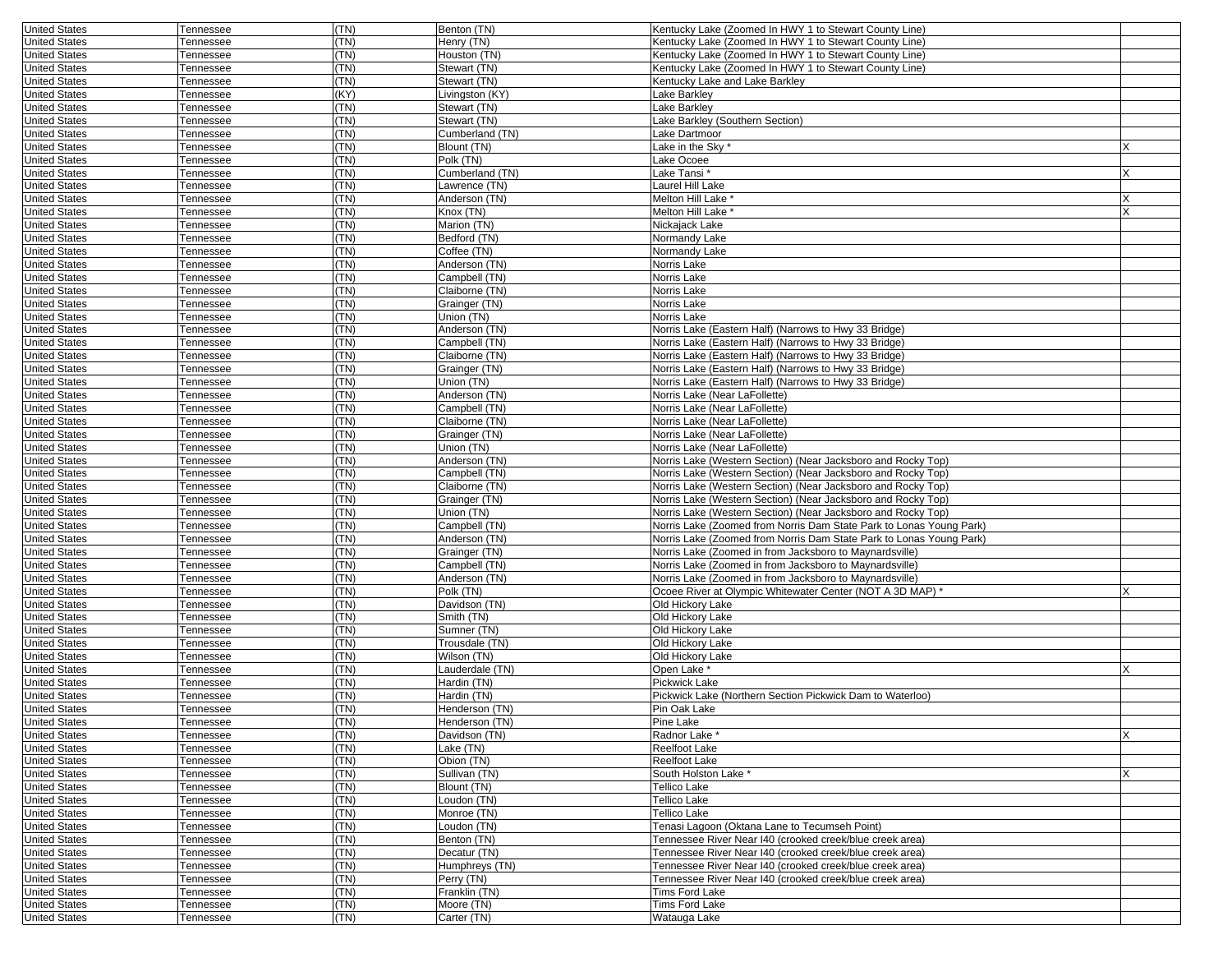| <b>United States</b> | Tennessee    | (TN) | Johnson (TN)                | Watauga Lake                                          |   |
|----------------------|--------------|------|-----------------------------|-------------------------------------------------------|---|
| <b>United States</b> | Tennessee    | (TN) | Hamilton (TN)               | Watts Bar Lake                                        |   |
| <b>United States</b> | Tennessee    | (TN) | Loudon (TN)                 | Watts Bar Lake                                        |   |
| <b>United States</b> | Tennessee    | (TN) | Meigs (TN)                  | Watts Bar Lake                                        |   |
| <b>United States</b> | Tennessee    | (TN) | Rhea (TN)                   | Watts Bar Lake                                        |   |
| <b>United States</b> | Tennessee    | (TN) | Roane (TN)                  | Watts Bar Lake                                        |   |
| <b>United States</b> | Tennessee    | (TN) | Franklin (TN)               | Woods Reservoir                                       |   |
| <b>United States</b> | Tennessee    | (TN) | Coffee (TN)                 | Woods Reservoir                                       |   |
| <b>United States</b> | Texas        | (TX) | Garza (TX)                  | Alan Henry Lake                                       |   |
| <b>United States</b> | Texas        | (TX) | Kent (TX)                   | Alan Henry Lake                                       |   |
| <b>United States</b> | Texas        | (TX) | Johnson (TX)                | Alvarado Lake                                         |   |
|                      |              |      |                             |                                                       |   |
| <b>United States</b> | Texas        | (TX) | Tyler (TX)                  | Amanda Lake                                           |   |
| <b>United States</b> | Texas        | (TX) | Gulf Coast (TX)             | Aransas Bay                                           |   |
| <b>United States</b> | Texas        | (TX) | Ellis (TX)                  | <b>Bardwell Lake</b>                                  |   |
| <b>United States</b> | Texas        | (TX) | Bell (TX)                   | <b>Belton Lake</b>                                    |   |
| <b>United States</b> | Texas        | (TX) | Harrison (TX)               | Caddo Lake                                            |   |
| <b>United States</b> | Texas        | (TX) | Marion (TX)                 | Caddo Lake                                            |   |
| <b>United States</b> | Texas        | (TX) | Calhoun (TX)                | Calhoun County Coastline                              |   |
| <b>United States</b> | Texas        | (TX) | Van Zandt (TX)              | Callender Lake <sup>*</sup>                           |   |
| <b>United States</b> | Texas        | (TX) | Robertson (TX)              | Camp Creek Lake *                                     |   |
| <b>United States</b> | Texas        | (TX) | Comal (TX)                  | Canyon Lake                                           |   |
| <b>United States</b> | Texas        | (TX) | Henderson (TX)              | Cedar Creek Lake                                      |   |
| <b>United States</b> | Texas        | (TX) | Harris (TX)                 | Clear Lake *                                          |   |
| <b>United States</b> | Texas        | (TX) | Delta (TX)                  | Cooper Lake                                           |   |
| <b>United States</b> | Texas        | (TX) | Hopkins (TX)                | Cooper Lake                                           |   |
| <b>United States</b> | Texas        | (TX) | Aransas (TX)                | Corpus Christi Bav                                    |   |
| <b>United States</b> | Texas        | (TX) | Nueces (TX)                 | Corpus Christi Bay                                    |   |
| <b>United States</b> | Texas        | (TX) | San Patricio (TX)           | Corpus Christi Bay                                    |   |
| <b>United States</b> | Texas        | (TX) |                             | Dixie Lake *                                          | X |
| <b>United States</b> |              | (TX) | Panola (TX)<br>Tarrant (TX) |                                                       |   |
|                      | Texas        |      |                             | Eagle Mountain Lake                                   |   |
| <b>United States</b> | Texas        | (TX) | Coke (TX)                   | <b>EV Spence Reservoir</b>                            |   |
| <b>United States</b> | Texas        | (TX) | Brazoria (TX)               | Galveston Bay                                         |   |
| <b>United States</b> | Texas        | (TX) | Chambers (TX)               | Galveston Bay                                         |   |
| <b>United States</b> | Texas        | (TX) | Galveston (TX)              | Galveston Bay                                         |   |
| <b>United States</b> | Texas        | (TX) | Harris (TX)                 | Galveston Bay                                         |   |
| <b>United States</b> | Texas        | (TX) | Denton (TX)                 | Grapevine Lake                                        |   |
| <b>United States</b> | Texas        | (TX) | Tarrant (TX)                | Grapevine Lake                                        |   |
| <b>United States</b> | Texas        | (TX) | Gulf of Mexico (TX)         | <b>Gulf of Mexico</b>                                 |   |
| <b>United States</b> | Texas        | (TX) | Houston (TX)                | Houston County Lake                                   |   |
| <b>United States</b> | Texas        | (TX) | Harris (TX)                 | Houston, Texas (showing Galveston Bay)                |   |
| <b>United States</b> | Texas        | (TX) | Stephens (TX)               | <b>Hubbard Creek Reservoir</b>                        |   |
| <b>United States</b> | Texas        | (TX) | Cooke                       | Hubert H Moss Lake                                    |   |
| <b>United States</b> | Texas        | (TX) | Burnet (TX)                 | Inks Lake                                             |   |
| <b>United States</b> | Texas        | (TX) | Dallas (TX)                 | Joe Pool Lake                                         |   |
| <b>United States</b> | Texas        | (TX) | Ellis (TX)                  | Joe Pool Lake                                         |   |
| <b>United States</b> | Texas        | (TX) | Tarrant (TX)                | Joe Pool Lake                                         |   |
| <b>United States</b> | Texas        | (TX) | Val Verde (TX)              | Lake Amistad                                          |   |
| <b>United States</b> | Texas        | (TX) | Montague (TX)               | Lake Amon G Carter                                    |   |
| <b>United States</b> | Texas        | (TX) | Montague (TX)               | Lake Amon G Carter (Upper Lake Only)                  |   |
| <b>United States</b> | Texas        | (TX) | Tarrant (TX)                | Lake Arlington                                        |   |
| <b>United States</b> | Texas        | (TX) | Archer                      | Lake Arrowhead                                        |   |
| <b>United States</b> | Texas        | (TX) | Clay                        | Lake Arrowhead                                        |   |
|                      |              | (TX) |                             | Lake Athens                                           |   |
| <b>United States</b> | Texas        |      | Henderson (TX)              |                                                       |   |
| United States        | lexas        | (1X) | Travis (TX)                 | Lake Austin (Zoomed in at Mt Bonnell and Island Cove) |   |
| <b>United States</b> | <b>Texas</b> | (TX) | Travis (TX)                 | Lake Austin (Zoomed in on Bull Creek)                 |   |
| <b>United States</b> | Texas        | (TX) | Travis (TX)                 | Lake Austin at Downtown Austin                        |   |
| <b>United States</b> | Texas        | (TX) | Camp (TX)                   | Lake Bob Sandlin                                      |   |
| <b>United States</b> | Texas        | (TX) | Titus (TX)                  | Lake Bob Sandlin                                      |   |
| <b>United States</b> | Texas        | (TX) | Fannin (TX)                 | Lake Bonham                                           |   |
| <b>United States</b> | Texas        | (TX) | Wise (TX)                   | Lake Bridgeport                                       |   |
| <b>United States</b> | Texas        | (TX) | Brown (TX)                  | Lake Brownwood                                        |   |
| <b>United States</b> | Texas        | (TX) | Brazos (TX)                 | Lake Brvan                                            |   |
| <b>United States</b> | Texas        | (TX) | Burnet (TX)                 | Lake Buchanan                                         |   |
| <b>United States</b> | Texas        | (TX) | Llano (TX)                  | Lake Buchanan                                         |   |
| <b>United States</b> | Texas        | (TX) | Gregg (TX)                  | Lake Cherokee *                                       |   |
| <b>United States</b> | Texas        | (TX) | Eastland (TX)               | Lake Cisco                                            |   |
| <b>United States</b> | Texas        | (TX) | Coleman (TX)                | Lake Coleman                                          |   |
| <b>United States</b> | Texas        | (TX) | Montgomery (TX)             | Lake Conroe                                           |   |
| <b>United States</b> | Texas        | (TX) | Walker (TX)                 | Lake Conroe                                           |   |
|                      |              |      |                             |                                                       |   |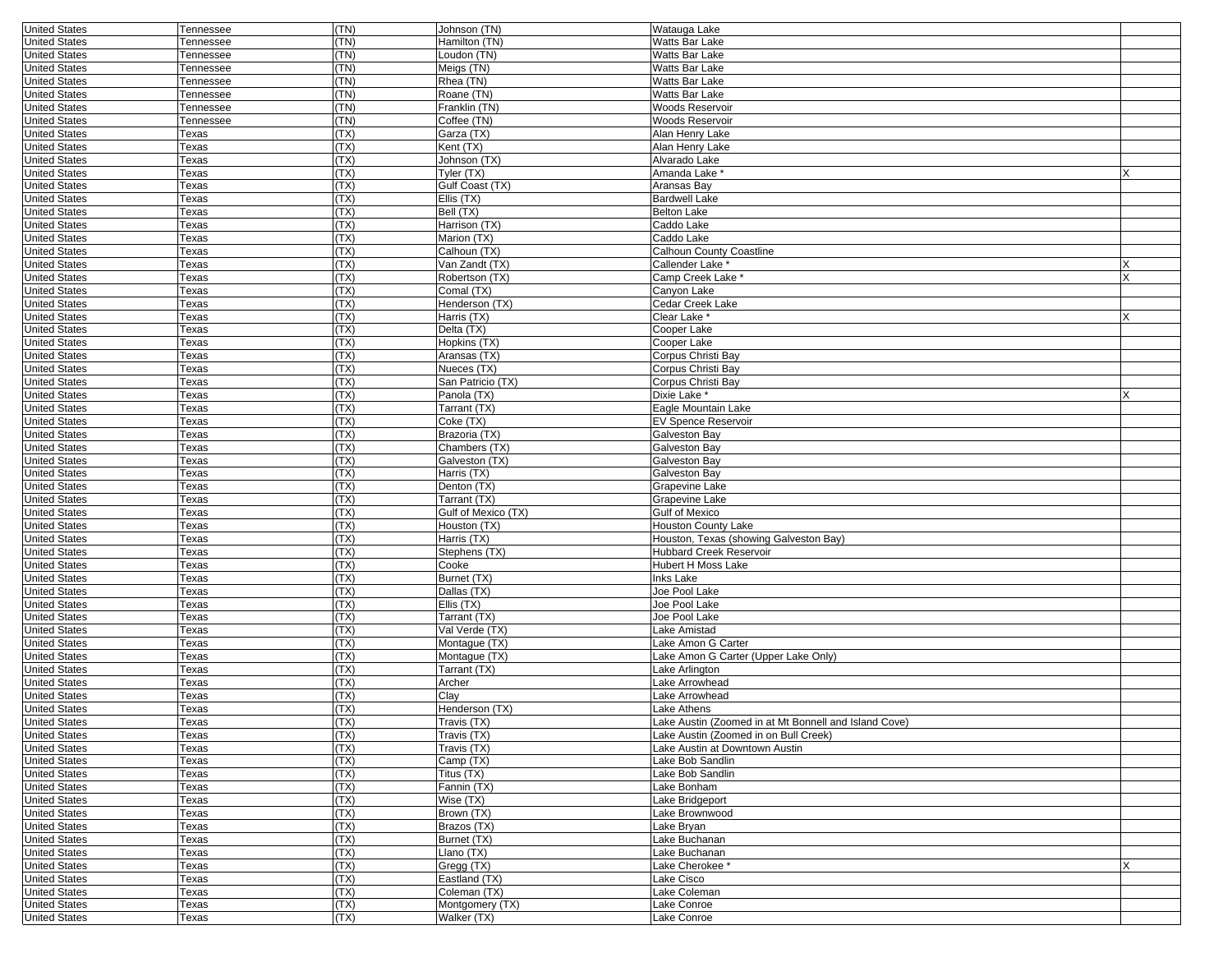| <b>United States</b>                         | Texas | (TX)         | Live Oak                      | Lake Corpus Christi                                                 |        |
|----------------------------------------------|-------|--------------|-------------------------------|---------------------------------------------------------------------|--------|
| <b>United States</b>                         | Texas | (TX)         | San Patricio                  | Lake Corpus Christi                                                 |        |
| <b>United States</b>                         | Texas | (TX)         | Jim Wells                     | Lake Corpus Christi                                                 |        |
| <b>United States</b>                         | Texas | (TX)         | Franklin (TX)                 | Lake Cypress Springs                                                |        |
| <b>United States</b>                         | Texas | (TX)         | Comal (TX)                    | Lake Dunlap *                                                       |        |
| <b>United States</b>                         | Texas | (TX)         | Fannin (TX)                   | Lake Fannin *                                                       |        |
| <b>United States</b>                         | Texas | (TX)         | Hopkins (TX)                  | Lake Fork                                                           |        |
| <b>United States</b>                         | Texas | (TX)         | Rains (TX)                    | Lake Fork                                                           |        |
| <b>United States</b>                         | Texas | (TX)         | Wood (TX)                     | Lake Fork                                                           |        |
| <b>United States</b>                         | Texas | (TX)         | Williamson (TX)               | Lake Georgetown                                                     |        |
| <b>United States</b>                         | Texas | (TX)         | Hood (TX)                     | Lake Granbury                                                       |        |
| <b>United States</b>                         | Texas | (TX)         | Wood (TX)                     | Lake Holbrook                                                       |        |
| <b>United States</b>                         | Texas | (TX)         | Harris (TX)                   | Lake Houston                                                        |        |
| <b>United States</b>                         | Texas | (TX)         | Cherokee (TX)                 | Lake Jacksonville                                                   |        |
| <b>United States</b>                         | Texas | (TX)         | Scurry (TX)                   | Lake JB Thomas                                                      |        |
| <b>United States</b>                         | Texas | (TX)         | Baylor (TX)                   | Lake Kemp                                                           |        |
| <b>United States</b>                         | Texas | (TX)         | Cooke (TX)                    | Lake Kiowa                                                          |        |
| <b>United States</b>                         | Texas | (TX)         | Eastland (TX)                 | Lake Leon                                                           |        |
| <b>United States</b>                         | Texas | (TX)         | Leon (TX)                     | Lake Limestone                                                      |        |
| <b>United States</b>                         | Texas | (TX)         | Limestone (TX)                | Lake Limestone                                                      |        |
| <b>United States</b>                         | Texas | (TX)         | Robertson (TX)                | Lake Limestone                                                      |        |
| <b>United States</b>                         | Texas | (TX)         | Polk (TX)                     | Lake Livingston                                                     |        |
| <b>United States</b>                         | Texas | (TX)         | San Jacinto (TX)              | Lake Livingston                                                     |        |
| <b>United States</b>                         | Texas | (TX)         | Trinity (TX)                  | Lake Livingston                                                     |        |
| <b>United States</b>                         | Texas | (TX)         | Walker (TX)                   | Lake Livingston                                                     |        |
| <b>United States</b>                         | Texas | (TX)         | Wood (TX)                     | Lake Lydia *                                                        |        |
| <b>United States</b>                         | Texas | (TX)         | Burnet (TX)                   | Lake Lyndon B Johnson                                               |        |
| <b>United States</b>                         | Texas | (TX)         | Llano (TX)                    | Lake Lyndon B Johnson                                               |        |
| <b>United States</b>                         | Texas | (TX)         | Burnet (TX)                   | Lake Lyndon B Johnson (Extended Further North)                      |        |
| <b>United States</b>                         | Texas | (TX)         | Llano (TX)                    | Lake Lyndon B Johnson (Extended Further North)                      |        |
| <b>United States</b>                         | Texas | (TX)         | Travis (TX)                   | Lake Marble Falls at Marble Falls/Meadowlakes                       |        |
| <b>United States</b>                         | Texas | (TX)         | Guadalupe (TX)                | Lake McQueeney                                                      |        |
| <b>United States</b>                         | Texas | (TX)         | Panola (TX)                   | Lake Murvaul                                                        |        |
| <b>United States</b>                         | Texas | (TX)         | Tom Green (TX)                | Lake Nasworthy*                                                     | x      |
| <b>United States</b>                         | Texas | (TX)         | Montague (TX)                 | Lake Nocona                                                         |        |
| <b>United States</b>                         | Texas | (TX)         | Camp (TX)                     | Lake O the Pines                                                    |        |
| <b>United States</b>                         | Texas | (TX)         | Marion (TX)                   | Lake O the Pines                                                    |        |
| <b>United States</b>                         | Texas | (TX)         | Morris (TX)                   | Lake O the Pines                                                    |        |
| <b>United States</b>                         | Texas | (TX)         | Upshur (TX)                   | Lake O the Pines                                                    |        |
| <b>United States</b>                         | Texas | (TX)         | Anderson (TX)                 | Lake Palestine                                                      |        |
| <b>United States</b>                         | Texas | (TX)         | Cherokee (TX)                 | Lake Palestine                                                      |        |
| <b>United States</b>                         | Texas | (TX)         | Henderson (TX)                | Lake Palestine                                                      |        |
| <b>United States</b>                         | Texas | (TX)         | Smith (TX)                    | Lake Palestine                                                      |        |
| <b>United States</b>                         | Texas | (TX)         | Palo Pinto (TX)               | Lake Palo Pinto*                                                    |        |
| <b>United States</b>                         | Texas | (TX)         | Guadalupe (TX)                | Lake Placid (entire lake) *                                         |        |
| <b>United States</b>                         | Texas | (TX)         | Guadalupe (TX)                | Lake Placid (zoomed from I-10 to Hwy 46)                            |        |
| <b>United States</b>                         | Texas | (TX)         | Collin (TX)                   | Lake Ray Hubbard                                                    |        |
| <b>United States</b>                         | Texas | (TX)         | Dallas (TX)                   | Lake Ray Hubbard                                                    |        |
| <b>United States</b>                         | Texas | (TX)         | Kaufman (TX)                  | Lake Ray Hubbard                                                    |        |
| <b>United States</b>                         | Texas | (TX)         | Rockwall (TX)                 | Lake Ray Hubbard                                                    |        |
| <b>United States</b>                         | Texas | (TX)         | Denton (TX)                   | Lake Ray Roberts                                                    |        |
| <b>United States</b>                         | Texas | (TX)         | Grayson (TX)                  | Lake Ray Roberts                                                    |        |
| <b>United States</b>                         | Texas | (TX)         | Kooke (TX)                    | Lake Ray Roberts                                                    |        |
| <b>United States</b>                         | Texas | (TX)         | Hunt $(TX)$                   | Lake Tawakoni                                                       |        |
| <b>United States</b>                         | Texas | (TX)         | Rains (TX)                    | Lake Tawakoni                                                       |        |
| <b>United States</b>                         | Texas | (TX)         | Van Zandt (TX)                | Lake Tawakoni                                                       |        |
| <b>United States</b>                         | Texas | (TX)         | Grayson (TX)                  | Lake Texoma                                                         |        |
| <b>United States</b>                         | Texas | (TX)         | Travis (TX)                   | Lake Travis                                                         |        |
| <b>United States</b>                         | Texas | (TX)         | McLennan (TX)                 | Lake Waco                                                           |        |
| <b>United States</b><br><b>United States</b> | Texas | (TX)<br>(TX) | Ellis (TX)<br>Bosque (TX)     | Lake Waxahachie<br>Lake Whitney                                     |        |
|                                              | Texas |              |                               |                                                                     |        |
| <b>United States</b>                         | Texas | (TX)         | Hill(TX)<br>Archer (TX)       | Lake Whitney                                                        |        |
| <b>United States</b><br><b>United States</b> | Texas | (TX)         |                               | Lake Witchita *                                                     | х<br>X |
| <b>United States</b>                         | Texas | (TX)<br>(TX) | Witchita (TX)                 | Lake Witchita *                                                     |        |
| <b>United States</b>                         | Texas | (TX)         | Fort Bend (TX)<br>Collin (TX) | Lakes of Sugar Land with Oyster Creek (NOT A 3D MAP)*<br>Lavon Lake |        |
|                                              | Texas | (TX)         | Denton (TX)                   | Lewisville Lake                                                     |        |
| <b>United States</b><br><b>United States</b> | Texas | (TX)         | Matagorda (TX)                |                                                                     |        |
| <b>United States</b>                         | Texas | (TX)         | Bandera (TX)                  | Matagorda Bays                                                      |        |
|                                              | Texas |              |                               | Medina Lake                                                         |        |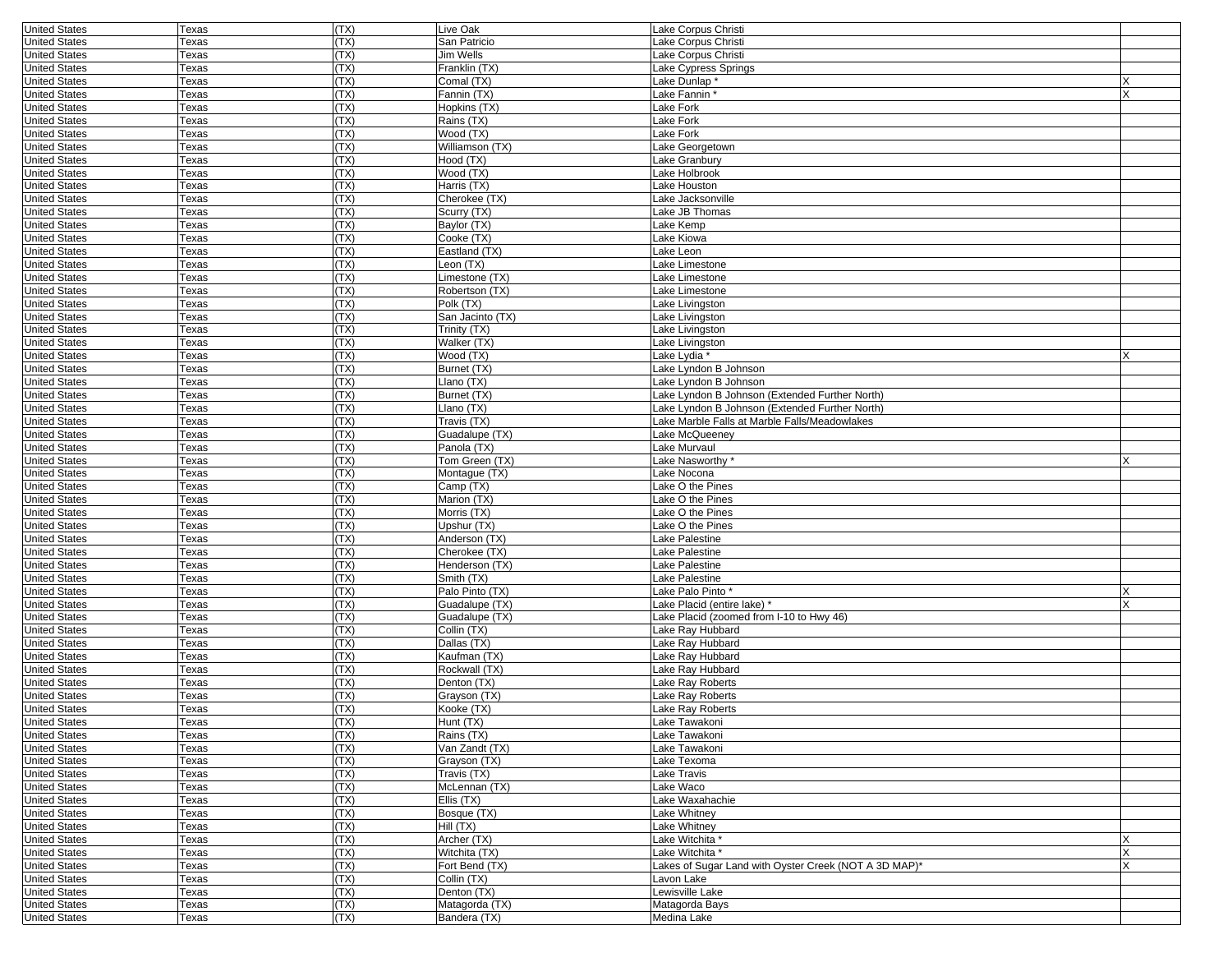| <b>United States</b> | Texas   | (TX) | Medina (TX)        | Medina Lake                                 |    |
|----------------------|---------|------|--------------------|---------------------------------------------|----|
| <b>United States</b> | Texas   | (TX) | Lamar (TX)         | Pat Mayse Lake                              |    |
| <b>United States</b> | Texas   | (TX) | Aransas (TX)       | Port Aransas                                |    |
| <b>United States</b> | Texas   | (TX) | Nueces (TX)        | Port Aransas                                |    |
| <b>United States</b> | Texas   | (TX) | San Patricio (TX)  | Port Aransas                                |    |
| <b>United States</b> | Texas   | (TX) | Palo Pinto (TX)    | Possum Kingdom Lake                         |    |
| <b>United States</b> | Texas   | (TX) | Stephens (TX)      | Possum Kingdom Lake                         |    |
| <b>United States</b> | Texas   | (TX) | Young (TX)         | Possum Kingdom Lake                         |    |
|                      |         |      |                    |                                             |    |
| <b>United States</b> | Texas   | (TX) | Freestone (TX)     | Richland-Chambers Lake                      |    |
| <b>United States</b> | Texas   | (TX) | Navarro (TX)       | Richland-Chambers Lake                      |    |
| <b>United States</b> | Texas   | (TX) | Angelina (TX)      | Sam Rayburn Reservoir                       |    |
| <b>United States</b> | Texas   | (TX) | Jasper (TX)        | Sam Rayburn Reservoir                       |    |
| <b>United States</b> | Texas   | (TX) | Nacogdoches (TX)   | Sam Rayburn Reservoir                       |    |
| <b>United States</b> | Texas   | (TX) | Sabine (TX)        | Sam Rayburn Reservoir                       |    |
| <b>United States</b> | Texas   | (TX) | San Augustine (TX) | Sam Rayburn Reservoir                       |    |
| <b>United States</b> | Texas   | (TX) | Cass (TX)          | Simpson Lake *                              |    |
| <b>United States</b> | Texas   | (TX) | Cameron (TX)       | South Padre Island                          |    |
| <b>United States</b> | Texas   | (TX) | Cameron (TX)       | South Padre Island (Port Isabel Region)     |    |
|                      |         |      |                    |                                             |    |
| <b>United States</b> | Texas   | (TX) | Aransas (TX)       | St Charles Bay                              |    |
| <b>United States</b> | Texas   | (TX) | Bell (TX)          | Stillhouse Hollow Lake                      |    |
| <b>United States</b> | Texas   | (TX) | Henderson (TX)     | The Lakes of the Coon Creek Club            |    |
| <b>United States</b> | Texas   | (TX) | Sabine (TX)        | Toledo Bend (Zoomed in on Southern Section) |    |
| <b>United States</b> | Texas   | (TX) | Shelby (TX)        | Toledo Bend (Zoomed in on Southern Section) |    |
| <b>United States</b> | Texas   | (TX) | Newton (TX)        | <b>Toledo Bend Reservoir</b>                |    |
| <b>United States</b> | Texas   | (TX) | Sabine (TX)        | Toledo Bend Reservoir                       |    |
| <b>United States</b> | Texas   | (TX) | Shelby (TX)        | Toledo Bend Reservoir                       |    |
| <b>United States</b> | Texas   | (TX) | Smith (TX)         | Tyler Lake (With East Tyler Lake)           |    |
|                      |         | (TX) | Parker (TX)        | Weatherford Lake                            |    |
| <b>United States</b> | Texas   |      |                    |                                             |    |
| <b>United States</b> | Texas   | (TX) | Dallas (TX)        | White Rock Lake                             |    |
| <b>United States</b> | Texas   | (TX) | Bowie (TX)         | Wright Patman Lake *                        |    |
| <b>United States</b> | Utah    | (UT) | Rich (UT)          | Bear Lake                                   |    |
| <b>United States</b> | Utah    | (UT) | Sevier (UT)        | Fish Lake                                   | x  |
| <b>United States</b> | Utah    | (UT) | Dagget (UT)        | Flaming Gorge Reservoir                     |    |
| <b>United States</b> | Utah    | (UT) | Box Elder (UT)     | Great Salt Lake                             |    |
| <b>United States</b> | Utah    | (UT) | Davis (UT)         | Great Salt Lake                             |    |
| <b>United States</b> | Utah    | (UT) | Salt Lake (UT)     | Great Salt Lake                             |    |
| <b>United States</b> | Utah    | (UT) | Tooele (UT)        | Great Salt Lake                             |    |
|                      |         | (UT) |                    | Great Salt Lake                             |    |
| <b>United States</b> | Utah    |      | Weber (UT)         |                                             |    |
| <b>United States</b> | Utah    | (UT) | Wasatch (UT)       | Jordanelle Reservoir                        |    |
| <b>United States</b> | Utah    | (UT) | Garfield (UT)      | Lake Powell (Dam to Bullfrog)               |    |
| <b>United States</b> | Utah    | (UT) | Kane (UT)          | Lake Powell (Dam to Bullfrog)               |    |
| <b>United States</b> | Utah    | (UT) | San Juan (UT)      | Lake Powell (Dam to Bullfrog)               |    |
| <b>United States</b> | Utah    | (UT) | Garfield (UT)      | Lake Powell (SINGLE LEVEL ONLY) (NOT 3D) *  |    |
| <b>United States</b> | Utah    | (UT) | Kane (UT)          | Lake Powell (SINGLE LEVEL ONLY) (NOT 3D) *  | X  |
| <b>United States</b> | Utah    | (UT) | San Juan (UT)      | -ake Powell (SINGLE LEVEL ONLY) (NOT 3D)    |    |
| <b>United States</b> | Utah    | (UT) | Garfield (UT)      | Lake Powell (Southern Section)              |    |
| <b>United States</b> | Utah    | (UT) | Kane (UT)          | Lake Powell (Southern Section)              |    |
|                      |         | (UT) |                    | Lake Powell (Southern Section)              |    |
| <b>United States</b> | Utah    |      | San Juan (UT)      |                                             |    |
| <b>United States</b> | Utah    | (UT) | Garfield (UT)      | Lake Powell (zoom number 2)                 |    |
| <b>United States</b> | Utah    | (UT) | Kane (UT)          | Lake Powell (zoom number 2)                 |    |
| <b>United States</b> | Utah    | (UT) | San Juan (UT)      | Lake Powell (zoom number 2)                 |    |
| <b>United States</b> | Utah    | (UT) | Summit (UT)        | Marsh Lake *                                |    |
| <b>United States</b> | Utah    | (UT) | Piute (UT)         | Otter Creek Reservoir *                     | X  |
| United States        | Utah    | (UI) | Garfield (UT)      | Panguitch Lake                              | X. |
| <b>United States</b> | Utah    | (UT) | Weber (UT)         | Pineview Reservoir                          |    |
| <b>United States</b> | Utah    | (UT) | Beaver (UT)        | Puffer Lake *                               | X  |
| <b>United States</b> | Utah    | (UT) | Carbon (UT)        | Scofield Reservoir*                         | X  |
|                      |         |      |                    |                                             |    |
| <b>United States</b> | Utah    | (UT) | Wasatch (UT)       | Scofield Reservoir*                         | X  |
| <b>United States</b> | Utah    | (UT) | Wasatch (UT)       | <b>Strawberry Reservoir</b>                 |    |
| <b>United States</b> | Utah    | (UT) | Summit (UT)        | Trial Lake *                                | X  |
| <b>United States</b> | Utah    | (UT) | Utah (UT)          | Utah Lake                                   |    |
| <b>United States</b> | Vermont | (VT) | Orleans (VT)       | Caspian Lake                                |    |
| <b>United States</b> | Vermont | (VT) | Rutland (VT)       | Chittenden Reservoir                        |    |
| <b>United States</b> | Vermont | (VT) | Orleans (VT)       | Crystal Lake                                |    |
| <b>United States</b> | Vermont | (VT) | Caledonia (VT)     | Duck Pond                                   |    |
| <b>United States</b> | Vermont | (VT) | Orleans (VT)       | Echo Lake                                   |    |
| <b>United States</b> | Vermont | (VT) | Windsor (VT)       | Echo Lake *                                 | X  |
| <b>United States</b> |         |      |                    |                                             |    |
|                      | Vermont | (VT) | Orleans (VT)       | Eligo Pond                                  |    |
| <b>United States</b> | Vermont | (VT) | Franklin (VT)      | Fairfield Pond*                             | X  |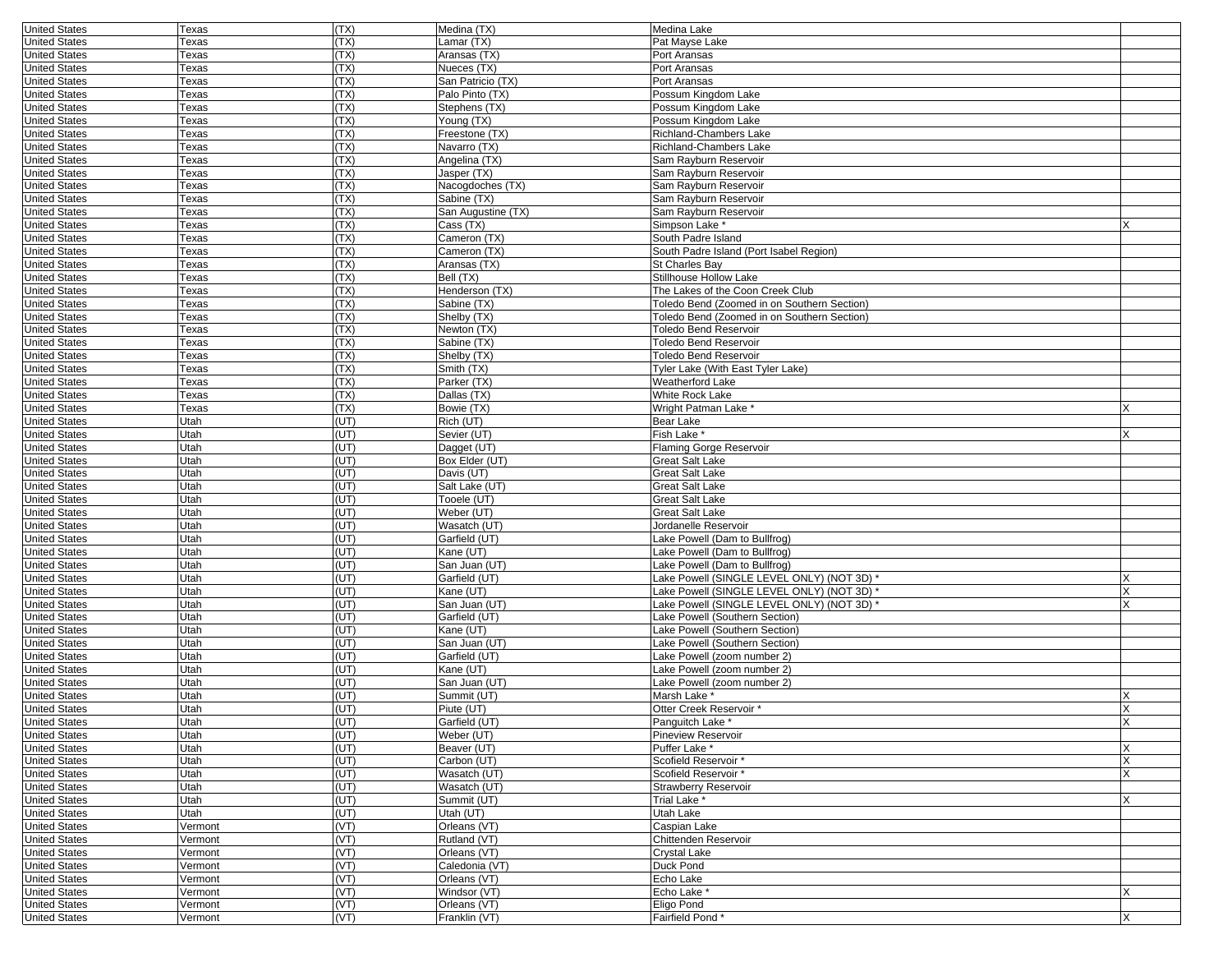| <b>United States</b>                         | Vermont            | (VT)         | Washington (VT)               | Forest Lake                                       |   |
|----------------------------------------------|--------------------|--------------|-------------------------------|---------------------------------------------------|---|
| <b>United States</b>                         | Vermont            | (VT)         | Essex (VT)                    | Great Averill Pond                                |   |
| <b>United States</b>                         | Vermont            | (VT)         | $L$ amoille (VT)              | Green River Reservoir *                           |   |
| <b>United States</b>                         | Vermont            | (VT)         | Windham (VT)                  | Grout Pond                                        |   |
| <b>United States</b>                         | Vermont            | (VT)         | Windham (VT)                  | Harriman Reservoir *                              |   |
| <b>United States</b>                         | Vermont            | (VT)         | Caledonia (VT)                | Harveys Lake                                      |   |
| <b>United States</b>                         | Vermont            | (VT)         | Orleans (VT)                  | <b>Holland Pond</b>                               |   |
| <b>United States</b>                         | Vermont            | (VT)         | Essex (VT)                    | Island Pond and Spectacle Pond                    |   |
| <b>United States</b>                         | Vermont            | (VT)         | Caledonia (VT)                | Joes Pond                                         |   |
| <b>United States</b>                         | Vermont            | (VT)         | Washington (VT)               | Joes Pond                                         |   |
| <b>United States</b>                         | Vermont            | (VT)         | Essex (VT)                    | Lac Wallace                                       |   |
| <b>United States</b>                         | Vermont            | (VT)         | Rutland (VT)                  | Lake Bomoseen                                     |   |
| <b>United States</b>                         | Vermont            | (VT)         | Rutland (VT)                  | Lake Bomoseen (With Glen Lake)                    |   |
| <b>United States</b>                         | Vermont            | (VT)         | Franklin (VT)                 | Lake Carmi                                        |   |
| <b>United States</b>                         | Vermont            | (VT)         | Addison (VT)                  | Lake Champlain                                    |   |
| <b>United States</b>                         | Vermont            | (VT)         | Chittenden (VT)               | Lake Champlain                                    |   |
| <b>United States</b>                         | Vermont            | (VT)         | Grand Isle (VT)               | Lake Champlain                                    |   |
| <b>United States</b>                         | Vermont            | (VT)         | Addison (VT)                  | Lake Champlain (From Plattsburgh to Addison)      |   |
| <b>United States</b>                         | Vermont            | (VT)         | Franklin (VT)                 | Lake Champlain (Lacolle to Wadhams)               |   |
| <b>United States</b>                         | Vermont            | (VT)         | Grand Isle (VT)               | Lake Champlain (Lacolle to Wadhams)               |   |
| <b>United States</b>                         | Vermont            | (VT)         | Franklin (VT)                 | Lake Champlain (St Albans Bay Region)             |   |
| <b>United States</b>                         | Vermont            | (VT)         | Grand Isle (VT)               | Lake Champlain (St Albans Bay Region)             |   |
| <b>United States</b>                         | Vermont            | (VT)         | Addison (VT)                  | Lake Champlain (zoom: At Ferrisburg and Westport) |   |
| <b>United States</b>                         | Vermont            | (VT)         | Chittenden (VT)               | Lake Champlain (zoom: At Ferrisburg and Westport) |   |
| <b>United States</b>                         | Vermont            | (VT)         | Addison (VT)                  | Lake Champlain (zoom: Vergennes to Westport)      |   |
| <b>United States</b>                         | Vermont            | (VT)         | Chittenden (VT)               | Lake Champlain (zoom: Vergennes to Westport)      |   |
| <b>United States</b>                         | Vermont            | (VT)         | Grand Isle (VT)               | Lake Champlain (zoom: Vergennes to Westport)      |   |
| <b>United States</b>                         | Vermont            | (VT)         | Addison (VT)                  | Lake Dunmore                                      |   |
| <b>United States</b>                         | Vermont            | (VT)         | Addison (VT)                  | Lake Dunmore and Fern Lake                        |   |
| <b>United States</b>                         | Vermont            | (VT)         | Lamoille (VT)                 | Lake Eden*                                        |   |
| <b>United States</b>                         | Vermont            | (VT)         | Orleans (VT)                  | Lake Eligo                                        |   |
| <b>United States</b>                         | Vermont            | (VT)         | Lamoille (VT)                 | Lake Elmore                                       |   |
| <b>United States</b>                         | Vermont            | (VT)         | Orange (VT)                   | Lake Fairlee                                      |   |
| <b>United States</b>                         | Vermont            | (VT)         | Caledonia (VT)                | Lake Groton *                                     |   |
| <b>United States</b>                         | Vermont            | (VT)         | Rutland (VT)                  | Lake Hortonia                                     |   |
| <b>United States</b>                         | Vermont            | (VT)         | Chittenden (VT)               | Lake Iroquois                                     |   |
| <b>United States</b>                         | Vermont            | (VT)         | Orleans (VT)                  | Lake Memphremagog                                 |   |
| <b>United States</b>                         | Vermont            | (VT)         | Orange (VT)                   | Lake Morey                                        |   |
| <b>United States</b>                         | Vermont            | (VT)         | Rutland (VT)                  | Lake Ninevah                                      |   |
| <b>United States</b>                         | Vermont            | (VT)         | Windham (VT)                  | Lake Raponda                                      |   |
| <b>United States</b>                         | Vermont            | (VT)         | Windsor (VT)                  | Lake Rescue '                                     | X |
| <b>United States</b>                         | Vermont            | (VT)         | Orleans (VT)                  | Lake Salem                                        |   |
| <b>United States</b>                         | Vermont            | (VT)         | Rutland (VT)                  | Lake St Catherine (With Little Lake)              |   |
| <b>United States</b>                         | Vermont            | (VT)         | Rutland (VT)                  | Lake St Catherine (Without Little Lake)           |   |
| <b>United States</b>                         | Vermont            | (VT)         | Orleans (VT)                  | Lake Willoughby                                   |   |
| <b>United States</b>                         | Vermont            | (VT)         | Essex (VT)                    | Little Averill Pond                               |   |
| <b>United States</b>                         | Vermont            | (VT)         | Windham (VT)                  | Lowell Lake <sup>*</sup>                          |   |
| <b>United States</b>                         | Vermont            | (VT)         | Caledonia (VT)                | Lyford Pond                                       |   |
| <b>United States</b>                         | Vermont            | (VT)<br>(VT) | Essex (VT)<br>Washington (VT) | Maidstone Lake                                    |   |
| <b>United States</b>                         | Vermont            |              |                               | Nichols Pond and East Long Pond                   |   |
| <b>United States</b>                         | Vermont            | (VT)         | North Hero (VT)               | North Hero (on Lake Champlain)<br>Norton Pond     |   |
| <b>United States</b>                         | Vermont            | (VT)         | Essex (VT)<br>Caledonia (VT)  |                                                   |   |
| <b>United States</b>                         | Vermont            | (VT)         |                               | Peacham Pond                                      |   |
| United States                                | vermont            | (VT)<br>(VT) | Caledonia (VT)                | Ricker Pond                                       | X |
| <b>United States</b><br><b>United States</b> | Vermont<br>Vermont | (VT)         | Orange (VT)<br>Windham (VT)   | Rood Pond*<br>Sadawga Lake                        |   |
| <b>United States</b>                         |                    | (VT)         | Orleans (VT)                  |                                                   |   |
| <b>United States</b>                         | Vermont<br>Vermont | (VT)         |                               | Seymour Lake                                      |   |
| <b>United States</b>                         | Vermont            | (VT)         | Essex (VT)<br>Orleans (VT)    | Shadow Lake<br>Shadow Lake                        |   |
| <b>United States</b>                         | Vermont            | (VT)         | Chittenden (VT)               | Shelburne Pond                                    |   |
| <b>United States</b>                         | Vermont            | (VT)         | Windsor (VT)                  | Silver Lake                                       |   |
| <b>United States</b>                         | Vermont            | (VT)         | Lamoille (VT)                 | South Pond*                                       | X |
| <b>United States</b>                         | Vermont            | (VT)         | Addison (VT)                  | Sunrise Lake with Sunset and Perch Pond           | X |
| <b>United States</b>                         | Vermont            | (VT)         | Rutland (VT)                  | Sunrise Lake with Sunset and Perch Pond           | X |
| <b>United States</b>                         | Vermont            | (VT)         | Addison (VT)                  | Sunset Lake                                       |   |
| <b>United States</b>                         | Vermont            | (VT)         | Rutland (VT)                  | Sunset Lake                                       |   |
| <b>United States</b>                         | Vermont            | (VT)         | Windham (VT)                  | Sunset Lake                                       |   |
| <b>United States</b>                         | Virginia           | (VA)         | Stafford (VA)                 | Abel Lake                                         |   |
| <b>United States</b>                         | Virginia           | (VA)         | Accomack (VA)                 | Assateague Island                                 |   |
|                                              |                    |              |                               |                                                   |   |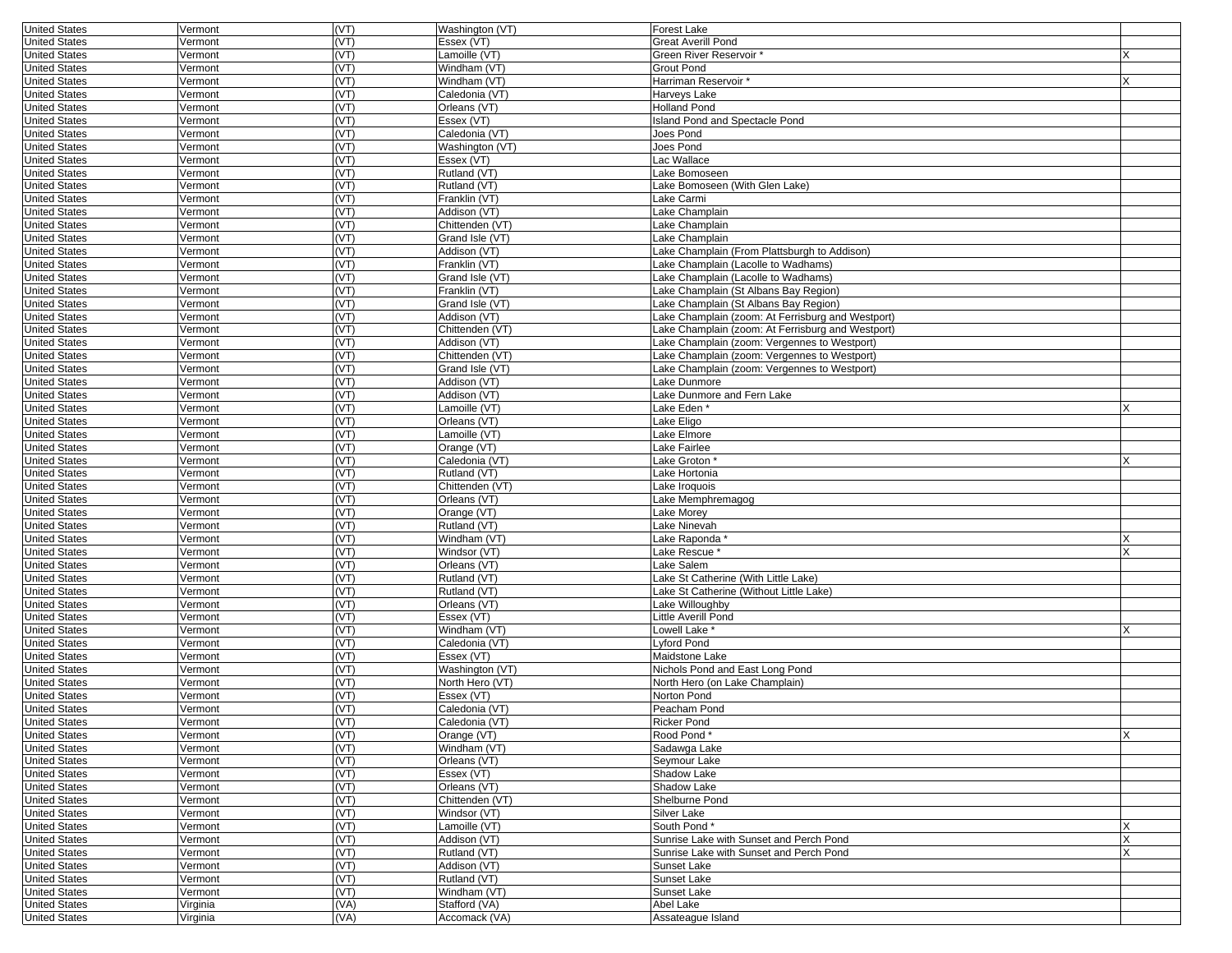| <b>United States</b> | Virginia   | (VA) | Virginia Beach (VA)           | Back Bay                                                         |   |
|----------------------|------------|------|-------------------------------|------------------------------------------------------------------|---|
| <b>United States</b> | Virginia   | (VA) | Fairfax (VA)                  | <b>Burke Lake</b>                                                |   |
| <b>United States</b> | Virginia   | (VA) | Chesapeake Bay (Section) (VA) | Chesapeake Bay (Near Poquoson)                                   |   |
| <b>United States</b> | Virginia   | (VA) | Chesapeake Bay (Section) (VA) | Chesapeake Bay (South Bay) (Newport News Virginia Beach Norfolk) |   |
| <b>United States</b> | Virginia   | (VA) | Accomack (VA)                 | Chincoteague Island                                              |   |
| <b>United States</b> | Virginia   | (VA) | Pulaski (VA)                  | Claytor Lake                                                     |   |
| <b>United States</b> | Virginia   | (VA) | Northumberland (VA)           | Coan River                                                       |   |
| <b>United States</b> | Virginia   | (VA) | Delmarva Peninsula (VA)       | Delmarva Peninsula                                               |   |
| <b>United States</b> | Virginia   | (VA) | Bedford (VA)                  | <b>Falling Creek Reservoir</b>                                   |   |
| <b>United States</b> | Virginia   | (VA) | Spotsylvania (VA)             | Fawn Lake                                                        |   |
| <b>United States</b> | Virginia   | (VA) | Gloucester (VA)               | <b>Gloucester County Coast</b>                                   |   |
| <b>United States</b> | Virginia   | (VA) | Spotsylvania (VA)             | Hunting Run Reservoir                                            |   |
| <b>United States</b> | Virginia   | (VA) | Louisa (VA)                   | Izac Lake *                                                      |   |
| <b>United States</b> | Virginia   | (VA) | Halifax (VA)                  | John H Kerr Reservoir                                            |   |
| <b>United States</b> | Virginia   | (VA) | Northampton (VA)              | John H Kerr Reservoir                                            |   |
| <b>United States</b> | Virginia   | (VA) | Vance (VA)                    | John H Kerr Reservoir                                            |   |
| <b>United States</b> | Virginia   | (VA) | Warren (VA)                   | John H Kerr Reservoir                                            |   |
| <b>United States</b> | Virginia   | (VA) | Norfolk (VA)                  | Lafayette River                                                  |   |
| <b>United States</b> | Virginia   | (VA) | _ouisa (VA)                   | Lake Anna                                                        |   |
| <b>United States</b> | Virginia   | (VA) | Orange (VA)                   | Lake Anna                                                        |   |
| <b>United States</b> | Virginia   | (VA) | Spotsylvania (VA)             | Lake Anna                                                        |   |
| <b>United States</b> | Virginia   | (VA) | Fairfax (VA)                  | Lake Audubon*                                                    |   |
| <b>United States</b> | Virginia   | (VA) | Fairfax (VA)                  | Lake Barcroft                                                    |   |
| <b>United States</b> | Virginia   | (VA) | Caroline (VA)                 | Lake Caroline                                                    |   |
| <b>United States</b> | Virginia   | (VA) | Amelia (VA)                   | Lake Chesdin                                                     |   |
| <b>United States</b> | Virginia   | (VA) | Chesterfield (VA)             | Lake Chesdin                                                     |   |
| <b>United States</b> | Virginia   | (VA) | Dinwiddie (VA)                | Lake Chesdin                                                     |   |
| <b>United States</b> | Virginia   | (VA) | Frederick (VA)                | Lake Frederick *                                                 |   |
| <b>United States</b> | Virginia   | (VA) | Brunswick (VA)                | Lake Gaston                                                      |   |
| <b>United States</b> | Virginia   | (VA) | Frederick (VA)                | Lake Holidav <sup>®</sup>                                        |   |
| <b>United States</b> | Virginia   | (VA) | Prince William (VA)           | Lake Jackson <sup>:</sup>                                        |   |
| <b>United States</b> | Virginia   | (VA) | Suffolk (VA)                  | Lake Kilby*                                                      |   |
| <b>United States</b> | Virginia   | (VA) | Caroline (VA)                 | Lake LandOr *                                                    |   |
| <b>United States</b> | Virginia   | (VA) | Louisa (VA)                   | Lake Louisa *                                                    |   |
| <b>United States</b> | Virginia   | (VA) | Prince William (VA)           | Lake Manassas                                                    |   |
| <b>United States</b> | Virginia   | (VA) | Suffolk (VA)                  | Lake Meade                                                       |   |
| <b>United States</b> | Virginia   | (VA) | Fluvanna (VA)                 | Lake Monticello                                                  |   |
| <b>United States</b> | Virginia   | (VA) | Orange (VA)                   | Lake of the Woods *                                              |   |
| <b>United States</b> | Virginia   | (VA) | Orange (VA)                   | Lake Orange                                                      |   |
| <b>United States</b> | Virginia   | (VA) | Bedford (VA)                  | -eesville Lake *                                                 |   |
| <b>United States</b> | Virginia   | (VA) | Campbell (VA)                 | eesville Lake                                                    |   |
| <b>United States</b> | Virginia   | (VA) | Pittsylvania (VA)             | Leesville Lake <sup>®</sup>                                      |   |
| <b>United States</b> | Virginia   | (VA) | Northumberland (VA)           | Little Wicomico River                                            |   |
| <b>United States</b> | Virginia   | (VA) | Westmoreland (VA)             | Lower Machodoc Creek                                             |   |
| <b>United States</b> | Virginia   | (VA) | Virginia Beach (VA)           | _ynnhaven River                                                  |   |
| <b>United States</b> | Virginia   | (VA) | Quinby (VA)                   | Machipongo River                                                 |   |
| <b>United States</b> | Virginia   | (VA) | Williamsburg (VA)             | Matoaka Lake *                                                   |   |
| <b>United States</b> | Virginia   | (VA) | Chesapeake Bay (VA)           | Middle Chesapeake Bay (Northern Neck and Middle Peninsula)       |   |
| <b>United States</b> | Virginia   | (VA) | Bath (VA)                     | Moomaw Lake                                                      |   |
| <b>United States</b> | Virginia   | (VA) | Giles (VA)                    | Mountain Lake                                                    |   |
| <b>United States</b> | Virginia   | (VA) | Westmoreland (VA)             | Nomini Bay                                                       |   |
| <b>United States</b> | Virginia   | (VA) | Fairfax (VA)                  | Occoquan and Belmont Bay                                         |   |
| <b>United States</b> | Virginia   | (VA) | Prince William (VA)           | Occoquan and Belmont Bay                                         |   |
| <b>United States</b> | Virginia   | (VA) | Prince William (VA)           | Occoquan River (Occoquan to Woodbridge)                          |   |
| <b>United States</b> | Virginia   | (VA) | Accomack (VA)                 | Onancock Creek                                                   |   |
| <b>United States</b> | Virginia   | (VA) | Great Falls (VA)              | Potomac River (At Great Falls) *                                 | X |
| <b>United States</b> | Virginia   | (VA) | York (VA)                     | Queens Lake *                                                    |   |
| <b>United States</b> | Virginia   | (VA) | Chesapeake Bay (VA)           | Reedville                                                        |   |
| <b>United States</b> | Virginia   | (VA) | Bedford (VA)                  | Smith Mountain Lake                                              |   |
| <b>United States</b> | Virginia   | (VA) | Franklin (VA)                 | Smith Mountain Lake                                              |   |
| <b>United States</b> | Virginia   | (VA) | Pittsylvania (VA)             | Smith Mountain Lake                                              |   |
| <b>United States</b> | Virginia   | (VA) | Union Hall (VA)               | Smith Mountain Lake (Zoomed in at Union Hall)                    |   |
| <b>United States</b> | Virginia   | (VA) | Washington (VA)               | South Holston Lake *                                             |   |
| <b>United States</b> | Virginia   | (VA) | Chesterfield (VA)             | Swift Creek Reservoir *                                          | X |
| <b>United States</b> | Virginia   | (VA) | Middlesex (VA)                | Urbanna Creek                                                    |   |
| <b>United States</b> | Washington | (WA) | Pierce (WA)                   | Alder Lake                                                       |   |
| <b>United States</b> | Washington | (WA) | Okanogan (WA)                 | Alta Lake                                                        |   |
| <b>United States</b> | Washington | (WA) | Pierce (WA)                   | American Lake                                                    |   |
| <b>United States</b> | Washington | (WA) | King (WA)                     | Ames Lake                                                        |   |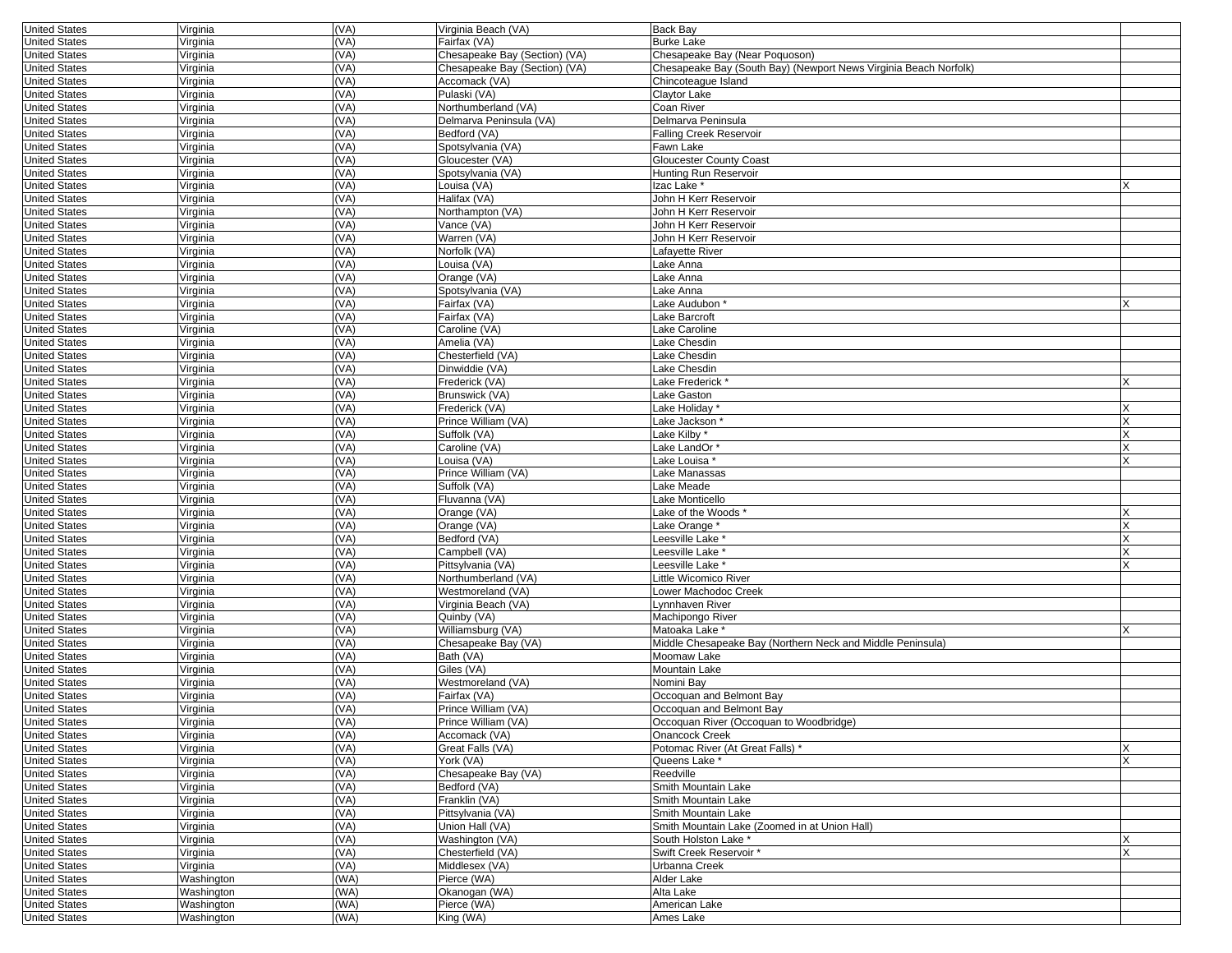| <b>United States</b> | Washington | (WA) | Pierce (WA)       | Anderson Island                                     |   |
|----------------------|------------|------|-------------------|-----------------------------------------------------|---|
| <b>United States</b> | Washington | (WA) | King (WA)         | Angle Lake                                          |   |
| <b>United States</b> | Washington | (WA) | Kitsap (WA)       | <b>Bainbridge Island</b>                            |   |
|                      |            |      | Grant (WA)        |                                                     |   |
| <b>United States</b> | Washington | (WA) |                   | Banks Lake *                                        |   |
| <b>United States</b> | Washington | (WA) | Pend Oreille (WA) | <b>Bead Lake</b>                                    |   |
| <b>United States</b> | Washington | (WA) | Whatcom (WA)      | <b>Bellingham Bay</b>                               |   |
| <b>United States</b> | Washington | WA)  | Skagit (WA)       | <b>Big Lake</b>                                     |   |
| <b>United States</b> | Washington | (WA) | Grant (WA)        | <b>Blue Lake</b>                                    |   |
| <b>United States</b> | Washington | (WA) | Mason (WA)        | <b>Budd Inlet</b>                                   |   |
| <b>United States</b> | Washington | WA)  | Thurston (WA)     | <b>Budd Inlet</b>                                   |   |
| <b>United States</b> | Washington | (WA) | Whatcom (WA)      | Cain Lake                                           |   |
| <b>United States</b> | Washington | (WA) | Island (WA)       | Camano Island With East Whidbey Island              |   |
|                      |            |      |                   |                                                     |   |
| <b>United States</b> | Washington | (WA) | Chelan (WA)       | City of Entiat on the Columbia River *              |   |
| <b>United States</b> | Washington | (WA) | Douglas (WA)      | City of Entiat on the Columbia River *              |   |
| <b>United States</b> | Washington | WA)  | Pierce (WA)       | Clear Lake                                          |   |
| <b>United States</b> | Washington | (WA) | Leavenworth (WA)  | Colchuck Lake *                                     |   |
| <b>United States</b> | Washington | WA)  | Grant (WA)        | Columbia Gorge (Wanapum Section Extended South)     |   |
| <b>United States</b> | Washington | (WA) | Grant (WA)        | Columbia Gorge (Wanapum Section Zoomed In) *        |   |
| <b>United States</b> | Washington | (WA) | Vancouver (WA)    | Columbia River and Hayden Island at Vancouver       |   |
| <b>United States</b> | Washington | (WA) | Chelan (WA)       | Columbia River at Orondo and Entiat                 |   |
| <b>United States</b> | Washington | (WA) | Douglas (WA)      | Columbia River at Orondo and Entiat                 |   |
|                      |            |      |                   |                                                     |   |
| <b>United States</b> | Washington | (WA) | Pierce (WA)       | Commencement Bay                                    |   |
| <b>United States</b> | Washington | (WA) | Okanogan (WA)     | Conconully Lake                                     |   |
| <b>United States</b> | Washington | (WA) | King (WA)         | Cottage Lake                                        |   |
| <b>United States</b> | Washington | WA)  | Pierce (WA)       | Coundly Lake (aka Hahto Lake)                       |   |
| <b>United States</b> | Washington | (WA) | Okanogan (WA)     | <b>Crawfish Lake</b>                                |   |
| <b>United States</b> | Washington | (WA) | Grant (WA)        | <b>Crescent Bar</b>                                 |   |
| <b>United States</b> | Washington | (WA) | Snohomish (WA)    | <b>Crystal Lake</b>                                 |   |
| <b>United States</b> | Washington | (WA) | Ferry (WA)        | <b>Curlew Lake</b>                                  |   |
| <b>United States</b> | Washington | (WA) | Hood Canal (WA)   | Dabob Bay                                           |   |
|                      |            |      |                   |                                                     |   |
| <b>United States</b> | Washington | (WA) | Island (WA)       | <b>Deception Pass</b>                               |   |
| <b>United States</b> | Washington | (WA) | Thurston (WA)     | Deep Lake                                           |   |
| <b>United States</b> | Washington | (WA) | Stevens (WA)      | Deer Lake                                           |   |
| <b>United States</b> | Washington | (WA) | Pend Oreille (WA) | Diamond Lake                                        |   |
| <b>United States</b> | Washington | WA)  | Jefferson (WA)    | <b>Discovery Bay</b>                                |   |
| <b>United States</b> | Washington | (WA) | Jefferson (WA)    | Discovery Bay with Sequim Bay and Port Townsend Bay |   |
| <b>United States</b> | Washington | (WA) | Clallam (WA)      | Discovery Bay with Sequim Bay and Port Townsend Bay |   |
| <b>United States</b> | Washington | (WA) | Thurston (WA)     | <b>Eld Inlet</b>                                    |   |
|                      |            |      |                   |                                                     |   |
| <b>United States</b> | Washington | (WA) | Douglas (WA)      | Entiat (Sun Cove to Stayman)                        |   |
| <b>United States</b> | Washington | (WA) | Chelan (WA)       | Entiat (Sun Cove to Stayman)                        |   |
| <b>United States</b> | Washington | (WA) | Mason (WA)        | Fawn Lake                                           |   |
| <b>United States</b> | Washington | WA)  | Chelan (WA)       | <b>Fish Lake</b>                                    |   |
| <b>United States</b> | Washington | WA)  | Pierce (WA)       | Fox Island                                          |   |
| <b>United States</b> | Washington | (WA) | Grays Harbor (WA) | Grays Harbor                                        |   |
| <b>United States</b> | Washington | (WA) | Grays Harbor (WA) | Grays Harbor and Northern Willapa Bay               |   |
| <b>United States</b> | Washington | (WA) | Pacific (WA)      | Grays Harbor and Northern Willapa Bay               |   |
| <b>United States</b> | Washington | (WA) | King (WA)         | Green Lake                                          |   |
|                      |            |      |                   |                                                     |   |
| <b>United States</b> | Washington | (WA) | Skagit (WA)       | Guemes Island                                       |   |
| <b>United States</b> | Washington | (WA) | Mason (WA)        | Harstine Island                                     |   |
| <b>United States</b> | Washington | WA)  | Mason (WA)        | Haven Lake                                          |   |
| <b>United States</b> | Washington | (WA) | Puget Sound (WA)  | <b>Hood Canal</b>                                   |   |
| <b>United States</b> | Washington | WA)  | Jefferson (WA)    | Hood Canal at Port Ludlow and Port Gamble           |   |
| <b>United States</b> | Washington | (WA) | Kitsap (WA)       | Horseshoe Lake                                      |   |
| United States        | Washington | (WA) | Mason (WA)        | Island Lake                                         |   |
| <b>United States</b> | Washington | (WA) | Pierce (WA)       | Jackson Lake *                                      |   |
| <b>United States</b> | Washington | (WA) | Pierce (WA)       | Josephine Lake                                      |   |
|                      |            |      |                   |                                                     |   |
| <b>United States</b> | Washington | (WA) | Chelan (WA)       | Josephine Lake *                                    |   |
| <b>United States</b> | Washington | (WA) | Pierce (WA)       | <b>Key Peninsula</b>                                |   |
| <b>United States</b> | Washington | (WA) | Puget Sound (WA)  | <b>Key Peninsula</b>                                |   |
| <b>United States</b> | Washington | (WA) | Kitsap (WA)       | Kitsap Lake                                         |   |
| <b>United States</b> | Washington | (WA) | Clark (WA)        | Lacamas Lake                                        |   |
| <b>United States</b> | Washington | (WA) | King (WA)         | Lake Alice                                          |   |
| <b>United States</b> | Washington | (WA) | Snohomish (WA)    | Lake Bosworth                                       |   |
| <b>United States</b> | Washington | (WA) | Skagit (WA)       | Lake Cavanaugh                                      |   |
|                      |            |      |                   |                                                     |   |
| <b>United States</b> | Washington | (WA) | Chelan (WA)       | Lake Chelan                                         |   |
| <b>United States</b> | Washington | (WA) | Kittitas (WA)     | Lake Cle Elum*                                      | X |
| <b>United States</b> | Washington | (WA) | Clallam (WA)      | <b>Lake Crescent</b>                                |   |
| <b>United States</b> | Washington | (WA) | Mason (WA)        | Lake Cushman*                                       |   |
| <b>United States</b> | Washington | (WA) | King (WA)         | Lake Desire                                         |   |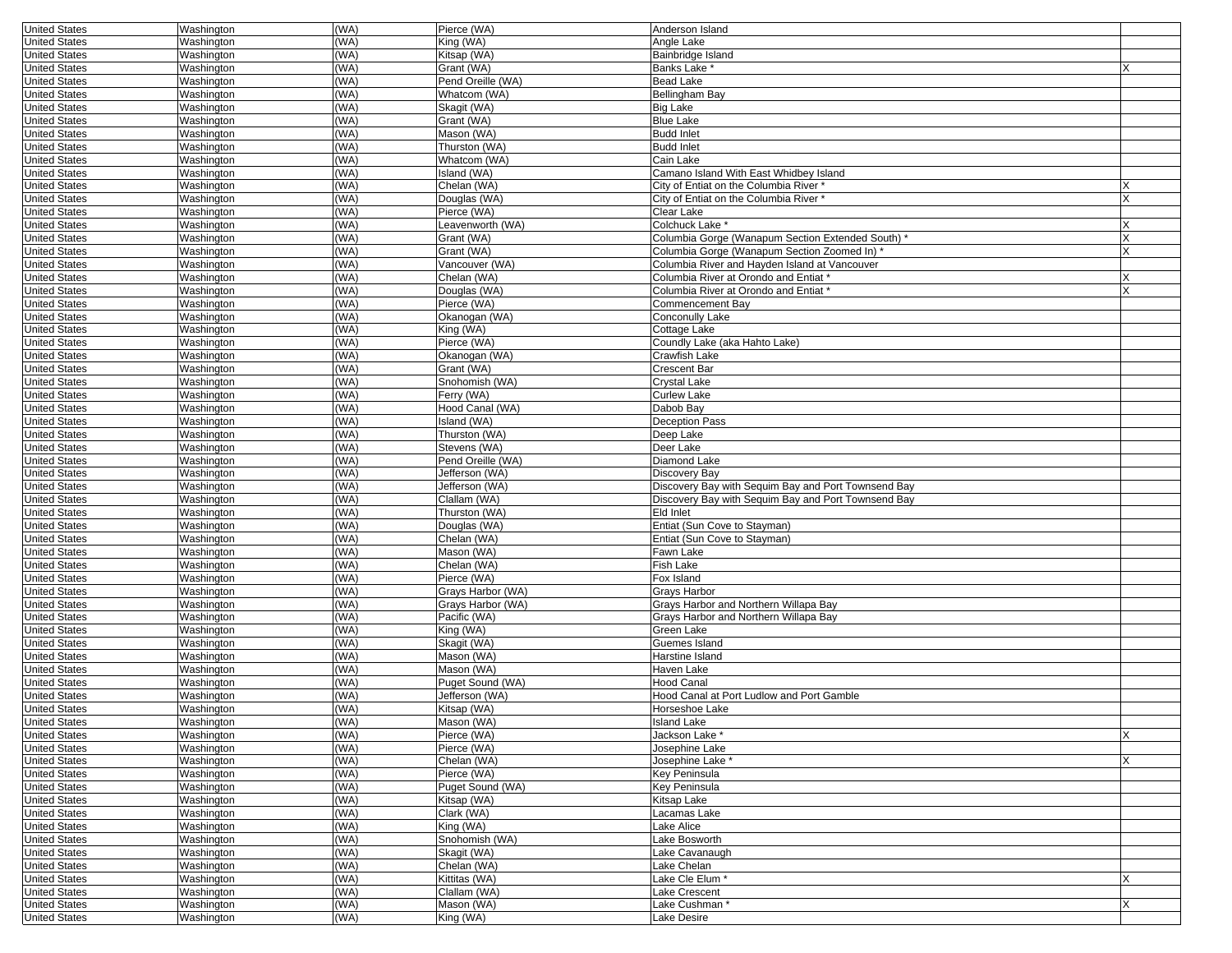| <b>United States</b> | Washington | (WA) | Mason (WA)         | Lake Devereaux                                  |   |
|----------------------|------------|------|--------------------|-------------------------------------------------|---|
| <b>United States</b> | Washington | (WA) | Chelan (WA)        | Lake Entiat (between Orondo and dam)            |   |
| <b>United States</b> | Washington | (WA) | Douglas (WA)       | Lake Entiat (between Orondo and dam)            | X |
| <b>United States</b> | Washington | (WA) | Snohomish (WA)     | Lake Goodwin                                    |   |
| <b>United States</b> | Washington | (WA) | King (WA)          | Lake Hancock                                    |   |
| <b>United States</b> | Washington | (WA) | King (WA)          | Lake Joy                                        |   |
|                      |            |      |                    |                                                 |   |
| <b>United States</b> | Washington | (WA) | Kittitas (WA)      | Lake Kachess                                    |   |
| <b>United States</b> | Washington | (WA) | Pierce (WA)        | Lake Kapowsin                                   |   |
| <b>United States</b> | Washington | (WA) | King (WA)          | Lake Kathleen                                   |   |
| <b>United States</b> | Washington | (WA) | Snohomish (WA)     | Lake Ki                                         |   |
| <b>United States</b> | Washington | (WA) | Mason (WA)         | Lake Kokanee *                                  | X |
| <b>United States</b> | Washington | (WA) | Thurston (WA)      | Lake Lawrence                                   |   |
| <b>United States</b> | Washington | (WA) | Mason (WA)         | Lake Limerick                                   |   |
|                      |            |      |                    |                                                 |   |
| <b>United States</b> | Washington | (WA) | Snohomish (WA)     | Lake Martha                                     |   |
| <b>United States</b> | Washington | (WA) | King (WA)          | ake McDonald                                    |   |
| <b>United States</b> | Washington | (WA) | Skagit (WA)        | Lake McMurray                                   |   |
| <b>United States</b> | Washington | (WA) | Clark (WA)         | Lake Merwin                                     |   |
| <b>United States</b> | Washington | (WA) | Cowlitz (WA)       | Lake Merwin                                     |   |
| <b>United States</b> | Washington | (WA) | Clark (WA)         | Lake Merwin and Yale Lake                       |   |
| <b>United States</b> | Washington | (WA) | Cowlitz (WA)       | Lake Merwin and Yale Lake                       |   |
|                      |            |      |                    |                                                 |   |
| <b>United States</b> | Washington | (WA) | King (WA)          | Lake Morton                                     |   |
| <b>United States</b> | Washington | (WA) | Whatcom (WA)       | Lake Padden                                     |   |
| <b>United States</b> | Washington | (WA) | Clallam (WA)       | Lake Pleasant                                   |   |
| <b>United States</b> | Washington | (WA) | Grays Harbor (WA)  | -ake Quinault                                   |   |
| <b>United States</b> | Washington | (WA) | Snohomish (WA)     | Lake Riley                                      |   |
| <b>United States</b> | Washington | (WA) | Snohomish (WA)     | Lake Roesiger                                   |   |
| <b>United States</b> | Washington | (WA) | Lincoln (WA)       | Lake Roosevelt                                  |   |
| <b>United States</b> | Washington | (WA) | Lincoln (WA)       | Lake Roosevelt (Lower Section)                  |   |
|                      |            |      |                    |                                                 |   |
| <b>United States</b> | Washington | (WA) | Cowlitz (WA)       | Lake Sacajawea                                  |   |
| <b>United States</b> | Washington | (WA) | Whatcom (WA)       | Lake Samish                                     |   |
| <b>United States</b> | Washington | (WA) | King (WA)          | Lake Sammamish                                  |   |
| <b>United States</b> | Washington | (WA) | King (WA)          | Lake Sawyer                                     |   |
| <b>United States</b> | Washington | (WA) | Snohomish (WA)     | Lake Serene * (Near town of Gold Bar)           |   |
| <b>United States</b> | Washington | (WA) | Thurston (WA)      | Lake St Clair                                   |   |
| <b>United States</b> | Washington | (WA) | Pierce (WA)        | Lake Steilacoom                                 |   |
| <b>United States</b> | Washington | (WA) | Snohomish (WA)     | Lake Stevens                                    |   |
| <b>United States</b> | Washington | (WA) | Clallam (WA)       | Lake Sutherland                                 |   |
|                      |            |      |                    |                                                 |   |
| <b>United States</b> | Washington | (WA) | Pierce (WA)        | Lake Tapps                                      |   |
| <b>United States</b> | Washington | (WA) | King (WA)          | Lake Union                                      |   |
| <b>United States</b> | Washington | (WA) | King (WA)          | Lake Washington                                 |   |
| <b>United States</b> | Washington | (WA) | Chelan (WA)        | Lake Wenatchee                                  |   |
| <b>United States</b> | Washington | (WA) | Whatcom (WA)       | Lake Whatcom                                    |   |
| <b>United States</b> | Washington | (WA) | Kitsap (WA)        | Liberty Bay                                     |   |
| <b>United States</b> | Washington | (WA) | Spokane (WA)       | Liberty Lake                                    |   |
| <b>United States</b> | Washington | (WA) | Snohomish (WA)     | oma Lake                                        |   |
| <b>United States</b> | Washington | (WA) | Pacific (WA)       | Long Beach Peninsula                            |   |
|                      |            |      |                    |                                                 |   |
| <b>United States</b> | Washington | (WA) | Thurston (WA)      | Long Lake                                       |   |
| <b>United States</b> | Washington | (WA) | Stevens (WA)       | Long Lake *                                     |   |
| <b>United States</b> | Washington | (WA) | Stevens (WA)       | Loon Lake                                       |   |
| <b>United States</b> | Washington | (WA) | Mason (WA)         | ost Lake                                        |   |
| <b>United States</b> | Washington | (WA) | Mason (WA)         | Lynch Cove                                      |   |
| <b>United States</b> | Washington | (WA) | Jefferson (WA)     | Marrowstone Island                              |   |
| <b>United States</b> | Washington | (WA) | Snohomish (WA)     | Martha Lake                                     |   |
| United States        | Washington | (WA) | Mason (WA)         | Mason Lake                                      |   |
| <b>United States</b> | Washington | (WA) | Jefferson (WA)     | Mats Mats Bay                                   |   |
| <b>United States</b> | Washington | (WA) | Lewis (WA)         | Mayfield Lake                                   |   |
|                      |            |      |                    |                                                 |   |
| <b>United States</b> | Washington | (WA) | Kitsap (WA)        | <b>Mission Lake</b>                             |   |
| <b>United States</b> | Washington | (WA) | Grant (WA)         | Moses Lake                                      |   |
| <b>United States</b> | Washington | (WA) | Okanogan (WA)      | Mosquito Lake *                                 | X |
| <b>United States</b> | Washington | (WA) | Spokane (WA)       | Newman Lake                                     |   |
| <b>United States</b> | Washington | (WA) | King (WA)          | North Lake                                      |   |
| <b>United States</b> | Washington | (WA) | Puget Sound (WA)   | Northern Puget Sound                            |   |
| <b>United States</b> | Washington | (WA) | Puget Sound (WA)   | Northern Puget Sound (Extended further north)   |   |
| <b>United States</b> | Washington | (WA) | NW Washington (WA) | Northwestern Washington (Olympic National Park) |   |
| <b>United States</b> | Washington | (WA) | Thurston (WA)      | Offut Lake *                                    |   |
| <b>United States</b> | Washington | (WA) | Pierce (WA)        | Ohop Lake                                       |   |
|                      |            |      |                    |                                                 |   |
| <b>United States</b> | Washington | (WA) | San Juan (WA)      | Orcas Island                                    |   |
| <b>United States</b> | Washington | (WA) | Okanogan (WA)      | Osoyoos Lake                                    |   |
| <b>United States</b> | Washington | (WA) | Clallam (WA)       | Ozette Lake                                     |   |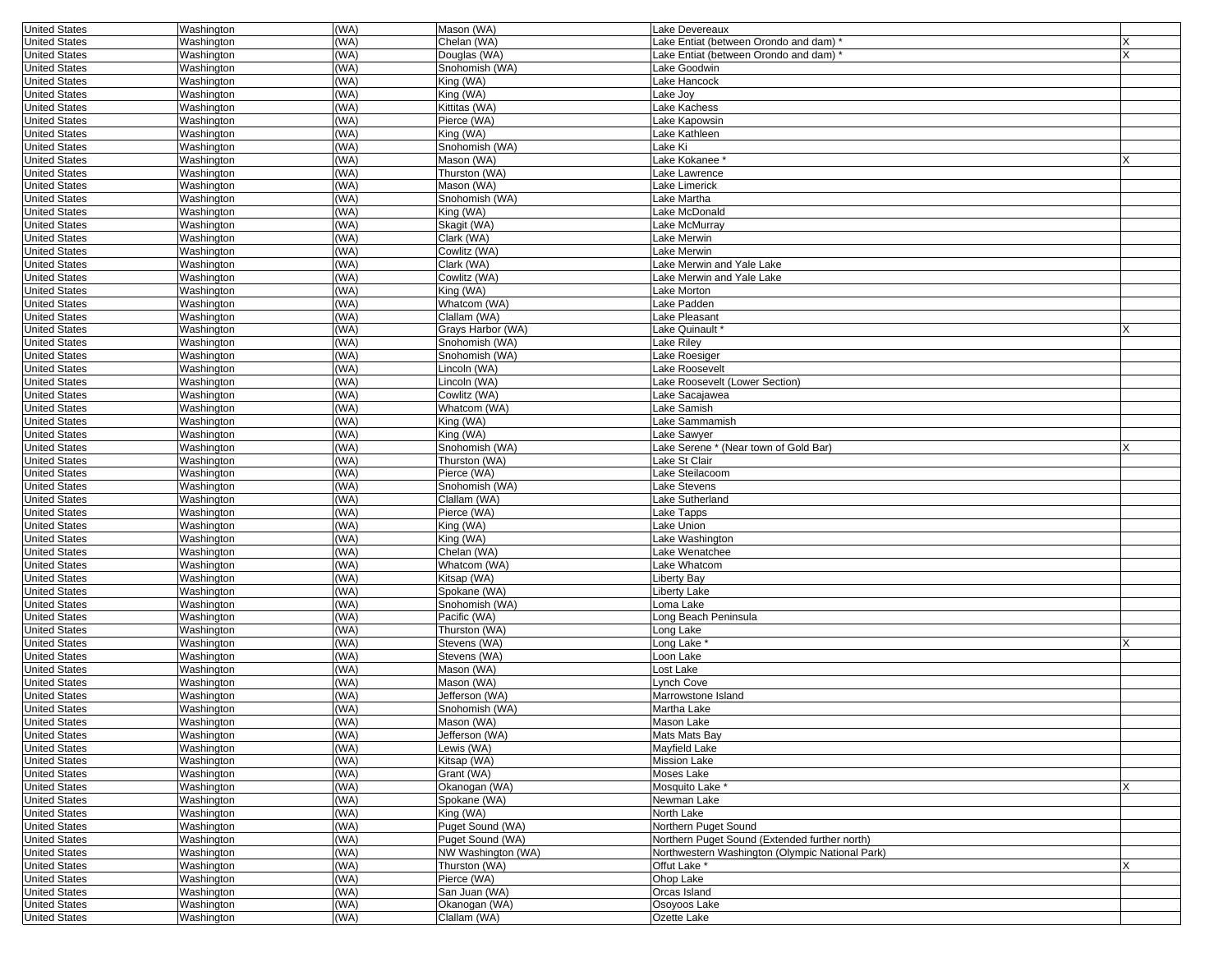| <b>United States</b> | Washington    | (WA) | Okanogan (WA)      | <b>Palmer Lake</b>                                           |  |
|----------------------|---------------|------|--------------------|--------------------------------------------------------------|--|
| <b>United States</b> | Washington    | WA)  | Kitsap (WA)        | Panther Lake                                                 |  |
| <b>United States</b> | Washington    | WA)  | Mason (WA)         | Panther Lake                                                 |  |
| <b>United States</b> | Washington    | WA)  | Thurston (WA)      | Pattison Lake <sup>®</sup>                                   |  |
|                      |               | WA)  |                    |                                                              |  |
| <b>United States</b> | Washington    |      | Okanogan (WA)      | Pearrygin Lake                                               |  |
| <b>United States</b> | Washington    | WA)  | Mason (WA)         | Phillips Lake                                                |  |
| <b>United States</b> | Washington    | WA)  | King (WA)          | Portage Bay                                                  |  |
| <b>United States</b> | Washington    | WA)  | Island (WA)        | <b>Puget Sound</b>                                           |  |
| <b>United States</b> | Washington    | WA)  | Jefferson (WA)     | <b>Puget Sound</b>                                           |  |
| <b>United States</b> | Washington    | WA)  | King (WA)          | <b>Puget Sound</b>                                           |  |
| <b>United States</b> | Washington    | (WA) | Kitsap (WA)        | <b>Puget Sound</b>                                           |  |
| <b>United States</b> | Washington    | WA)  | Mason (WA)         | <b>Puget Sound</b>                                           |  |
| <b>United States</b> | Washington    | WA)  | Pierce (WA)        | <b>Puget Sound</b>                                           |  |
| <b>United States</b> | Washington    | WA)  | Puget Sound (WA)   | <b>Puget Sound</b>                                           |  |
|                      | Washington    | WA)  |                    |                                                              |  |
| <b>United States</b> |               |      | Snohomish (WA)     | <b>Puget Sound</b>                                           |  |
| <b>United States</b> | Washington    | WA)  | King (WA)          | Rattlesnake Lake                                             |  |
| <b>United States</b> | Washington    | WA)  | Whatcom (WA)       | <b>Reed Lake</b>                                             |  |
| <b>United States</b> | Washington    | WA)  | Yakima (WA)        | Rimrock Lake *                                               |  |
| <b>United States</b> | Washington    | WA)  | Whatcom (WA)       | Ross Lake                                                    |  |
| <b>United States</b> | Washington    | WA)  | Pend Oreille (WA)  | Sacheen Lake                                                 |  |
| <b>United States</b> | Washington    | (WA) | Salish Sea (WA)    | Salish Sea                                                   |  |
| <b>United States</b> | Washington    | WA)  | San Juan (WA)      | San Juan and Gulf Islands                                    |  |
| <b>United States</b> | Washington    | WA)  | San Juan (WA)      | San Juan and Gulf Islands (Extended to show Gabriola Island) |  |
| <b>United States</b> | Washington    | WA)  | San Juan (WA)      | San Juan Island Lopez Island Orcas Island Shaw Island        |  |
| <b>United States</b> | Washington    | WA)  | San Juan (WA)      | Shaw Island                                                  |  |
|                      |               | WA)  | Cowlitz (WA)       | Silver Lake                                                  |  |
| <b>United States</b> | Washington    |      |                    |                                                              |  |
| <b>United States</b> | Washington    | WA)  | Snohomish (WA)     | Silver Lake                                                  |  |
| <b>United States</b> | Washington    | WA)  | Spokane (WA)       | Silver Lake                                                  |  |
| <b>United States</b> | Washington    | WA)  | Grant (WA)         | Soap Lake *                                                  |  |
| <b>United States</b> | Washington    | WA)  | King (WA)          | South Puget Sound                                            |  |
| <b>United States</b> | Washington    | WA)  | Kitsap (WA)        | South Puget Sound                                            |  |
| <b>United States</b> | Washington    | WA)  | Mason (WA)         | South Puget Sound                                            |  |
| <b>United States</b> | Washington    | WA)  | Pierce (WA)        | South Puget Sound                                            |  |
| <b>United States</b> | Washington    | WA)  | Thurston (WA)      | South Puget Sound                                            |  |
| <b>United States</b> | Washington    | WA)  | Salish Sea (WA)    | South Salish Sea                                             |  |
|                      |               | (WA) |                    |                                                              |  |
| <b>United States</b> | Washington    |      | Snohomish (WA)     | Storm Lake                                                   |  |
| <b>United States</b> | Washington    | WA)  | San Juan (WA)      | Strawberry Bay and Eagle Cliff on Cypress Island             |  |
| <b>United States</b> | Washington    | (WA) | San Juan (WA)      | Stuart Island                                                |  |
| <b>United States</b> | Washington    | WA)  | Pend Oreille (WA)  | Sullivan Lake                                                |  |
| <b>United States</b> | Washington    | WA)  | Thurston (WA)      | Summit Lake                                                  |  |
| <b>United States</b> | Washington    | WA)  | Kitsap (WA)        | Tahuya Lake                                                  |  |
| <b>United States</b> | Washington    | WA)  | Pierce (WA)        | Tanwax Lake                                                  |  |
| <b>United States</b> | Washington    | WA)  | Stevens (WA)       | Thomas Lake                                                  |  |
| <b>United States</b> | Washington    | WA)  | Snohomish (WA)     | Three Lakes (Panther Flowing Storm)                          |  |
| <b>United States</b> | Washington    | WA)  | Kitsap (WA)        | Tiger Lake                                                   |  |
|                      |               | (WA) |                    |                                                              |  |
| <b>United States</b> | Washington    |      | Mason (WA)         | Tiger Lake                                                   |  |
| <b>United States</b> | Washington    | WA)  | Ferry (WA)         | Twin Lakes (North and South)                                 |  |
| <b>United States</b> | Washington    | (WA) | Salish Sea (WA)    | Vancouver Island and Puget Sound (Salish Sea Extended)       |  |
| <b>United States</b> | Washington    | WA)  | Clallam (WA)       | Vancouver Island and Salish Sea                              |  |
| <b>United States</b> | Washington    | WA)  | Island (WA)        | Vancouver Island and Salish Sea                              |  |
| <b>United States</b> | Washington    | WA)  | Jefferson (WA)     | Vancouver Island and Salish Sea                              |  |
| <b>United States</b> | Washington    | WA)  | King (WA)          | Vancouver Island and Salish Sea                              |  |
| <b>United States</b> | Washington    | WA)  | Kitsap (WA)        | Vancouver Island and Salish Sea                              |  |
| United States        | Washington    | (WA) | Skagit (WA)        | Vancouver Island and Salish Sea                              |  |
| <b>United States</b> | Washington    | (WA) | Snohomish (WA)     | Vancouver Island and Salish Sea                              |  |
| <b>United States</b> | Washington    | (WA) | Whatcom (WA)       | Vancouver Island and Salish Sea                              |  |
|                      |               |      |                    |                                                              |  |
| <b>United States</b> | Washington    | (WA) | King (WA)          | Vashon Island                                                |  |
| <b>United States</b> | Washington    | (WA) | Stevens (WA)       | Waitts Lake                                                  |  |
| <b>United States</b> | Washington    | (WA) | Okanogan (WA)      | Wannacut Lake                                                |  |
| <b>United States</b> | Washington    | (WA) | Chelan (WA)        | Wapato Lake                                                  |  |
| <b>United States</b> | Washington    | (WA) | Island (WA)        | Whidbey and Camano Islands                                   |  |
| <b>United States</b> | Washington    | (WA) | Snohomish (WA)     | Whidbey and Camano Islands                                   |  |
| <b>United States</b> | Washington    | (WA) | Island (WA)        | Whidbey Island (South Zoom)                                  |  |
| <b>United States</b> | Washington    | (WA) | Snohomish (WA)     | Whidbey Island (South Zoom)                                  |  |
| <b>United States</b> | Washington    | (WA) | Kitsap (WA)        | <b>Wildcat Lake</b>                                          |  |
| <b>United States</b> | Washington    | (WA) | Lewis (WA)         | Winlock Waters *                                             |  |
| <b>United States</b> | Washington    | (WA) | Mason (WA)         | Wooten Lake                                                  |  |
| <b>United States</b> | Washington    | (WA) | Kitsap (WA)        | Wye Lake                                                     |  |
|                      |               |      |                    |                                                              |  |
| <b>United States</b> | Washington DC | (DC) | Washington DC (DC) | Washington DC (Extended South To Fort Washington)            |  |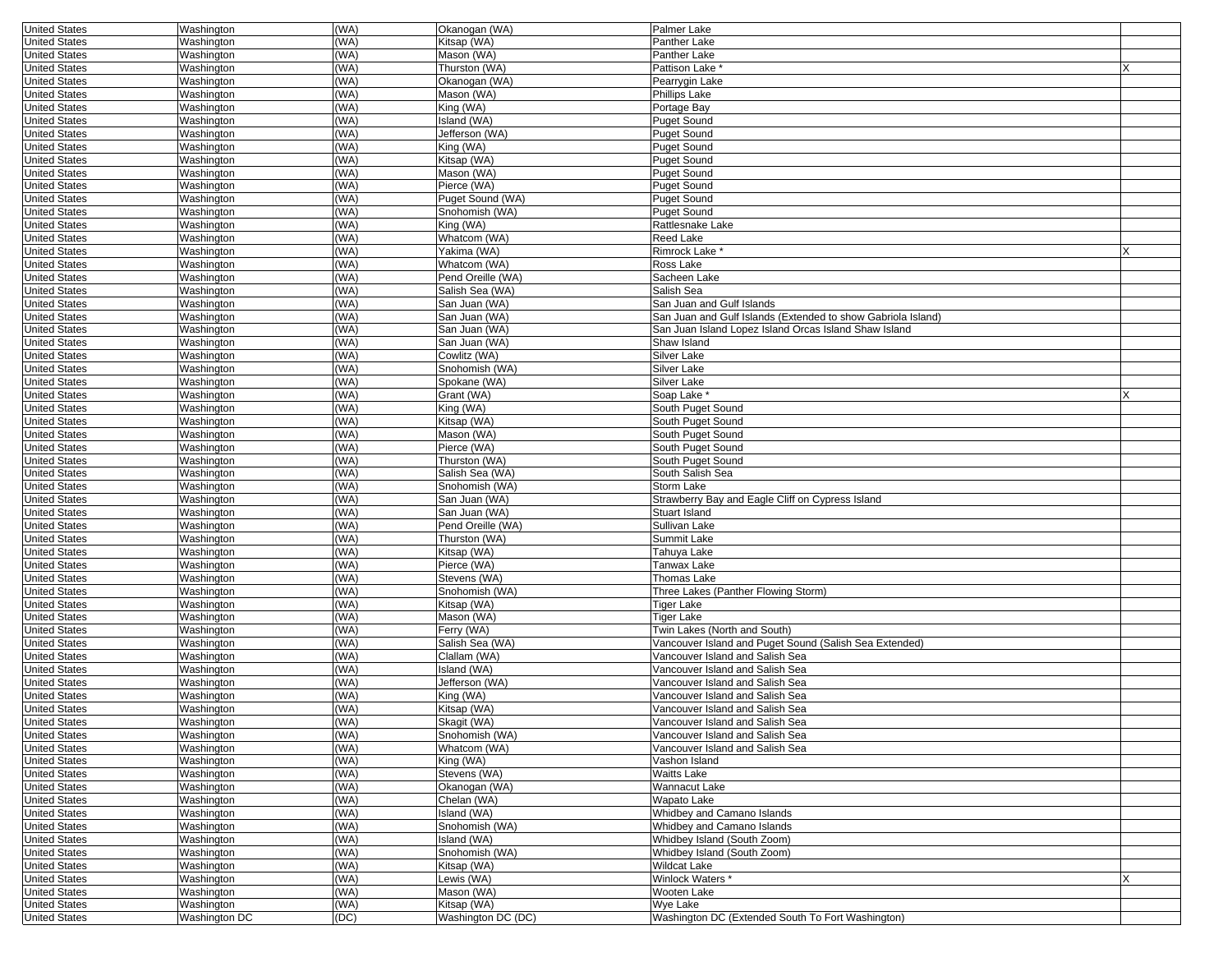| <b>United States</b> | Washington DC | (DC) | Washington DC (DC) | Washington DC and the Potomac River                                                 |          |
|----------------------|---------------|------|--------------------|-------------------------------------------------------------------------------------|----------|
| <b>United States</b> | West Virginia | (WV) | Preston (WV)       | Alpine Lake *                                                                       |          |
| <b>United States</b> | West Virginia | (WV) | Pocahontas (WV)    | <b>Buffalo Lake</b>                                                                 |          |
| <b>United States</b> | West Virginia | (WV) | Morgan (WV)        | Cacapon River at Berkeley * (Single Level Only Not 3D)                              |          |
| <b>United States</b> | West Virginia | (WV) | Monongalia (WV)    | Cheat Lake *                                                                        | X        |
| <b>United States</b> | West Virginia | (WW) | Raleigh (WV)       | Flat Top Lake *                                                                     |          |
| <b>United States</b> | West Virginia | (WV) | Fayette (WV)       | Gauley River (Dam to Mile Marker 12) * (Single Level Only Not 3D)                   |          |
| <b>United States</b> | West Virginia | (WV) | Nicholas (WV)      | Gauley River (Dam to Mile Marker 12) * (Single Level Only Not 3D)                   |          |
| <b>United States</b> | West Virginia | (WV) | Fayette (WV)       | Kanawha Falls - Kanawha River *                                                     |          |
| <b>United States</b> | West Virginia | (WV) | Greenbrier (WV)    | Lake Sherwood*                                                                      | X        |
| <b>United States</b> | West Virginia | (WV) | Wood (WV)          | Lake Washington *                                                                   |          |
| <b>United States</b> | West Virginia | (WV) | Monroe (WV)        | Moncove Lake *                                                                      |          |
| <b>United States</b> | West Virginia | (WV) | Grant (WV)         | Mount Storm Lake (Vepco Lake)                                                       |          |
| <b>United States</b> | West Virginia | (WV) | Fayette (WV)       | New River Gorge (at Hawk Lake)                                                      |          |
| <b>United States</b> | West Virginia | (WV) | Boaz (WV)          | Ohio River Near Boaz WV                                                             |          |
| <b>United States</b> | West Virginia | (WV) | Pocahontas (WV)    | Shavers Lake *                                                                      |          |
|                      |               | (WV) | Preston (WV)       | Silver Lake*                                                                        |          |
| <b>United States</b> | West Virginia | (WV) |                    |                                                                                     |          |
| <b>United States</b> | West Virginia | (WV) | Berkeley (WV)      | Sleepy Creek Lake                                                                   |          |
| <b>United States</b> | West Virginia |      | Lewis (WV)         | Stonecoal Reservoir *                                                               | X        |
| <b>United States</b> | West Virginia | (WV) | Lewis (WV)         | Stonewall Jackson Lake                                                              |          |
| <b>United States</b> | West Virginia | (WV) | Nicholas (WV)      | Summersville Lake                                                                   |          |
| <b>United States</b> | West Virginia | (WV) | Braxton (WV)       | Sutton Lake *                                                                       |          |
| <b>United States</b> | West Virginia | (WV) | Taylor (WV)        | Tygart Lake *                                                                       |          |
| <b>United States</b> | West Virginia | (WV) | Suffolk (WV)       | Western Branch Reservoir *                                                          |          |
| <b>United States</b> | Wisconsin     | (WI) | Trempealeau (WI)   | A small section of Black River three miles west of North Bend (single level only) * | $\times$ |
| <b>United States</b> | Wisconsin     | (WI) | Vilas (WI)         | Afterglow Lake                                                                      |          |
| <b>United States</b> | Wisconsin     | (WI) | Vilas (WI)         | Alder Lake                                                                          |          |
| <b>United States</b> | Wisconsin     | (WI) | Lincoln (WI)       | Alexander Lake *                                                                    |          |
| <b>United States</b> | Wisconsin     | (WI) | Vilas (WI)         | Allequash Lake                                                                      |          |
| <b>United States</b> | Wisconsin     | (WI) | Oneida (WI)        | Alva Lake                                                                           |          |
| <b>United States</b> | Wisconsin     | (WI) | Price (WI)         | Amik Lake                                                                           |          |
| <b>United States</b> | Wisconsin     | (WI) | Vilas (WI)         | Amik Lake                                                                           |          |
| <b>United States</b> | Wisconsin     | (WI) | Douglas (WI)       | Amnicon Lake                                                                        |          |
| <b>United States</b> | Wisconsin     | (WI) | Oconto (WI)        | Anderson Lake                                                                       |          |
| <b>United States</b> | Wisconsin     | (WI) | Vilas (WI)         | Annabelle Lake                                                                      |          |
| <b>United States</b> | Wisconsin     | (WI) | Vilas (WI)         | Anvil Lake                                                                          |          |
| <b>United States</b> | Wisconsin     | (WI) | Ashland (WI)       | Apostle Islands                                                                     |          |
| <b>United States</b> | Wisconsin     | (WI) | Bayfield (WI)      | Apostle Islands                                                                     |          |
| <b>United States</b> | Wisconsin     | (WI) | Polk (WI)          | Apple River Flowage                                                                 |          |
| <b>United States</b> | Wisconsin     | (WI) | Forest (WI)        | Arbutus Lake                                                                        |          |
| <b>United States</b> | Wisconsin     | (WI) | Oconto (WI)        | <b>Archibald Lake</b>                                                               |          |
| <b>United States</b> | Wisconsin     | (WI) | Vilas (WI)         | Armour Lake                                                                         |          |
| <b>United States</b> | Wisconsin     | (WI) | Vilas (WI)         | Arrowhead Lake                                                                      |          |
| <b>United States</b> | Wisconsin     | (WI) | Sawyer (WI)        | Ashegon Lake                                                                        |          |
| <b>United States</b> | Wisconsin     | (WI) | Waukesha (WI)      | Ashippun Lake                                                                       |          |
| <b>United States</b> | Wisconsin     | (WI) | Bayview            | Atkins Lake                                                                         |          |
| <b>United States</b> | Wisconsin     | (WI) | Chippewa (WI)      | Axhandle Lake                                                                       |          |
| <b>United States</b> | Wisconsin     | (WI) | Vilas (WI)         | <b>Ballard Lake</b>                                                                 |          |
| <b>United States</b> | Wisconsin     | (WI) | Vilas (WI)         | Ballard with Irving and White Birch Lakes                                           |          |
| <b>United States</b> | Wisconsin     | (WI) | Polk (WI)          | Balsam Lake                                                                         |          |
| <b>United States</b> | Wisconsin     | (WI) | Barron (WI)        | Balsam Lake Chain (With Red Cedar and Hemlock Lakes)                                |          |
| <b>United States</b> | Wisconsin     | (WI) | Washburn (WI)      | Balsam Lake Chain (With Red Cedar and Hemlock Lakes)                                |          |
| <b>United States</b> | Wisconsin     | (WI) | Sawyer (WI)        | <b>Barber Lake</b>                                                                  |          |
| <b>United States</b> | Wisconsin     | (WI) | Sawyer (WI)        | <b>Barker Lake</b>                                                                  |          |
| <b>United States</b> | Wisconsin     | (WI) | Burnett (WI)       | <b>Bashaw Lake</b>                                                                  |          |
| <b>United States</b> | Wisconsin     | (WI) | Barron (WI)        | Bass Lake                                                                           |          |
| <b>United States</b> | Wisconsin     | (WI) | Bayfield (WI)      | Bass Lake                                                                           |          |
| <b>United States</b> | Wisconsin     | (WI) | Lincoln (WI)       | Bass Lake                                                                           |          |
| <b>United States</b> | Wisconsin     | (WI) | Oconto (WI)        | Bass Lake                                                                           |          |
| <b>United States</b> | Wisconsin     | (WI) | Washburn (WI)      | Bass Lake                                                                           |          |
| <b>United States</b> | Wisconsin     | (WI) | Bayfield (WI)      | Bass Lake (near Lake Owen)                                                          |          |
| <b>United States</b> | Wisconsin     | (WI) | Burnett (WI)       | Bass Lake (Zip 54893)                                                               |          |
| <b>United States</b> | Wisconsin     | (WI) | Oneida (WI)        | Bass Lake and Boom Lake (extended version)                                          |          |
| <b>United States</b> | Wisconsin     | (WI) | Barron (WI)        | Bear Lake                                                                           |          |
| <b>United States</b> | Wisconsin     | (WI) | Forest (WI)        | Bear Lake                                                                           |          |
| <b>United States</b> | Wisconsin     | (WI) | Washburn (WI)      | Bear Lake                                                                           |          |
| <b>United States</b> | Wisconsin     | (WI) | Waupaca (WI)       | Bear Lake                                                                           |          |
| <b>United States</b> | Wisconsin     | (WI) | Oneida (WI)        | Bear Lake                                                                           |          |
| <b>United States</b> |               | (WI) | Oneida (WI)        | Bearskin Lake                                                                       |          |
|                      | Wisconsin     |      |                    |                                                                                     |          |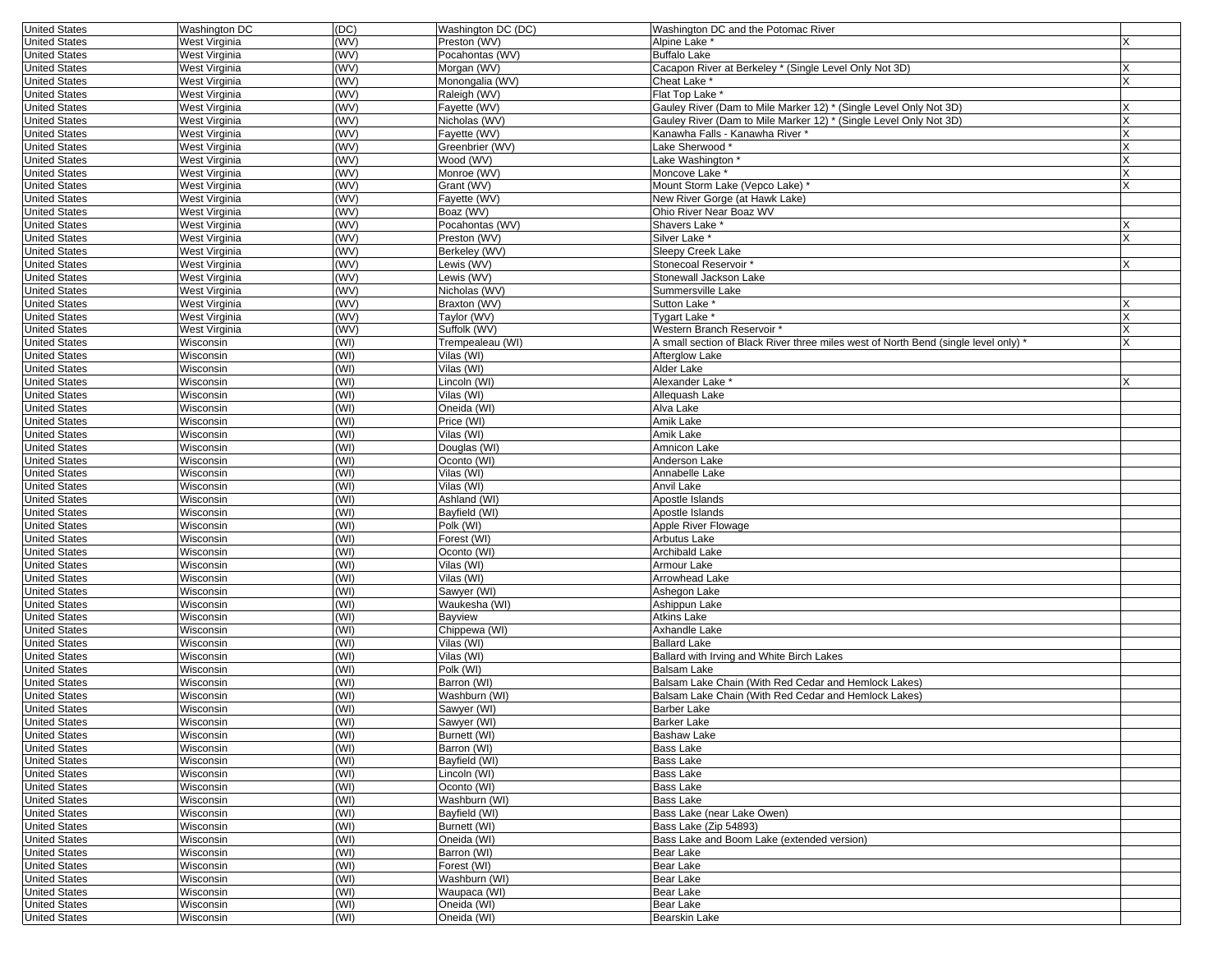| <b>United States</b> | Wisconsin        | (WI) | Iron (WI)       | <b>Bearskull Lake</b>                    |   |
|----------------------|------------------|------|-----------------|------------------------------------------|---|
| <b>United States</b> | Wisconsin        | (WI) | Washburn (WI)   | <b>Beartrack Lake</b>                    |   |
| <b>United States</b> | Wisconsin        | (WI) | Barron (WI)     | Beaver Dam Lake                          |   |
| <b>United States</b> | Wisconsin        | (WI) | Dodge (WI)      | Beaver Dam Lake                          |   |
| <b>United States</b> | Wisconsin        | (WI) | Washburn (WI)   | Beaver Lake                              |   |
| <b>United States</b> | Wisconsin        | (WI) | Waukesha (WI)   | Beaver Lake                              |   |
| <b>United States</b> | Wisconsin        | (WI) | Ashland (WI)    | Beaver Lake                              |   |
| <b>United States</b> | Wisconsin        | (WI) | Marinette (WI)  | <b>Beecher Lake</b>                      |   |
| <b>United States</b> | Wisconsin        | (WI) | Kenosha (WI)    | Benedict and Tombeau Lakes               |   |
| <b>United States</b> | Wisconsin        | (WI) | Walworth (WI)   | Benedict and Tombeau Lakes               |   |
| <b>United States</b> | Wisconsin        | (WI) | Burnett (WI)    | <b>Benoit Lake</b>                       |   |
| <b>United States</b> | Wisconsin        | (WI) | Oconto (WI)     | <b>Berry Lake</b>                        |   |
| <b>United States</b> | Wisconsin        | (WI) | Washburn (WI)   | <b>Berry Lake</b>                        |   |
| <b>United States</b> | Wisconsin        | (WI) | Vilas (WI)      | <b>Big Arbor Vitae Lake</b>              |   |
| <b>United States</b> | Wisconsin        | (WI) | Vilas (WI)      | Big Bass Lake                            |   |
| <b>United States</b> | Wisconsin        | (WI) | Burnett (WI)    | Big Bear Lake                            |   |
| <b>United States</b> | Wisconsin        | (WI) | Polk (WI)       | <b>Big Blake Lake</b>                    |   |
| <b>United States</b> | Wisconsin        | (WI) | Polk (WI)       | <b>Big Butternut Lake</b>                |   |
| <b>United States</b> | Wisconsin        | (WI) | Washington (WI) | <b>Big Cedar Lake</b>                    |   |
| <b>United States</b> | Wisconsin        | (WI) | Vilas (WI)      | <b>Big Crawling Stone Lake</b>           |   |
| <b>United States</b> | Wisconsin        | (WI) | Vilas (WI)      | Big Crooked Lake (Near Boulder Junction) |   |
| <b>United States</b> | Wisconsin        | (WI) | Vilas (WI)      | Big Crooked Lake (Near Lac du Flambeau)  |   |
| <b>United States</b> | Wisconsin        | (WI) | Price (WI)      | <b>Big Dardis Lake</b>                   |   |
| <b>United States</b> | Wisconsin        | (WI) | Washburn (WI)   | <b>Big Devil Lake</b>                    |   |
| <b>United States</b> | Wisconsin        | (WI) | Burnett (WI)    | <b>Big Doctor Lake</b>                   |   |
| <b>United States</b> | Wisconsin        | (WI) | Marathon (WI)   | Big Eau Pleine Reservoir                 |   |
| <b>United States</b> | Wisconsin        | (WI) | Oneida (WI)     | Blg Fork Lake (With Four Mile Lake)      |   |
| <b>United States</b> | Wisconsin        | (WI) | Waushara (WI)   | <b>Big Hills Lake</b>                    |   |
| <b>United States</b> | Wisconsin        | (WI) | Oconto (WI)     | <b>Big Island Lake</b>                   |   |
| <b>United States</b> | Wisconsin        | (WI) | Oneida (WI)     | Big Lake                                 |   |
| <b>United States</b> | Wisconsin        | (WI) | Polk (WI)       | <b>Big Lake</b>                          |   |
| <b>United States</b> | Wisconsin        | (WI) | Shawano (WI)    | <b>Big Lake</b>                          |   |
| <b>United States</b> | Wisconsin        | (WI) | Vilas (WI)      | Big Lake (near Presque Isle)             |   |
| <b>United States</b> | Wisconsin        | (WI) | Vilas (WI)      | Big Lake (on Michigan Border)            |   |
| <b>United States</b> | Wisconsin        | (WI) | Polk (WI)       | Big Lake with Church Pine and Wind Lakes |   |
| <b>United States</b> | Wisconsin        | (WI) | Waukesha (WI)   | Big Muskego Lake                         |   |
| <b>United States</b> | Wisconsin        | (WI) | Vilas (WI)      | <b>Big Muskellunge Lake</b>              |   |
| <b>United States</b> | Wisconsin        | (WI) | Vilas (WI)      | Big Muskellunge Lake with Crystal Lake   |   |
| <b>United States</b> | Wisconsin        | (WI) | Vilas (WI)      | <b>Big Portage Lake</b>                  |   |
| <b>United States</b> | Wisconsin        | (WI) | Adams (WI)      | Big Roche a Cri Lake                     |   |
| <b>United States</b> | Wisconsin        | (WI) | Polk (WI)       | <b>Big Round Lake</b>                    |   |
| <b>United States</b> | Wisconsin        | (WI) | Burnett (WI)    | <b>Big Sand Lake</b>                     |   |
| <b>United States</b> | Wisconsin        | (WI) | Vilas (WI)      | <b>Big Sand Lake</b>                     |   |
| <b>United States</b> | Wisconsin        | (WI) | Oneida (WI)     | <b>Big Stone Lake</b>                    |   |
| <b>United States</b> | Wisconsin        | (WI) | Langlade (WI)   | <b>Big Twin Lake</b>                     |   |
| <b>United States</b> | Wisconsin        | (WI) | Burnett (WI)    | Big Wood Lake                            |   |
| <b>United States</b> | Wisconsin        | (WI) | Vilas (WI)      | <b>Bills Lake</b>                        |   |
| <b>United States</b> | Wisconsin        | (WI) | Burnett (WI)    | <b>Birch Island Lake</b>                 |   |
| <b>United States</b> | Wisconsin        | (WI) | Forest (WI)     | <b>Birch Lake</b>                        |   |
| <b>United States</b> | Wisconsin        | (WI) | Oneida (WI)     | <b>Birch Lake</b>                        |   |
| <b>United States</b> | Wisconsin        | (WI) | Sawyer (WI)     | Birch Lake                               |   |
| <b>United States</b> | Wisconsin        | (WI) | Vilas (WI)      | <b>Birch Lake</b>                        |   |
| <b>United States</b> | Wisconsin        | (WI) | Washburn (WI)   | <b>Birch Lake</b>                        |   |
| <b>United States</b> | Wisconsin        | (WI) | Oneida (WI)     | Bird Lake                                |   |
| <b>United States</b> | Wisconsin        | (WI) | Sawyer (WI)     | Black Dan Lake                           |   |
| <b>United States</b> | Wisconsin        | (WI) | Langlade (WI)   | <b>Black Oak Lake</b>                    |   |
| <b>United States</b> | <b>Wisconsin</b> | (WI) | Vilas (WI)      | <b>Black Oak Lake</b>                    |   |
| <b>United States</b> | Wisconsin        | (WI) | La Crosse (WI)  | <b>Black River</b>                       |   |
| <b>United States</b> | Wisconsin        | (WI) | Sawyer (WI)     | <b>Blaisdell Lake</b>                    |   |
| <b>United States</b> | Wisconsin        | (WI) | Oneida (WI)     | <b>Blue Lake</b>                         |   |
| <b>United States</b> | Wisconsin        | (WI) | Waupaca (WI)    | <b>Blue Mountain Lake</b>                |   |
| <b>United States</b> | Wisconsin        | (WI) | Jefferson (WI)  | <b>Blue Spring Lake</b>                  |   |
| <b>United States</b> | Wisconsin        | (WI) | Sawyer (WI)     | <b>Blueberry Lake</b>                    |   |
| <b>United States</b> | Wisconsin        | (WI) | Vilas (WI)      | Blueberry Lake *                         | x |
| <b>United States</b> | Wisconsin        | (WI) | Vilas (WI)      | Bobidosh Lake                            |   |
| <b>United States</b> | Wisconsin        | (WI) | Racine (WI)     | Bohner Lake                              |   |
| <b>United States</b> | Wisconsin        | (WI) | Oneida (WI)     | <b>Bolger Lake</b>                       |   |
| <b>United States</b> | Wisconsin        | (WI) | Douglas (WI)    | Bond Lake and Pickerel Lake              |   |
| <b>United States</b> | Wisconsin        | (WI) | Polk (WI)       | Bone Lake                                |   |
|                      |                  |      |                 |                                          |   |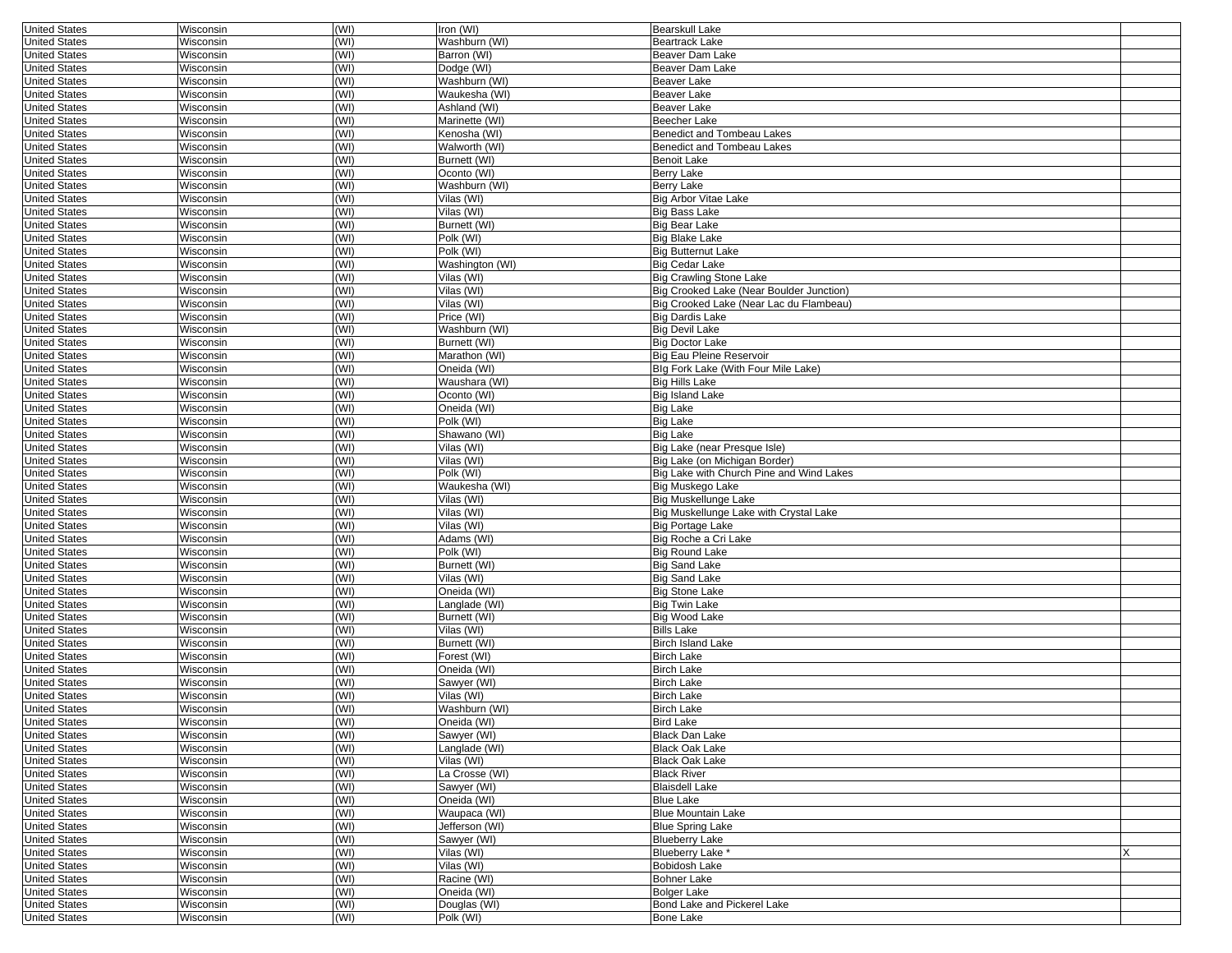| <b>United States</b> | Wisconsin        | (WI) | Bayfield (WI)   | <b>Bony Lake</b>                                     |   |
|----------------------|------------------|------|-----------------|------------------------------------------------------|---|
| <b>United States</b> | Wisconsin        | (WI) | Iron (WI)       | Boot Lake                                            |   |
| <b>United States</b> | Wisconsin        | (WI) | Oconto (WI)     | Boot Lake                                            |   |
| <b>United States</b> | Wisconsin        | (WI) | Vilas (WI)      | <b>Boot Lake</b>                                     |   |
| <b>United States</b> | Wisconsin        | (WI) | Oneida (WI)     | <b>Booth Lake</b>                                    |   |
| <b>United States</b> | Wisconsin        | (WI) | Walworth (WI)   | <b>Booth Lake</b>                                    |   |
| <b>United States</b> | Wisconsin        | (WI) | Oconto (WI)     | <b>Boulder Lake</b>                                  |   |
| <b>United States</b> | Wisconsin        | (WI) | Vilas (WI)      | <b>Boulder Lake</b>                                  |   |
|                      | Wisconsin        |      |                 |                                                      |   |
| <b>United States</b> |                  | (WI) | Vilas (WI)      | <b>Brandy Lake</b>                                   |   |
| <b>United States</b> | Wisconsin        | (WI) | Lincoln (WI)    | <b>Bridge Lake</b>                                   |   |
| <b>United States</b> | Wisconsin        | (WI) | Oneida (WI)     | <b>Bridge Lake</b>                                   |   |
| <b>United States</b> | Wisconsin        | (WI) | Racine (WI)     | <b>Browns Lake</b>                                   |   |
| <b>United States</b> | Wisconsin        | (WI) | Oneida (WI)     | <b>Buckskin Lake</b>                                 |   |
| <b>United States</b> | Wisconsin        | (WI) | Vilas (WI)      | <b>Buckskin Lake</b>                                 |   |
| <b>United States</b> | Wisconsin        | (WI) | Bayfield (WI)   | <b>Buffalo Lake</b>                                  |   |
| <b>United States</b> | Wisconsin        | (WI) | Marquette (WI)  | <b>Buffalo Lake</b>                                  |   |
| <b>United States</b> | Wisconsin        | (WI) | Waushara (WI)   | <b>Bughs Lake</b>                                    |   |
| <b>United States</b> | Wisconsin        | (WI) | Burnett (WI)    | <b>Burlingame Lake</b>                               |   |
|                      |                  |      |                 |                                                      |   |
| <b>United States</b> | Wisconsin        | (WI) | Sawyer (WI)     | <b>Burns Lake</b>                                    |   |
| <b>United States</b> | Wisconsin        | (WI) | Oneida (WI)     | <b>Burrows Lake</b>                                  |   |
| <b>United States</b> | Wisconsin        | (WI) | Lincoln (WI)    | Buteau Lake (With Lake Mary and Clara)               |   |
| <b>United States</b> | Wisconsin        | (WI) | Winnebago (WI)  | <b>Butte des Morts Lake</b>                          |   |
| <b>United States</b> | Wisconsin        | (WI) | Forest (WI)     | <b>Butternut Lake</b>                                |   |
| <b>United States</b> | Wisconsin        | (WI) | Price (WI)      | <b>Butternut Lake</b>                                |   |
| <b>United States</b> | Wisconsin        | (WI) | Bayfield (WI)   | Cable Lake                                           |   |
| <b>United States</b> | Wisconsin        | (WI) | Washburn (WI)   | Cable Lake                                           |   |
| <b>United States</b> | Wisconsin        | (WI) | Marinette (WI)  | Caldron Falls Reservoir                              |   |
| <b>United States</b> | Wisconsin        | (WI) | Oconto (WI)     | Caldron Falls Reservoir                              |   |
|                      |                  |      |                 |                                                      |   |
| <b>United States</b> | Wisconsin        | (WI) | Kenosha (WI)    | Camp Lake                                            |   |
| <b>United States</b> | Wisconsin        | (WI) | Bayfield (WI)   | Camp One Lake                                        |   |
| <b>United States</b> | Wisconsin        | (WI) | Vilas (WI)      | <sup>*</sup> Carlin Lake                             | X |
| <b>United States</b> | Wisconsin        | (WI) | Vilas (WI)      | Carpenter Lake                                       |   |
| <b>United States</b> | Wisconsin        | (WI) | Oneida (WI)     | Carrol Lake                                          |   |
| <b>United States</b> | Wisconsin        | (WI) | Vilas (WI)      | Carrol Lake                                          |   |
| <b>United States</b> | Wisconsin        | (WI) | Washburn (WI)   | Casey Lake                                           |   |
| <b>United States</b> | Wisconsin        | (WI) | Adams (WI)      | Castle Rock Lake                                     |   |
| <b>United States</b> | Wisconsin        | (WI) | Juneau (WI)     | Castle Rock Lake                                     |   |
| <b>United States</b> | Wisconsin        | (WI) | Vilas (WI)      | Catfish Lake                                         |   |
|                      |                  |      |                 |                                                      |   |
| <b>United States</b> | Wisconsin        | (WI) | Manitowoc (WI)  | Cedar Lake                                           |   |
| <b>United States</b> | Wisconsin        | (WI) | Polk (WI)       | Cedar Lake                                           |   |
| <b>United States</b> | Wisconsin        | (WI) | St Croix (WI)   | Cedar Lake                                           |   |
| <b>United States</b> | Wisconsin        | (WI) | Waupaca (WI)    | Cedar Lake                                           |   |
| <b>United States</b> | Wisconsin        | (WI) | Kenosha (WI)    | Center Lake                                          |   |
| <b>United States</b> | Wisconsin        | (WI) | Oconto (WI)     | Chain Lake                                           |   |
| <b>United States</b> | Wisconsin        | (WI) | Chippewa (WI)   | Chain Lake (With Clear and McCann Lakes)             |   |
| <b>United States</b> | Wisconsin        | (WI) | Rusk (WI)       | Chain Lake (With Clear and McCann Lakes)             |   |
| <b>United States</b> | Wisconsin        | (WI) | Taylor (WI)     | Chelsea Lake (With Little Chelsea Lake)              |   |
|                      |                  | (WI) |                 |                                                      |   |
| <b>United States</b> | Wisconsin        |      | Sawyer (WI)     | Chippewa Flowage                                     |   |
| <b>United States</b> | Wisconsin        | (WI) | Polk (WI)       | Church Pine Lake                                     |   |
| <b>United States</b> | Wisconsin        | (WI) | Oconto (WI)     | Chute Pond                                           |   |
| <b>United States</b> | Wisconsin        | (WI) | Iron (WI)       | Circle Lily Lake                                     |   |
| <b>United States</b> | Wisconsin        | (WI) | Vilas (WI)      | Circle Lily Lake                                     |   |
| <b>United States</b> | Wisconsin        | (WI) | Vilas (WI)      | Cisco Lakes Chain                                    |   |
| United States        | Wisconsin        | (WI) | Vilas (WI)      | Cisco Lakes Chain (with Record and Big Africa Lakes) |   |
| <b>United States</b> | Wisconsin        | (WI) | Eau Claire (WI) | City of Eau Claire                                   |   |
| <b>United States</b> | <b>Wisconsin</b> | (WI) | Vilas (WI)      | Clair Lake                                           |   |
| <b>United States</b> | Wisconsin        | (WI) | Polk (WI)       | Clam Falls Flowage                                   |   |
| <b>United States</b> | Wisconsin        | (WI) | Burnett (WI)    | Clam Lake                                            |   |
|                      |                  |      |                 |                                                      |   |
| <b>United States</b> | Wisconsin        | (WI) | Burnett (WI)    | Clam River Flowage                                   |   |
| <b>United States</b> | Wisconsin        | (WI) | Polk (WI)       | Clara Lake                                           |   |
| <b>United States</b> | Wisconsin        | (WI) | Door (WI)       | Clark Lake                                           |   |
| <b>United States</b> | Wisconsin        | (WI) | Lincoln (WI)    | Clear Lake                                           |   |
| <b>United States</b> | Wisconsin        | (WI) | Oneida (WI)     | Clear Lake                                           |   |
| <b>United States</b> | Wisconsin        | (WI) | Rock (WI)       | Clear Lake                                           |   |
| <b>United States</b> | Wisconsin        | (WI) | Sawyer (WI)     | Clear Lake                                           |   |
| <b>United States</b> | <b>Wisconsin</b> | (WI) | Vilas (WI)      | Clear Lake                                           |   |
| <b>United States</b> | Wisconsin        | (WI) | Oneida (WI)     | Clear Lake (Near Lac du Flambeau)                    |   |
| <b>United States</b> | Wisconsin        | (WI) | Vilas (WI)      | Clearwater Lake                                      |   |
|                      |                  |      |                 |                                                      |   |
| <b>United States</b> | Wisconsin        | (WI) | Oneida (WI)     | Clearwater Lake                                      |   |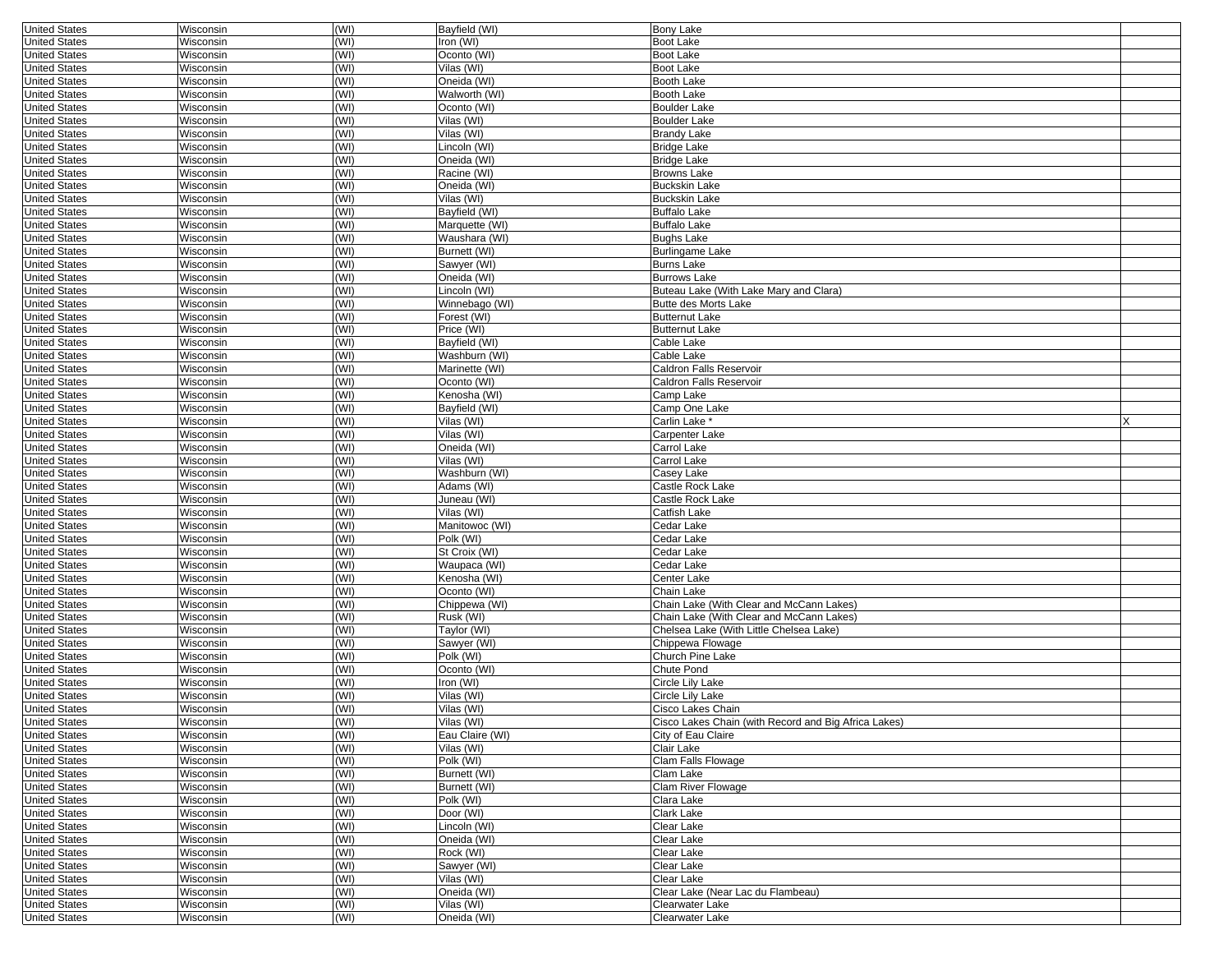| <b>United States</b> | Wisconsin | (WI) | Shawano (WI)    | Cloverleaf Lakes (Round Pine and Grass Lakes)                     |  |
|----------------------|-----------|------|-----------------|-------------------------------------------------------------------|--|
| <b>United States</b> | Wisconsin | (WI) | Price (WI)      | Cochran Lake                                                      |  |
| <b>United States</b> | Wisconsin | (WI) | Bayfield (WI)   | Coffee Lake                                                       |  |
| <b>United States</b> | Wisconsin | (WI) | Marinette (WI)  | Coleman Lake                                                      |  |
| <b>United States</b> | Wisconsin | (WI) | Waupaca (WI)    | Columbia Lake                                                     |  |
| <b>United States</b> | Wisconsin | (WI) | Oneida (WI)     | Columbus Lake                                                     |  |
| <b>United States</b> | Wisconsin | (WI) | Burnett (WI)    | Conners Lake                                                      |  |
| <b>United States</b> | Wisconsin | (WI) | Sawyer (WI)     | Connors Lake                                                      |  |
| <b>United States</b> | Wisconsin | (WI) | Chippewa (WI)   | Cornell Flowage                                                   |  |
| <b>United States</b> | Wisconsin | (WI) | Chippewa (WI)   | Cornell Lake                                                      |  |
| <b>United States</b> | Wisconsin | (WI) | Florence (WI)   | Cosgrove Lake                                                     |  |
| <b>United States</b> | Wisconsin | (WI) | Vilas (WI)      | Crab Lake                                                         |  |
| <b>United States</b> | Wisconsin | (WI) | Vilas (WI)      | Cranberry Lake                                                    |  |
| <b>United States</b> | Wisconsin | (WI) | Forest (WI)     | Crane Lake                                                        |  |
| <b>United States</b> | Wisconsin | (WI) | Oneida (WI)     | Crescent Lake (With Emma Lake)                                    |  |
| <b>United States</b> | Wisconsin | (WI) | Adams (WI)      | Crooked Lake                                                      |  |
| <b>United States</b> | Wisconsin | (WI) | Oconto (WI)     | <b>Crooked Lake</b>                                               |  |
| <b>United States</b> | Wisconsin | (WI) | Burnett (WI)    | Crooked Lake (Near Siren)                                         |  |
| <b>United States</b> | Wisconsin | (WI) | Kenosha (WI)    | Cross Lake                                                        |  |
| <b>United States</b> | Wisconsin | (WI) | Forest (WI)     | Crystal Lake                                                      |  |
| <b>United States</b> | Wisconsin | (WI) | Iron (WI)       | Crystal Lake                                                      |  |
| <b>United States</b> | Wisconsin | (WI) | Langlade (WI)   | Crystal Lake                                                      |  |
| <b>United States</b> | Wisconsin | (WI) | Langlade (WI)   | <b>Crystal Lake</b>                                               |  |
| <b>United States</b> | Wisconsin | (WI) | Lincoln (WI)    | Crystal Lake                                                      |  |
| <b>United States</b> | Wisconsin | (WI) | Marquette (WI)  | Crystal Lake                                                      |  |
| <b>United States</b> | Wisconsin | (WI) | Sheboygan (WI)  | Crystal Lake                                                      |  |
| <b>United States</b> | Wisconsin | (WI) | Oneida (WI)     | Curtis Lake                                                       |  |
| <b>United States</b> | Wisconsin | (WI) | Waushara (WI)   | Curtis Lake                                                       |  |
| <b>United States</b> | Wisconsin | (WI) | Washburn (WI)   | Cyclone Lake                                                      |  |
| <b>United States</b> | Wisconsin | (WI) | Oneida (WI)     | Dam Lake                                                          |  |
| <b>United States</b> | Wisconsin | (WI) | Vilas (WI)      | David Lake                                                        |  |
|                      |           |      |                 |                                                                   |  |
| <b>United States</b> | Wisconsin | (WI) | Green (WI)      | Decatur Lake <sup>®</sup>                                         |  |
| <b>United States</b> | Wisconsin | (WI) | Adams (WI)      | Deep Lake                                                         |  |
| <b>United States</b> | Wisconsin | (WI) | Lincoln (WI)    | Deer Lake                                                         |  |
| <b>United States</b> | Wisconsin | (WI) | Polk (WI)       | Deer Lake                                                         |  |
| <b>United States</b> | Wisconsin | (WI) | Burnett (WI)    | Deer Lake                                                         |  |
| <b>United States</b> | Wisconsin | (WI) | Oneida (WI)     | Deer Lake (With Dog Lake)                                         |  |
| <b>United States</b> | Wisconsin | (WI) | Waushara (WI)   | Deer Lake '                                                       |  |
| <b>United States</b> | Wisconsin | (WI) | Vilas (WI)      | Deerskin Lake                                                     |  |
| <b>United States</b> | Wisconsin | (WI) | Burnett (WI)    | Des Moines Lake with Long Lake                                    |  |
| <b>United States</b> | Wisconsin | (WI) | Burnett (WI)    | Devils Lake                                                       |  |
| <b>United States</b> | Wisconsin | (WI) | Sauk (WI)       | Devils Lake                                                       |  |
| <b>United States</b> | Wisconsin | (WI) | Bayfield (WI)   | Diamond Lake                                                      |  |
| <b>United States</b> | Wisconsin | (WI) | Oneida (WI)     | Diamond Lake                                                      |  |
| <b>United States</b> | Wisconsin | (WI) | Taylor (WI)     | Diamond Lake                                                      |  |
| <b>United States</b> | Wisconsin | (WI) | Vilas (WI)      | Diamond Lake                                                      |  |
| <b>United States</b> | Wisconsin | (WI) | Bayfield (WI)   | Diamond Porcupine Ree Knotting                                    |  |
| <b>United States</b> | Wisconsin | (WI) | Vilas (WI)      | Dollar Lake (near Eagle Lake)                                     |  |
| <b>United States</b> | Wisconsin | (WI) | Door (WI)       | Door County Area (Door Peninsula and Green Bay)                   |  |
| <b>United States</b> | Wisconsin | (WI) | Door (WI)       | Door Peninsula (Zoomed In From Sturgeon Bay to Washington Island) |  |
| <b>United States</b> | Wisconsin | (WI) | Washington (WI) | Druid Lake                                                        |  |
| <b>United States</b> | Wisconsin | (WI) | Burnett (WI)    | Dunham Lake                                                       |  |
| <b>United States</b> | Wisconsin | (WI) | Washburn (WI)   | Dunn Lake                                                         |  |
| United States        | Wisconsin | (WI) | Price (WI)      | Duroy Lake                                                        |  |
| <b>United States</b> | Wisconsin | (WI) | Sauk (WI)       | Dutch Hollow Lake                                                 |  |
| <b>United States</b> | Wisconsin | (WI) | Vilas (WI)      | Eagle Chain of Lakes                                              |  |
| <b>United States</b> | Wisconsin | (WI) | Racine (WI)     | Eagle Lake                                                        |  |
| <b>United States</b> | Wisconsin | (WI) | Vilas (WI)      | Eagle Lake                                                        |  |
| <b>United States</b> | Wisconsin | (WI) | Vilas (WI)      | Eagle River Chain of Lakes                                        |  |
| <b>United States</b> | Wisconsin | (WI) | Waukesha (WI)   | Eagle Spring Lake                                                 |  |
| <b>United States</b> | Wisconsin | (WI) | Florence (WI)   | East Bass Lake                                                    |  |
| <b>United States</b> | Wisconsin | (WI) | Oneida (WI)     | East Horsehead Lake                                               |  |
| <b>United States</b> | Wisconsin | (WI) | Bayfield (WI)   | Eau Clair Lake (Middle)                                           |  |
| <b>United States</b> | Wisconsin | (WI) | Douglas (WI)    | Eau Claire Lake (Lower) (With Cranberry Lake)                     |  |
| <b>United States</b> | Wisconsin | (WI) | Bayfield (WI)   | Eau Claire Lake (Upper)                                           |  |
| <b>United States</b> | Wisconsin | (WI) | Bayfield (WI)   | Eau Claire Lakes (Upper Middle Lower)                             |  |
| <b>United States</b> | Wisconsin | (WI) | Iron (WI)       | Echo Lake                                                         |  |
| <b>United States</b> | Wisconsin | (WI) | Door (WI)       | Egg Harbor                                                        |  |
| <b>United States</b> | Wisconsin | (WI) | Marinette (WI)  | Elbow Lake (With Lily Springer and Silver Lakes)                  |  |
|                      |           |      |                 |                                                                   |  |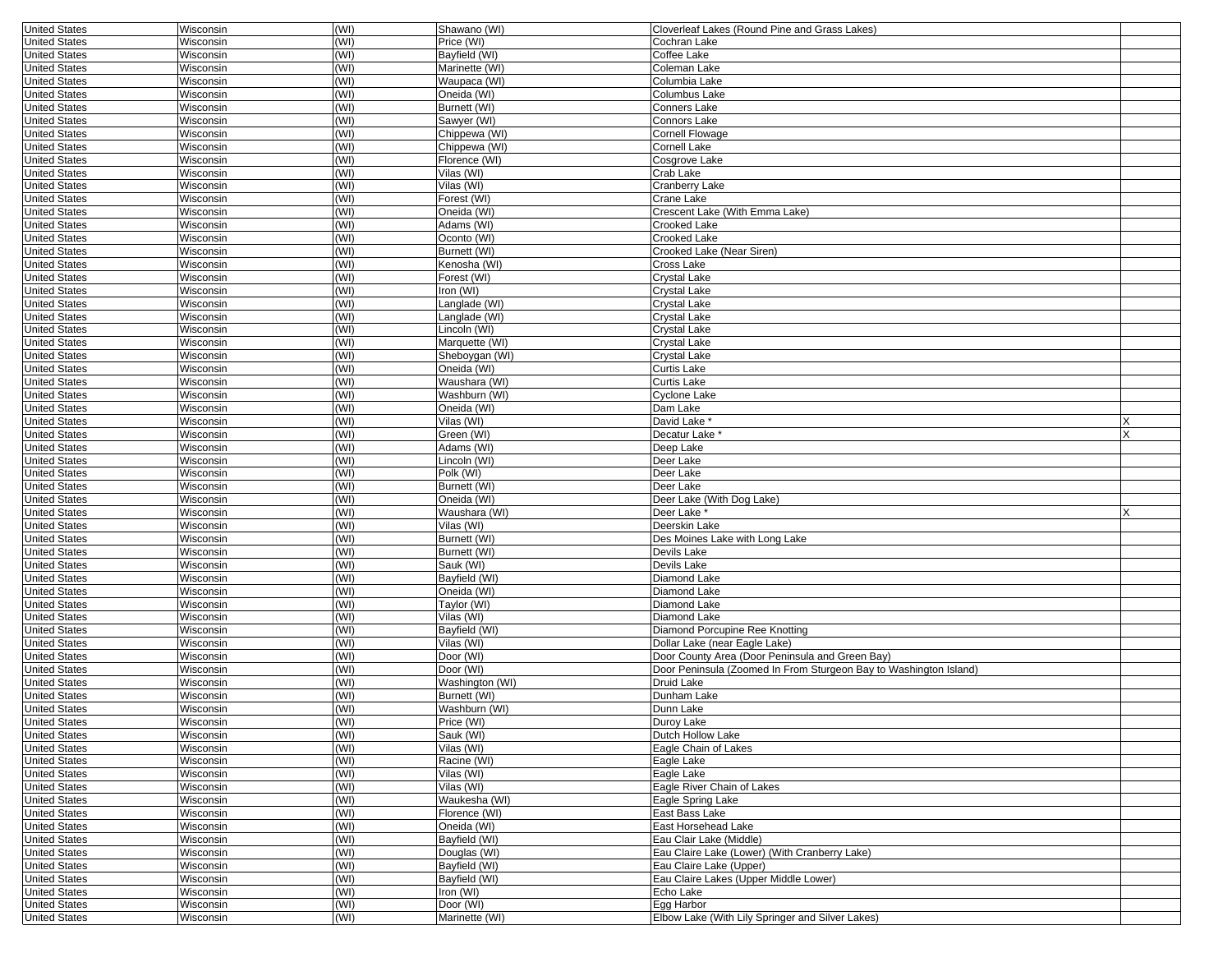| <b>United States</b> | Wisconsin        | (WI) | Sheboygan (WI)   | <b>Elkhart Lake</b>                        |   |
|----------------------|------------------|------|------------------|--------------------------------------------|---|
| <b>United States</b> | Wisconsin        | (WI) | Washburn (WI)    | <b>Ellsworth Lake</b>                      |   |
| <b>United States</b> | Wisconsin        | (WI) | Florence (WI)    | Ellwood Lake                               |   |
| <b>United States</b> | Wisconsin        | (WI) | Jackson (WI)     | Emerald Lake                               |   |
| <b>United States</b> | Wisconsin        | (WI) | Vilas (WI)       | <b>Emerald Lake</b>                        |   |
| <b>United States</b> | Wisconsin        | (WI) | Florence (WI)    | Emily Lake                                 |   |
| <b>United States</b> | Wisconsin        | (WI) | Oneida (WI)      | Emma Lake                                  |   |
| <b>United States</b> | Wisconsin        | (WI) | Langlade (WI)    | Enterprise Lake                            |   |
|                      | Wisconsin        |      |                  |                                            |   |
| <b>United States</b> |                  | (WI) | Door (WI)        | Europe Lake                                |   |
| <b>United States</b> | Wisconsin        | (WI) | Iron (WI)        | Fat Lake                                   |   |
| <b>United States</b> | Wisconsin        | (WI) | Vilas (WI)       | Fawn Lake                                  |   |
| <b>United States</b> | Wisconsin        | (WI) | Florence (WI)    | Fay Lake                                   |   |
| <b>United States</b> | Wisconsin        | (WI) | Florence (WI)    | Fay Lake and Halsey Lake                   |   |
| <b>United States</b> | Wisconsin        | (WI) | Vilas (WI)       | Fence Lake                                 |   |
| <b>United States</b> | Wisconsin        | (WI) | Vilas (WI)       | Fence Lake Chain                           |   |
| <b>United States</b> | Wisconsin        | (WI) | Vilas (WI)       | Finley Lake                                |   |
| <b>United States</b> | Wisconsin        | (WI) | Rusk (WI)        | Fireside Lakes                             |   |
| <b>United States</b> | Wisconsin        | (WI) | Burnett (WI)     | Fish Lake                                  |   |
| <b>United States</b> | Wisconsin        | (WI) | Dane (WI)        | Fish Lake                                  |   |
| <b>United States</b> | Wisconsin        | (WI) | Waushara (WI)    | Fish Lake                                  |   |
| <b>United States</b> | Wisconsin        | (WI) | Iron (WI)        | Fisher Lake with Catherine and Cedar Lakes |   |
|                      |                  |      |                  |                                            |   |
| <b>United States</b> | Wisconsin        | (WI) | Vilas (WI)       | Fishtrap Lake                              |   |
| <b>United States</b> | Wisconsin        | (WI) | Vilas (WI)       | Flambeau Lake                              |   |
| <b>United States</b> | Wisconsin        | (WI) | Fond du Lac (WI) | Forest Lake                                |   |
| <b>United States</b> | Wisconsin        | (WI) | Vilas (WI)       | Forest Lake                                |   |
| <b>United States</b> | Wisconsin        | (WI) | Vilas (WI)       | Found Lake                                 |   |
| <b>United States</b> | Wisconsin        | (WI) | Oneida (WI)      | Fourmile Lake                              |   |
| <b>United States</b> | Wisconsin        | (WI) | Oneida (WI)      | Fourth Lake (With Fifth Lake)              |   |
| <b>United States</b> | Wisconsin        | (WI) | Waukesha (WI)    | Fowler Lake                                |   |
| <b>United States</b> | Wisconsin        | (WI) | Dodge (WI)       | Fox Lake                                   |   |
| <b>United States</b> | Wisconsin        | (WI) | Brown (WI)       | Fox River Valley * (Not a 3D Map)          | X |
| <b>United States</b> | Wisconsin        | (WI) | Calumet (WI)     | Fox River Valley * (Not a 3D Map)          |   |
|                      |                  | (WI) |                  |                                            |   |
| <b>United States</b> | Wisconsin        |      | Outagamie (WI)   | Fox River Valley * (Not a 3D Map)          |   |
| <b>United States</b> | Wisconsin        | (WI) | Winnebago (WI)   | Fox River Valley * (Not a 3D Map)          |   |
| <b>United States</b> | Wisconsin        | (WI) | Vilas (WI)       | Frank Lake                                 |   |
| <b>United States</b> | Wisconsin        | (WI) | Forest (WI)      | Franklin Lake                              |   |
| <b>United States</b> | Wisconsin        | (WI) | Adams (WI)       | Friendship Lake                            |   |
| <b>United States</b> | Wisconsin        | (WI) | Washington (WI)  | Friess Lake (With Little Friess Lake)      |   |
| <b>United States</b> | Wisconsin        | (WI) | Ashland (WI)     | Galilee Lake                               |   |
| <b>United States</b> | Wisconsin        | (WI) | Oneida (WI)      | Garth Lake                                 |   |
| <b>United States</b> | Wisconsin        | (WI) | Walworth (WI)    | Geneva Lake                                |   |
| <b>United States</b> | Wisconsin        | (WI) | Bayfield (WI)    | George Lake                                |   |
| <b>United States</b> | Wisconsin        | (WI) | Oneida (WI)      | George Lake and Clear Lake                 |   |
| <b>United States</b> | Wisconsin        | (WI) | Sawyer (WI)      | Ghost Lake                                 |   |
| <b>United States</b> | Wisconsin        | (WI) | Waushara (WI)    | Gilbert Lake                               |   |
|                      | Wisconsin        | (WI) | Iron (WI)        |                                            |   |
| <b>United States</b> |                  |      |                  | Gile Flowage                               |   |
| <b>United States</b> | Wisconsin        | (WI) | Washburn (WI)    | Gilmore Lake                               |   |
| <b>United States</b> | Wisconsin        | (WI) | Oneida (WI)      | Gilmore Lake                               |   |
| <b>United States</b> | Wisconsin        | (WI) | Sawyer (WI)      | Glover Lake                                |   |
| <b>United States</b> | Wisconsin        | (WI) | Waukesha (WI)    | Golden Lake                                |   |
| <b>United States</b> | Wisconsin        | (WI) | Adams (WI)       | Goose Lake                                 |   |
| <b>United States</b> | Wisconsin        | (WI) | Forest (WI)      | Gordon Laura and Bog Lakes                 |   |
| <b>United States</b> | Wisconsin        | (WI) | Green Lake (WI)  | Grand Lake                                 |   |
| United States        | Wisconsin        | (WI) | Iron (WI)        | Grand Portage Lake                         |   |
| <b>United States</b> | Wisconsin        | (WI) | Barron (WI)      | Granite Lake                               |   |
| <b>United States</b> | <b>Wisconsin</b> | (WI) | Great Lakes (WI) | Great Lakes                                |   |
| <b>United States</b> | Wisconsin        | (WI) | Langlade (WI)    | Greater Bass Lake                          |   |
|                      |                  |      | Oneida (WI)      | Green Bass Lake (near Eagle River)         |   |
| <b>United States</b> | Wisconsin        | (WI) |                  |                                            | X |
| <b>United States</b> | Wisconsin        | (WI) | Oneida (WI)      | Green Bass Lake (near Rhinelander) *       |   |
| <b>United States</b> | Wisconsin        | (WI) | Brown (WI)       | Green Bay                                  |   |
| <b>United States</b> | Wisconsin        | (WI) | Door (WI)        | Green Bay                                  |   |
| <b>United States</b> | Wisconsin        | (WI) | Kewaunee (WI)    | Green Bay                                  |   |
| <b>United States</b> | Wisconsin        | (WI) | Marinette (WI)   | Green Bay                                  |   |
| <b>United States</b> | Wisconsin        | (WI) | Oconto (WI)      | Green Bay                                  |   |
| <b>United States</b> | Wisconsin        | (WI) | Green Lake (WI)  | Green Lake                                 |   |
| <b>United States</b> | <b>Wisconsin</b> | (WI) | Vilas (WI)       | Gresham Lake (Lower)                       |   |
| <b>United States</b> | Wisconsin        | (WI) | Vilas (WI)       | Gresham Lake (Upper)                       |   |
| <b>United States</b> | Wisconsin        | (WI) | Vilas (WI)       | Gresham Lake Chain                         |   |
| <b>United States</b> | Wisconsin        | (WI) |                  | Grindstone Lake                            |   |
|                      |                  |      | Sawyer (WI)      |                                            |   |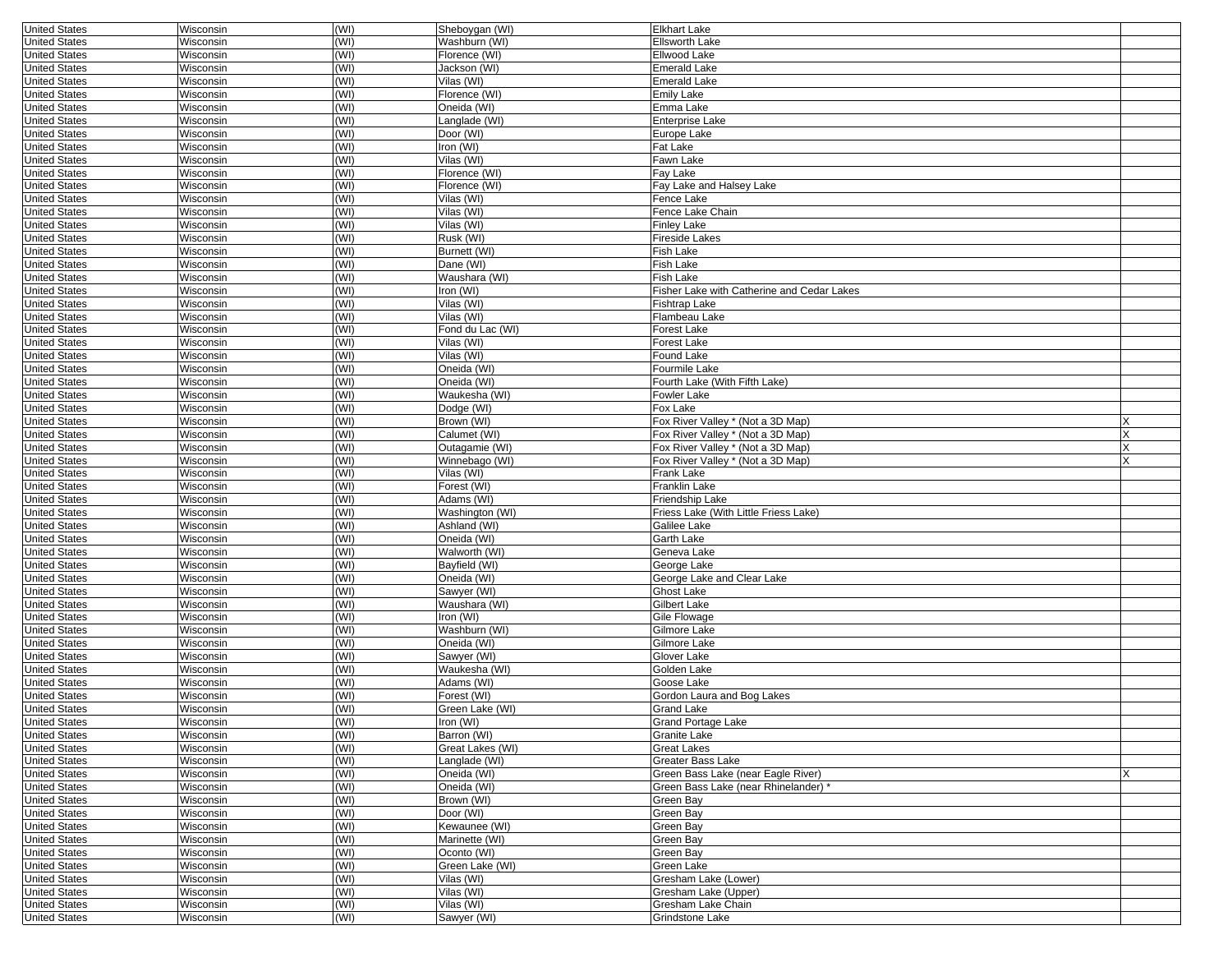| <b>United States</b> | Wisconsin | (WI) | Forest (WI)      | <b>Ground Hemlock</b>                                   |  |
|----------------------|-----------|------|------------------|---------------------------------------------------------|--|
| <b>United States</b> | Wisconsin | (WI) | Burnett (WI)     | Gull Lake                                               |  |
| <b>United States</b> | Wisconsin | (WI) | Washburn (WI)    | <b>Gull Lake</b>                                        |  |
| <b>United States</b> | Wisconsin | (WI) | Vilas (WI)       | <b>Gunlock Lake</b>                                     |  |
| <b>United States</b> | Wisconsin | (WI) | Bayfield (WI)    | Half Moon Lake                                          |  |
| <b>United States</b> | Wisconsin | (WI) | Polk (WI)        | Half Moon Lake                                          |  |
| <b>United States</b> | Wisconsin | (WI) | Eau Claire (WI)  | Halfmoon Lake                                           |  |
| <b>United States</b> | Wisconsin | (WI) | Lincoln (WI)     | Halfmoon Lake                                           |  |
| <b>United States</b> | Wisconsin | (WI) | Oconto (WI)      | Halfmoon Lake                                           |  |
| <b>United States</b> | Wisconsin | (WI) | Burnett (WI)     | Ham Lake                                                |  |
| <b>United States</b> | Wisconsin | (WI) | Sawyer (WI)      | Ham Lake                                                |  |
| <b>United States</b> | Wisconsin | (WI) | Oneida (WI)      | Hancock Lake                                            |  |
| <b>United States</b> | Wisconsin | (WI) | Douglas (WI)     | Haugen Lake                                             |  |
| <b>United States</b> | Wisconsin | (WI) | Sawyer (WI)      | <b>Hayward Lake</b>                                     |  |
| <b>United States</b> | Wisconsin | (WI) | Vilas (WI)       | Heart Lake                                              |  |
| <b>United States</b> | Wisconsin | (WI) | Barron (WI)      | Hemlock Lake                                            |  |
| <b>United States</b> | Wisconsin | (WI) | Waukesha (WI)    | Henrietta Lake                                          |  |
| <b>United States</b> | Wisconsin | (WI) | Iron (WI)        | Hewitt Lake and Cranberry Lake                          |  |
| <b>United States</b> | Wisconsin | (WI) | Waushara (WI)    | Hidden Springs Lake *                                   |  |
| <b>United States</b> | Wisconsin | (WI) | Marinette (WI)   | <b>High Falls Reservoir</b>                             |  |
| <b>United States</b> | Wisconsin | (WI) | Vilas (WI)       | High Lake                                               |  |
| <b>United States</b> | Wisconsin | (WI) | Lincoln (WI)     | Hilts Lake                                              |  |
| <b>United States</b> | Wisconsin | (WI) | Rusk (WI)        | Holcombe Flowage                                        |  |
| <b>United States</b> | Wisconsin | (WI) | Chippewa (WI)    | Holcombe Flowage                                        |  |
| <b>United States</b> | Wisconsin | (WI) | Kenosha (WI)     | Hooker Lake                                             |  |
| <b>United States</b> | Wisconsin | (WI) | Oneida (WI)      | Horsehead Lake                                          |  |
| <b>United States</b> | Wisconsin | (WI) | Vilas (WI)       | Horsehead Lake                                          |  |
| <b>United States</b> | Wisconsin | (WI) | Washburn (WI)    | Horseshoe Lake                                          |  |
| <b>United States</b> | Wisconsin | (WI) | Barron (WI)      | Horseshoe Lake (West of Almena)                         |  |
| <b>United States</b> | Wisconsin | (WI) | Polk (WI)        | Horseshoe Lake (West of Almena)                         |  |
| <b>United States</b> | Wisconsin | (WI) | Barron (WI)      | Horseshoe Lake (West of Barronette North of Cumberland) |  |
| <b>United States</b> | Wisconsin | (WI) | Price (WI)       | Hultman Lake                                            |  |
| <b>United States</b> | Wisconsin | (WI) | Vilas (WI)       | Hunter Lake                                             |  |
| <b>United States</b> | Wisconsin | (WI) | Waukesha (WI)    | Hunters Lake                                            |  |
| <b>United States</b> | Wisconsin | (WI) | Waushara (WI)    | Huron Lake                                              |  |
| <b>United States</b> | Wisconsin | (WI) | Vilas (WI)       | Hurst Lakes * (Big and Little Lakes)                    |  |
| <b>United States</b> | Wisconsin | (WI) | Vilas (WI)       | Ike Walton Lake                                         |  |
| <b>United States</b> | Wisconsin | (WI) | Bayfield (WI)    | Iron Lake                                               |  |
| <b>United States</b> | Wisconsin | (WI) | Chippewa (WI)    | <b>Island Chain of Lakes</b>                            |  |
| <b>United States</b> | Wisconsin | (WI) | Rusk (WI)        | <b>Island Chain of Lakes</b>                            |  |
| <b>United States</b> | Wisconsin | (WI) | Iron (WI)        | Island Lake                                             |  |
| <b>United States</b> | Wisconsin | (WI) | Rusk (WI)        | <b>Island Lake</b>                                      |  |
| <b>United States</b> | Wisconsin | (WI) | Vilas (WI)       | <b>Island Lake</b>                                      |  |
| <b>United States</b> | Wisconsin | (WI) | Washburn (WI)    | <b>Island Lake</b>                                      |  |
| <b>United States</b> | Wisconsin | (WI) | Sawyer (WI)      | Island Lake (near Loretta)                              |  |
| <b>United States</b> | Wisconsin | (WI) | Portage (WI)     | Jacqueline Lake                                         |  |
| <b>United States</b> | Wisconsin | (WI) | Oneida (WI)      | Jennie Webber Lake                                      |  |
| <b>United States</b> | Wisconsin | (WI) | Lincoln (WI)     | Jersey City Flowage                                     |  |
| <b>United States</b> | Wisconsin | (WI) | Waushara (WI)    | Johns Lake                                              |  |
| <b>United States</b> | Wisconsin | (WI) | Marinette (WI)   | Johnson Falls Flowage (extended eastward)               |  |
| <b>United States</b> | Wisconsin | (WI) | Burnett (WI)     | Johnson Lake                                            |  |
| <b>United States</b> | Wisconsin | (WI) | Sawver (WI)      | Johnson Lake                                            |  |
| <b>United States</b> | Wisconsin | (WI) | Oneida (WI)      | Johnson Lake                                            |  |
| <b>United States</b> | Wisconsin | (W ) | Adams (WI)       | Jordan Lake                                             |  |
| <b>United States</b> | Wisconsin | (WI) | Forest (WI)      | Julia Lake (near 3 Lakes)                               |  |
| <b>United States</b> | Wisconsin | (WI) | Oneida (WI)      | Julia Lake (near 3 Lakes)                               |  |
| <b>United States</b> | Wisconsin | (WI) | Forest (WI)      | Jungle Lake                                             |  |
| <b>United States</b> | Wisconsin | (WI) | Door (WI)        | Kangaroo Lake                                           |  |
| <b>United States</b> | Wisconsin | (WI) | Taylor (WI)      | Kathryn Lake                                            |  |
| <b>United States</b> | Wisconsin | (WI) | Vilas (WI)       | Katinka Lake                                            |  |
| <b>United States</b> | Wisconsin | (WI) | Oneida (WI)      | Kawaguesaga Lake                                        |  |
| <b>United States</b> | Wisconsin | (WI) | Oneida (WI)      | Kawaguesaga Lake Minocqua Lake Mid Lake                 |  |
| <b>United States</b> | Wisconsin | (WI) | Oconto (WI)      | Kelly Lake                                              |  |
| <b>United States</b> | Wisconsin | (WI) | Forest (WI)      | Kentuck Lake                                            |  |
| <b>United States</b> | Wisconsin | (WI) | Vilas (WI)       | Kentuck Lake                                            |  |
| <b>United States</b> | Wisconsin | (WI) | Bayfield (WI)    | Kern Lake                                               |  |
| <b>United States</b> | Wisconsin | (WI) | Fond du Lac (WI) | Kettle Moraine Lake                                     |  |
| <b>United States</b> | Wisconsin | (WI) | Florence (WI)    | Keyes Lake                                              |  |
| <b>United States</b> | Wisconsin | (WI) | Vilas (WI)       | Kildare Lake                                            |  |
|                      |           |      |                  |                                                         |  |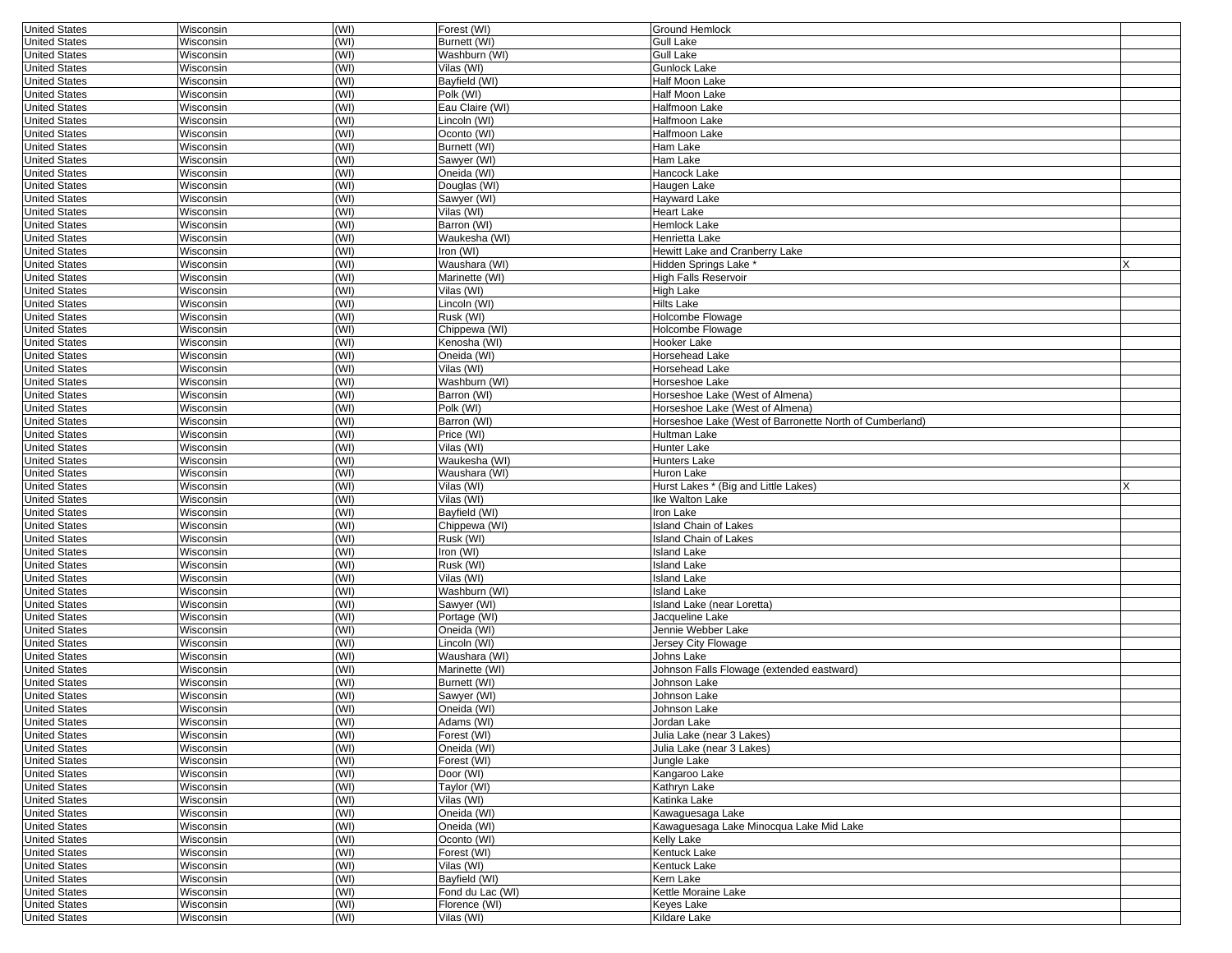| <b>United States</b> | Wisconsin        | (WI) | Washburn (WI)    | Kimball Lakes (Upper Middle and Lower Lakes)                     |  |
|----------------------|------------------|------|------------------|------------------------------------------------------------------|--|
| <b>United States</b> | Wisconsin        | (WI) | Marinette (WI)   | King Lake                                                        |  |
| <b>United States</b> | Wisconsin        | (WI) | Forest (WI)      | King Lake                                                        |  |
| <b>United States</b> | Wisconsin        | (WI) | Barron (WI)      | Kirby Lake                                                       |  |
| <b>United States</b> | Wisconsin        | (WI) | Williams (WI)    | Kitty Springs*                                                   |  |
| <b>United States</b> | Wisconsin        | (WI) | Waushara (WI)    | Kusel Lake                                                       |  |
| <b>United States</b> | Wisconsin        | (WI) | Menominee (WI)   | La Motte Lake                                                    |  |
| <b>United States</b> | Wisconsin        | (WI) | Sawyer (WI)      | Lac Courte Oreilles                                              |  |
| <b>United States</b> | Wisconsin        | (WI) | Sawyer (WI)      | Lac Courte Oreilles Region (Grindstone to Sand)                  |  |
| <b>United States</b> | Wisconsin        | (WI) | Waukesha (WI)    | Lac LaBelle                                                      |  |
| <b>United States</b> | Wisconsin        | (WI) | Price (WI)       | Lac Sault Dore                                                   |  |
| <b>United States</b> | Wisconsin        | (WI) | Vilas (WI)       | Lac Vieux Desert                                                 |  |
| <b>United States</b> | Wisconsin        | (WI) | Lincoln (WI)     | Lake Alice                                                       |  |
| <b>United States</b> | Wisconsin        | (WI) | Eau Claire (WI)  | Lake Altoona                                                     |  |
| <b>United States</b> | Wisconsin        | (WI) | Florence (WI)    | Lake Anna *                                                      |  |
| <b>United States</b> | Wisconsin        | (WI) | Clark (WI)       | Lake Arbutus                                                     |  |
| <b>United States</b> | Wisconsin        | (WI) | Jackson (WI)     | Lake Arbutus                                                     |  |
| <b>United States</b> | Wisconsin        | (WI) | Adams (WI)       | Lake Arrowhead                                                   |  |
| <b>United States</b> | Wisconsin        | (WI) | Walworth (WI)    | Lake Beulah                                                      |  |
| <b>United States</b> | Wisconsin        | (WI) | Waukesha (WI)    | Lake Brittany                                                    |  |
| <b>United States</b> | Wisconsin        | (WI) | Adams (WI)       | Lake Camelot                                                     |  |
| <b>United States</b> | Wisconsin        | (WI) | Adams (WI)       | Lake Camelot (With Lakes Arrohead and Sherwood)                  |  |
| <b>United States</b> | Wisconsin        | (WI) | Sawyer (WI)      | Lake Chetac                                                      |  |
| <b>United States</b> | Wisconsin        | (WI) | Barron (WI)      | Lake Chetek                                                      |  |
| <b>United States</b> | Wisconsin        | (WI) | Barron (WI)      | Lake Chetek Chain of Lakes                                       |  |
| <b>United States</b> | Wisconsin        | (WI) | Lincoln (WI)     | Lake Clara                                                       |  |
| <b>United States</b> | Wisconsin        | (WI) | Chippewa (WI)    | Lake Como                                                        |  |
| <b>United States</b> | Wisconsin        | (WI) | Chippewa (WI)    | Lake Como                                                        |  |
| <b>United States</b> | Wisconsin        | (WI) | Walworth (WI)    | Lake Como                                                        |  |
| <b>United States</b> | Wisconsin        | (WI) | Walworth (WI)    | Lake Como and Geneva Lake                                        |  |
| <b>United States</b> | Wisconsin        | (WI) | Oneida (WI)      | Lake Creek (near Rhinelander)                                    |  |
| <b>United States</b> | Wisconsin        | (WI) | Walworth (WI)    | Lake Delavan                                                     |  |
| <b>United States</b> | Wisconsin        | (WI) | Sauk (WI)        | Lake Delton                                                      |  |
| <b>United States</b> | Wisconsin        | (WI) | Columbia (WI)    | Lake Delton (With Wisconsin Dells Region)                        |  |
| <b>United States</b> | Wisconsin        | (WI) | Sauk (WI)        | Lake Delton (With Wisconsin Dells Region)                        |  |
| <b>United States</b> | Wisconsin        | (WI) | Fond du Lac (WI) | Lake DeNeveu                                                     |  |
| <b>United States</b> | Wisconsin        | (WI) | Waukesha (WI)    | Lake Denoon                                                      |  |
| <b>United States</b> | Wisconsin        | (WI) | Marathon (WI)    | Lake Dubay                                                       |  |
| <b>United States</b> | Wisconsin        | (WI) | Portage (WI)     | Lake Dubay                                                       |  |
| <b>United States</b> | Wisconsin        | (WI) | Bayfield (WI)    | Lake Eau Claire                                                  |  |
| <b>United States</b> | Wisconsin        | (WI) | Eau Claire (WI)  | Lake Eau Claire                                                  |  |
| <b>United States</b> | Wisconsin        | (WI) | Kenosha (WI)     | Lake Elizabeth                                                   |  |
| <b>United States</b> | Wisconsin        | (WI) | Dodge (WI)       | Lake Emily                                                       |  |
| <b>United States</b> | Wisconsin        | (WI) | Portage (WI)     | Lake Emily                                                       |  |
| <b>United States</b> | Wisconsin        | (WI) | Washington (WI)  | Lake Five                                                        |  |
| <b>United States</b> | Wisconsin        | (WI) | Waukesha (WI)    | Lake Five                                                        |  |
| <b>United States</b> | Wisconsin        | (WI) | Walworth (WI)    | Lake Geneva (Title will read Lake Geneva instead of Geneva Lake) |  |
| <b>United States</b> | Wisconsin        | (WI) | Chippewa (WI)    | Lake Hallie                                                      |  |
| <b>United States</b> | Wisconsin        | (WI) | Forest (WI)      | Lake Hilbert                                                     |  |
| <b>United States</b> | Wisconsin        | (WI) | Marinette (WI)   | Lake Hilbert                                                     |  |
| <b>United States</b> | Wisconsin        | (WI) | Oneida (WI)      | Lake Hodstradt                                                   |  |
| <b>United States</b> | Wisconsin        | (WI) | Oneida (WI)      | Lake Julia (near Rhinelander)                                    |  |
| <b>United States</b> | Wisconsin        | (WI) | Oneida (WI)      | Lake Katherine                                                   |  |
| United States        | <b>WISCONSIN</b> | (WI) | Waukesha (WI)    | Lake Keesus                                                      |  |
| <b>United States</b> | Wisconsin        | (WI) | Dane (WI)        | Lake Kegonsa                                                     |  |
| <b>United States</b> | Wisconsin        | (WI) | Barron (WI)      | Lake Kirby                                                       |  |
| <b>United States</b> | Wisconsin        | (WI) | Jefferson (WI)   | Lake Koshkonong                                                  |  |
| <b>United States</b> | Wisconsin        | (WI) | Rock (WI)        | Lake Koshkonong                                                  |  |
| <b>United States</b> | Wisconsin        | (WI) | Forest (WI)      | Lake Laura                                                       |  |
| <b>United States</b> | Wisconsin        | (WI) | Vilas (WI)       | Lake Laura                                                       |  |
| <b>United States</b> | Wisconsin        | (WI) | Walworth (WI)    | Lake Lorraine                                                    |  |
| <b>United States</b> | Wisconsin        | (WI) | Forest (WI)      | Lake Lucerne                                                     |  |
| <b>United States</b> | Wisconsin        | (WI) | St Croix (WI)    | Lake Mallalieu                                                   |  |
| <b>United States</b> | Wisconsin        | (WI) | Dane (WI)        | Lake Mendota                                                     |  |
| <b>United States</b> | Wisconsin        | (WI) | Dunn (WI)        | Lake Menomin                                                     |  |
| <b>United States</b> | Wisconsin        | (WI) | Forest (WI)      | Lake Metonga                                                     |  |
| <b>United States</b> | Wisconsin        | (WI) | Great Lakes (WI) | Lake Michigan                                                    |  |
| <b>United States</b> | Wisconsin        | (WI) | Lincoln (WI)     | Lake Mohawksin                                                   |  |
| <b>United States</b> | Wisconsin        | (WI) | Dane (WI)        | Lake Monona                                                      |  |
|                      |                  |      |                  |                                                                  |  |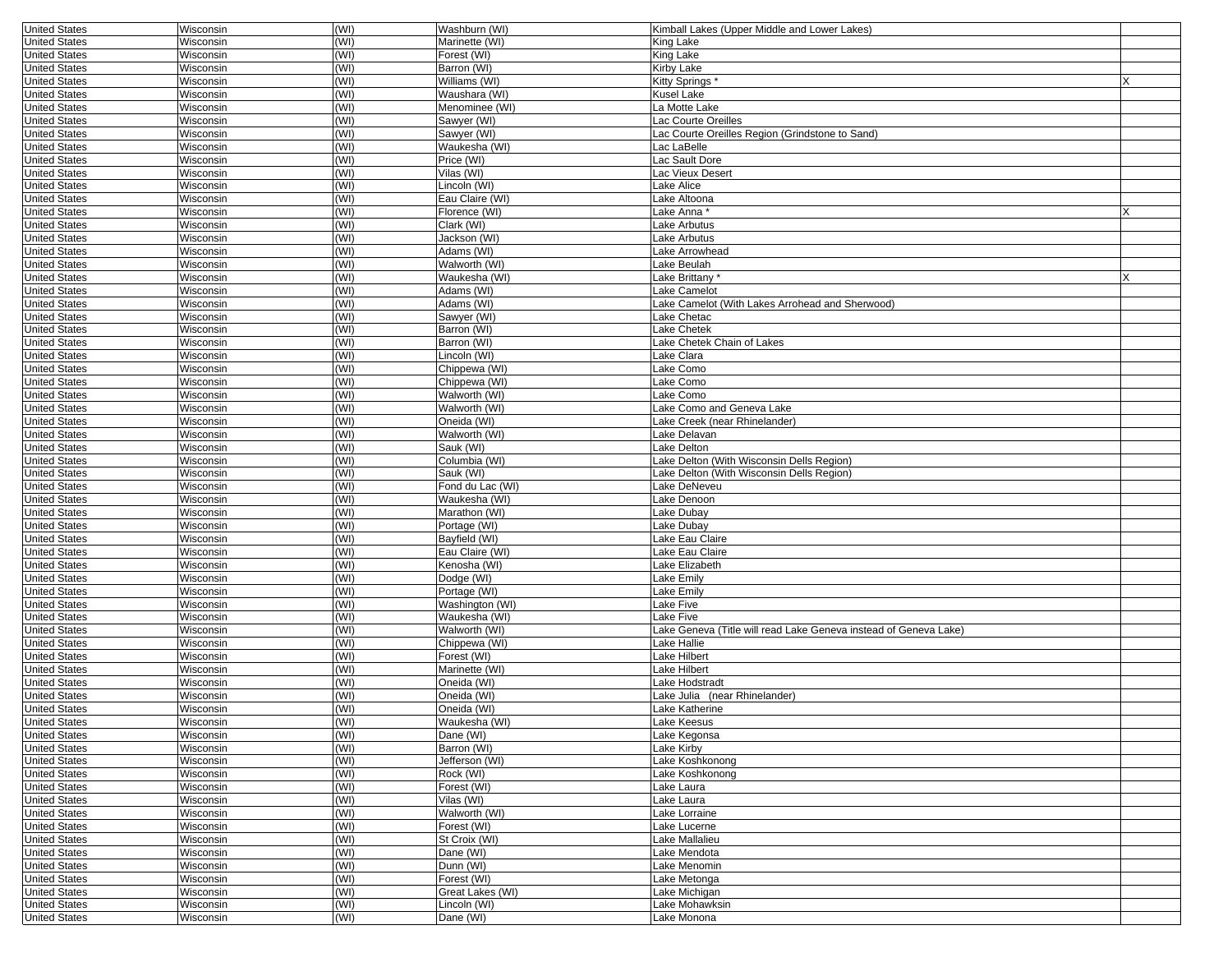| <b>United States</b> | Wisconsin | (WI) | Bayfield (WI)    | Lake Namekagon                                              |   |
|----------------------|-----------|------|------------------|-------------------------------------------------------------|---|
| <b>United States</b> | Wisconsin | (WI) | Douglas (WI)     | Lake Nebagamon                                              |   |
| <b>United States</b> | Wisconsin | (WI) | Lincoln (WI)     | Lake Nokomis                                                |   |
| <b>United States</b> | Wisconsin | (WI) | Oneida (WI)      | Lake Nokomis                                                |   |
| <b>United States</b> | Wisconsin | (WI) | Marinette (WI)   | Lake Noquebay                                               |   |
| <b>United States</b> | Wisconsin | (WI) | Florence (WI)    | Lake of Dreams                                              |   |
| <b>United States</b> | Wisconsin | (WI) | Iron (WI)        | Lake of the Falls                                           |   |
| <b>United States</b> | Wisconsin | (WI) | Bayfield (WI)    | Lake Owen                                                   |   |
| <b>United States</b> |           | (WI) | Pepin (WI)       |                                                             |   |
|                      | Wisconsin |      |                  | Lake Pepin                                                  |   |
| <b>United States</b> | Wisconsin | (WI) | Pierce (WI)      | Lake Pepin                                                  |   |
| <b>United States</b> | Wisconsin | (WI) | Winnebago (WI)   | Lake Poygan (with Lake Partridge)                           |   |
| <b>United States</b> | Wisconsin | (WI) | Winnebago (WI)   | Lake Poygan (With Lake Winneconne and Butte des Morts Lake) |   |
| <b>United States</b> | Wisconsin | (WI) | Winnebago (WI)   | Lake Poygan (With Lake Winneconne)                          |   |
| <b>United States</b> | Wisconsin | (WI) | Sauk (WI)        | Lake Redstone                                               |   |
| <b>United States</b> | Wisconsin | (WI) | Jefferson (WI)   | <b>Lake Ripley</b>                                          |   |
| <b>United States</b> | Wisconsin | (WI) | Oneida (WI)      | Lake Seventeen                                              |   |
| <b>United States</b> | Wisconsin | (WI) | Kenosha (WI)     | Lake Shangrila                                              |   |
| <b>United States</b> | Wisconsin | (WI) | Kenosha (WI)     | Lake Shangrila (and Benet)                                  |   |
| <b>United States</b> | Wisconsin | (WI) | Marquette (WI)   | Lake Sharon                                                 |   |
| <b>United States</b> | Wisconsin | (WI) | Adams (WI)       | Lake Sherwood                                               |   |
| <b>United States</b> | Wisconsin | (WI) | Dodge (WI)       | Lake Sinissippi                                             |   |
|                      |           | (WI) | Iron (WI)        |                                                             |   |
| <b>United States</b> | Wisconsin |      |                  | Lake Six                                                    |   |
| <b>United States</b> | Wisconsin | (WI) | Great Lakes (WI) | Lake Superior                                               |   |
| <b>United States</b> | Wisconsin | (WI) | Great Lakes (WI) | Lake Superior (w Lake Michigan and Lake Huron)              |   |
| <b>United States</b> | Wisconsin | (WI) | Bayfield (WI)    | Lake Tahkodah                                               |   |
| <b>United States</b> | Wisconsin | (WI) | Barron (WI)      | Lake Thirty                                                 |   |
| <b>United States</b> | Wisconsin | (WI) | Oneida (WI)      | Lake Thompson                                               |   |
| <b>United States</b> | Wisconsin | (WI) | Dane (WI)        | Lake Waubesa                                                |   |
| <b>United States</b> | Wisconsin | (WI) | Marathon (WI)    | Lake Wausau *                                               |   |
| <b>United States</b> | Wisconsin | (WI) | Dane (WI)        | Lake Wingra                                                 |   |
| <b>United States</b> | Wisconsin | (WI) | Winnebago (WI)   | Lake Winnebago                                              |   |
| <b>United States</b> | Wisconsin | (WI) | Crawford (WI)    | Lake Winneshiek Mississippi River - Pool 9                  |   |
| <b>United States</b> | Wisconsin | (WI) | Sawyer (WI)      | Lake Winter                                                 |   |
|                      |           | (WI) | Columbia (WI)    | Lake Wisconsin                                              |   |
| <b>United States</b> | Wisconsin |      |                  |                                                             |   |
| <b>United States</b> | Wisconsin | (WI) | Sauk (WI)        | Lake Wisconsin                                              |   |
| <b>United States</b> | Wisconsin | (WI) | Chippewa (WI)    | Lake Wissota                                                |   |
| <b>United States</b> | Wisconsin | (WI) | Chippewa (WI)    | Lake Wissota (With Chippewa River)                          |   |
| <b>United States</b> | Wisconsin | (WI) | Kenosha (WI)     | Lakes Elizabeth and Mary (Twin Lakes)                       |   |
| <b>United States</b> | Wisconsin | (WI) | Oneida (WI)      | Lakes of Rhinelander                                        |   |
| <b>United States</b> | Wisconsin | (WI) | Vilas (WI)       | anding Lake                                                 |   |
| <b>United States</b> | Wisconsin | (WI) | Walworth (WI)    | auderdale Lakes (Green Middle and Mill Lakes)               |   |
| <b>United States</b> | Wisconsin | (WI) | Oneida (WI)      | aurel Lake                                                  |   |
| <b>United States</b> | Wisconsin | (WI) | Marquette (WI)   | Lawrence Lake                                               |   |
| <b>United States</b> | Wisconsin | (WI) | Columbia (WI)    | Lazy Lake                                                   |   |
| <b>United States</b> | Wisconsin | (WI) | Price (WI)       | Le Tourneau Lake                                            |   |
| <b>United States</b> | Wisconsin | (WI) | Jackson (WI)     | Lee Lake                                                    |   |
| <b>United States</b> | Wisconsin | (WI) | Oneida (WI)      | Lee Lake                                                    |   |
| <b>United States</b> |           | (WI) | Washburn (WI)    | Leesome Lake                                                |   |
|                      | Wisconsin |      |                  |                                                             |   |
| <b>United States</b> | Wisconsin | (WI) | Marinette (WI)   | Left Foot Lake                                              |   |
| <b>United States</b> | Wisconsin | (WI) | Menominee (WI)   | Legend Lake                                                 |   |
| <b>United States</b> | Wisconsin | (WI) | Iron (WI)        | Lehto Lake <sup>*</sup>                                     | X |
| <b>United States</b> | Wisconsin | (WI) | Oconto (WI)      | eigh Lake Flowage (Marl Lake)                               |   |
| <b>United States</b> | Wisconsin | (WI) | Burnett (WI)     | Lily Lake                                                   |   |
| United States        | Wisconsin | (WI) | Forest (WI)      | Lily Lake                                                   |   |
| <b>United States</b> | Wisconsin | (WI) | Kenosha (WI)     | Lilly Lake                                                  |   |
| <b>United States</b> | Wisconsin | (WI) | Burnett (WI)     | Lipsett Lake                                                |   |
| <b>United States</b> | Wisconsin | (WI) | Vilas (WI)       | Little Arbor Vitae Lake                                     |   |
| <b>United States</b> | Wisconsin | (WI) | Vilas (WI)       | Little Bass Lake (Zip 54568)                                |   |
| <b>United States</b> | Wisconsin | (WI) | Vilas (WI)       | Little Bateau Lake                                          |   |
| <b>United States</b> | Wisconsin | (WI) | Burnett (WI)     | Little Bear Lake                                            |   |
| <b>United States</b> | Wisconsin | (WI) | Oneida (WI)      | Little Bearskin Lake                                        |   |
|                      |           |      |                  |                                                             |   |
| <b>United States</b> | Wisconsin | (WI) | Polk (WI)        | Little Blake Lake                                           |   |
| <b>United States</b> | Wisconsin | (WI) | Winnebago (WI)   | Little Butte des Morts Lake                                 |   |
| <b>United States</b> | Wisconsin | (WI) | Washington (WI)  | Little Cedar Lake                                           |   |
| <b>United States</b> | Wisconsin | (WI) | Sheboygan (WI)   | Little Elkhart Lake                                         |   |
| <b>United States</b> | Wisconsin | (WI) | St Croix (WI)    | Little Falls Lake - Willow River State Park                 |   |
| <b>United States</b> | Wisconsin | (WI) | Oneida (WI)      | Little Fork Lake                                            |   |
| <b>United States</b> | Wisconsin | (WI) | Green Lake (WI)  | Little Green Lake                                           |   |
| <b>United States</b> | Wisconsin | (WI) | Waushara (WI)    | Little Hills Lake                                           |   |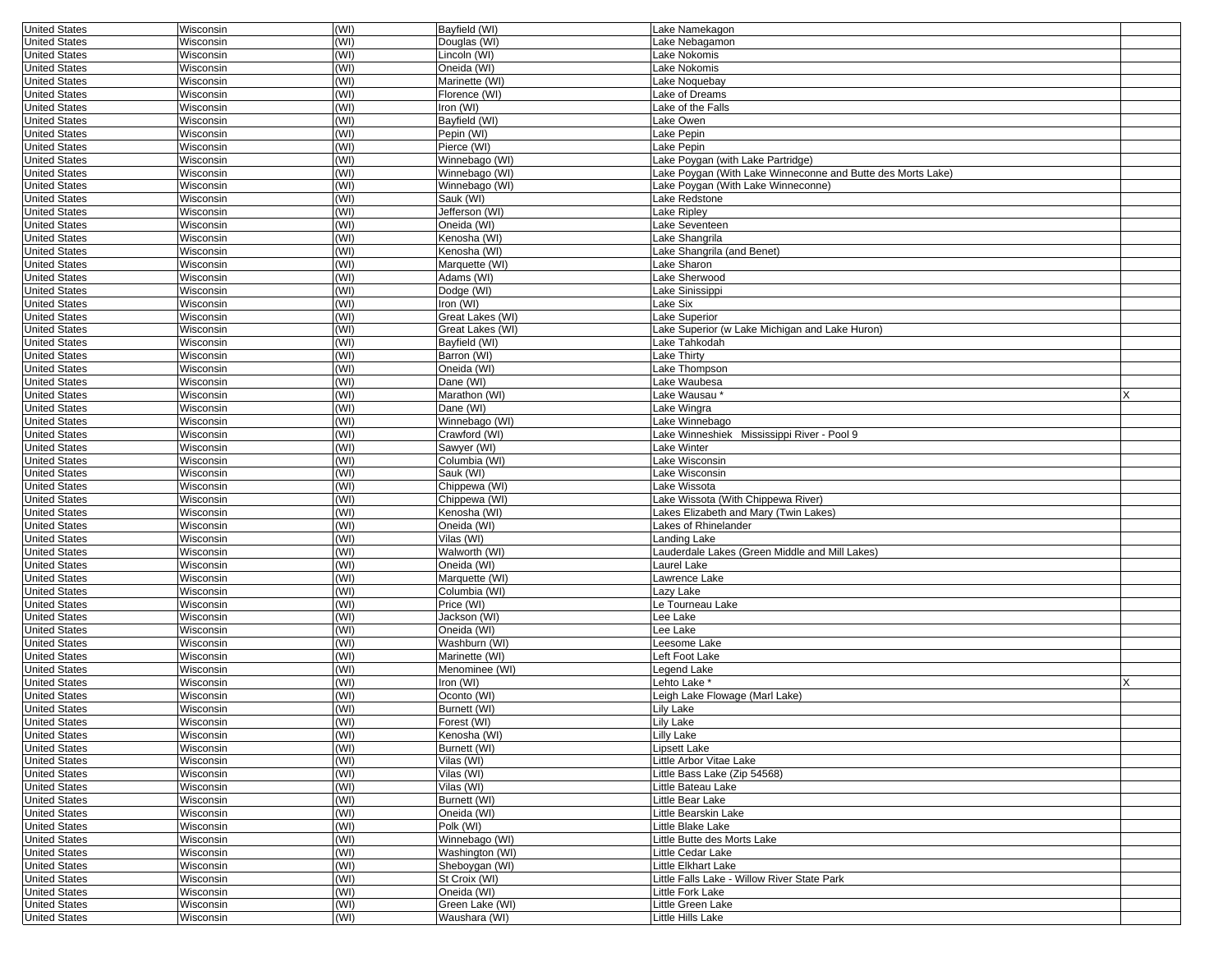| <b>United States</b> | Wisconsin | (WI) | Vilas (WI)       | Little Horsehead                            | X |
|----------------------|-----------|------|------------------|---------------------------------------------|---|
| <b>United States</b> | Wisconsin | (WI) | Forest (WI)      | Little Long Lake                            |   |
| <b>United States</b> | Wisconsin | (WI) | Iron (WI)        | Little Martha Lake *                        |   |
| <b>United States</b> | Wisconsin | (WI) | Waukesha (WI)    | Little Muskego Lake                         |   |
| <b>United States</b> | Wisconsin | (WI) | Vilas (WI)       | Little Muskie Lake                          |   |
| <b>United States</b> | Wisconsin | (WI) | Sawyer (WI)      | Little Round Lake                           |   |
| <b>United States</b> | Wisconsin | (WI) | Forest (WI)      | Little Sand Lake                            |   |
| <b>United States</b> | Wisconsin | (WI) | Langlade (WI)    | Little Sand Lake                            |   |
| <b>United States</b> | Wisconsin | (WI) | Sawyer (WI)      | Little Sand Lake                            |   |
| <b>United States</b> | Wisconsin | (WI) | Waushara (WI)    | Little Silver Lake                          |   |
| <b>United States</b> | Wisconsin | (WI) | Vilas (WI)       | Little Spider Lake                          |   |
| <b>United States</b> | Wisconsin | (WI) | Door (WI)        | Little Sturgeon Bay                         |   |
|                      |           |      |                  |                                             |   |
| <b>United States</b> | Wisconsin | (WI) | Door (WI)        | Little Sturgeon Bay and Sturgeon Bay        |   |
| <b>United States</b> | Wisconsin | (WI) | Burnett (WI)     | Little Wood Lake                            |   |
| <b>United States</b> | Wisconsin | (WI) | Bayfield (WI)    | ong Lake                                    |   |
| <b>United States</b> | Wisconsin | (WI) | Burnett (WI)     | Long Lake                                   |   |
| <b>United States</b> | Wisconsin | (WI) | Chippewa (WI)    | Long Lake                                   |   |
| <b>United States</b> | Wisconsin | (WI) | Columbia (WI)    | Long Lake                                   |   |
| <b>United States</b> | Wisconsin | (WI) | Fond du Lac (WI) | Long Lake                                   |   |
| <b>United States</b> | Wisconsin | (WI) | Forest (WI)      | ong Lake                                    |   |
| <b>United States</b> | Wisconsin | (WI) | Iron (WI)        | ong Lake                                    |   |
| <b>United States</b> | Wisconsin | (WI) | Langlade (WI)    | ong Lake                                    |   |
| <b>United States</b> | Wisconsin | (WI) | Shawano (WI)     | ong Lake                                    |   |
| <b>United States</b> | Wisconsin | (WI) | Vilas (WI)       | Long Lake                                   |   |
| <b>United States</b> | Wisconsin | (WI) | Washburn (WI)    | ong Lake                                    |   |
| <b>United States</b> | Wisconsin | (WI) | Waupaca (WI)     | Long Lake                                   |   |
| <b>United States</b> | Wisconsin | (WI) | Polk (WI)        | Long Lake (Near Centuria)                   |   |
| <b>United States</b> | Wisconsin | (WI) | Polk (WI)        | Long Lake (near Comstock)                   |   |
| <b>United States</b> | Wisconsin | (WI) | Barron (WI)      | Long Lake (near Comstock) *                 |   |
| <b>United States</b> | Wisconsin | (WI) | Oneida (WI)      | Long Lake (ZIP 54521)                       |   |
| <b>United States</b> | Wisconsin | (WI) | Oneida (WI)      | Long Lake (ZIP 54529)                       |   |
| <b>United States</b> | Wisconsin | (WI) | Price (WI)       | Long Lake (Zip 54552)                       |   |
| <b>United States</b> | Wisconsin | (WI) | Waushara (WI)    | Long Lake (Zip 54981) (near Saxeville)      |   |
| <b>United States</b> | Wisconsin | (WI) | Lincoln (WI)     | Long Lake and Bass Lake                     |   |
| <b>United States</b> | Wisconsin | (WI) | Lincoln (WI)     | ong Lake and Bass Lake with Lake Buteau     |   |
| <b>United States</b> | Wisconsin | (WI) | Polk (WI)        | ong Trade Lake                              |   |
| <b>United States</b> | Wisconsin | (WI) | Barron (WI)      | Loon Lake                                   |   |
| <b>United States</b> | Wisconsin | (WI) | Shawano (WI)     | oon Lake                                    |   |
| <b>United States</b> | Wisconsin | (WI) | Burnett (WI)     | oon Lake Chain of Lakes                     |   |
| <b>United States</b> | Wisconsin | (WI) | Burnett (WI)     | .oon Lake Chain of Lakes (Northern Section) |   |
| <b>United States</b> | Wisconsin | (WI) | Oneida (WI)      | ost Lake                                    |   |
| <b>United States</b> | Wisconsin | (WI) | Vilas (WI)       | Lost Lake                                   |   |
| <b>United States</b> |           | (WI) | Sawyer (WI)      |                                             |   |
|                      | Wisconsin |      |                  | Lost Land Lake                              |   |
| <b>United States</b> | Wisconsin | (WI) | Burnett (WI)     | Love Lake                                   |   |
| <b>United States</b> | Wisconsin | (WI) | Polk (WI)        | Loveless Lake                               |   |
| <b>United States</b> | Wisconsin | (WI) | Langlade (WI)    | ower Bass Lake                              |   |
| <b>United States</b> | Wisconsin | (WI) | Burnett (WI)     | Lower Clam Lake                             |   |
| <b>United States</b> | Wisconsin | (WI) | Sawyer (WI)      | ower Clam Lake                              |   |
| <b>United States</b> | Wisconsin | (WI) | Langlade (WI)    | Lower Clear Lake                            |   |
| <b>United States</b> | Wisconsin | (WI) | Barron (WI)      | ower Devils Lake                            |   |
| <b>United States</b> | Wisconsin | (WI) | Waukesha (WI)    | ower Genesee Lake                           |   |
| <b>United States</b> | Wisconsin | (WI) | Brown (WI)       | Lower Green Bav                             |   |
| <b>United States</b> | Wisconsin | (WI) | Door (WI)        | Lower Green Bay                             |   |
| <b>United States</b> | Wisconsin | (W ) | Kewaunee (WI)    | Lower Green Bay                             |   |
| <b>United States</b> | Wisconsin | (WI) | Oconto (WI)      | Lower Green Bay                             |   |
| <b>United States</b> | Wisconsin | (WI) | Oconto (WI)      | Lower Island Lake                           |   |
| <b>United States</b> | Wisconsin | (WI) | Oneida (WI)      | Lower Kaubashine Lake                       |   |
| <b>United States</b> | Wisconsin | (WI) | Polk (WI)        | Lower Pine Lake                             |   |
| <b>United States</b> | Wisconsin | (WI) | Vilas (WI)       | Lower Sugarbush Lake                        |   |
| <b>United States</b> | Wisconsin | (WI) | Barron (WI)      | Lower Turtle Lake                           |   |
| <b>United States</b> | Wisconsin | (WI) | Vilas (WI)       | Lucy Lake *                                 | X |
| <b>United States</b> | Wisconsin | (WI) | Forest (WI)      | Luna Lake (With White Deer Lake)            |   |
| <b>United States</b> | Wisconsin | (WI) | Douglas (WI)     | Lyman Lake                                  |   |
| <b>United States</b> | Wisconsin | (WI) | Vilas (WI)       | Lynx Lake                                   |   |
| <b>United States</b> | Wisconsin | (WI) | Oneida (WI)      | Madeline Lake                               |   |
| <b>United States</b> | Wisconsin | (WI) | Vilas (WI)       | Madeline Lake                               |   |
| <b>United States</b> | Wisconsin | (WI) | Dane (WI)        | Madison Chain of Lakes                      |   |
| <b>United States</b> | Wisconsin | (WI) | Dane (WI)        | Madison Isthmus (Mendota Monona Wingra)     |   |
| <b>United States</b> | Wisconsin | (WI) | Polk (WI)        | Magnor Lake                                 |   |
|                      |           |      |                  |                                             |   |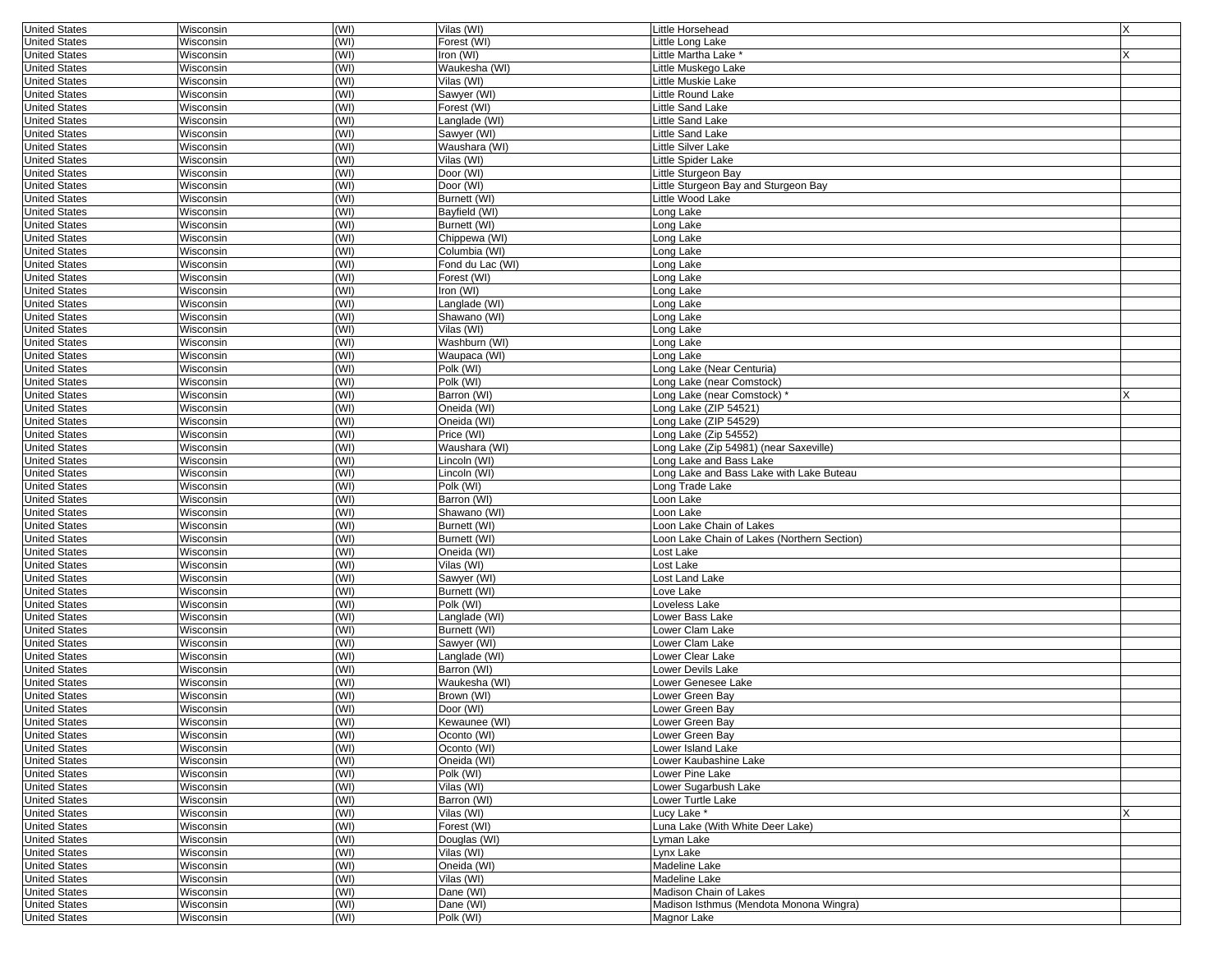| <b>United States</b> | Wisconsin        | (WI) | Oconto (WI)    | Maiden Lake                                          |   |
|----------------------|------------------|------|----------------|------------------------------------------------------|---|
| <b>United States</b> | Wisconsin        | (WI) | Oneida (WI)    | Malby Lake*                                          |   |
| <b>United States</b> | Wisconsin        | (WI) | Burnett (WI)   | Mallard Lake                                         |   |
| <b>United States</b> | Wisconsin        | (WI) | Vilas (WI)     | Manitowish Chain of Lakes                            |   |
| <b>United States</b> | Wisconsin        | (WI) | Vilas (WI)     | Manitowish Lake                                      |   |
|                      |                  |      |                |                                                      |   |
| <b>United States</b> | Wisconsin        | (WI) | Vilas (WI)     | Manitowish Lake (With Little Star Lake)              |   |
| <b>United States</b> | Wisconsin        | (WI) | Vilas (WI)     | Mann Lake                                            |   |
| <b>United States</b> | Wisconsin        | (WI) | Oneida (WI)    | Manson Lake                                          |   |
| <b>United States</b> | Wisconsin        | (WI) | Oneida (WI)    | Maple Lake                                           |   |
| <b>United States</b> | Wisconsin        | (WI) | Oneida (WI)    | Margaret Lake                                        |   |
| <b>United States</b> | Wisconsin        | (WI) | St Croix (WI)  | Marine on St Croix River                             |   |
|                      |                  |      |                |                                                      |   |
| <b>United States</b> | Wisconsin        | (WI) | Waupaca (WI)   | Marl Lake (Near village of Scandinavia)              |   |
| <b>United States</b> | Wisconsin        | (WI) | Waupaca (WI)   | Marl Lake (On Whispering Pines Rd/Shung-we Creek)    |   |
| <b>United States</b> | Wisconsin        | (WI) | Chippewa (WI)  | Marsh Miller Lake                                    |   |
| <b>United States</b> | Wisconsin        | (WI) | Kenosha (WI)   | Mary Lake                                            |   |
| <b>United States</b> | Wisconsin        | (WI) | Sawyer (WI)    | Mason and Evergreen Lakes                            |   |
| <b>United States</b> | Wisconsin        | (WI) | Adams (WI)     | Mason Lake                                           |   |
|                      |                  |      |                |                                                      |   |
| <b>United States</b> | Wisconsin        | (WI) | Marquette (WI) | Mason Lake                                           |   |
| <b>United States</b> | Wisconsin        | (WI) | Washburn (WI)  | Matthews Lake                                        |   |
| <b>United States</b> | Wisconsin        | (WI) | Rusk (WI)      | McCann Lake                                          |   |
| <b>United States</b> | Wisconsin        | (WI) | Waupaca (WI)   | McCrossen Lake                                       |   |
| <b>United States</b> | Wisconsin        | (WI) | Vilas (WI)     | McCullough and Morton Lakes                          |   |
| <b>United States</b> |                  | (WI) | Portage (WI)   | McDill Pond                                          |   |
|                      | Wisconsin        |      |                |                                                      |   |
| <b>United States</b> | Wisconsin        | (WI) | Adams (WI)     | McGinnis Lake                                        |   |
| <b>United States</b> | Wisconsin        | (WI) | Burnett (WI)   | McGraw Lake                                          |   |
| <b>United States</b> | Wisconsin        | (WI) | Polk (WI)      | McKenzie Lake                                        |   |
| <b>United States</b> | Wisconsin        | (WI) | Washburn (WI)  | McKenzie Lake                                        |   |
| <b>United States</b> | Wisconsin        | (WI) | Washburn (WI)  | McKenzie Lake (Lower)                                |   |
|                      |                  |      |                | McKenzie Lake with Middle McKenzie Lake              |   |
| <b>United States</b> | Wisconsin        | (WI) | Polk (WI)      |                                                      |   |
| <b>United States</b> | Wisconsin        | (WI) | Washburn (WI)  | McKenzie Lake with Middle McKenzie Lake              |   |
| <b>United States</b> | Wisconsin        | (WI) | Clark (WI)     | Mead Lake                                            |   |
| <b>United States</b> | Wisconsin        | (WI) | Oneida (WI)    | Medicine Lake                                        |   |
| <b>United States</b> | Wisconsin        | (WI) | Iron (WI)      | Mercer Lake                                          |   |
| <b>United States</b> | Wisconsin        | (WI) | Oneida (WI)    | Mercer Lake                                          |   |
|                      |                  |      |                |                                                      |   |
| <b>United States</b> | Wisconsin        | (WI) | Waukesha (WI)  | Merton Millpond                                      |   |
| <b>United States</b> | Wisconsin        | (WI) | Vilas (WI)     | Meta Lake <sup>*</sup>                               | X |
| <b>United States</b> | Wisconsin        | (WI) | Oneida (WI)    | Mid Lake                                             |   |
| <b>United States</b> | Wisconsin        | (WI) | Burnett (WI)   | Middle McKenzie Lake                                 |   |
| <b>United States</b> | Wisconsin        | (WI) | Oneida (WI)    | Mildred Lake                                         |   |
| <b>United States</b> | Wisconsin        | (WI) | Oneida (WI)    | Mill Lake *                                          |   |
|                      |                  |      |                |                                                      |   |
| <b>United States</b> | Wisconsin        | (WI) | Oneida (WI)    | Miller Lake *                                        | X |
| <b>United States</b> | Wisconsin        | (WI) | Burnett (WI)   | Minerva Chain of Lakes *                             | x |
| <b>United States</b> | Wisconsin        | (WI) | Douglas (WI)   | Minnesuing Lake                                      |   |
| <b>United States</b> | Wisconsin        | (WI) | Oneida (WI)    | Minocqua Chain of Lakes                              |   |
| <b>United States</b> | Wisconsin        | (WI) | Oneida (WI)    | Minocqua Lake                                        |   |
| <b>United States</b> | Wisconsin        | (WI) | Washburn (WI)  | Minong Flowage                                       |   |
|                      |                  |      |                |                                                      |   |
| <b>United States</b> | Wisconsin        | (WI) | Sauk (WI)      | Mirror Lake                                          |   |
| <b>United States</b> | Wisconsin        | (WI) | Grant (WI)     | Mississippi River (Guttenberg to Potosi) *           | Х |
| <b>United States</b> | Wisconsin        | (WI) | Vilas (WI)     | Mitten Lake <sup>*</sup>                             | X |
| <b>United States</b> | Wisconsin        | (WI) | Langlade (WI)  | Moccasin Lake                                        |   |
| <b>United States</b> | Wisconsin        | (WI) | Oneida (WI)    | Moen Lake (With Second Third Fourth and Fifth Lakes) |   |
| <b>United States</b> | Wisconsin        | (WI) | Taylor (WI)    | Mondeaux Flowage                                     |   |
|                      |                  |      |                |                                                      |   |
| <b>United States</b> | Wisconsin        | (WI) | Vilas (WI)     | Moon Lake and Alma Lake                              |   |
| United States        | Wisconsin        | (WI) | Sawyer (WI)    | Moose Lake                                           |   |
| <b>United States</b> | Wisconsin        | (WI) | Waukesha (WI)  | Moose Lake                                           |   |
| <b>United States</b> | Wisconsin        | (WI) | Menominee (WI) | Moshawquit Lake                                      |   |
| <b>United States</b> | Wisconsin        | (WI) | Waushara (WI)  | <b>Mount Morris Lake</b>                             |   |
| <b>United States</b> | Wisconsin        | (WI) | Sawyer (WI)    | Mud and Callahan Lakes                               |   |
|                      |                  |      |                |                                                      |   |
| <b>United States</b> | Wisconsin        | (WI) | Burnett (WI)   | Mud Hen Lake                                         |   |
| <b>United States</b> | Wisconsin        | (WI) | Langlade (WI)  | Mueller Lake                                         |   |
| <b>United States</b> | Wisconsin        | (WI) | Bayfield (WI)  | Mullenhoff Lake                                      |   |
| <b>United States</b> | Wisconsin        | (WI) | Lincoln (WI)   | Muskellunge Lake                                     |   |
| <b>United States</b> | Wisconsin        | (WI) | Vilas (WI)     | Muskellunge Lake                                     |   |
| <b>United States</b> | Wisconsin        | (WI) | Price (WI)     | Musser Lake Flowage                                  |   |
|                      |                  |      |                |                                                      |   |
| <b>United States</b> | Wisconsin        | (WI) | Waukesha (WI)  | Nagawicka and Nehmabin Lakes                         |   |
| <b>United States</b> | <b>Wisconsin</b> | (WI) | Waukesha (WI)  | Nagawicka Lake                                       |   |
| <b>United States</b> | Wisconsin        | (WI) | Washburn (WI)  | Nancy Lake                                           |   |
| <b>United States</b> | Wisconsin        | (WI) | Waukesha (WI)  | Nashotah Lake (Lower)                                |   |
| <b>United States</b> | Wisconsin        | (WI) | Waukesha (WI)  | Nashotah Lake (Upper)                                |   |
|                      |                  |      |                |                                                      |   |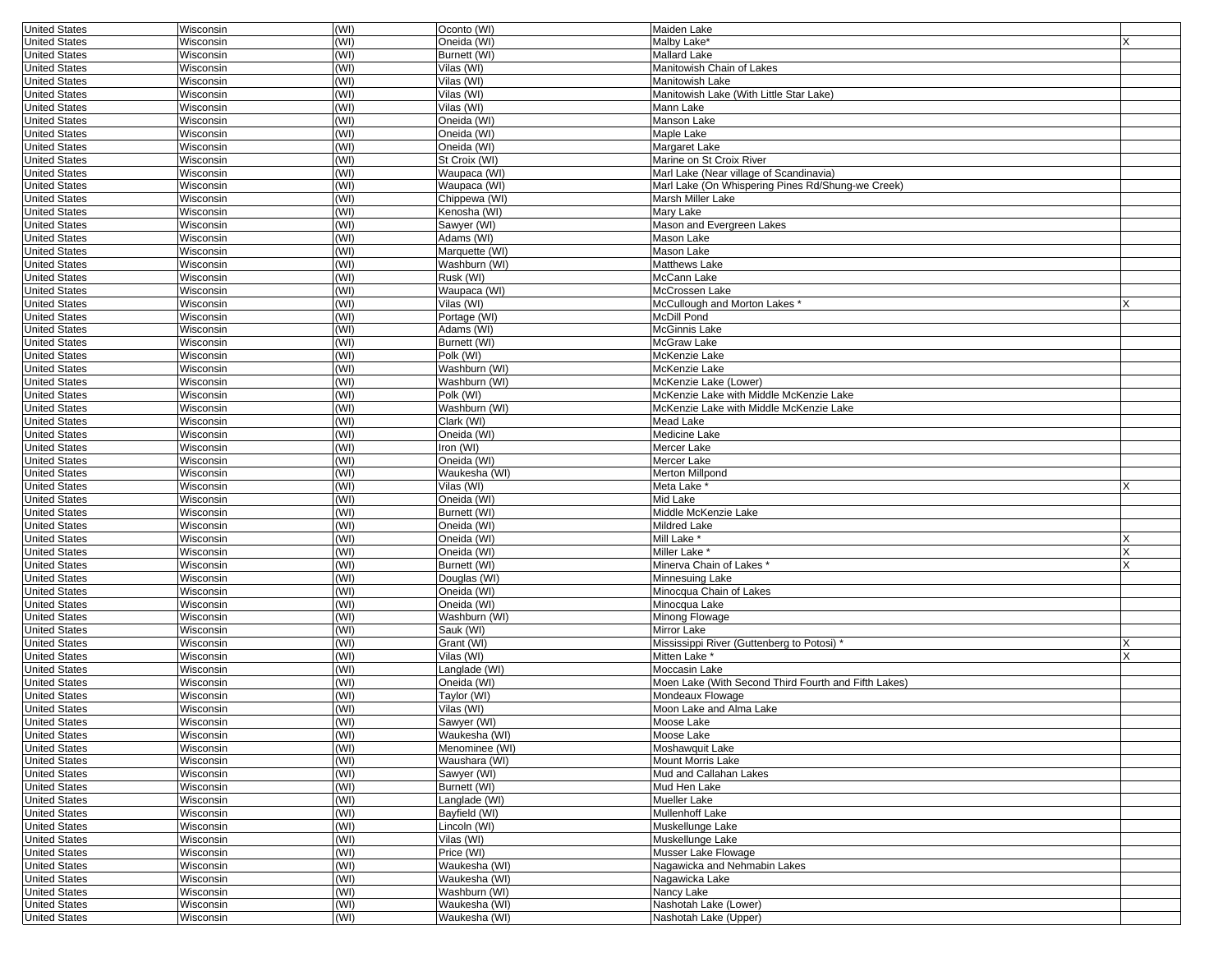| <b>United States</b>                         | Wisconsin              | (WI)         | Waukesha (WI)                | Nashotah Lakes (Upper and Lower Lakes)          |          |
|----------------------------------------------|------------------------|--------------|------------------------------|-------------------------------------------------|----------|
| <b>United States</b>                         | Wisconsin              | (WI)         | Marquette (WI)               | Neenah Lake                                     |          |
| <b>United States</b>                         | Wisconsin              | (WI)         | Sawyer (WI)                  | Nelson Lake                                     |          |
| <b>United States</b>                         | Wisconsin              | (WI)         | Waukesha (WI)                | Nemahbin Lake (Lower)                           |          |
| <b>United States</b>                         | Wisconsin              | (WI)         | Waukesha (WI)                | Nemahbin Lake (Upper)                           |          |
| <b>United States</b>                         | Wisconsin              | (WI)         | Waukesha (WI)                | Nemahbin Lakes (Upper and Lower Lakes)          |          |
| <b>United States</b>                         | Wisconsin              | (WI)         | Wood (WI)                    | Nepco Lake                                      |          |
| <b>United States</b>                         | Wisconsin              | (WI)         | Langlade (WI)                | Neva Lake                                       |          |
| <b>United States</b>                         | Wisconsin              | (WI)         | Marinette (WI)               | Newton Lakes (Big and Little)                   |          |
| <b>United States</b>                         | Wisconsin              | (WI)         | Price (WI)                   | North Fork of the Flambeau River (NOT A 3D MAP) |          |
| <b>United States</b>                         | Wisconsin              | (WI)         | Waukesha (WI)                | North Lake                                      |          |
| <b>United States</b>                         | Wisconsin              | (WI)         | Vilas (WI)                   | North Turtle Lake                               |          |
| <b>United States</b>                         | Wisconsin              | (WI)         | Oneida (WI)                  | North Two Lakes                                 |          |
| <b>United States</b>                         | Wisconsin              | (WI)         | Burnett (WI)                 | Northern Loon Chain                             |          |
| <b>United States</b>                         | Wisconsin              | (WI)         | Burnett (WI)                 | Oak Lake                                        |          |
| <b>United States</b>                         | Wisconsin              | (WI)         | Waukesha (WI)                | Oconomowoc Lake                                 |          |
| <b>United States</b>                         | Wisconsin              | (WI)         | Marquette (WI)               | Oale Lake *                                     | <b>X</b> |
| <b>United States</b>                         | Wisconsin              | (WI)         | Waukesha (WI)                | Okauchee Lake                                   |          |
| <b>United States</b>                         | Wisconsin              | (WI)         | Waukesha (WI)                | Okauchee Lake (With Moose Lake)                 |          |
| <b>United States</b>                         | Wisconsin              | (WI)         | Oneida (WI)                  | Oneida Lake                                     |          |
| <b>United States</b>                         | Wisconsin              | (WI)         | Sawyer (WI)                  | Osprey Lake                                     |          |
| <b>United States</b>                         | Wisconsin              | (WI)         | Vilas (WI)                   | Oswego Lake                                     |          |
| <b>United States</b>                         | Wisconsin              | (WI)         | Chippewa (WI)                | Otter Lake                                      |          |
| <b>United States</b>                         | Wisconsin              | (WI)         | Vilas (WI)                   | Otter Lake                                      |          |
| <b>United States</b>                         | Wisconsin              | (WI)         | Burnett (WI)                 | Owl Lake                                        |          |
| <b>United States</b>                         | Wisconsin              | (WI)         | Vilas (WI)                   | Oxbow Lake                                      |          |
| <b>United States</b>                         | Wisconsin              | (WI)         | Kenosha (WI)                 | Paddock Lake                                    |          |
| <b>United States</b>                         | Wisconsin              | (WI)         | Florence (WI)                | Paint River Pond and Brule River                |          |
| <b>United States</b>                         | Wisconsin              | (WI)         | Oneida (WI)                  | Papkee Lake                                     |          |
| <b>United States</b>                         | Wisconsin              | (WI)         | Oneida (WI)                  | Paradise Lake                                   |          |
| <b>United States</b>                         | Wisconsin              | (WI)         | Iron (WI)                    | Pardee Lake                                     |          |
| <b>United States</b>                         | Wisconsin              | (WI)         | Vilas (WI)                   | Pardee Lake                                     |          |
| <b>United States</b>                         | Wisconsin              | (WI)         | Columbia (WI)                | Park Lake                                       |          |
| <b>United States</b>                         | Wisconsin              | (WI)         | Adams (WI)                   | Parker Lake                                     |          |
| <b>United States</b>                         | Wisconsin              | (WI)         | Florence (WI)                | Patten Lake                                     |          |
| <b>United States</b>                         | Wisconsin              | (WI)         | Oconto (WI)                  | Paya Lake                                       |          |
| <b>United States</b>                         | Wisconsin              | (WI)         | Waushara (WI)                | Pearl Lake                                      |          |
| <b>United States</b>                         | Wisconsin              | (WI)         | Oneida (WI)                  | Pelican Lake                                    |          |
| <b>United States</b>                         | Wisconsin              | (WI)         | Adams (WI)                   | Peppermill Lake                                 |          |
| <b>United States</b>                         | Wisconsin              | (WI)         | Adams (WI)                   | Petenwell Lake                                  |          |
| <b>United States</b>                         | Wisconsin              | (WI)         | Juneau (WI)                  | Petenwell Lake                                  |          |
| <b>United States</b>                         | Wisconsin              | (WI)         | Waukesha (WI)                | Pewaukee Lake                                   |          |
| <b>United States</b>                         | Wisconsin              | (WI)         | Waukesha (WI)                | Phantom Lake                                    |          |
| <b>United States</b>                         | Wisconsin              | (WI)         | Price (WI)                   | Phillips Chain                                  |          |
| <b>United States</b>                         | Wisconsin              | (WI)         | Bayfield (WI)                | Pickerel Lake                                   |          |
| <b>United States</b>                         | Wisconsin              | (WI)         | Lincoln (WI)                 | Pickerel Lake                                   |          |
| <b>United States</b>                         | Wisconsin              | (WI)         | Vilas (WI)                   | Pickerel Lake                                   |          |
| <b>United States</b>                         | Wisconsin              | (WI)         | Walworth (WI)                | <b>Pickerel Lake</b>                            |          |
| <b>United States</b>                         | Wisconsin              | (WI)         | Oneida (WI)                  | Pickerel Lake (near St Germain)                 |          |
| <b>United States</b>                         | Wisconsin              | (WI)         | Forest (WI)                  | Pickerel Lake (with Crane)                      |          |
| <b>United States</b>                         | Wisconsin              | (WI)         | Langlade (WI)                | Pickerel Lake (with Crane)                      |          |
| <b>United States</b>                         | Wisconsin              | (WI)         | Bayfield (WI)                | Picture Lake                                    |          |
| <b>United States</b>                         | Wisconsin              | (WI)         | Oneida (WI)                  | Pier Lake                                       |          |
| United States                                | <b>WISCONSIN</b>       | (WI)         | Bayfield (WI)                | Pigeon Lake                                     |          |
| <b>United States</b>                         | Wisconsin              | (WI)         | Manitowoc (WI)               | Pigeon Lake                                     |          |
| <b>United States</b>                         | Wisconsin              | (WI)         | Bayfield (WI)                | Pike Chain of Lakes                             |          |
| <b>United States</b>                         | Wisconsin              | (WI)         | Iron (WI)                    | Pike Lake                                       |          |
| <b>United States</b>                         | Wisconsin              | (WI)         | Marathon (WI)                | Pike Lake                                       |          |
| <b>United States</b>                         | Wisconsin              | (WI)         | Price (WI)                   | Pike Lake<br>Pike Lake                          |          |
| <b>United States</b>                         | Wisconsin              | (WI)<br>(WI) | Washington (WI)              | Pike Lake Chain (Round Amik Turner Pike)        |          |
| <b>United States</b>                         | Wisconsin              |              | Price (WI)                   |                                                 |          |
| <b>United States</b><br><b>United States</b> | Wisconsin              | (WI)         | Chippewa (WI)<br>Forest (WI) | Pine Lake                                       |          |
|                                              | Wisconsin              | (WI)         |                              | Pine Lake<br>Pine Lake                          |          |
| <b>United States</b><br><b>United States</b> | Wisconsin<br>Wisconsin | (WI)         | Iron (WI)<br>Iron (WI)       | Pine Lake                                       |          |
| <b>United States</b>                         | Wisconsin              | (WI)<br>(WI) | Rusk (WI)                    | Pine Lake                                       |          |
| <b>United States</b>                         | Wisconsin              | (WI)         | Waukesha (WI)                | Pine Lake                                       |          |
| <b>United States</b>                         | Wisconsin              | (WI)         | Waushara (WI)                | Pine Lake (Near Hancock)                        |          |
|                                              |                        | (WI)         |                              |                                                 |          |
| <b>United States</b>                         | Wisconsin              |              | Oneida (WI)                  | Pine Lake (Near Minocqua)                       |          |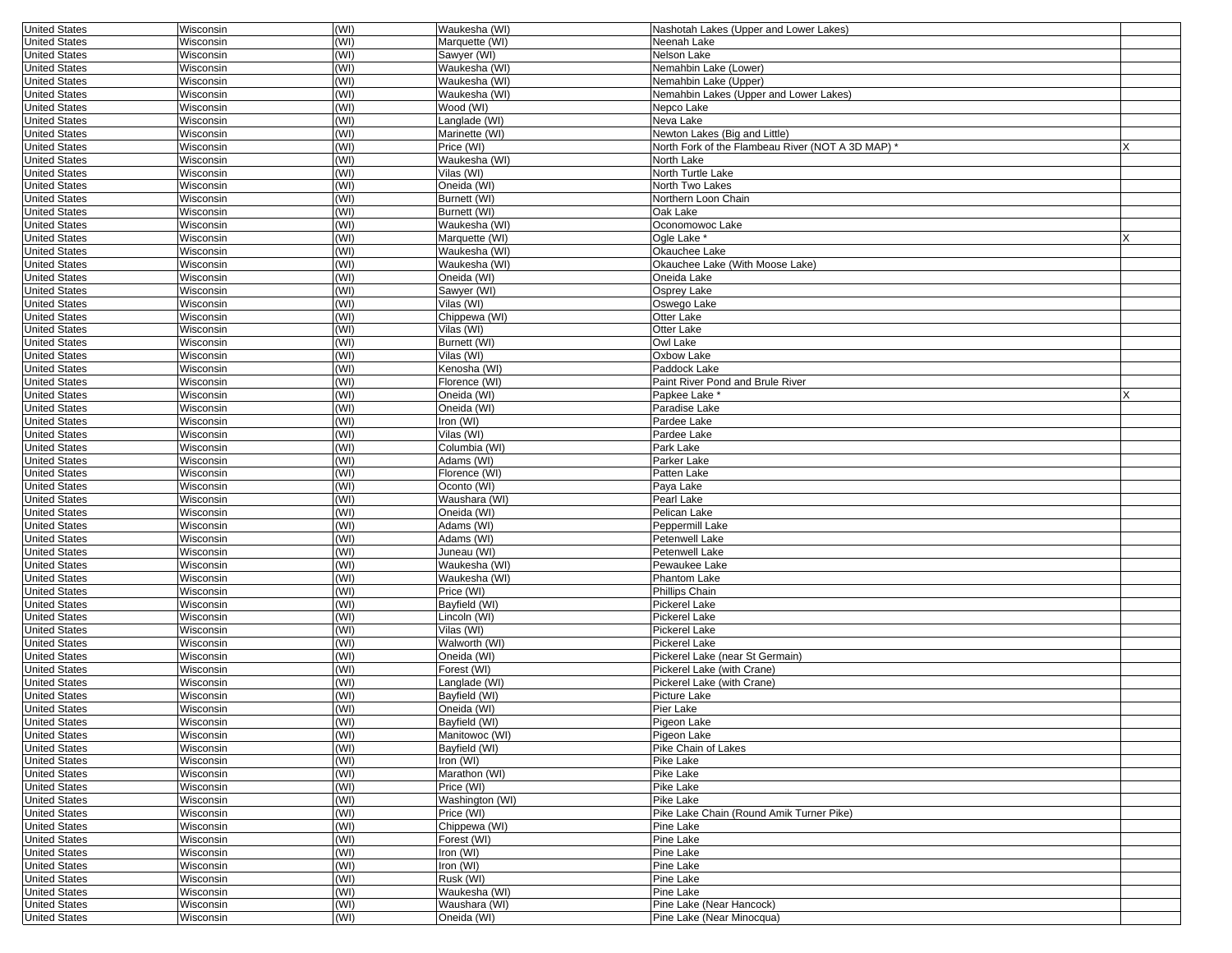| <b>United States</b> | Wisconsin        | (WI) | Oneida (WI)     | Pine Lake (Near Rhinelander)                         |   |
|----------------------|------------------|------|-----------------|------------------------------------------------------|---|
| <b>United States</b> | Wisconsin        | (WI) | Waushara (WI)   | Pine Lake (Near Springwater)                         |   |
| <b>United States</b> | Wisconsin        | (WI) | Langlade (WI)   | Pine Lake *                                          |   |
| <b>United States</b> | Wisconsin        | (WI) | Vilas (WI)      | Pioneer Lake                                         |   |
| <b>United States</b> | Wisconsin        | (WI) | Polk (WI)       | Pipe Lake (With North Pipe Lake)                     |   |
| <b>United States</b> | Wisconsin        | (WI) | Oneida (WI)     | <b>Planting Ground Lake</b>                          |   |
| <b>United States</b> | Wisconsin        | (WI) | Walworth (WI)   | Pleasant Lake                                        |   |
|                      |                  | (WI) |                 | Pleasant Lake                                        |   |
| <b>United States</b> | Wisconsin        |      | Waushara (WI)   |                                                      |   |
| <b>United States</b> | Wisconsin        | (WI) | Vilas (WI)      | Plum Lake with Razorback Lake                        |   |
| <b>United States</b> | Wisconsin        | (WI) | Vilas (WI)      | Plum Lake without Razorback Lake                     |   |
| <b>United States</b> | Wisconsin        | (WI) | Vilas (WI)      | Plummer Lake                                         |   |
| <b>United States</b> | Wisconsin        | (WI) | Vilas (WI)      | Pokegama Lake                                        |   |
| <b>United States</b> | Wisconsin        | (WI) | Washburn (WI)   | Pokegama Lake                                        |   |
| <b>United States</b> | Wisconsin        | (WI) | Washburn (WI)   | Pollywog Lake*                                       | x |
| <b>United States</b> | Wisconsin        | (WI) | Langlade (WI)   | Post Lakes (Upper and Lower Lakes)                   |   |
| <b>United States</b> | Wisconsin        | (WI) | Rusk (WI)       | Potato Lake                                          |   |
| <b>United States</b> | Wisconsin        | (WI) | Washburn (WI)   | Potato Lake                                          |   |
| <b>United States</b> | Wisconsin        | (WI) | Walworth (WI)   | Potter Lake                                          |   |
|                      |                  |      | Kenosha (WI)    | Powers Lake                                          |   |
| <b>United States</b> | Wisconsin        | (WI) |                 |                                                      |   |
| <b>United States</b> | Wisconsin        | (WI) | Walworth (WI)   | Powers Lake                                          |   |
| <b>United States</b> | Wisconsin        | (WI) | Barron (WI)     | Prairie Lake                                         |   |
| <b>United States</b> | Wisconsin        | (WI) | Vilas (WI)      | Presque Isle Lake                                    |   |
| <b>United States</b> | Wisconsin        | (WI) | Vilas (WI)      | Presque Isle, Van Vliet, Averill, Jamie Lakes        |   |
| <b>United States</b> | Wisconsin        | (WI) | Waukesha (WI)   | Pretty Lake                                          |   |
| <b>United States</b> | Wisconsin        | (WI) | Bayfield (WI)   | Price Lake                                           |   |
| <b>United States</b> | Wisconsin        | (WI) | Burnett (WI)    | Prinel Lake and Frog Lake                            |   |
| <b>United States</b> | Wisconsin        | (WI) | Green Lake (WI) | Puckaway Lake                                        |   |
| <b>United States</b> | Wisconsin        | (WI) | Marquette (WI)  | Puckaway Lake                                        |   |
| <b>United States</b> | Wisconsin        | (WI) | Rusk (WI)       | Pulaski Lake                                         |   |
| <b>United States</b> |                  | (WI) |                 |                                                      |   |
|                      | Wisconsin        |      | Oneida (WI)     | Rainbow Flowage                                      |   |
| <b>United States</b> | Wisconsin        | (WI) | Sheboygan (WI)  | Random Lake                                          |   |
| <b>United States</b> | Wisconsin        | (WI) | Vilas (WI)      | Razorback Lake                                       |   |
| <b>United States</b> | Wisconsin        | (WI) | Barron (WI)     | Red Cedar Lake                                       |   |
| <b>United States</b> | Wisconsin        | (WI) | Douglas (WI)    | Red Lake                                             |   |
| <b>United States</b> | Wisconsin        | (WI) | Vilas (WI)      | Rest Lake                                            |   |
| <b>United States</b> | Wisconsin        | (WI) | Oneida (WI)     | Rhinelander Flowage                                  |   |
| <b>United States</b> | Wisconsin        | (WI) | Barron (WI)     | Rice Lake                                            |   |
| <b>United States</b> | Wisconsin        | (WI) | Dane (WI)       | Rice Lake                                            |   |
| <b>United States</b> | Wisconsin        | (WI) | Iron (WI)       | Rice Lake                                            |   |
| <b>United States</b> | Wisconsin        | (WI) | Walworth (WI)   | Rice Lake                                            |   |
|                      | Wisconsin        | (WI) | Washburn (WI)   | Rice Lake                                            |   |
| <b>United States</b> |                  |      |                 |                                                      |   |
| <b>United States</b> | Wisconsin        | (WI) | Lincoln (WI)    | Rice Reservoir                                       |   |
| <b>United States</b> | Wisconsin        | (WI) | Oneida (WI)     | Rice Reservoir                                       |   |
| <b>United States</b> | Wisconsin        | (WI) | Portage (WI)    | Rinehart Lake                                        |   |
| <b>United States</b> | Wisconsin        | (WI) | Forest (WI)     | Roberts Lake                                         |   |
| <b>United States</b> | Wisconsin        | (WI) | Bayfield (WI)   | Robinson Lake                                        |   |
| <b>United States</b> | Wisconsin        | (WI) | Clark (WI)      | Rock Dam Lake                                        |   |
| <b>United States</b> | Wisconsin        | (WI) | Jefferson (WI)  | Rock Lake                                            |   |
| <b>United States</b> | Wisconsin        | (WI) | Kenosha (WI)    | Rock Lake                                            |   |
| <b>United States</b> | Wisconsin        | (WI) | Vilas (WI)      | Rock Lake *                                          |   |
| <b>United States</b> | Wisconsin        | (WI) | Langlade (WI)   | Rolling Stone Lake                                   |   |
|                      |                  |      |                 |                                                      |   |
| <b>United States</b> | Wisconsin        | (WI) | Burnett (WI)    | Rooney Lake                                          |   |
| <b>United States</b> | Wisconsin        | (WI) | Oconto (WI)     | Rost Lake                                            |   |
| United States        | Wisconsin        | (WI) | Chippewa (WI)   | Round Lake                                           |   |
| <b>United States</b> | Wisconsin        | (WI) | Price (WI)      | Round Lake                                           |   |
| <b>United States</b> | <b>Wisconsin</b> | (WI) | Sawyer (WI)     | Round Lake with Little Round Lake                    |   |
| <b>United States</b> | Wisconsin        | (WI) | Waupaca (WI)    | Round Lake                                           |   |
| <b>United States</b> | Wisconsin        | (WI) | Waushara (WI)   | Round Lake                                           |   |
| <b>United States</b> | Wisconsin        | (WI) | Washburn (WI)   | Round Lake *                                         | X |
| <b>United States</b> | Wisconsin        | (WI) | Vilas (WI)      | Rudolph Lake *                                       | X |
| <b>United States</b> | <b>Wisconsin</b> | (WI) | Taylor (WI)     | Sackett Lake                                         |   |
| <b>United States</b> | Wisconsin        | (WI) | Door (WI)       | Sand Bay (With Sturgeon Bay and Little Sturgeon Bay) |   |
| <b>United States</b> |                  |      |                 |                                                      |   |
|                      | Wisconsin        | (WI) | Barron (WI)     | Sand Lake                                            |   |
| <b>United States</b> | Wisconsin        | (WI) | Sawyer (WI)     | Sand Lake                                            |   |
| <b>United States</b> | Wisconsin        | (WI) | Oneida (WI)     | Sand Lake (near Dam, Chain, Echo)                    |   |
| <b>United States</b> | <b>Wisconsin</b> | (WI) | Oneida (WI)     | Sand Lake (next to Birch Lake Zip Code 54529)        |   |
| <b>United States</b> | Wisconsin        | (WI) | Burnett (WI)    | Sand Lake (northeast of Webster)                     |   |
| <b>United States</b> | Wisconsin        | (WI) | Oneida (WI)     | Sand Lake (part of Sugar Camp Chain)                 |   |
| <b>United States</b> | Wisconsin        | (WI) | Douglas (WI)    | Sauntrys Pocket Lake                                 |   |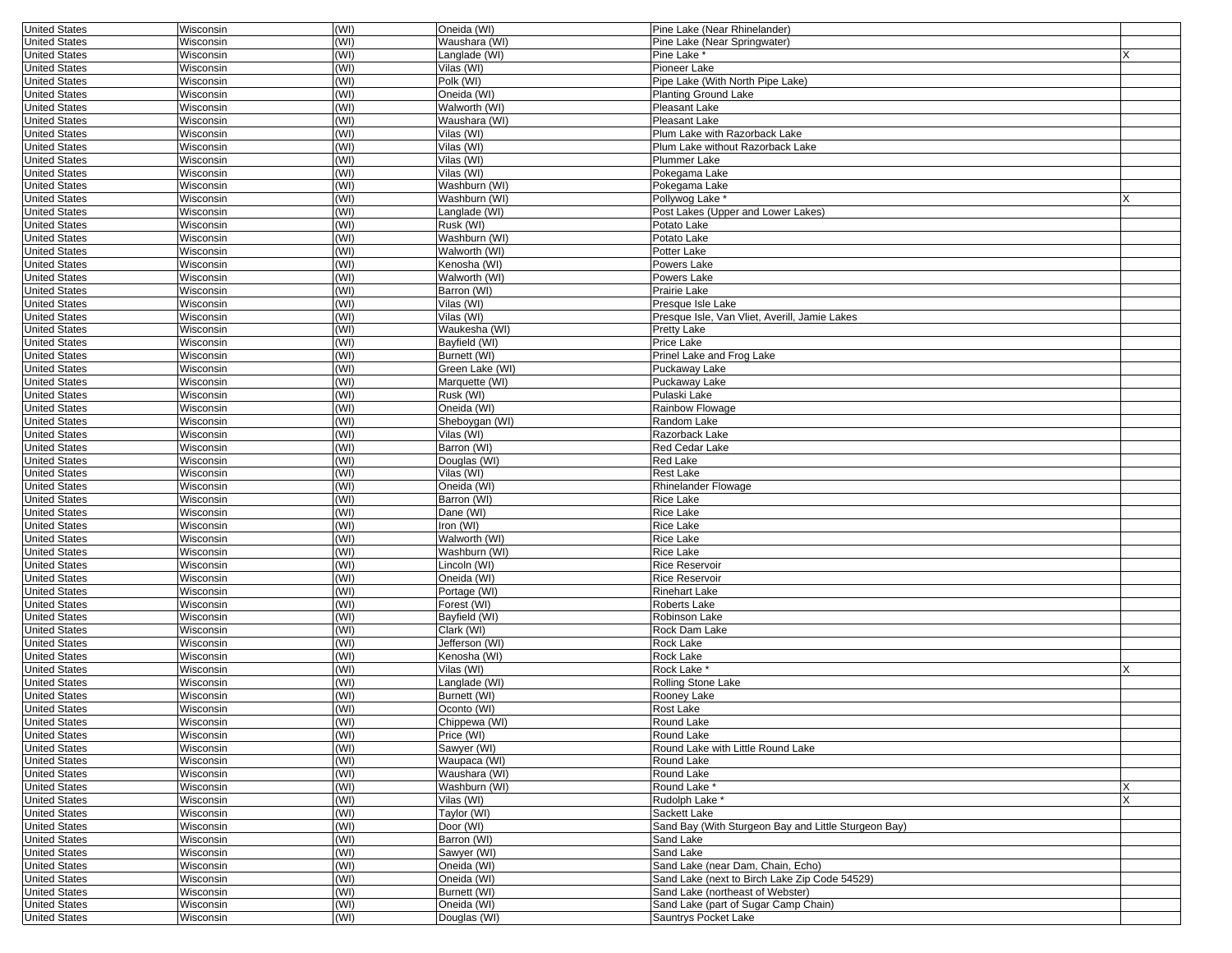| <b>United States</b> | Wisconsin | (WI) | Langlade (WI)   | Sawver Lake                                              |   |
|----------------------|-----------|------|-----------------|----------------------------------------------------------|---|
| <b>United States</b> | Wisconsin | (WI) | Vilas (WI)      | Scattering Rice Lake                                     |   |
| <b>United States</b> | Wisconsin | (WI) | Washburn (WI)   | Scovils Lake                                             |   |
| <b>United States</b> | Wisconsin | (WI) | Florence (WI)   | Sea Lion Lake                                            |   |
| <b>United States</b> | Wisconsin | (WI) | Lincoln (WI)    | Seven Island Lake                                        |   |
| <b>United States</b> | Wisconsin | (WI) | Vilas (WI)      | Shannon Lake                                             |   |
| <b>United States</b> | Wisconsin | (WI) | Shawano (WI)    | Shawano Lake                                             |   |
| <b>United States</b> | Wisconsin | (WI) | Oconto (WI)     | Shay Lake                                                |   |
|                      | Wisconsin |      |                 |                                                          |   |
| <b>United States</b> |           | (WI) | Washburn (WI)   | Shell Lake                                               |   |
| <b>United States</b> | Wisconsin | (WI) | Oneida (WI)     | Shepard Lake                                             |   |
| <b>United States</b> | Wisconsin | (WI) | Oneida (WI)     | Shishebogama Lake                                        |   |
| <b>United States</b> | Wisconsin | (WI) | Vilas (WI)      | Shishebogama Lake                                        |   |
| <b>United States</b> | Wisconsin | (WI) | Oneida (WI)     | Shishebogama Lake (With Gunlock Lake)                    |   |
| <b>United States</b> | Wisconsin | (WI) | Vilas (WI)      | Shishebogama Lake (With Gunlock Lake)                    |   |
| <b>United States</b> | Wisconsin | (WI) | Manitowoc (WI)  | Shoe Lake                                                |   |
| <b>United States</b> | Wisconsin | (WI) | Forest (WI)     | Silver Lake                                              |   |
| <b>United States</b> | Wisconsin | (WI) | Kenosha (WI)    | Silver Lake                                              |   |
| <b>United States</b> | Wisconsin | (WI) | Washington (WI) | Silver Lake                                              |   |
| <b>United States</b> | Wisconsin | (WI) | Waukesha (WI)   | Silver Lake                                              |   |
| <b>United States</b> | Wisconsin | (WI) | Waushara (WI)   | Silver Lake                                              |   |
| <b>United States</b> | Wisconsin | (WI) | Waushara (WI)   | Silver Lake (With Irogami Lake)                          |   |
|                      |           |      |                 |                                                          |   |
| <b>United States</b> | Wisconsin | (WI) | Bayfield (WI)   | Siskiwit Lake                                            |   |
| <b>United States</b> | Wisconsin | (WI) | Sawyer (WI)     | Sissabagama Lake                                         |   |
| <b>United States</b> | Wisconsin | (WI) | Sawyer (WI)     | Sissabagama Lake (Little)                                |   |
| <b>United States</b> | Wisconsin | (WI) | Washburn (WI)   | Sleepy Eye Lake                                          |   |
| <b>United States</b> | Wisconsin | (WI) | Washburn (WI)   | Slim Lake                                                |   |
| <b>United States</b> | Wisconsin | (WI) | Washington (WI) | Smith Lake                                               |   |
| <b>United States</b> | Wisconsin | (WI) | Price (WI)      | Solberg Lake                                             |   |
| <b>United States</b> | Wisconsin | (WI) | Lincoln (WI)    | Somo Lake                                                |   |
| <b>United States</b> | Wisconsin | (WI) | Oneida (WI)     | Soo Lake                                                 |   |
| <b>United States</b> | Wisconsin | (WI) | Washburn (WI)   | South and Middle Twin Lakes                              |   |
| <b>United States</b> | Wisconsin | (WI) | Oneida (WI)     | South Blue Lake                                          |   |
| <b>United States</b> | Wisconsin | (WI) | Vilas (WI)      | South Turtle Lake                                        |   |
|                      |           |      |                 |                                                          |   |
| <b>United States</b> | Wisconsin | (WI) | Oneida (WI)     | South Two Lake                                           |   |
| <b>United States</b> | Wisconsin | (WI) | Burnett (WI)    | Southern Loon Chain of Lakes                             |   |
| <b>United States</b> | Wisconsin | (WI) | Vilas (WI)      | Sparkling Lake                                           |   |
| <b>United States</b> | Wisconsin | (WI) | Vilas (WI)      | Spectacle Lake                                           |   |
| <b>United States</b> | Wisconsin | (WI) | Waupaca (WI)    | Spencer Lake                                             |   |
| <b>United States</b> | Wisconsin | (WI) | Waupaca (WI)    | Spencer, McAllister and Bass Lakes                       |   |
| <b>United States</b> | Wisconsin | (WI) | Ashland (WI)    | Spider Lake                                              |   |
| <b>United States</b> | Wisconsin | (WI) | Iron (WI)       | Spider Lake                                              |   |
| <b>United States</b> | Wisconsin | (WI) | Oneida (WI)     | Spider Lake                                              |   |
| <b>United States</b> | Wisconsin | (WI) | Sawyer (WI)     | Spider Lake (With Fawn Lake)                             |   |
| <b>United States</b> | Wisconsin | (WI) | Sawyer (WI)     | Spider Lake Chain                                        |   |
| <b>United States</b> | Wisconsin | (WI) | Washburn (WI)   | Spider Lake Chain                                        |   |
| <b>United States</b> | Wisconsin | (WI) | Oneida (WI)     | Spirit Lake                                              |   |
| <b>United States</b> | Wisconsin | (WI) | Price (WI)      | Spirit Lake (With North Spirit Lake)                     |   |
|                      |           |      |                 |                                                          |   |
| <b>United States</b> | Wisconsin | (WI) | Taylor (WI)     | Spirit Lake (With North Spirit Lake)                     |   |
| <b>United States</b> | Wisconsin | (WI) | Lincoln (WI)    | Spirit River Flowage                                     |   |
| <b>United States</b> | Wisconsin | (WI) | Washburn (WI)   | Spooner Lake                                             |   |
| <b>United States</b> | Wisconsin | (WI) | Florence (WI)   | Spread Eagle Chain of Lakes                              |   |
| <b>United States</b> | Wisconsin | (WI) | Manitowoc (WI)  | Spring Lake                                              |   |
| <b>United States</b> | Wisconsin | (WI) | Sawyer (WI)     | Spring Lake                                              |   |
| United States        | Wisconsin | (WI) | Washburn (WI)   | Spring Lake                                              |   |
| <b>United States</b> | Wisconsin | (WI) | Waukesha (WI)   | Spring Lake                                              |   |
| <b>United States</b> | Wisconsin | (WI) | Iron (WI)       | Springstead (Upper and Lower)                            |   |
| <b>United States</b> | Wisconsin | (WI) | Oneida (WI)     | Squash Lake                                              |   |
| <b>United States</b> | Wisconsin | (WI) | $Lincoln$ (WI)  | Squaw Lake                                               |   |
| <b>United States</b> | Wisconsin | (WI) | Oneida (WI)     | Squaw Lake                                               |   |
| <b>United States</b> | Wisconsin | (WI) | Vilas (WI)      | Squaw Lake                                               |   |
| <b>United States</b> | Wisconsin | (WI) | Oneida (WI)     | Squirrel Lake                                            |   |
|                      |           |      |                 |                                                          |   |
| <b>United States</b> | Wisconsin | (WI) | Douglas (WI)    | St Croix Flowage                                         |   |
| <b>United States</b> | Wisconsin | (WI) | Douglas (WI)    | St Croix Lake (Upper)                                    |   |
| <b>United States</b> | Wisconsin | (WI) | Troy (WI)       | St Croix River (North Hudson to Afton)                   |   |
| <b>United States</b> | Wisconsin | (WI) | Pierce (WI)     | St Croix River (Prescott Island Region)                  |   |
| <b>United States</b> | Wisconsin | (WI) | Douglas (WI)    | St Croix River* (Solon Springs to Gordon) (NOT A 3D MAP) | X |
| <b>United States</b> | Wisconsin | (WI) | Vilas (WI)      | St Germain Lake (Big)                                    |   |
| <b>United States</b> | Wisconsin | (WI) | Vilas (WI)      | St Germain Lake (Little)                                 |   |
| <b>United States</b> | Wisconsin | (WI) | Forest (WI)     | St Johns Lake                                            |   |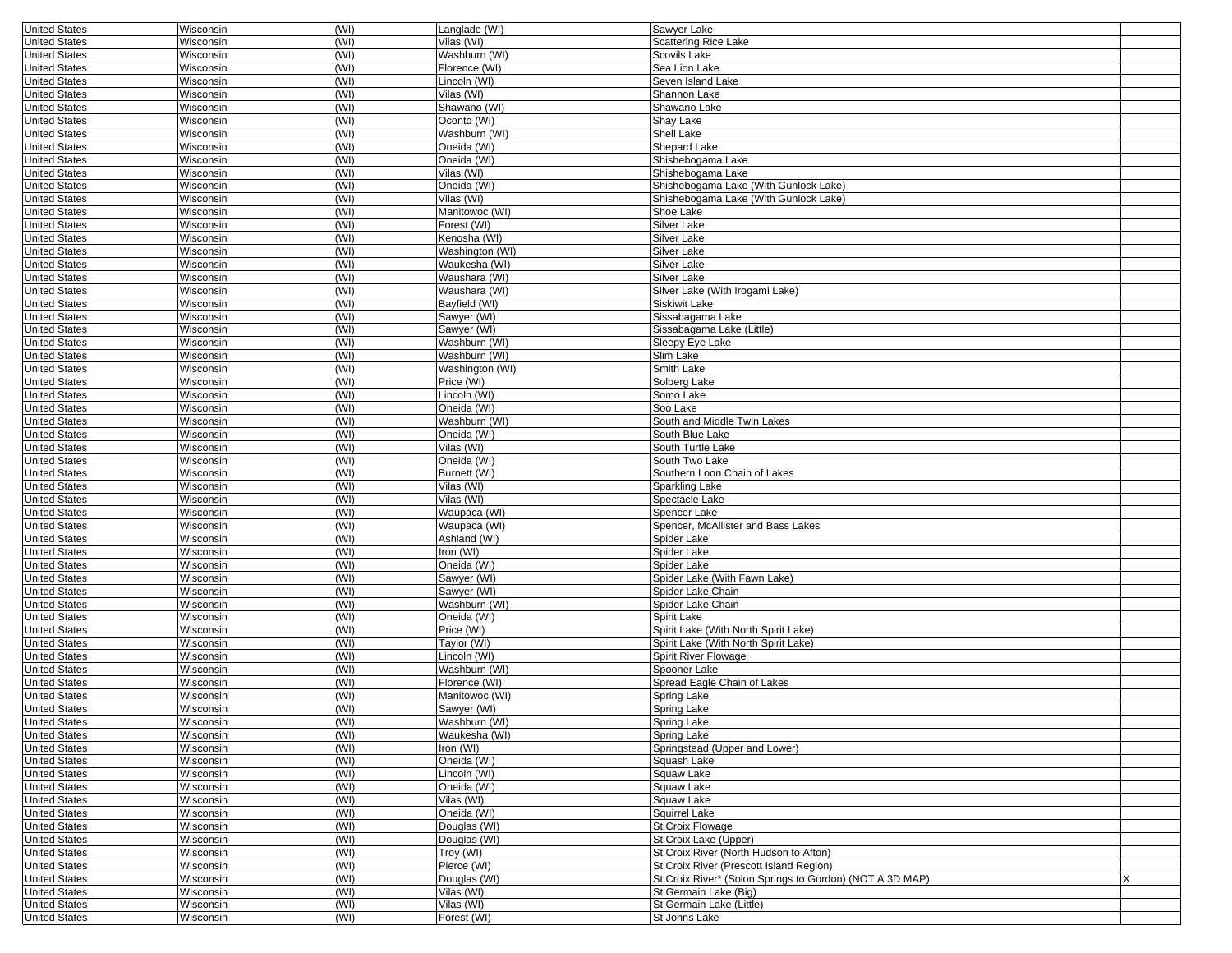| <b>United States</b> | Wisconsin        | (WI)         | Douglas (WI)    | <b>St Louis River Inlet</b>                                      |   |
|----------------------|------------------|--------------|-----------------|------------------------------------------------------------------|---|
| <b>United States</b> | Wisconsin        | (WI)         | Barron (WI)     | Staples Lake                                                     |   |
| <b>United States</b> | Wisconsin        | (WI)         | Polk (WI)       | Staples Lake                                                     |   |
| <b>United States</b> | Wisconsin        | (WI)         | Vilas (WI)      | Star Lake (Zip 54560)                                            |   |
| <b>United States</b> | Wisconsin        | (WI)         | Oconto (WI)     | Star Lake *                                                      |   |
| <b>United States</b> | Wisconsin        | (WI)         | Vilas (WI)      | Stateline Lake                                                   |   |
| <b>United States</b> | Wisconsin        | (WI)         | Vilas (WI)      | Statenaker Lake                                                  |   |
|                      | Wisconsin        | (WI)         | Vilas (WI)      | Stearns Lake                                                     |   |
| <b>United States</b> |                  |              |                 |                                                                  |   |
| <b>United States</b> | Wisconsin        | (WI)         | Oneida (WI)     | Stella Lake                                                      |   |
| <b>United States</b> | Wisconsin        | (WI)         | Forest (WI)     | Stevens Lake                                                     |   |
| <b>United States</b> | Wisconsin        | (WI)         | Vilas (WI)      | Stone Lake                                                       |   |
| <b>United States</b> | Wisconsin        | (WI)         | Washburn (WI)   | Stone Lake                                                       |   |
| <b>United States</b> | Wisconsin        | (WI)         | Vilas (WI)      | Stormy Lake                                                      |   |
| <b>United States</b> | Wisconsin        | (WI)         | Waupaca (WI)    | <b>Stratton Lake</b>                                             |   |
| <b>United States</b> | Wisconsin        | (WI)         | Door (WI)       | Sturgeon Bay                                                     |   |
| <b>United States</b> | Wisconsin        | (WI)         | Oneida (WI)     | Sugar Camp Chain (Stone Echo Chain Sand Dam Sugar Camp Creek)    |   |
| <b>United States</b> | Wisconsin        | (WI)         | Oneida (WI)     | Sugar Camp Lake                                                  |   |
|                      |                  | (WI)         |                 |                                                                  |   |
| <b>United States</b> | Wisconsin        |              | Vilas (WI)      | Sugar Maple                                                      |   |
| <b>United States</b> | Wisconsin        | (WI)         | Vilas (WI)      | Sugarbush Chain of Lakes                                         |   |
| <b>United States</b> | Wisconsin        | (WI)         | Langlade (WI)   | Summit Lake                                                      |   |
| <b>United States</b> | Wisconsin        | (WI)         | Washburn (WI)   | Sunfish Lake                                                     |   |
| <b>United States</b> | Wisconsin        | (WI)         | Oconto (WI)     | Sunrise Lake                                                     |   |
| <b>United States</b> | Wisconsin        | (WI)         | Waupaca (WI)    | Sunset Lake Chain O Lakes (Rainbow Nessling Nymph George Taylor) |   |
| <b>United States</b> | Wisconsin        | (WI)         | Columbia (WI)   | Swan Lake                                                        |   |
| <b>United States</b> | Wisconsin        | (WI)         | Polk (WI)       | Swede Lake                                                       |   |
| <b>United States</b> | Wisconsin        | (WI)         | Bayfield (WI)   | Sweet Lake                                                       |   |
|                      |                  |              |                 |                                                                  |   |
| <b>United States</b> | Wisconsin        | (WI)         | Barron (WI)     | Sylvan Lake                                                      |   |
| <b>United States</b> | Wisconsin        | (WI)         | Oneida (WI)     | Sylvan Lake                                                      |   |
| <b>United States</b> | Wisconsin        | (WI)         | Dunn (WI)       | Tainter Lake                                                     |   |
| <b>United States</b> | Wisconsin        | (WI)         | Waukesha (WI)   | Tamarack Lake *                                                  |   |
| <b>United States</b> | Wisconsin        | (WI)         | Vilas (WI)      | Taylor Lake                                                      | X |
| <b>United States</b> | Wisconsin        | (WI)         | Sawyer (WI)     | Teal Lake                                                        |   |
| <b>United States</b> | Wisconsin        | (WI)         | Portage (WI)    | Thomas Lake                                                      |   |
| <b>United States</b> | Wisconsin        | (WI)         | Oneida (WI)     | Three Lakes Chain                                                |   |
| <b>United States</b> | Wisconsin        | (WI)         | Marinette (WI)  | Thunder Lake                                                     |   |
|                      |                  | (WI)         |                 |                                                                  |   |
| <b>United States</b> | Wisconsin        |              | Racine (WI)     | Tichigan Lake                                                    |   |
| <b>United States</b> | Wisconsin        | (WI)         | Sawyer (WI)     | Tiger Cat Flowage (extended south)                               |   |
| <b>United States</b> | Wisconsin        | (WI)         | Sawyer (WI)     | Tiger Cat Flowage (upper and lower twin)                         |   |
| <b>United States</b> | Wisconsin        | (WI)         | Marinette (WI)  | Timms Lake                                                       |   |
| <b>United States</b> | Wisconsin        | (WI)         | Vilas (WI)      | Tippecanoe Lake *                                                |   |
| <b>United States</b> | Wisconsin        | (WI)         | Oneida (WI)     | <b>Tom Doyle Lake</b>                                            |   |
| <b>United States</b> | Wisconsin        | (WI)         | Bayfield (WI)   | Tomahawk Lake                                                    |   |
| <b>United States</b> | Wisconsin        | (WI)         | Oneida (WI)     | Tomahawk Lake                                                    |   |
| <b>United States</b> | Wisconsin        | (WI)         | Oneida (WI)     | Tomahawk Lake (with Little Tomahawk and Big Carr)                |   |
| <b>United States</b> | Wisconsin        | (WI)         | Vilas (WI)      | Towanda Lake                                                     |   |
|                      |                  |              |                 |                                                                  |   |
| <b>United States</b> | Wisconsin        | (WI)         | Marinette (WI)  | Town Corner Lake                                                 |   |
| <b>United States</b> | Wisconsin        | (WI)         | Oconto (WI)     | Townsend and Lakewood Region                                     |   |
| <b>United States</b> | Wisconsin        | (WI)         | Oconto (WI)     | <b>Townsend Flowage</b>                                          |   |
| <b>United States</b> | Wisconsin        | (WI)         | Washburn (WI)   | Tozer Lake                                                       |   |
| <b>United States</b> | Wisconsin        | (WI)         | Price (WI)      | Tracy Lake                                                       |   |
| <b>United States</b> | Wisconsin        | (WI)         | Burnett (WI)    | Trade Lake (Big and Little)                                      |   |
| <b>United States</b> | Wisconsin        | (WI)         | Washburn (WI)   | Trego Lake                                                       |   |
| <b>United States</b> | Wisconsin        | (WI)         | Vilas (WI)      | Trout Lake                                                       |   |
|                      |                  |              |                 |                                                                  |   |
| United States        | Wisconsin        | (WI)<br>(WI) | Forest (WI)     | I rump Lake                                                      |   |
| <b>United States</b> | Wisconsin        |              | Vilas (WI)      | Turtle Chain (With Rock North Turtle South Turtle)               |   |
| <b>United States</b> | Wisconsin        | (WI)         | Iron (WI)       | Turtle Flambeau Flowage                                          |   |
| <b>United States</b> | Wisconsin        | (WI)         | Walworth (WI)   | Turtle Lake                                                      |   |
| <b>United States</b> | Wisconsin        | (WI)         | Marquette (WI)  | Tuttle Lake                                                      |   |
| <b>United States</b> | Wisconsin        | (WI)         | Burnett (WI)    | Twenty Six Lake                                                  |   |
| <b>United States</b> | Wisconsin        | (WI)         | Bayfield (WI)   | Twin Bear Lake                                                   |   |
| <b>United States</b> | Wisconsin        | (WI)         | Green Lake (WI) | Twin Lakes (Big and Little)                                      |   |
| <b>United States</b> | Wisconsin        | (WI)         | Bayfield (WI)   | Twin Lakes (East and West Lakes)                                 |   |
| <b>United States</b> | Wisconsin        | (WI)         | Vilas (WI)      | Twin Lakes (North and South Lakes)                               |   |
| <b>United States</b> |                  |              | Douglas (WI)    |                                                                  |   |
|                      | Wisconsin        | (WI)         |                 | Two Mile Lake                                                    |   |
| <b>United States</b> | Wisconsin        | (WI)         | Oneida (WI)     | Two Sisters Lake                                                 |   |
| <b>United States</b> | <b>Wisconsin</b> | (WI)         | Oconto (WI)     | Ucil Lake <sup>*</sup>                                           | X |
| <b>United States</b> | Wisconsin        | (WI)         | Vilas (WI)      | Upper and Lower Buckatabon Lakes                                 |   |
| <b>United States</b> | Wisconsin        | (WI)         | Vilas (WI)      | Upper Buckatabon Lake                                            |   |
| <b>United States</b> | Wisconsin        | (WI)         | Ashland (WI)    | Upper Clam Lake                                                  |   |
|                      |                  |              |                 |                                                                  |   |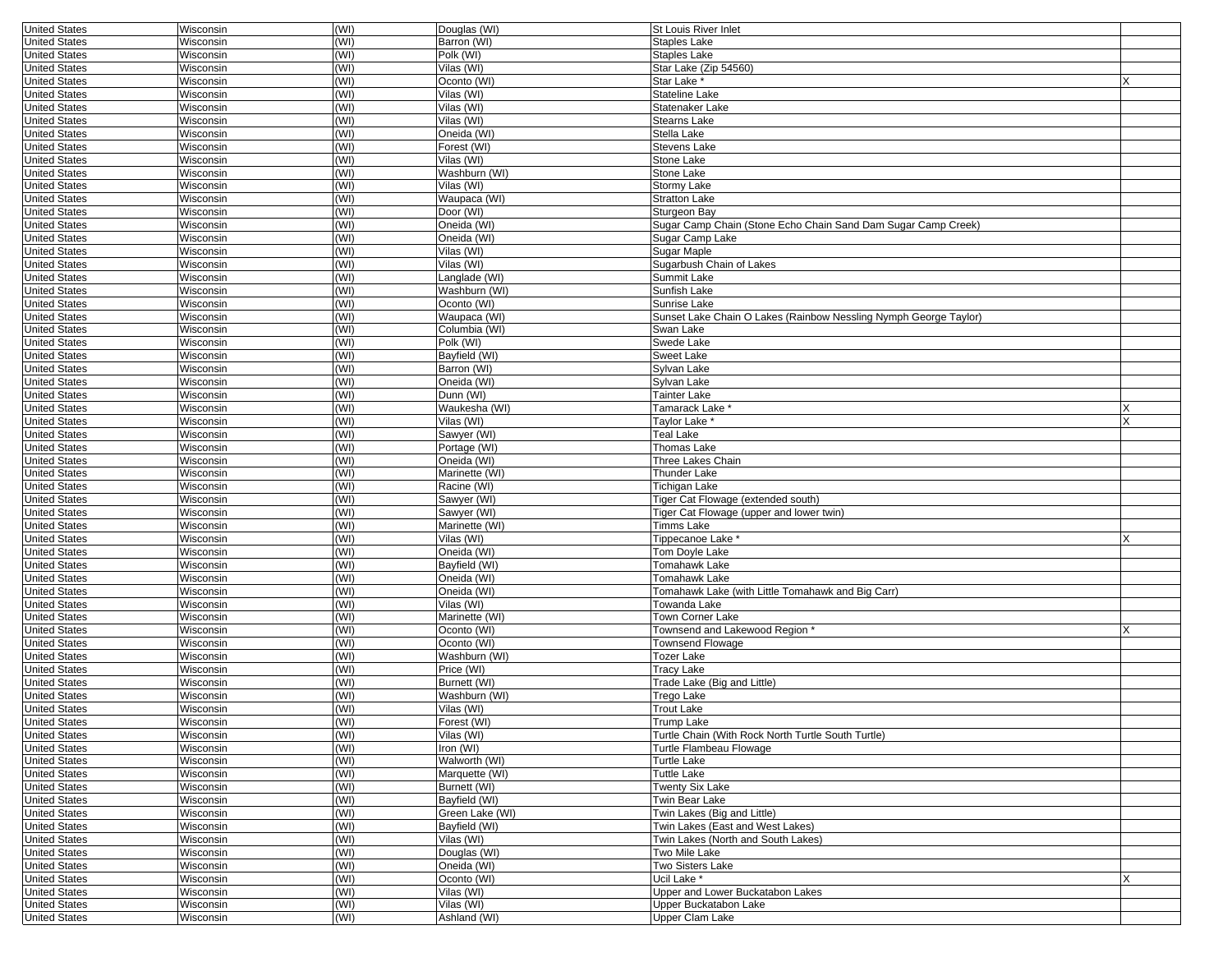| <b>United States</b> | Wisconsin        | (WI) | Langlade (WI)    | <b>Upper Clear Lake</b>               |   |
|----------------------|------------------|------|------------------|---------------------------------------|---|
| <b>United States</b> | Wisconsin        | (WI) | Oneida (WI)      | Upper Kaubashine Lake                 |   |
| <b>United States</b> | Wisconsin        | (WI) | Barron (WI)      | Upper Turtle Lake                     |   |
| <b>United States</b> | Wisconsin        | (WI) | Vilas (WI)       | Van Vliet Lake                        |   |
| <b>United States</b> | Wisconsin        | (WI) | Vilas (WI)       | Vandercook Lake                       |   |
| <b>United States</b> | Wisconsin        | (WI) | Oneida (WI)      | Velvet-Flannery Lake                  |   |
| <b>United States</b> | Wisconsin        | (WI) | Door (WI)        | Village of Ephraim (Eagle Harbor)     |   |
| <b>United States</b> | Wisconsin        | (WI) | Burnett (WI)     | Viola Lake                            |   |
|                      | Wisconsin        |      |                  |                                       |   |
| <b>United States</b> |                  | (WI) | Iron (WI)        | Virgin Lake                           |   |
| <b>United States</b> | Wisconsin        | (WI) | Kenosha (WI)     | Voltz Lake                            |   |
| <b>United States</b> | Wisconsin        | (WI) | Vilas (WI)       | Voyageur Lake*                        | X |
| <b>United States</b> | Wisconsin        | (WI) | Washington (WI)  | Wallace Lake                          |   |
| <b>United States</b> | Wisconsin        | (WI) | Oconto (WI)      | Wapato Chain                          |   |
| <b>United States</b> | Wisconsin        | (WI) | Polk (WI)        | Wapogasset Lake                       |   |
| <b>United States</b> | Wisconsin        | (WI) | Polk (WI)        | Wapogasset Lake with Bear Trap Lake   |   |
| <b>United States</b> | Wisconsin        | (WI) | Polk (WI)        | Ward Lake                             |   |
| <b>United States</b> | Wisconsin        | (WI) | Burnett (WI)     | Warner Lake                           |   |
| <b>United States</b> | Wisconsin        | (WI) | Door (WI)        | Washington Island                     |   |
| <b>United States</b> | Wisconsin        | (WI) | Vilas (WI)       | Watersmeet Lake                       |   |
| <b>United States</b> | Wisconsin        | (WI) | Oconto (WI)      | Waubee Lake                           |   |
| <b>United States</b> | Wisconsin        | (WI) | Racine (WI)      | Waubeesee Lake                        |   |
|                      |                  |      |                  |                                       |   |
| <b>United States</b> | Wisconsin        | (WI) | Waupaca (WI)     | Waupaca Chain O Lakes                 |   |
| <b>United States</b> | Wisconsin        | (WI) | Wood (WI)        | Wazeecha Lake                         |   |
| <b>United States</b> | Wisconsin        | (WI) | Burnett (WI)     | Webb Lake                             |   |
| <b>United States</b> | Wisconsin        | (WI) | Waupaca (WI)     | Wenckus Lake *                        |   |
| <b>United States</b> | Wisconsin        | (WI) | Florence (WI)    | West Bass Lake                        |   |
| <b>United States</b> | Wisconsin        | (WI) | Oneida (WI)      | West Horsehead                        |   |
| <b>United States</b> | Wisconsin        | (WI) | Oneida (WI)      | West Twin Lake *                      | X |
| <b>United States</b> | Wisconsin        | (WI) | Oconto (WI)      | Wheeler Lake                          |   |
| <b>United States</b> | Wisconsin        | (WI) | Polk (WI)        | White Ash Lake                        |   |
| <b>United States</b> | Wisconsin        | (WI) | Marquette (WI)   | White Lake                            |   |
| <b>United States</b> | Wisconsin        | (WI) | Oconto (WI)      | White Potato Lake                     |   |
| <b>United States</b> | Wisconsin        | (WI) | Vilas (WI)       | White Sand Lake (Township 41)         |   |
|                      |                  |      | Vilas (WI)       | White Sand Lake (Township 42)         |   |
| <b>United States</b> | Wisconsin        | (WI) |                  |                                       |   |
| <b>United States</b> | Wisconsin        | (WI) | Douglas (WI)     | Whitefish Lake                        |   |
| <b>United States</b> | Wisconsin        | (WI) | Sawyer (WI)      | Whitefish Lake                        |   |
| <b>United States</b> | Wisconsin        | (WI) | Vilas (WI)       | Whitefish Lake <sup>®</sup>           |   |
| <b>United States</b> | Wisconsin        | (WI) | Walworth (WI)    | Whitewater Lake                       |   |
| <b>United States</b> | Wisconsin        | (WI) | Walworth (WI)    | Whitewater Lake (With Rice Lake)      |   |
| <b>United States</b> | Wisconsin        | (WI) | Vilas (WI)       | Wild Rice Lake                        |   |
| <b>United States</b> | Wisconsin        | (WI) | Vilas (WI)       | Wildcat Lake (With Big Kitten Lake)   |   |
| <b>United States</b> | Wisconsin        | (WI) | Manitowoc (WI)   | Wilke Lake                            |   |
| <b>United States</b> | Wisconsin        | (WI) | Walworth (WI)    | Williams Bay (of Lake Geneva)         |   |
| <b>United States</b> | Wisconsin        | (WI) | Oneida (WI)      | <b>Willow Flowage</b>                 |   |
| <b>United States</b> | Wisconsin        | (WI) | Oneida (WI)      | Willow Reservoir                      |   |
| <b>United States</b> | Wisconsin        | (WI) | Price (WI)       | Wilson Creek Flowage                  |   |
| <b>United States</b> | Wisconsin        | (WI) | Price (WI)       | Wilson Creek Flowage                  |   |
|                      |                  |      |                  | Wilson Lake                           |   |
| <b>United States</b> | Wisconsin        | (WI) | Waushara (WI)    |                                       |   |
| <b>United States</b> | Wisconsin        | (WI) | Iron (WI)        | Wilson Lake                           |   |
| <b>United States</b> | Wisconsin        | (WI) | Racine (WI)      | Wind Lake                             |   |
| <b>United States</b> | Wisconsin        | (WI) | Sawver (WI)      | Windigo Lake                          |   |
| <b>United States</b> | Wisconsin        | (WI) | Calumet (WI)     | Winnebago Chain                       |   |
| <b>United States</b> | Wisconsin        | (WI) | Fond du Lac (WI) | Winnebago Chain                       |   |
| United States        | Wisconsin        | (WI) | Oconto (WI)      | Winslow Lake                          |   |
| <b>United States</b> | Wisconsin        | (WI) | Richland (WI)    | Wisconsin River (Lone Rock Region)    |   |
| <b>United States</b> | <b>Wisconsin</b> | (WI) | Sauk (WI)        | Wisconsin River (Lone Rock Region)    |   |
| <b>United States</b> | Wisconsin        | (WI) | lowa (WI)        | Wisconsin River (Spring Green Region) |   |
| <b>United States</b> | Wisconsin        | (WI) | Sauk (WI)        | Wisconsin River (Spring Green Region) |   |
| <b>United States</b> | Wisconsin        | (WI) | Vilas (WI)       | Witches Lake                          |   |
| <b>United States</b> | Wisconsin        | (WI) | Waushara (WI)    | Witters Lake                          |   |
| <b>United States</b> | Wisconsin        | (WI) | Fond du Lac (WI) | Wolf Lake                             |   |
|                      |                  |      |                  |                                       |   |
| <b>United States</b> | Wisconsin        | (WI) | Marinette (WI)   | Wolf Lake                             |   |
| <b>United States</b> | Wisconsin        | (WI) | Marquette (WI)   | Wood Lake                             |   |
| <b>United States</b> | Wisconsin        | (WI) | Vilas (WI)       | Wool Lake *                           | X |
| <b>United States</b> | Wisconsin        | (WI) | Vilas (WI)       | Yellow Birch Lake                     |   |
| <b>United States</b> | <b>Wisconsin</b> | (WI) | Burnett (WI)     | Yellow Lake (With Little Yellow Lake) |   |
| <b>United States</b> | Wisconsin        | (WI) | Lafayette (WI)   | Yellowstone Lake                      |   |
| <b>United States</b> | Wyoming          | (WY) | Natrona (WY)     | Alcova Reservoir *                    | X |
| <b>United States</b> | Wyoming          | (WY) | Fremont (WY)     | <b>Boysen Reservoir</b>               |   |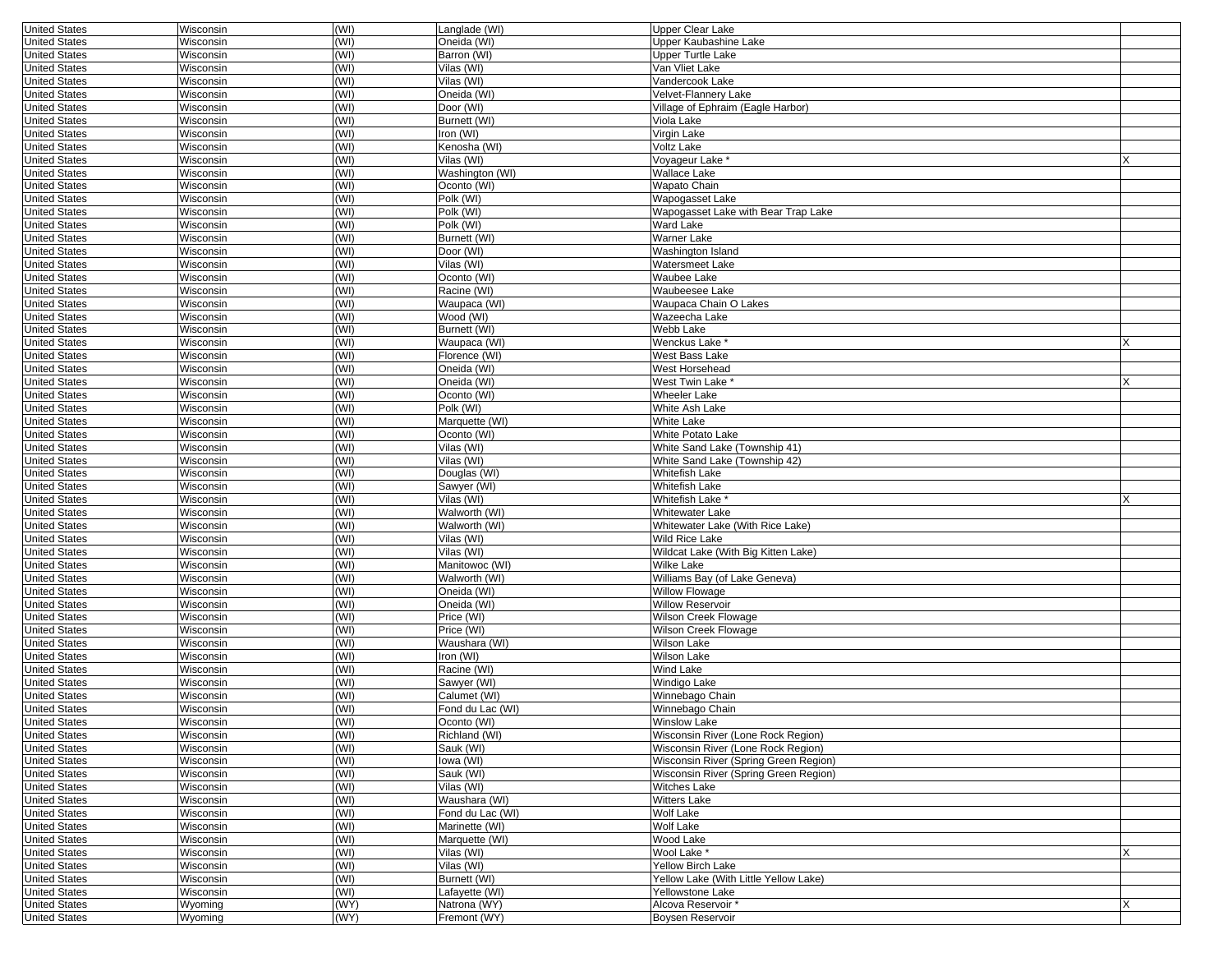| <b>United States</b> | Wyoming                 | (WY) | Teton (WY)                        | <b>Bradley Lake</b>                                           | ΙX |
|----------------------|-------------------------|------|-----------------------------------|---------------------------------------------------------------|----|
| <b>United States</b> | Wyoming                 | (WY) | Fremont (WY)                      | <b>Brooks Lake *</b>                                          |    |
| <b>United States</b> | Wyoming                 | (WY) | Park (WY)                         | <b>Buffalo Bill Reservoir</b>                                 |    |
| <b>United States</b> | Wyoming                 | (WY) | Fremont (WY)                      | Christina Lake *                                              |    |
|                      |                         | WY)  | Sweetwater (WY)                   |                                                               |    |
| <b>United States</b> | Wyoming                 |      |                                   | <b>Flaming Gorge Reservoir</b>                                |    |
| <b>United States</b> | Wyoming                 | (WY) | Sublette (WY)                     | Fremont Lake *                                                |    |
| <b>United States</b> | Wyoming                 | WY)  | Platte (WY)                       | Glendo Reservoir                                              |    |
| <b>United States</b> | Wyoming                 | WY)  | Sublette (WY)                     | Green River Lakes                                             |    |
| <b>United States</b> | Wyoming                 | (WY) | Sublette (WY)                     | Half Moon Lake *                                              |    |
| <b>United States</b> | Wyoming                 | WY)  | Teton (WY)                        | Jackson Lake *                                                |    |
| <b>United States</b> | Wyoming                 | (WY) | Teton (WY)                        | Jenny Lake <sup>*</sup>                                       |    |
| <b>United States</b> | Wyoming                 | WY)  | Johnson (WY)                      | Lake De Smet <sup>*</sup>                                     |    |
| <b>United States</b> | Wyoming                 | (WY) | Jackson Hole (WY)                 | Lake Solitude                                                 |    |
| <b>United States</b> | Wyoming                 | (WY) | Teton (WY)                        | Leigh Lake <sup>*</sup>                                       |    |
|                      |                         | WY)  |                                   |                                                               |    |
| <b>United States</b> | Wyoming                 |      | Carbon (WY)                       | Pathfinder Reservoir (With Alcova Reservoir) *                |    |
| <b>United States</b> | Wyoming                 | WY)  | Natrona (WY)                      | Pathfinder Reservoir (With Alcova Reservoir) *                |    |
| <b>United States</b> | Wyoming                 | WY)  | Johnson (WY)                      | Sawtooth Lakes *                                              |    |
| <b>United States</b> | Wyoming                 | (WY) | Carbon (WY)                       | Seminoe Reservoir                                             |    |
| <b>United States</b> | Wyoming                 | (WY) | Teton (WY)                        | Shoshone and Lewis Lakes *                                    |    |
| <b>United States</b> | Wyoming                 | (WY) | Yellowstone National Park (WY)    | Shoshone and Lewis Lakes '                                    |    |
| <b>United States</b> | Wyoming                 | (WY) | Johnson (WY)                      | Tie Hack Reservoir *                                          |    |
| <b>United States</b> | Wyoming                 | (WY) | Teton (WY)                        | Yellowstone Lake                                              |    |
| <b>United States</b> | Wyoming                 | (WY) | Yellowstone National Park (WY)    | Yellowstone Lake                                              |    |
| Canada               | Alberta                 | (AB) | Wetaskiwin No. 10 (AB)            | <b>Buck Lake</b>                                              |    |
|                      |                         |      |                                   |                                                               |    |
| Canada               | Alberta                 | (AB) | Calling Lake Provincial Park (AB) | Calling Lake                                                  |    |
| Canada               | Alberta                 | (AB) | Athabasca County No. 12 (AB)      | <b>Island Lake</b>                                            |    |
| Canada               | Alberta                 | (AB) | Lac Ste Anne (AB)                 | <b>Isle Lake</b>                                              |    |
| Canada               | Alberta                 | (AB) | Lakeland (AB)                     | Lac la Biche                                                  |    |
| Canada               | Alberta                 | (AB) | Lac Ste Anne (AB)                 | Lac La Nonne                                                  |    |
| Canada               | Alberta                 | (AB) | Near Fairmont Chateau (AB)        | Lake Louise *                                                 |    |
| Canada               | Alberta                 | (AB) | Big Lakes (AB)                    | Lesser Slave Lake                                             |    |
| Canada               | Alberta                 | (AB) | Lesser Slave (AB)                 | Lesser Slave Lake                                             |    |
| Canada               | Alberta                 | (AB) | Westlock (AB)                     | Long Island Lake                                              |    |
| Canada               | Alberta                 | (AB) | Maligne Lake (AB)                 | Maligne Lake <sup>®</sup>                                     |    |
|                      |                         |      |                                   |                                                               |    |
| Canada               | Alberta                 | (AB) | Wetaskiwin (AB)                   | Pigeon Lake                                                   |    |
| Canada               | Alberta                 | (AB) | Red Deer (AB)                     | Pine Lake                                                     |    |
| Canada               | Alberta                 | (AB) | Red Deer (AB)                     | Sylvan Lake                                                   |    |
| Canada               | Alberta                 | (AB) | Near Vulcan Alberta (AB)          | <b>Travers Reservoir</b>                                      |    |
| Canada               | Alberta                 | (AB) | Waterton Natl Park (AB)           | Waterton Lake *                                               |    |
| Canada               | <b>British Columbia</b> | (BC) | Whistler (BC)                     | Alta Lake                                                     |    |
| Canada               | <b>British Columbia</b> | (BC) | East Kootenay (BC)                | <b>Baptiste Lake</b>                                          |    |
| Canada               | <b>British Columbia</b> | (BC) | Near Big Lake Ranch (BC)          | <b>Big Lake</b>                                               |    |
| Canada               | <b>British Columbia</b> | (BC) | Caribou (BC)                      | Bowers Lake                                                   |    |
| Canada               | <b>British Columbia</b> | (BC) | Bowron and Cariboo Rivers (BC)    | Bowron Lake Chain *                                           |    |
| Canada               | <b>British Columbia</b> | (BC) | Prince Rupert Harbor (BC)         | Chatham Sound (IN FEET)                                       |    |
|                      |                         | (BC) |                                   | Christina Lake                                                |    |
| Canada               | <b>British Columbia</b> |      | Gladstone Provincial Park (BC)    |                                                               |    |
| Canada               | <b>British Columbia</b> | (BC) | Vancouver Island (BC)             | Comox Lake                                                    |    |
| Canada               | <b>British Columbia</b> | (BC) | Sunshine Coast (BC)               | Cortes Island                                                 |    |
| Canada               | <b>British Columbia</b> | (BC) | Vancouver Island (BC)             | Cowichan Lake (in Feet)                                       |    |
| Canada               | <b>British Columbia</b> | (BC) | Vancouver Island (BC)             | Cowichan Lake (in Meters)                                     |    |
| Canada               | <b>British Columbia</b> | (BC) | Near Lindell Beach (BC)           | Cultus Lake                                                   |    |
| Canada               | <b>British Columbia</b> | (BC) | Gulf Islands (BC)                 | De Courcy Island                                              |    |
| Canada               | <b>British Columbia</b> | (BC) | Cariboo Region (BC)               | Dragon Lake                                                   |    |
| Canada               | <b>British Columbia</b> | (BC) | Skeena-Queen Charlotte (BC)       | Graham Island Region                                          |    |
| Canada               | <b>British Columbia</b> | (BC) | Kootenay (BC)                     | Grave Lake                                                    |    |
| Canada               | <b>British Columbia</b> | (BC) | Kootenay Region (BC)              | Grave Lake                                                    |    |
|                      |                         |      |                                   |                                                               |    |
| Canada               | <b>British Columbia</b> | (BC) | Green Lake Provincial Park (BC)   | Green Lake (in Feet)                                          |    |
| Canada               | <b>British Columbia</b> | (BC) | Greeny Lake (BC)                  | Greeny Lake *                                                 |    |
| Canada               | <b>British Columbia</b> | (BC) | Harrison Lake (Sasquatch          | <b>Harrison Lake</b>                                          |    |
| Canada               | <b>British Columbia</b> | (BC) | British Columbia (BC)             | Howe Sound and Gambier Island                                 |    |
| Canada               | <b>British Columbia</b> | (BC) | North Central Okanagan (BC)       | Kalamalka Lake                                                |    |
| Canada               | <b>British Columbia</b> | (BC) | North Central Okanagan (BC)       | Kalamalka Lake and Wood Lake                                  |    |
| Canada               | <b>British Columbia</b> | (BC) | Central Kootenay (BC)             | Kootenay Lake                                                 |    |
| Canada               | <b>British Columbia</b> | (BC) | Lac Des Roches (BC)               | Lac Des Roches                                                |    |
| Canada               | <b>British Columbia</b> | (BC) | East Kootenay (BC)                | Lake Koocanusa (ZOOMED IN between Baily Bridge and Gold Bay)* |    |
| Canada               | <b>British Columbia</b> | (BC) | Nanaimo (BC)                      | Langford Lake                                                 |    |
| Canada               |                         | (BC) | Columbia-Shuswap (BC)             |                                                               |    |
|                      | <b>British Columbia</b> |      |                                   | Mara Lake                                                     |    |
| Canada               | <b>British Columbia</b> | (BC) | Peace River District (BC)         | Moberly Lake                                                  |    |
| Canada               | <b>British Columbia</b> | (BC) | Kootenay (BC)                     | Movie Lake                                                    |    |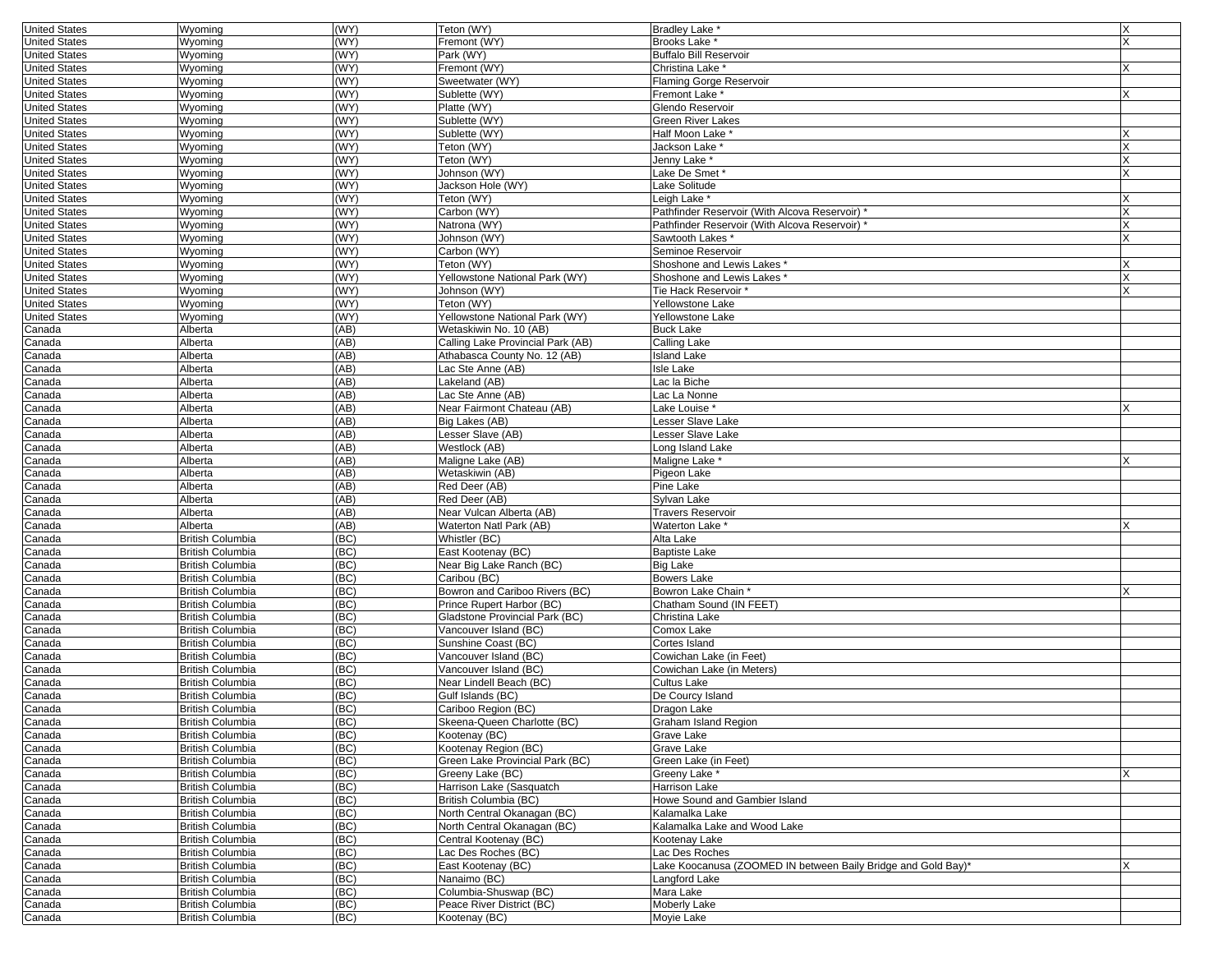| Canada           | <b>British Columbia</b>                     | (BC)         | Great Bear Rain Forest (BC)              | Nimmo Bay                                                       |   |
|------------------|---------------------------------------------|--------------|------------------------------------------|-----------------------------------------------------------------|---|
| Canada           | British Columbia                            | (BC)         | Okanagan (BC)                            | Okanagan Lake                                                   |   |
| Canada           | <b>British Columbia</b>                     | (BC)         | Okanagan-Similkameen (BC)                | Osoyoos Lake                                                    |   |
| Canada           | British Columbia                            | (BC)         | Okanagan (BC)                            | Pennask Lake                                                    |   |
| Canada           | <b>British Columbia</b>                     | (BC)         | Desolation Sound (BC)                    | Prideaux Haven (at Copplestone Island)                          |   |
| Canada           | <b>British Columbia</b>                     | (BC)         | Cariboo Region (BC)                      | Quesnel Lake                                                    |   |
| Canada           | <b>British Columbia</b>                     | (BC)         | Roche (BC)                               | Roche Lake                                                      |   |
| Canada           | <b>British Columbia</b>                     | (BC)         | Sunshine Coast (BC)                      | Sakinaw Lake                                                    |   |
| Canada           | British Columbia<br><b>British Columbia</b> | (BC)         | Salish Sea (BC)                          | Salish Sea                                                      |   |
| Canada           | <b>British Columbia</b>                     | (BC)<br>(BC) | Nanaimo (BC)<br>Capital District (BC)    | Salt Springs Island<br>San Juan and Gulf Islands                |   |
| Canada<br>Canada | British Columbia                            | (BC)         | Capital Regional District (BC)           | San Juan and Gulf Islands                                       |   |
|                  | <b>British Columbia</b>                     | (BC)         | Capital District (BC)                    | San Juan and Gulf Islands (Extended to show Gabriola Island)    |   |
| Canada<br>Canada | British Columbia                            | (BC)         | Cowichan Valley (BC)                     | Shawnigan Lake                                                  |   |
| Canada           | <b>British Columbia</b>                     | (BC)         | Columbia (BC)                            | Shuswap Lake (in Feet)                                          |   |
| Canada           | <b>British Columbia</b>                     | (BC)         | Shuswap (BC)                             | Shuswap Lake (in Feet)                                          |   |
| Canada           | British Columbia                            | (BC)         | Columbia (BC)                            | Shuswap Lake (in Meters)                                        |   |
| Canada           | <b>British Columbia</b>                     | (BC)         | Shuswap (BC)                             | Shuswap Lake (in Meters)                                        |   |
| Canada           | British Columbia                            | (BC)         | South Okanagan (BC)                      | Skaha Lake                                                      |   |
| Canada           | <b>British Columbia</b>                     | (BC)         | Salish Sea (BC)                          | South Salish Sea                                                |   |
| Canada           | <b>British Columbia</b>                     | (BC)         | Sproat Lake (BC)                         | Sproat Lake                                                     |   |
| Canada           | <b>British Columbia</b>                     | (BC)         | Sunshine Coast (BC)                      | Strait of Georgia (from Cortes Island to Vancouver)             |   |
| Canada           | <b>British Columbia</b>                     | (BC)         | Chilcotin (BC)                           | Tatlayoko Lake                                                  |   |
| Canada           | British Columbia                            | (BC)         | Tatlayoko Lake (BC)                      | Tatlayoko Lake                                                  |   |
| Canada           | <b>British Columbia</b>                     | (BC)         | Tofino (BC)                              | Tofino                                                          |   |
| Canada           | <b>British Columbia</b>                     | (BC)         | Salish Sea (BC)                          | Vancouver Island and Puget Sound (Salish Sea Extended)          |   |
| Canada           | British Columbia                            | (BC)         | Albemi Clayoquat (BC)                    | Vancouver Island and Salish Sea                                 |   |
| Canada           | <b>British Columbia</b>                     | (BC)         | Capital (BC)                             | Vancouver Island and Salish Sea                                 |   |
| Canada           | British Columbia                            | (BC)         | Comox Valley (BC)                        | Vancouver Island and Salish Sea                                 |   |
| Canada           | <b>British Columbia</b>                     | (BC)         | Greaer Vancouver (BC)                    | Vancouver Island and Salish Sea                                 |   |
| Canada           | <b>British Columbia</b>                     | (BC)         | Mount Waddington (BC)                    | Vancouver Island and Salish Sea                                 |   |
| Canada           | British Columbia                            | (BC)         | Nanaimo (BC)                             | Vancouver Island and Salish Sea                                 |   |
| Canada           | <b>British Columbia</b>                     | (BC)         | Strathcoma (BC)                          | Vancouver Island and Salish Sea                                 |   |
| Canada           | British Columbia                            | (BC)         | Sunshine Coast (BC)                      | Vancouver Island and Salish Sea                                 |   |
| Canada           | <b>British Columbia</b>                     | (BC)         | Cranbrook (BC)                           | Wasa Lake                                                       |   |
| Canada           | <b>British Columbia</b>                     | (BC)         | Cariboo Region (BC)                      | <b>Wavey Lake</b>                                               |   |
| Canada           | Manitoba                                    | (MB)         | Division No 23 (MB)                      | Big Sand Lake *                                                 |   |
| Canada           | Manitoba                                    | (MB)         | Clearwater Lake Provincial Park (MB)     | Clearwater Lake *                                               |   |
| Canada           | Manitoba                                    | (MB)         | Division No 21 (MB)                      | Cormorant Lake <sup>*</sup>                                     |   |
| Canada           | Manitoba                                    | (MB)         | Near Falcon Beach (MB)                   | Falcon Lake                                                     |   |
| Canada           | Manitoba                                    | (MB)         | Flin Flon (MB)                           | Kississing Lake                                                 |   |
| Canada           | Manitoba                                    | (MB)         | ac du Bonnet (MB)                        | Lac du Bonnet (In Metric)                                       |   |
| Canada           | Manitoba                                    | (MB)         | Madawaska (MB)                           | Lac Unique                                                      |   |
| Canada           | Manitoba                                    | (MB)         | Division No 5 (MB)                       | Lake Metigoshe                                                  |   |
| Canada           | Manitoba                                    | (MB)         | Division No 1 (MB)                       | ake of the Woods                                                |   |
| Canada           | Manitoba                                    | (MB)         | Kenora (MB)<br>Division No 1 (MB)        | Lake of the Woods (Zoomed in Kenora to Thompson Island)         |   |
| Canada           | Manitoba                                    | (MB)<br>(MB) |                                          | Lake of the Woods (Zoomed in near Ptarmigan Bay/Clearwater Bay) |   |
| Canada           | Manitoba                                    |              | Lake Winnipeg (MB)<br>Lake Winnipeg (MB) | Lake Winnipeg (Zoomed in Reindeer Island to Black Island)       |   |
| Canada<br>Canada | Manitoba<br>Manitoba                        | (MB)<br>(MB) | Churchill (MB)                           | Lake Winnipeg<br>Nueltin Lake *                                 |   |
| Canada           | Manitoba                                    | (MB)         | Nopiming Provincial Park (MB)            | Rabbit River * Near Cole Lake                                   |   |
| Canada           | Manitoba                                    | (MB)         | Kinoosao (MB)                            | Reindeer Lake                                                   |   |
| Canada           | Manitoba                                    | (MB)         | Division No 19 (MB)                      | Sasaginnigak Lake                                               |   |
| Canada           | Manitoba                                    | (MB)         | Division No. 1 (MB)                      | Star Lake                                                       |   |
| Canada           | Manitoba                                    | (MB)         | Wallace Lake Provincial Park (MB)        | <b>Wallace Lake</b>                                             |   |
| Canada           | Manitoba                                    | (MB)         | Whiteshell (MB)                          | <b>West Hawk Lake</b>                                           |   |
| Canada           | New Brunswick                               | (NB)         | Charlotte (NB)                           | Campobello Island (in Bay of Fundy)                             |   |
| Canada           | New Brunswick                               | (NB)         | York (NB)                                | East Grand Lake                                                 |   |
| Canada           | New Brunswick                               | (NB)         | Queens (NB)                              | Grand Lake (In Feet)                                            |   |
| Canada           | <b>New Brunswick</b>                        | (NB)         | Queens (NB)                              | Grand Lake (In Metric)                                          |   |
| Canada           | New Brunswick                               | (NB)         | Charlotte (NB)                           | Greater Passamaquoddy Bay Area (and Campobello Island)          |   |
| Canada           | New Brunswick                               | (NB)         | Miramichi (NB)                           | Miramichi River*                                                |   |
| Canada           | New Brunswick                               | (NB)         | York (NB)                                | Oromocto Lake                                                   |   |
| Canada           | New Brunswick                               | (NB)         | Charlotte (NB)                           | Passamaquoddy Bay                                               |   |
| Canada           | New Brunswick                               | (NB)         | Queens (NB)                              | South Oromocto Lake                                             |   |
| Canada           | New Brunswick                               | (NB)         | York (NB)                                | Spednic Lake                                                    |   |
| Canada           | New Brunswick                               | (NB)         | Northumberland (NB)                      | <b>Whitney Pond</b>                                             |   |
| Canada           | Newfoundland                                | (NF)         | Bonne Bay (NF)                           | Bonne Bay *                                                     | Χ |
|                  | Newfoundland                                | (NF)         | Lake Melville (NF)                       | Goose Bay                                                       |   |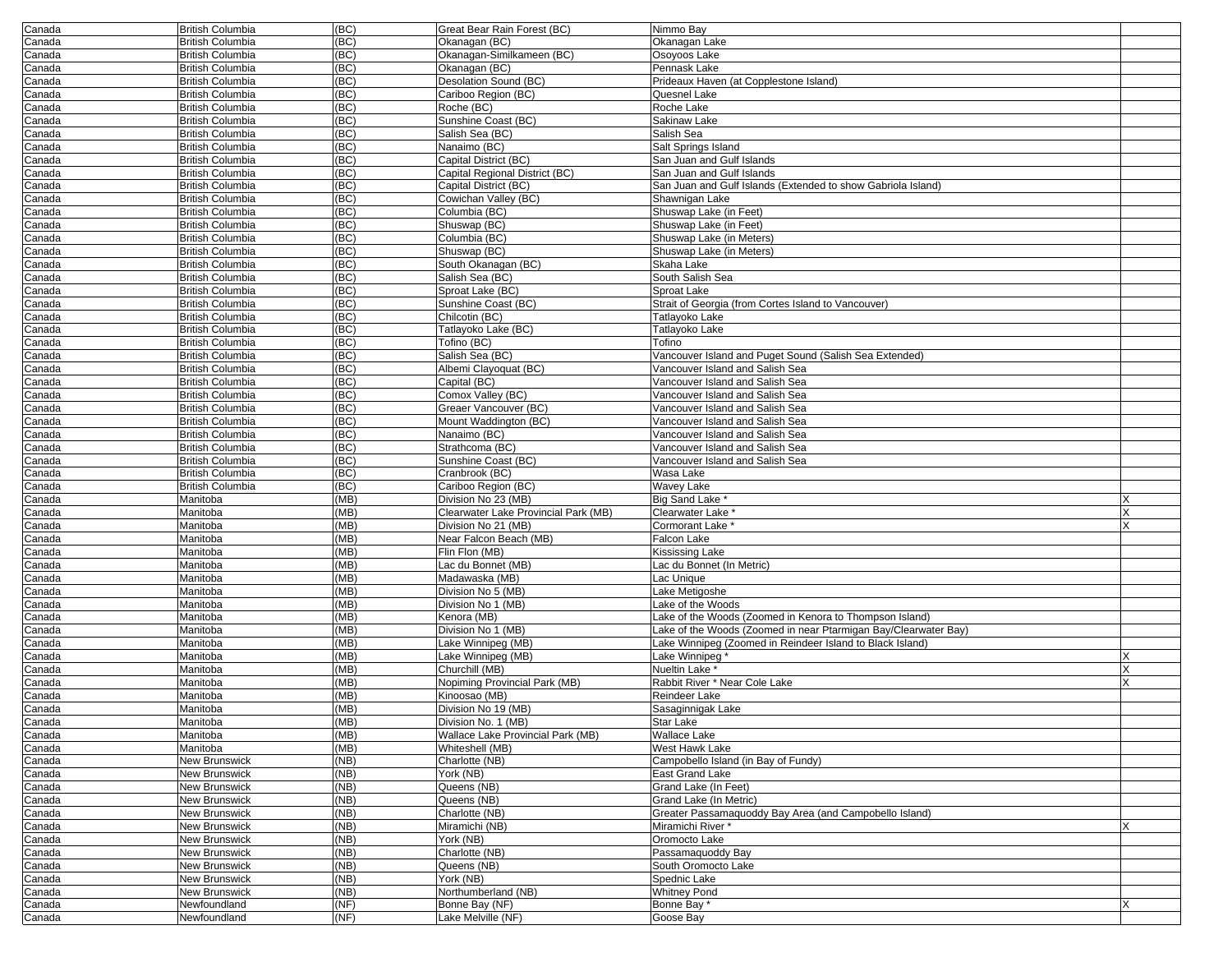| Canada           | Newfoundland                 | (NF)         | Newfoundland (NF)                   | <b>Maddox Cove</b>                                                               |  |
|------------------|------------------------------|--------------|-------------------------------------|----------------------------------------------------------------------------------|--|
| Canada           | Newfoundland                 | (NF)         | Newfoundland (NF)                   | Newfoundland Island (in Feet)                                                    |  |
| Canada           | Newfoundland                 | (NF)         | Newfoundland (NF)                   | Newfoundland Island (in Meters)                                                  |  |
| Canada           | Newfoundland                 | (NF)         | Labrador (NL)                       | Shabogamo Lake                                                                   |  |
| Canada           | Northwest Territories        | (NWT)        | Great Bear Lake (NWT)               | Great Bear Lake                                                                  |  |
| Canada           | <b>Northwest Territories</b> | (NWT)        | Yellowknife (NWT)                   | <b>Great Slave Lake</b>                                                          |  |
| Canada           | Nova Scotia                  | (NS)         | Hants (NS)                          | Armstrong Lake *                                                                 |  |
| Canada           | Nova Scotia                  | (NS)         | Cape Breton (NS)                    | <b>Bras Dor Lake</b>                                                             |  |
| Canada           | Nova Scotia                  | (NS)         | Digby (NS)                          | Haines Lake *                                                                    |  |
| Canada           | Nova Scotia                  | (NS)         | Halifax Harbor (NS)                 | Halifax Harbor                                                                   |  |
| Canada           | Nova Scotia                  | (NS)         | Nova Scotia (NS)                    | Halifax Harbor                                                                   |  |
| Canada           | Nova Scotia                  | (NS)         | Indian Harbour (NS)                 | Indian Harbour                                                                   |  |
| Canada           | Nova Scotia                  | (NS)         | Kejimkujik Natl Park (NS)           | Kejimkujik Lake <sup>*</sup>                                                     |  |
| Canada           | Nova Scotia                  | (NS)         | Lunenburg (NS)                      | Lake Lewis *                                                                     |  |
| Canada           | Nova Scotia                  | (NS)         | Pictou Landing (NS)                 | Little Harbour                                                                   |  |
| Canada           | Nova Scotia                  | (NS)         | Lunenburg (NS)                      | Mahone Bay                                                                       |  |
| Canada           | Nova Scotia                  | (NS)         | Queens (NS)                         | Molega Lake                                                                      |  |
| Canada           | Nova Scotia                  | (NS)         | Nova Scotia (NS)                    | Nova Scotia and Prince Edward Island                                             |  |
| Canada           | Nova Scotia                  | (NS)         | Prince Edward Island (NS)           | Nova Scotia and Prince Edward Island                                             |  |
| Canada           | Nova Scotia                  | (NS)         | Halifax (NS)                        | Peggys Cove                                                                      |  |
| Canada           | Nova Scotia                  | (NS)         | Halifax (NS)                        | Shubenacadie Grand Lake                                                          |  |
| Canada           | Nova Scotia                  | (NS)         | Hants (NS)                          | Shubenacadie Grand Lake                                                          |  |
| Canada           | Ontario                      | (ON)         | Lanark (ON)                         | Adam Lake                                                                        |  |
| Canada           | Ontario                      | (ON)         | Gananoque (ON)                      | <b>Admiralty Group of Islands</b>                                                |  |
| Canada           | Ontario                      | (ON)         | Kenora (ON)                         | Aerobus Lake                                                                     |  |
| Canada           | Ontario                      | (ON)         | Parry Sound (ON)                    | Ahmic Lake                                                                       |  |
| Canada           | Ontario                      | (ON)<br>(ON) | Algonquin Park (ON)                 | Algonquin Park Canoe Route * (Canoe Burnt Island)                                |  |
| Canada           | Ontario<br>Ontario           | (ON)         | Algonquin Park (ON)                 | Algonquin Park Canoe Route * (Misty Timberwolf McIntosh)<br>Anima Nipissing Lake |  |
| Canada<br>Canada | Ontario                      | (ON)         | Nipissing (ON)<br>Peterborough (ON) | Anstruther Lake (in Feet)                                                        |  |
| Canada           | Ontario                      | (ON)         | Peterborough (ON)                   | Anstruther Lake (in Meters)                                                      |  |
| Canada           | Ontario                      | (ON)         | Thunder Bay (ON)                    | Ara Lake (With Meta Lake)                                                        |  |
| Canada           | Ontario                      | (ON)         | Muskoka (ON)                        | Arnolds Bay (With Woods and Moon River Bays)                                     |  |
| Canada           | Ontario                      | (ON)         | Parry Sound (ON)                    | Arnolds Bay (With Woods and Moon River Bays)                                     |  |
| Canada           | Ontario                      | (ON)         | Parry Sound (ON)                    | Arthur Lake <sup>*</sup>                                                         |  |
| Canada           | Ontario                      | (ON)         | Addington (ON)                      | Ashby Lake                                                                       |  |
| Canada           | Ontario                      | (ON)         | _ennox (ON)                         | Ashby Lake                                                                       |  |
| Canada           | Ontario                      | (ON)         | Port Franks (ON)                    | Ausable River at Port Franks                                                     |  |
| Canada           | Ontario                      | (ON)         | Nipissing (ON)                      | <b>Aylen Lake</b>                                                                |  |
| Canada           | Ontario                      | (ON)         | Kawartha Lakes (ON)                 | <b>Balsam Lake</b>                                                               |  |
| Canada           | Ontario                      | (ON)         | Kenora (ON)                         | Bamaji Lake <sup>*</sup>                                                         |  |
| Canada           | Ontario                      | (ON)         | Hastings (ON)                       | <b>Baptiste Lake</b>                                                             |  |
| Canada           | Ontario                      | (ON)         | Lanark (ON)                         | <b>Barbers Lake</b>                                                              |  |
| Canada           | Ontario                      | (ON)         | Haliburton (ON)                     | <b>Bark Lake</b>                                                                 |  |
| Canada           | Ontario                      | (ON)         | Hastings (ON)                       | <b>Bark Lake</b>                                                                 |  |
| Canada           | Ontario                      | (ON)         | Nipissing (ON)                      | <b>Bark Lake</b>                                                                 |  |
| Canada           | Ontario                      | (ON)         | Renfrew (ON)                        | <b>Bark Lake</b>                                                                 |  |
| Canada           | Ontario                      | (ON)         | Addington Highlands (ON)            | Barnard Lake (With Crystal Lake)                                                 |  |
| Canada           | Ontario                      | (ON)         | Kenora (ON)                         | <b>Basket Lake</b>                                                               |  |
| Canada           | Ontario                      | (ON)         | Frontenac (ON)                      | <b>Bass Lake</b>                                                                 |  |
| Canada           | Ontario                      | (ON)         | Grenville (ON)                      | <b>Bass Lake</b>                                                                 |  |
| Canada           | Ontario                      | (ON)         | Leeds (ON)                          | Bass Lake                                                                        |  |
| Canada           | Ontario                      | (ON)         | Manitoulin Island (ON)              | <b>Bass Lake</b>                                                                 |  |
| Canada           | Ontario                      | (ON)         | Thousand Islands (ON)               | Bass Lake                                                                        |  |
| Canada           | Ontario                      | (ON)         | Rainy River (ON)                    | Basswood Lake                                                                    |  |
| Canada           | Ontario                      | (ON)         | Hastings (ON)                       | <b>Bay Lake</b>                                                                  |  |
| Canada           | Ontario                      | (ON)         | Parry Sound (ON)                    | <b>Bay Lake</b>                                                                  |  |
| Canada           | Ontario                      | (ON)         | Greater Sudbury (ON)                | Bear Lake                                                                        |  |
| Canada           | Ontario                      | (ON)         | Addington (ON)                      | <b>Beaver Lake</b>                                                               |  |
| Canada           | Ontario                      | (ON)         | Lennox (ON)                         | Beaver Lake                                                                      |  |
| Canada           | Ontario                      | (ON)         | Peterborough (ON)                   | <b>Belmont Lake</b>                                                              |  |
| Canada           | Ontario                      | (ON)         | Bending Lake (ON)                   | Bending Lake *                                                                   |  |
| Canada           | Ontario                      | (ON)         | Lanark (ON)                         | Bennett Lake and Fagan Lake                                                      |  |
| Canada           | Ontario                      | (ON)         | Grenville (ON)                      | Benson Lake                                                                      |  |
| Canada           | Ontario                      | (ON)         | Leeds (ON)                          | <b>Benson Lake</b>                                                               |  |
| Canada           | Ontario                      | (ON)         | Haliburton (ON)                     | Big and Little Hawk Lakes                                                        |  |
| Canada           | Ontario                      | (ON)         | Peterborough (ON)                   | Big Bald Lake *                                                                  |  |
| Canada           | Ontario                      | (ON)         | Peterborough (ON)                   | <b>Big Cedar Lake</b>                                                            |  |
| Canada           | Ontario                      | (ON)         | Frontenac (ON)                      | <b>Big Clear Lake</b>                                                            |  |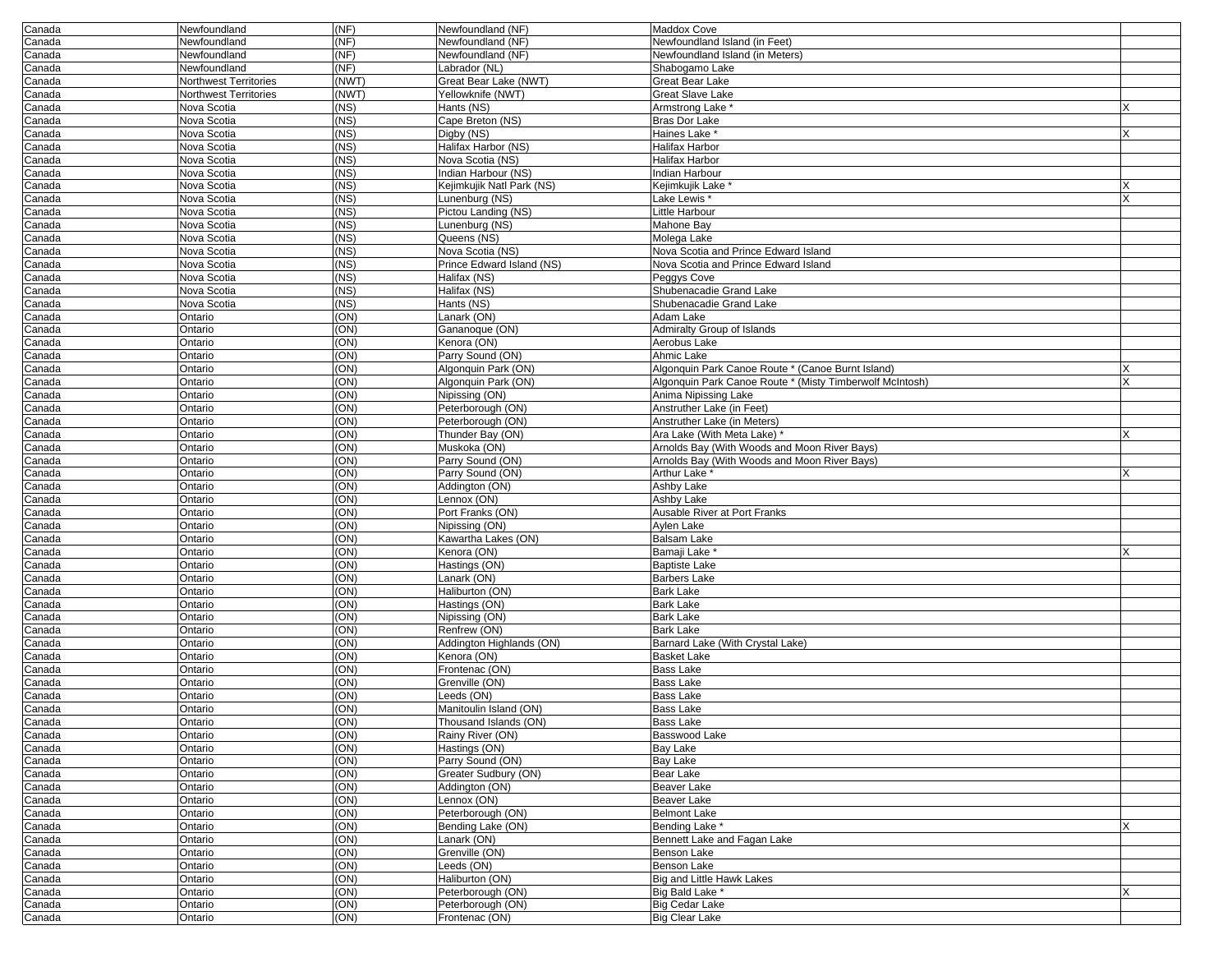| Canada | Ontario | (ON) | Frontenac (ON)         | Big Gull Lake (Eastern Half Only)                         |   |
|--------|---------|------|------------------------|-----------------------------------------------------------|---|
| Canada | Ontario | (ON) | Frontenac (ON)         | Big Gull Lake (Entire Lake, East and West Sections Shown) |   |
| Canada | Ontario | (ON) | Manitoulin Island (ON) | Big Lake *                                                |   |
| Canada | Ontario | (ON) | Herschel Township (ON) | <b>Big Lighthouse Lake</b>                                |   |
| Canada | Ontario | (ON) | Kenora (ON)            | <b>Big Manitumeig Lake</b>                                |   |
| Canada | Ontario | (ON) | Bracebridge (ON)       | <b>Bigwind Lake</b>                                       |   |
| Canada | Ontario | (ON) | Frontenac (ON)         | <b>Birch Lake</b>                                         |   |
|        | Ontario | (ON) | Near Webbwood (ON)     | Birch Lake (Near Webbwood)                                |   |
| Canada |         |      | Frontenac (ON)         |                                                           |   |
| Canada | Ontario | (ON) |                        | <b>Black Donald Lake</b>                                  |   |
| Canada | Ontario | (ON) | Renfrew (ON)           | <b>Black Donald Lake</b>                                  |   |
| Canada | Ontario | (ON) | Frontenac (ON)         | Black Donald Lake (w Centennial)                          |   |
| Canada | Ontario | (ON) | Renfrew (ON)           | Black Donald Lake (w Centennial)                          |   |
| Canada | Ontario | (ON) | Lanark (ON)            | <b>Black Lake</b>                                         |   |
| Canada | Ontario | (ON) | Parry Sound (ON)       | <b>Blackstone Lake</b>                                    |   |
| Canada | Ontario | (ON) | Christie (ON)          | <b>Blackwater Lake</b>                                    |   |
| Canada | Ontario | (ON) | McKellar (ON)          | <b>Blackwater Lake</b>                                    |   |
| Canada | Ontario | (ON) | Haliburton (ON)        | <b>Blue Hawk Lake</b>                                     |   |
|        |         |      |                        |                                                           |   |
| Canada | Ontario | (ON) | Frontenac (ON)         | <b>Bobs Lake</b>                                          |   |
| Canada | Ontario | (ON) | Lanark (ON)            | <b>Bobs Lake</b>                                          |   |
| Canada | Ontario | (ON) | Sudbury (ON)           | Borden Lake                                               |   |
| Canada | Ontario | (ON) | Haliburton (ON)        | Boshkung Lake                                             |   |
| Canada | Ontario | (ON) | Hastings (ON)          | <b>Bradley Lake</b>                                       |   |
| Canada | Ontario | (ON) | Watt Township (ON)     | <b>Brandy Lake</b>                                        |   |
| Canada | Ontario | (ON) | Huron Shores (ON)      | <b>Bright Lake</b>                                        |   |
| Canada | Ontario | (ON) | Limerick (ON)          | <b>Brinklow Lake</b>                                      |   |
| Canada | Ontario | (ON) | Frontenac (ON)         | <b>Buck Lake</b>                                          |   |
|        |         |      |                        |                                                           |   |
| Canada | Ontario | (ON) | Peterborough (ON)      | Buckhorn Lake (Lower Lake with Lovesick Lake)             |   |
| Canada | Ontario | (ON) | Peterborough (ON)      | Buckhorn Lakes (Upper and Lower Lakes)                    |   |
| Canada | Ontario | (ON) | Frontenac (ON)         | <b>Buckshot Lake</b>                                      |   |
| Canada | Ontario | (ON) | Haliburton (ON)        | <b>Burdock Lake</b>                                       |   |
| Canada | Ontario | (ON) | Frontenac (ON)         | <b>Burridge Lake</b>                                      |   |
| Canada | Ontario | (ON) | Muskoka (ON)           | <b>Butterfly Lake</b>                                     |   |
| Canada | Ontario | (ON) | Algonquin Park (ON)    | Cache Lake *                                              |   |
| Canada | Ontario | (ON) | Kenora (ON)            | Cairns Lake                                               |   |
|        | Ontario | (ON) | Greater Madawaska (ON) |                                                           |   |
| Canada |         |      |                        | Calabogie Lake                                            |   |
| Canada | Ontario | (ON) | Kawartha Lakes (ON)    | Cameron Lake                                              |   |
| Canada | Ontario | (ON) | Muskoka (ON)           | Camp Lake *                                               |   |
| Canada | Ontario | (ON) | Kawartha Lakes (ON)    | Canal Lake                                                |   |
| Canada | Ontario | (ON) | Algonquin Park (ON)    | Canisbay Lake                                             |   |
| Canada | Ontario | (ON) | Frontenac (ON)         | Canoe Lake                                                |   |
| Canada | Ontario | (ON) | Algonquin Park (ON)    | Canoe Lake (In Algonquin Park) *                          | X |
| Canada | Ontario | (ON) | Nipissing (ON)         | Canoe Lake (In Algonquin Park)                            | X |
| Canada | Ontario | (ON) | North Frontenac (ON)   | Canonto Lake                                              |   |
|        |         |      |                        |                                                           |   |
| Canada | Ontario | (ON) | Algoma (ON)            | Carpenter Lake                                            |   |
| Canada | Ontario | (ON) | Hastings (ON)          | Cashel Lake                                               |   |
| Canada | Ontario | (ON) | Peterborough (ON)      | Catchacoma Lake                                           |   |
| Canada | Ontario | (ON) | Ontario (ON)           | Cecebe Lake                                               |   |
| Canada | Ontario | (ON) | Peterborough (ON)      | Chandos Lake                                              |   |
| Canada | Ontario | (ON) | Grenville (ON)         | Charleston Lake                                           |   |
| Canada | Ontario | (ON) | Leeds (ON)             | <b>Charleston Lake</b>                                    |   |
| Canada | Ontario | (ON) | Willisville (ON)       | Charlton Lake with Frood Lake *                           |   |
| Canada | Ontario | (ON) | Peterborough (ON)      | Chemong Lake *                                            |   |
|        |         |      |                        |                                                           |   |
| Canada | Ontario | (ON) | Lanark (ON)            | Christie Lake                                             |   |
| Canada | Ontario | (ON) | Frontenac (ON)         | Christie Lake (by Devils Lk Rd)                           | X |
| Canada | Ontario | (ON) | Grenville (ON)         | Clear Lake                                                |   |
| Canada | Ontario | (ON) | Leeds (ON)             | Clear Lake                                                |   |
| Canada | Ontario | (ON) | Parry Sound (ON)       | Clear Lake                                                |   |
| Canada | Ontario | (ON) | Muskoka (ON)           | Clear Lake                                                |   |
| Canada | Ontario | (ON) | Rainy River (ON)       | Clearwater Lake (West) *                                  | X |
| Canada | Ontario | (ON) | Algoma (ON)            | Cloudy Lake                                               |   |
| Canada | Ontario | (ON) | Frontenac (ON)         | Cole Lake *                                               | X |
|        |         |      |                        |                                                           |   |
| Canada | Ontario | (ON) | Frontenac (ON)         | Collins Lake                                              |   |
| Canada | Ontario | (ON) | Parry Sound (ON)       | Commanda Lake *                                           | X |
| Canada | Ontario | (ON) | Renfrew (ON)           | Constant Lake                                             |   |
| Canada | Ontario | (ON) | Peterborough (ON)      | Cordova Lake                                              |   |
| Canada | Ontario | (ON) | Algoma (ON)            | Cowie Lake                                                |   |
| Canada | Ontario | (ON) | Frontenac (ON)         | Cranberry Lake                                            |   |
| Canada | Ontario | (ON) | Frontenac (ON)         | Cranberry Lake with Little Cranberry Lake                 |   |
| Canada | Ontario | (ON) | Parry Sound (ON)       | Crane Lake                                                |   |
|        |         |      |                        |                                                           |   |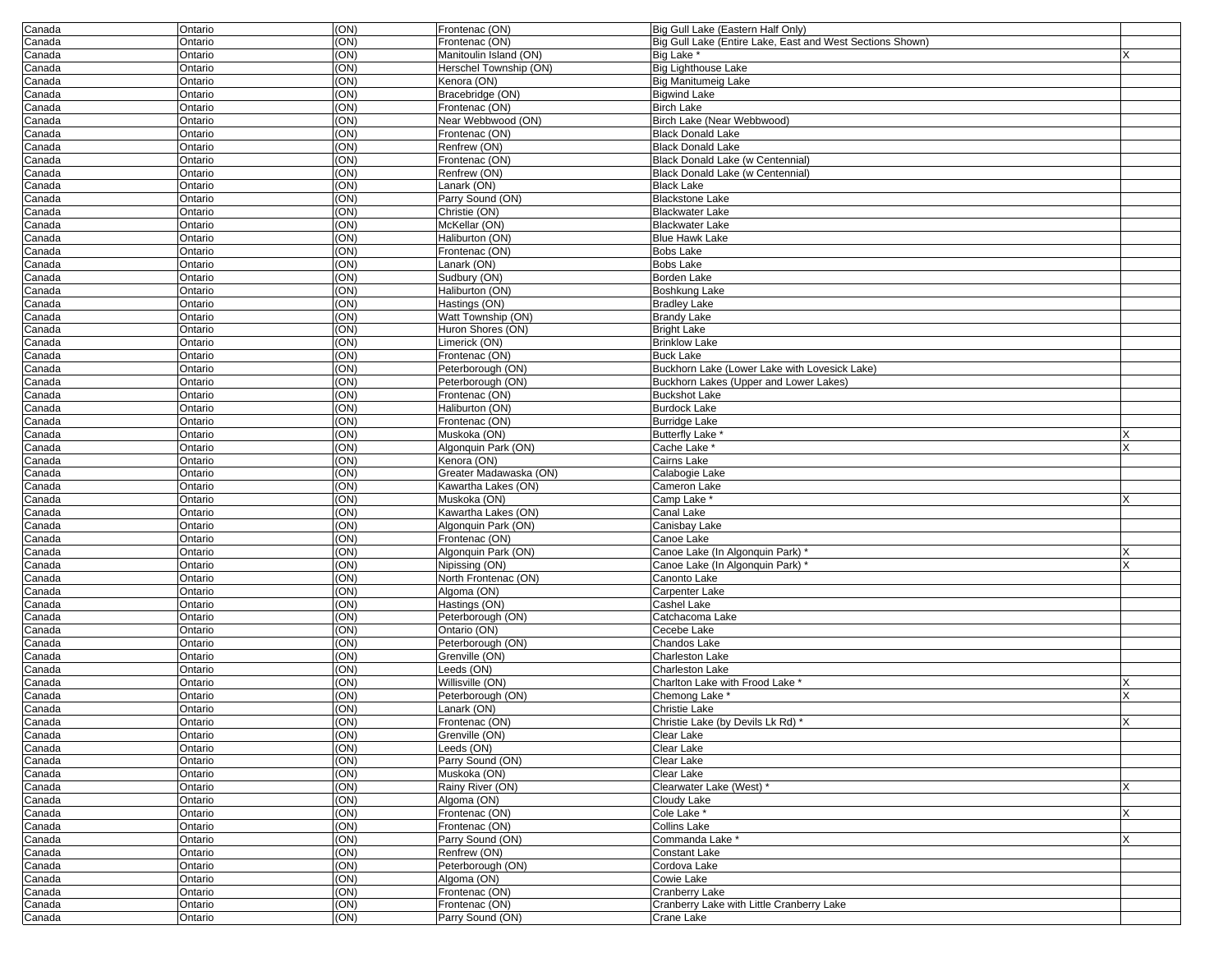| Canada | Ontario            | (ON) | The Archipelago (ON)   | <b>Crane Lake</b>                        |    |
|--------|--------------------|------|------------------------|------------------------------------------|----|
| Canada | Ontario            | (ON) | Frontenac (ON)         | <b>Cronk Lake</b>                        |    |
| Canada | Ontario            | (ON) | Grenville (ON)         | Crosby Lakes (Big and Little)            |    |
| Canada | Ontario            | (ON) | Leeds (ON)             | Crosby Lakes (Big and Little)            |    |
| Canada | Ontario            | (ON) | Nipissing (ON)         | Cross Lake                               |    |
| Canada | Ontario            | (ON) | Frontenac (ON)         | Crotch Lake                              |    |
| Canada | Ontario            | (ON) | Frontenac (ON)         | Crow Lake                                |    |
| Canada | Ontario            | (ON) | Hastings (ON)          | Crowe Lake                               |    |
| Canada | Ontario            | (ON) | Kawartha Lakes (ON)    | <b>Crystal Lake</b>                      |    |
| Canada | Ontario            | (ON) | Lanark (ON)            | Dalhousie Lake                           |    |
| Canada | Ontario            | (ON) | Lanark (ON)            | Davern Lake                              |    |
| Canada | Ontario            | (ON) | Haliburton (ON)        | Davis Lake                               |    |
| Canada | Ontario            | (ON) | Lake Huron (ON)        | Dawson Island                            |    |
| Canada | Ontario            | (ON) | South River (ON)       | Deer Lake                                |    |
| Canada | Ontario            | (ON) | Haliburton (ON)        | Denna Lake                               |    |
| Canada | Ontario            | (ON) | Algoma (ON)            | Desbarats Lake                           |    |
| Canada | Ontario            | (ON) | Frontenac (ON)         | Desert Lake                              |    |
| Canada | Ontario            | (ON) | Frontenac (ON)         | Devil Lake                               |    |
| Canada | Ontario            | (ON) | Hastings (ON)          | Diamond Lake                             |    |
|        |                    | (ON) | Algoma (ON)            | Diamond Lake *                           |    |
| Canada | Ontario<br>Ontario | (ON) | Hastings (ON)          |                                          |    |
| Canada |                    |      |                        | Dickey Lake                              |    |
| Canada | Ontario            | (ON) | Kenora (ON)            | Dinorwic Lake                            |    |
| Canada | Ontario            | (ON) | Parry Sound (ON)       | Doe Lake                                 |    |
| Canada | Ontario            | (ON) | Algoma (ON)            | Dog Lake                                 |    |
| Canada | Ontario            | (ON) | Frontenac (ON)         | Dog Lake                                 |    |
| Canada | Ontario            | (ON) | Thunder Bay (ON)       | Dog Lake                                 |    |
| Canada | Ontario            | (ON) | Kenora (ON)            | Dogtooth Lake                            |    |
| Canada | Ontario            | (ON) | Parry Sound (ON)       | Dollars Lake <sup>*</sup>                |    |
| Canada | Ontario            | (ON) | Haliburton (ON)        | Drag Lake                                |    |
| Canada | Ontario            | (ON) | Frontenac (ON)         | Draper Lake                              |    |
| Canada | Ontario            | (ON) | Kenora (ON)            | <b>Dryberry Lake</b>                     |    |
| Canada | Ontario            | (ON) | Dufferin (ON)          | Dufferin Lake                            |    |
| Canada | Ontario            | (ON) | Algoma (ON)            | Dunlop Lake                              |    |
| Canada | Ontario            | (ON) | Muskoka (ON)           | Dyson Lake                               |    |
| Canada | Ontario            | (ON) | Frontenac (ON)         | Eagle Lake                               |    |
| Canada | Ontario            | (ON) | Parry Sound (ON)       | Eagle Lake                               |    |
| Canada | Ontario            | (ON) | Kenora (ON)            | Eagle Lake (Near Dryden and Eagle River) |    |
| Canada | Ontario            | (ON) | Near Dryden (ON)       | Eagle Lake (Near Dryden and Eagle River) |    |
| Canada | Ontario            | (ON) | Near Eagle River (ON)  | Eagle Lake (Near Dryden and Eagle River) |    |
| Canada | Ontario            | (ON) | Haliburton (ON)        | Eagle Lake and Moose Lake                |    |
| Canada | Ontario            | (ON) | Prince Edward (ON)     | East Lake                                |    |
| Canada | Ontario            | (ON) | Keyhole Township (ON)  | Echo Lake                                |    |
| Canada | Ontario            | (ON) | Muskoka (ON)           | Echo Lake <sup>'</sup>                   |    |
| Canada | Ontario            | (ON) | Haliburton (ON)        | Eels Lake                                |    |
| Canada | Ontario            | (ON) | Peterborough (ON)      | Eels Lake                                |    |
| Canada | Ontario            | (ON) | Central Frontenac (ON) | <b>Elbow Lake</b>                        |    |
| Canada | Ontario            | (ON) | Algoma (ON)            | Elliot Lake <sup>®</sup>                 |    |
| Canada | Ontario            | (ON) | Thunder Bay (ON)       | Esnagami Lake                            |    |
| Canada | Ontario            | (ON) | Algoma (ON)            | Esnagi Lake                              |    |
| Canada | Ontario            | (ON) | Grey (ON)              | Eugenia Lake                             |    |
| Canada | Ontario            | (ON) | Rainy River (ON)       | Eva Lake                                 |    |
| Canada | Ontario            | (ON) | Muskoka (ON)           | Fairy Lake                               |    |
| Canada | Ontario            | (ON) | Faraday Township (ON)  | Faraday Lake                             |    |
| Canada | Ontario            | (ON) | Simcoe (ON)            | <b>Farlain Lake</b>                      | ΙX |
| Canada | Ontario            | (ON) | Lanark (ON)            | Farren Lake                              |    |
| Canada | Ontario            | (ON) | Cochrane (ON)          | Findlay Lake *                           | X  |
| Canada | Ontario            | (ON) | Haliburton (ON)        | Fletcher Lake                            |    |
| Canada | Ontario            | (ON) | Parry Sound (ON)       | Foote Lake                               |    |
| Canada | Ontario            | (ON) | Haliburton (ON)        | Fortescue Lake                           |    |
| Canada | Ontario            | (ON) | Peterborough (ON)      | Fortescue Lake                           |    |
| Canada | Ontario            | (ON) | Kawartha Lakes (ON)    | Four Mile Lake                           |    |
| Canada | Ontario            | (ON) | Timiskaming (ON)       | Fourbass Lake                            |    |
| Canada | Ontario            | (ON) | Frontenac (ON)         | Fourteen Island Lake *                   |    |
| Canada | Ontario            | (ON) | Jamot (ON)             | French River at Jamot *                  |    |
| Canada | Ontario            | (ON) | Haliburton (ON)        | Galeairy Lake *                          |    |
| Canada | Ontario            | (ON) | Nipissing (ON)         | Galeairy Lake *                          |    |
| Canada | Ontario            | (ON) | Peterborough (ON)      | Galloway Lake                            |    |
| Canada | Ontario            | (ON) | Grenville (ON)         | Gananoque Lake (entire lake)             |    |
| Canada | Ontario            | (ON) | Leeds (ON)             | Gananoque Lake (entire lake)             |    |
|        |                    |      |                        |                                          |    |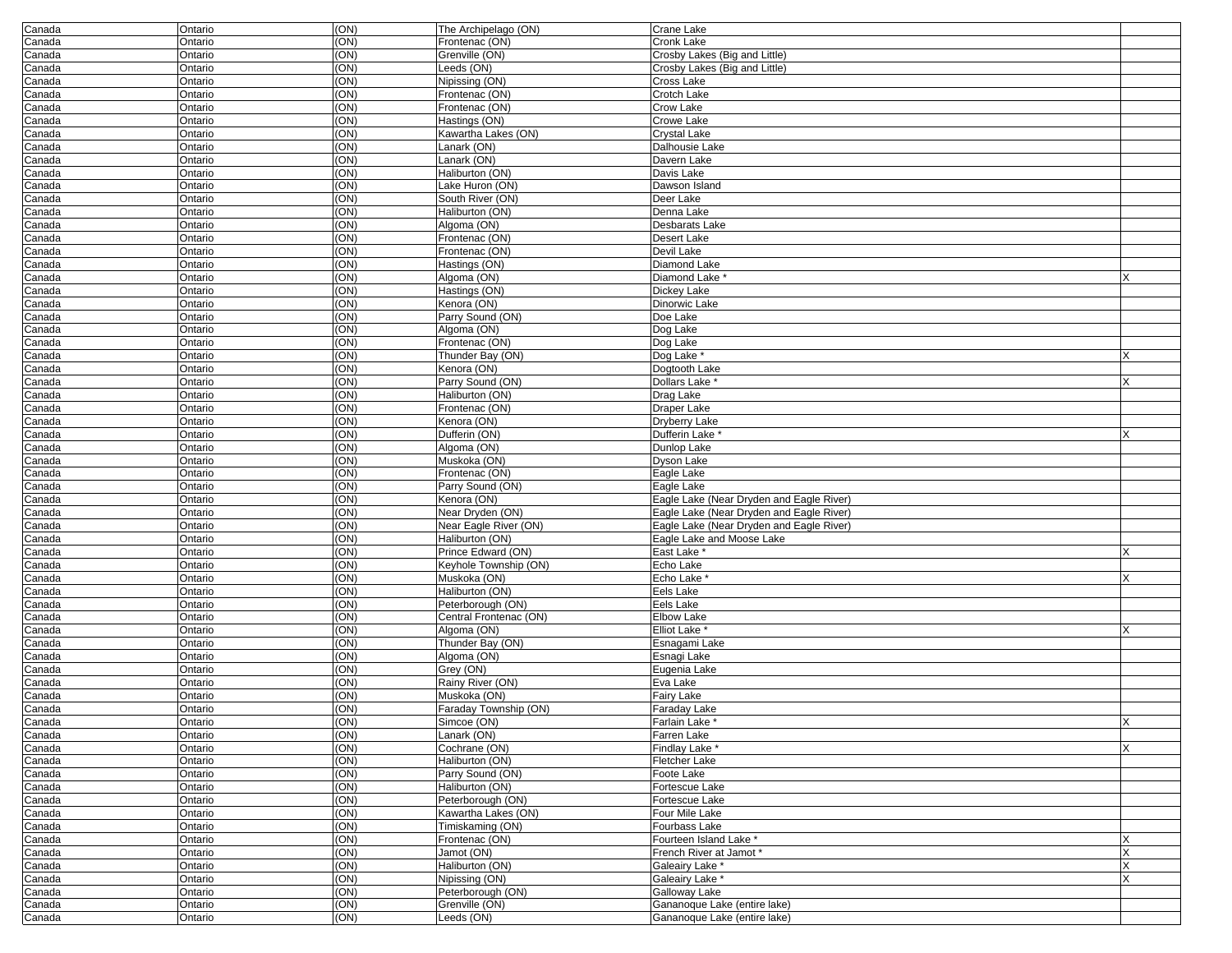| Canada | Ontario | (ON) | Grenville (ON)        | Gananoque Lake (Lost Bay section only)                  |   |
|--------|---------|------|-----------------------|---------------------------------------------------------|---|
| Canada | Ontario | (ON) | Leeds (ON)            | Gananoque Lake (Lost Bay section only)                  |   |
| Canada | Ontario | (ON) | Renfrew (ON)          | Garden Lake *                                           |   |
| Canada | Ontario | (ON) | Georgian Bay (ON)     | Georgian Bay (Zoomed from Midland to Parry Sound)       |   |
| Canada | Ontario | (ON  | Bruce (ON)            | Georgian Bay of Lake Huron                              |   |
| Canada | Ontario | (ON) | Grey (ON)             | Georgian Bay of Lake Huron                              |   |
| Canada | Ontario | (ON) | Muskoka (ON)          | Georgian Bay of Lake Huron                              |   |
| Canada | Ontario | (ON) | Parry Sound (ON)      | Georgian Bay of Lake Huron                              |   |
| Canada | Ontario | (ON) | Georgian Bay (ON)     | Georgian Bay of Lake Huron                              |   |
| Canada | Ontario | (ON  | Simcoe (ON)           | Georgian Bay of Lake Huron                              |   |
| Canada | Ontario | (ON) | Kenora (ON)           | Ghost Lake (Near Dryden)                                |   |
| Canada | Ontario | (ON) | Kenora (ON)           | Ghost Lake and Mavis Lake * (Near Dryden)               |   |
| Canada | Ontario | (ON) | Georgian Bay (ON)     | Glass Island                                            |   |
| Canada | Ontario | 'ON) | Muskoka (ON)          | Gloucester Pool                                         |   |
| Canada | Ontario | (ON  | Go Home Bay (ON)      | Go Home Bay                                             |   |
| Canada | Ontario | (ON) | Lake Huron Coast (ON) | Go Home Bay                                             |   |
| Canada | Ontario | (ON) | Parry Sound (ON)      | Go Home Lake                                            |   |
| Canada | Ontario | (ON) | Peterborough (ON)     | Gold Lake                                               |   |
| Canada | Ontario | (ON) | Renfrew (ON)          | Golden Lake                                             |   |
| Canada | Ontario | (ON  | Sudbury (ON)          | Goldie Lake                                             |   |
| Canada | Ontario | (ON) | Bruce (ON)            | Gould Lake                                              |   |
| Canada | Ontario | (ON) | Frontenac (ON)        | Gould Lake                                              |   |
| Canada | Ontario | (ON) | Haliburton (ON)       | Grace and Dark Lakes (in Feet)                          |   |
| Canada | Ontario | (ON) | Haliburton (ON)       | Grace and Dark Lakes (in Meters)                        |   |
| Canada | Ontario | (ON  | Grenville (ON)        | Graham Lake                                             |   |
| Canada | Ontario | (ON) | Leeds (ON)            | Graham Lake                                             |   |
| Canada | Ontario | (ON) | Hastings (ON)         | Graphite Lake                                           |   |
| Canada | Ontario | (ON) | Great Lakes (ON)      | Great Lakes                                             |   |
| Canada | Ontario | 'ON) | North Frontenac (ON)  | Grindstone Lake                                         |   |
| Canada | Ontario | (ON  | Grenville (ON)        | Grippen Lake                                            |   |
| Canada | Ontario | (ON) | Leeds (ON)            | Grippen Lake                                            |   |
| Canada | Ontario | (ON) | Haliburton (ON)       | Gull Lake                                               |   |
| Canada | Ontario | (ON) | Kirkland Lake (ON)    | Gull Lake *                                             |   |
| Canada | Ontario | (ON) | Kenora (ON)           | Gullrock Lake with Keg Lake                             |   |
| Canada | Ontario | (ON  | Thunder Bay (ON)      | Gunflint Lake (With Magnetic Lake)                      |   |
| Canada | Ontario | (ON) | Hastings (ON)         | Gunter Lake                                             |   |
| Canada | Ontario | (ON) | Haliburton (ON)       | Haliburton Lake                                         |   |
| Canada | Ontario | (ON) | Haliburton (ON)       | Halls Lake                                              |   |
| Canada | Ontario | (ON) | South Frontenac (ON)  | Hambly Lake                                             |   |
| Canada | Ontario | (ON  | Greater Sudbury (ON)  | Hannah Lake (Near Espanola)                             |   |
| Canada | Ontario | (ON) | Greater Sudbury (ON)  | Hannah Lake (Near Sudbury)                              |   |
| Canada | Ontario | (ON) | Muskoka (ON)          | Harp Lake                                               |   |
| Canada | Ontario | (ON) | Parry Sound (ON)      | Harris Lake (Near McKellar)                             |   |
| Canada | Ontario | (ON) | Parry Sound (ON)      | Harris Lake (near Northern Pike Lake)                   |   |
| Canada | Ontario | (ON  | _ambton (ON)          | Harsens Island (on Lake St Clair)                       |   |
| Canada | Ontario | (ON) | Algoma (ON)           | Hawk Lake                                               |   |
| Canada | Ontario | (ON) | South Algonquin (ON)  | Hay Lake with Little Hay Lake and Drizze Lake           |   |
| Canada | Ontario | (ON) | Parry Sound (ON)      | Healey Lake                                             |   |
| Canada | Ontario | (ON) | Parry Sound (ON)      | Himbury Lake                                            |   |
| Canada | Ontario | (ON  | Algoma (ON)           | Hobon Lake                                              |   |
| Canada | Ontario | (ON) | Thunder Bay (ON)      | Holinshead Lake                                         |   |
| Canada | Ontario | (ON) | Muskoka (ON)          | Honey Harbour and Roberts Island                        |   |
| Canada | Ontario | (ON) | Muskoka (ON)          | Honey Harbour Area (Sunset Island and Honeymoon Bay)    |   |
| Canada | Ontario | (UN) | Muskoka (ON)          | Horseshoe Lake                                          |   |
| Canada | Ontario | (ON) | Parry Sound (ON)      | Horseshoe Lake                                          |   |
| Canada | Ontario | (ON) | Central Kennebec (ON) | Horseshoe Lake                                          | X |
| Canada | Ontario | (ON) | Sudbury (ON)          | Horwood Lake                                            |   |
| Canada | Ontario | (ON) | South Frontenac (ON)  | Howes Lake                                              |   |
| Canada | Ontario | (ON) | Renfrew (ON)          | Hurds Lake                                              |   |
| Canada | Ontario | (ON) | Grenville (ON)        | Indian Lake                                             |   |
| Canada | Ontario | (ON) | Leeds (ON)            | Indian Lake                                             |   |
| Canada | Ontario | (ON) | Grenville (ON)        | Indian, Mosquito, Newboro, Benson, Clear and Loon Lakes |   |
| Canada | Ontario | (ON) | Leeds (ON)            | Indian, Mosquito, Newboro, Benson, Clear and Loon Lakes |   |
| Canada | Ontario | (ON) | Peterborough (ON)     | Jack Lake                                               |   |
| Canada | Ontario | (ON) | Hastings (ON)         | Jordan Lake                                             |   |
| Canada | Ontario | (ON) | Cochrane (ON)         | Jowett Lake                                             |   |
| Canada | Ontario | (ON) | Algoma (ON)           | Kabenung Lake                                           |   |
| Canada | Ontario | (ON) | Kenora (ON)           | Kabikwabik Lake                                         |   |
| Canada | Ontario | (ON) | Algoma (ON)           | Kabinakagami Lake                                       |   |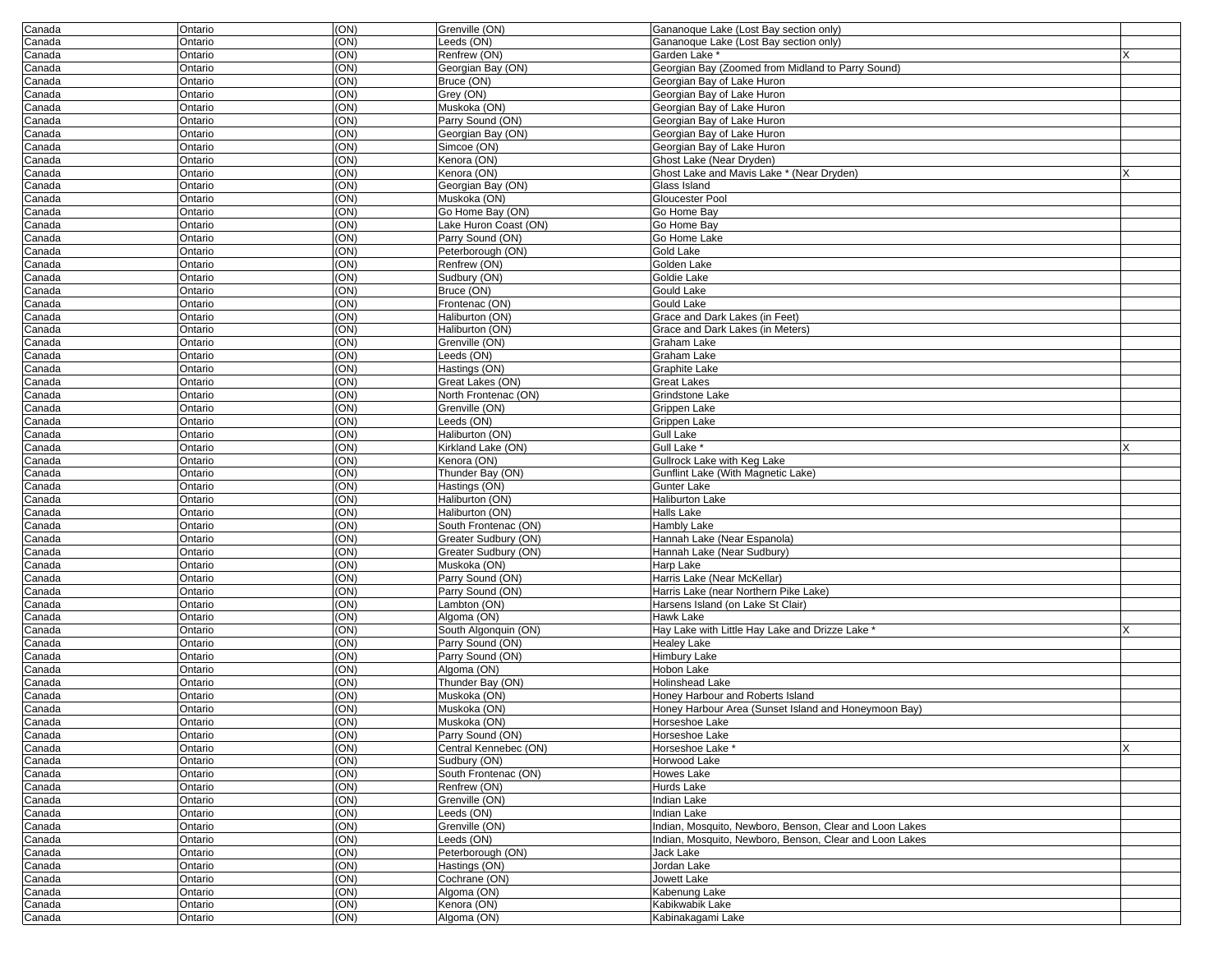| Canada           | Ontario            | (ON)              | Manitoulin Island (ON)        | Kagawong Lake                                           |  |
|------------------|--------------------|-------------------|-------------------------------|---------------------------------------------------------|--|
| Canada           | Ontario            | (ON)              | Nipigon (ON)                  | Kagianagami Lake                                        |  |
| Canada           | Ontario            | (ON)              | Muskoka (ON)                  | Kahshe Lake                                             |  |
| Canada           | Ontario            | (ON)              | Nestor Falls (ON)             | Kaiarskons Lake                                         |  |
| Canada           | Ontario            | $\overline{(ON)}$ | Ontario (ON)                  | Kakagi Lake*                                            |  |
| Canada           | Ontario            | (ON)              | Hastings (ON)                 | Kamaniskeg Lake                                         |  |
| Canada           | Ontario            | (ON)              | Renfrew (ON)                  | Kamaniskeg Lake                                         |  |
| Canada           | Ontario            | (ON)              | Haliburton (ON)               | Kashagawigamog Lake                                     |  |
| Canada           | Ontario            | (ON)              | Frontenac (ON)                | Kashwakamak Lake                                        |  |
| Canada           | Ontario            | (ON)              | Peterborough (ON)             | Kasshabog Lake                                          |  |
| Canada           | Ontario            | (ON)              | Peterborough (ON)             | Katchewanooka Lake                                      |  |
| Canada           | Ontario            | (ON)              | Haliburton (ON)               | Kawagama Lake                                           |  |
| Canada           | Ontario            | (ON)              | Frontenac (ON)                | Kennabec Lake                                           |  |
| Canada           | Ontario            | (ON)              | Haliburton (ON)               | Kennisis Lake (With Little Kennisis and Kelly Lakes)    |  |
| Canada           | Ontario            | $\overline{(ON)}$ | Leeds (ON)                    | Killenbeck Lake                                         |  |
| Canada           | Ontario            | (ON)              | Frontenac (ON)                | Kingsford Lake <sup>*</sup>                             |  |
| Canada           | Ontario            | (ON)              | Thunder Bay (ON)              | Klotz Lake                                              |  |
| Canada           | Ontario            | (ON)              | Rainy River (ON)              | Knife Lake (Boundary Waters Region)                     |  |
| Canada           | Ontario            | (ON)              | Haliburton (ON)               | Koshlong Lake                                           |  |
| Canada           | Ontario            | (ON)              | Davis (ON)                    | Kukagami Lake*                                          |  |
| Canada           | Ontario            | (ON)              | Kelly (ON)                    | Kukagami Lake                                           |  |
| Canada           | Ontario            | (ON)              | Rathburn (ON)                 | Kukagami Lake <sup>*</sup>                              |  |
| Canada           | Ontario            | (ON)              | Scadding (ON)                 | Kukagami Lake*                                          |  |
| Canada           | Ontario            | (ON)              | Haliburton (ON)               | Kushog Lake with Halls Lake and Boshkung Lake *         |  |
| Canada           | Ontario            | $\overline{(ON)}$ | Thunder Bay (ON)              | ac des Milles Lacs                                      |  |
| Canada           | Ontario            | (ON)              | Rainy River (ON)              | Lac la Croix                                            |  |
| Canada           | Ontario            | (ON)              | Kenora (ON)<br>Kenora (ON)    | Lac Seul                                                |  |
| Canada           | Ontario            | (ON)<br>(ON)      | Sudbury District (ON)         | Lac Seul (Zoomed in at Kejick Bay Island)<br>Lac Viau * |  |
| Canada<br>Canada | Ontario<br>Ontario | (ON)              | Espanola (ON)                 | Lake Apsey*                                             |  |
| Canada           | Ontario            | (ON)              | Renfrew (ON)                  | Lake Charlotte                                          |  |
| Canada           | Ontario            | (ON)              | Frontenac (ON)                | Lake Chippego <sup>*</sup>                              |  |
| Canada           | Ontario            | (ON)              | Renfrew (ON)                  | Lake Clear*                                             |  |
| Canada           | Ontario            | (ON)              | Cochrane (ON)                 | ake Commando                                            |  |
| Canada           | Ontario            | (ON)              | Prince Edward (ON)            | ake Consecon                                            |  |
| Canada           | Ontario            | (ON)              | Simcoe (ON)                   | Lake Couchiching                                        |  |
| Canada           | Ontario            | (ON)              | Kawartha Lakes (ON)           | Lake Dalrymple                                          |  |
| Canada           | Ontario            | (ON)              | Algoma (ON)                   | Lake Duborne                                            |  |
| Canada           | Ontario            | (ON)              | Great Lakes (ON)              | Lake Erie                                               |  |
| Canada           | Ontario            | (ON)              | Great Lakes (ON)              | Lake Erie (Eastern Section Mentor to Buffalo)           |  |
| Canada           | Ontario            | (ON)              | Chatham-Kent (ON)             | Lake Erie (Western Basin)                               |  |
| Canada           | Ontario            | (ON)              | Essex (ON)                    | Lake Erie (Western Basin)                               |  |
| Canada           | Ontario            | (ON)              | Great Lakes (ON)              | Lake Erie (Western Basin)                               |  |
| Canada           | Ontario            | (ON)              | Great Lakes (ON)              | ake Erie with Lake Ontario                              |  |
| Canada           | Ontario            | (ON)              | Great Lakes (ON)              | ake Huron                                               |  |
| Canada           | Ontario            | (ON)              | Great Lakes (ON)              | Lake Huron (w West Lake Erie)                           |  |
| Canada           | Ontario            | (ON)              | Parry Sound (ON)              | Lake Isabella                                           |  |
| Canada           | Ontario            | (ON)              | Muskoka (ON)                  | Lake Joseph                                             |  |
| Canada           | Ontario            | (ON)              | Algoma (ON)                   | Lake Lauzon                                             |  |
| Canada           | Ontario            | (ON)              | Manitoulin Island (ON)        | ake Manitou                                             |  |
| Canada           | Ontario            | (ON)              | Port Loring (ON)              | Lake Memesagamesing                                     |  |
| Canada           | Ontario            | (ON)              | Great Lakes (ON)              | ake Michigan and Lake Huron                             |  |
| Canada           | Ontario            | (ON)              | Muskoka (ON)                  | Lake Muskoka                                            |  |
| Canada           | Ontario            | (ON)              | Muskoka (ON)                  | Lake Muskoka (With Lake Rosseau)                        |  |
| Canada           | Ontario            | (ON)              | Muskoka (ON)                  | Lake Muskoka (With Rosseau and Joseph)                  |  |
| Canada           | Ontario            | (ON)              | Lake Muskosung (ON)           | Lake Muskosung                                          |  |
| Canada           | Ontario            | (ON)              | Nipissing (ON)                | Lake Nipissing                                          |  |
| Canada           | Ontario            | (ON)              | Nipissing (ON)                | Lake Nosbonsing                                         |  |
| Canada<br>Canada | Ontario<br>Ontario | (ON)<br>(ON)      | Temagami (ON)<br>Muskoka (ON) | Lake Obabika<br>Lake of Bays                            |  |
| Canada           | Ontario            | (ON)              | Kenora (ON)                   | Lake of the Woods                                       |  |
| Canada           | Ontario            | (ON)              | Roseau (ON)                   | Lake of the Woods                                       |  |
| Canada           | Ontario            | (ON)              | Lake of the Woods (ON)        | Lake of the Woods (Kenora to Crow Rock)                 |  |
| Canada           | Ontario            | (ON)              | Kenora (ON)                   | Lake of the Woods (zoomed at Clearwater Bay)            |  |
| Canada           | Ontario            | (ON)              | Great Lakes (ON)              | Lake Ontario                                            |  |
| Canada           | Ontario            | (ON)              | Great Lakes (ON)              | Lake Ontario (Stoney Pt to Wolf Island)                 |  |
| Canada           | Ontario            | (ON)              | Great Lakes (ON)              | Lake Ontario Section (From Pulaski NY to Milford ON)    |  |
| Canada           | Ontario            | (ON)              | Muskoka (ON)                  | Lake Rosseau                                            |  |
| Canada           | Ontario            | (ON)              | Simcoe (ON)                   | Lake Simcoe (measurements in feet)                      |  |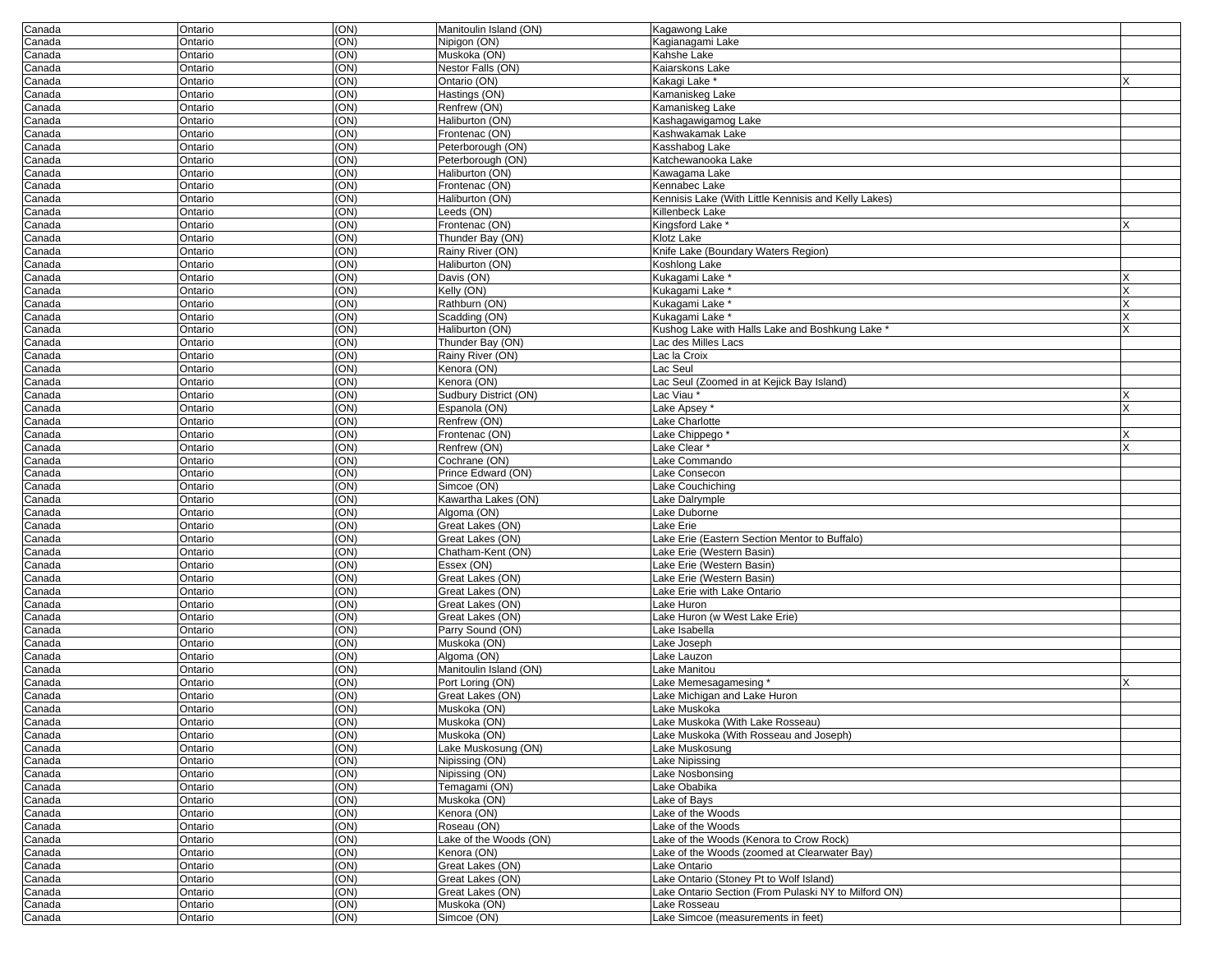| Canada | Ontario | (ON) | Simcoe (ON)               | Lake Simcoe (measurements in meters)                   |   |
|--------|---------|------|---------------------------|--------------------------------------------------------|---|
| Canada | Ontario | (ON) | Essex (ON)                | Lake St Clair                                          |   |
| Canada | Ontario | (ON) | Kent (ON)                 | Lake St Clair                                          |   |
| Canada | Ontario | (ON) | Lambton (ON)              | Lake St Clair                                          |   |
| Canada | Ontario | (ON) | Kenora (ON)               | Lake St Joseph                                         |   |
| Canada | Ontario | (ON) | Haliburton (ON)           | Lake St Nora (entire lake with Boshkung and Halls)     |   |
| Canada | Ontario | (ON) | Haliburton (ON)           | Lake St Nora (Northern Section)                        |   |
|        |         | (ON) | Hastings Highlands (ON)   | Lake St Peter                                          |   |
| Canada | Ontario |      |                           |                                                        |   |
| Canada | Ontario | (ON) | Great Lakes (ON)          | Lake Superior                                          |   |
| Canada | Ontario | (ON) | Great Lakes (ON)          | Lake Superior (w Lake Michigan and Lake Huron)         |   |
| Canada | Ontario | (ON) | Nipissing (ON)            | Lake Talon                                             |   |
| Canada | Ontario | (ON) | Nipissing (ON)            | Lake Temagami                                          |   |
| Canada | Ontario | (ON) | Muskoka (ON)              | Lake Vernon                                            |   |
| Canada | Ontario | (ON) | Parry Sound (ON)          | Lake Wahwashkesh                                       |   |
|        | Ontario | (ON) | Muskoka (ON)              | Lakes Joseph And Rosseau                               |   |
| Canada |         |      |                           |                                                        |   |
| Canada | Ontario | (ON) | Hastings (ON)             | Lamable Lake                                           |   |
| Canada | Ontario | (ON) | Ear Falls (ON)            | Latreille Lake (With Marsh Margaret and Allison Lakes) |   |
| Canada | Ontario | (ON) | Hastings (ON)             | Lavallee Lake                                          |   |
| Canada | Ontario | (ON) | Lawrence Lake (ON)        | Lawrence Lake *                                        |   |
| Canada | Ontario | (ON) | Leeds (ON)                | Leo Lake *                                             |   |
| Canada | Ontario | (ON) | Muskoka (ON)              | Leonard Lake                                           |   |
| Canada | Ontario | (ON) | Hastings (ON)             | Lily Lake                                              |   |
|        |         | (ON) |                           | Lily Lake                                              |   |
| Canada | Ontario |      | Lennox and Addington (ON) |                                                        |   |
| Canada | Ontario | (ON) | Hastings (ON)             | Limerick Lake                                          |   |
| Canada | Ontario | (ON) | Hastings (ON)             | Limerick Lake (with St Ola and Mephisto)               |   |
| Canada | Ontario | (ON) | Haliburton (ON)           | Lipsy Lake                                             |   |
| Canada | Ontario | (ON) | Muskoka (ON)              | Little Lake Joseph                                     |   |
| Canada | Ontario | (ON) | Sudbury (ON)              | Little Missinaibi Lake *                               |   |
| Canada | Ontario | (ON) | Frontenac (ON)            | Little Sand Lake <sup>*</sup>                          | X |
| Canada | Ontario | (ON) | Lanark (ON)               | Little Silver Lake *                                   |   |
|        | Ontario | (ON) | Kenora (ON)               | Little Vermilion Lake                                  |   |
| Canada |         |      |                           |                                                        |   |
| Canada | Ontario | (ON) | Kenora (ON)               | Little Vermilion Lake                                  |   |
| Canada | Ontario | (ON) | Division 17 (ON)          | Lonely Lake *                                          | x |
| Canada | Ontario | (ON) | Frontenac (ON)            | Long Lake                                              |   |
| Canada | Ontario | (ON) | Lanark (ON)               | Long Lake                                              |   |
| Canada | Ontario | (ON) | Lake Erie (ON)            | Long Point                                             |   |
| Canada | Ontario | (ON) | Frontenac (ON)            | Long Pond Lake                                         |   |
|        |         | (ON) | Kenora (ON)               | Longbow Lake                                           |   |
| Canada | Ontario |      |                           |                                                        |   |
| Canada | Ontario | (ON) | Grenville (ON)            | Loon Lake                                              |   |
| Canada | Ontario | (ON) | Leeds (ON)                | Loon Lake                                              |   |
| Canada | Ontario | (ON) | Parry Sound (ON)          | Lorimer Lake                                           |   |
| Canada | Ontario | (ON) | Frontenac (ON)            | Loughborough Lake                                      |   |
| Canada | Ontario | (ON) | Frontenac (ON)            | Loughborough Lake (Zoomed in on Northern Section)      |   |
| Canada | Ontario | (ON) | Peterborough (ON)         | Lovesick Lake                                          |   |
|        | Ontario | (ON) | Grenville (ON)            | Lower Beverley Lake                                    |   |
| Canada |         |      |                           |                                                        |   |
| Canada | Ontario | (ON) | Leeds (ON)                | Lower Beverley Lake                                    |   |
| Canada | Ontario | (ON) | Kenora (ON)               | Lower Black Sturgeon Lake                              |   |
| Canada | Ontario | (ON) | Thunder Bay (ON)          | Lower Shebandowan Lake                                 |   |
| Canada | Ontario | (ON) | Algoma (ON)               | Lower Wabatongushi Lake                                |   |
| Canada | Ontario | (ON) | Frontenac (ON)            | Mackie Lake                                            |   |
| Canada | Ontario | (ON) | Port Severn (ON)          | MaClean Lake                                           |   |
| Canada | Ontario | (ON) | Kenora (ON)               | Mamakwash Lake                                         |   |
|        | Ontario | (ON) | Manitoulin Island (ON)    | Manitoulin Island                                      |   |
| Canada |         |      |                           |                                                        |   |
| Canada | Ontario | (ON) | Parry Sound (ON)          | Manitouwabing Lake                                     |   |
| Canada | Ontario | (ON) | Algoma (ON)               | Manitowik Lake                                         |   |
| Canada | Ontario | (ON) | Algonquin Highlands (ON)  | Maple Lake                                             |   |
| Canada | Ontario | (ON) | Hastings (ON)             | Marble Lake *                                          | x |
| Canada | Ontario | (ON) | Kenora (ON)               | Marchington Lake                                       |   |
| Canada | Ontario | (ON) | Muskoka (ON)              | Marion Lake *                                          | X |
| Canada | Ontario | (ON) | Muskoka (ON)              | Mary Lake                                              |   |
| Canada | Ontario | (ON) | Algoma (ON)               | Maskinonge Bay                                         |   |
|        |         |      |                           |                                                        |   |
| Canada | Ontario | (ON) | Blind River (ON)          | Matinenda Lake                                         |   |
| Canada | Ontario | (ON) | Hastings (ON)             | Mayo Lake                                              |   |
| Canada | Ontario | (ON) | Cloyne (ON)               | Mazinaw Lake                                           |   |
| Canada | Ontario | (ON) | Nipissing (ON)            | McCauley Lake                                          |   |
| Canada | Ontario | (ON) | Wassa Nopiming (ON)       | McGregor Bay                                           |   |
| Canada | Ontario | (ON) | Cochrane (ON)             | McInnis Lake                                           |   |
|        |         | (ON) | Parry Sound (ON)          | McKellar Lake (With Little McKellar)                   |   |
| Canada | Ontario |      |                           |                                                        |   |
| Canada | Ontario | (ON) | Hastings (ON)             | Mephisto Lake                                          |   |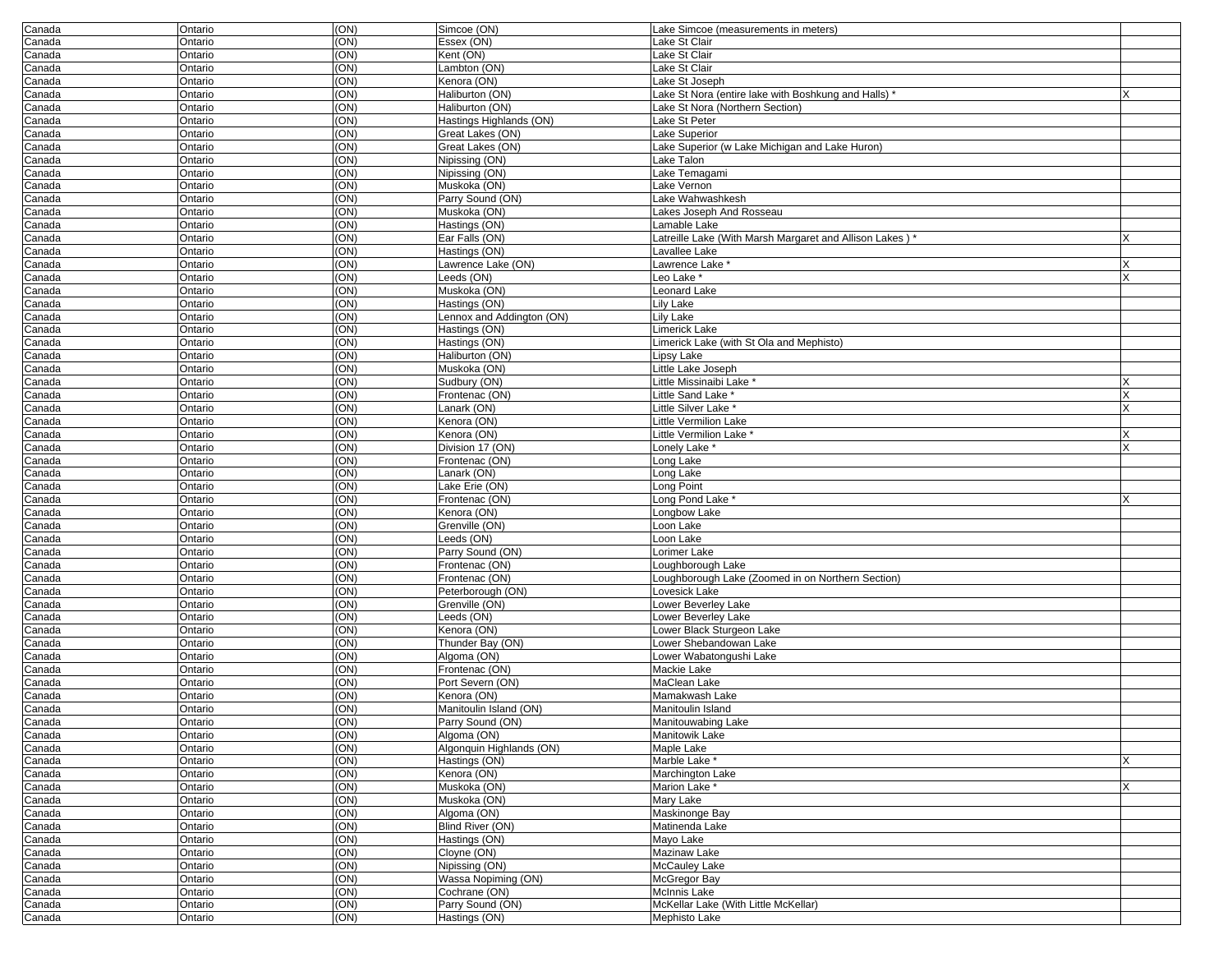| Canada           | Ontario            | (ON)         | Thunder Bay (ON)                          | Meta Lake *                                                       | X |
|------------------|--------------------|--------------|-------------------------------------------|-------------------------------------------------------------------|---|
| Canada           | Ontario            | (ON)         | Thunder Bay (ON)                          | Metionga Lake with Little Metionga Lake                           |   |
| Canada           | Ontario            | (ON)         | Parry Sound (ON)                          | Mill Lake                                                         |   |
| Canada           | Ontario            | (ON)         | Milton (ON)                               | Mill Pond*                                                        |   |
| Canada           | Ontario            | (ON)         | Bruce (ON)                                | <b>Miller Lake</b>                                                |   |
| Canada           | Ontario            | (ON)         | Frontenac (ON)                            | <b>Miller Lake</b>                                                |   |
| Canada           | Ontario            | (ON)<br>(ON) | Manitoulin Island (ON)<br>Hastings (ON)   | Mindemoya Lake<br>Mink Lake                                       |   |
| Canada           | Ontario<br>Ontario | (ON)         |                                           | Mink Lake *                                                       |   |
| Canada<br>Canada | Ontario            | (ON)         | Frontenac (ON)<br>Sioux Lookout Area (ON) | Minnitaki Lake                                                    |   |
| Canada           | Ontario            | (ON)         | Haliburton (ON)                           | Miskwabi Lake                                                     |   |
| Canada           | Ontario            | (ON)         | Sudbury (ON)                              | Missinaibi Lake                                                   |   |
| Canada           | Ontario            | (ON)         | Frontenac (ON)                            | Mississagagon Lake                                                |   |
| Canada           | Ontario            | (ON)         | Peterborough (ON)                         | Mississagua Lake                                                  |   |
| Canada           | Ontario            | (ON)         | Peterborough (ON)                         | Mississaqua Lake (With Cavendish Gold Beaver and Catchcoma Lakes) |   |
| Canada           | Ontario            | (ON)         | Lanark (ON)                               | Mississippi Lake                                                  |   |
| Canada           | Ontario            | (ON)         | Frontenac (ON)                            | Mississippi River at Snow Road Station *                          |   |
| Canada           | Ontario            | (ON)         | Hastings (ON)                             | Moira Lake                                                        |   |
| Canada           | Ontario            | (ON)         | Haliburton (ON)                           | Monck Lake                                                        |   |
| Canada           | Ontario            | (ON)         | Algoma (ON)                               | Mongoose Lake                                                     |   |
| Canada           | Ontario            | (ON)         | Muskoka (ON)                              | Moon River                                                        |   |
| Canada           | Ontario            | (ON)         | Haliburton (ON)                           | Moore Lake                                                        |   |
| Canada           | Ontario            | (ON)         | Muskoka (ON)                              | Morrison Lake                                                     |   |
| Canada           | Ontario            | (ON)         | Thunder Bay (ON)                          | Mosher Lake *                                                     |   |
| Canada           | Ontario            | (ON)         | Frontenac (ON)                            | Mosque Lake                                                       |   |
| Canada           | Ontario            | (ON)         | Haliburton (ON)                           | <b>Mountain Lake</b>                                              |   |
| Canada           | Ontario            | (ON)         | Muskoka (ON)                              | <b>Muldrew Lakes</b>                                              |   |
| Canada           | Ontario            | (ON)         | Renfrew (ON)                              | Muskrat Lake (Near Cobden)                                        |   |
| Canada           | Ontario            | (ON)         | Parry Sound (ON)                          | Mutton Lake                                                       |   |
| Canada           | Ontario            | (ON)         | Muskoka (ON)                              | <b>Mvers Lake</b>                                                 |   |
| Canada           | Ontario            | (ON)         | Nagagami Lake (ON)                        | Nagagami Lake                                                     |   |
| Canada           | Ontario            | (ON)         | Simcoe (ON)                               | Narrows Between Couchiching and Simcoe (not the entire lakes)     |   |
| Canada           | Ontario            | (ON)<br>(ON) | Renfrew (ON)<br>Grenville (ON)            | Negeek Lake *<br>Newboro Lake                                     |   |
| Canada<br>Canada | Ontario<br>Ontario | (ON)         | Leeds (ON)                                | Newboro Lake                                                      |   |
| Canada           | Ontario            | (ON)         | Niagara Falls (ON)                        | Niagara Falls                                                     |   |
| Canada           | Ontario            | (ON)         | Muskoka (ON)                              | Nine Mile Lake                                                    |   |
| Canada           | Ontario            | (ON)         | Parry Sound (ON)                          | Nine Mile Lake                                                    |   |
| Canada           | Ontario            | (ON)         | Thunder Bay (ON)                          | Nipigon Bay                                                       |   |
| Canada           | Ontario            | (ON)         | Thunder Bay (ON)                          | North and South Fowl Lake                                         |   |
| Canada           | Ontario            | (ON)         | Kenora (ON)                               | North Caribou Lake                                                |   |
| Canada           | Ontario            | (ON)         | Algoma (ON)                               | North Channel (Advance to Killarney)                              |   |
| Canada           | Ontario            | (ON)         | Algoma (ON)                               | North Channel (At Desbarats)                                      |   |
| Canada           | Ontario            | (ON)         | Algoma (ON)                               | North Channel (Iron Bridge to Little Current)                     |   |
| Canada           | Ontario            | (ON)         | Spanish (ON)                              | North Channel at Spanish                                          |   |
| Canada           | Ontario            | (ON)         | North Channel (ON)                        | North Channel of Lake Huron                                       |   |
| Canada           | Ontario            | (ON)         | Ontario (ON)                              | North Pencil Lake                                                 |   |
| Canada           | Ontario            | (ON)         | Nipissing (ON)                            | North Tea Lake *                                                  |   |
| Canada           | Ontario            | (ON)         | Hastings (ON)                             | Oak Lake                                                          |   |
| Canada           | Ontario            | (ON)         | Peterborough (ON)                         | Oak Lake                                                          |   |
| Canada           | Ontario            | (ON)         | Prince Edward (ON)                        | Oak Lake                                                          |   |
| Canada           | Ontario            | (ON)         | Parry Sound (ON)                          | Oastler Lake                                                      |   |
| Canada           | Ontario            | (ON)         | Mosher (ON)                               | Oba Lake                                                          |   |
| Canada           | Ontario            | (UN)         | Nipissing (ON)                            | Opeongo Lake                                                      |   |
| Canada           | Ontario            | (ON)<br>(ON) | Frontenac (ON)                            | Opinicon Lake                                                     |   |
| Canada<br>Canada | Ontario            | (ON)         | Grenville (ON)<br>Leeds (ON)              | Opinicon Lake<br>Opinicon Lake                                    |   |
| Canada           | Ontario<br>Ontario | (ON)         | Grenville (ON)                            | Otter Lake                                                        |   |
| Canada           | Ontario            | (ON)         | Leeds (ON)                                | Otter Lake                                                        |   |
| Canada           | Ontario            | (ON)         | Parry Sound (ON)                          | Otter Lake                                                        |   |
| Canada           | Ontario            | (ON)         | Cartier (ON)                              | Otter Lake (near Ministic Lake) *                                 | x |
| Canada           | Ontario            | (ON)         | Cartier (ON)                              | Otter Lake and Ministic Lake                                      |   |
| Canada           | Ontario            | (ON)         | Rainy River (ON)                          | Ottertail Chain (Jackfish Despair Footprint Albert Ottertail)     |   |
| Canada           | Ontario            | (ON)         | Lanark (ON)                               | Otty Lake                                                         |   |
| Canada           | Ontario            | (ON)         | Grey (ON)                                 | Owen Sound                                                        |   |
| Canada           | Ontario            | (ON)         | Muskoka (ON)                              | Oxbow Lake *                                                      | Χ |
| Canada           | Ontario            | (ON)         | Haliburton (ON)                           | Oxtongue Lake (Near Algonquin Highlands)                          |   |
| Canada           | Ontario            | (ON)         | Kenora (ON)                               | Pakwash Lake                                                      |   |
| Canada           | Ontario            | (ON)         | North Frontenac (ON)                      | Palmerston Lake                                                   |   |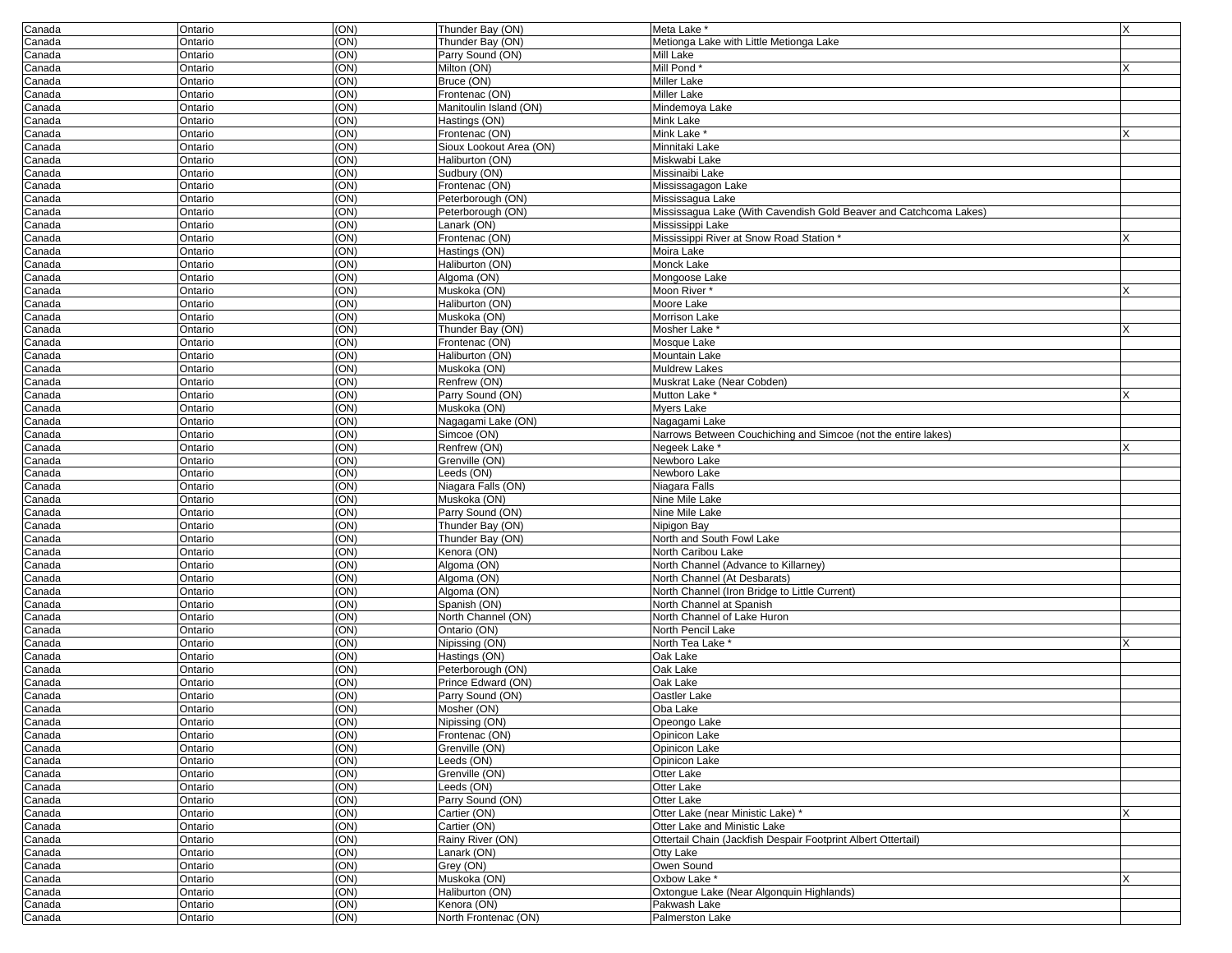| Canada           | Ontario            | (ON)              | Sudbury (ON)                             | Panache Lake                                                                                         |   |
|------------------|--------------------|-------------------|------------------------------------------|------------------------------------------------------------------------------------------------------|---|
| Canada           | Ontario            | (ON)              | Hastings (ON)                            | Papineau Lake                                                                                        |   |
| Canada           | Ontario            | (ON)              | McMahon Township (ON)                    | Patten Lake                                                                                          |   |
| Canada           | Ontario            | (ON)              | Lanark (ON)                              | Patterson Lake                                                                                       |   |
| Canada           | Ontario            | (ON)              | Haliburton (ON)                          | Paudash Lake                                                                                         |   |
| Canada           | Ontario            | (ON)              | Ontario (ON)                             | Paugh Lake                                                                                           |   |
| Canada           | Ontario            | (ON)              | Algoma (ON)                              | Peckerwood Lake and Little Peckerwood Lake                                                           |   |
| Canada           | Ontario            | (ON)              | Sudbury (ON)                             | Penage Lake                                                                                          |   |
| Canada           | Ontario            | (ON)              | Peterborough (ON)                        | Pencil Lake *                                                                                        |   |
| Canada           | Ontario            | (ON)              | Muskoka (ON)                             | Peninsula Lake                                                                                       |   |
| Canada           | Ontario            | (ON)              | Haliburton (ON)                          | Percy Lake                                                                                           |   |
| Canada           | Ontario            | (ON)              | Kenora (ON)                              | Perrault Lake                                                                                        |   |
| Canada           | Ontario            | (ON)              | Hastings (ON)                            | Peter Lake                                                                                           |   |
| Canada           | Ontario            | (ON)              | Parry Sound (ON)                         | <b>Pickerel Lake</b>                                                                                 |   |
| Canada           | Ontario            | (ON)              | Parry Sound (ON)                         | Pickerel River (area near hwy 522) *                                                                 |   |
| Canada           | Ontario            | (ON)<br>(ON)      | Kawartha Lakes (ON)                      | Pigeon Lake (Zoomed In on Northern Section Only)<br>Pigeon Lake (Zoomed In on Northern Section Only) |   |
| Canada<br>Canada | Ontario<br>Ontario | (ON)              | Peterborough (ON)<br>Kawartha Lakes (ON) | Pigeon Lake with Buckhorn and Chemong                                                                |   |
| Canada           | Ontario            | (ON)              | Peterborough (ON)                        | Pigeon Lake with Buckhorn and Chemong                                                                |   |
| Canada           | Ontario            | (ON)              | Lanark (ON)                              | Pike Lake                                                                                            |   |
| Canada           | Ontario            | (ON)              | Muskoka (ON)                             | Pine Lake (near Oakley and Bracebridge)                                                              |   |
| Canada           | Ontario            | (ON)              | Frontenac (ON)                           | Potspoon Lake                                                                                        |   |
| Canada           | Ontario            | (ON)              | Chapleau (ON)                            | Prairie Bee Lake                                                                                     |   |
| Canada           | Ontario            | (ON)              | Thunder Bay (ON)                         | Prelate Lake                                                                                         |   |
| Canada           | Ontario            | (ON)              | York (ON)                                | Preston Lake                                                                                         |   |
| Canada           | Ontario            | (ON)              | Prince Edward (ON)                       | <b>Prince Edward County</b>                                                                          |   |
| Canada           | Ontario            | (ON)              | Wellington (ON)                          | <b>Puslinch Lake</b>                                                                                 |   |
| Canada           | Ontario            | (ON)              | Hastings (ON)                            | Ragged Lake                                                                                          |   |
| Canada           | Ontario            | (ON)              | Rainy River (ON)                         | Rainy Lake                                                                                           |   |
| Canada           | Ontario            | (ON)              | Rainy River (ON)                         | Rainy Lake (zoomed in)                                                                               |   |
| Canada           | Ontario            | (ON)              | Sudbury (ON)                             | <b>Ramsey Lake</b>                                                                                   |   |
| Canada           | Ontario            | (ON)              | Algoma (ON)                              | Ranger Lake                                                                                          |   |
| Canada           | Ontario            | (ON)              | Nipissing (ON)                           | Red Cedar Lake *                                                                                     |   |
| Canada           | Ontario            | (ON)              | Grenville (ON)                           | Red Horse Lake                                                                                       |   |
| Canada           | Ontario            | (ON)              | Leeds (ON)                               | Red Horse Lake                                                                                       |   |
| Canada           | Ontario            | (ON)              | Haliburton (ON)                          | Redstone Lake                                                                                        |   |
| Canada           | Ontario            | (ON)              | Frontenac (ON)                           | Reid Lake *                                                                                          |   |
| Canada           | Ontario            | $\overline{(ON)}$ | Parry Sound (ON)                         | <b>Restoule Lake</b>                                                                                 |   |
| Canada           | Ontario            | (ON)              | Temagami (ON)                            | <b>Rib Lake</b>                                                                                      |   |
| Canada           | Ontario            | (ON)              | Northumberland (ON)                      | <b>Rice Lake</b>                                                                                     |   |
| Canada           | Ontario            | (ON)              | Georgian Bay (ON)                        | <b>Riddells Bay</b>                                                                                  |   |
| Canada           | Ontario            | (ON)              | Grenville (ON)                           | Rideau Lake (Big and Lower)                                                                          |   |
| Canada           | Ontario            | (ON)              | Lanark (ON)                              | Rideau Lake (Big and Lower)                                                                          |   |
| Canada           | Ontario            | (ON)              | Leeds (ON)                               | Rideau Lake (Big and Lower)                                                                          |   |
| Canada           | Ontario            | (ON)              | Grenville (ON)                           | Rideau Lake (Big)                                                                                    |   |
| Canada           | Ontario            | (ON)              | Lanark (ON)                              | Rideau Lake (Big)                                                                                    |   |
| Canada           | Ontario            | (ON)              | Leeds (ON)                               | Rideau Lake (Big)                                                                                    |   |
| Canada           | Ontario            | (ON)              | Grenville (ON)                           | Rideau Lake (Lower)                                                                                  |   |
| Canada           | Ontario            | (ON)              | Leeds (ON)                               | Rideau Lake (Lower)                                                                                  |   |
| Canada           | Ontario            | (ON)              | Grenville (ON)                           | Rideau Lake (Upper with Sand Lake)                                                                   |   |
| Canada           | Ontario            | (ON)              | Leeds (ON)                               | Rideau Lake (Upper with Sand Lake)                                                                   |   |
| Canada           | Ontario            | (ON)              | Grenville (ON)                           | Rideau Lake (Upper)                                                                                  |   |
| Canada           | Ontario            | (ON)              | Leeds (ON)                               | Rideau Lake (Upper)                                                                                  |   |
| Canada           | Ontario            | (ON)              | Muskoka (ON)                             | Ril Lake *                                                                                           | X |
| Canada           | Ontario            | (ON)              | Muskoka (ON)                             | <b>Riley Lake</b>                                                                                    |   |
| Canada           | Ontario            | (ON)              | Lanark (ON)                              | Robbs Lake                                                                                           |   |
| Canada           | Ontario            | (ON)              | Lanark (ON)                              | Robertson Lake                                                                                       |   |
| Canada           | Ontario            | (ON)              | Algoma (ON)                              | Robertson Lake (With Sill and Mystery Lakes) *                                                       | х |
| Canada           | Ontario            | (ON)              | Frontenac (ON)                           | Rock Lake *                                                                                          | X |
| Canada           | Ontario            | (ON)              | Kenora (ON)                              | Roderick Lake                                                                                        |   |
| Canada           | Ontario            | (ON)              | Renfrew (ON)                             | Round Lake                                                                                           |   |
| Canada           | Ontario            | (ON)              | Peterborough (ON)                        | Round Lake (near Havelock)                                                                           |   |
| Canada           | Ontario            | (ON)              | Renfrew (ON)                             | Round Lake (With Bonnechere River)                                                                   |   |
| Canada           | Ontario            | (ON)              | Kenora (ON)                              | Rowan Lake                                                                                           |   |
| Canada           | Ontario            | (ON)              | Kenora (ON)                              | Sabourin Chain *                                                                                     |   |
| Canada           | Ontario            | (ON)              | Kenora (ON)                              | Saddle Lake and Boyes Lake *                                                                         | X |
| Canada           | Ontario            | (ON)              | Kawartha Lakes (ON)                      | Salmon Lake                                                                                          |   |
| Canada           | Ontario            | (ON)              | Hastings Highlands (ON)                  | Salmon Trout Lake                                                                                    |   |
| Canada           | Ontario            | (ON)              | Algoma (ON)                              | Sand Lake                                                                                            |   |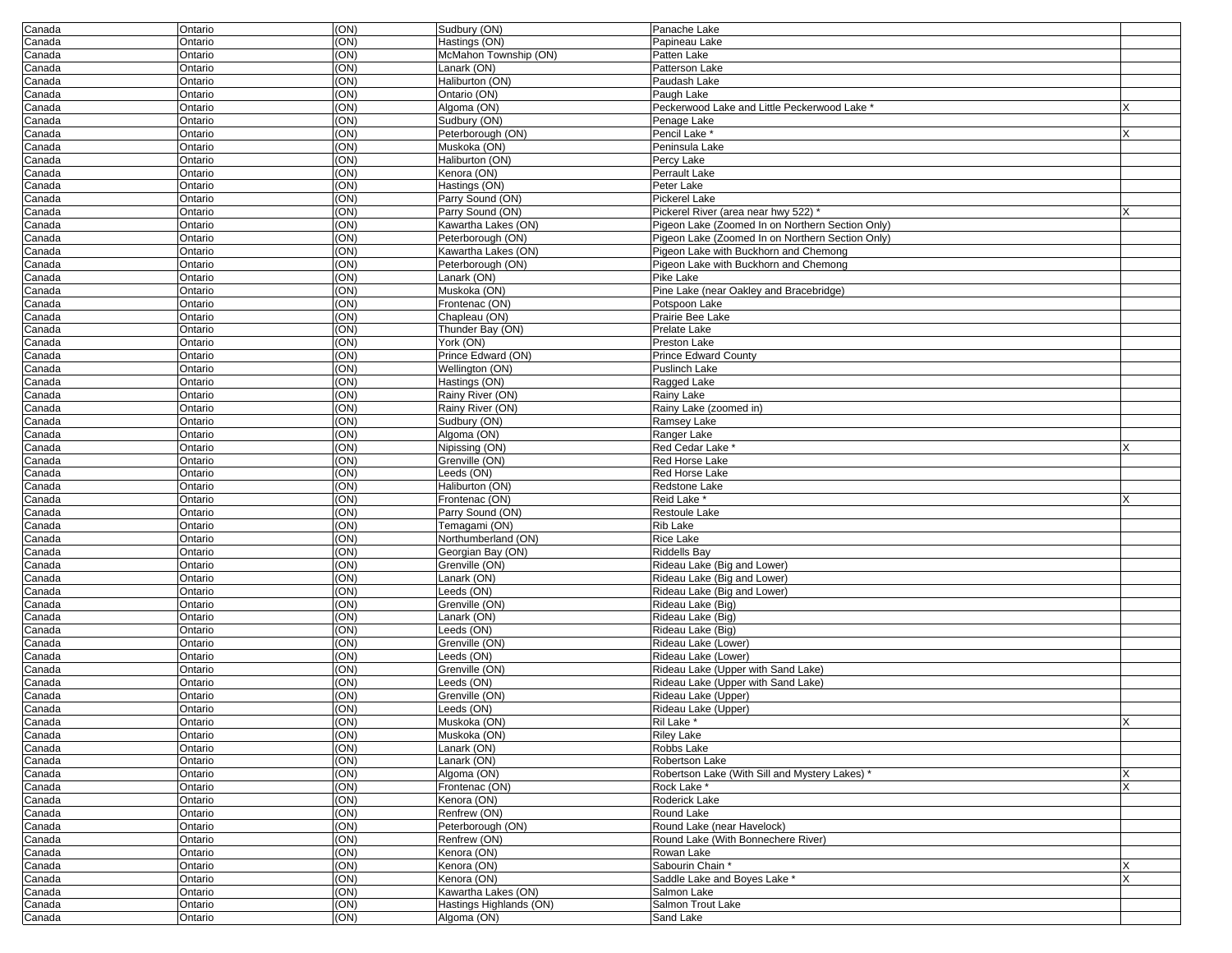| Canada           | Ontario            | (ON)         | Frontenac (ON)                        | Sand Lake                                                        |  |
|------------------|--------------------|--------------|---------------------------------------|------------------------------------------------------------------|--|
| Canada           | Ontario            | (ON)         | Grenville (ON)                        | Sand Lake                                                        |  |
| Canada           | Ontario            | (ON)         | Leeds (ON)                            | Sand Lake                                                        |  |
| Canada           | Ontario            | (ON)         | Rainy River (ON)                      | Sand Point Lake                                                  |  |
| Canada           | Ontario            | (ON)         | Trent Lakes (ON)                      | Sandy Lake                                                       |  |
| Canada           | Ontario            | (ON)         | Durham (ON)                           | Scugog Lake                                                      |  |
| Canada           | Ontario            | (ON)         | Victoria (ON)                         | Scugog Lake                                                      |  |
| Canada           | Ontario            | (ON)         | Kenora (ON)                           | Seseganaga Lake                                                  |  |
| Canada           | Ontario            | (ON)         | Northumberland (ON)                   | Seymour Lake                                                     |  |
| Canada           | Ontario            | (ON)         | Kenora (ON)                           | Shabuskwia Lake                                                  |  |
| Canada           | Ontario            | (ON)         | Kawartha Lakes (ON)                   | Shadow Lake                                                      |  |
| Canada           | Ontario            | (ON)         | Frontenac (ON)                        | Sharbot Lake                                                     |  |
|                  |                    | (ON)         | Thunder Bay (ON)                      | Shebandowan Lakes (SPLIT VIEW)                                   |  |
| Canada           | Ontario            |              | Lanark (ON)                           |                                                                  |  |
| Canada           | Ontario            | (ON)         |                                       | <b>Silver Lake</b>                                               |  |
| Canada           | Ontario            | (ON)         | Muskoka (ON)                          | Silver Lake <sup>*</sup>                                         |  |
| Canada           | Ontario            | (ON)         | Muskoka (ON)                          | <b>Six Mile Lake</b>                                             |  |
| Canada           | Ontario            | (ON)         | Muskoka (ON)                          | <b>Skeleton Lake</b>                                             |  |
| Canada           | Ontario            | (ON)         | Addington (ON)                        | Skootamatta Lake                                                 |  |
| Canada           | Ontario            | (ON)         | Lennox (ON)                           | Skootamatta Lake                                                 |  |
| Canada           | Ontario            | (ON)         | Algonquin Park (ON)                   | Smoke Lake *                                                     |  |
| Canada           | Ontario            | (ON)         | Thunder Bay (ON)                      | Smoothrock Lake                                                  |  |
| Canada           | Ontario            | (ON)         | Hastings (ON)                         | Snow Lake                                                        |  |
| Canada           | Ontario            | (ON)         | Algonquin Park (ON)                   | Source Lake *                                                    |  |
| Canada           | Ontario            | (ON)         | Nipissing (ON)                        | Source Lake *                                                    |  |
| Canada           | Ontario            | (ON)         | Haliburton (ON)                       | Soyers Lake                                                      |  |
| Canada           | Ontario            | (ON)         | Simcoe (ON)                           | <b>Sparrow Lake</b>                                              |  |
| Canada           | Ontario            | (ON)         | Grenville (ON)                        | Spectacle Lake                                                   |  |
| Canada           | Ontario            | (ON)         | Leeds (ON)                            | Spectacle Lake                                                   |  |
| Canada           | Ontario            | (ON)         | Lambton (ON)                          | St Clair River (Algonac Region)                                  |  |
| Canada           | Ontario            | (ON)         | Lambton (ON)                          | St Clair River (At Marine City and Sombra)                       |  |
| Canada           | Ontario            | (ON)         | Lambton (ON)                          | St Clair River (Blue Water Bridge to Black River)                |  |
| Canada           | Ontario            | (ON)         | Lambton (ON)                          | St Clair River (East China Region)                               |  |
| Canada           | Ontario            | (ON)         | Lambton (ON)                          | St Clair River (Marysville Region)                               |  |
| Canada           | Ontario            | (ON)         | Lambton (ON)                          | St Clair River (St Clair Region)                                 |  |
| Canada           | Ontario            | (ON)         | Algoma (ON)                           | St Joseph Island                                                 |  |
| Canada           | Ontario            | (ON)         | Stormont Dundas and Glengarry (ON)    | St Lawrence River (From Waddington to Long Sault)                |  |
| Canada           | Ontario            | (ON)         | Leeds (ON)                            | St Lawrence River (Zoomed in at Scobea Popham and Davis Islands) |  |
| Canada           | Ontario            | (ON)         | Algoma (ON)                           | St Marys River (Expanded to Drummond Island)                     |  |
|                  | Ontario            | (ON)         | Haliburton (ON)                       | St Nora Lake (With Halls Bushkung and Brady Lakes)               |  |
| Canada           |                    | (ON)         |                                       | St Ola Lake                                                      |  |
| Canada           |                    |              | Hastings (ON)                         |                                                                  |  |
|                  | Ontario            |              |                                       |                                                                  |  |
| Canada           | Ontario            | (ON)         | Lambton (ON)                          | Stag Island                                                      |  |
| Canada           | Ontario            | (ON)         | Cochrane District (ON)                | <b>Star Lake</b>                                                 |  |
| Canada           | Ontario            | (ON)         | Parry Sound (ON)                      | <b>Star Lake</b>                                                 |  |
| Canada           | Ontario            | (ON)         | Hastings (ON)                         | Steenburg Lake                                                   |  |
| Canada           | Ontario            | (ON)         | Hastings (ON)                         | Stoco Lake                                                       |  |
| Canada           | Ontario            | (ON)         | Peterborough (ON)                     | <b>Stoney Lake</b>                                               |  |
| Canada           | Ontario            | (ON)         | Peterborough (ON)                     | Stoney Lake (With Clear Lake labelled)                           |  |
| Canada           | Ontario            | (ON)         | Peterborough (ON)                     | (Alternate Spelling without e)<br><b>Stony Lake</b>              |  |
| Canada           | Ontario            | (ON)         | Kenora (ON)                           | Stormer Lake and Kirkness Lake                                   |  |
| Canada           | Ontario            | (ON)         | Haliburton (ON)                       | Stormy Lake *                                                    |  |
| Canada           | Ontario            | (ON)         | Kawartha Lakes (ON)                   | Sturgeon Lake                                                    |  |
| Canada           | Ontario            | (ON)         | Waterloo (ON)                         | Sunfish Lake                                                     |  |
| Canada           | Ontario            | (ON)         | Hastings (ON)                         | <b>Sweets Lake</b>                                               |  |
| Canada           | Ontario            | (ON)         | Frontenac (ON)                        | Sydenham Lake                                                    |  |
| Canada           | Ontario            | (ON)         | Muskoka (ON)                          | Tasso Lake *                                                     |  |
| Canada           | Ontario            | (ON)         | Haliburton (ON)                       | <b>Tedious Lake</b>                                              |  |
|                  |                    |              |                                       |                                                                  |  |
| Canada           | Ontario            | (ON)         | Grenville (ON)                        | Temperance Lake *                                                |  |
| Canada           | Ontario            | (ON)         | Leeds (ON)                            | Temperance Lake *                                                |  |
| Canada           | Ontario            | (ON)         | Hastings (ON)                         | <b>Thanet Lake</b>                                               |  |
| Canada           | Ontario            | (ON)         | Frontenac (ON)                        | Thirteen Island Lake                                             |  |
| Canada           | Ontario            | (ON)         | Frontenac (ON)                        | Thirty Island Lake                                               |  |
| Canada           | Ontario            | (ON)         | St Lawrence River (ON)                | Thousand Islands (Kingston to Brockville)                        |  |
| Canada           | Ontario            | (ON)         | St Lawrence River (ON)                | Thousand Islands (Kingston to Ivy Lea)                           |  |
| Canada           | Ontario            | (ON)         | Muskoka (ON)                          | Three Mile Lake                                                  |  |
| Canada           | Ontario            | (ON)         | Parry Sound (ON)                      | Three Mile Lake *                                                |  |
| Canada           | Ontario            | (ON)         | Ontario (ON)                          | <b>Thunder Bay</b>                                               |  |
| Canada           | Ontario            | (ON)         | Thunder Bay (ON)                      | <b>Thunder Bay</b>                                               |  |
| Canada<br>Canada | Ontario<br>Ontario | (ON)<br>(ON) | Dryden (ON)<br>Manitoulin Island (ON) | Thunder Lake<br>Tobacco Lake *                                   |  |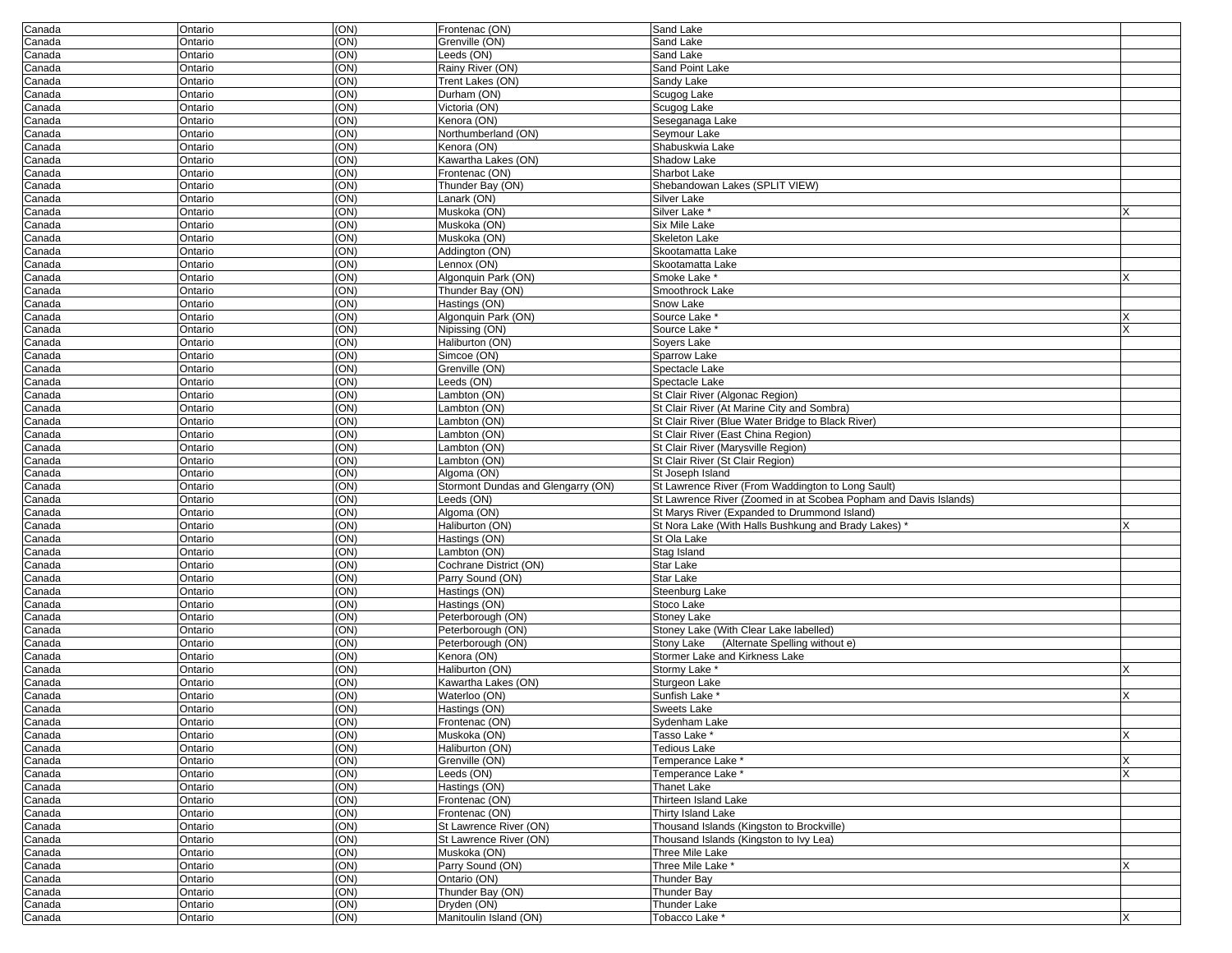| Canada           | Ontario          | (ON)                                 | Bruce Peninsula (ON)                             | <b>Tobermory Islands</b>                                      |   |
|------------------|------------------|--------------------------------------|--------------------------------------------------|---------------------------------------------------------------|---|
| Canada           | Ontario          | (ON)                                 | Toronto (ON)                                     | Toronto Harbour                                               |   |
| Canada           | Ontario          | (ON)                                 | Hastings (ON)                                    | Trent River (at Hastings)                                     |   |
| Canada           | Ontario          | (ON)                                 | Nipissing (ON)                                   | Trout Lake                                                    |   |
| Canada           | Ontario          | (ON)                                 | Parry Sound (ON)                                 | Trout Lake                                                    |   |
| Canada           | Ontario          | (ON)                                 | Greater Sudbury (ON)                             | Trout Lake (near Garson)                                      |   |
| Canada           | Ontario          | (ON)                                 | Renfrew (ON)                                     | Trout Lake <sup>*</sup>                                       |   |
| Canada           | Ontario          | (ON)                                 | Grenville (ON)                                   | Troy Lake                                                     |   |
| Canada           | Ontario          | (ON)                                 | Leeds (ON)                                       | Troy Lake                                                     |   |
| Canada           | Ontario          | (ON)                                 | Frontenac (ON)                                   | Turtle Lake                                                   |   |
| Canada           | Ontario          | (ON)                                 | Haliburton (ON)                                  | Twelve Mile Lake *                                            | X |
| Canada           | Ontario          | (ON)                                 | Haliburton (ON)                                  | Twelve Mile Lake with Little Boshkung Lake                    |   |
| Canada           | Ontario          | (ON)                                 | Grenville (ON)                                   | Upper and Lower Bevereley Lakes                               |   |
| Canada           | Ontario          | (ON)                                 | Leeds (ON)                                       | Upper and Lower Bevereley Lakes                               |   |
| Canada           | Ontario          | (ON)                                 | Grenville (ON)                                   | <b>Upper Beverley Lake</b>                                    |   |
| Canada           | Ontario          | (ON)                                 | Leeds (ON)                                       | <b>Upper Beverley Lake</b>                                    |   |
| Canada           | Ontario          | (ON)                                 | Algoma (ON)                                      | Upper Island Lake *                                           |   |
| Canada           | Ontario          | (ON)                                 | Kenora (ON)                                      | <b>Upper Manitou Lake</b>                                     |   |
| Canada           | Ontario          | (ON)                                 | Kenora (ON)                                      | <b>Upper Scotch Lake</b>                                      |   |
| Canada           | Ontario          | (ON)                                 | Lennox and Addington (ON)                        | Varty Lake                                                    |   |
| Canada           | Ontario          | (ON)                                 | Perrault Falls (ON)                              | Wabaskang Lake                                                |   |
| Canada           | Ontario          | (ON)                                 | Kenora (ON)                                      | Wabigoon Lake                                                 |   |
| Canada           | Ontario          | (ON)                                 | Hastings (ON)                                    | Wadsworth Lake                                                |   |
| Canada           | Ontario          | (ON)                                 | Renfrew (ON)                                     | Wadsworth Lake *                                              |   |
| Canada           | Ontario          | (ON)                                 | Hastings (ON)                                    | Wannamaker Lake                                               |   |
| Canada           | Ontario          | (ON)                                 | Thunder Bay (ON)                                 | Wapikaimaski Lake                                             | x |
| Canada           | Ontario          | (ON)                                 | Kenora (ON)                                      | War Eagle Lake *                                              |   |
| Canada           | Ontario          | (ON)                                 | Muskoka (ON)                                     | Waseosa Lake                                                  |   |
| Canada           | Ontario          | (ON)                                 | Timaskaming (ON)                                 | Watabeag Lake                                                 |   |
| Canada           | Ontario          | (ON)                                 | Timiskaming (ON)                                 | Wendigo Lake                                                  |   |
| Canada           | Ontario          | (ON)                                 | Hastings (ON)                                    | Wendsley Lake                                                 |   |
| Canada           | Ontario          | (ON)                                 | Haliburton (ON)                                  | Wenona Lake                                                   |   |
| Canada           | Ontario          | (ON)                                 | Addington Highlands (ON)                         | Weslemkoon Lake                                               |   |
| Canada           | Ontario          | (ON)                                 | Nipissing (ON)                                   | West Arm Lake Nipissing (Chapel Island to White Beaver Creek) |   |
| Canada           | Ontario          | (ON)                                 | Nipissing (ON)                                   | West Bay of Lake Nipissing                                    |   |
| Canada           | Ontario          | (ON)                                 | Lanark (ON)                                      | <b>White Lake</b>                                             |   |
| Canada           | Ontario          | (ON)                                 | Grenville (ON)                                   | <b>Whitefish Lake</b>                                         |   |
| Canada           | Ontario          | (ON)                                 | Leeds (ON)                                       | <b>Whitefish Lake</b>                                         |   |
| Canada           | Ontario          | (ON)                                 | Grenville (ON)                                   | Whitefish Lake (With Little Cranberry Lake)                   |   |
| Canada           | Ontario          | (ON)                                 | Leeds (ON)                                       | Whitefish Lake (With Little Cranberry Lake)                   |   |
| Canada           | Ontario          | (ON)                                 | Faraday (ON)                                     | <b>Whitefoot Lake</b>                                         |   |
| Canada           | Ontario          | (ON)                                 | Seguin (ON)                                      | Windfall Lake                                                 |   |
| Canada           | Ontario          | (ON)                                 | Kenora (ON)                                      | Wine Lake *                                                   |   |
| Canada           | Ontario          | (ON)                                 | North Kawartha (ON)                              | <b>Wolf Lake</b>                                              |   |
| Canada           | Ontario          | (ON)                                 | Haliburton (ON)                                  | <b>Wolf Lake</b>                                              |   |
| Canada           | Ontario          | (ON)                                 | Frontenac (ON)                                   | <b>Wolfe Lake</b>                                             |   |
| Canada           | Ontario          | (ON)                                 | Grenville (ON)                                   | <b>Wolfe Lake</b>                                             |   |
| Canada           | Ontario          | (ON)                                 | Leeds (ON)                                       | <b>Wolfe Lake</b>                                             |   |
| Canada           | Ontario          | (ON)                                 | Hastings (ON)                                    | <b>Wollaston Lake</b>                                         |   |
| Canada           | Ontario          | (ON)                                 | Muskoka (ON)                                     | Wood Lake                                                     |   |
| Canada           | Ontario          | (ON)                                 | Oakley Township (ON)                             | <b>Wood Lake</b>                                              |   |
| Canada           | Ontario          | (ON)                                 | $\overline{Y}$ eo Lake (ON)                      | Yeo Lake                                                      |   |
| Canada           | Ontario          | (ON)                                 | Kenora (ON)                                      | Yoke Lake                                                     |   |
|                  |                  |                                      |                                                  |                                                               |   |
| Canada<br>Canada | Quebec<br>Quebec | (QC)<br>$\overline{(\overline{QC})}$ | Thorne (QC)<br>Outaouais (QC)                    | Barnes Lake<br>Baskatong Lake                                 |   |
| Canada           | Quebec           | (QC)                                 | Blue Sea and Messiines (QC)                      | Blue Sea Lake *                                               | X |
|                  |                  | (QC)                                 | Fjord du Saguenay (QC)                           | Embouchere du Fjord du Saquenay                               |   |
| Canada           | Quebec           | (QC)                                 | Saguenay-Lac-Saint-Jean (QC)                     | Fjord du Saquenay et le Lac Saint Jean                        |   |
| Canada           | Quebec           | (QC)                                 | Outaouais (QC)                                   | <b>Grand Lake</b>                                             |   |
| Canada           | Quebec           |                                      |                                                  |                                                               |   |
| Canada           | Quebec           | (QC)<br>(QC)                         | Saguenay-Lac-Saint-Jean (QC)<br>La Peche (QC)    | Lac a la Balle *                                              |   |
| Canada<br>Canada |                  |                                      |                                                  | Lac Bernard                                                   |   |
|                  | Quebec           |                                      |                                                  |                                                               |   |
|                  | Quebec           | (QC)                                 | Les Laurentides (QC)                             | Lac Boileau                                                   |   |
| Canada           | Quebec           | (QC)                                 | Notre-Dam-du-Laus (QC)                           | Lac Bonnecal                                                  |   |
| Canada           | Quebec           | (QC)                                 | Near Bondville and Knowlton (QC)                 | Lac Brome                                                     |   |
| Canada           | Quebec           | (QC)                                 | Low (QC)                                         | Lac Cameron                                                   |   |
| Canada           | Quebec           | (QC)                                 | Gatineau (QC)                                    | Lac Cayamant                                                  |   |
| Canada           | Quebec           | (QC)                                 | Saint-David-Falardeau (QC)                       | Lac Clair                                                     |   |
| Canada<br>Canada | Quebec<br>Quebec | (QC)<br>(QC)                         | Saint-Alphonse-Rodriguez (QC)<br>Otter Lake (QC) | Lac Cloutier<br>Lac De La Ferme                               |   |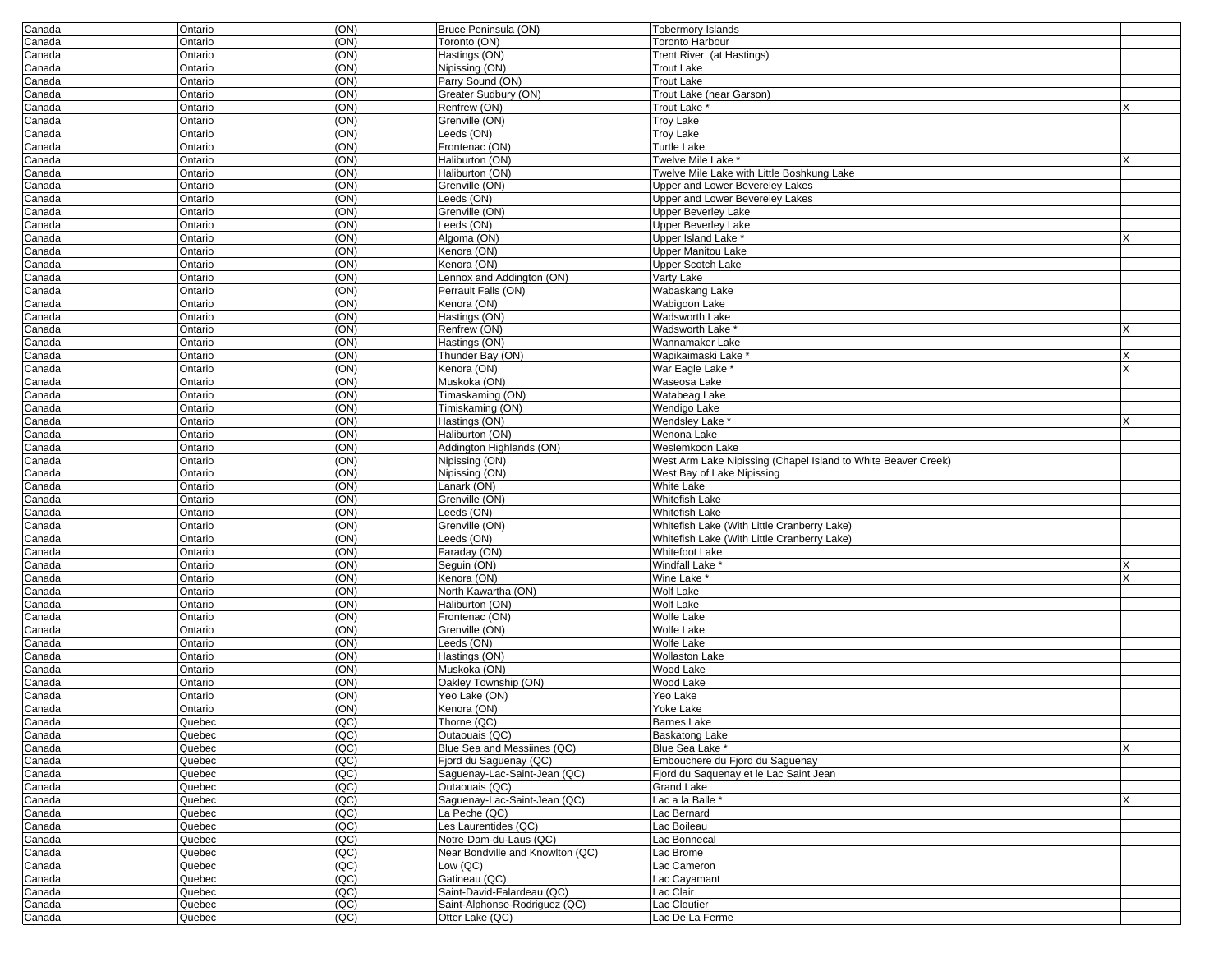| Canada | Quebec       | (QC) | Laurentides (QC)                 | Lac de lAchigan                                                         |   |
|--------|--------------|------|----------------------------------|-------------------------------------------------------------------------|---|
| Canada | Quebec       | (QC) | Lac des Becs-Scie (QC)           | Lac des Becs-Scie                                                       |   |
| Canada | Quebec       | (QC) | Les Laurentides (QC)             | Lac des Ecorces                                                         |   |
| Canada | Quebec       | (QC) | Laurentides (QC)                 | Lac des Iles * (Near Town of Esterel in Saint Marguerite-Esterel)       |   |
| Canada | Quebec       | (QC) | Laurentides (QC)                 | Lac des Iles * (Near Town of Lac Des Iles in Saint Aime du Lac des Iles |   |
| Canada | Quebec       | (QC) | Bouchette (QC)                   | Lac des Trente et Un Milles                                             |   |
| Canada | Quebec       | (QC) | Ange Gardien (QC)                | Lac Donaldson *                                                         |   |
| Canada | Quebec       | (QC) | Antoine (QC)                     | Lac du Cerf (with Petit lac du Cerf) Acres/Feet                         |   |
| Canada | Quebec       | (QC) | Labelle (QC)                     | Lac du Cerf (with Petit lac du Cerf) Acres/Feet                         |   |
| Canada | Quebec       | QC   | Antoine (QC)                     | Lac du Cerf (with Petit lac du Cerf) Hectares/Meters                    |   |
| Canada | Quebec       | (QC) | Labelle (QC)                     | Lac du Cerf (with Petit lac du Cerf) Hectares/Meters                    |   |
| Canada | Quebec       | (QC) | Antoine-Labelle (QC)             | Lac du Corbeau *                                                        |   |
| Canada | Quebec       | (QC) | Val des Monts (QC)               | Lac du Marbre                                                           |   |
| Canada | Quebec       | (QC) | Abitibi Temiscamingue (QC)       | Lac Dumoine                                                             |   |
| Canada | Quebec       | (QC) | Saguenay-Lac-Saint-Jean (QC)     | Lac Grenon                                                              |   |
| Canada | Quebec       | (QC) | Otter Lake (QC)                  | Lac Hughes                                                              |   |
| Canada | Quebec       | (QC) | Thorne (QC)                      | Lac Johnson                                                             |   |
| Canada | Quebec       | (QC) | Lac La Blanche (QC)              | Lac La Blanche                                                          |   |
| Canada | Quebec       | (QC) | Outaouais Region (QC)            | Lac LeNôtre and Lac Séguin                                              |   |
| Canada | Quebec       | (QC) | Lanaudiere (QC)                  | Lac Long                                                                |   |
| Canada | Quebec       | (QC) | Wentworth (QC)                   | Lac Louisa                                                              |   |
| Canada | Quebec       | (QC) | Laurentides (QC)                 | Lac Ludger                                                              |   |
| Canada | Quebec       | (QC) | Estrie (QC)                      | Lac Lyster                                                              |   |
| Canada | Quebec       | (QC) | Laurentides (QC)                 | Lac Manitou                                                             |   |
| Canada | Quebec       | QC   | Sainte Anne (QC)                 | Lac Marois                                                              |   |
| Canada | Quebec       | (QC) | Lanaudiere (QC)                  | Lac Maskinonge                                                          |   |
| Canada | Quebec       | (QC) | Memphremagog (QC)                | Lac Massawippi                                                          |   |
| Canada | Quebec       | (QC) | Outaouais (QC)                   | Lac McGillivray                                                         |   |
| Canada | Quebec       | (QC) | Estrie (QC)                      | Lac Memphremagog                                                        |   |
| Canada | Quebec       | (QC) | St-Donat de Montcalm (QC)        | Lac Ouareau                                                             |   |
| Canada | Quebec       | (QC) | Ste Agathe Des Monts (QC)        | Lac Papineau                                                            |   |
| Canada | Quebec       | (QC) | Duhamel (QC)                     | Lac Preston (Petit) *                                                   |   |
| Canada | Quebec       | (QC) | Outaouais (QC)                   | Lac Pythonga '                                                          |   |
| Canada | Quebec       | (QC) | Saguenay-Lac-Saint-Jean (QC)     | Lac Saint Jean                                                          |   |
| Canada | Quebec       | (QC) | Montreal (QC)                    | Lac Saint-Pierre                                                        |   |
| Canada | Quebec       | (QC) | Lac Sainte Marie (QC)            | Lac Sainte Marie                                                        |   |
| Canada | Quebec       | (QC) | Outaouais (QC)                   | Lac Simon and Lac Barriere                                              |   |
| Canada | Quebec       | (QC) | Matawinie (QC)                   | Lac Taureau                                                             |   |
| Canada | Quebec       | (QC) | Quebec (QC)                      | Lac Tremblant                                                           |   |
| Canada | Quebec       | QC   | Matawinie (QC)                   | Lac Villiers                                                            |   |
| Canada | Quebec       | (QC) | Compton (QC)                     | Lac Wallace                                                             |   |
| Canada | Quebec       | (QC) | Huddersfield (QC)                | Lake Clark *                                                            |   |
| Canada | Quebec       | (QC) | Leslie-Clapham (QC)              | Lake Clark *                                                            | X |
| Canada | Quebec       | (QC) | Matawinie (QC)                   | Lake Georges (With Prevost and Lile Lakes) (In English)                 |   |
| Canada | Quebec       | (QC) | Matawinie (QC)                   | Lake Georges (With Prevost and Lile Lakes) (In French)                  |   |
| Canada | Quebec       | (QC) | Memphremagog (QC)                | Lake Memphremagog                                                       |   |
| Canada | Quebec       | (QC) | Abitibi Temiscaminque (QC)       | Lake Opasatica                                                          |   |
| Canada | Quebec       | (QC) | Petit Lac des Cedres (QC)        | Petit Lac des Cedres                                                    |   |
| Canada | Quebec       | (QC) | Petit Lac McDonald (QC)          | Petit Lac McDonald                                                      |   |
| Canada | Quebec       | (QC) | Saint-Laurent (QC)               | Vieux Port de Montreal                                                  |   |
| Canada | Saskatchewan | (SK) | Echo Bay (SK)                    | <b>Big Shell Lake</b>                                                   |   |
| Canada | Saskatchewan | (SK) | Prince Albert National Park (SK) | Candle Lake                                                             |   |
| Canada | Saskatchewan | (SK) | Lakeland 521 (SK)                | Christopher Lake                                                        |   |
| Canada | Saskatchewan | (SK) | Buffalo Narrows (SK)             | Churchill Lake                                                          |   |
| Canada | Saskatchewan | (SK) | B-Say-Tah (SK)                   | Echo Chain of Lakes                                                     |   |
| Canada | Saskatchewan | (SK) | B-Say-Tah (SK)                   | Echo Lake                                                               |   |
| Canada | Saskatchewan | (SK) | Lakeland 521 (SK)                | Emma Lake (Southern Section) *                                          | x |
| Canada | Saskatchewan | (SK) | Meadow Lake Provincial Park (SK) | Greig Lake                                                              |   |
| Canada | Saskatchewan | (SK) | Katepwa (SK)                     | Katepwa Lake                                                            |   |
| Canada | Saskatchewan | (SK) | Prince Albert Natl Park (SK)     | Lake Waskesiu                                                           |   |
| Canada | Saskatchewan | (SK) | Last Mountain Lake (SK)          | Last Mountain Lake                                                      |   |
| Canada | Saskatchewan | (SK) | Division 18 (La Ronge) (SK)      | McTavish Lake *                                                         | X |
| Canada | Saskatchewan | (SK) | North Battleford, Cochin (SK)    | Murray Lake                                                             |   |
| Canada | Saskatchewan | (SK) | Otter Lake (SK)                  | Otter Lake                                                              |   |
| Canada | Saskatchewan | (SK) | North QuAppelle (SK)             | Pasqua Lake                                                             |   |
| Canada | Saskatchewan | (SK) | Kinoosao (SK)                    | Reindeer Lake                                                           |   |
| Canada | Saskatchewan | (SK) | Division 14 (SK)                 | Tobin Lake                                                              |   |
| Canada | Saskatchewan | (SK) | Powm Beach (SK)                  | Turtle Lake (FEET)                                                      |   |
| Canada | Saskatchewan | (SK) | Powm Beach (SK)                  | Turtle Lake (METRIC)                                                    |   |
|        |              |      |                                  |                                                                         |   |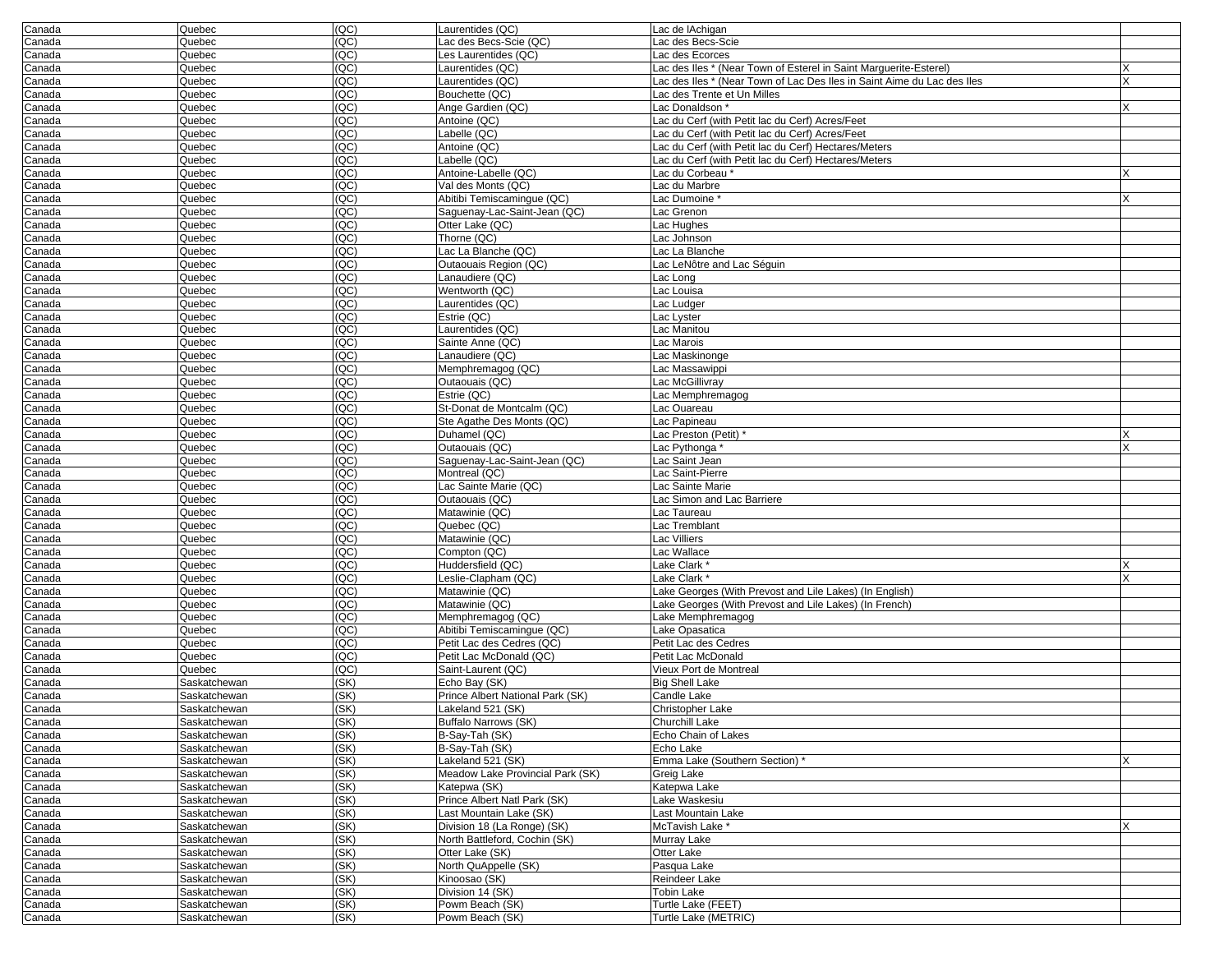| Canada             | Saskatchewan       | (SK)  | Division 18 (La Ronge) (SK)       | <b>Wollaston Lake</b>                                              |  |
|--------------------|--------------------|-------|-----------------------------------|--------------------------------------------------------------------|--|
| Canada             | Yukon              | (YK)  | Yukon Territory (YK)              | Lake Laberge *                                                     |  |
| Argentina          | Argentina          | (INT) | Rio de la Plata (INT)             | Rio de la Plata (From Buenos Aires to Montevideo)                  |  |
| Armenia            | Armenia            | (INT) | Lake Sevan (INT)                  | Lake Sevan                                                         |  |
| Aruba              | Aruba              | (INT) | Aruba (INT)                       | Aruba                                                              |  |
| Australia          | Australia          | (INT) | Australia (Entire Country) (INT)  | Australia (Entire Country)                                         |  |
| Australia          | Australia          | (INT) | Queensland (INT)                  | Fraser Island                                                      |  |
| Australia          | Australia          | (INT) | Cape York Peninsula (INT)         | Great Barrier Reef (Cape York Peninsula)                           |  |
|                    | Australia          | (INT) | New South Wales (INT)             | Kurnell Peninsula                                                  |  |
| Australia          |                    |       |                                   |                                                                    |  |
| Australia          | Australia          | (INT) | Queensland (INT)                  | Moreton Island                                                     |  |
| Australia          | Australia          | (INT) | Sydney Harbor (INT)               | Sydney Harbor (Greenwich to Point Piper)                           |  |
| Australia          | Australia          | (INT) | Sydney Harbor (INT)               | Sydney Harbor (Olympic Park to Watsons Bay)                        |  |
| Australia          | Australia          | (INT) | Victoria (INT)                    | Warrnambool                                                        |  |
| Australia          | Australia          | (INT) | Whitsunday Islands (INT)          | Whitsunday Islands                                                 |  |
| Austria            | Austria            | (INT) | Vorarlberg (INT)                  | Lake Constance                                                     |  |
| <b>Bahamas</b>     | Bahamas            | (INT) | Abaco Island (INT)                | Abaco Island                                                       |  |
| Bahamas            | <b>Bahamas</b>     | (INT) | Elbow Cay (INT)                   | <b>Elbow Cay</b>                                                   |  |
| Bahamas            | <b>Bahamas</b>     | (INT) | Eleuthera Island (INT)            | Eleuthera Island                                                   |  |
| Bahamas            | Bahamas            | (INT) | Exuma Cays (INT)                  | Exuma Cays (Staniel Cay with Bitter Guana Cay and Guana Cay South) |  |
| Bahamas            | <b>Bahamas</b>     | (INT) | Exuma Cays (INT)                  | Great Exuma and Little Exuma Islands                               |  |
| <b>Bahamas</b>     | Bahamas            | (INT) | Long Island and Rum Cay (INT)     | Long Island and Rum Cay                                            |  |
| <b>Bahamas</b>     | <b>Bahamas</b>     | (INT) | New Providence (INT)              | New Providence                                                     |  |
| <b>Bahamas</b>     | <b>Bahamas</b>     | (INT) | San Salvador Island (INT)         | San Salvador Island                                                |  |
|                    |                    | (INT) | Waderick Wells Cay (INT)          |                                                                    |  |
| Bahamas            | <b>Bahamas</b>     |       |                                   | Waderick Wells Cay                                                 |  |
| <b>Bahamas</b>     | Bahamas            | (INT) | Guana Cay (INT)                   | Bakers Bay at Great Guana Cay                                      |  |
| <b>Bahamas</b>     | Bahamas            | (INT) | Bimini (INT)                      | <b>Bimini Islands</b>                                              |  |
| <b>Bahamas</b>     | <b>Bahamas</b>     | (INT) | Guana Cay (INT)                   | Guana Cav                                                          |  |
| <b>Bahamas</b>     | <b>Bahamas</b>     | (INT) | Exuma Cays (INT)                  | <b>Highborne Cay</b>                                               |  |
| <b>Bahamas</b>     | <b>Bahamas</b>     | (INT) | Abaco Islands (INT)               | Man O War Cay                                                      |  |
| Bahrain            | Bahrain            | (INT) | Bahrain (INT)                     | Bahrain                                                            |  |
| <b>Barbados</b>    | <b>Barbados</b>    | (INT) | Barbados (Lesser Antilles) (INT)  | <b>Barbados</b>                                                    |  |
| Belize             | <b>Belize</b>      | (INT) | Belize (INT)                      | Central Belize Coast (Placencia to Belize City)                    |  |
| Belize             | <b>Belize</b>      | (INT) | Gulf of Mexico (INT)              | <b>Gulf of Mexico</b>                                              |  |
| Bermuda            | Bermuda            | (INT) | Bermuda (INT)                     | Bermuda                                                            |  |
| <b>Bolivia</b>     | <b>Bolivia</b>     | (INT) | Bolivia (INT)                     | Lake Titicaca                                                      |  |
| Bosnia             | Bosnia             | (INT) | Adriatic Sea (INT)                | Adriatic Sea at Bosnia and Croatia                                 |  |
| Brazil             | <b>Brazil</b>      | (INT) | Brazil (INT)                      | Brazil Coast (Rio de Janeiro to Santos)                            |  |
| Brazil             | <b>Brazil</b>      | (INT) | Brazil (INT)                      | Pouso de Cajaiba                                                   |  |
| Bulgaria           | Bulgaria           | (INT) | Bulgaria (INT)                    | Western Black Sea (and the Bosporus Strait)                        |  |
| Burundi            | Burundi            | (INT) | Burundi (INT)                     | Lake Tanganyika                                                    |  |
|                    |                    |       |                                   |                                                                    |  |
| Cayman Islands     | Cayman Islands     | (INT) | Cayman Islands (INT)              | Grand Cayman Island                                                |  |
| Cayman Islands     | Cayman Islands     | (INT) | Cayman Islands (INT)              | Little Cayman Island                                               |  |
| Central Asia       | Caspian Sea        | (INT) | Caspian Sea (INT)                 | Caspian Sea                                                        |  |
| Chile              | Chile              | (INT) | Chile (INT)                       | Chile (Two Panel Split Map)                                        |  |
| Chile              | Chile              | (INT) | Llanquihue and Osorno (INT)       | Lago Llanquihue                                                    |  |
| China              | China              | (INT) | Shanghai (INT)                    | Shanghai                                                           |  |
| Congo              | Congo              | (INT) | Congo (INT)                       | Lake Tanganyika                                                    |  |
| Cook Islands       | Cook Islands       | (INT) | Cook Islands (INT)                | Rarotonga                                                          |  |
| Costa Rica         | Costa Rica         | (INT) | Costa Rica (INT)                  | Costa Rica                                                         |  |
| Croatia            | Croatia            | (INT) | Adriatic Sea (INT)                | Adriatic Sea at Bosnia and Croatia                                 |  |
| Croatia            | Croatia            | (INT) | Croatia/Adriatic Sea (INT)        | Croatia                                                            |  |
| Cuba               | Cuba               | (INT) | Gulf of Mexico (INT)              | <b>Gulf of Mexico</b>                                              |  |
| Cuba               | Cuba               | (INT) | Republic of Cuba (INT)            | Republic of Cuba                                                   |  |
| Cyprus             | Cyprus             | (INT) | Cyprus (INT)                      | Cyprus (North and South)                                           |  |
| Denmark            | Denmark            | (INT) | Denmark (INT)                     | Denmark                                                            |  |
| Dominican Republic | Dominican Republic | (INT) | La Romana (INT)                   | Casa de Campo                                                      |  |
| Dominican Republic | Dominican Republic | (INT) | Hispaniola (INT)                  | Hispaniola (Haiti and Dominican Republic)                          |  |
|                    |                    | (INT) | Eritrea (INT)                     | Eritrea                                                            |  |
| Eritrea            | Eritrea            |       |                                   |                                                                    |  |
| Fiji               | Fiji               | (INT) | Fiji (INT)                        | Islands Fiji (Viti Levu and Vanau Levu)                            |  |
| Fiji               | Fiji               | (INT) | Fiji (INT)                        | Turtle Island                                                      |  |
| Finland            | Finland            | (INT) | Finland (INT)                     | Espoo                                                              |  |
| Finland            | Finland            | (INT) | Finland (INT)                     | Suomi / Finland (The entire nation of Finland)                     |  |
| France             | France             | (INT) | Bertagne (INT)                    | Baie de Quiberon                                                   |  |
| France             | France             | (INT) | Normandy (INT)                    | Coast of Normandy                                                  |  |
| France             | France             | (INT) | Brittany (INT)                    | Gulf of Morbihan                                                   |  |
| France             | France             | (INT) | Lac d Annecy (INT)                | Lac d Annecy                                                       |  |
| France             | France             | (INT) | Lac Leman (INT)                   | Lac Leman                                                          |  |
| French Polynesia   | French Polynesia   | (INT) | Bora Bora (INT)                   | Bora Bora                                                          |  |
| French Polynesia   | French Polynesia   | (INT) | French Polynesia and Moorea (INT) | French Polynesia and Moorea                                        |  |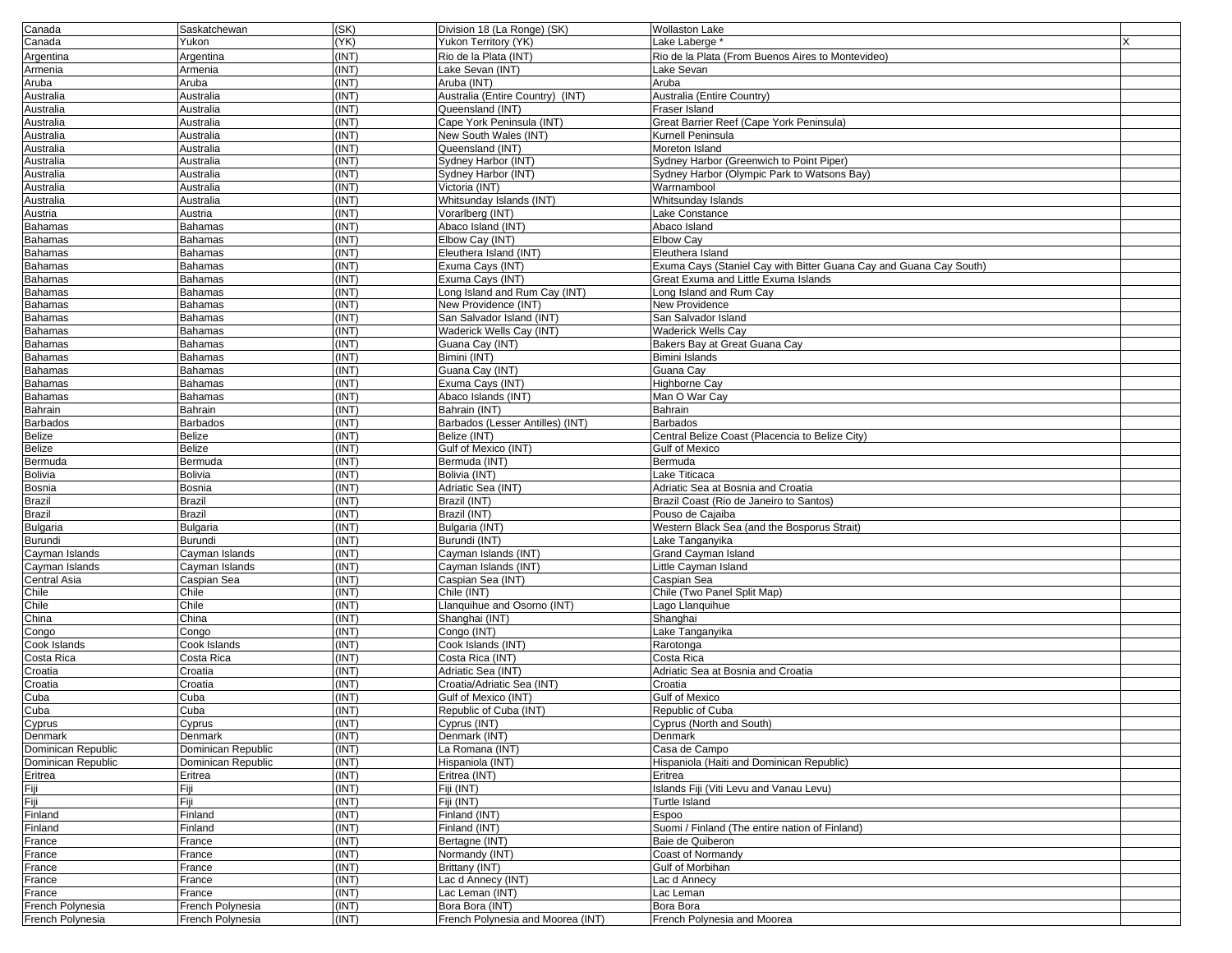| Germany         | Germany               | (INT) | Bavaria (INT)                        | Chiemsee                                                                             |  |
|-----------------|-----------------------|-------|--------------------------------------|--------------------------------------------------------------------------------------|--|
| Germany         | Germany               | (INT) | Immenstadt (INT)                     | Grosser Alpsee                                                                       |  |
| Germany         | Germany               | (INT) | Bavaria (INT)                        | Lake Constance                                                                       |  |
| Germany         | Germany               | (INT) | Bavaria (INT)                        | Starnberger See                                                                      |  |
| Germany         | Germany               | (INT) | Bavaria (INT)                        | Tegernsee                                                                            |  |
| Germany         | Germany               | (INT) | Bavaria (INT)                        | Welchensee                                                                           |  |
| Greece          | Greece                | (INT) | Cephalonia (INT)                     | Cephalonia, Greece                                                                   |  |
| Greece          | Greece                | (INT) | Corfu Island (INT)                   | Corfu Island (with Albanian and Greek Coast)                                         |  |
| Greece          | Greece                | (INT) | Greece (INT)                         | Crete                                                                                |  |
| Greece          | Greece                | (INT) | Greece (Entire Country) (INT)        | Greece (Entire Country)                                                              |  |
| Greece          | Greece                | (INT) | Aegean Sea Greece (INT)              | <b>Island of Lesvos</b>                                                              |  |
| Greece          | Greece                | (INT) | Kavala and Thasos (INT)              | Kavala and Thasos                                                                    |  |
| Greece          | Greece                | (INT) | Kavala Coast (INT)                   | Kavala Coast                                                                         |  |
| Greece          | Greece                | (INT) | Kos (INT)                            | Kos                                                                                  |  |
| Greece          | Greece                | (INT) | Kythira (INT)                        | Kythira                                                                              |  |
| Greece          | Greece                | (INT) | Greece (INT)                         | Symi Island                                                                          |  |
| Grenada         | Grenada               | (INT) | Grenada (INT)                        | Grenada                                                                              |  |
| Guam            | Guam                  | (INT) | Guam (INT)                           | Guam                                                                                 |  |
| Guam            | Guam                  | (INT) | Guam (INT)                           | Guam (with Mariana Trench inset)                                                     |  |
| Guatemala       | Guatemala             | (INT) | Solola Department (INT)              | Lake Atitlan                                                                         |  |
| Haiti           | Haiti                 | (INT) | Hispaniola (INT)                     | Hispaniola (Haiti and Dominican Republic)                                            |  |
| Honduras        | Honduras              | (INT) | Honduras (INT)                       | Roatan Island                                                                        |  |
| Hong Kong       | Hong Kong             | (INT) | Hong Kong (INT)                      | Hong Kong                                                                            |  |
| Iceland         | Iceland               | (INT) | Iceland (INT)                        | Iceland                                                                              |  |
| India           | India                 | (INT) | India (INT)                          | India                                                                                |  |
| Indian Ocean    | Indian Ocean          | (INT) | Diego Garcia (INT)                   | Diego Garcia                                                                         |  |
| Indonesia       | Indonesia             | (INT) | Bali Indonesia (INT)                 | Bali                                                                                 |  |
|                 | Ireland               | (INT) | Cork (INT)                           | Bantry Bay (rotated with South East at top, zoomed in at Whiddy Island)              |  |
| reland          |                       | (INT) |                                      | Dunamanus Bay                                                                        |  |
| Ireland         | Ireland               | (INT) | Dunamanus Bay (INT)<br>Ireland (INT) | Ireland                                                                              |  |
| Ireland         | Ireland               |       |                                      |                                                                                      |  |
| Israel          | Israel                | (INT) | Israel (INT)                         | Israel (focused on northern and central region at coast, does not show Negev desert) |  |
| Israel          | Israel                | (INT) | Israel (INT)                         | Sea of Galilee                                                                       |  |
| Italy           | Italy                 | (INT) | Italy (INT)                          | Amalfi Coast                                                                         |  |
| Italy           | Italy                 | (INT) | Naples, Italy (INT)                  | <b>Gulf of Naples</b>                                                                |  |
| Italy           | Italy                 | (INT) | Italy (INT)                          | Italy (Entire Country)                                                               |  |
| Italy           | Italy                 | (INT) | Italy (INT)                          | Lago di Castel San Vincenzo *                                                        |  |
| Italy           | Italy                 | (INT) | Lombardy (INT)                       | Lago diseo                                                                           |  |
| Italy           | Italy                 | (INT) | Lombardy (INT)                       | Lake Como                                                                            |  |
| Italy           | Italy                 | (INT) | Positano (INT)                       | Positano                                                                             |  |
| Italy           | Italy                 | (INT) | Sardinia (INT)                       | Sardinia                                                                             |  |
| Italy           | Italy                 | (INT) | Sicily (INT)                         | Sicily                                                                               |  |
| Italy           | Italy                 | (INT) | Sardegna and Corse (INT)             | Strait of Bonifacio                                                                  |  |
| Italy           | Italy                 | (INT) | Italy (INT)                          | Ventotene Island                                                                     |  |
| Italy           | Italy                 | (INT) | Italy (INT)                          | Ventotene Island with Isola di Santo Stefano                                         |  |
| Jamaica         | Jamaica               | (INT) | Jamaica (INT)                        | Jamaica                                                                              |  |
| Japan           | Japan                 | (INT) | Japan (INT)                          | Japan                                                                                |  |
| Japan           | Japan                 | (INT) | Kyoto Prefecture (INT)               | Maizuru                                                                              |  |
| Kenya           | Kenya                 | (INT) | Kenya (INT)                          | Kenya (Shows parts of Surrounding Countries and Lake Victoria)                       |  |
| eeward Antilles | Leeward Antilles      | (INT) | Bonaire (INT)                        | <b>Bonaire</b>                                                                       |  |
| Madagascar      | Madagascar            | (INT) | Madagascar (INT)                     | Madagascar                                                                           |  |
| Malawi          | Malawi                | (INT) | Malawi (INT)                         | Lake Malawi                                                                          |  |
| Malta           | Malta                 | (INT) | Malta (INT)                          | Malta                                                                                |  |
| Mexico          | Mexico                | (INT) | Baja California (INT)                | Baja California (north half)                                                         |  |
| Mexico          | Mexico                | (INT) | <b>Baja California (INT)</b>         | Baja California Sur (south half)                                                     |  |
| Mexico          | Mexico                | (INT) | Baja California (INT)                | Baja Peninsula (entire)                                                              |  |
| Mexico          | Mexico                | (INT) | Puerto Penasco (INT)                 | Cholla Bay                                                                           |  |
| Mexico          | Mexico                | (INT) | Baja California (INT)                | Estero Bay                                                                           |  |
| Mexico          | Mexico                | (INT) | Gulf of Mexico (INT)                 | <b>Gulf of Mexico</b>                                                                |  |
| Mexico          | Mexico                | (INT) | Isla Guadalupe (INT)                 | Isla Guadalupe                                                                       |  |
| Mexico          | Mexico                | (INT) | Isla Mujeres (INT)                   | <b>Isla Mujeres</b>                                                                  |  |
| Mexico          | Mexico                | (INT) | Michoacan (INT)                      | Lago de Chapala                                                                      |  |
| Mexico          | Mexico                | (INT) | Coahuila de Zaragoza (INT)           | Lake Amistad                                                                         |  |
| Mexico          | Mexico                | (INT) | Baja California (INT)                | Loreto and Isla Carmen of Baja California Sur                                        |  |
| Mexico          | Mexico                | (INT) | Baja California (INT)                | Los Barriles *                                                                       |  |
| <b>Mexico</b>   | Mexico                | (INT) | Jalisco (INT)                        | San Patricio                                                                         |  |
| Mexico          | Mexico                | (INT) | Baja California (INT)                | Sea of Cortes (Baja California)                                                      |  |
| Mexico          |                       | (INT) | Punta Mita (INT)                     | Punta Mita                                                                           |  |
| Montenegro      | Nayarit<br>Montenegro | (INT) | Montenegro (INT)                     | Adriatic Sea at Montenegro                                                           |  |
|                 |                       | (INT) | Morocco (INT)                        | Morocco                                                                              |  |
| Morocco         | Morocco               |       |                                      |                                                                                      |  |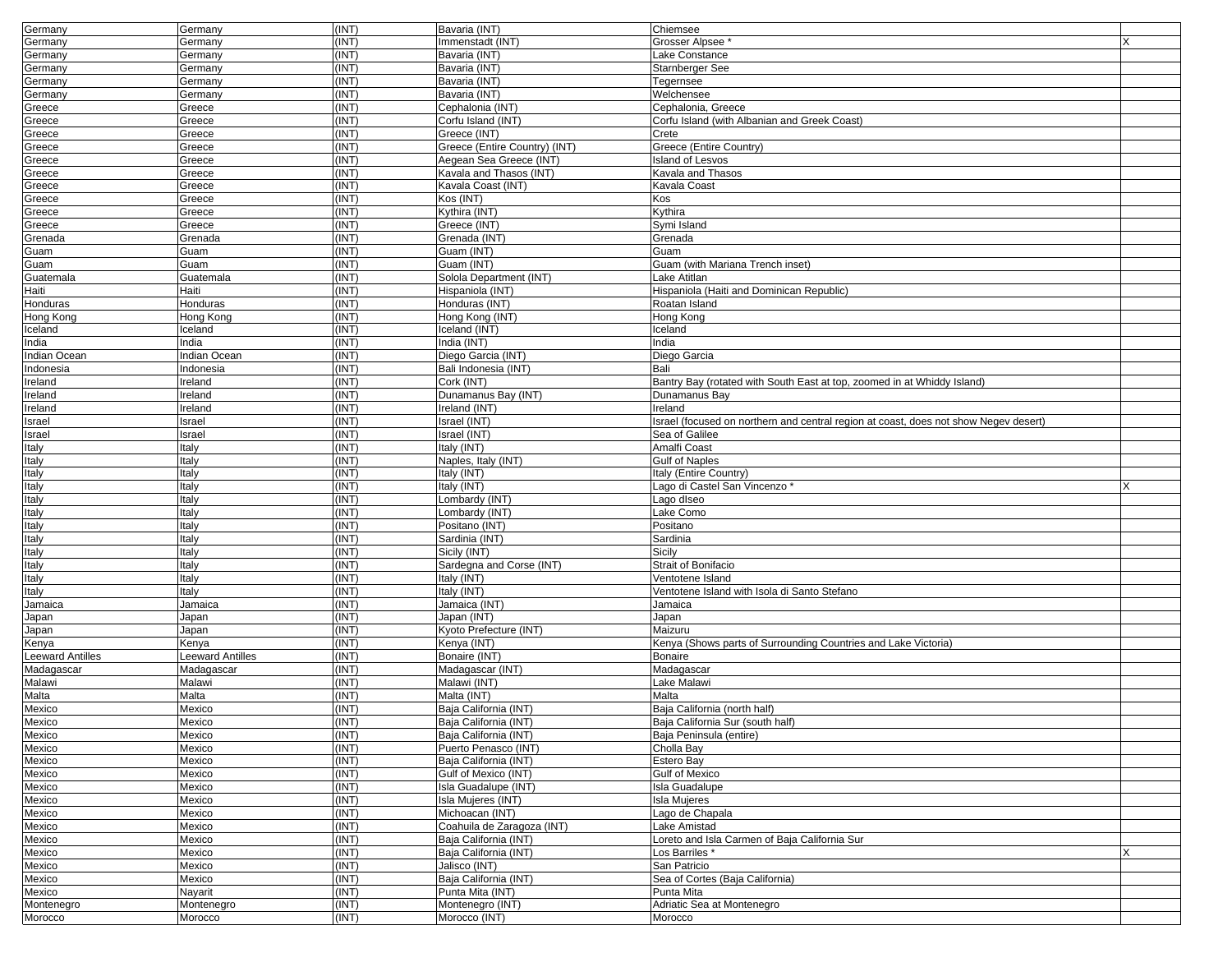| <b>Netherlands</b>                 | Netherlands                 | (INT) | Amsterdam (INT)                   | Amsterdam                                               |  |
|------------------------------------|-----------------------------|-------|-----------------------------------|---------------------------------------------------------|--|
| Netherlands                        | Netherlands                 | (INT) | Rotterdam (INT)                   | Rotterdam                                               |  |
| Netherlands                        | Netherlands                 | (INT) | The Netherlands (INT)             | The Netherlands                                         |  |
| New Zealand                        | New Zealand                 | (INT) | South Island (INT)                | Lake Te Anau                                            |  |
| New Zealand                        | New Zealand                 | (INT) | Otago (INT)                       | Lake Wakatipu                                           |  |
| New Zealand                        | New Zealand                 | (INT) | South Island (INT)                | Lake Wanaka                                             |  |
| <b>New Zealand</b>                 | New Zealand                 | (INT) | New Zealand (INT)                 | <b>New Zealand</b>                                      |  |
| New Zealand                        | New Zealand                 | (INT) | Raglan Harbor (INT)               | Raglan Harbor*                                          |  |
| New Zealand                        | New Zealand                 | (INT) | Taupomoana District (INT)         | Taupo Lake                                              |  |
| New Zealand                        | New Zealand                 | (INT) | Wellington Harbour (INT)          | <b>Wellington Harbour</b>                               |  |
| Nigeria                            | Nigeria                     | (INT) | Nigeria (INT)                     | <b>Coast of Nigeria</b>                                 |  |
| Northern Europe                    | Northern Europe             | (INT) | Northern Europe (INT)             | <b>Baltic Sea</b>                                       |  |
| Norway                             | Norway                      | (INT) | Sogn og Fjordane (INT)            | Loen                                                    |  |
| Norway                             | Norway                      | (INT) | Oslofjord (INT)                   | Oslofjord (in Feet)                                     |  |
| Norway                             | Norway                      | (INT) | Oslofjord (INT)                   | Oslofjord (in Meters)                                   |  |
| Norway                             | Norway                      | (INT) | Vestland (INT)                    | Sogn og Fjordane (from Stongfjorden to Spjelkavik)      |  |
| Norway                             | Norway                      | (INT) | Norge Royrvik (INT)               | <b>Store Namsvatnet</b>                                 |  |
| Outer Space                        | Saturn                      | (INT) | Titan Moon of Saturn (INT)        | Ligeia Mare *                                           |  |
| Panama                             | Panama                      | (INT) | Panama (INT)                      | Panama                                                  |  |
| Peru                               | Peru                        | (INT) | Peru (INT)                        | Lake Titicaca                                           |  |
| Peru                               | Peru                        | (INT) | Peru (INT)                        | Peru                                                    |  |
| Philippines                        | Philippines                 | (INT) | Philippines (INT)                 | Philippines                                             |  |
| Poland                             | Poland                      | (INT) | Wigry Lake (INT)                  | <b>Wigry Lake</b>                                       |  |
| Portugal                           | Azores                      | (INT) | Terceira Island (INT)             | Terceira Island                                         |  |
| Portugal                           | Portugal                    | (INT) | Azores (INT)                      | Azores Islands (Faial, Pico, Jorge, Graciosa, Terceira) |  |
| Portugal                           | Portugal                    | (INT) | Azores (INT)                      | <b>Faial Island</b>                                     |  |
| Portugal                           | Portugal                    | (INT) | Foz do Arelho (INT)               | Lagoa de Obidos '                                       |  |
| Portugal                           | Portugal                    | (INT) | Azores (INT)                      | Santa Maria                                             |  |
| Portugal                           | Portugal                    | (INT) | Azores (INT)                      | Sao Jorge Island                                        |  |
| Portugal                           | Portugal                    | (INT) | Azores (INT)                      | Sao Miguel Island                                       |  |
| <b>Providenciales Turks Caicos</b> | Providenciales Turks Caicos | (INT) | Providenciales Turks Caicos (INT) | Cooper Jack Bay (on Providenciales)                     |  |
| Providenciales Turks Caicos        | Providenciales Turks Caicos | (INT) | Providenciales Turks Caicos (INT) | Providenciales (Alone)                                  |  |
| Providenciales Turks Caicos        | Providenciales Turks Caicos | (INT) | Providenciales Turks Caicos (INT) | Providenciales Turks and Caicos Islands                 |  |
| Puerto Rico                        | Puerto Rico                 | (INT) | Puerto Rico (INT)                 | Isla Culebra                                            |  |
| Puerto Rico                        | Puerto Rico                 | (INT) | Puerto Rico (INT)                 | Puerto Rico                                             |  |
| Puerto Rico                        | Puerto Rico                 | (INT) | Puerto Rico (INT)                 | San Juan                                                |  |
| Russia                             | Russia                      | (INT) | <b>Irkutsk Oblast (INT</b>        | Lake Baikal                                             |  |
| <b>Saint Barts</b>                 | Saint Barts                 | (INT) | eeward Islands (INT)              | Saint-Barthelemy Island                                 |  |
| Saipan                             | Saipan                      | (INT) | Saipan (INT)                      | Saipan                                                  |  |
| Scandinavia                        | Scandinavia                 | (INT) | Scandinavia (INT)                 | Scandinavia (Norway Sweden Finland)                     |  |
| Scotland                           | Scotland                    | (INT) | Scotland (INT)                    | Firth of Clyde                                          |  |
| Scotland                           | Scotland                    | (INT) | Scotland (INT)                    | Firth of Lorn                                           |  |
| Scotland                           | Scotland                    | (INT) | Isle of Islay (INT)               | Isle of Islay                                           |  |
| Scotland                           | Scotland                    | (INT) | Scotland (INT)                    | Loch Ard                                                |  |
| Scotland                           | Scotland                    | (INT) | Scotland (INT)                    | Loch Lomond                                             |  |
| Scotland                           | Scotland                    | (INT) | Scotland (INT)                    | <b>Loch Ness</b>                                        |  |
| Scotland                           | Scotland                    | (INT) | Scotland (INT)                    | Loch Tay                                                |  |
| Scotland                           | Scotland                    | (INT) | Orkney Islands (INT)              | Orkney Islands                                          |  |
| Scotland                           | Scotland                    | (INT) | Scotland (INT)                    | Scotland                                                |  |
| Scotland                           | Scotland                    | (INT) | Scotland (INT)                    | Shetland Islands                                        |  |
| Seychelles                         | Seychelles                  | (INT) | Indian Ocean (INT)                | Seychelles Islands                                      |  |
| South Africa                       | South Africa                | (INT) | Cape Town (INT)                   | Cape Town                                               |  |
| Spain                              | Spain                       | (INT) | Spain (Balearic Sea) (INT)        | <b>Island of Mallorca</b>                               |  |
| Spain                              | Spain                       | (INI) | Catalana (INT)                    | La Costa Catalana (All Text In Catalan)                 |  |
| Spain                              | Spain                       | (INT) | Spain (INT)                       | The Way of St James (Camino de Santiago)                |  |
| St Barts                           | <b>St Barts</b>             | (INT) | Saint Barthelemy (INT)            | Saint Barthelemy                                        |  |
| St Kitts and Nevis                 | St Kitts and Nevis          | (INT) | St Kitts and Nevis (INT)          | St Kitts and Nevis                                      |  |
| St Lucia                           | St Lucia                    | (INT) | Saint Lucia (INT)                 | Saint Lucia                                             |  |
| St Martin                          | St Martin                   | (INT) | St Martin (INT)                   | <b>St Martin</b>                                        |  |
| Sweden                             | Sweden                      | (INT) | Södermanland (INT)                | Stjärnholmsviken *                                      |  |
| Sweden                             | Sweden                      | (INT) | Sweden (INT)                      | Stockholm Sweden                                        |  |
| Switzerland                        | Switzerland                 | (INT) | Lac Leman (INT)                   | Lac Leman                                               |  |
| Switzerland                        | Switzerland                 | (INT) | Thurgau (INT)                     | Lake Constance                                          |  |
| Switzerland                        | Switzerland                 | (INT) | Switzerland (INT)                 | Lake Lucerene                                           |  |
| Taiwan                             | Taiwan                      | (INT) | Taiwan (INT)                      | Taiwan                                                  |  |
| Tanzania                           | Tanzania                    | (INT) | Tanzania (INT)                    | Lake Tanganyika                                         |  |
| Thailand                           | Thailand                    | (INT) | Thailand (INT)                    | Gulf of Thailand                                        |  |
| <b>Trinidad and Tobago</b>         | Trinidad and Tobago         | (INT) | Trinidad and Tobago (INT)         | <b>Trinidad and Tobago</b>                              |  |
| Turkey                             | Turkey                      | (INT) | Turkey (INT)                      | Western Black Sea (and the Bosporus Strait)             |  |